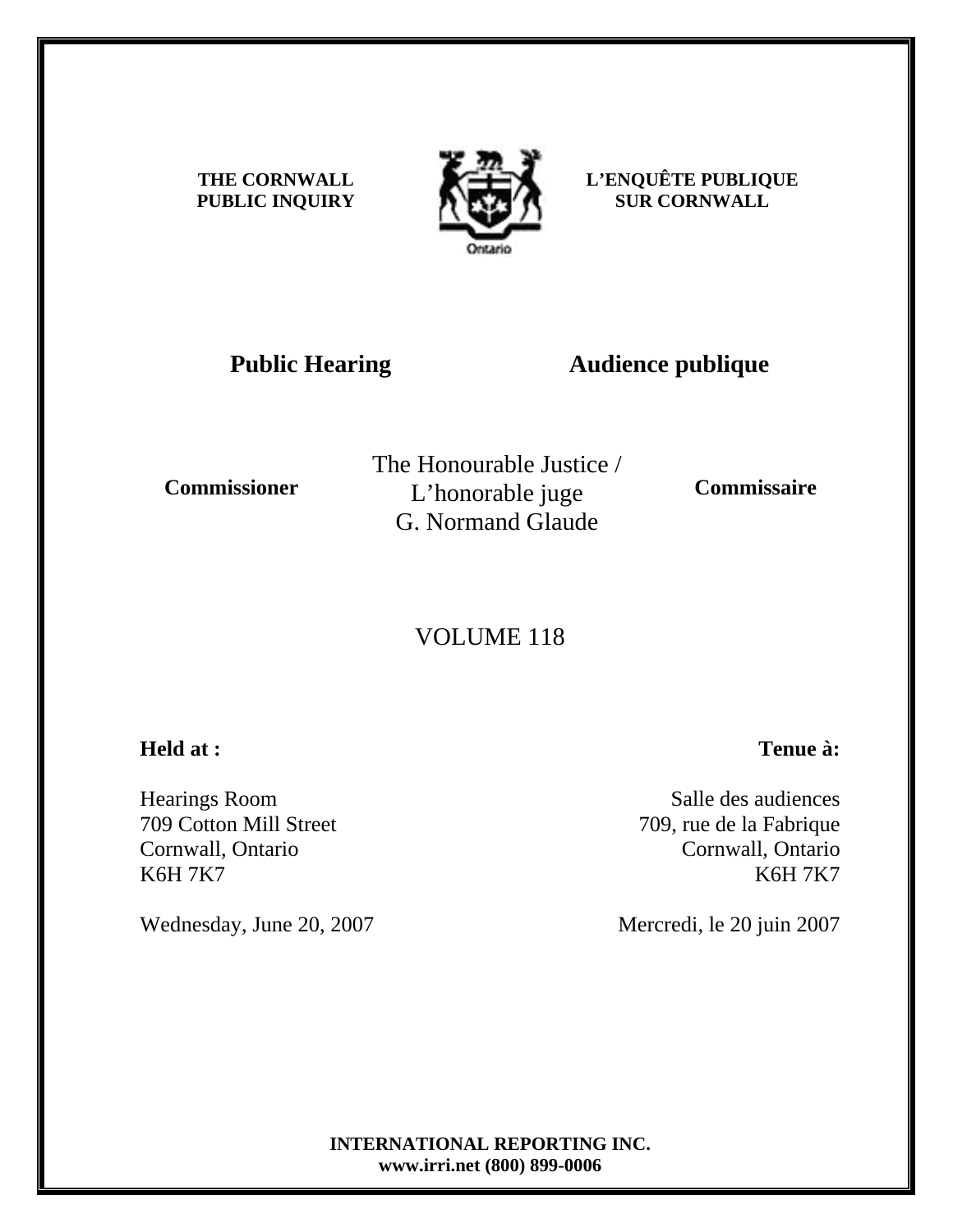## **Appearances/Comparutions**

| Mr. Peter Engelmann                                        | Lead Commission Counsel                                                                       |
|------------------------------------------------------------|-----------------------------------------------------------------------------------------------|
| Ms. Julie Gauthier                                         | Registrar                                                                                     |
| Mr. Mark Crane<br>Mr. Peter Manderville                    | Cornwall Police Service Board                                                                 |
| Mr. Neil Kozloff<br>Ms. Suzanne Costom<br>Ms. Diane Lahaie | Ontario Provincial Police                                                                     |
| Mr. David Rose                                             | Ontario Ministry of Community<br>and Correctional Services and<br>Adult Community Corrections |
| Mr. Darrell Kloeze                                         | Attorney General for Ontario                                                                  |
| Mr. Peter Chisholm                                         | The Children's Aid Society of<br>the United Counties                                          |
| Mr. Steven Canto<br>Ms. Helen Daley                        | Citizens for Community Renewal                                                                |
| Mr. Dallas Lee                                             | Victims Group                                                                                 |
| Mr. David Sherriff-Scott                                   | Diocese of Alexandria-Cornwall<br>and Bishop Eugene Larocque                                  |
| Mr. William Carroll                                        | Ontario Provincial Police<br>Association                                                      |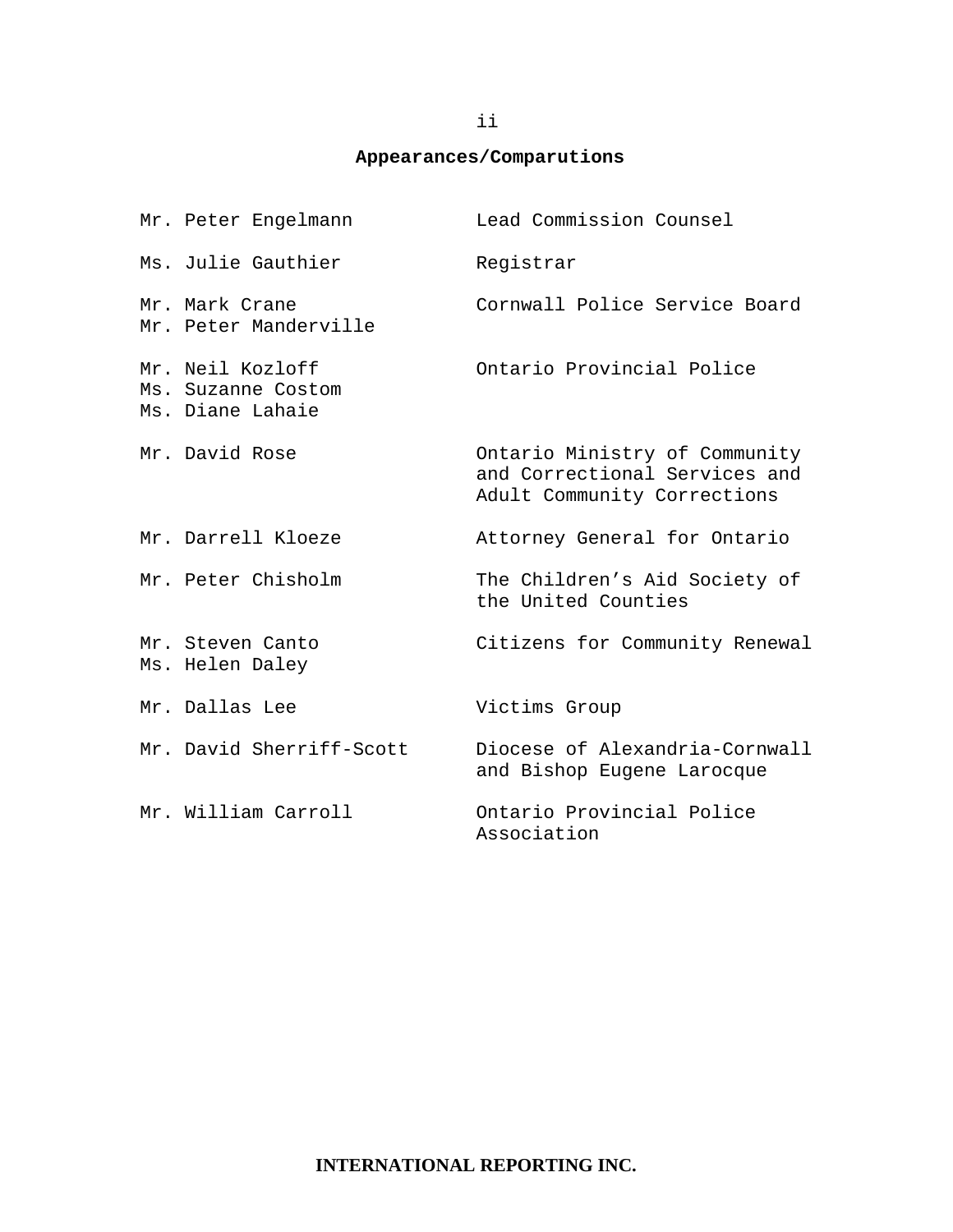## **Table of Contents / Table des matières**

|                                                                                         | Page |
|-----------------------------------------------------------------------------------------|------|
| List of Exhibits :                                                                      | v    |
| Opening Remarks by/Remarques d'ouverture                                                | 1    |
| GERALD RENSHAW, Resumed/Sous le même serment                                            | 1    |
| Submissions by/Représentations par Mr. Darrell Kloeze                                   | 2    |
| Submissions by/Représentations par Mr. Dallas Lee                                       | 4    |
| Examination in-Chief by/Interrogatoire en-chef par<br>Mr. Peter Engelmann(cont'd/suite) | 5    |
| Submissions by/Représentations par Mr.Peter Manderville                                 | 88   |
| Submissions by/Représentations par<br>Mr. David Sherriff-Scott                          | 89   |
| Submissions by/Représentations par Mr. Dallas Lee                                       | 93   |
| Submissions by/Représentations par Mr. Peter Engelmann                                  | 96   |
| GERALD RENSHAW, Resumed/Sous le même serment                                            | 100  |
| Examination in-Chief by/Interrogatoire en-chef par<br>Mr. Peter Engelmann(cont'd/suite) | 100  |
| Submissions by/Représentations par Mr. Peter Engelmann                                  | 149  |
| Submissions by/Représentations par Mr. Dallas Lee                                       | 150  |
| Ruling by/Décision par the Commissioner                                                 | 153  |
| GERALD RENSHAW, Resumed/Sous le même serment                                            | 155  |
| Examination in-Chief by/Interrogatoire en-chef par<br>Mr. Peter Engelmann(cont'd/suite) | 155  |
| Cross-Examination by/Contre-interrogatoire par<br>Ms. Helen Daley                       | 187  |
| Cross-Examination by/Contre-interrogatoire par<br>Mr. Darrell Kloeze                    | 217  |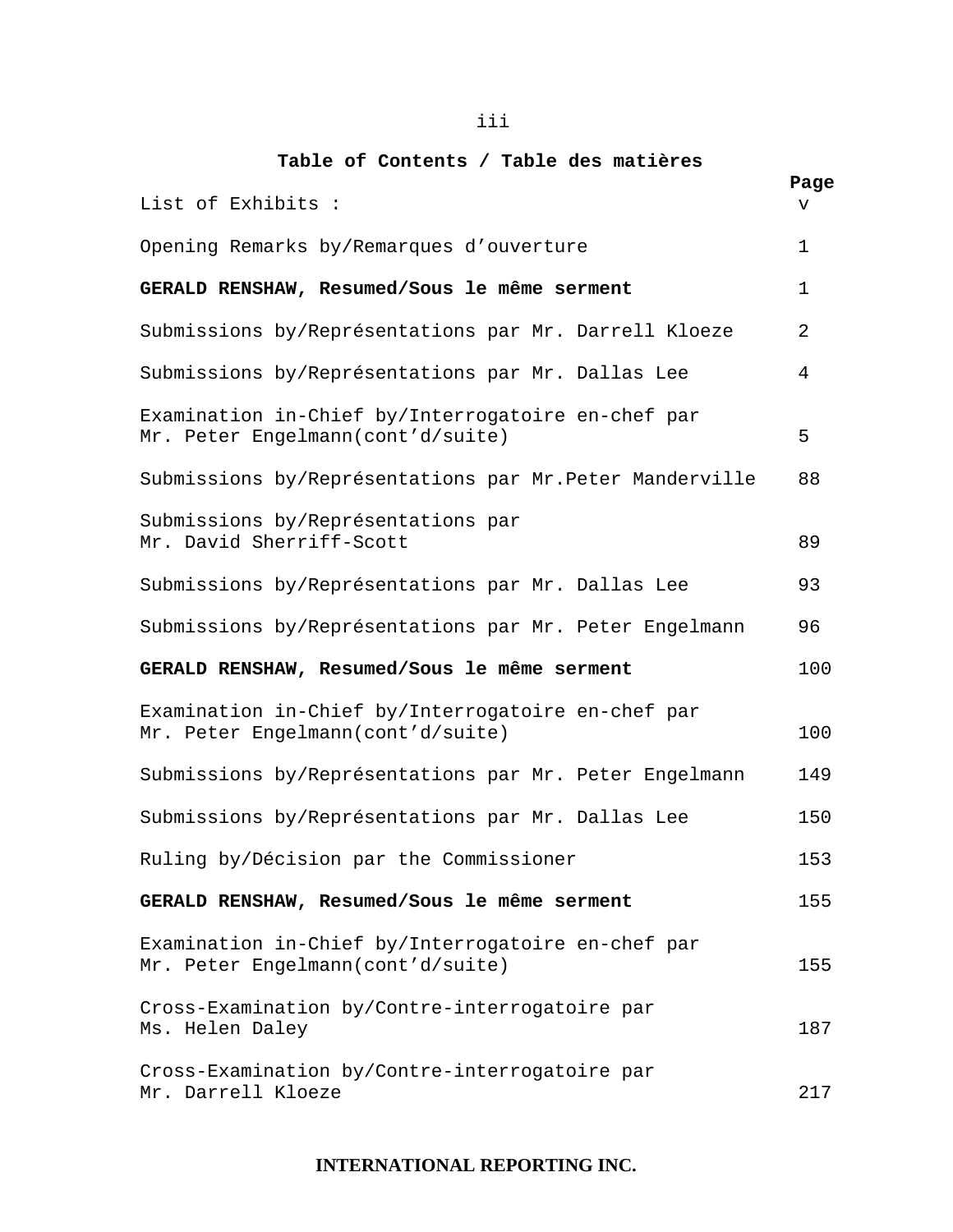#### **Table of Contents / Table des matières**

|                                                                                          | Page |
|------------------------------------------------------------------------------------------|------|
| Cross-Examination by/Contre-interrogatoire par<br>Mr. David Sherriff-Scott               | 232  |
| Submissions by/Représentations par<br>Mr. David Sherriff-Scott                           | 240  |
| Submissions by/Représentations par Mr. Dallas Lee                                        | 246  |
| Submissions by/Représentations par Mr. Peter Chisholm                                    | 248  |
| Submissions by/Représentations par Mr. David Rose                                        | 250  |
| Submissions by/Représentations par Mr. Darrell Kloeze                                    | 254  |
| Submissions by/Représentations par Mr. Peter Manderville                                 | 257  |
| Submissions by/Représentations par Ms. Suzanne Costom                                    | 261  |
| Submissions by/Représentations par Mr. William Carroll                                   | 262  |
| Submissions by/Représentations par Mr. Peter Engelmann                                   | 263  |
| Submissions by/Représentations par<br>Mr. David Sherriff-Scott                           | 264  |
| Submissions by/Représentations par Mr. David Rose                                        | 283  |
| Submissions by/Représentations par Mr. Dallas Lee                                        | 284  |
| Ruling by/Décision par The Commissioner                                                  | 287  |
| GERALD RENSHAW, Resumed/Sous le même serment                                             | 291  |
| Cross-Examination by/Contre-interrogatoire par<br>Mr. David Sherriff-Scott(cont'd/suite) | 292  |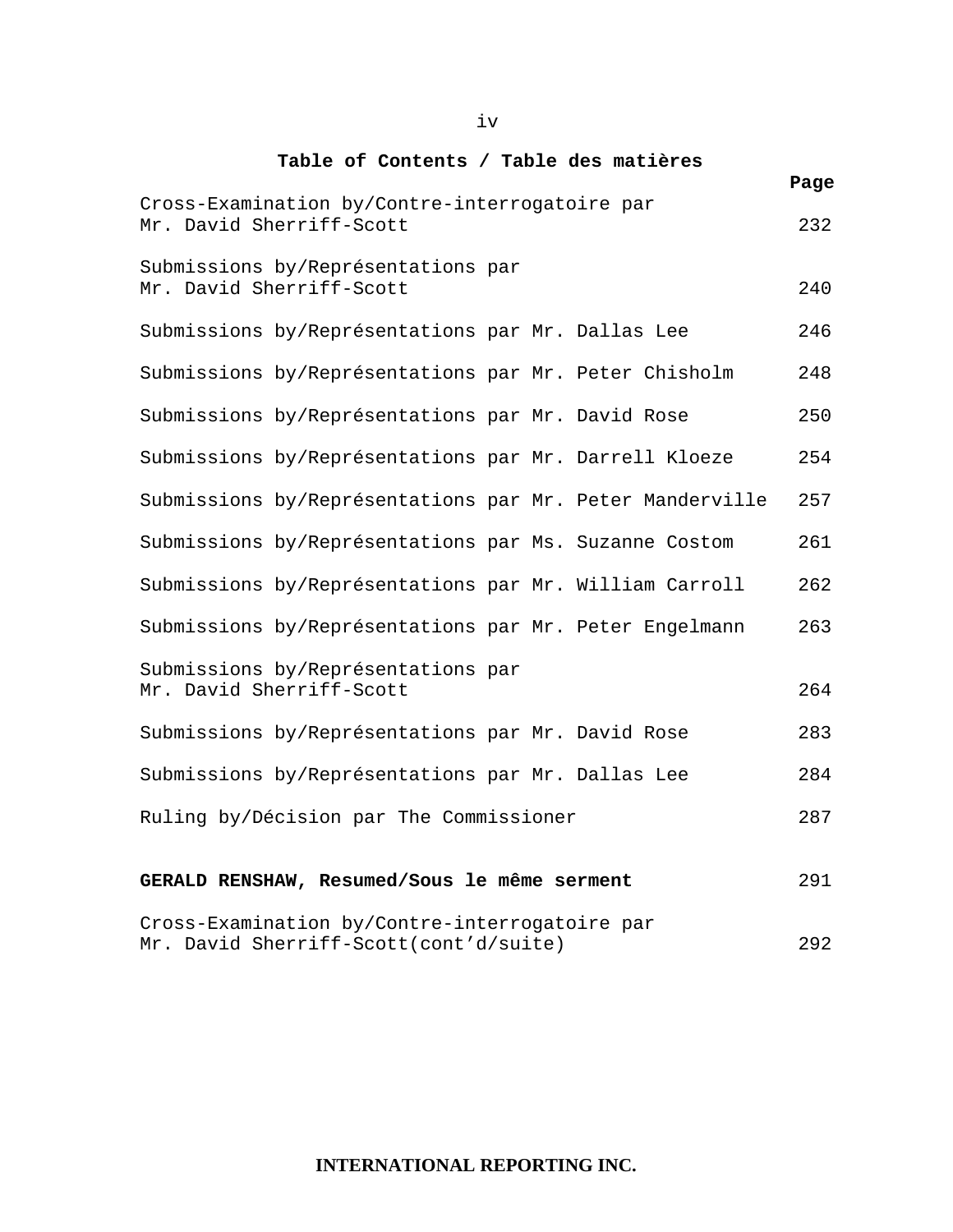#### v

## **LIST OF EXHIBITS/LISTE D'EXHIBITS**

| NO.       | <b>DESCRIPTION</b>                                                                                         | PAGE NO |
|-----------|------------------------------------------------------------------------------------------------------------|---------|
| $P-544$   | (721883) Statement from G. W. Renshaw to<br>Cornwall Police - Dated November 20th, 1996                    | 33      |
| $P-545$   | (716138) Gerald Renshaw - Diagram - Main<br>floor of Ken Seguin's cottage                                  | 67      |
| $P-546$   | (716139) Gerald Renshaw - Diagram - Upper<br>floor of Ken Seguin's cottage                                 | 69      |
| $P-547$   | (716140) Gerald Renshaw - Diagram -<br>Floorplan of Malcolm MacDonald's cottage                            | 71      |
| $P-548$   | (704055) Statement from G. W. Renshaw to<br>Dt/Const. P. Dunlop - Dated December 5th,<br>1996              | 125     |
| $P - 549$ | (721827) Series of pictures of individuals<br>from Dt/Const P. Dunlop                                      | 131     |
| $P-550$   | (705421) Project Truth website copy of G. W.<br>Statement of December 5th, 1996                            | 141     |
| $P-551$   | (716191) Audio Taped Interview Report of<br>Gerald Renshaw with Dt/Const P. Dunlop                         | 144     |
| $P-552$   | (721881) Affidavit of G. W. Renshaw - Dated<br>January 30th, 1997                                          | 165     |
| $P - 553$ | (713227) OPP - Audio Taped Interview Report<br>of G. W. Renshaw on November 5th, 1997                      | 171     |
| $P-554$   | (713231) Authorization for the release of<br>information of G. W. Renshaw by OPP - Dated<br>July 4th, 1998 | 180     |
| $P - 555$ | (709034) CPIC of G. W. Renshaw - Dated<br>August 11th, 1998                                                | 313     |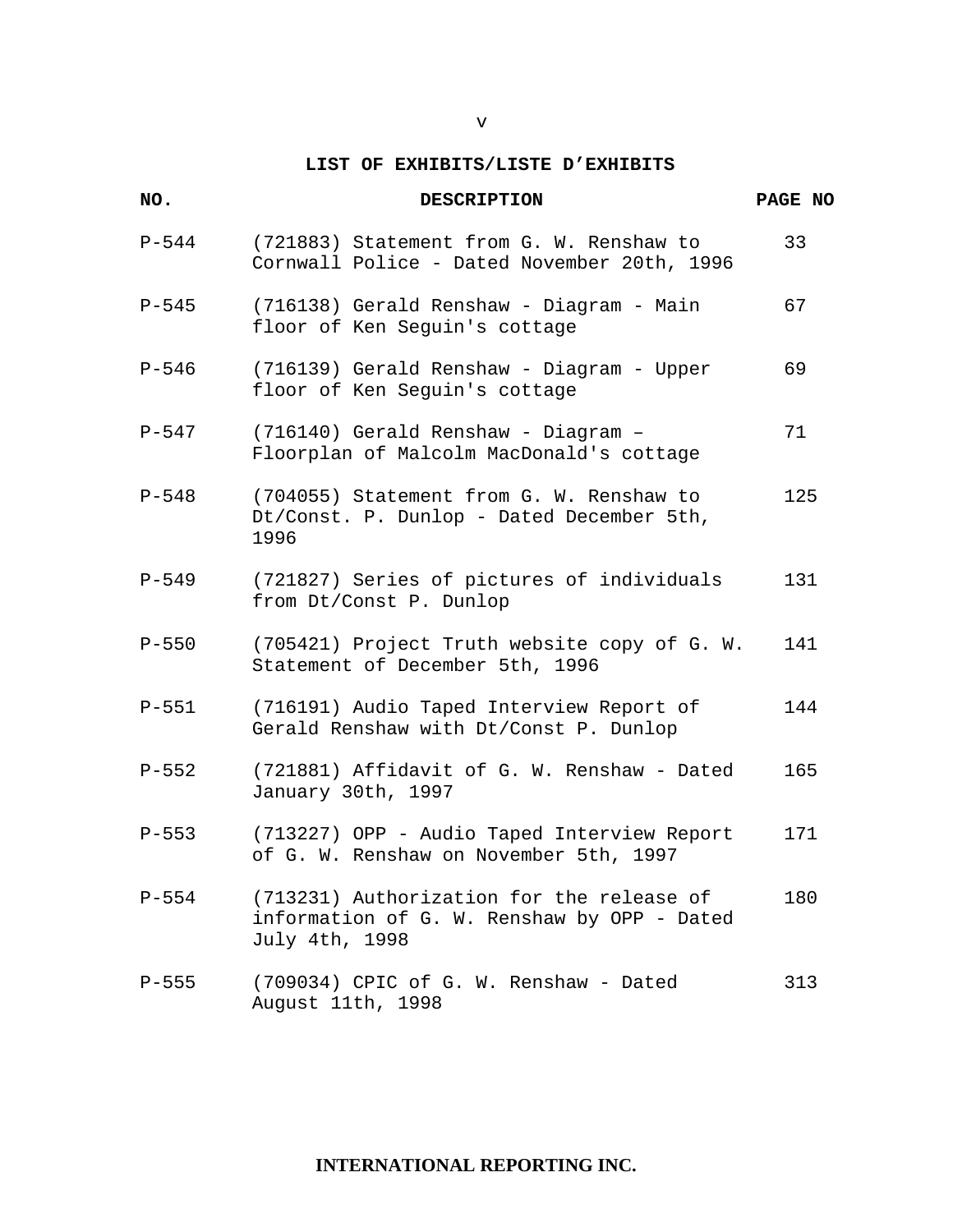PUBLIC HEARING **AUDIENCE PUBLIQUE** 

| $\mathbf{1}$ | --- Upon commencing at 9:05 a.m./                           |
|--------------|-------------------------------------------------------------|
| 2            | L'audience débute à 9h05                                    |
| 3            | THE REGISTRAR: This hearing of the                          |
| 4            | Cornwall Public Inquiry is now in session. The Honourable   |
| 5            | Mr. Justice Normand Glaude, Commissioner presiding.         |
| 6            | Please be seated. Veuillez vous asseoir.                    |
| 7            | GERALD RENSHAW, Resumed/Sous le même serment:               |
| 8            | THE COMMISSIONER: Good morning all.                         |
| 9            | Good morning, Mr. Renshaw. How are you                      |
| 10           | doing today?                                                |
| 11           | MR. RENSHAW: Good.                                          |
| 12           | THE COMMISSIONER: Great.                                    |
| 13           | Once again, if there is anything you need                   |
| 14           | during the hearing, let me know, a break or anything like   |
| 15           | that, and if you feel uncomfortable about a question let me |
| 16           | Otherwise give me your best answer.<br>know.                |
| 17           | MR. RENSHAW:<br>Okay.                                       |
| 18           | THE COMMISSIONER: All right.                                |
| 19           | Thank you very much.                                        |
| 20           | MR. ENGELMANN: Good morning, Mr.                            |
| 21           | Commissioner.                                               |
| 22           | THE COMMISSIONER: Good morning.                             |
| 23           | Good morning Mr. Renshaw.<br>MR. ENGELMANN:                 |
| 24           | Good morning.<br>MR. RENSHAW:                               |
| 25           | MR. ENGELMANN: Just before we get started,                  |

**INTERNATIONAL REPORTING INC.**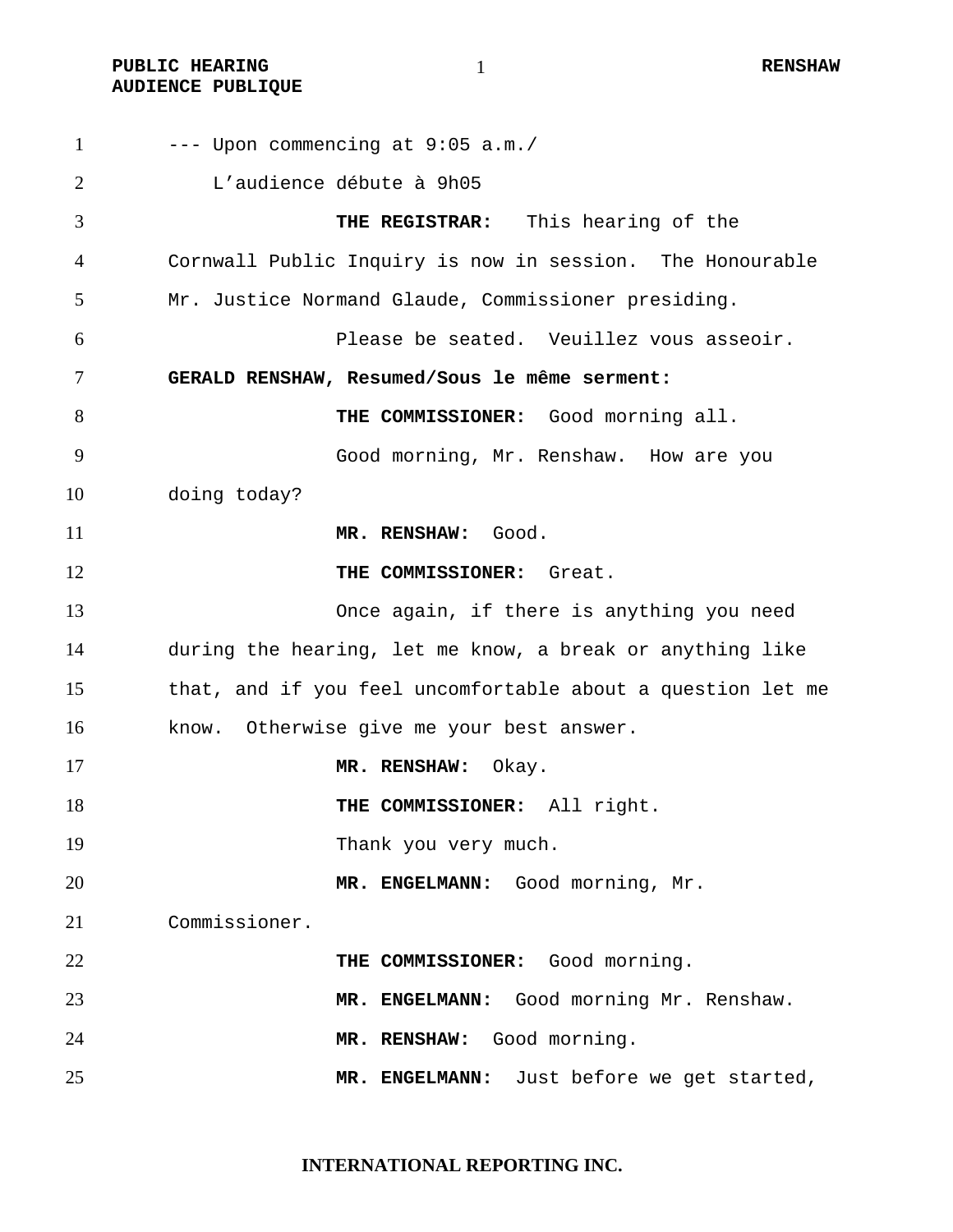Mr. Kloeze wanted to address you, sir. **THE COMMISSIONER:** Who? **MR. ENGELMANN:** Mr. Kloeze from the Ministry of the Attorney General. **THE COMMISSIONER:** Yes, sir. Good morning. **--- SUBMISSIONS BY/REPRÉSENTATIONS PAR MR. DARRELL KLOEZE: MR. KLOEZE:** Thank you. Good morning, Mr. Commissioner. I just wanted to address you briefly this morning. Yesterday afternoon you ordered that the Attorney General produce to the other parties a copy of the transcript of the examination for discovery of a certain witness. **THE COMMISSIONER:** M'hm. **MR. KLOEZE:** And in context, the litigation brought by that witness against her Majesty the Queen. We did make inquiries of private counsel for the insurers yesterday afternoon and they did make arrangements to scan the transcript and to provide it to me 20 through their client yesterday evening. I forwarded that on to counsel for the parties at 8:00 p.m. yesterday evening and at 10:00 p.m., after I was myself able to printout the transcript, I discovered that it was incomplete. So I've again contacted the insurers counsel and advised them that it was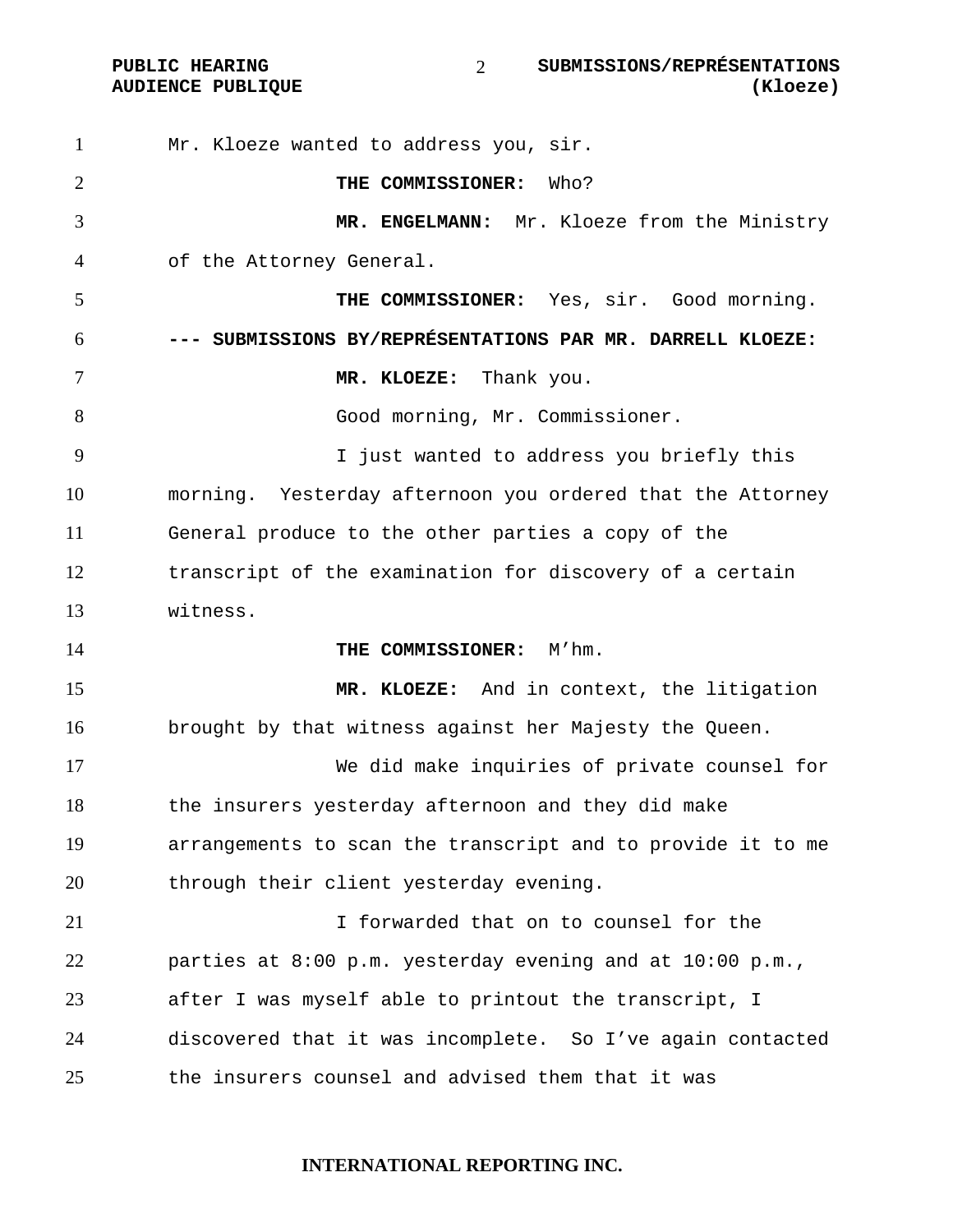incomplete and they've advised me that the remainder could be provided to me this morning and I will again forward that on to the parties as soon as I receive it. **THE COMMISSIONER:** M'hm. **MR. KLOEZE:** I do wish to say for the record that until yesterday neither the Ministry of Community Safety and Correctional Services or as counsel to this Inquiry, nor the Attorney General or its counsel had possession or control of this transcript, this particular transcript in question, nor even knew that it had been ordered by insurers counsel until we were advised of this on Monday afternoon. Secondly, the transcript has been provided by private counsel to the insurers to the Attorney General and produced to the Commission and the parties in order to comply with your order yesterday. 17 17 I wish to reiterate that there is an outstanding publication ban or an anonymity order, as it's titled, whereby the plaintiff's are to be identified in the context of that litigation only by initials and the publication ban is placed on the name and identity of the plaintiffs and that this particular order has not yet been lifted by the Superior Court. **THE COMMISSIONER:** M'hm. **MR. KLOEZE:** And finally, I wish to state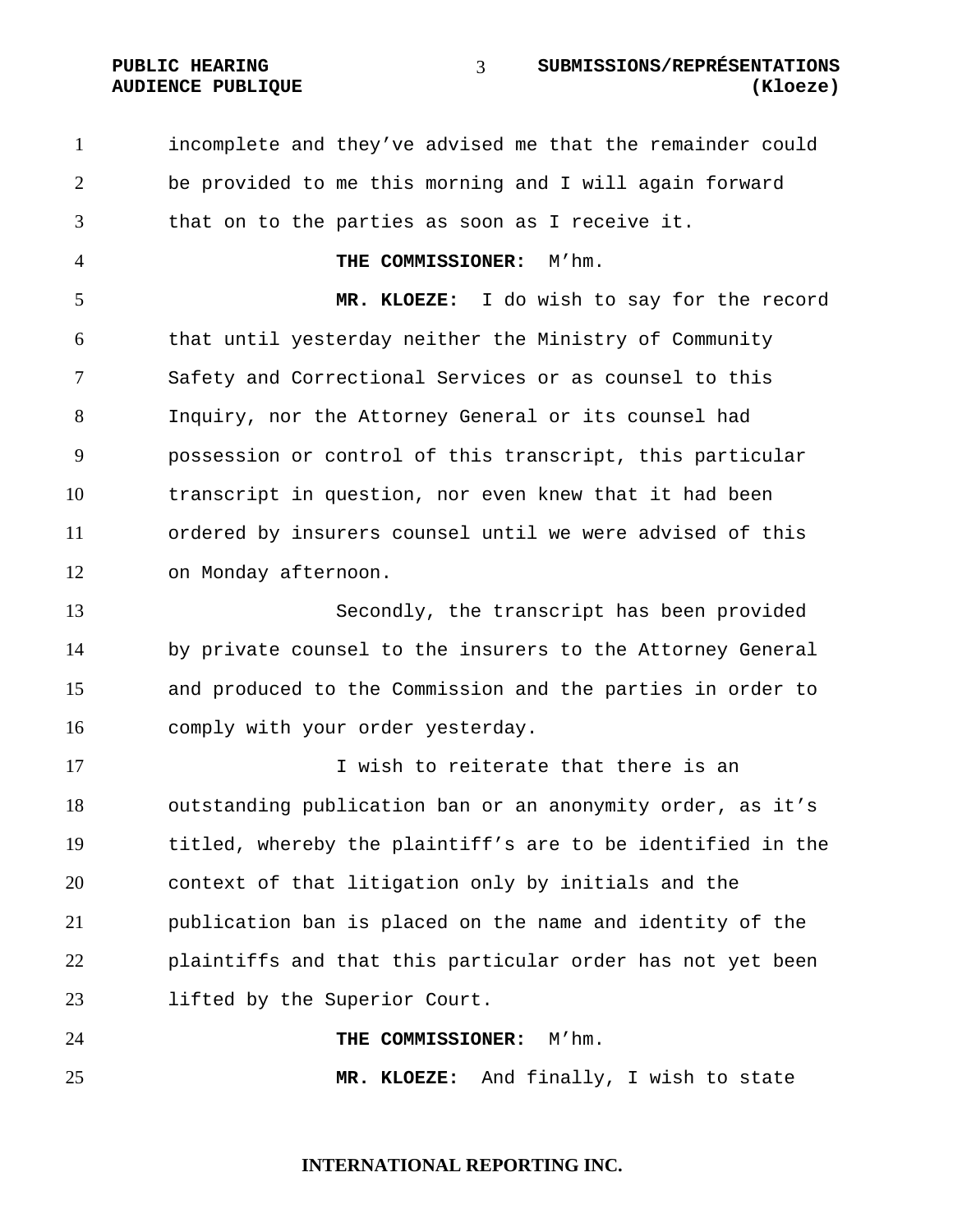1 that because of the anonymity order which was specifically obtained by plaintiff's counsel on behalf of the plaintiff's to protect their privacy interests, and out of concern that we do not derogate from those privacy interests, I would request confirmation on the record by plaintiff's counsel that the plaintiff in question consents 7 to the production of this transcript to the parties. **THE COMMISSIONER:** Fair enough. **MR. KLOEZE:** Thank you. **THE COMMISSIONER:** Mr. Lee. **--- SUBMISSIONS BY/REPRÉSENTATIONS PAR MR. DALLAS LEE MR. LEE:** As I think I stated yesterday, we consent to the production of the transcript to the Commission and disclosure by the Commission. There may be some issues with what use can be made of the transcript and we'll deal with that where we can. I'm obviously especially concerned with the use that's going to be made of it, given that we're now in the hearings and I still haven't seen the transcript because we're missing essentially the middle third. I haven't reviewed it. Commission counsel has reviewed it. The witness certainly hasn't reviewed it. So, in my submission, whether it comes in this morning or not, it doesn't do us a whole lot of good, but we can address that at --- **THE COMMISSIONER:** Well, first of all, it's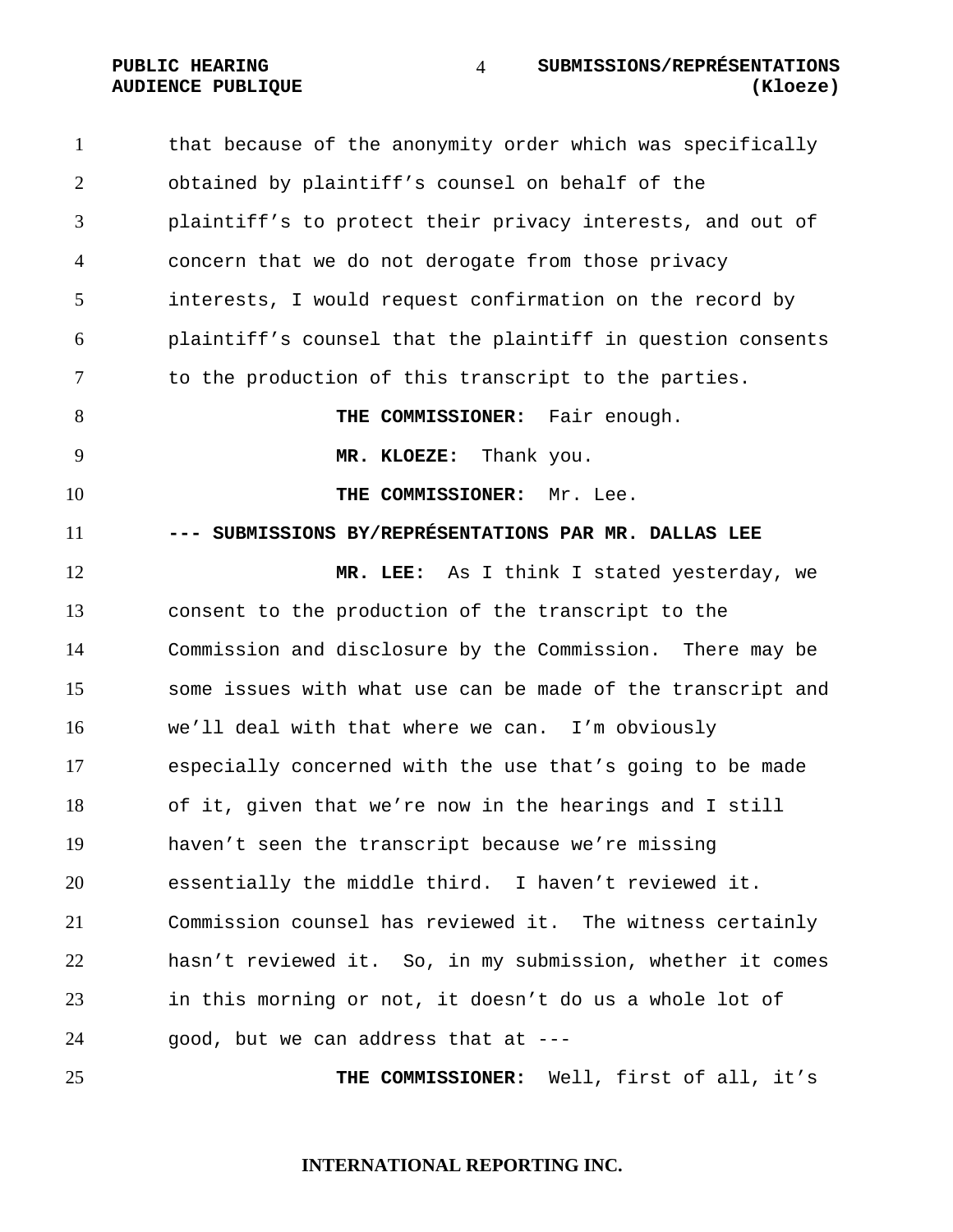a question of disclosure. **MR. LEE:** Yes. **THE COMMISSIONER:** We're not even at the point where cross-examination has begun, and there may well be issues as to what relevance the transcript has. People, after reading it, might find that there's nothing to be put to the witness. So we'll cross those bridges as we get to them. **MR. LEE:** Sounds good, sir. **THE COMMISSIONER:** Thank you very much. **--- EXAMINATION-IN-CHIEF BY/INTERROGATOIRE EN-CHEF PAR MR. ENGELMANN (Cont'd/suite): MR. ENGELMANN:** Mr. Renshaw, I think yesterday when we left off we were looking at a statement that's been marked as Exhibit 543 and it's some notes that a police officer took when you met with two OPP officers on 17 February  $9<sup>th</sup>$ , 1994. **Do you have that handy, sir? MR. RENSHAW:** Yes. **MR. ENGELMANN:** Now, again, we don't have the questions that were asked of you, we just have what the officer wrote down as presumably your answers to questions they were posing. We're just trying to recreate this. This is not an audio-taped transcript or anything like that. These are just the notes of one of the officers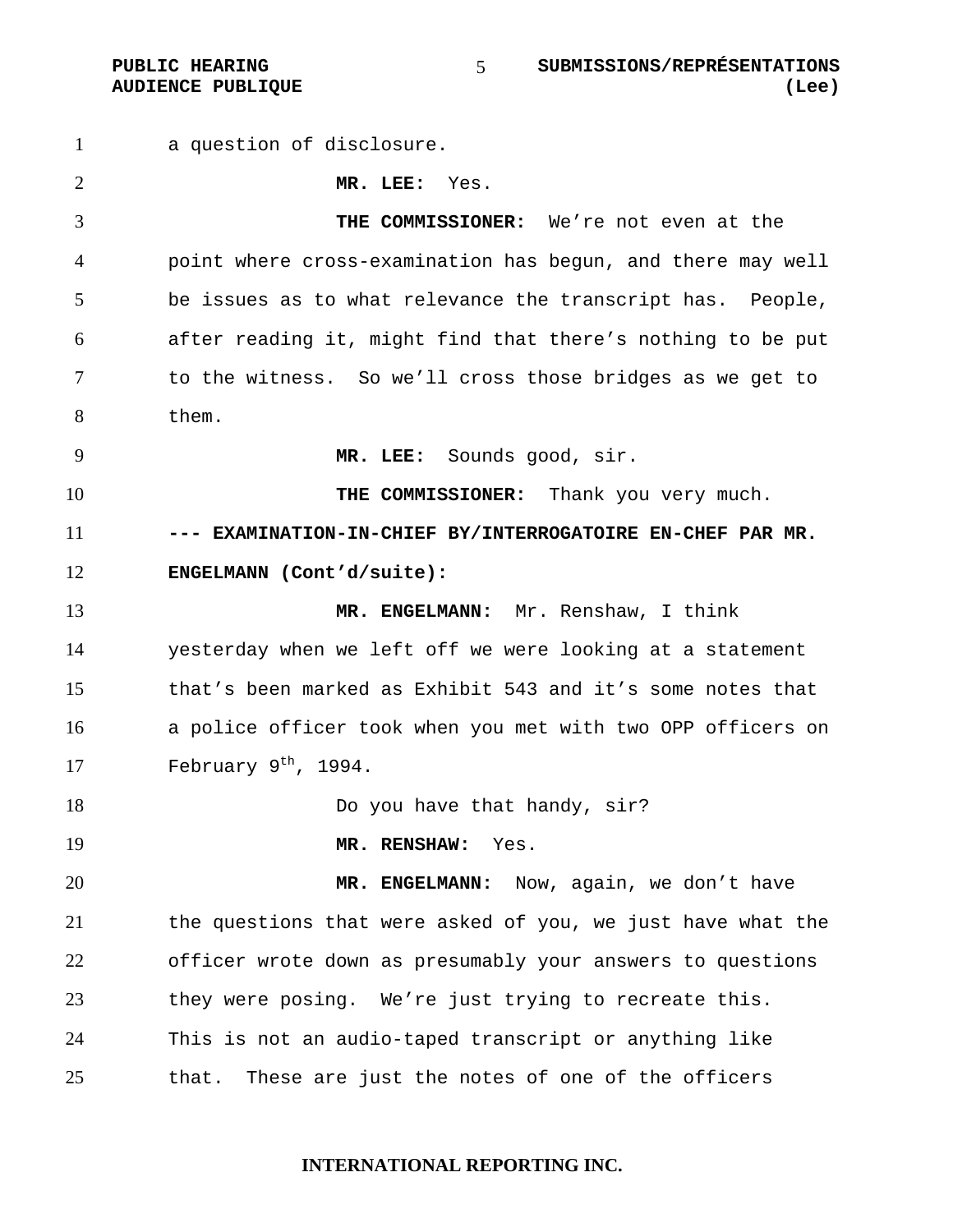about a meeting with you. You understand that? **MR. RENSHAW:** Yes. **MR. ENGELMANN:** I just want to find a couple of references, sir. It appears -- and I'm looking on the first page of the statement -- they may be asking you about how he was as a probation officer. Do you see the reference, "He was very understanding. If I couldn't make an appointment I would call him at the office. He wouldn't get mad. We'd schedule another appointment."? **MR. RENSHAW:** Yes. **MR. ENGELMANN:** Do you recall if there was some discussion about his flexibility as a probation officer? **MR. RENSHAW:** Probably was, yes. **MR. ENGELMANN:** All right. 17 Now, they appear to be asking you -- well, you talk -- and I'm looking at the -- on the second page of the statement about midway through you talk about meeting Father Charlie at Ken's place. Do you see that? **MR. RENSHAW:** Yes. **MR. ENGELMANN:** And on page 3, you talk about -- and it's about five or six lines down -- Malcolm MacDonald was there often. A little further down Ron Leroux and the person we've described as C-8. Do you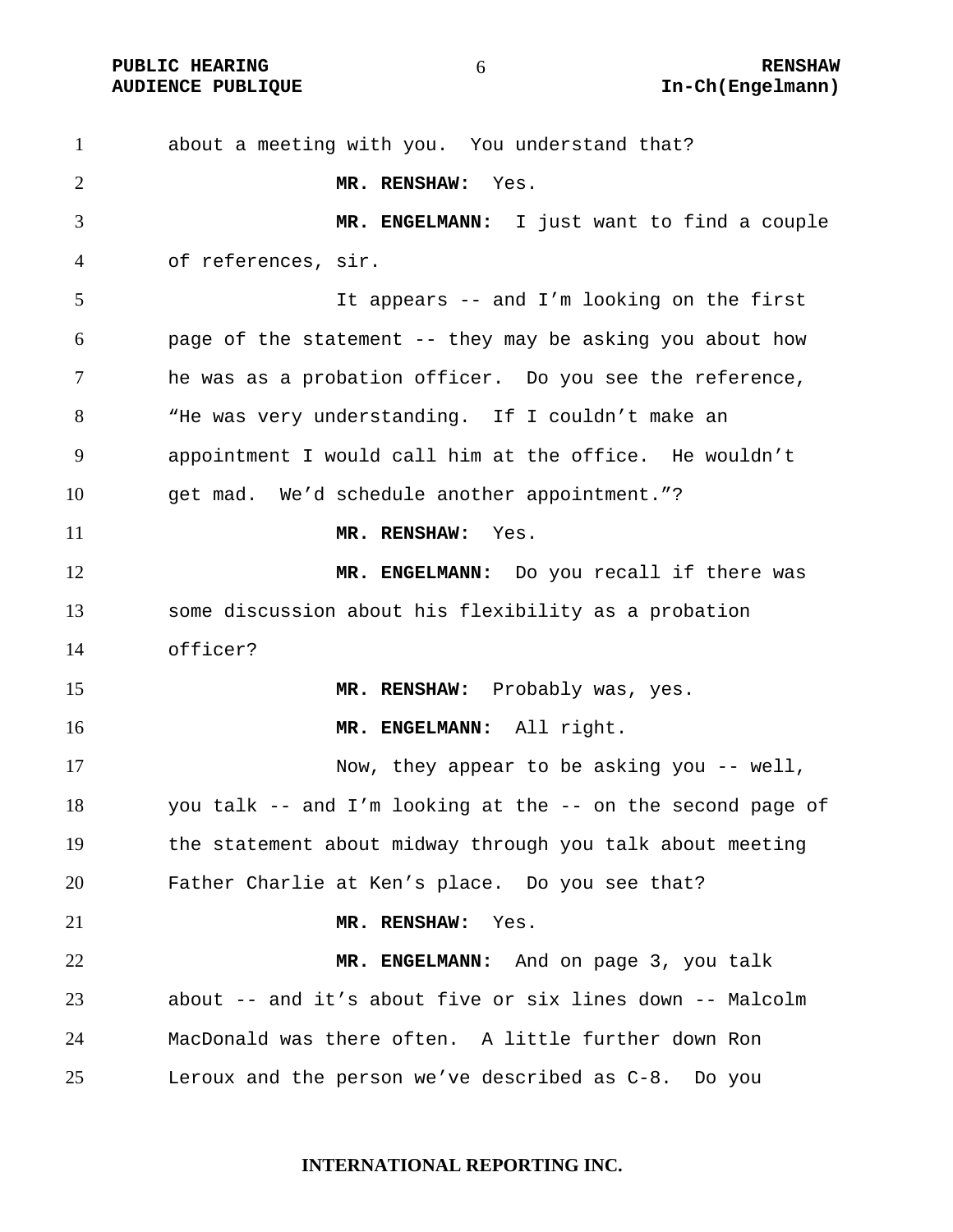PUBLIC HEARING  $\overline{7}$  and  $\overline{8}$  renshaw

recall whether the officers were asking you about people who you might have seen at Ken's house? **MR. RENSHAW:** They would have asked that, yes. **MR. ENGELMANN:** All right. And, again, I know this was a long time ago. This is 1994. Do you know if they were trying to find out who might have been there at or about the time of his death? **MR. RENSHAW:** That would make sense. 11 MR. ENGELMANN: You don't really remember though? **MR. RENSHAW:** No. **MR. ENGELMANN:** Okay. Fair enough. Those people though, Father Charlie MacDonald, Malcolm MacDonald, Ron Leroux, how often would they have been at Ken's house when you were living there? **THE COMMISSIONER:** Well, maybe we should go one at a time --- **MR. ENGELMANN:** Sure. **THE COMMISSIONER:** --- because it may be different. So let's start --- **MR. ENGELMANN:** Father Charles is the first one that's mentioned here. **THE COMMISSIONER:** Can you just make sure --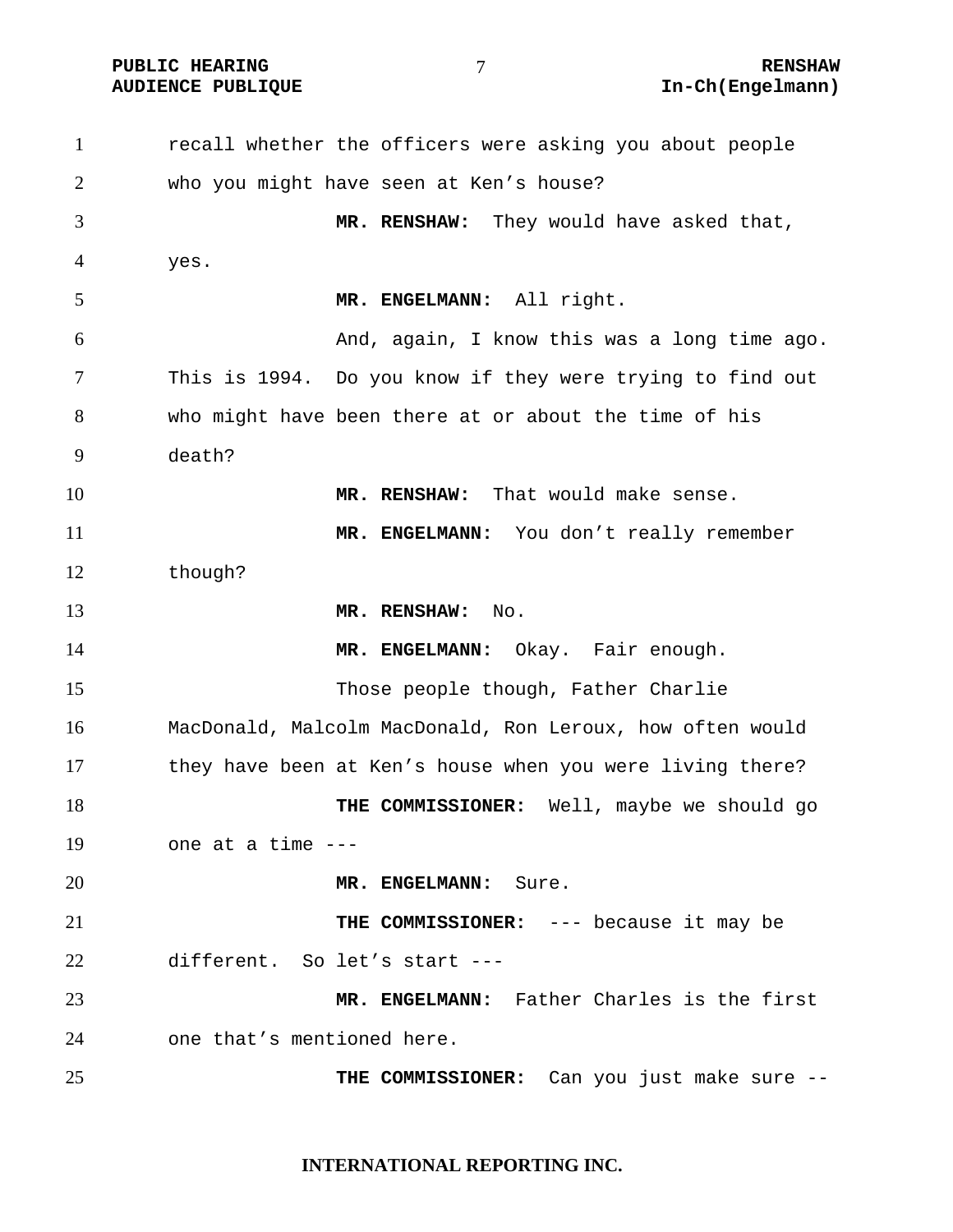PUBLIC HEARING  $\begin{array}{ccc} 8 & 8 \end{array}$  RENSHAW

Father Charlie in your -- who does that refer to? **MR. RENSHAW:** What do you mean by that? **THE COMMISSIONER:** Well, Father Charlie, there may be many Father Charlie's. Is this Father Charlie MacDonald? Is that what you're --- **MR. RENSHAW:** Yes. **THE COMMISSIONER:** Okay. Thank you. **MR. RENSHAW:** Give us a sense as to how often he would at visit Mr. Seguin's house. **MR. RENSHAW:** Very often. At least once a week, twice a week. 12 MR. ENGELMANN: Malcolm MacDonald. **MR. RENSHAW:** At least that often. 14 MR. ENGELMANN: Ron Leroux. **MR. RENSHAW:** More often. **MR. ENGELMANN:** All right. 17 MR. RENSHAW: Daily. **MR. ENGELMANN:** So how would you describe their relationships with Ken Seguin, perhaps starting with Father Charles MacDonald? **MR. RENSHAW:** From my knowledge they've known each other for quite a few years. **MR. ENGELMANN:** Would you describe them as acquaintances, as friends, as very good friends? **MR. RENSHAW:** Very good friends.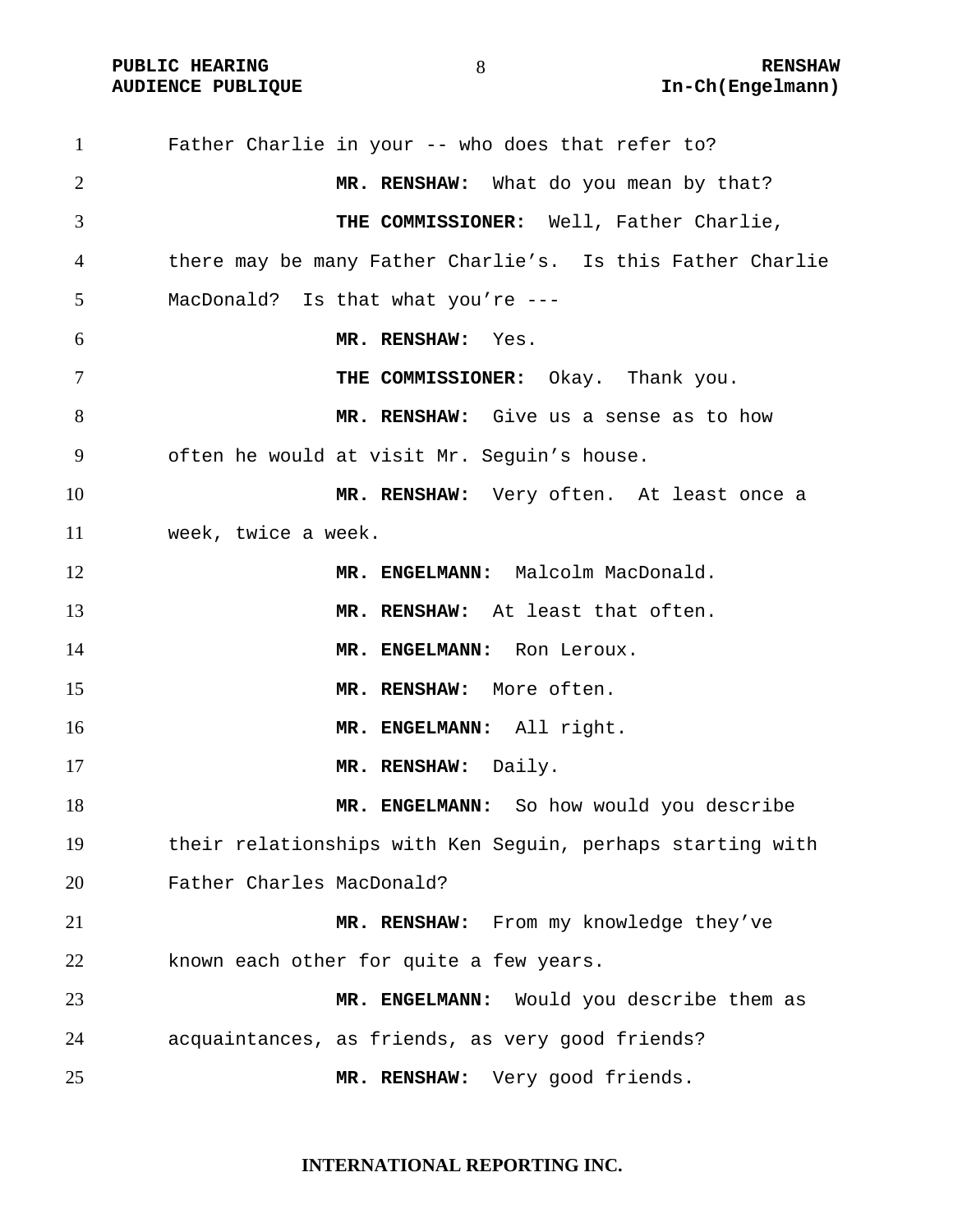| $\mathbf{1}$   | MR. ENGELMANN: What about Malcolm                        |
|----------------|----------------------------------------------------------|
| $\overline{2}$ | MacDonald?                                               |
| 3              | MR. RENSHAW: The same.                                   |
| $\overline{4}$ | MR. ENGELMANN: What about Ron Leroux?                    |
| 5              | MR. RENSHAW: I think he only met Ron when                |
| 6              | he moved to Summerstown so he wouldn't have known him as |
| 7              | well.                                                    |
| 8              | MR. ENGELMANN: All right.                                |
| 9              | But Father Charlie and Malcolm MacDonald had             |
| 10             | known him for years and were very good friends?          |
| 11             | MR. RENSHAW:<br>Yes.                                     |
| 12             | MR. ENGELMANN: Now, at the bottom of                     |
| 13             | Page 2 and onto Page 3 -- and I'm just going to try and  |
| 14             | read it -- you say:                                      |
| 15             | "I moved out because I never liked the                   |
| 16             | fact that Father Charlie would always                    |
| 17             | go over with guys. I never saw him                       |
| 18             | with a guy that whole time. I think he                   |
| 19             | was a homosexual, but I can't swear on                   |
| 20             | it."                                                     |
| 21             | Now, it says,                                            |
| 22             | "I never saw him with a guy",                            |
| 23             | -- and I'm wondering whether that's a                    |
| 24             | mistake, because it follows up by saying,                |
| 25             | "I think he was a homosexual",                           |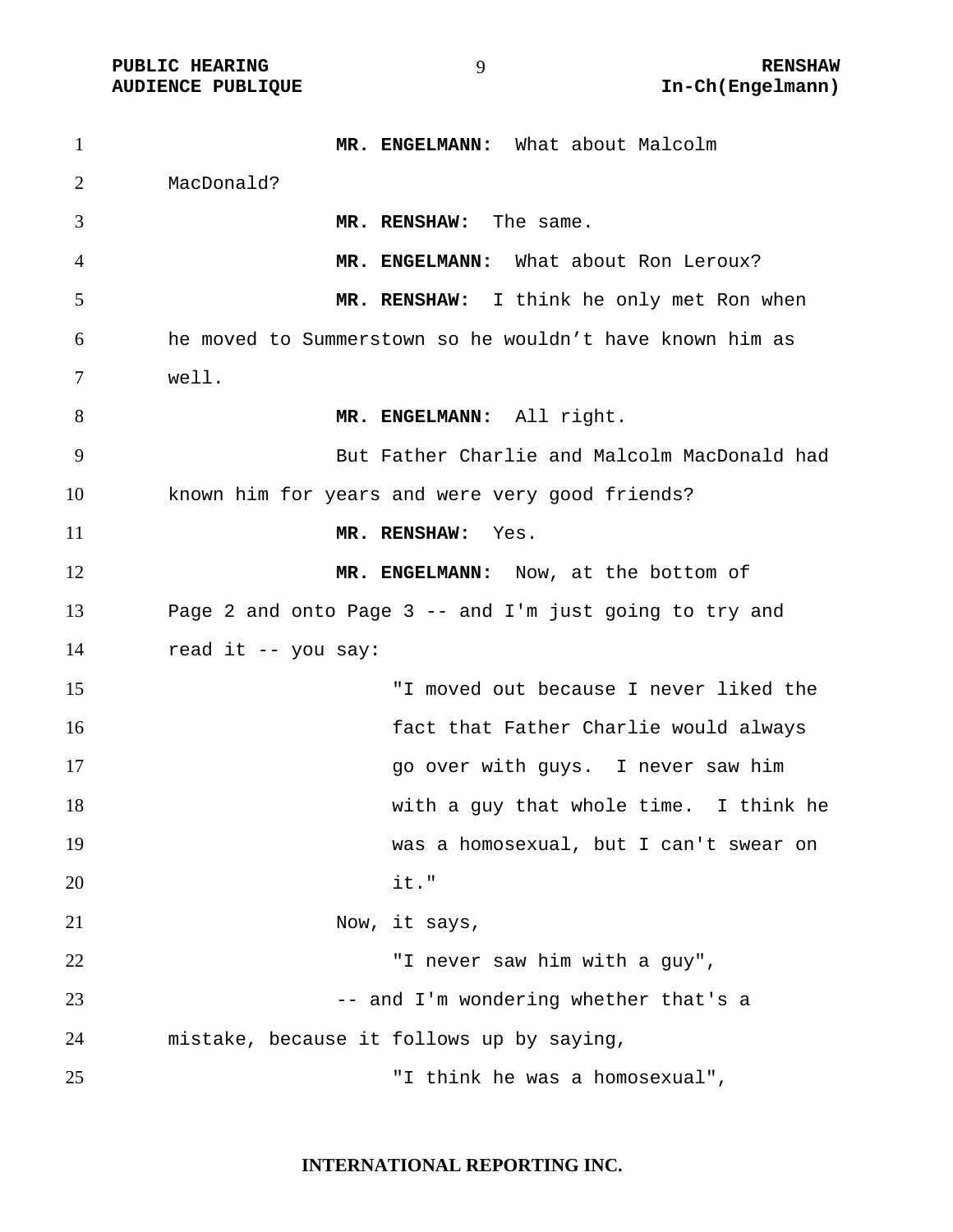**PUBLIC HEARING 10** 10 **RENSHAW** 

1 and then a little later, it says, "Malcolm MacDonald was there often. I never saw him with a girl either." **MR. RENSHAW:** I didn't write this myself --- 5 MR. ENGELMANN: No, I know that. **MR. RENSHAW:** --- but it doesn't make sense to me. **MR. ENGELMANN:** I am wondering if the police officer made a mistake. Would you have said that you never saw Father Charlie with a guy or possibly never saw him with a girl? **MR. RENSHAW:** Never saw him with a girl. **MR. ENGELMANN:** All right. So they seem to be asking you -- well, let me ask you this: We are talking about whether somebody is a homosexual, or their sexual orientation, and you are being asked -- or you are talking about that with respect to Father Charlie. You're talking about that with respect to Malcolm MacDonald, and also with respect to Ron Leroux. I am wondering why their sexual orientation came up; the fact that they were homosexuals. Do you remember if you were asked that by the police? **MR. RENSHAW:** I would only be guessing. **MR. ENGELMANN:** All right. Again, on Page 3, near the bottom, there is a reference to: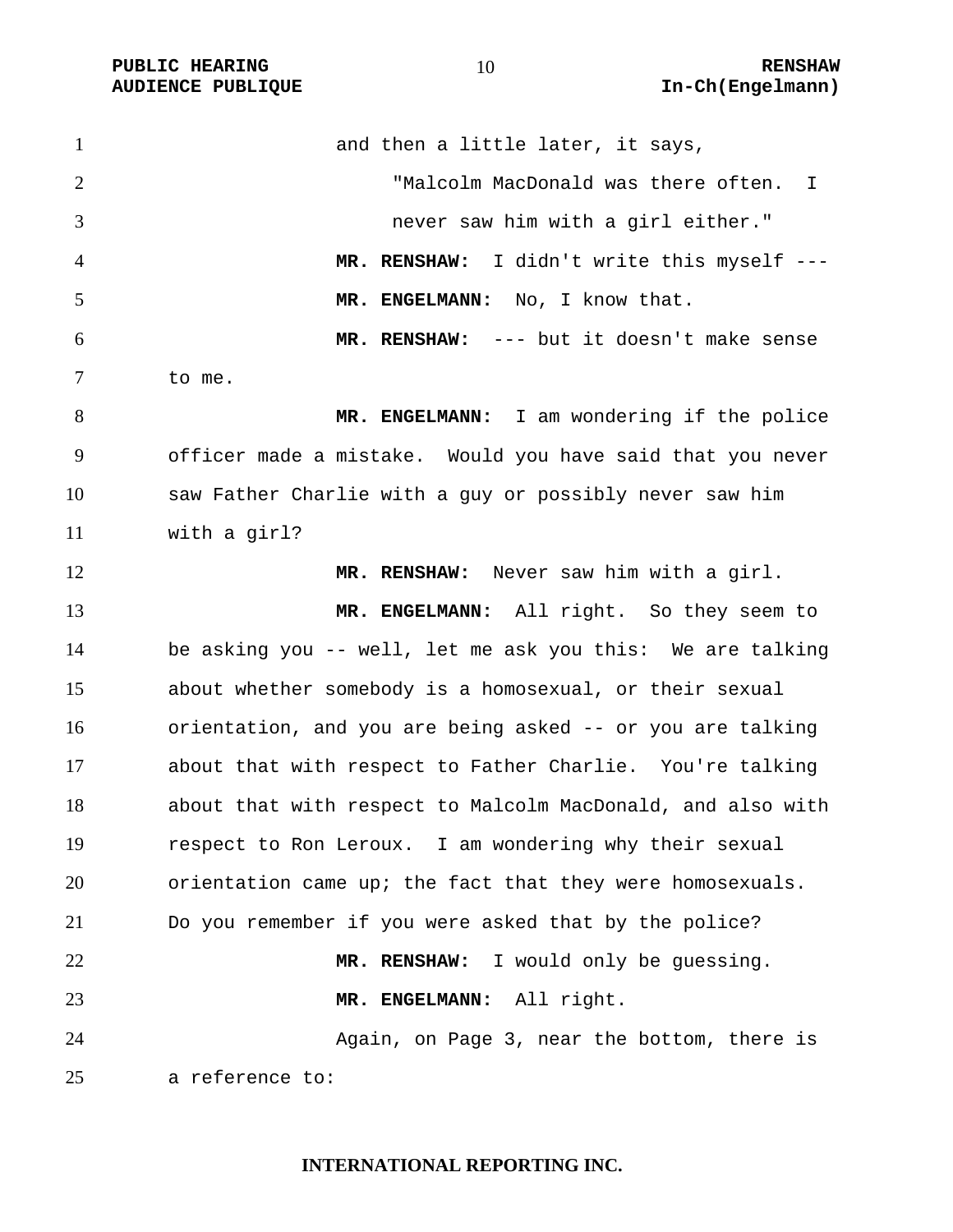**PUBLIC HEARING 11** 11 RENSHAW **AUDIENCE PUBLIQUE International Contract Contract Contract Contract Contract Contract Contract Contract Contract Contract Contract Contract Contract Contract Contract Contract Contract Contract Contract Contract Contract** 

"Ken went to Florida with Malcolm often, but not the last couple of years". Do you know how the discussion about Florida came up? Do you know if the police were asking about Florida? 7 MR. RENSHAW: They would have been. Yes. **MR. ENGELMANN:** Okay. We'll come to that later, but there were several people that you became aware of that would go to Florida from time to time? **MR. RENSHAW:** Yes. **MR. ENGELMANN:** You also mention, right after that, about Ron Wilson met them down there. Who was Ron Wilson? **MR. RENSHAW:** Another person they hung around with from Cornwall here. **MR. ENGELMANN:** Do you know what he did for a living? **MR. RENSHAW:** He owns a funeral home. **MR. ENGELMANN:** Do you know what he did before he owned a funeral home? **MR. RENSHAW:** He was a Cornwall cop. **MR. ENGELMANN:** He was with the Cornwall Police Service? **MR. RENSHAW:** Yes.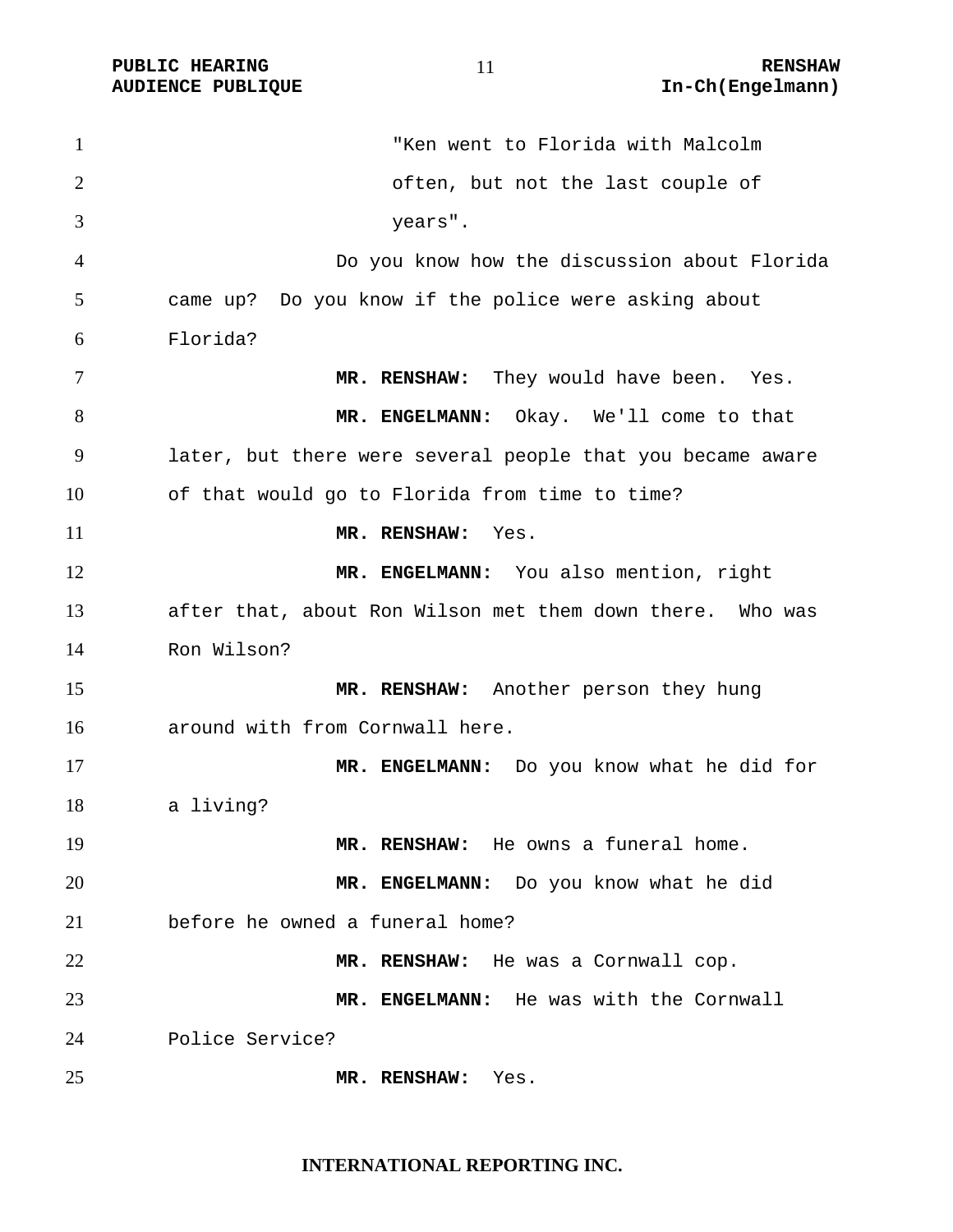1 MR. ENGELMANN: And how would you describe his relationship with Ken? Was he an acquaintance? Was he a friend, a close friend? **MR. RENSHAW:** A good acquaintance. A good acquaintance. **MR. ENGELMANN:** In what sense? **MR. RENSHAW:** In between acquaintance and friend, I guess you'd put it. **MR. ENGELMANN:** So he wasn't a close friend? **MR. RENSHAW:** He wasn't as close as he was with Malcolm. **MR. ENGELMANN:** So he was closer to Malcolm than he was to Ken? **MR. RENSHAW:** No, Ken was closer to Malcolm than he was with Wilson. **MR. ENGELMANN:** Okay. Had they had a relationship for a number of years, or do you know? **MR. RENSHAW:** Yes, I believe they did. **MR. ENGELMANN:** Now, on Page 4 of the statement, near the bottom, you say: "The night before Ken killed himself, Ken and Ron dropped in at my girlfriend's house. I was there. We had a coffee. Everything was normal. He dropped in about 8:00 p.m. and left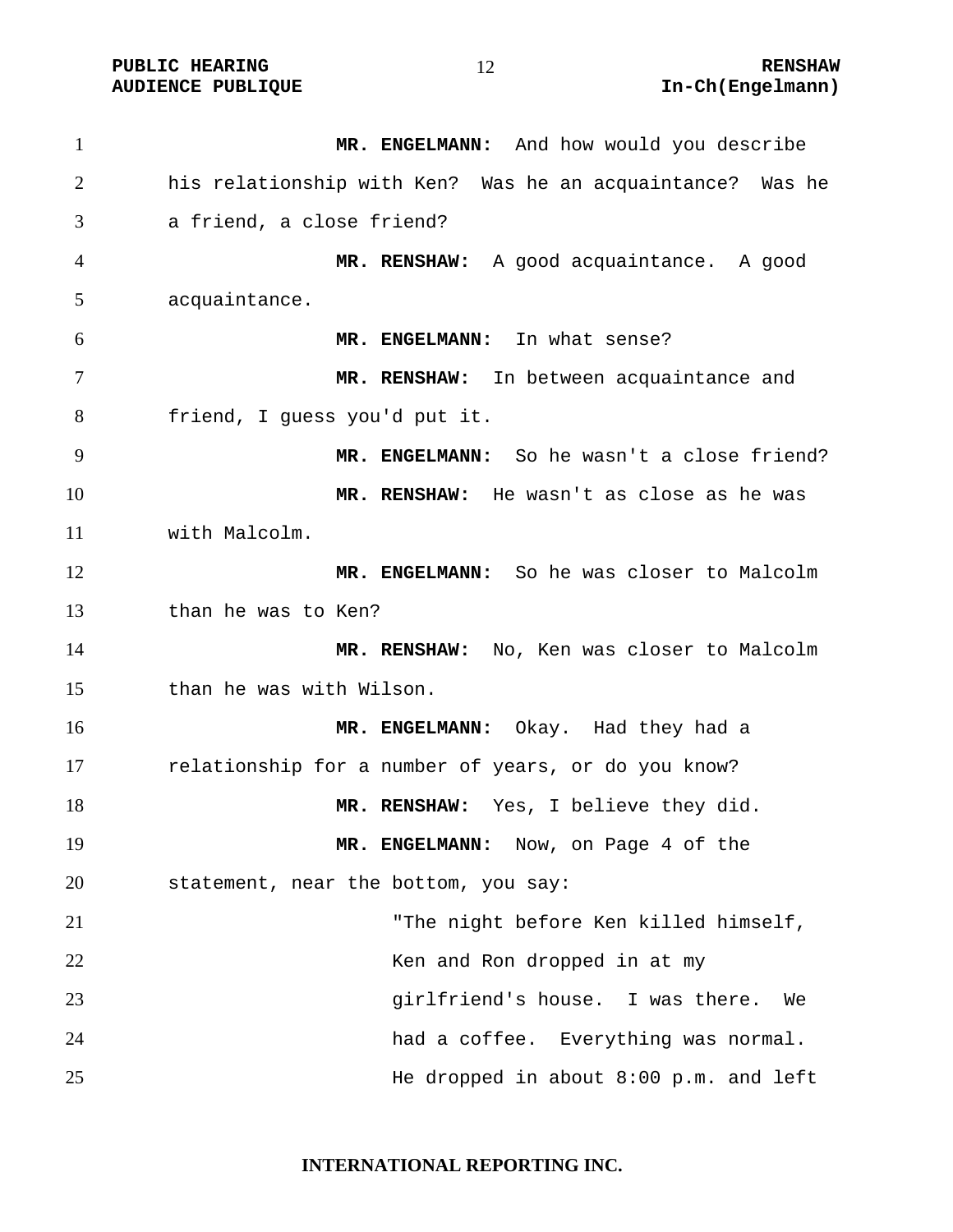**PUBLIC HEARING 13** 13 RENSHAW

around 10:00 p.m." You told us yesterday that you thought he was nervous the night before and you thought he was nervous in the days or weeks before. It doesn't appear you -- well, that's not how it's written up by the police officer here. Do you know whether you would have told them about - --**MR. RENSHAW:** I wouldn't have given Chris McDonell any information unless he directly asked it. **MR. ENGELMANN:** That's because of that trust thing you told us about yesterday? **MR. RENSHAW:** Yes. **MR. ENGELMANN:** All right. Now, on Page 6 of the statement, there is something about a telephone book. "Whenever they first got into Ken's house, Ron said he didn't think the police needed the telephone book, so he took it. Doug and Nancy left, and Ron and I talked about the book. I suggested I'll take the book and I'll 22 give it to Doug." Who were Doug and Nancy? **MR. RENSHAW:** Doug is Doug Seguin, Ken Seguin's brother, and his wife, Nancy.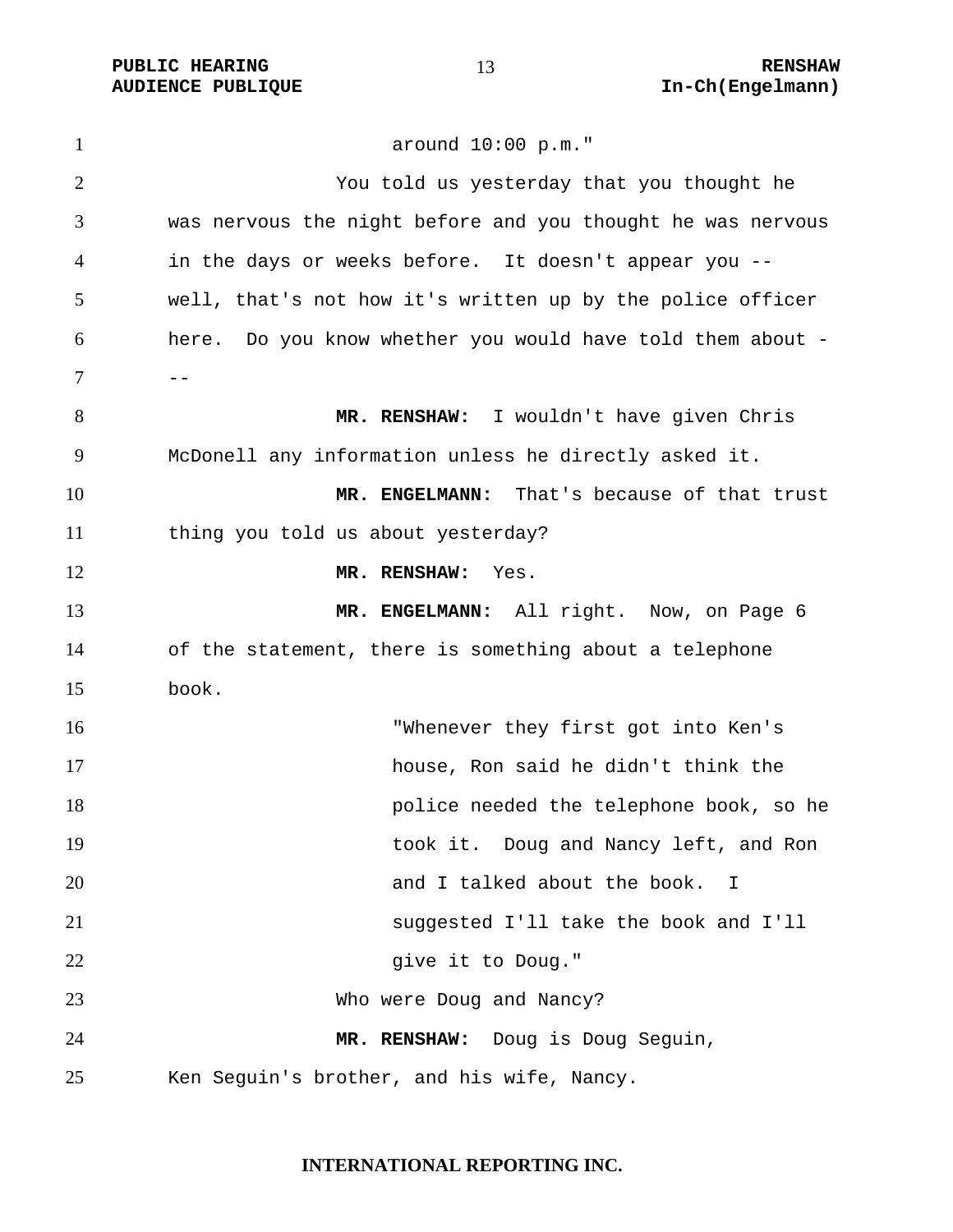PUBLIC HEARING **RENSHAW** RENSHAW **RENSHAW** RENSHAW **RENSHAW RENSHAW RENSHAW RENSHAW RENSHAW RENSHAW RENSHAW** 

| 1              | MR. ENGELMANN: It says:                                    |
|----------------|------------------------------------------------------------|
| $\overline{2}$ | "The next day, I took it to Doug's                         |
| 3              | house and gave it to him."                                 |
| 4              | Is this the telephone book you're talking                  |
| 5              | about?                                                     |
| 6              | MR. RENSHAW: Yes.                                          |
| 7              | MR. ENGELMANN: Now, was this just a                        |
| 8              | telephone book, or was it an address book, or what was it? |
| 9              | MR. RENSHAW: An address book.                              |
| 10             | MR. ENGELMANN: All right. And whose                        |
| 11             | address book was it?                                       |
| 12             | MR. RENSHAW: Ken Seguin's.                                 |
| 13             | MR. ENGELMANN: Do you know what was in the                 |
| 14             | address book?                                              |
| 15             | MR. RENSHAW: Phone numbers.                                |
| 16             | MR. ENGELMANN: So names and phone numbers                  |
| 17             | of people he knew?                                         |
| 18             | MR. RENSHAW: Yes.                                          |
| 19             | THE COMMISSIONER: So why was it -- is there                |
| 20             | any importance to that?                                    |
| 21             | THE COMMISSIONER: Well, I didn't think so                  |
| 22             | at first. Ron Leroux had given it to me.                   |
| 23             | THE COMMISSIONER: Right.                                   |
| 24             | MR. RENSHAW: And why would I want it?                      |
| 25             | M'hm.<br>THE COMMISSIONER:                                 |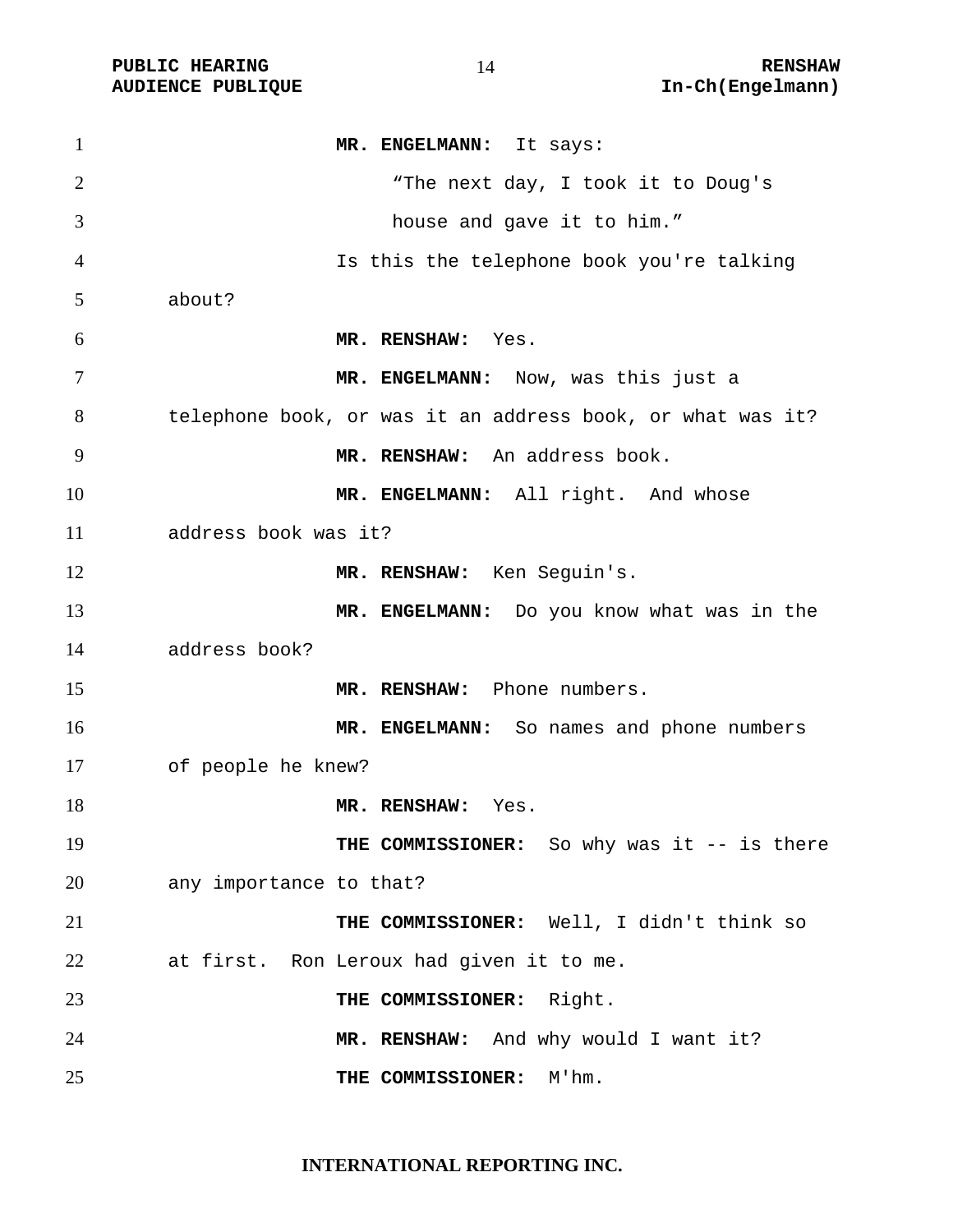| $\mathbf{1}$   | MR. RENSHAW: So I gave it to Doug Seguin.                |
|----------------|----------------------------------------------------------|
| $\overline{2}$ | THE COMMISSIONER: All right. Did you look                |
| 3              | into it? Did you look at it?                             |
| 4              | MR. RENSHAW: I used it periodically.                     |
| 5              | THE COMMISSIONER: When Mr. Seguin was still              |
| 6              | alive?                                                   |
| 7              | MR. RENSHAW: Yes.                                        |
| 8              | THE COMMISSIONER: Okay.                                  |
| 9              | MR. ENGELMANN: Do you know if there were                 |
| 10             | names of probationers or former probationers in that     |
| 11             | telephone book?                                          |
| 12             | MR. RENSHAW: Yes, there was.                             |
| 13             | MR. ENGELMANN: Again, on Page 6, just after              |
| 14             | the halfway mark:                                        |
| 15             | "Ron seemed as surprised as I was that                   |
| 16             | Ken killed himself."                                     |
| 17             | I guess what I want to ask you -- do you see             |
| 18             | that, Mr. Renshaw?                                       |
| 19             | MR. RENSHAW:<br>Yes.                                     |
| 20             | MR. ENGELMANN: And a bit later on the next               |
| 21             | page, while you talk about Silmser, at the bottom of the |
| 22             | page:                                                    |
| 23             | "He said he never said the name                          |
| 24             | Silmser, but I think he mentioned                        |
| 25             | Father Charlie. Ron mentioned that                       |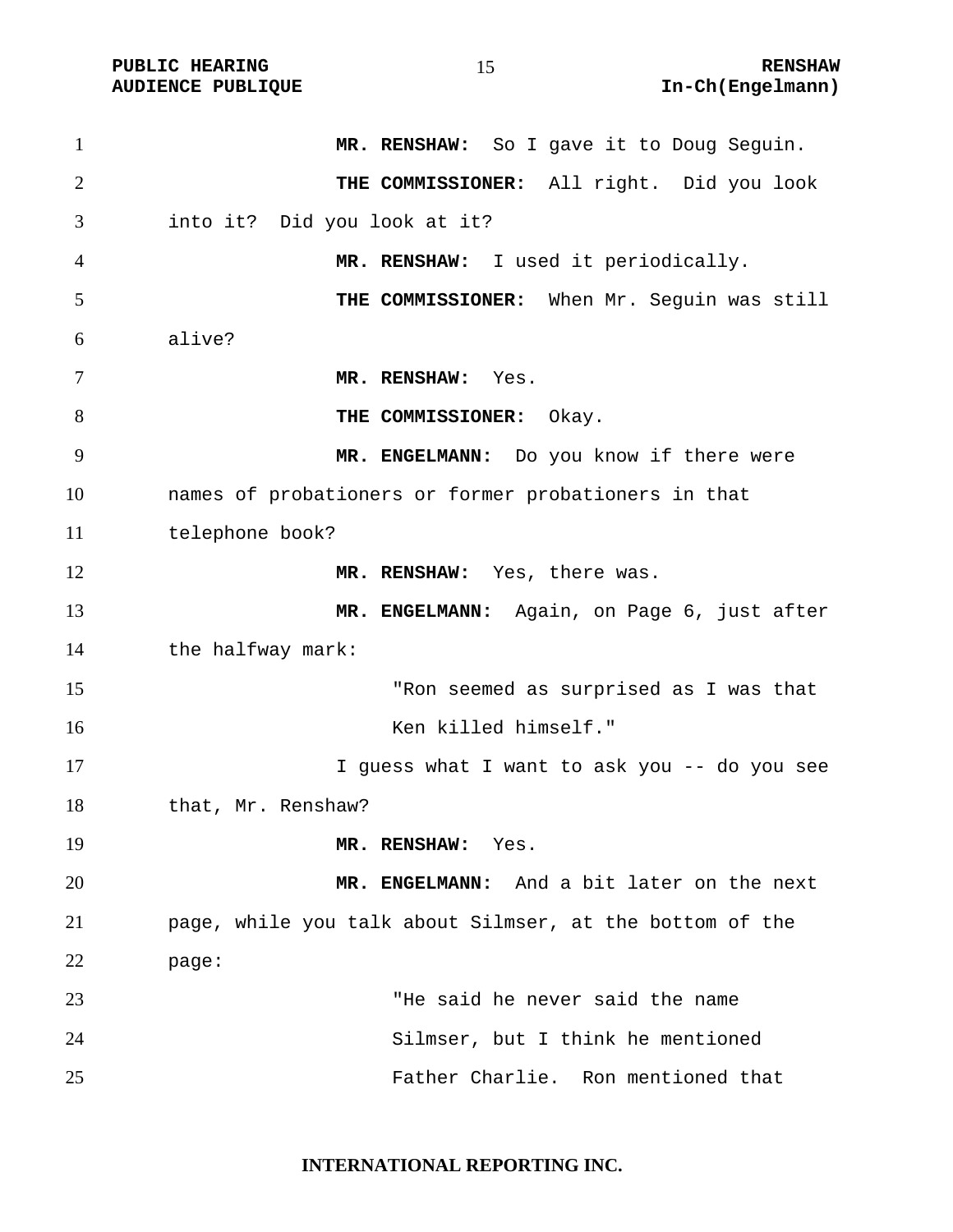PUBLIC HEARING **RENSHAW** 16 **RENSHAW** RENSHAW **RENSHAW RENSHAW AUDIENCE PUBLIQUE** 

| $\mathbf{1}$   | after Ken was dead. On Thursday, Ron                     |
|----------------|----------------------------------------------------------|
| 2              | said Ken must have killed himself                        |
| 3              | because the Silmser guy called back.                     |
| $\overline{4}$ | He must have threatened him. That's                      |
| 5              | all I ever heard about Silmser. I knew                   |
| 6              | somebody was giving him a hard time                      |
| 7              | because he asked me to get all my stuff                  |
| 8              | out. He said someone was calling him                     |
| 9              | lately, troubling him about his past.                    |
| 10             | That was about three years ago. I                        |
| 11             | heard nothing lately. That's why I                       |
| 12             | thought it was solved. Now that he                       |
| 13             | killed himself, I realized that this                     |
| 14             | year he complained about having no                       |
| 15             | money. I never heard him complaining                     |
| 16             | about that before. So he must have                       |
| 17             | been paying him off all year. I don't                    |
| 18             | know."                                                   |
| 19             | So I want to just ask you a few questions.               |
| 20             | This is the notes that were written by one of the police |
| 21             | officers. Were you surprised that Ken killed himself at  |
| 22             | that time?                                               |
| 23             | MR. RENSHAW: Yes and no.                                 |
| 24             | MR. ENGELMANN:<br>Okay.                                  |
| 25             | MR. RENSHAW: I knew he was capable of it.                |
|                |                                                          |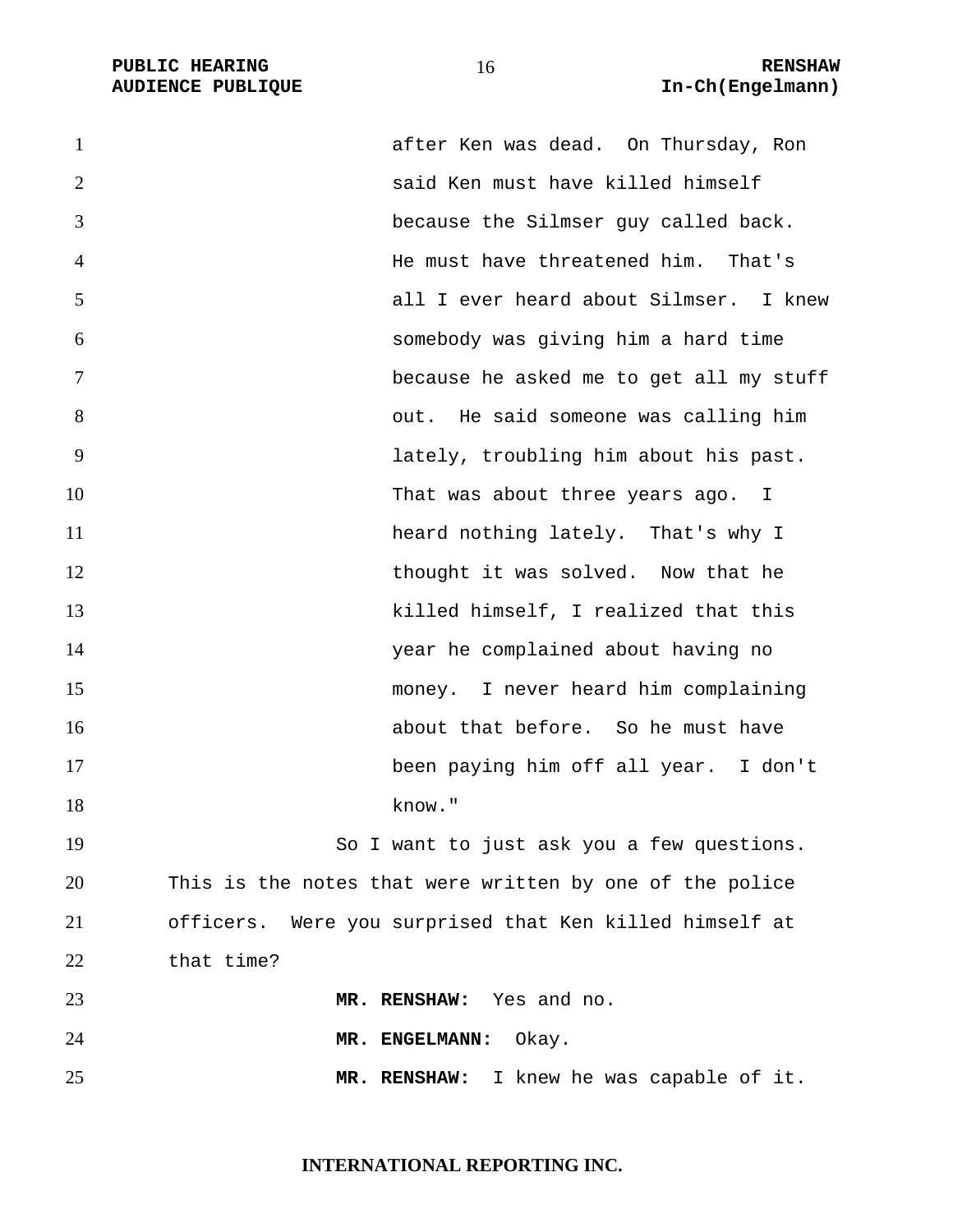1 MR. ENGELMANN: Why do you say yes and no? **MR. RENSHAW:** I didn't actually think he'd do it. **MR. ENGELMANN:** All right. You didn't think he'd do it, but why did you think he might? **MR. RENSHAW:** He had tried before. **MR. ENGELMANN:** Okay. Do you recall how long before? **MR. RENSHAW:** The winter before, perhaps. **MR. ENGELMANN:** Okay. Do you know if it was before or after Christmas of the winter before? **MR. RENSHAW:** Not right now, no. **MR. ENGELMANN:** All right. And how did you know he tried to kill himself the winter before? Did he tell you that? **MR. RENSHAW:** Through him and Ron Leroux. **MR. ENGELMANN:** Okay. What were you told about that? Do you remember how he was trying to do it? **MR. RENSHAW:** Something to do with him being out on the ice. No, I don't remember all the details right now. **MR. ENGELMANN:** Okay. But he told you that and Ron Leroux told you that? **MR. RENSHAW:** Yes. **MR. ENGELMANN:** What about this Silmser guy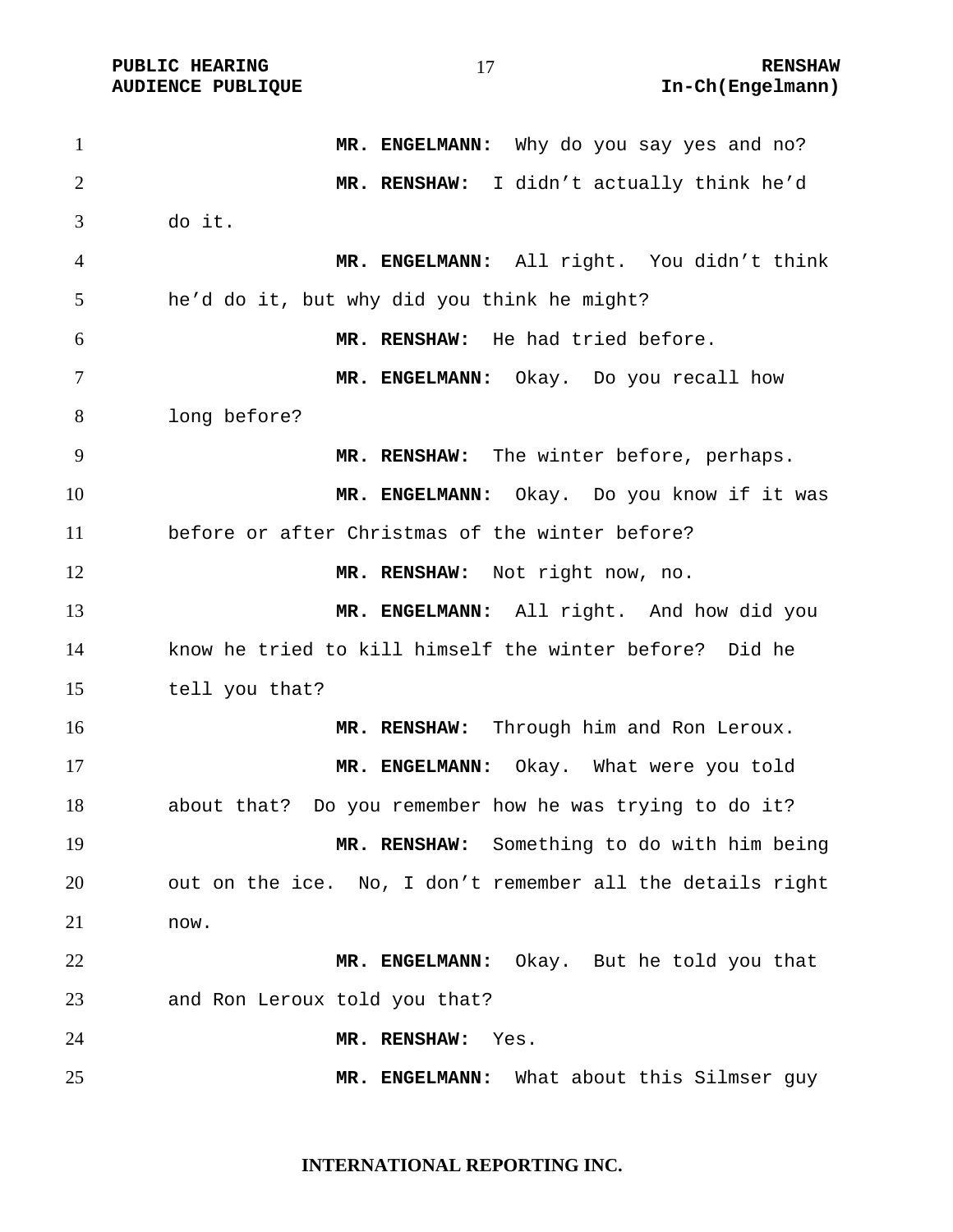or DS, as you heard him being called, did you only find out about him after Ken killed himself or did you know something about him before Ken killed himself? **MR. RENSHAW:** Before. **MR. ENGELMANN:** And do you recall around when that you started to hear about him? **MR. RENSHAW:** I couldn't be exact, but I know it was like months before Seguin killed himself. **MR. ENGELMANN:** All right. And did you hear about him in the weeks or month or two before Ken killed himself? **MR. RENSHAW:** Yes. **MR. ENGELMANN:** And who would you have heard about him from? **MR. RENSHAW:** Either Ken or Malcolm MacDonald. **THE COMMISSIONER:** And what was being said? **MR. RENSHAW:** They were discussing Silmser calling Seguin's place, and I knew it was irritating Seguin. Malcolm was talking to Ken about it. **MR. ENGELMANN:** In your presence? **MR. RENSHAW:** Yes. I know somewhere in there there was money given to Silmser from the church, but he wasn't happy with that. So my gist of it is he was trying to get more money out of Seguin.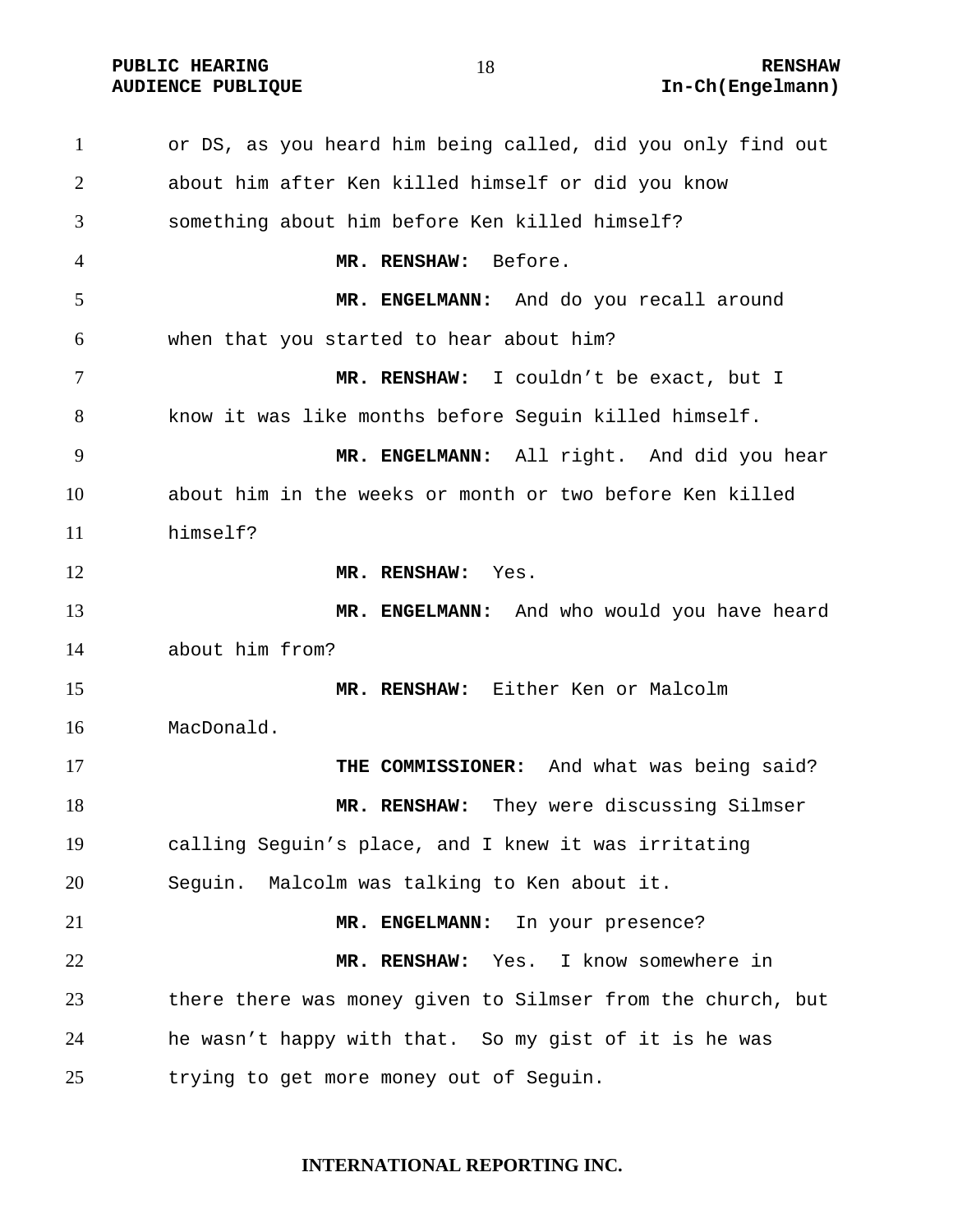| $\mathbf{1}$ | MR. ENGELMANN: So there was some                            |
|--------------|-------------------------------------------------------------|
| 2            | discussions between Malcolm and Ken about the fact that the |
| 3            | church had already given him some money?                    |
| 4            | MR. RENSHAW:<br>Yes.                                        |
| 5            | MR. ENGELMANN: And he wanted more?                          |
| 6            | MR. RENSHAW: That's what it sounded like,                   |
| 7            | yes.                                                        |
| 8            | MR. ENGELMANN: Okay. Did he talk about                      |
| 9            | what the money was for, why he wanted money?                |
| 10           | MR. RENSHAW:<br>No.                                         |
| 11           | MR. ENGELMANN: But it was clearly money                     |
| 12           | from Ken?                                                   |
| 13           | MR. RENSHAW: Yes.                                           |
| 14           | MR. ENGELMANN: And you say on page 8:                       |
| 15           | "I don't think Ron will tell you                            |
| 16           | anything because he's a homo himself                        |
| 17           | and he wouldn't want to be exposed.                         |
| 18           | Malcolm also knows a lot more, but he                       |
| 19           | won't say anything either."                                 |
| 20           | So you do -- do you know if the officers                    |
| 21           | were asking you about talking with both Malcolm and Ron?    |
| 22           | MR. RENSHAW: Yes, they would have.                          |
| 23           | MR. ENGELMANN:<br>On the very last page you                 |
| 24           | talk about a loan, and just right near the end you say:     |
| 25           | "Ken asked me to pay it off when he                         |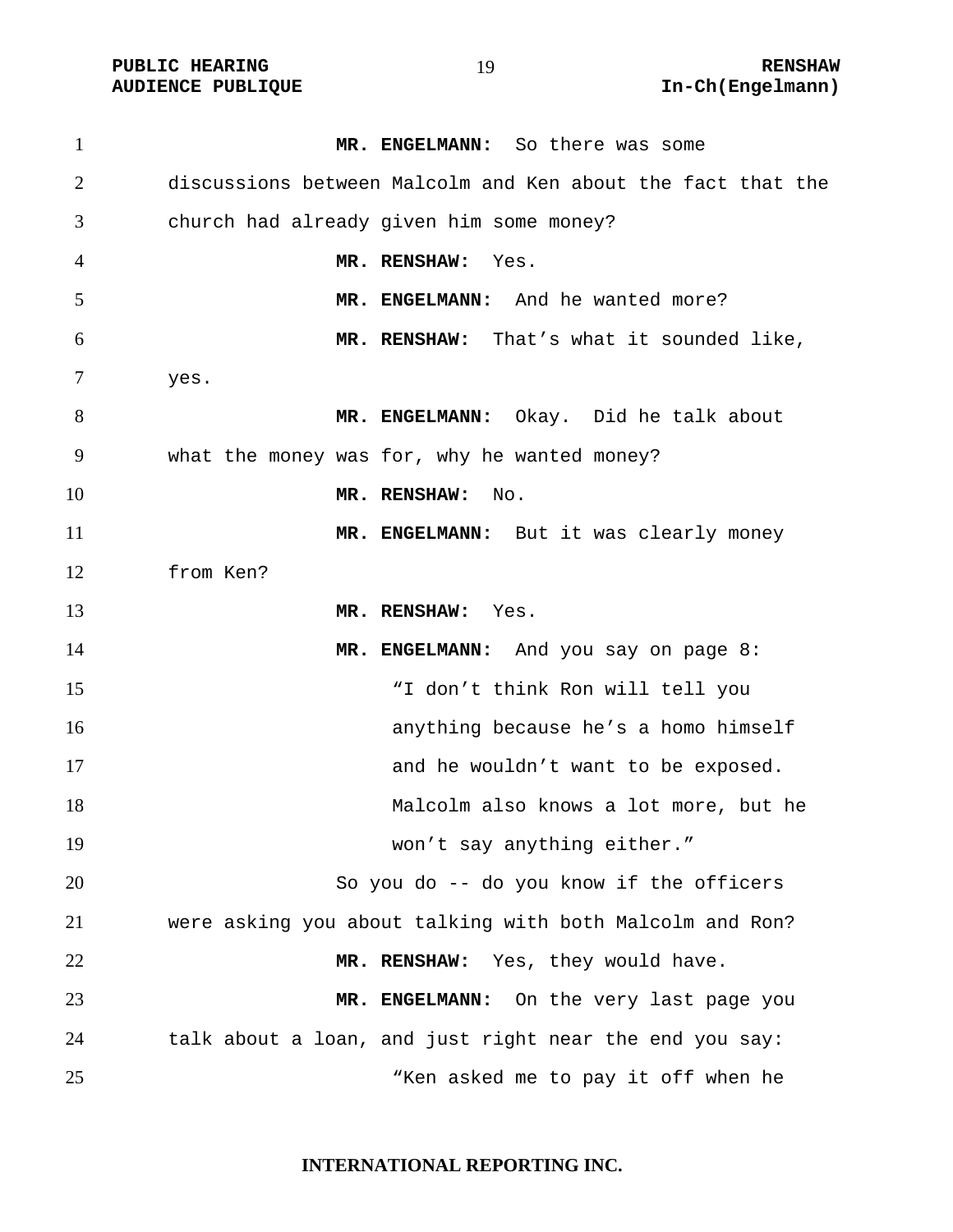| $\mathbf{1}$   | started getting those phone calls."                      |
|----------------|----------------------------------------------------------|
| 2              | Which phone calls are you talking about                  |
| 3              | there?                                                   |
| $\overline{4}$ | MR. RENSHAW: Silmser.                                    |
| 5              | MR. ENGELMANN: "That was a couple of                     |
| 6              | years ago at least. He didn't want a                     |
| $\overline{7}$ | paper trail, so I continued doing the                    |
| 8              | payments because I couldn't clear it.                    |
| 9              | When I got hurt, my insurance paid the                   |
| 10             | loan."                                                   |
| 11             | What's the deal with the paper trail, or do              |
| 12             | you remember any comment like that? Do you remember what |
| 13             | that's about?                                            |
| 14             | MR. RENSHAW: I do know that he co-signed                 |
| 15             | for that loan.                                           |
| 16             | MR. ENGELMANN: I'm sorry?                                |
| 17             | MR. RENSHAW: He co-signed for that loan.                 |
| 18             | MR. ENGELMANN: Yes, he did.                              |
| 19             | MR. RENSHAW: So his name would have been on              |
| 20             | it.                                                      |
| 21             | MR. ENGELMANN: And so he wanted that                     |
| 22             | cleared up?                                              |
| 23             | MR. RENSHAW: Looking back at this now,                   |
| 24             | yeah, that's what I would assume.                        |
| 25             | MR. ENGELMANN: Okay. Just a couple other                 |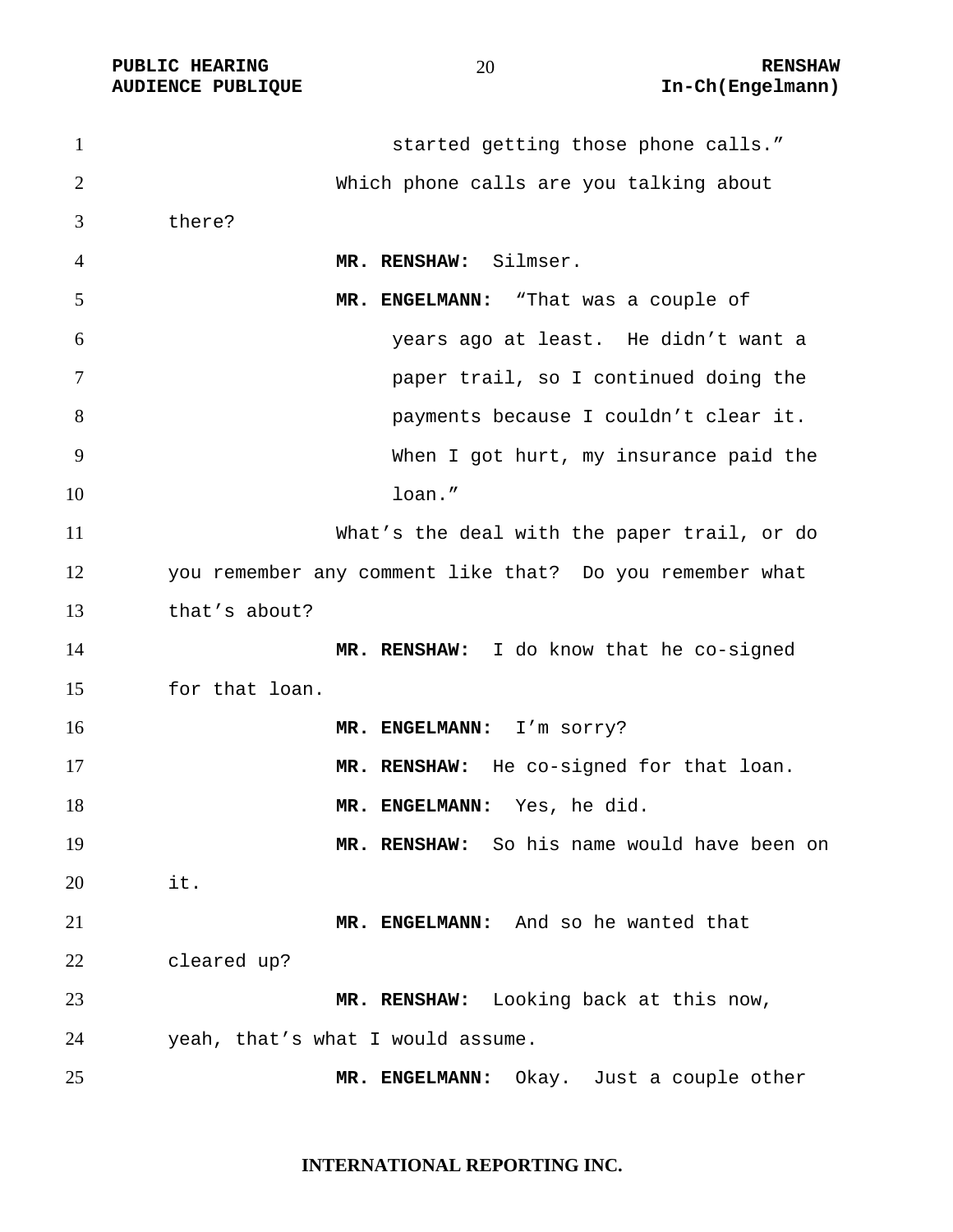**PUBLIC HEARING 21** 21 RENSHAW

questions about that statement, if I can. **THE COMMISSIONER:** M'hm. **(SHORT PAUSE/COURTE PAUSE) MR. ENGELMANN:** That's fine. Do you know why you didn't raise the -- I don't know if you did or didn't, but it doesn't appear from these notes to have been raised, the fact that Ken had tried to commit suicide earlier? **MR. RENSHAW:** I don't think they would have known. 11 MR. ENGELMANN: All right. And they didn't ask you? **MR. RENSHAW:** Apparently. If there's no answer from me. **MR. ENGELMANN:** Okay. You mention this guy DS or David Silmser. Had you ever met him? **MR. RENSHAW:** No. **MR. ENGELMANN:** And you never did? 19 MR. RENSHAW: I have since, yes. **MR. ENGELMANN:** Okay. When was that? **MR. RENSHAW:** Through one of the meetings with Ledroit Beckett, I believe, like at a hotel where they had a conference kind of thing. He was at one -- at least one of them. **MR. ENGELMANN:** Okay. And he introduced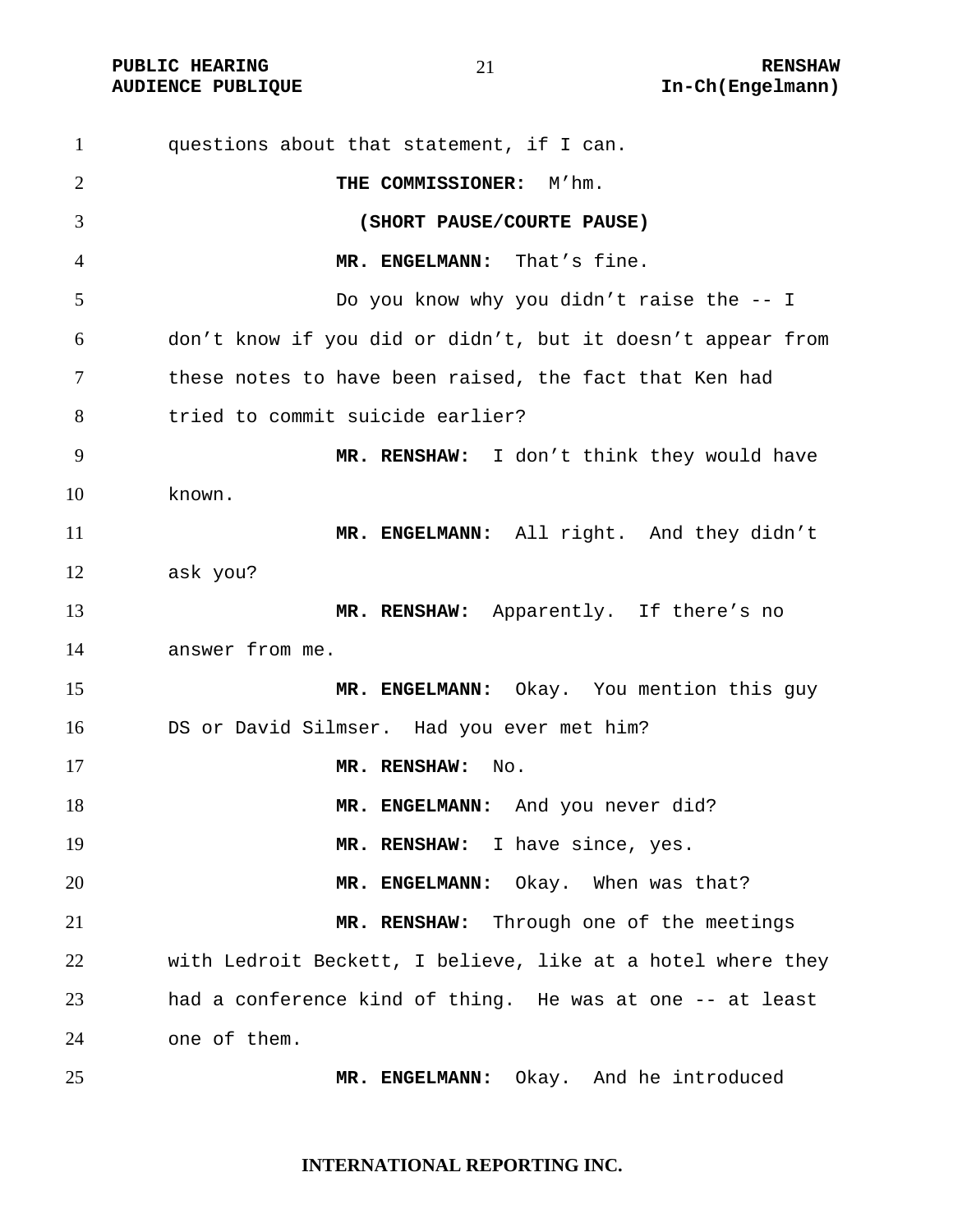himself to you? **MR. RENSHAW:** Someone else introduced me to him. **MR. ENGELMANN:** All right. So this was recently then, the last couple of years? **MR. RENSHAW:** Yeah. **MR. ENGELMANN:** Okay. Did you discuss in any way any of the evidence you've given here? **MR. RENSHAW:** No. **MR. ENGELMANN:** Did he discuss anything with you? **MR. RENSHAW:** I didn't think he knew who I was. 14 MR. ENGELMANN: Okay. So you didn't even meet him really? **MR. RENSHAW:** No. It was just pointed out who he was. **MR. ENGELMANN:** Okay. Mr. Renshaw, there's nothing in Exhibit 543, this first statement, about Ken sexually abusing you. You would have given this statement in February of 1994. You would have had a discussion with 22 the police in February of '94. You told us yesterday that you didn't disclose the sexual abuse from Mr. Seguin until sometime late in '96 after meeting Perry Dunlop; did I get that

#### **INTERNATIONAL REPORTING INC.**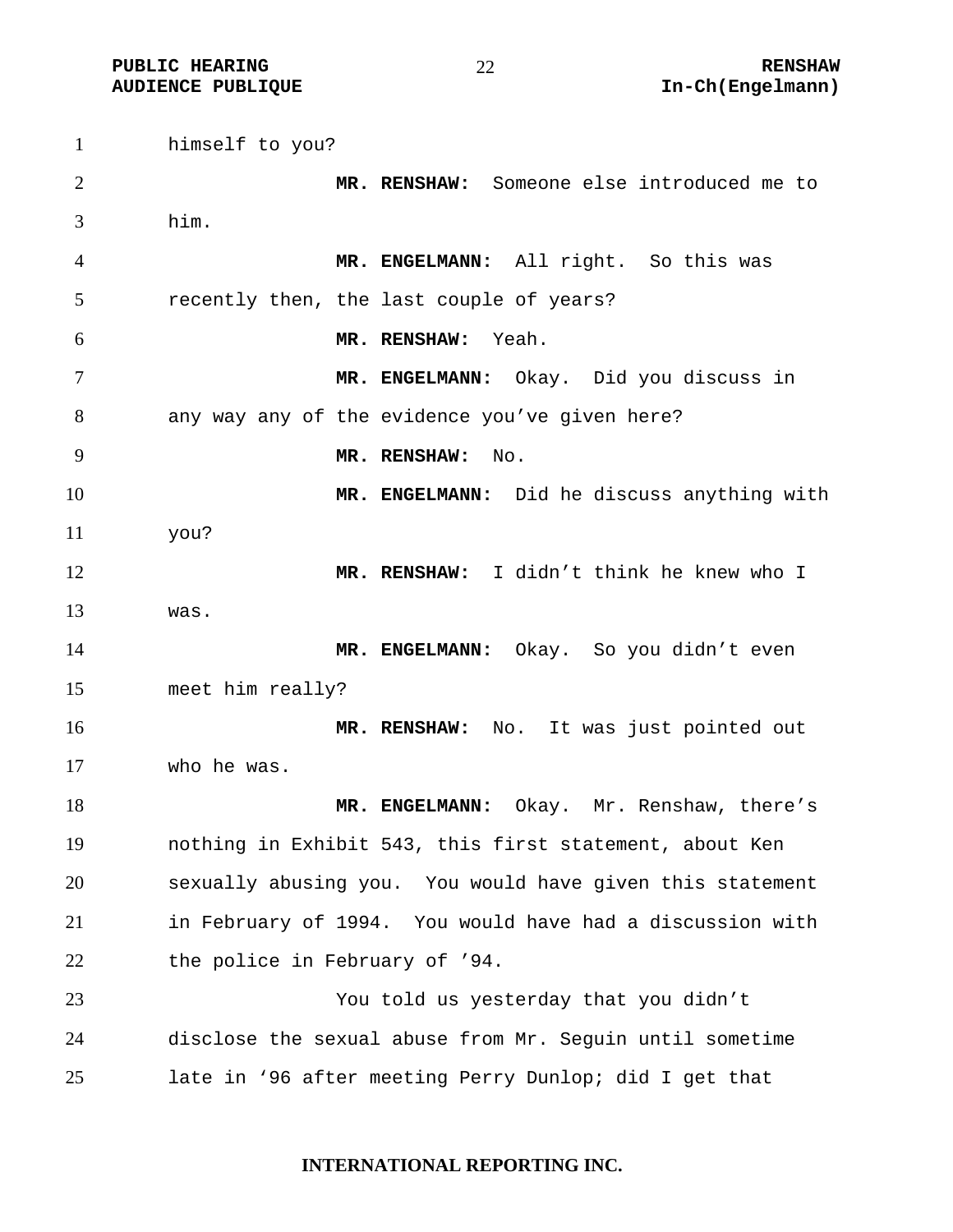**PUBLIC HEARING 23** 23 RENSHAW

right? **MR. RENSHAW:** Yes. **MR. ENGELMANN:** And he was the first person you actually admitted that to? **MR. RENSHAW:** Yes. **MR. ENGELMANN:** So do you know -- there is nothing in here about this -- do you know whether the officers asked you if Ken Seguin had ever done anything to you? **MR. RENSHAW:** I don't believe they did, but I wouldn't have given him an answer anyway. **MR. ENGELMANN:** All right. So, even if they had asked, you wouldn't have disclosed that? **MR. RENSHAW:** That's right. **MR. ENGELMANN:** It's that for the same reasons you've mentioned already about the officer? **MR. RENSHAW:** Yes. **MR. ENGELMANN:** And you hadn't told anybody at that point? **MR. RENSHAW:** No. **MR. ENGELMANN:** Do you recall these two officers met with you in February of '94, and do you recall if they followed up with you in any way about this interview later in 1994? **MR. RENSHAW:** I never saw them again.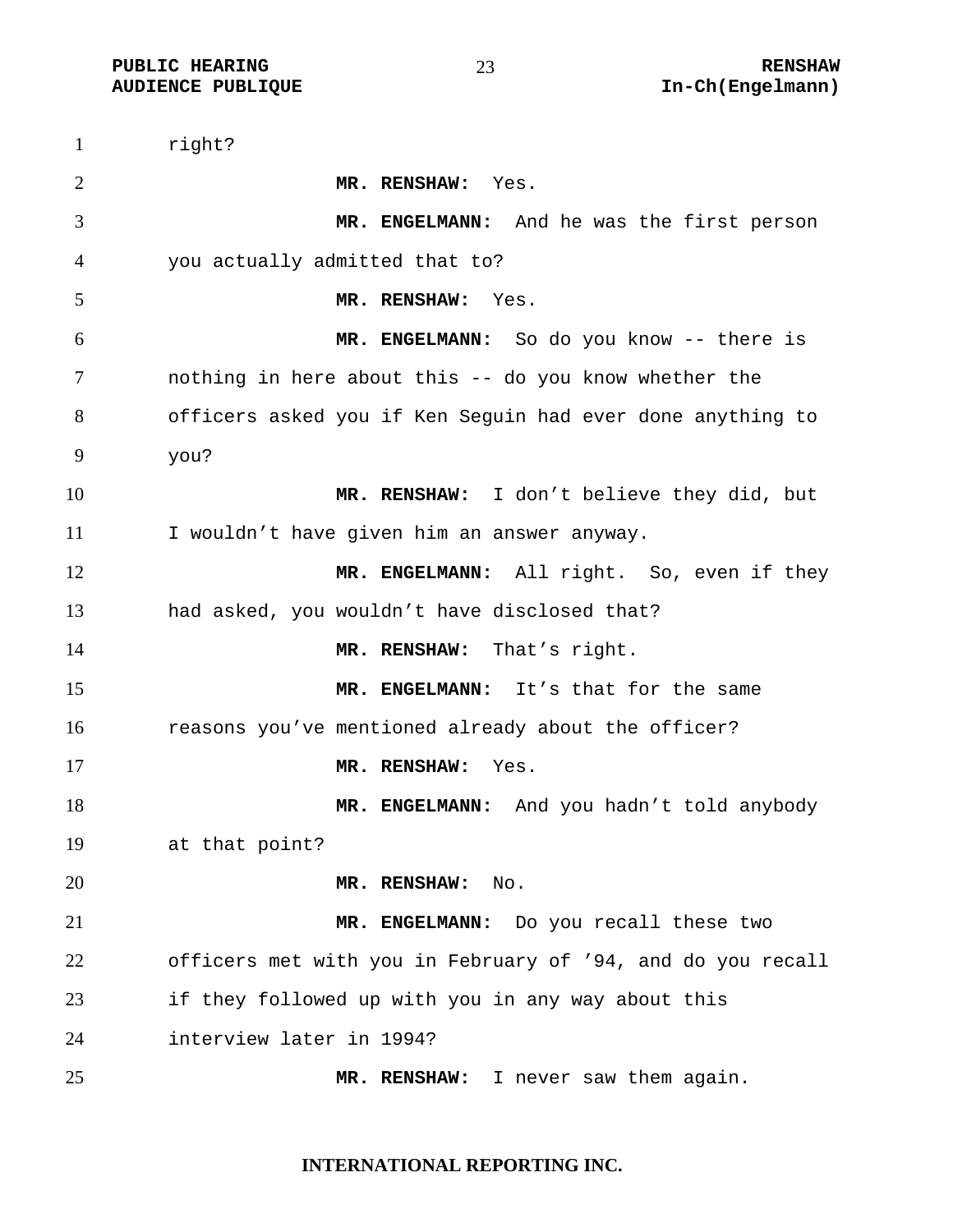| $\mathbf{1}$   | MR. ENGELMANN: All right. So you never saw               |
|----------------|----------------------------------------------------------|
| 2              | Chris McDonell again?                                    |
| 3              | MR. RENSHAW: Well, driving around, yes.                  |
| $\overline{4}$ | MR. ENGELMANN:<br>Okay.                                  |
| 5              | MR. RENSHAW: No, not speaking to me.                     |
| 6              | MR. ENGELMANN: All right. Nor the other                  |
| 7              | fellow that you didn't know?                             |
| 8              | MR. RENSHAW:<br>No.                                      |
| 9              | MR. ENGELMANN: Did anyone else from the OPP              |
| 10             | follow-up with you in 1994?                              |
| 11             | MR. RENSHAW:<br>No.                                      |
| 12             | MR. ENGELMANN: You have a conversation with              |
| 13             | OPP officers several years later though; correct?        |
| 14             | MR. RENSHAW:<br>Yes.                                     |
| 15             | MR. ENGELMANN: In late 1997?                             |
| 16             | MR. RENSHAW: I believe so.                               |
| 17             | MR. ENGELMANN: And that has something to do              |
| 18             | with Project Truth at that time?                         |
| 19             | MR. RENSHAW: I guess that's, yeah, what                  |
| 20             | they called Project Truth 2, or $---$                    |
| 21             | MR. ENGELMANN: I am sorry?                               |
| 22             | MR. RENSHAW: Yeah, the second part of                    |
| 23             | Project Truth.                                           |
| 24             | MR. ENGELMANN: Okay. You mentioned Project               |
| 25             | Truth earlier. What was your understanding about Project |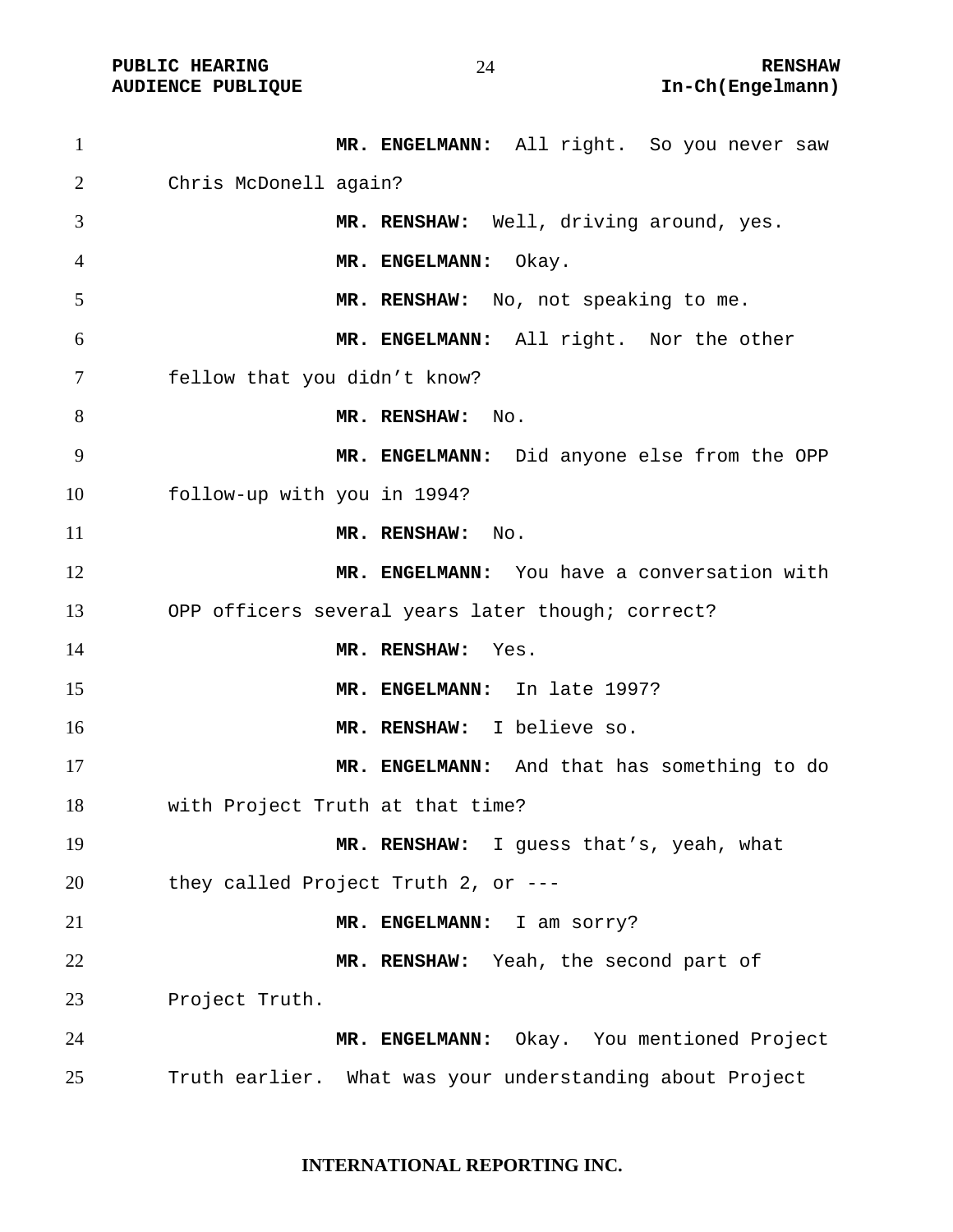**PUBLIC HEARING**  $\overline{25}$  **25 RENSHAW** 

Truth, or did you have an understanding at the time from the media or from somewhere else? **MR. RENSHAW:** I didn't have any faith in it from the beginning. **MR. ENGELMANN:** Well, you mentioned something about it in 1994. Did you know about what the OPP was doing in 1994 here in the Cornwall area? **MR. RENSHAW:** Yes. **MR. ENGELMANN:** And what did you know, or what did you think they were doing at that time in 1994? **MR. RENSHAW:** Supposed to be getting to the bottom of allegations of child abuse in this area. **MR. ENGELMANN:** Okay. You heard about that from the media or --- **MR. RENSHAW:** Them; those two cops would have mentioned it. **MR. ENGELMANN:** The two that met you, McDonell and the other fellow --- **MR. RENSHAW:** Yes. **MR. ENGELMANN:** Genier? Okay. So they were looking at child sexual abuse here in Cornwall; it was your understanding? **MR. RENSHAW:** Yes. **MR. ENGELMANN:** You said you didn't have any faith in that?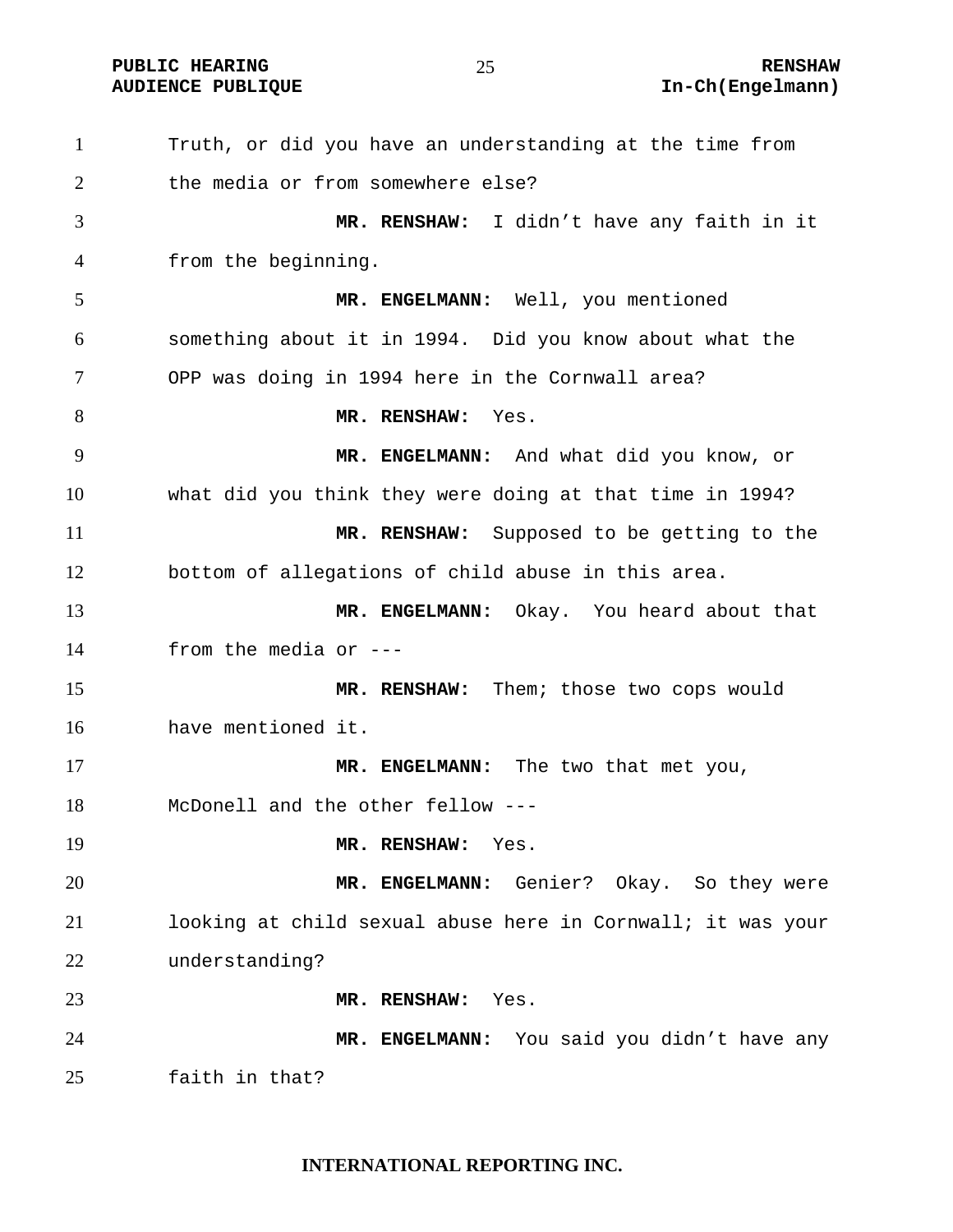**MR. RENSHAW:** No. 2 MR. ENGELMANN: Why is that? **MR. RENSHAW:** Because McDonell was there for one thing. **MR. ENGELMANN:** But there were other officers involved. **MR. RENSHAW:** Yeah. **MR. ENGELMANN:** And did you know whether or not they were investigating the Cornwall police or anyone else? **MR. RENSHAW:** I assumed it was a package deal. They were investigating anyone who might have had anything to do with it. **MR. ENGELMANN:** All right. Did you think they working together with the Cornwall police on that, or did you know? **MR. RENSHAW:** Yeah, I would assume so. **MR. ENGELMANN:** Okay. So when they met you in 1997 -- you said Project Truth 2, is that --- **MR. RENSHAW:** I believe that is what it was called at the time. **MR. ENGELMANN:** All right. Well it was --- **MR. RENSHAW:** Or known to me that way anyway. **MR. ENGELMANN:** All right. And were they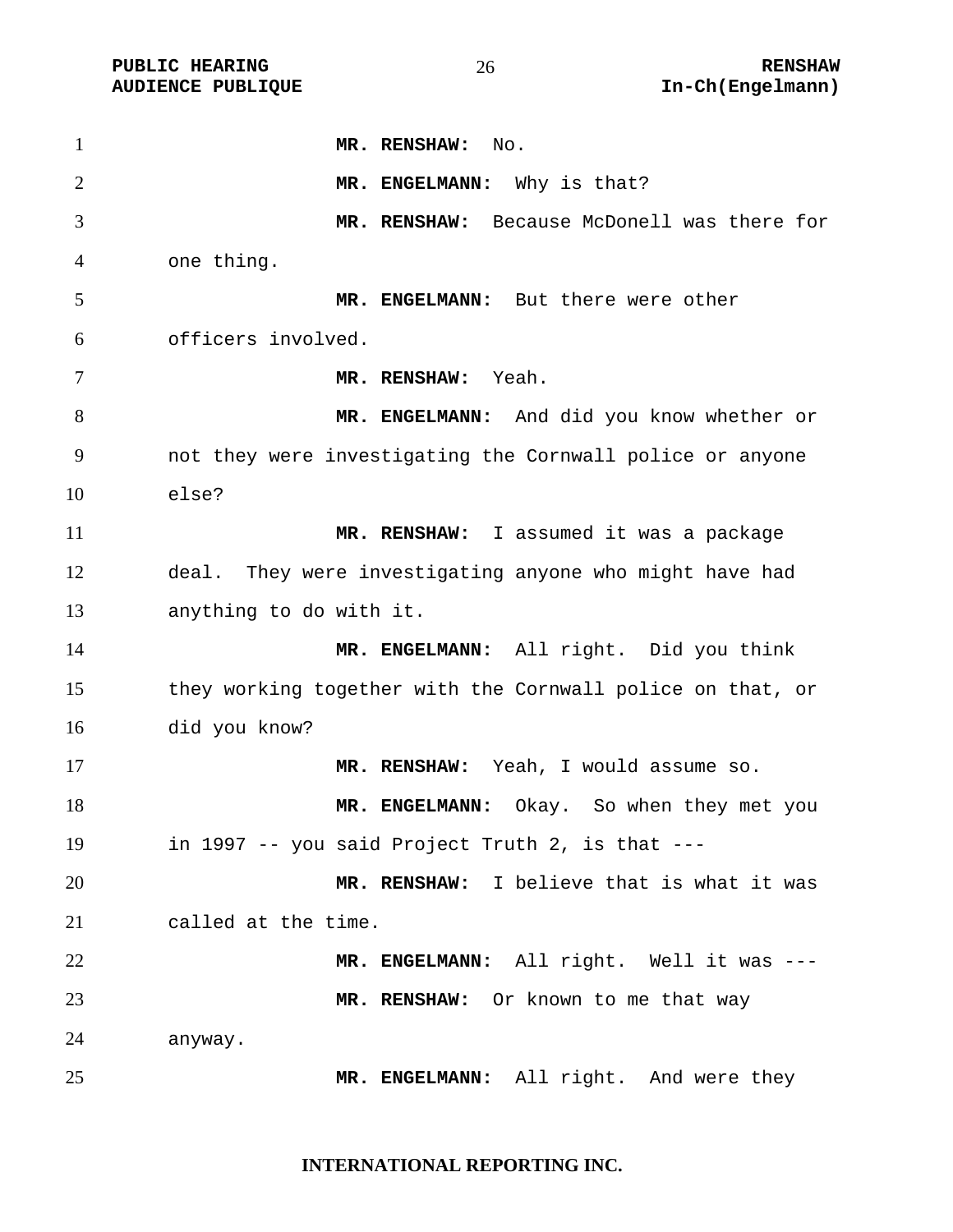doing anything differently the second time around, or did  $2 \text{ you } ---$ **MR. RENSHAW:** I didn't think so. **MR. ENGELMANN:** Okay. You know that a number of people were charged. **MR. RENSHAW:** Yeah. 7 MR. ENGELMANN: You still didn't have any faith in that process? **MR. RENSHAW:** No. **MR. ENGELMANN:** Why is that? **MR. RENSHAW:** Because most of them ended up getting off anyway. **MR. ENGELMANN:** You were never called as a witness in any of those prosecutions, were you? **MR. RENSHAW:** No. **MR. ENGELMANN:** Let's talk about Perry Dunlop. When did you first -- okay, you said you had an encounter with him sometime when you were in your youth, shall I say, as he was a police officer here in Cornwall? **MR. RENSHAW:** Yes. **MR. ENGELMANN:** Had you had encounters with other police officers here in Cornwall? **MR. RENSHAW:** Several. **MR. ENGELMANN:** Okay. Were some of them familiar to you?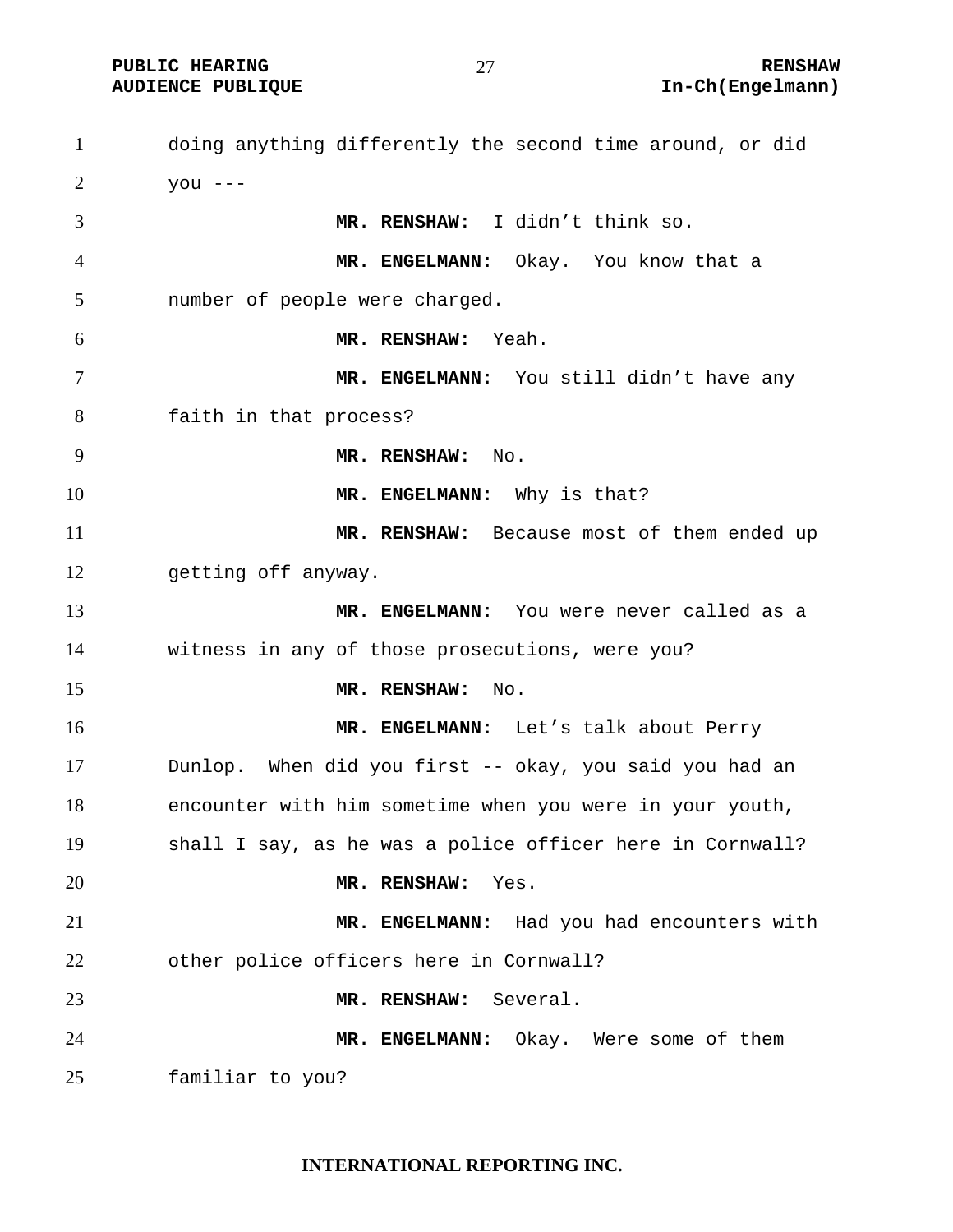| $\mathbf{1}$   | MR. RENSHAW: Yes.                                           |
|----------------|-------------------------------------------------------------|
| $\overline{2}$ | MR. ENGELMANN: Okay. And Perry Dunlop was                   |
| 3              | one of them?                                                |
| $\overline{4}$ | MR. RENSHAW: Yes.                                           |
| 5              | MR. ENGELMANN: Would this have been in the                  |
| 6              | mid-'80s approximately when you might have had some run-ins |
| 7              | with Cornwall police officers?                              |
| 8              | MR. RENSHAW: Yes.                                           |
| 9              | MR. ENGELMANN: Do you remember some of the                  |
| 10             | other ones that you might have met from time to time?       |
| 11             | MR. RENSHAW: Yes.                                           |
| 12             | MR. ENGELMANN: Mr. Dunlop? Do you remember                  |
| 13             | any of the other names?                                     |
| 14             | MR. RENSHAW: Rick Carter ---                                |
| 15             | MR. ENGELMANN: Okay. He was ---                             |
| 16             | MR. RENSHAW: --- especially.                                |
| 17             | MR. ENGELMANN: Sorry?                                       |
| 18             | MR. RENSHAW: Rick Carter, especially.                       |
| 19             | MR. ENGELMANN: Okay. So you had a few run-                  |
| 20             | ins with him?                                               |
| 21             | MR. RENSHAW:<br>Yes.                                        |
| 22             | MR. ENGELMANN: All right. Anyone else?                      |
| 23             | MR. RENSHAW: Danny Aikman.                                  |
| 24             | MR. ENGELMANN: Okay. And would they have                    |
| 25             | arrested you sir, or ---                                    |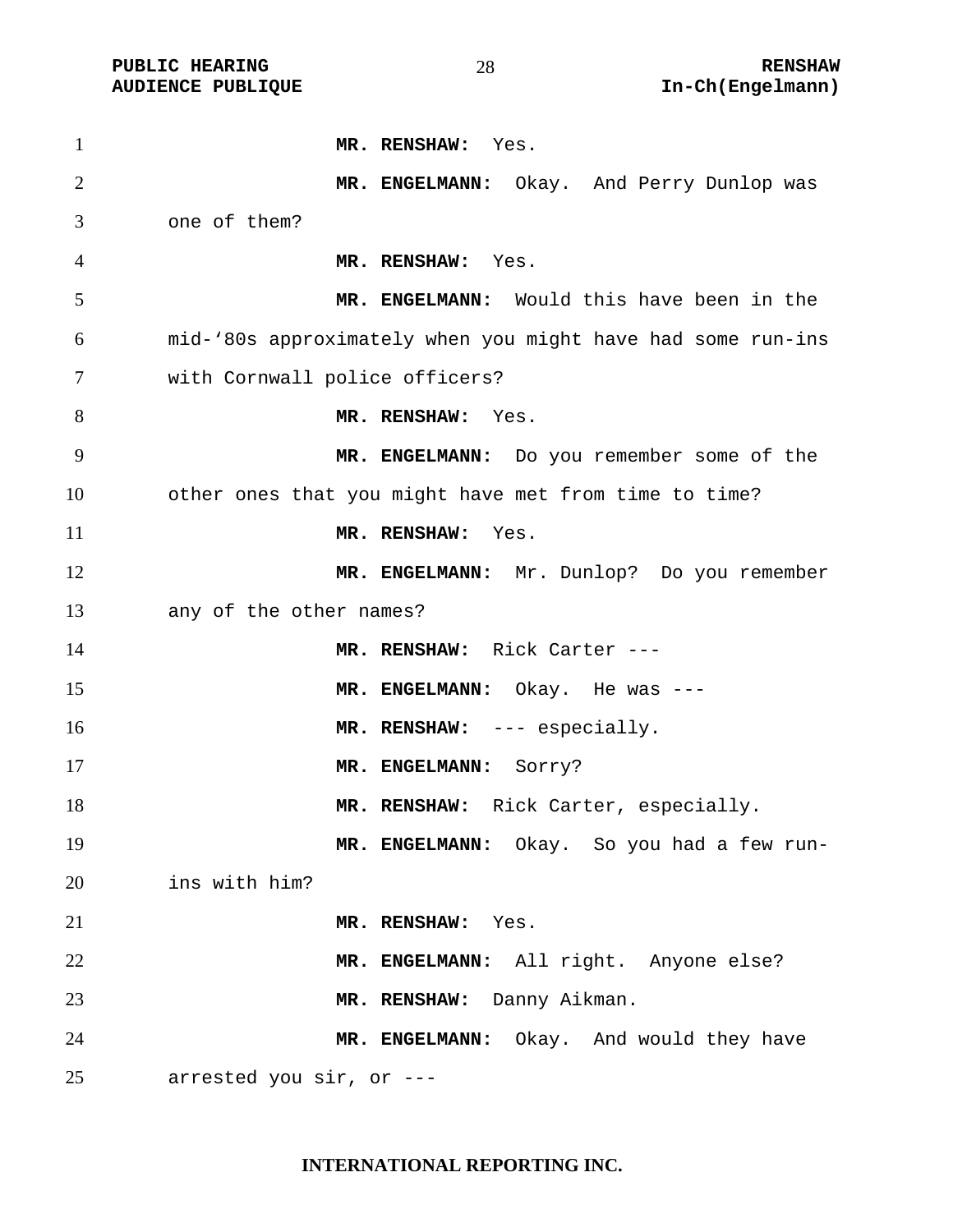| $\mathbf{1}$   | MR. RENSHAW: Carter did.                                  |
|----------------|-----------------------------------------------------------|
| $\overline{2}$ | MR. ENGELMANN: Okay. Mr. Aikman or                        |
| 3              | Mr. Dunlop didn't arrest you?                             |
| 4              | MR. RENSHAW: No.                                          |
| 5              | MR. ENGELMANN: Anyone else that you                       |
| 6              | remember?                                                 |
| 7              | MR. RENSHAW: Not at this time, no.                        |
| 8              | MR. ENGELMANN: Okay. And this is when you                 |
| 9              | were hanging out with other kids of your age?             |
| 10             | MR. RENSHAW:<br>Yes.                                      |
| 11             | MR. ENGELMANN: Was this similar to the                    |
| 12             | experience with McDonell, or was it different?            |
| 13             | MR. RENSHAW: Pretty much the same lines.                  |
| 14             | MR. ENGELMANN: Okay. You'd met                            |
| 15             | Mr. Dunlop in around mid-'80s. What did you hear about    |
| 16             | him, if anything, in 1994-1995?                           |
| 17             | MR. RENSHAW: At the time, he was a Cornwall               |
| 18             | cop. He went behind his superior's back to Children's Aid |
| 19             | with documents of child abuse; lost his job over it.      |
| 20             | MR. ENGELMANN: Okay. How did you hear                     |
| 21             | about that?                                               |
| 22             | Newspapers, I believe.<br>MR. RENSHAW:                    |
| 23             | Newspapers. Okay.<br>MR. ENGELMANN:<br>And                |
| 24             | would this have been in 1994 or thereabouts, or do you    |
| 25             | know?                                                     |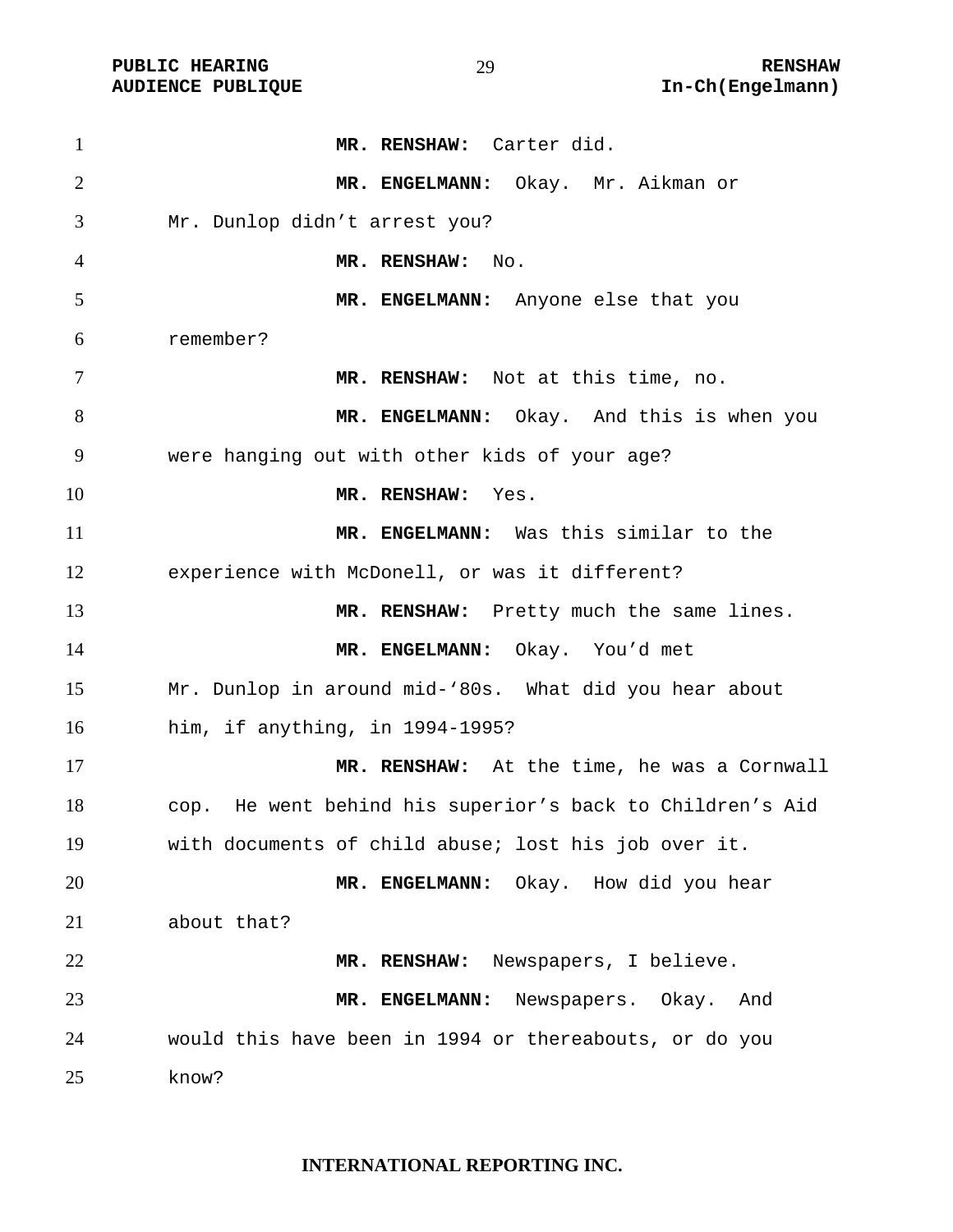**MR. RENSHAW:** Yeah, it would have been that time area, yes. **MR. ENGELMANN:** Okay. Didn't you go out west in or around late '94-'95? **MR. RENSHAW:** Yes. **MR. ENGELMANN:** All right. So when -- I think you told us that you met Mr. Dunlop for the first time in the fall of 1996. Had you moved back to Cornwall, or were you just here temporarily? **MR. RENSHAW:** Oh, no. I didn't go out west until after my interviews with him. **MR. ENGELMANN:** Okay. All right. So we know you had some interviews with him or some meetings with him in late '96 and early '97. **MR. RENSHAW:** Then I would have left in March '97. **MR. ENGELMANN:** Okay. We also know that you had an interview with the OPP in Walkerton in late '97. **MR. RENSHAW:** That was coming back from B.C. **MR. ENGELMANN:** Okay. So you weren't there very long or --- **MR. RENSHAW:** No. **MR. ENGELMANN:** All right. Just trying to place the timeline; I know this is a long time ago; this is 10-11 years ago.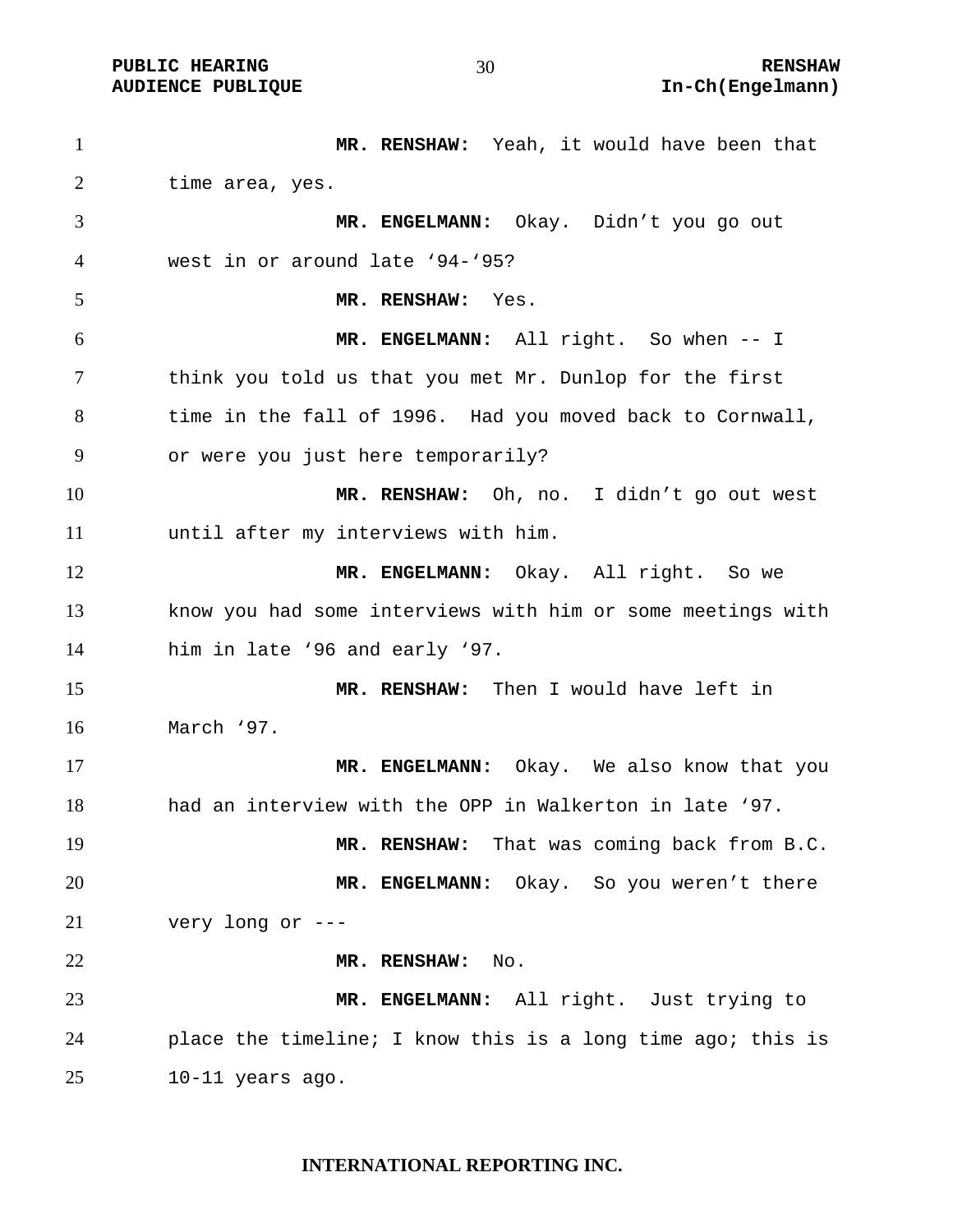**PUBLIC HEARING 21** 21 RENSHAW

So, do you remember the first time that you met Perry Dunlop? No, sorry, not the first time you met him, but the first time you met him after the encounter you had in your youth. **THE COMMISSIONER:** Presumably, it was to talk about allegations, I guess. **MR. RENSHAW:** Yes. **THE COMMISSIONER:** So, do you remember that first meeting with him? 10 MR. RENSHAW: Vaguely, yes. **THE COMMISSIONER:** Okay. 12 MR. ENGELMANN: Do you remember -- did he call you before he saw you, or how did you come to meet him? **MR. RENSHAW:** Couldn't have called me, at 16 the time, I didn't have a phone. **MR. ENGELMANN:** All right. **MR. RENSHAW:** So, he would have pounded on my door. **MR. ENGELMANN:** All right. So you wouldn't have known he was coming? **MR. RENSHAW:** No. **MR. ENGELMANN:** And do you recall, at that time when he introduced himself, if he introduced himself as a police officer or not?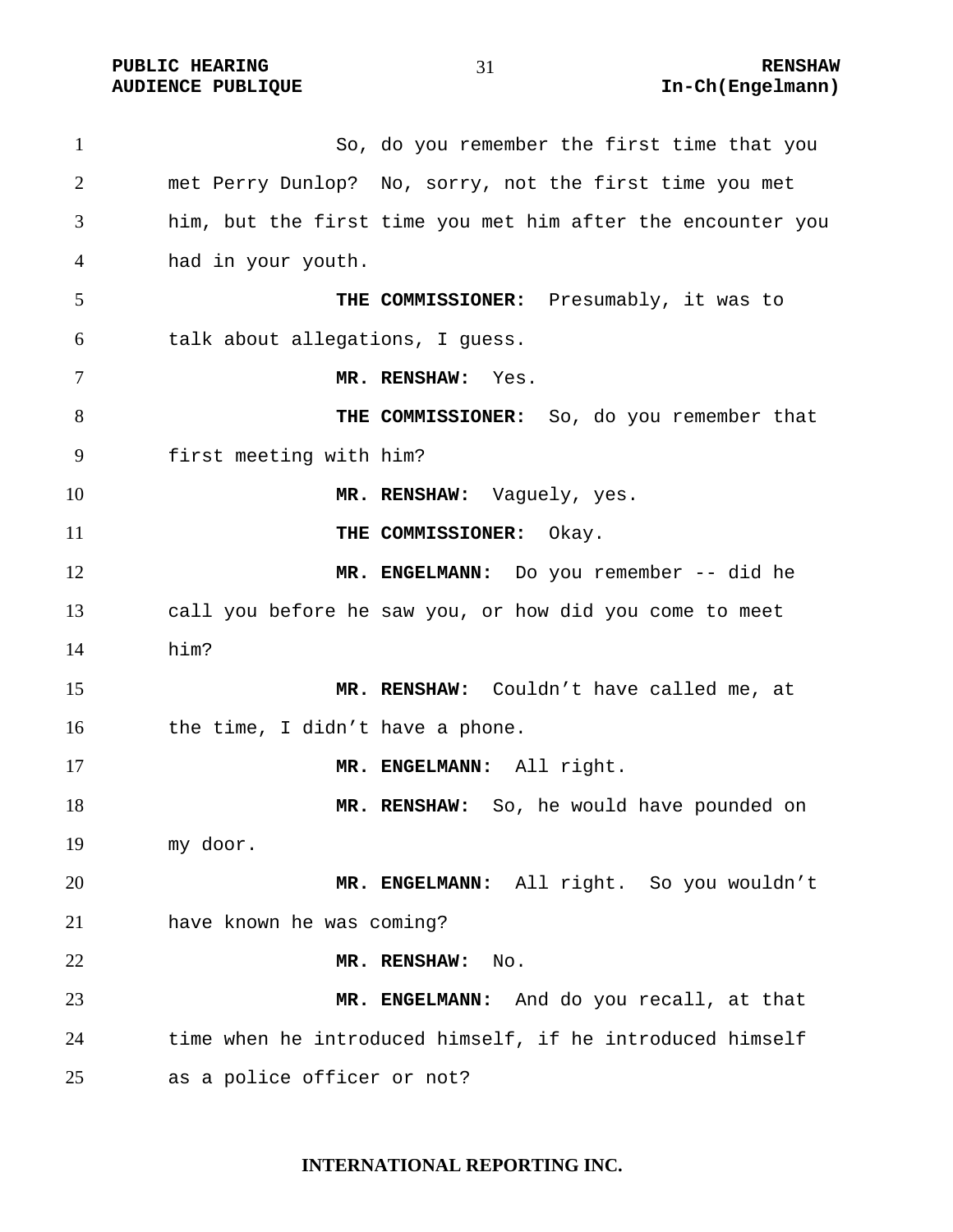| $\mathbf{1}$   | MR. RENSHAW: Just Perry Dunlop.                                       |
|----------------|-----------------------------------------------------------------------|
| $\overline{2}$ | MR. ENGELMANN:<br>Okay.                                               |
| 3              | MR. RENSHAW: He wasn't a cop at the time.                             |
| 4              | MR. ENGELMANN: I'm sorry?                                             |
| 5              | MR. RENSHAW: He was not a cop at the time.                            |
| 6              | MR. ENGELMANN: That's what he would have                              |
| 7              | told you?                                                             |
| 8              | MR. RENSHAW: No, he just introduced himself                           |
| 9              | as Perry Dunlop.                                                      |
| 10             | MR. ENGELMANN: All right. And he was not                              |
| 11             | wearing a uniform?                                                    |
| 12             | THE COMMISSIONER: Do you know how he came                             |
| 13             | about going to your place; how he found about you?                    |
| 14             | MR. RENSHAW: Talking to other people I knew                           |
| 15             | from Cornwall, ex-probationers.                                       |
| 16             | MR. ENGELMANN: So he told you he got your                             |
| 17             | name from others?                                                     |
| 18             | MR. RENSHAW:<br>Yes.                                                  |
| 19             | MR. ENGELMANN: All right.                                             |
| 20             | And if we could have the witness shown                                |
| 21             | document number 721883.                                               |
| 22             | This is a document that has the title                                 |
| 23             | "Statement of Gerald Wesley Renshaw". It's dated the 20 <sup>th</sup> |
| 24             | day of November 1996.                                                 |
| 25             | THE COMMISSIONER:<br>Thank you.                                       |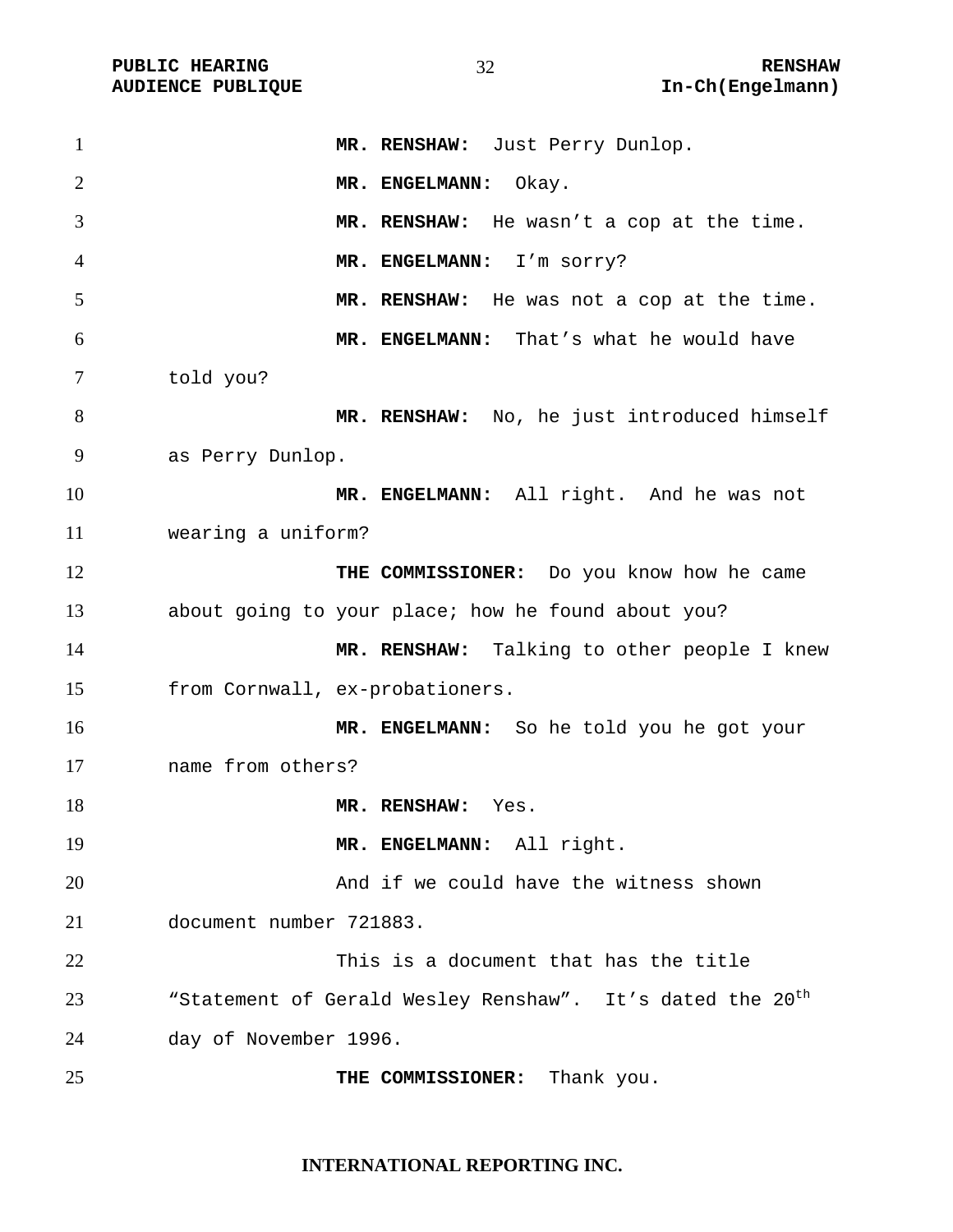Exhibit 544. **---EXHIBIT NO./PIÉCE NO. P-544:**  (721883) Statement from G. W. Renshaw to Cornwall Police - Dated November 20th, 1996 **MR. ENGELMANN:** Mr. Renshaw, you've seen this document before? **MR. RENSHAW:** I believe so. **MR. ENGELMANN:** Could you turn to the last page, sir. Is that your signature? **MR. RENSHAW:** Yes. **MR. ENGELMANN:** Do you know if the other signature is that of Mr. Dunlop? **MR. RENSHAW:** It is. 14 MR. ENGELMANN: So it would appear that --and is this your handwriting, sir, or is it his? **MR. RENSHAW:** It's not mine. **MR. ENGELMANN:** All right. Do you recall if he wrote this out in your presence? **MR. RENSHAW:** Yes, he would have. **MR. ENGELMANN:** All right. And do you recall if that was during your first meeting, or if you had a meeting before and then you had a meeting to do this?

**MR. RENSHAW:** I believe this was a first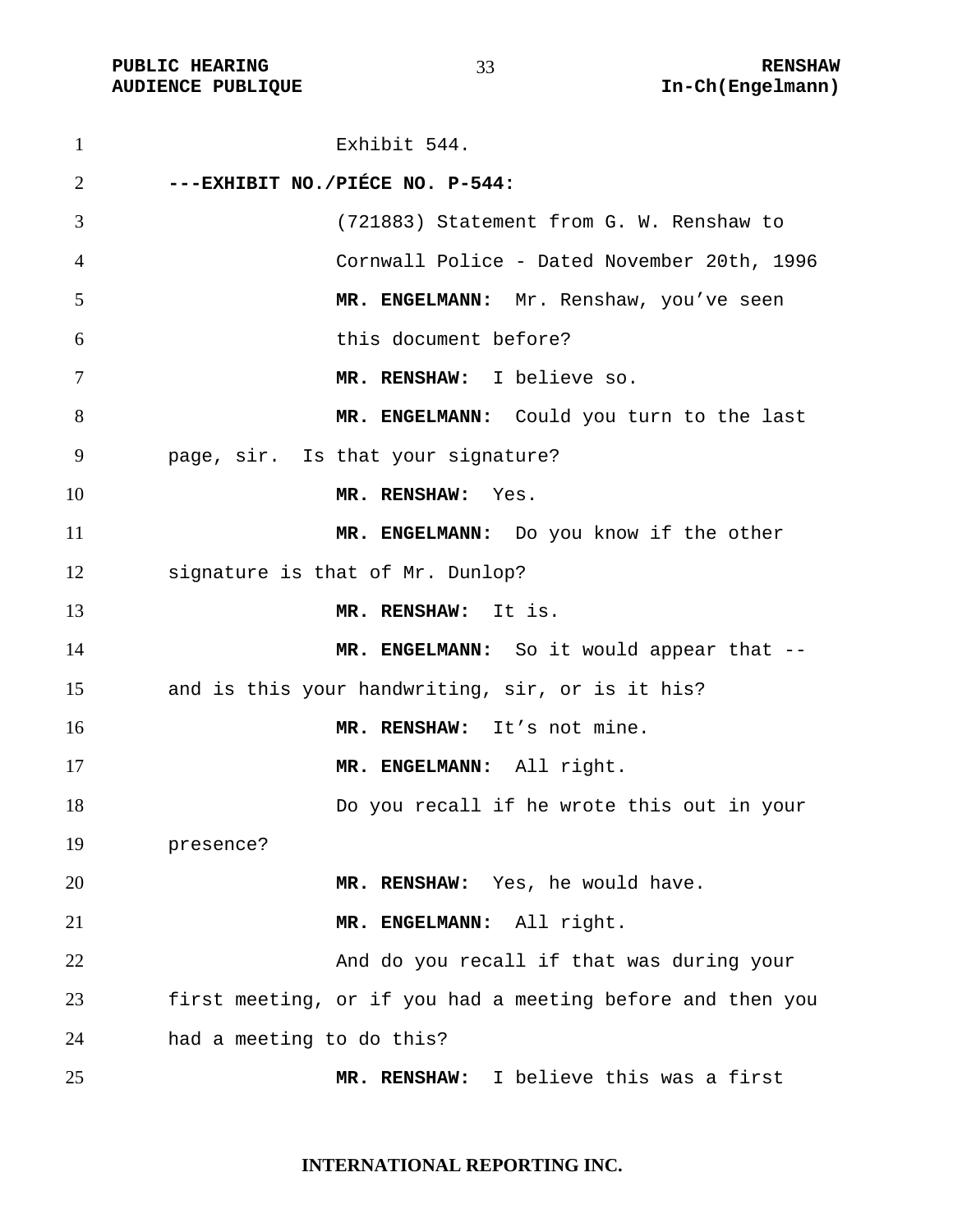**PUBLIC HEARING 24** 24 RENSHAW

one. **MR. ENGELMANN:** Now, do you recall if he told you why he wanted to interview you? **MR. RENSHAW:** Because my name kept popping up, I believe. **MR. ENGELMANN:** Okay. In this particular statement, and I want you to have a look at it, you don't talk to him -- or at least in this statement -- about being sexually abused by Ken Seguin. Just have a look at it. Do you recall when it was you might have disclosed that fact to him? **MR. RENSHAW:** Shortly before I left to go out west. **MR. ENGELMANN:** So, sometime in 1997? **MR. RENSHAW:** Early; yes. **MR. ENGELMANN:** All right. Why is it that you didn't disclose to him right away? **MR. RENSHAW:** I figured if I told him before I left then it didn't give him time to question me; I was already gone. **MR. ENGELMANN:** So you --- **MR. RENSHAW:** I wouldn't keep getting hassled about it. **MR. ENGELMANN:** Okay. So you'd never talked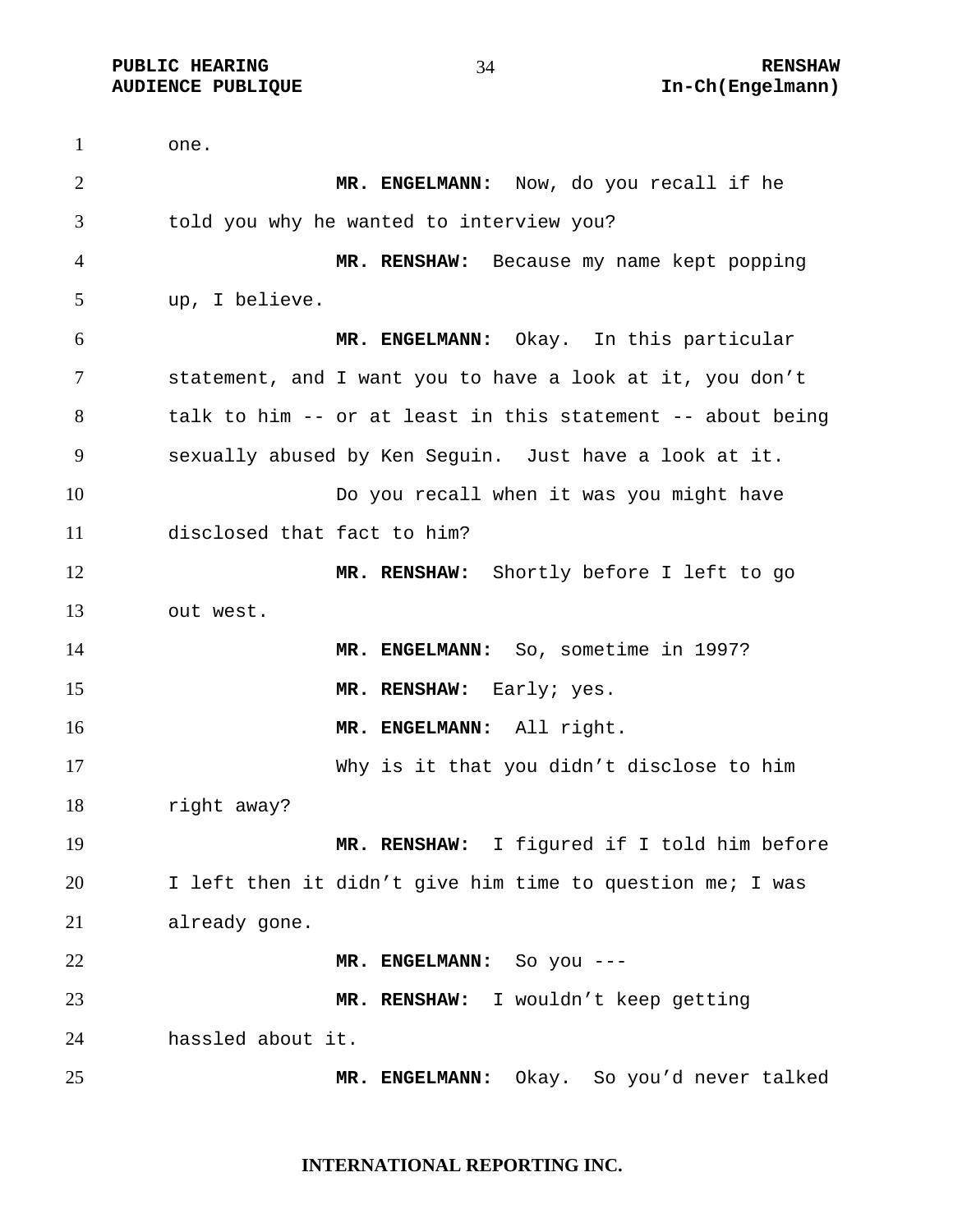to anybody about it, and you apparently didn't want to talk to him about it either? **MR. RENSHAW:** That's right. **MR. ENGELMANN:** Now, many of these questions seem to be -- or many of your answers are about who you saw at Ken Seguin's house. Like, if you'll look at the fourth page, it talks about, "I have also observed Stuart McDonald, a police officer at Ken Seguin's home." 10 Do you see that? **MR. RENSHAW:** Yes. **MR. ENGELMANN:** Next paragraph: "I have observed Ron Wilson, owner of Wilson's Funeral Home, at Ken Seguin's home numerous times. I have observed Claude Shaver, ex-chief of police of Cornwall, Ontario, at least three times 18 at Ken Seguin's home." Do you see those paragraphs? **MR. RENSHAW:** Yes. **MR. ENGELMANN:** Do you know -- it seems to be an awful lot of questions about who you saw -- or it appears your answers are about who you saw at Ken Seguin's home. Do you recall if -- do you recall what the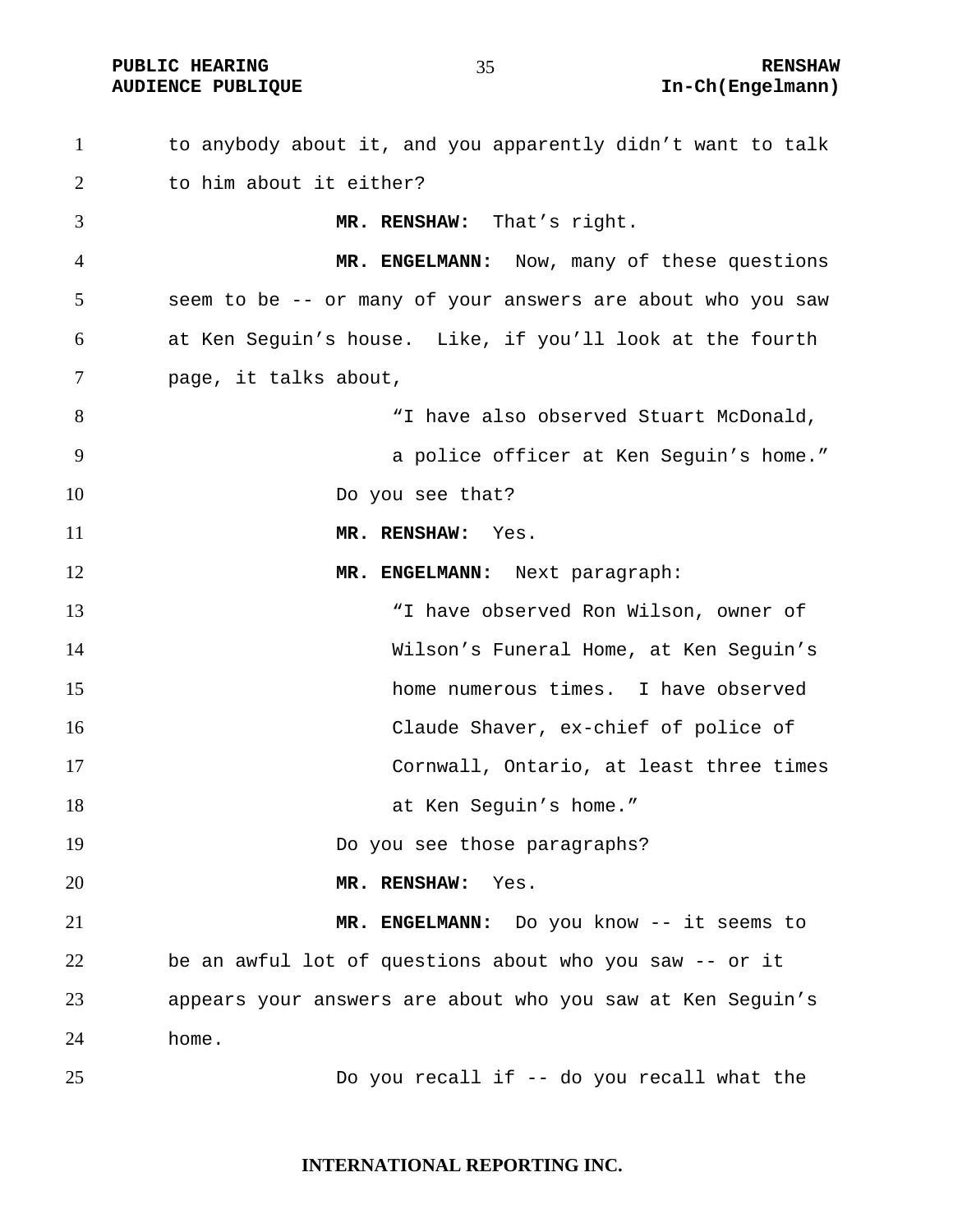focus of Mr. Dunlop's questions of you were? **MR. RENSHAW:** I believe he had shown me pictures of these people; and when looking at the pictures point out who you recognize, and where you recognize them from. **MR. ENGELMANN:** Well, there's another statement. In fact, it's a statement in December where there's a reference to photos and photos with numbers. Do you recall if there were photos already this first time, or whether that happened the second time, or do you remember? **MR. RENSHAW:** I couldn't tell you for sure. **MR. ENGELMANN:** All right. Do you know why Mr. Dunlop would have been asking you about who you observed at Ken Seguin's house? **MR. RENSHAW:** I would assume it was partially because of allegations of child abuse and the fact that he lost his job because he went to the Children's Aid. So it's a combination, I guess, of both. **MR. ENGELMANN:** Okay. Do you know why he was interested in Ken Seguin, and who --- **MR. RENSHAW:** Because his name would have 22 kept popping up. **MR. ENGELMANN:** I'm sorry? **MR. RENSHAW:** Because Seguin's name would have kept popping up.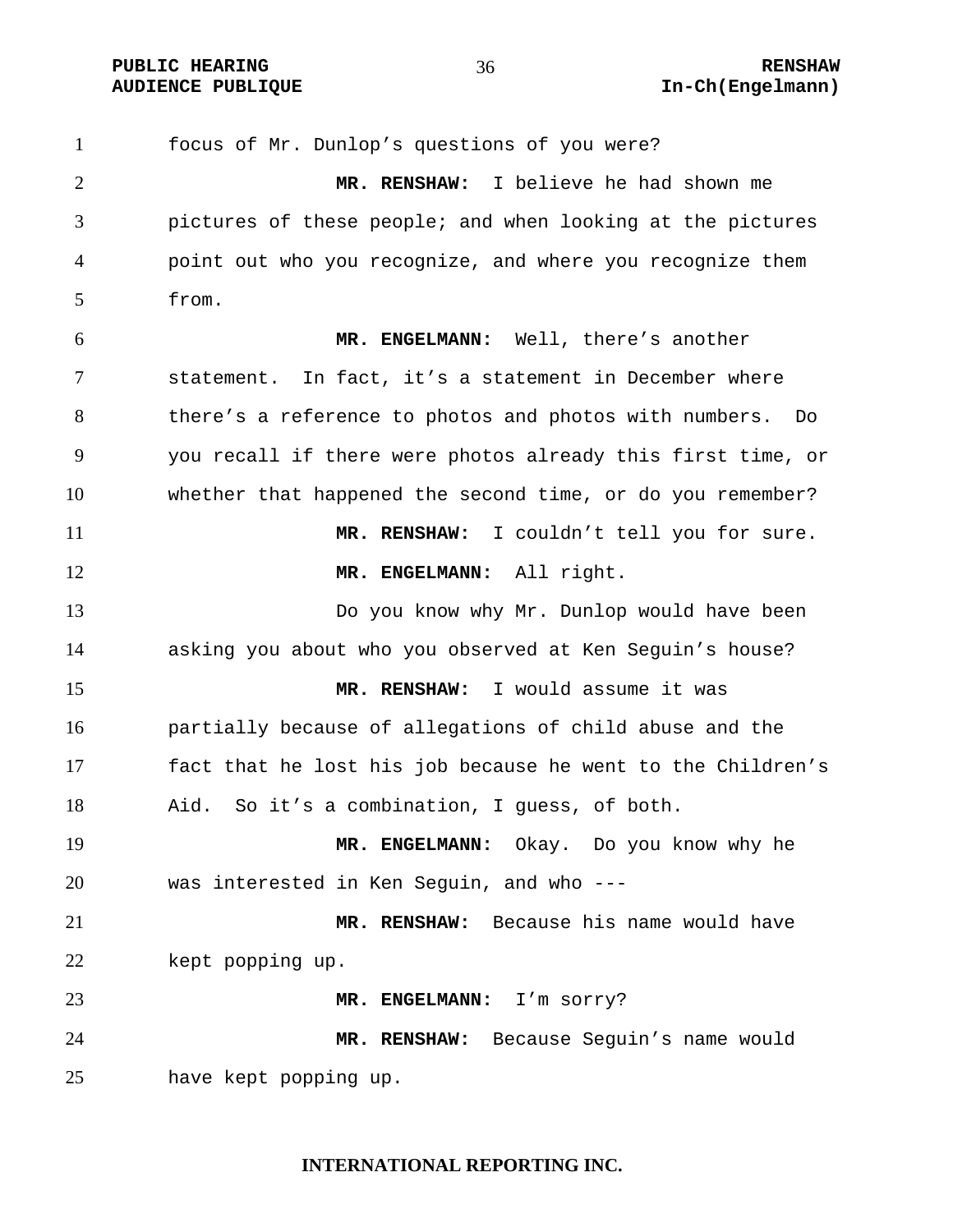**MR. ENGELMANN:** Did he know that you had lived at Ken Seguin's house in the late '80s? **MR. RENSHAW:** At some time -- point, yes. **THE COMMISSIONER:** Well, it's in the first two paragraphs of the statement. **MR. ENGELMANN:** Yes. **THE COMMISSIONER:** All right. **MR. ENGELMANN:** No, I know; but I'm wondering if he knew that beforehand, before the -- because you say in paragraph two that you lived on the St. Lawrence River, in Ken Seguin's home, for approximately two years. In here you say late '87 to early 1990. And I think you told us yesterday you thought it was probably late '88. **MR. RENSHAW:** Yes. 15 MR. ENGELMANN: But you lived there for a year and a half; two years? **MR. RENSHAW:** Yes. **MR. ENGELMANN:** Did Perry Dunlop ever tell you he was looking at links between alleged perpetrators of child sexual abuse? **MR. RENSHAW:** Yes, at some point; yes. **MR. ENGELMANN:** Do you recall -- did he ever mention -- were you aware that there was a -- at this time in late '96, that Father Charles MacDonald was being prosecuted for some charges?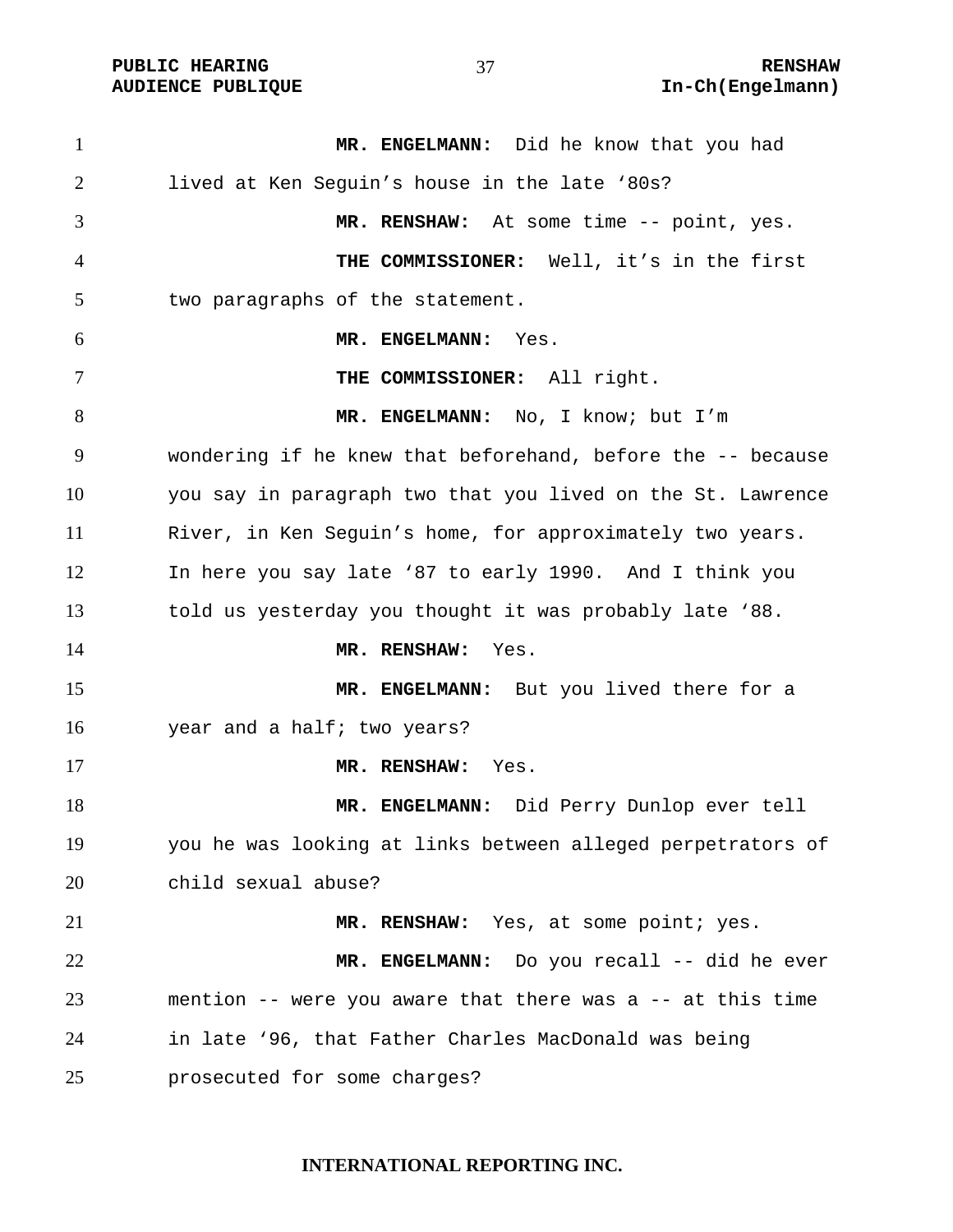**MR. RENSHAW:** Yes. **MR. ENGELMANN:** Did he ever mention that investigation or prosecution to you? **MR. RENSHAW:** Bits and pieces of it, I believe; yes. **MR. ENGELMANN:** And when he took this statement, or when he wrote this statement up from your answers, was he alone or was he with someone at that time? **MR. RENSHAW:** I believe he was by himself that time. **MR. ENGELMANN:** And you met him on other occasions, as well? **MR. RENSHAW:** Several; yes. 14 MR. ENGELMANN: Okay. And those meetings would have taken place from November of '96 until when? **MR. RENSHAW:** Late February, I guess, of '97. **MR. ENGELMANN:** Okay. So, for about a three month period? **MR. RENSHAW:** Yes. **MR. ENGELMANN:** Do you remember approximately how many times you would have met with him, or him and someone else? **MR. RENSHAW:** Quite often. **MR. ENGELMANN:** All right.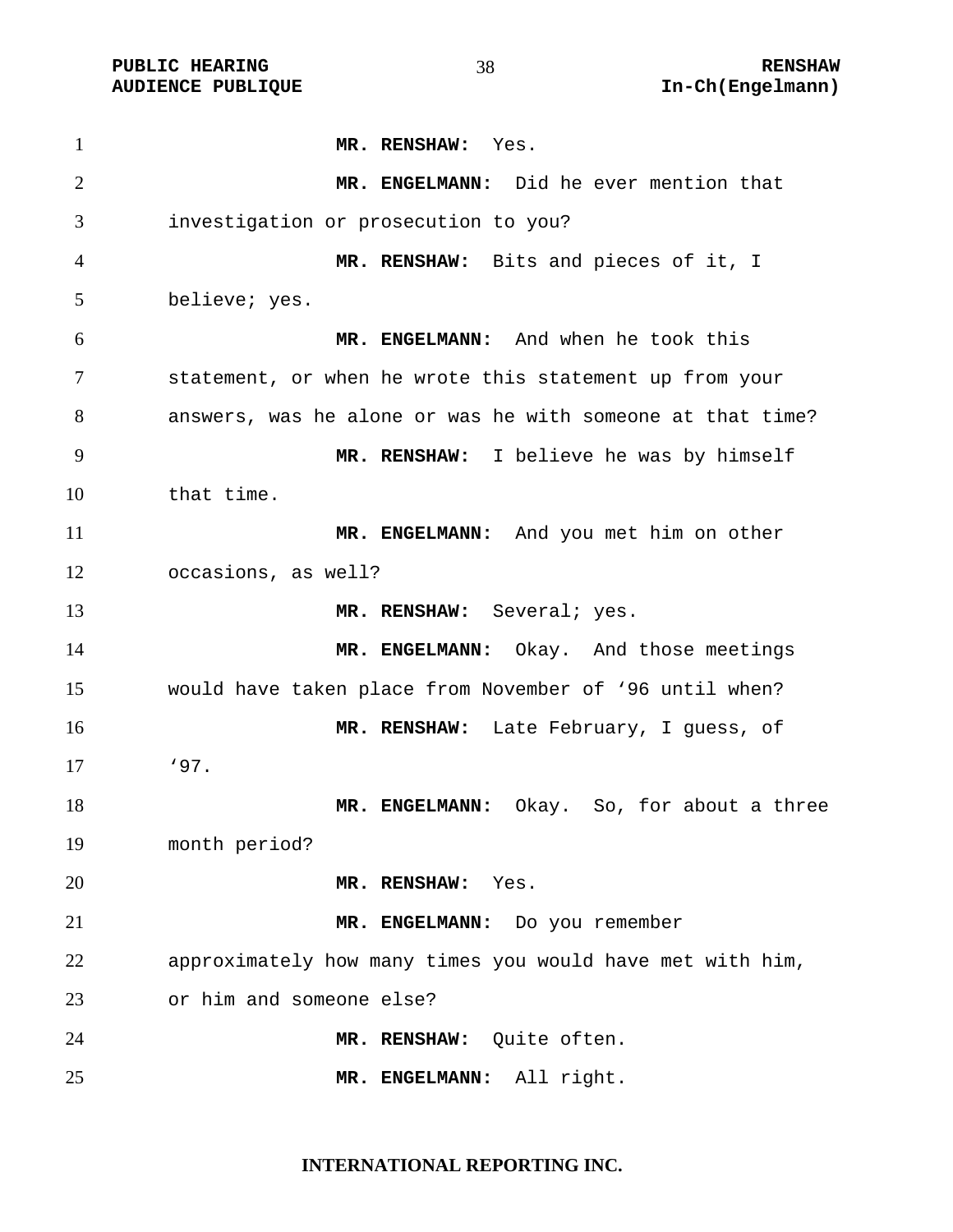**THE COMMISSIONER:** Give me an idea of once, twice, 10, 15. **MR. RENSHAW:** More than 15 times. **MR. ENGELMANN:** So it would have been more than once a week if we're talking about a three month period. Is that fair? **MR. RENSHAW:** Yes. 8 MR. ENGELMANN: When you met with him -- I'm just trying to figure out who was there. Was he alone some of the time when he met with you? **MR. RENSHAW:** Yes. **MR. ENGELMANN:** All right. 13 And was he ever with other people when he met with you? **MR. RENSHAW:** Yes. **MR. ENGELMANN:** And can you tell us who 17 those people might have been? **MR. RENSHAW:** His wife, Helen. **MR. ENGELMANN:** All right. So now and then Helen was with him when he met with you? **MR. RENSHAW:** Yes. **MR. ENGELMANN:** And do you recall on how many occasions? **MR. RENSHAW:** Again, I'll say several, but -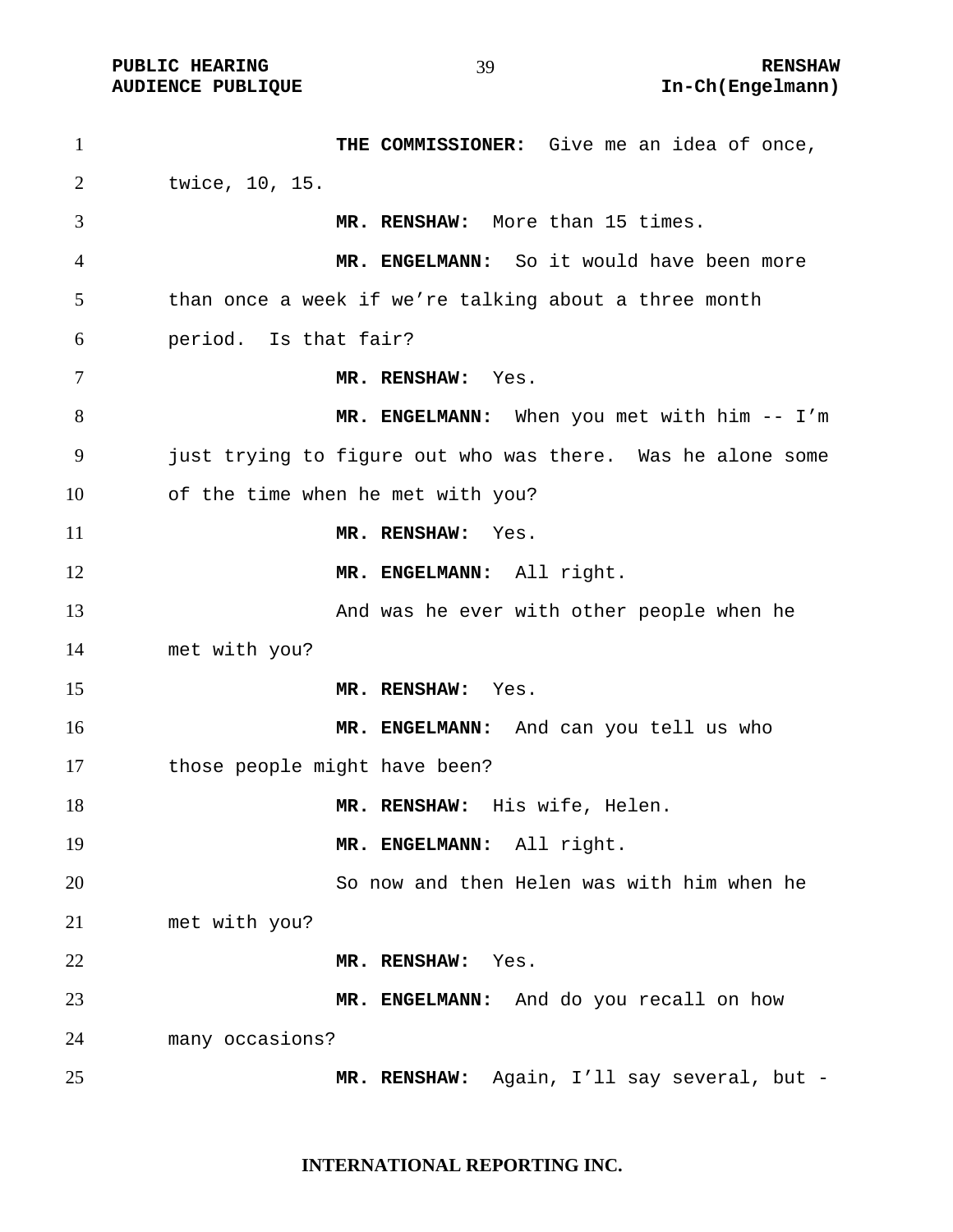**PUBLIC HEARING**  $\begin{array}{ccc} 40 & 40 \end{array}$  **RENSHAW** 

 $1 \qquad -$ **MR. ENGELMANN:** Okay. Anyone else who might have been with him when he met with you? **MR. RENSHAW:** Carson Chisholm. **MR. ENGELMANN:** Did he explain who that was? **MR. RENSHAW:** His brother-in-law. **MR. ENGELMANN:** Okay. And did you know any of these people before this? **MR. RENSHAW:** No. **MR. ENGELMANN:** All right. And, again, would Carson Chisholm have been with him on one occasion, or more than one occasion? **MR. RENSHAW:** More than one. 14 MR. ENGELMANN: Anyone else? **MR. RENSHAW:** A lawyer he had from Newmarket, Charlie something. **MR. ENGELMANN:** Would that have been Charles Bourgeois? **MR. RENSHAW:** Yes. **MR. ENGELMANN:** And do you remember how many times he might have been with Mr. Dunlop when you met with him? **MR. RENSHAW:** I'm guessing three or four times. **MR. ENGELMANN:** Do you remember anybody else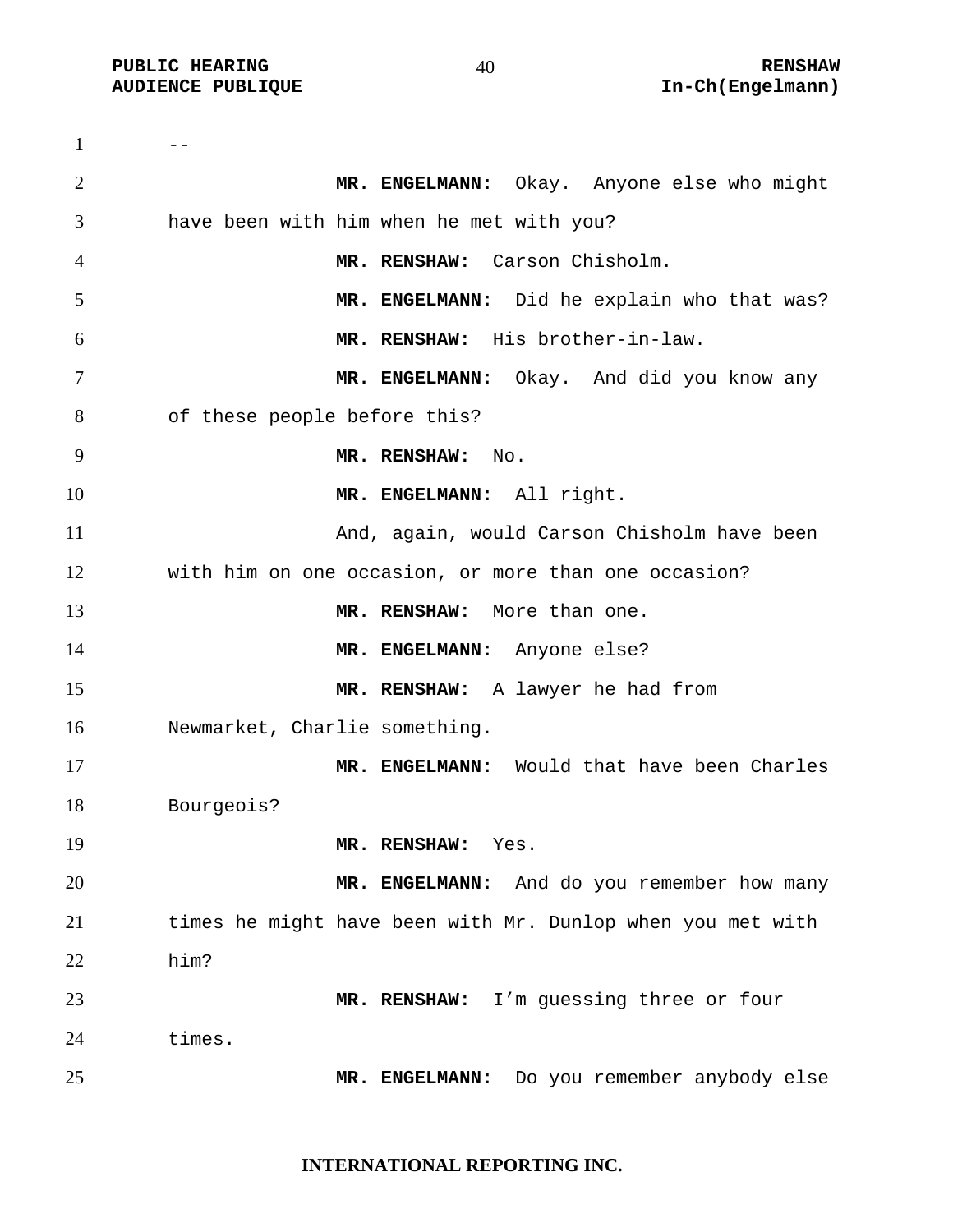**PUBLIC HEARING 41 RENSHAW** 

**AUDIENCE PUBLIQUE International Contract Contract Contract Contract Contract Contract Contract Contract Contract Contract Contract Contract Contract Contract Contract Contract Contract Contract Contract Contract Contract** 

who might have been with him when he met with you? **MR. RENSHAW:** Not off the top of my head, no. **MR. ENGELMANN:** These other people you've mentioned, I'll just go through them one at a time and ask you if you ever met with them alone. Helen Dunlop? **MR. RENSHAW:** No. 8 MR. ENGELMANN: Carson Chisholm? **MR. RENSHAW:** He may have come by and asked me some follow-up questions or something about something, yes. **MR. ENGELMANN:** What kind of stuff would he have been asking about; do you remember? 14 MR. RENSHAW: Well, they seemed really interested in Seguin and the rest of them going to Fort Lauderdale. 17 MR. ENGELMANN: Okay. **MR. RENSHAW:** He seemed to have a lot of interest in Malcolm MacDonald's cottage, Alfred Reform School. **MR. ENGELMANN:** Alfred Reform School? **MR. RENSHAW:** Yes. **MR. ENGELMANN:** Were they asking you about names and addresses and phone numbers, stuff like that? **MR. RENSHAW:** Just trying to contact other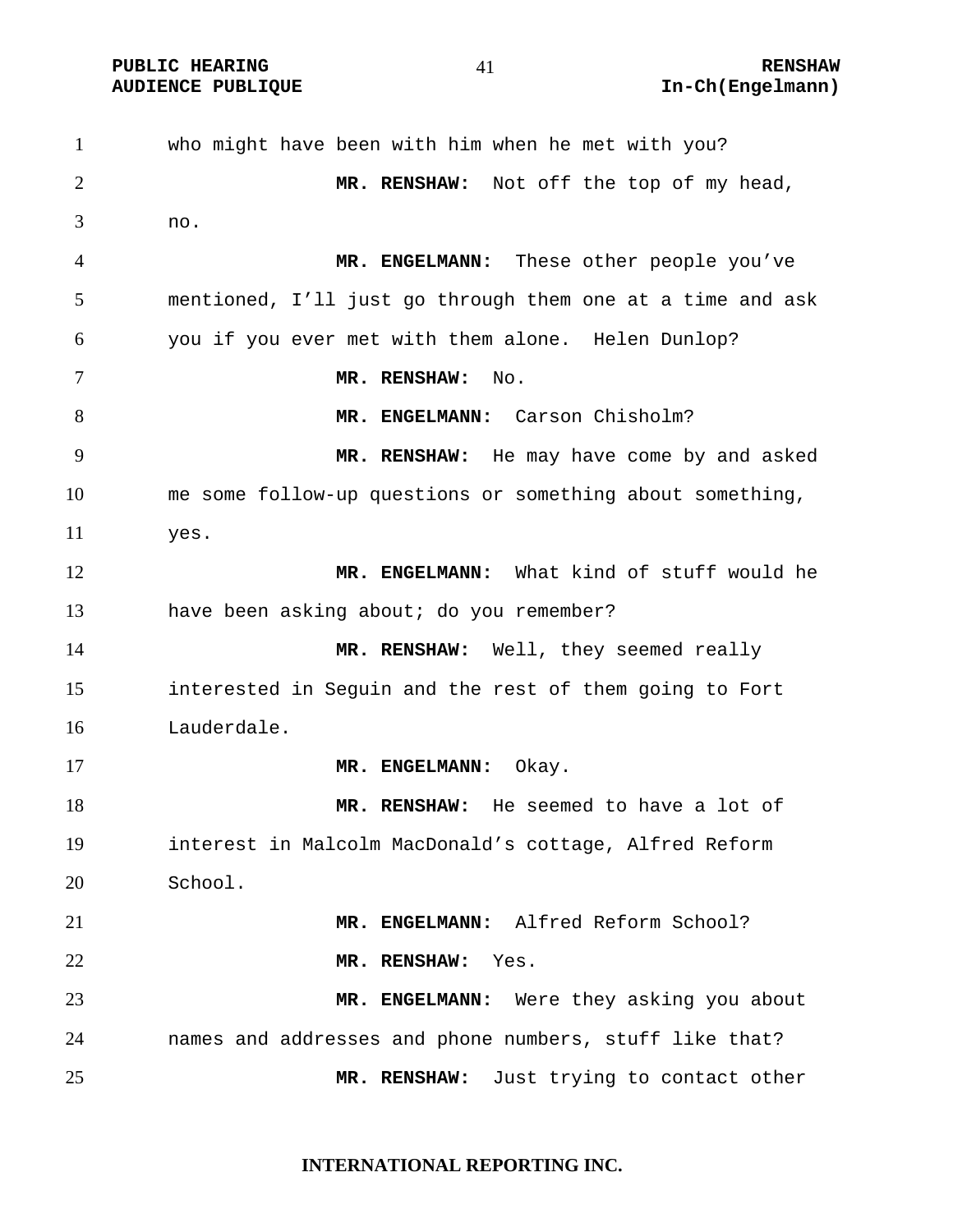| $\mathbf{1}$ | people.                                                   |
|--------------|-----------------------------------------------------------|
| 2            | MR. ENGELMANN: All right.                                 |
| 3            | What about Charles Bourgeois; did you ever                |
| 4            | meet with him alone?                                      |
| 5            | MR. RENSHAW:<br>Yes.                                      |
| 6            | MR. ENGELMANN: Do you remember how many                   |
| 7            | times?                                                    |
| 8            | MR. RENSHAW: Just the once, I believe.                    |
| 9            | MR. ENGELMANN: Okay. We're going to come                  |
| 10           | to a document which is an affidavit that he commissioned. |
| 11           | I don't know if you know what that means, but that means  |
| 12           | you had to sign it in front of someone.                   |
| 13           | MR. RENSHAW:<br>Yes.                                      |
| 14           | MR. ENGELMANN: Was that the time you met                  |
| 15           | with him alone?                                           |
| 16           | MR. RENSHAW:<br>Yes.                                      |
| 17           | MR. ENGELMANN: Do you remember where that                 |
| 18           | was?                                                      |
| 19           | Newmarket.<br>MR. RENSHAW:                                |
| 20           | MR. ENGELMANN: All right.                                 |
| 21           | Was Perry there also? I mean, when you say                |
| 22           | alone, can you tell us what you mean?                     |
| 23           | MR. RENSHAW: It was me and Charlie in                     |
| 24           | Charlie's office, but Perry Dunlop was in the building.   |
| 25           | MR. ENGELMANN: He was in the building?                    |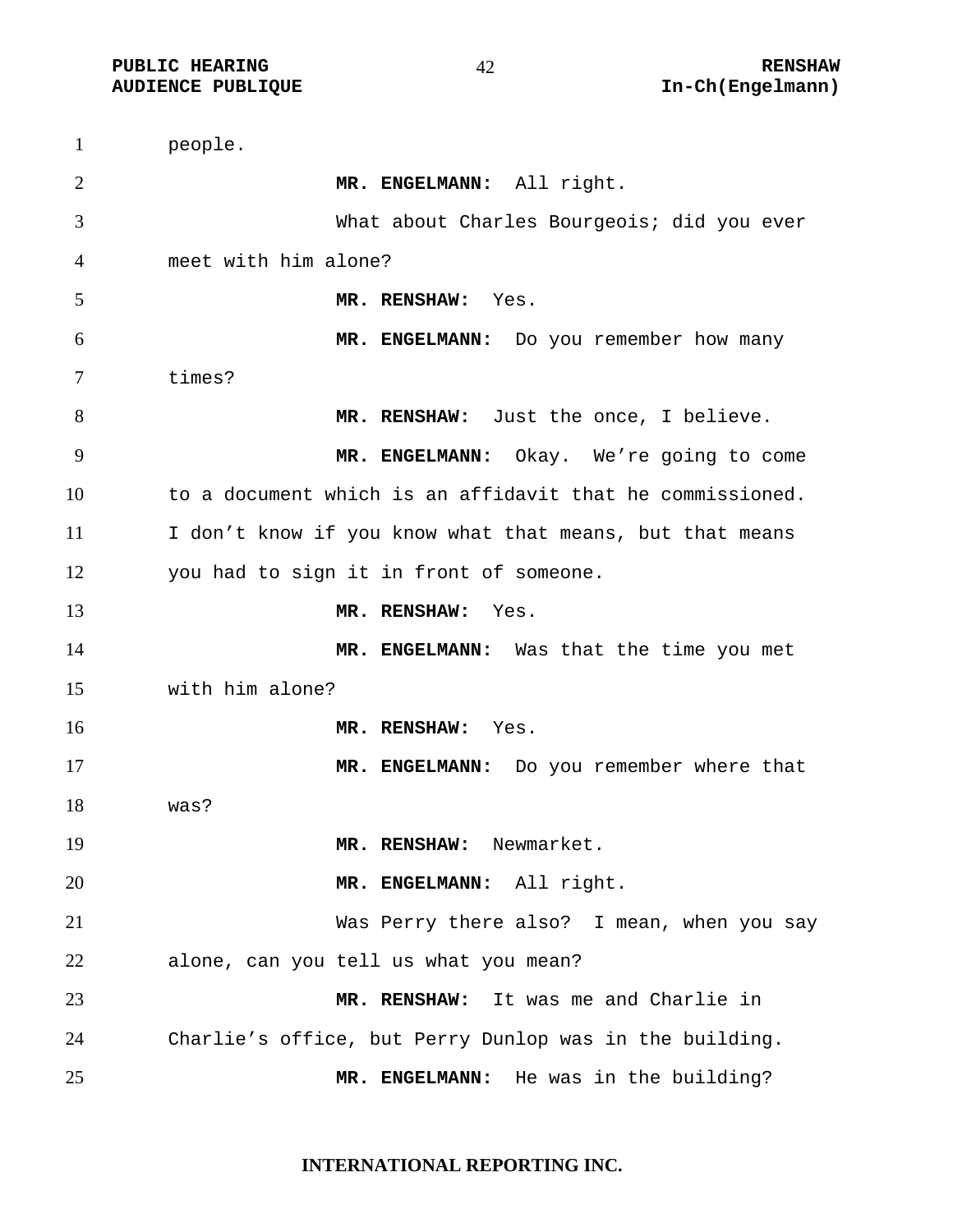**MR. RENSHAW:** Yes. **MR. ENGELMANN:** Okay. So you signed the affidavit in front of him? **MR. RENSHAW:** I believe so, yes. **MR. ENGELMANN:** All right. Do you know who prepared the affidavit? We'll get to it later, but do you know who prepared it? 8 MR. RENSHAW: No. **MR. ENGELMANN:** Did you know what he was doing for Perry Dunlop, Mr. Bourgeois? **MR. RENSHAW:** I knew that Perry Dunlop had a lawsuit against the City of Cornwall or Police Services of Cornwall or a combination, or somewhere in there. **MR. ENGELMANN:** All right. Did you ever hire Mr. Bourgeois to help you with anything? **MR. RENSHAW:** No. **MR. ENGELMANN:** Did you ever ask him for any legal advice of any sort? **MR. RENSHAW:** No. **MR. ENGELMANN:** So you met with Mr. Dunlop or Mr. Dunlop and one of Helen, Carson or Charles Bourgeois? **MR. RENSHAW:** Yes. **MR. ENGELMANN:** And you would have met with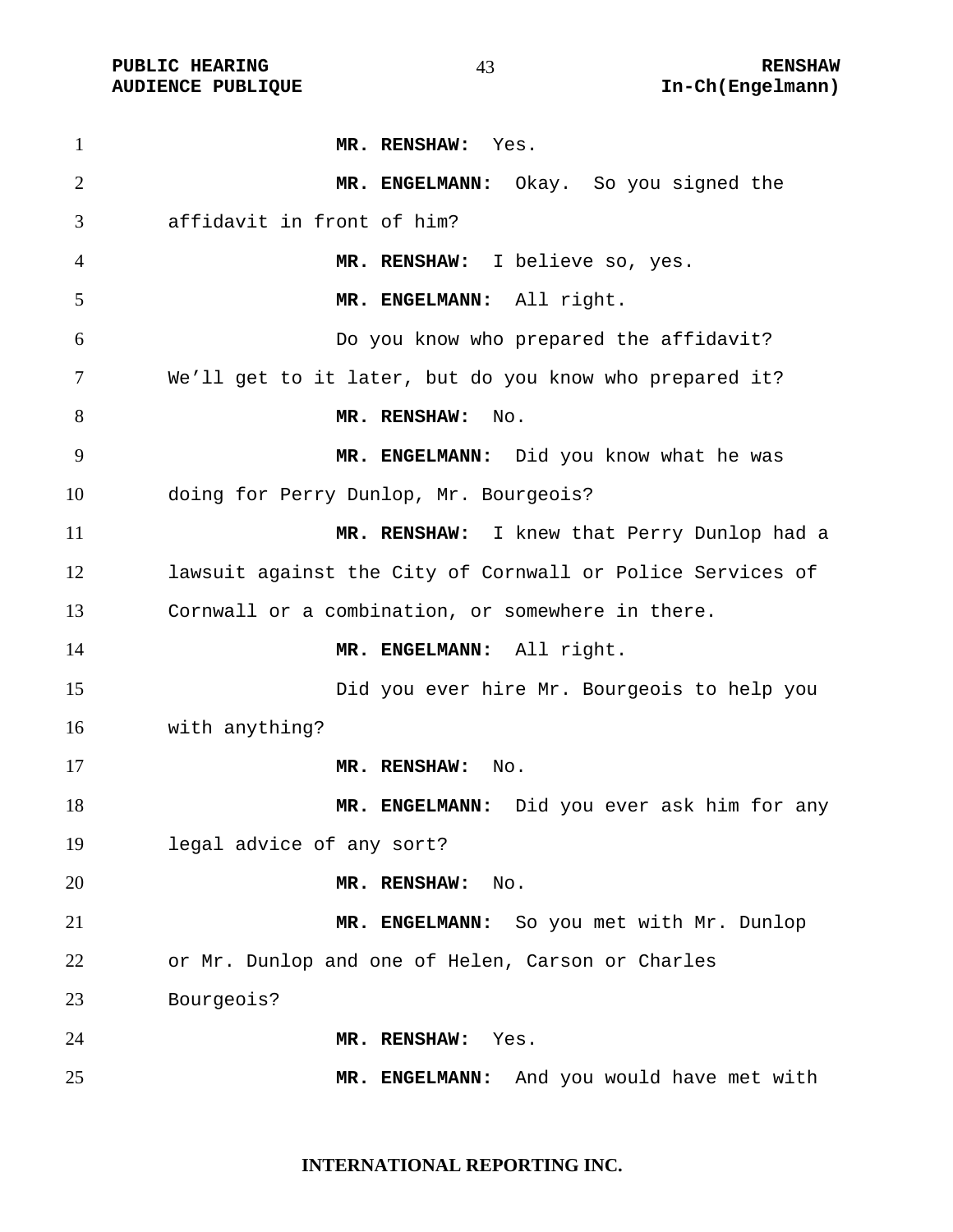**PUBLIC HEARING**   $44$  RENSHAW

them at least 15 times? **MR. RENSHAW:** Yes. **MR. ENGELMANN:** Over a period of around three months? **MR. RENSHAW:** Yes. **MR. ENGELMANN:** And on some of those occasions, there was a statement or an interview note written up. We have three of them. Do you remember if there were any more, to your knowledge? **MR. RENSHAW:** Quite possibly. 12 MR. ENGELMANN: Okay. We have, I believe, three that you were asked to sign, two statements and one - 14 - sorry, two statements, an audio taped interview and then an affidavit. Do you remember if there's anything else you might have signed? **MR. RENSHAW:** Not looking back now, no. **MR. ENGELMANN:** Why did you continue to meet with Mr. Dunlop? **MR. RENSHAW:** I figured what he was doing was something good for Cornwall. So I figured before I left, I would help him as much as I could because I wasn't planning on coming back here. **MR. ENGELMANN:** Why did you think he was doing something that was good for Cornwall?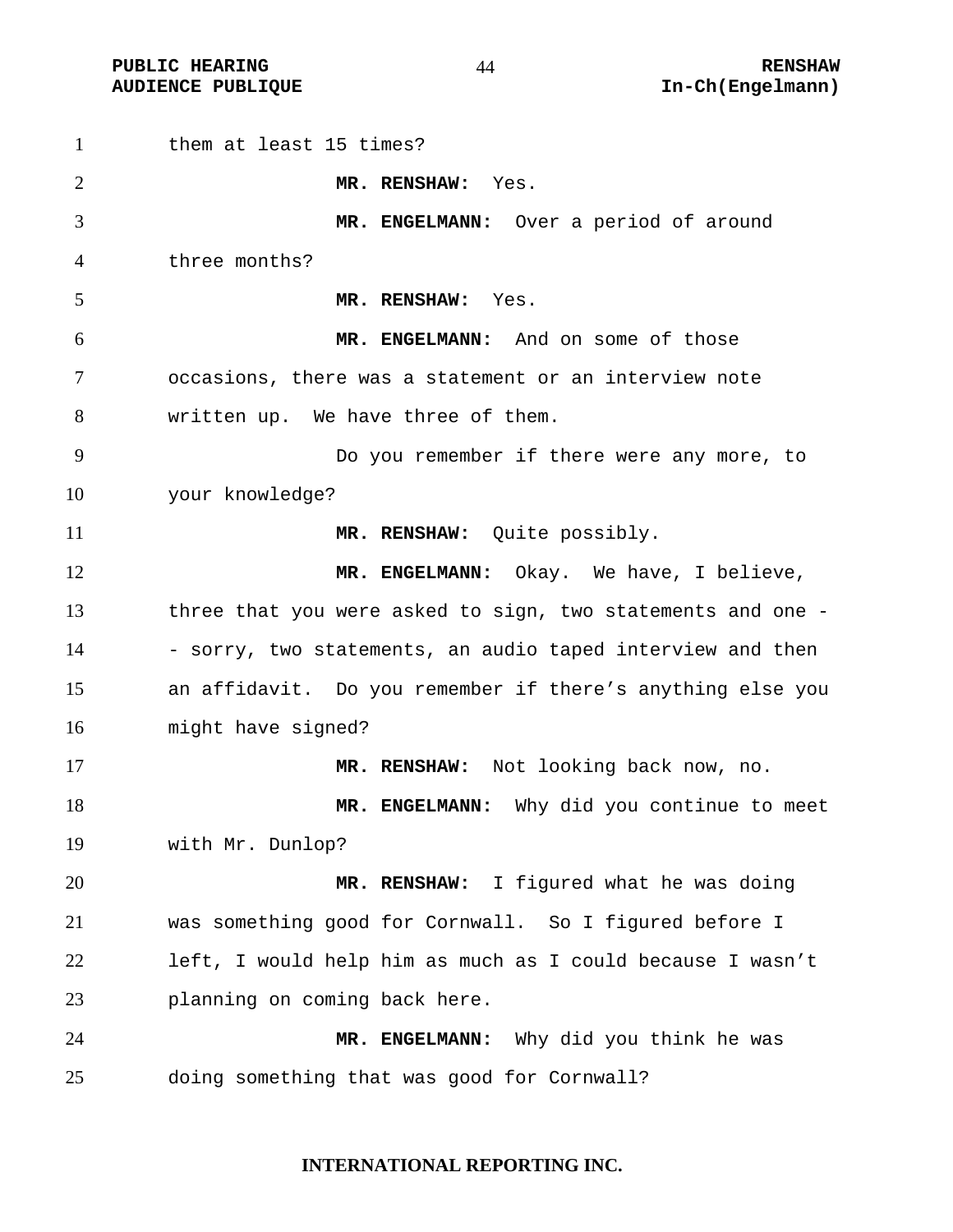**MR. RENSHAW:** Well, for one thing, he took allegations which I believe the Cornwall Police were trying to hide and brought them to Children's Aid, where they should have went in the first place. **MR. ENGELMANN:** And this is, again, information you would have gained from the media? **MR. RENSHAW:** And from Dunlop himself. **MR. ENGELMANN:** And what did he tell you he was trying to do? **MR. RENSHAW:** I couldn't pick words for that right at this time. **MR. ENGELMANN:** Okay. But you thought he was going to do something good for the community? **MR. RENSHAW:** Yes. **MR. ENGELMANN:** Did he ever pay you to help him? **MR. RENSHAW:** No. 18 MR. ENGELMANN: I'm sorry? **MR. RENSHAW:** No. **THE COMMISSIONER:** Did he cover the cost of transportation and meals for you --- **MR. RENSHAW:** Yes. **THE COMMISSIONER:** --- when you went down to Newmarket, something like that? **MR. RENSHAW:** Yes, and the trip to Alfred.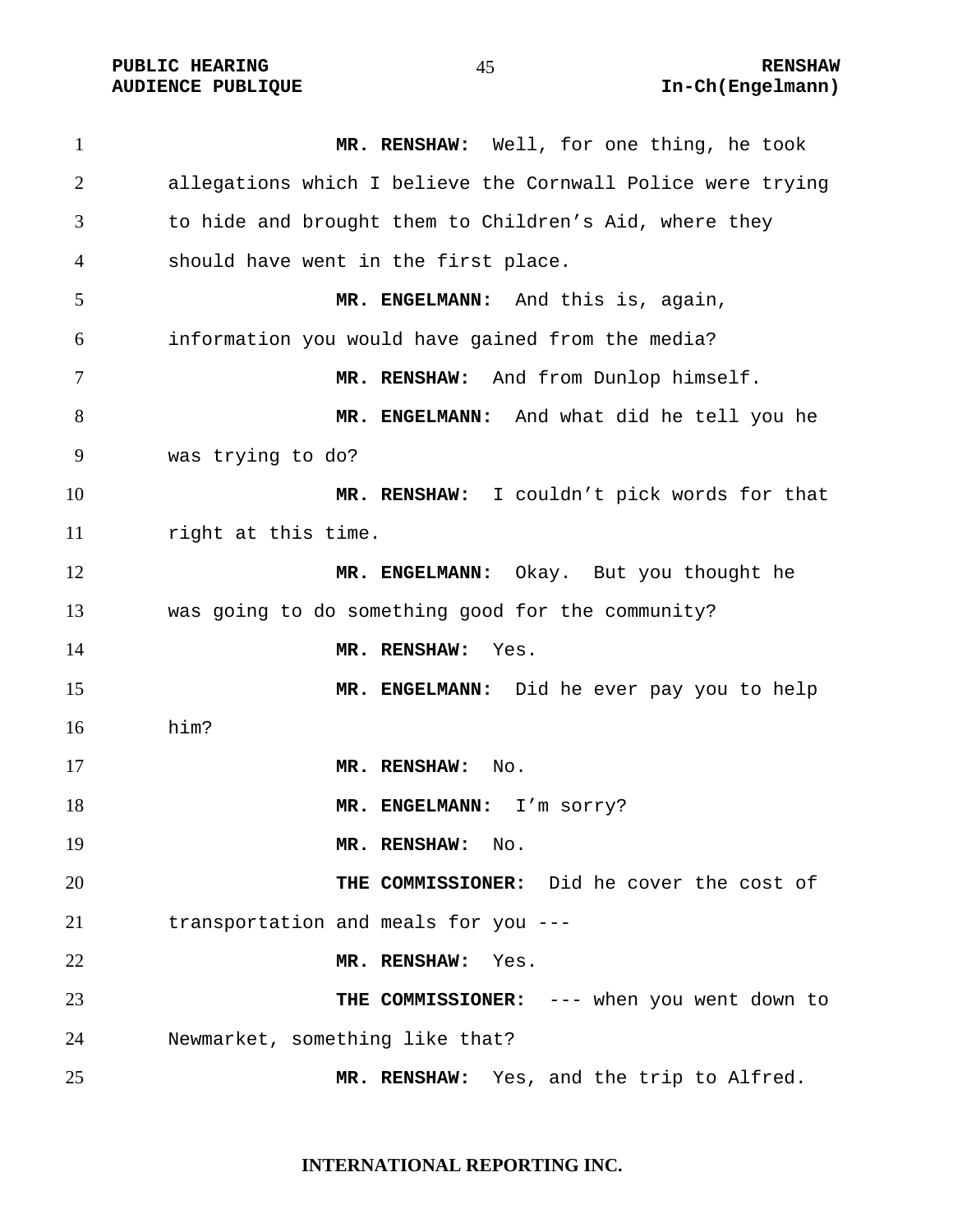| $\mathbf{1}$   | THE COMMISSIONER: And the trip to?                          |
|----------------|-------------------------------------------------------------|
| $\overline{2}$ | MR. RENSHAW: Alfred.                                        |
| 3              | MR. ENGELMANN: You went to Alfred with Mr.                  |
| 4              | Dunlop?                                                     |
| 5              | MR. RENSHAW:<br>Yes.                                        |
| 6              | MR. ENGELMANN: Was that to meet with                        |
| $\tau$         | others?                                                     |
| 8              | MR. RENSHAW: No, he didn't know the reform                  |
| 9              | school there at all, so he wanted kind of a layout of the   |
| 10             | place which, at the time we went, was in a college.         |
| 11             | MR. ENGELMANN: Now, you said that you were                  |
| 12             | helping him because you thought he could do something good  |
| 13             | for the community.                                          |
| 14             | Did your impression of him change at all                    |
| 15             | over those three months?                                    |
| 16             | MR. RENSHAW:<br>No.                                         |
| 17             | MR. ENGELMANN: At some point, did he ask                    |
| 18             | you to look at some pictures?                               |
| 19             | MR. RENSHAW:<br>Yes.                                        |
| 20             | MR. ENGELMANN: And when he asked you to                     |
| 21             | look at those pictures, what did he ask you to do?          |
| 22             | MR. RENSHAW: He would have been taking                      |
| 23             | notes and he would have asked me if I recognized anyone     |
| 24             | from those pictures, where I would know them from, how well |
| 25             | I knew them.                                                |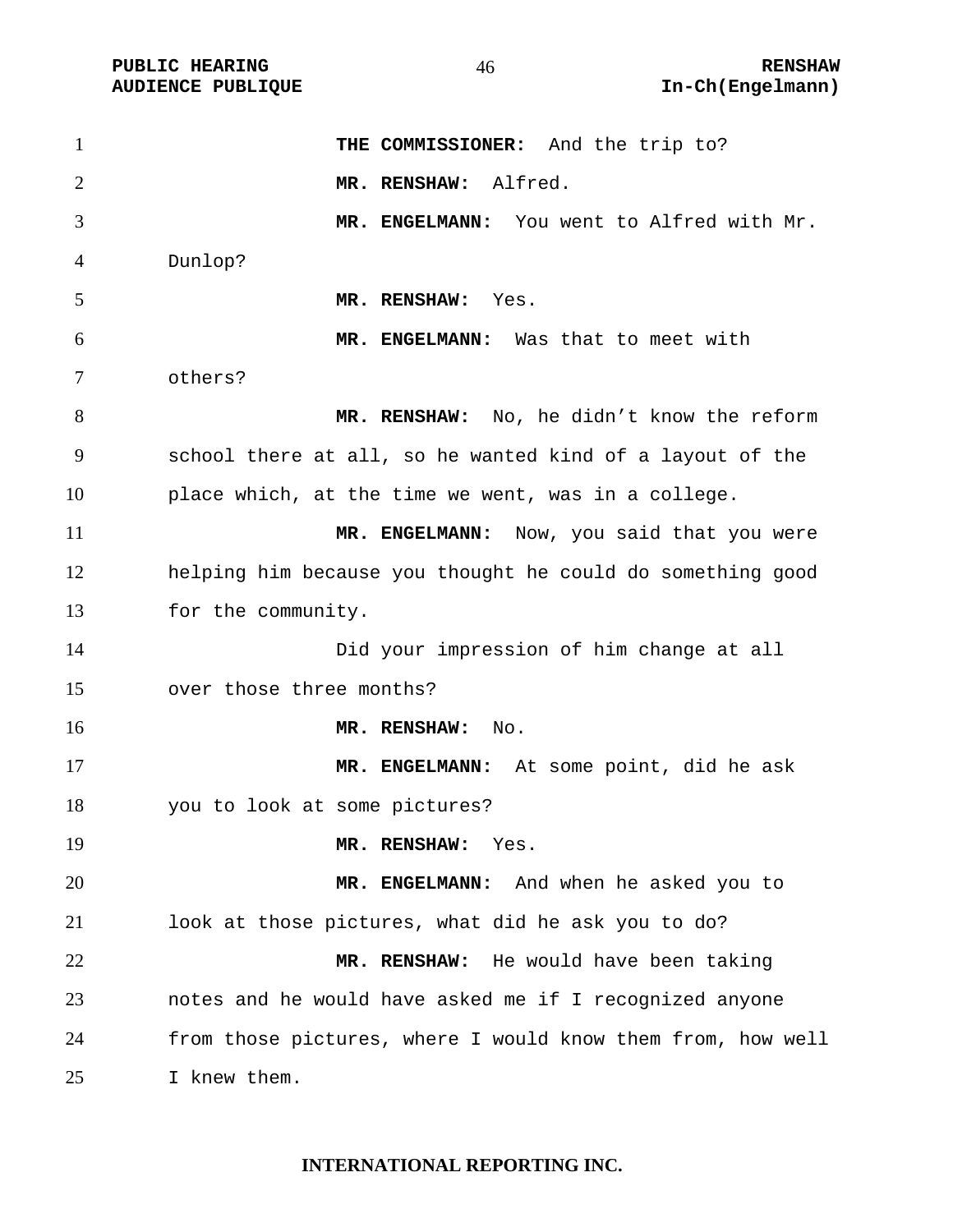| $\mathbf{1}$   | MR. ENGELMANN: All right.                            |
|----------------|------------------------------------------------------|
| 2              | And did he just hand you pictures one at a           |
| 3              | time, or do you remember how that happened?          |
| $\overline{4}$ | MR. RENSHAW: It was a binder full of them.           |
| 5              | MR. ENGELMANN: There was a binder?                   |
| 6              | MR. RENSHAW:<br>Yes.                                 |
| 7              | MR. ENGELMANN: And were the pictures --              |
| 8              | were the names of the people written on the picture? |
| 9              | MR. RENSHAW:<br>No.                                  |
| 10             | MR. ENGELMANN: Was there a number written            |
| 11             | on the picture?                                      |
| 12             | MR. RENSHAW: Yes.                                    |
| 13             | MR. ENGELMANN: And if you knew the person's          |
| 14             | name, what would you do?                             |
| 15             | MR. RENSHAW: Tell him that.                          |
| 16             | MR. ENGELMANN: All right.                            |
| 17             | Were there times when you didn't know the            |
| 18             | person's name but you knew the person's face?        |
| 19             | MR. RENSHAW:<br>Yes.                                 |
| 20             | MR. ENGELMANN: Would you tell him that as            |
| 21             | well?                                                |
| 22             | Yes.<br>MR. RENSHAW:                                 |
| 23             | MR. ENGELMANN: Did you ever draw sketches            |
| 24             | or diagrams for him?                                 |
| 25             | MR. RENSHAW:<br>Yes.                                 |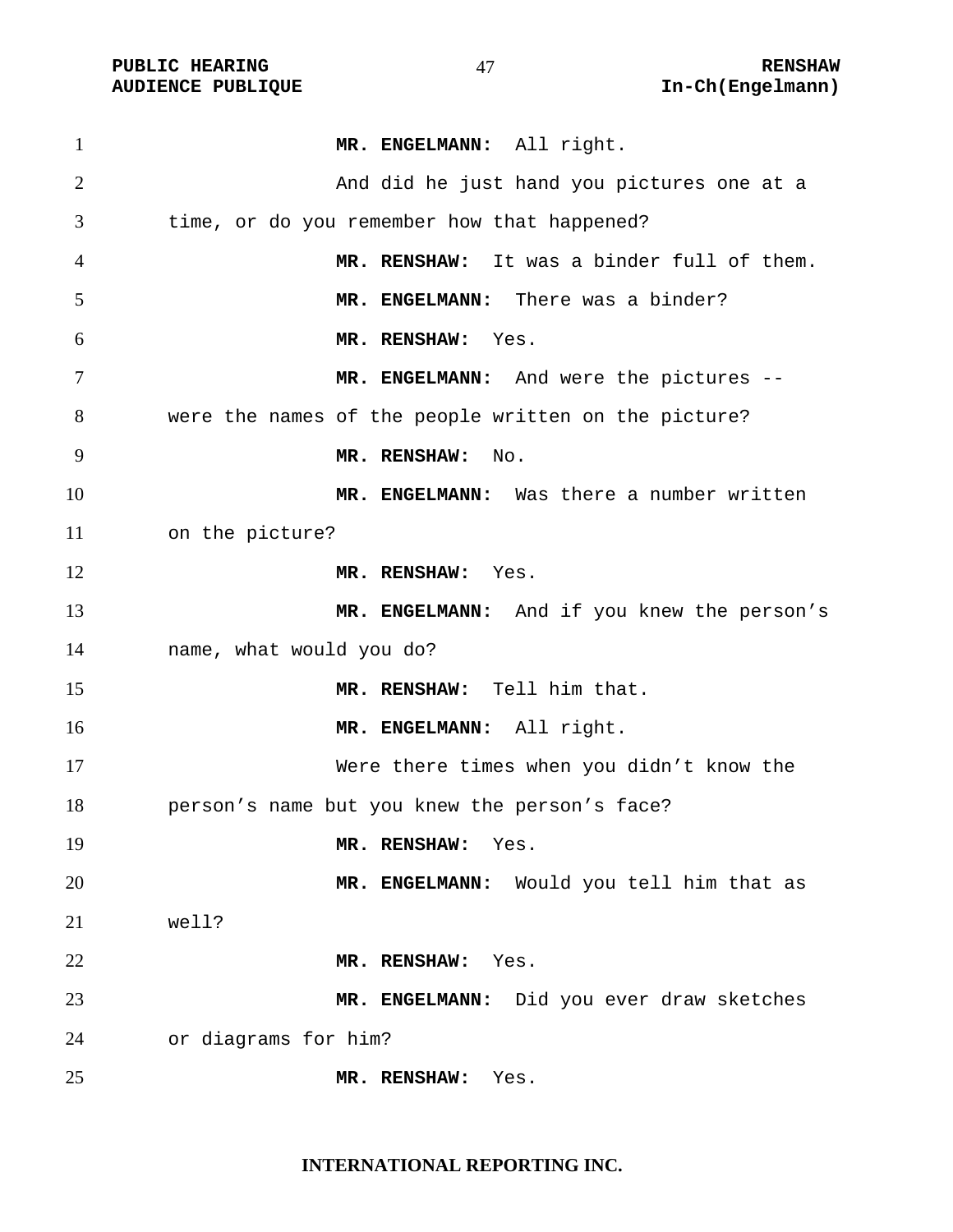1 MR. ENGELMANN: And do you remember what you drew them of? **MR. RENSHAW:** I recall that now. It would have been Seguin's house and Malcolm's house -- Malcolm's cottage. **MR. ENGELMANN:** Mr. Commissioner, Exhibit 544 has a couple of individuals who have monikers. I just wanted to make that clear, C-8 and C-5. **THE COMMISSIONER:** Thank you. That should be marked. **MR. ENGELMANN:** So, Mr. Renshaw, just turning to Exhibit 544, the handwritten statement of Gerald Wesley Renshaw, you believe this was Mr. Dunlop who would have written this out? **MR. RENSHAW:** Yes. **MR. ENGELMANN:** In your presence? **MR. RENSHAW:** Yes. **MR. ENGELMANN:** And did he give you a list of questions in advance or did he just ask you questions, or do you remember? **MR. RENSHAW:** Question, answer, question, answer. **MR. ENGELMANN:** Okay. Again, we don't have his questions, so it's hard to know exactly what they were. Did he tell you the purpose of this particular statement?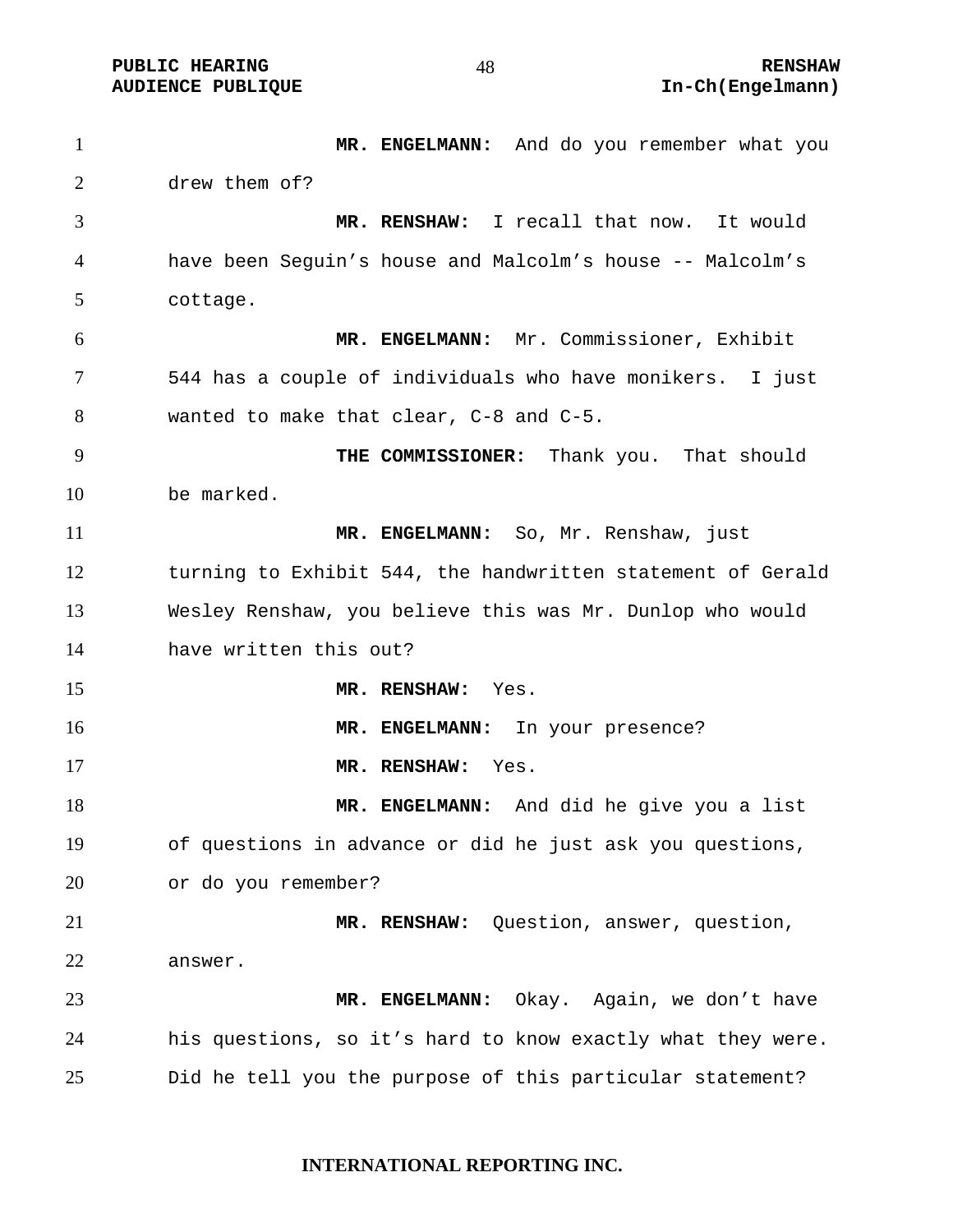**MR. RENSHAW:** Yes, he probably would have, yes. **MR. ENGELMANN:** Do you remember at this time? **MR. RENSHAW:** No. **MR. ENGELMANN:** You told us you were -- you had some trouble coming forward with some information that first time with Constable MacDonnell and the other constable. **MR. RENSHAW:** Yes. **MR. ENGELMANN:** Aside from talking about your own child sexual abuse, which you didn't tell Mr. Dunlop about until much later, did you have trouble coming forward with answers to his questions? **MR. RENSHAW:** Yes. **MR. ENGELMANN:** You had trouble being forthcoming with Mr. Dunlop as well? 18 MR. RENSHAW: In the beginning, yes. **THE COMMISSIONER:** And why was that? **MR. RENSHAW:** Well, he was still an ex-cop to me. **MR. ENGELMANN:** Did you give him more or less information, do you think, now looking back, than you gave the OPP the first time? **MR. RENSHAW:** I would have given him more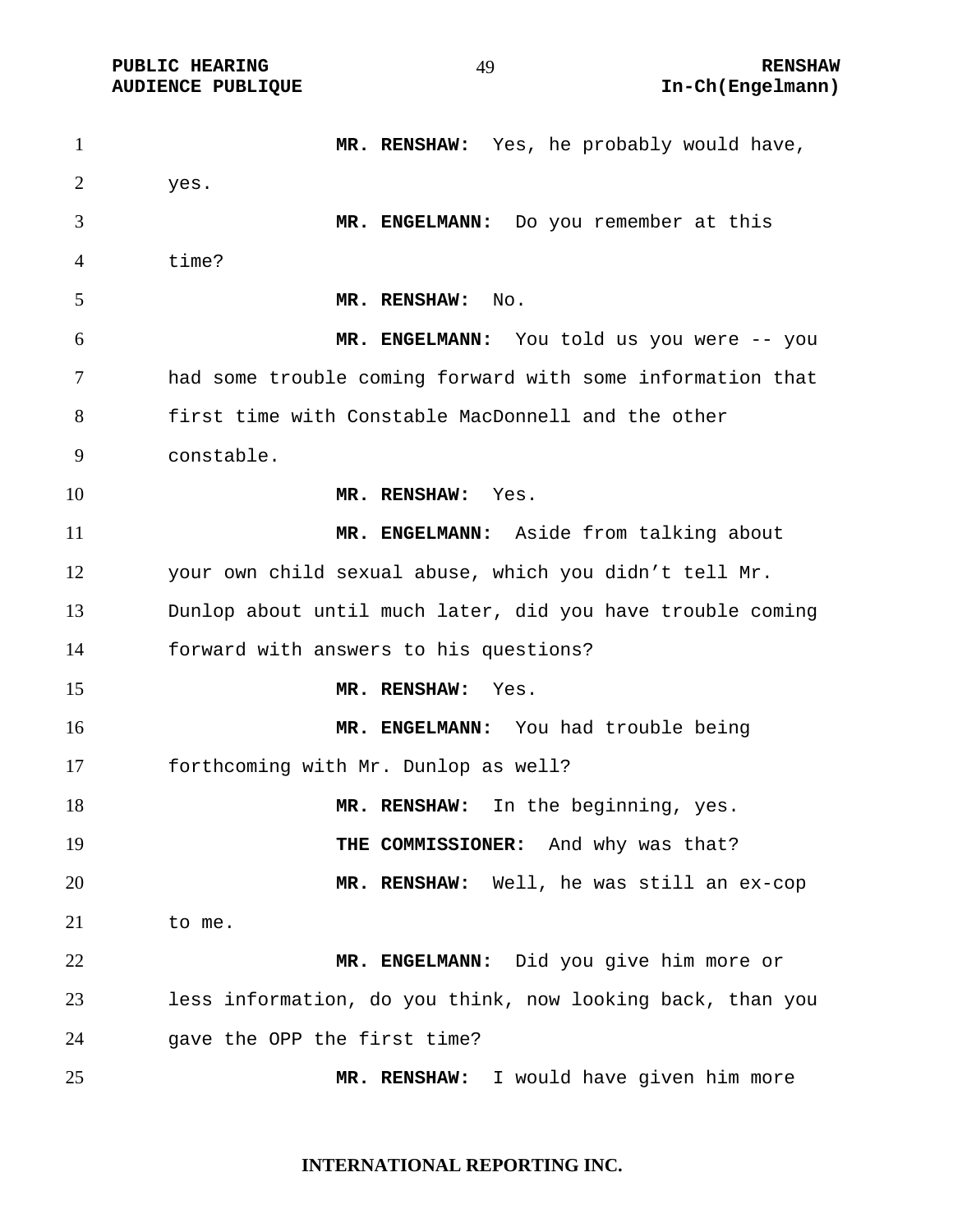because he was an ex-cop. **MR. ENGELMANN:** Okay. Now this statement, or this -- these answers to questions -- this is about three years after Ken's 5 death. This is November  $20^{th}$  1996 and it's -- well, two years and ten months or so after you talked to the OPP on that first occasion. I'm just trying to situate you time wise. As I said, a large focus appears to have been on who you see at Ken's house. And did Mr. Dunlop 11 tell you why he was interested in that? **MR. RENSHAW:** I am assuming he's trying to place them, and when I say them I mean Malcolm and Ron Wilson and those -- and Charlie all together. Well, that's where I would have seen them all together. **THE COMMISSIONER:** Did he tell you why he wanted to place them all together? 18 MR. RENSHAW: No. **MR. ENGELMANN:** Now, in the first paragraph you seem to set out some background information, and in the second paragraph you talk about having lived with Ken; correct? **MR. RENSHAW:** Yes. **MR. ENGELMANN:** And in the third paragraph you talk about neighbours while you were there. You've

#### **INTERNATIONAL REPORTING INC.**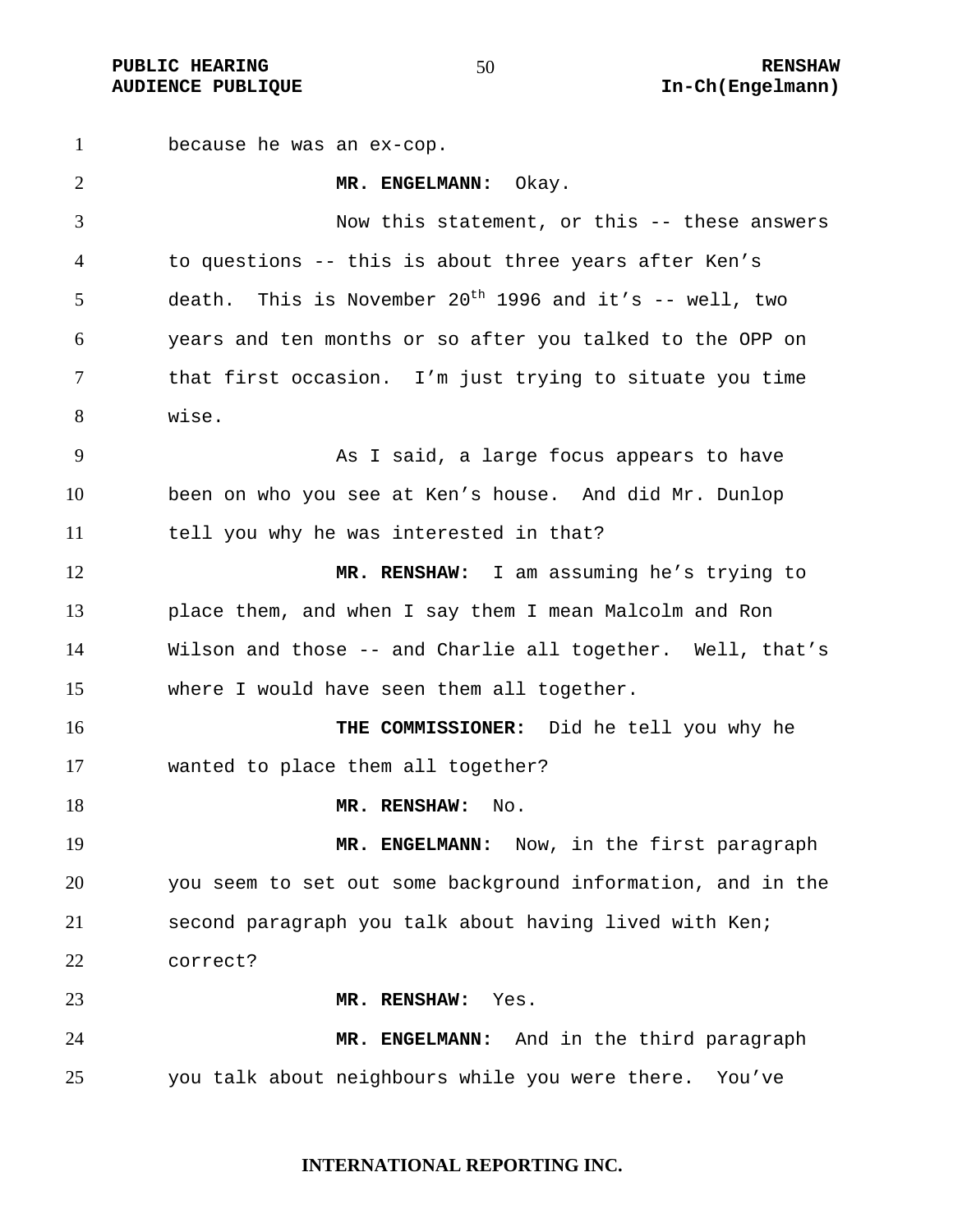PUBLIC HEARING  $\begin{array}{ccc} 51 & 51 & 1 \end{array}$  RENSHAW

told us about them; correct? **MR. RENSHAW:** Yes. **MR. ENGELMANN:** And in the fourth paragraph you describe a meeting at his home -- or you describe seeing Malcolm MacDonald, Claude Shaver, and Stuart McDonald at his him in Summerstown; do you see that? **MR. RENSHAW:** Yes. 8 MR. ENGELMANN: Do you today have a recollection of this particular incident? **MR. RENSHAW:** Yes. **MR. ENGELMANN:** And you say all three of them were standing at the northwest corner of Ken's front yard in front of Malcolm MacDonald's car, and you describe the car. You say it was a nice summer afternoon, you were returning from work at Richmond Die Casting. And you told us earlier that's where you were working when you were living at Mr. Seguin's? **MR. RENSHAW:** Yes. **MR. ENGELMANN:** So do you know how this came up? Did Mr. Dunlop say to you, "I understand these three men were at this place." Or did he ask you if you saw people at Ken Seguin's? Do you know how this came up? **MR. RENSHAW:** I believe in going through the pictures -- after I'd identify a person he would ask me where would I have seen them.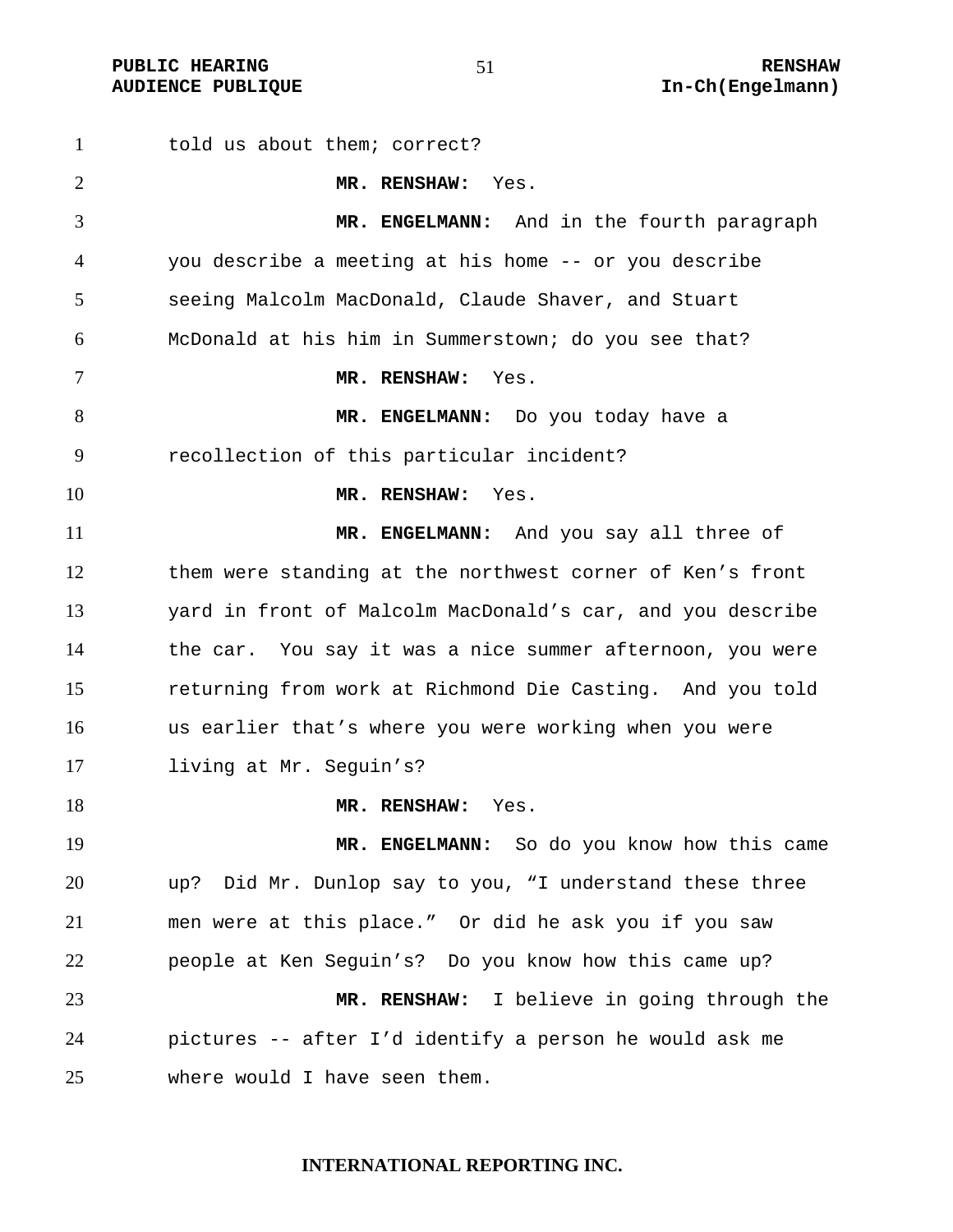Well, this particular meeting would have been mentioned because of the fact that Claude Shaver was there. If I looked at Claude Shaver's picture that's where I would identify him from. **MR. ENGELMANN**: Okay. I'm just again wondering. There's no reference to photos here. There is reference to photos in the next statement. Do you remember whether there were photos shown to you both times, or not? **MR. RENSHAW:** I am not sure. **MR. ENGELMANN:** All right. All right. Well, would he have asked you, "Did you see Claude Shaver at Ken Seguin's?", or would he have asked you, "Who did you see at Ken Seguin's"? **MR. RENSHAW:** Who I saw there. **MR. ENGELMANN:** And do you remember who Stuart McDonald is or was? 18 MR. RENSHAW: Yes. **MR. ENGELMANN:** Who is he? **MR. RENSHAW:** A Cornwall cop. **MR. ENGELMANN:** And you say: **"**Claude Shaver, ex-Chief." Was he the Chief then when you saw him at Malcolm's in '89/'90; to your knowledge? **MR. RENSHAW:** I don't remember now.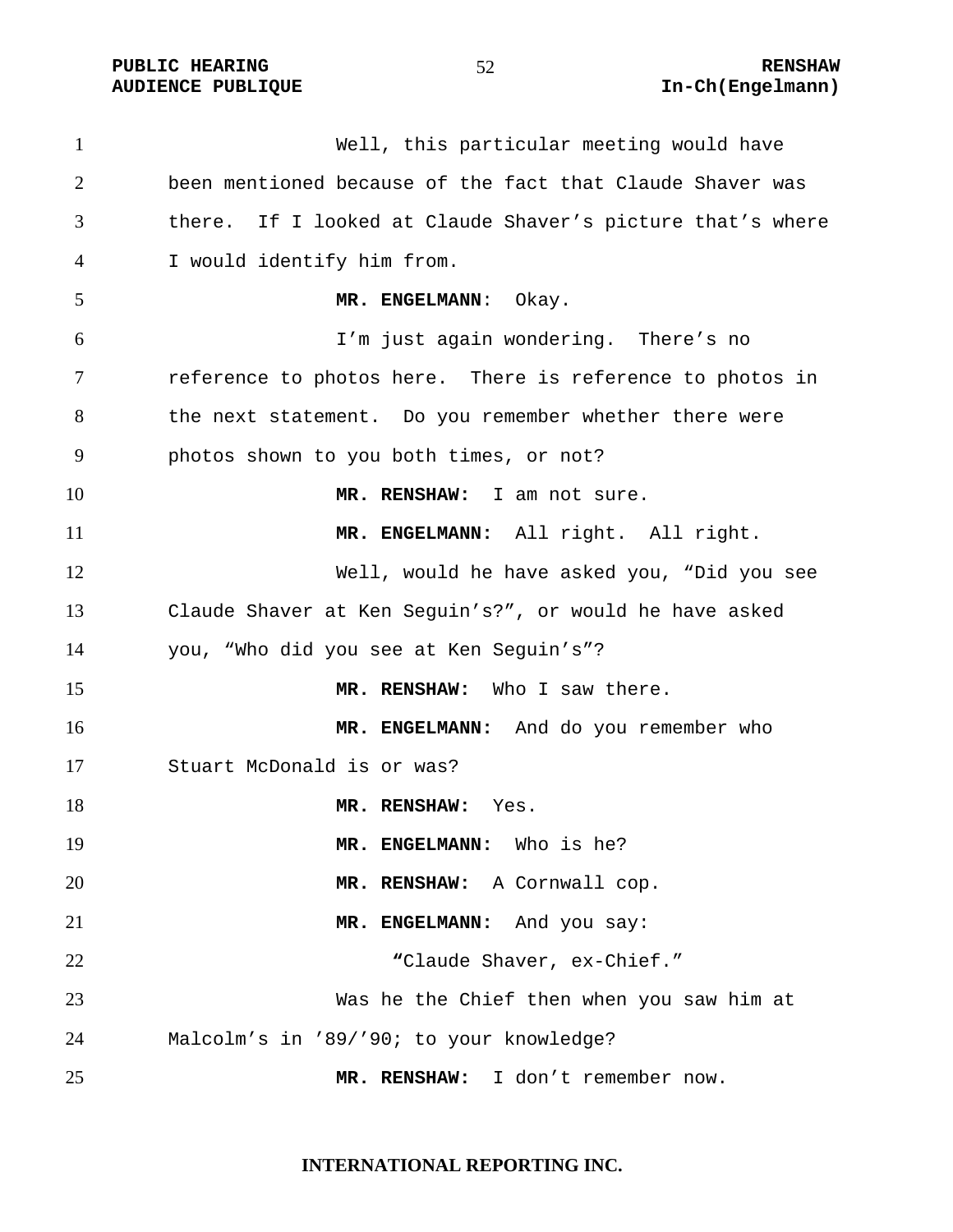PUBLIC HEARING **RENSHAW RENSHAW 53**<br>AUDIENCE PUBLIQUE **RENSHAW RENSHAW RENSHAW** In-Ch(Engelmann)

| $\mathbf{1}$ | MR. ENGELMANN: Okay.                                      |
|--------------|-----------------------------------------------------------|
| 2            | But in 1996, when you give this answer to                 |
| 3            | Perry Dunlop, was he the ex-Chief then?                   |
| 4            | MR. RENSHAW: No, not if I'm saying ex-                    |
| 5            | Chief in here.                                            |
| 6            | MR. ENGELMANN: I'm just trying to -- when                 |
| 7            | did you understand that Claude Shaver was no longer the   |
| 8            | Chief of police in Cornwall?                              |
| 9            | MR. RENSHAW: I believe that was by '96.                   |
| 10           | MR. ENGELMANN: All right.                                 |
| 11           | So by 1996 he was no longer the Chief?                    |
| 12           | MR. RENSHAW: I believe so, yes.                           |
| 13           | MR. ENGELMANN: Okay.                                      |
| 14           | But when you saw him in or about '89/'90 at               |
| 15           | Ken Seguin's $---$                                        |
| 16           | MR. RENSHAW: I believe he was, but I could                |
| 17           | be wrong.                                                 |
| 18           | MR. ENGELMANN: He was the Chief then?                     |
| 19           | MR. RENSHAW:<br>Yes.                                      |
| 20           | MR. ENGELMANN: And you mention something                  |
| 21           | about seeing one of them holding duffle bags. Do you know |
| 22           | why you talked about duffle bags?                         |
| 23           | MR. RENSHAW: Just in the conversation as to               |
| 24           | where they were, what were they doing.                    |
| 25           | MR. ENGELMANN: Just I'm curious because                   |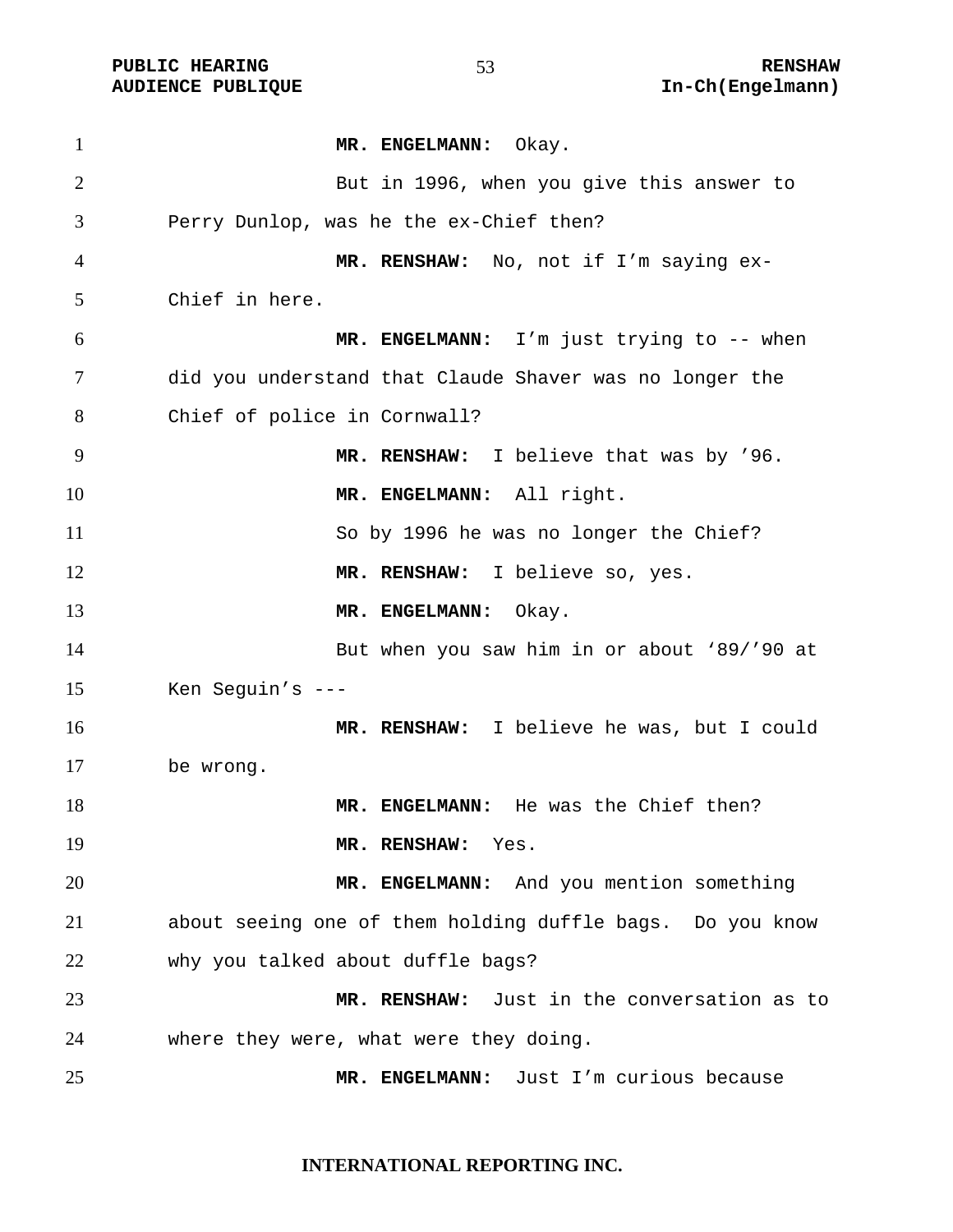**PUBLIC HEARING RENSHAW** 

# **AUDIENCE PUBLIQUE International Contract Contract Contract Contract Contract Contract Contract Contract Contract Contract Contract Contract Contract Contract Contract Contract Contract Contract Contract Contract Contract**

there's a lot of detail here. There's a lot more detail then when you talk about observing other people. I'm wondering why that was. If you can't remember, that's fine. **MR. RENSHAW:** I'm assuming he's trying to place people at Seguin's house. **MR. ENGELMANN:** Well he's asking a lot of questions about who you saw there, that's for sure. **MR. RENSHAW:** Yes. And since this was written I have learned a lot about how they're placing different parts of the investigation together, so I would know more now than I would have when I wrote this. **MR. ENGELMANN:** Who is they? **MR. RENSHAW:** Everybody involved, like Dunlop and this Inquiry, the police. **MR. ENGELMANN:** So back then when you're talking to Perry Dunlop in November of '96, you're just telling him who you saw at Ken Seguin's house. **MR. RENSHAW:** Yes. **MR. ENGELMANN:** And he's interested in that, and you're not sure why. **MR. RENSHAW:** At that time, yes. **MR. ENGELMANN:** At that time you would have known? **MR. RENSHAW:** No, at that time he would have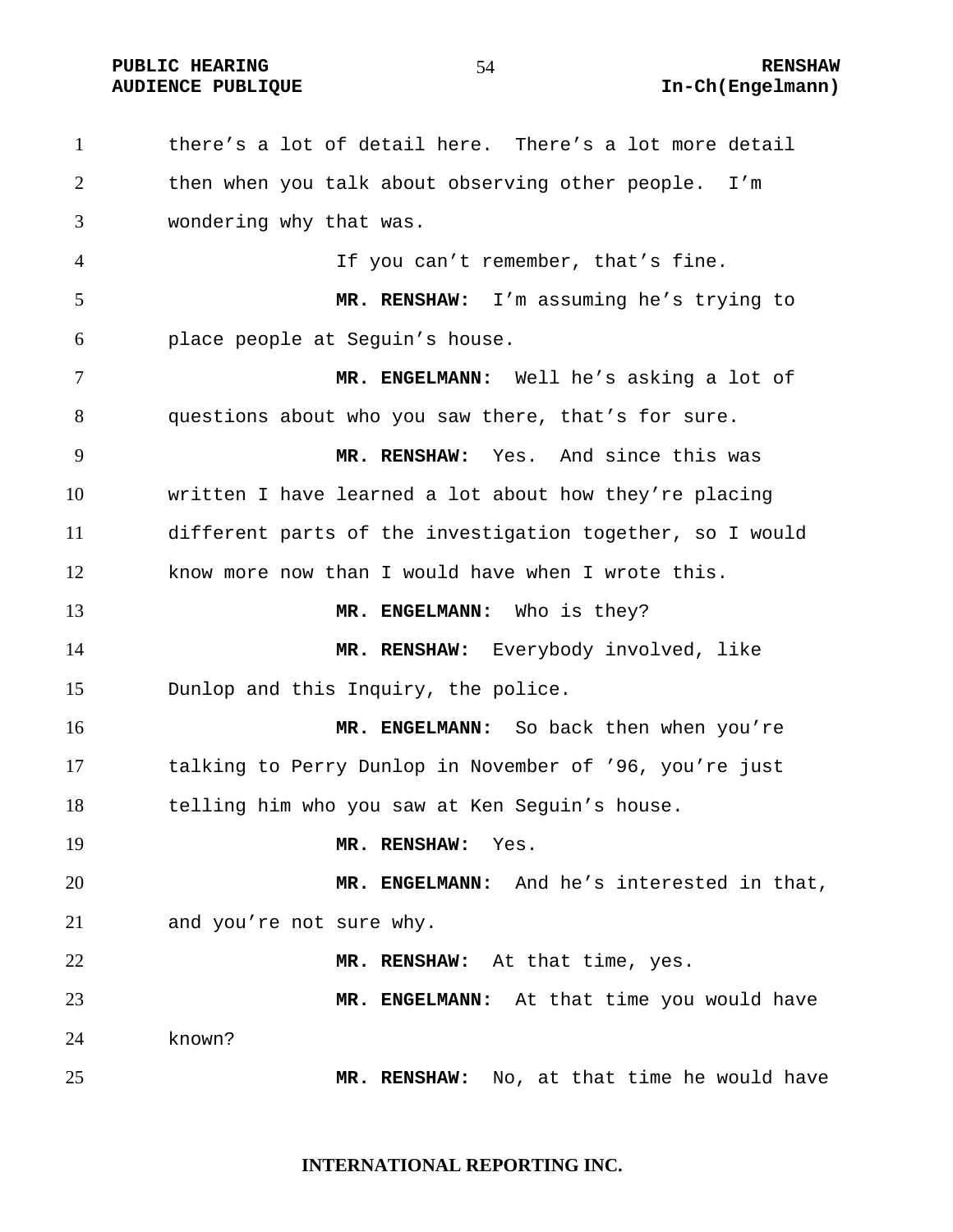| $\mathbf{1}$   | been asking without me knowing ---                          |
|----------------|-------------------------------------------------------------|
| 2              | MR. ENGELMANN: All right.                                   |
| 3              | MR. RENSHAW: $--- why$ .                                    |
| $\overline{4}$ | MR. ENGELMANN: All right.                                   |
| 5              | Now, you say in a separate paragraph,                       |
| 6              | paragraph 5, that you saw Stuart McDonald, a police         |
| 7              | officer, at Ken Seguin's home on other occasions, at least  |
| 8              | twice.                                                      |
| 9              | MR. RENSHAW: Yes.                                           |
| 10             | MR. ENGELMANN: Do you see that?                             |
| 11             | And was that accurate, sir, at that time?                   |
| 12             | MR. RENSHAW:<br>Yes.                                        |
| 13             | MR. ENGELMANN: And when you said something                  |
| 14             | like that to Mr. Dunlop did he ask you for a description of |
| 15             | the two occasions, or do you remember?                      |
| 16             | MR. RENSHAW: I'm sure he would have tried                   |
| 17             | to have me place where it was that I saw him.               |
| 18             | MR. ENGELMANN: Again in the next paragraph,                 |
| 19             | it says you've observed Ron Wilson, owner of Wilson Funeral |
| 20             | Home at Ken Seguin's home numerous times.                   |
| 21             | MR. RENSHAW: Perry would have probably                      |
| 22             | added the owner of Wilson Funeral Home.                     |
| 23             | MR. ENGELMANN:<br>Okay.                                     |
| 24             | You just gave him the name Ron Wilson.                      |
| 25             | I'm sure I did.<br>MR. RENSHAW:                             |

**INTERNATIONAL REPORTING INC.**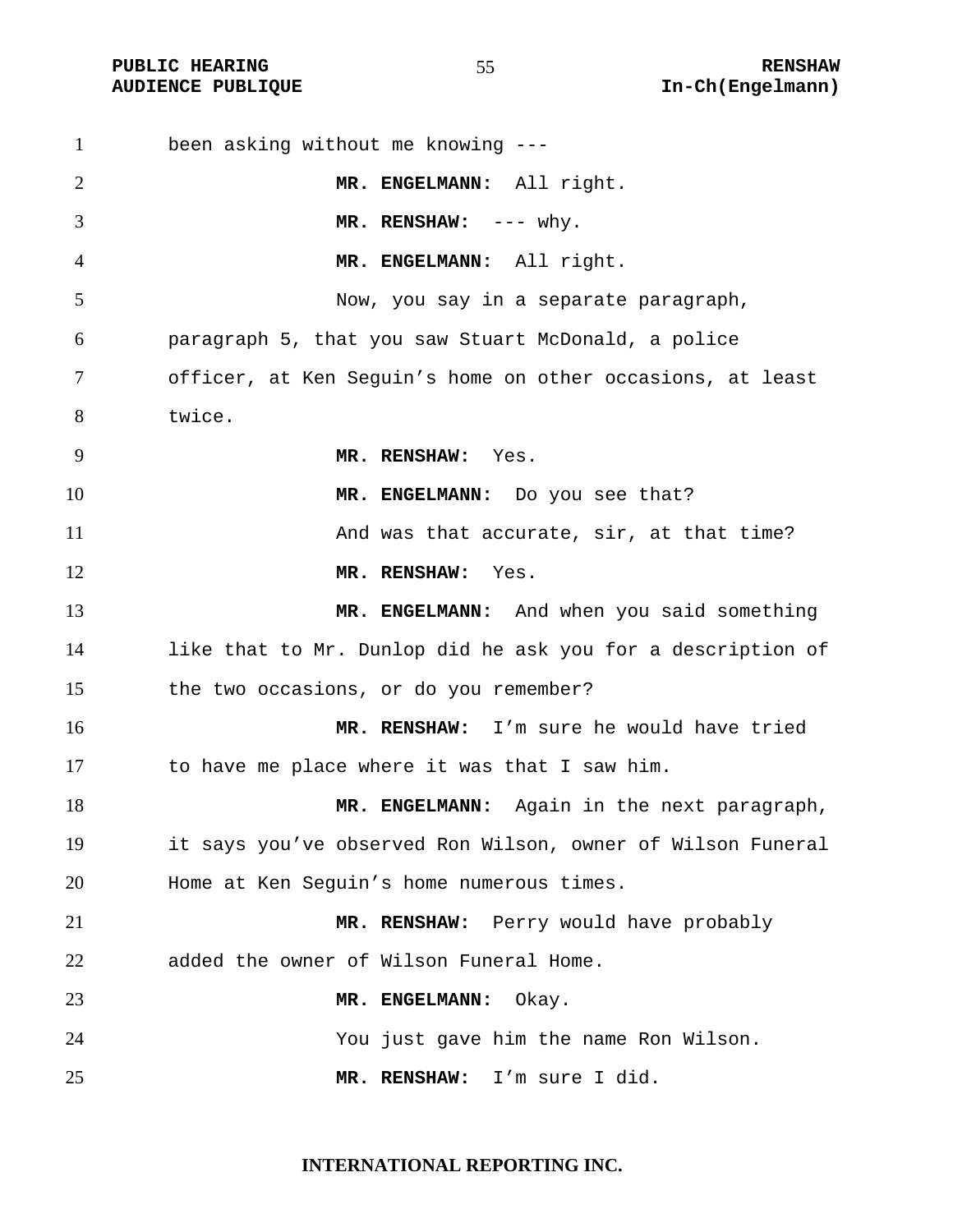PUBLIC HEARING **RENSHAW** 56 **RENSHAW RENSHAW RENSHAW RENSHAW AUDIENCE PUBLIQUE** 

| $\mathbf{1}$   | MR. ENGELMANN: All right.                                  |
|----------------|------------------------------------------------------------|
| $\overline{2}$ | And Mr. Wilson was no longer a police                      |
| 3              | officer at this time when you saw him there?               |
| $\overline{4}$ | MR. RENSHAW:<br>No.                                        |
| 5              | MR. ENGELMANN: And then you say you                        |
| 6              | observed Claude Shaver, ex-Chief of Police at least three  |
| 7              | times at Ken Seguin's home.                                |
| 8              | MR. RENSHAW: Yes.                                          |
| 9              | MR. ENGELMANN: Okay. So there were other                   |
| 10             | occasions when you saw Chief Shaver at Ken Seguin's home   |
| 11             | other than the one time in the driveway?                   |
| 12             | MR. RENSHAW: Yes.                                          |
| 13             | MR. ENGELMANN: Okay. And would he have                     |
| 14             | asked you some specific questions about what he was doing  |
| 15             | or where he was, or do you remember?                       |
| 16             | MR. RENSHAW: He would have, yes.                           |
| 17             | MR. ENGELMANN: And then you say you                        |
| 18             | observed Charles MacDonald, the Catholic Priest, at Ken    |
| 19             | Seguin's home once or twice a week?                        |
| 20             | MR. RENSHAW: Yes.                                          |
| 21             | MR. ENGELMANN: Is that accurate, sir, as                   |
| 22             | far as you know?                                           |
| 23             | MR. RENSHAW: Yes.                                          |
| 24             | MR. ENGELMANN: You say you observed Bishop                 |
| 25             | Eugene LaRocque at Ken Seguin's home at least a half dozen |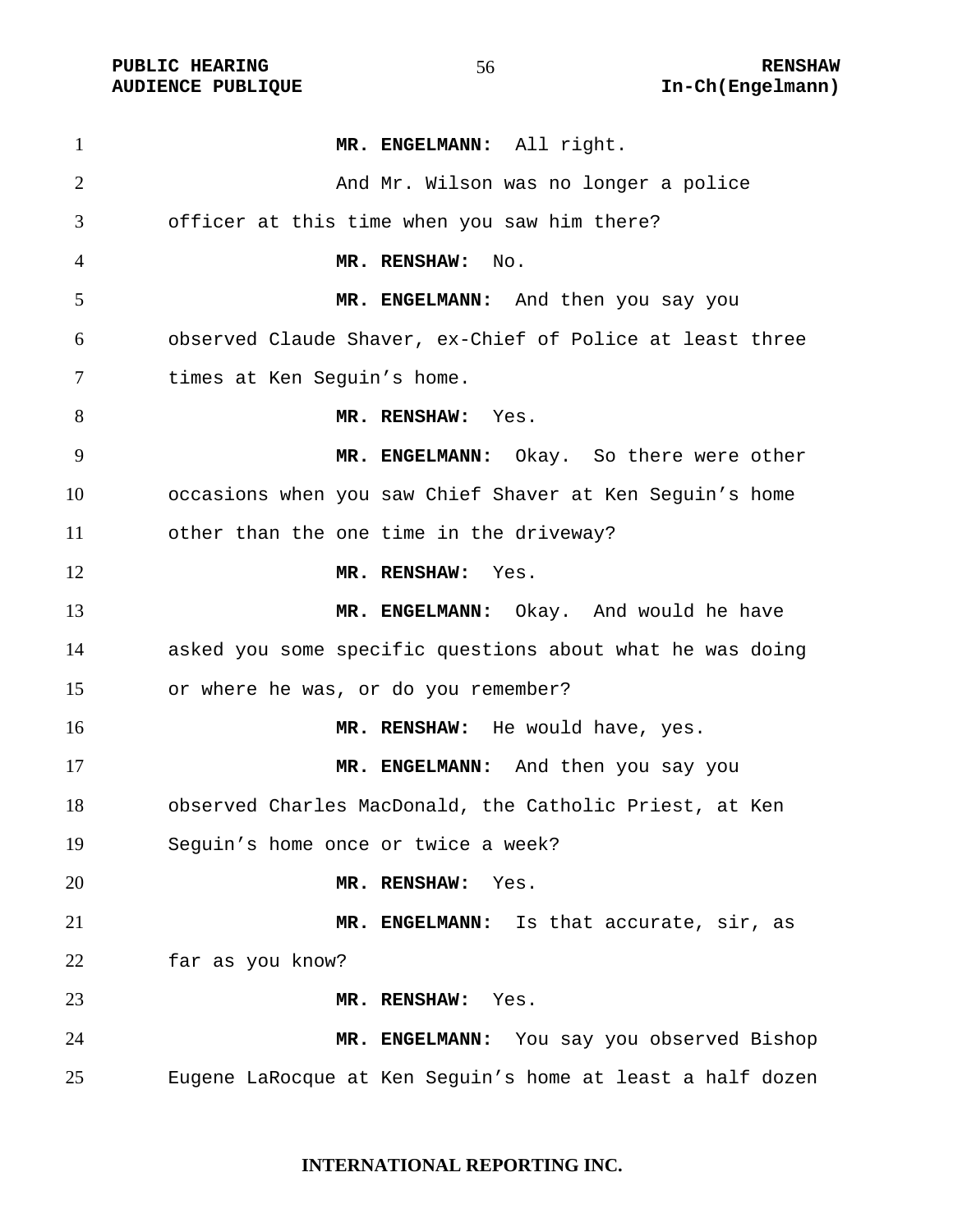times? **MR. RENSHAW:** Yes. **MR. ENGELMANN:** Was that accurate, sir? **MR. RENSHAW:** Yes. **MR. ENGELMANN:** The two men in paragraphs 8 and 9 are priests; correct? **MR. RENSHAW:** In 8 and 9? 8 MR. ENGELMANN: Yes. **MR. RENSHAW:** Charles MacDonald --- **MR. ENGELMANN:** Charles MacDonald and Bishop Eugene LaRocque. **MR. RENSHAW:** Yes. **MR. ENGELMANN:** And, in fact, so was the fellow in Paragraph 10, Kevin Maloney? **MR. RENSHAW:** I'm sorry; I'm not Catholic, but he was a Bishop, a priest. **MR. ENGELMANN:** Okay. It's my understanding, yes. **MR. RENSHAW:** Okay. **MR. ENGELMANN:** Perhaps a more important priest. **(LAUGHTER/RIRES)**  I'm not Catholic either. Maybe that's obvious. But you talk about seeing these three men at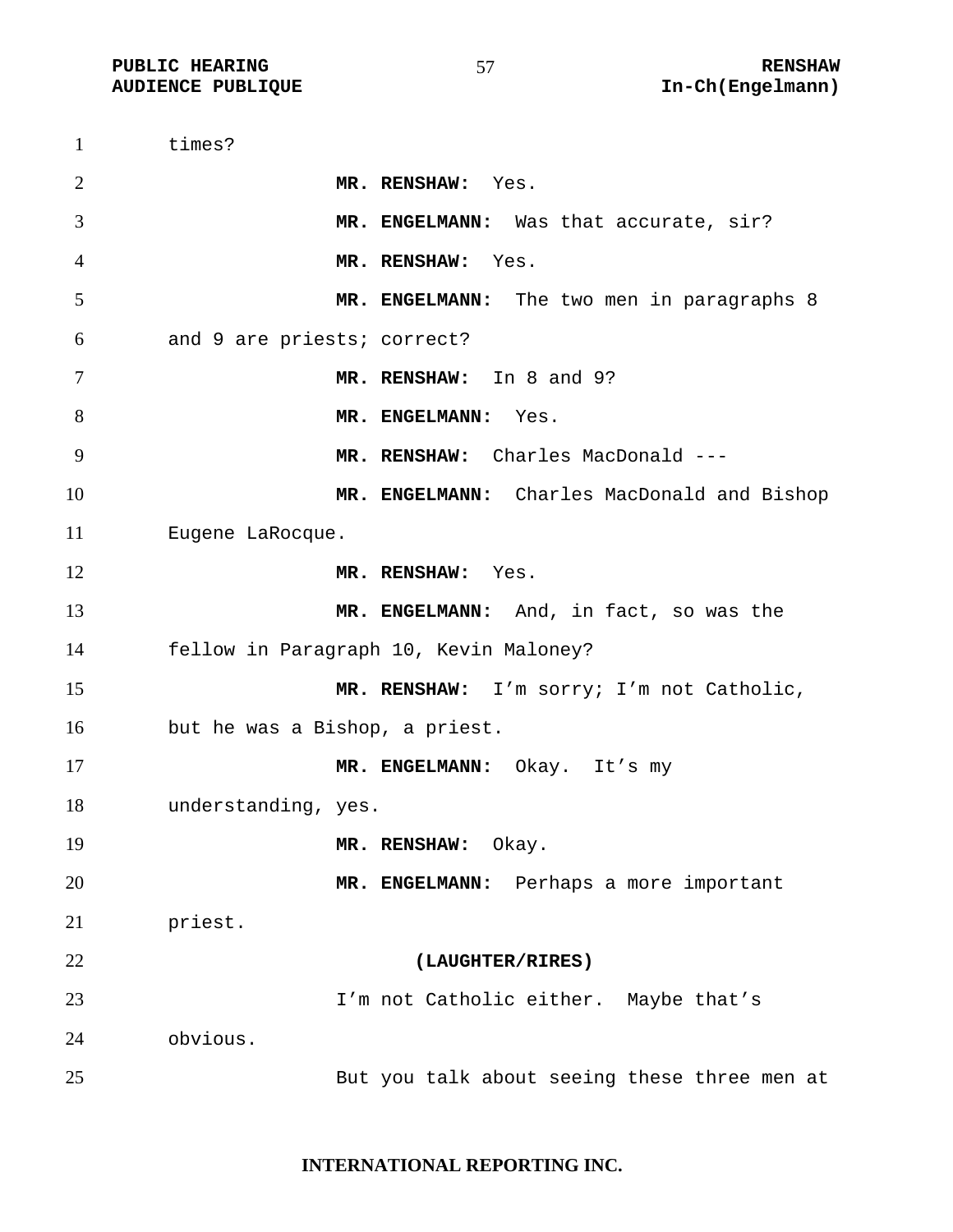| $\mathbf{1}$ | Ken Seguin's home; correct?                                 |
|--------------|-------------------------------------------------------------|
| 2            | MR. RENSHAW: Yes.                                           |
| 3            | MR. ENGELMANN: And you would have seen them                 |
| 4            | there -- well, Charles MacDonald, you would have seen there |
| 5            | frequently?                                                 |
| 6            | MR. RENSHAW: Yes.                                           |
| 7            | MR. ENGELMANN: Bishop LaRocque -- at least                  |
| 8            | a half a dozen times; Kevin Maloney, at least twice?        |
| 9            | MR. RENSHAW:<br>Yes.                                        |
| 10           | MR. ENGELMANN: I guess what I'm going --                    |
| 11           | when you saw these men at Ken Seguin's home do you remember |
| 12           | what they were wearing? Were they dressed like priests      |
| 13           | when you saw them?                                          |
| 14           | MR. RENSHAW: No.                                            |
| 15           | MR. ENGELMANN: How were they dressed?                       |
| 16           | MR. RENSHAW: Casually.                                      |
| 17           | MR. ENGELMANN: All three of them?                           |
| 18           | MR. RENSHAW:<br>Yes.                                        |
| 19           | MR. ENGELMANN: So they weren't wearing a                    |
| 20           | collar?                                                     |
| 21           | MR. RENSHAW:<br>$\mathop{\rm No}\nolimits.$                 |
| 22           | MR. ENGELMANN: Or dark clothing?                            |
| 23           | MR. RENSHAW:<br>No.                                         |
| 24           | MR. ENGELMANN: You actually can remember                    |
| 25           | what they were wearing on occasion?                         |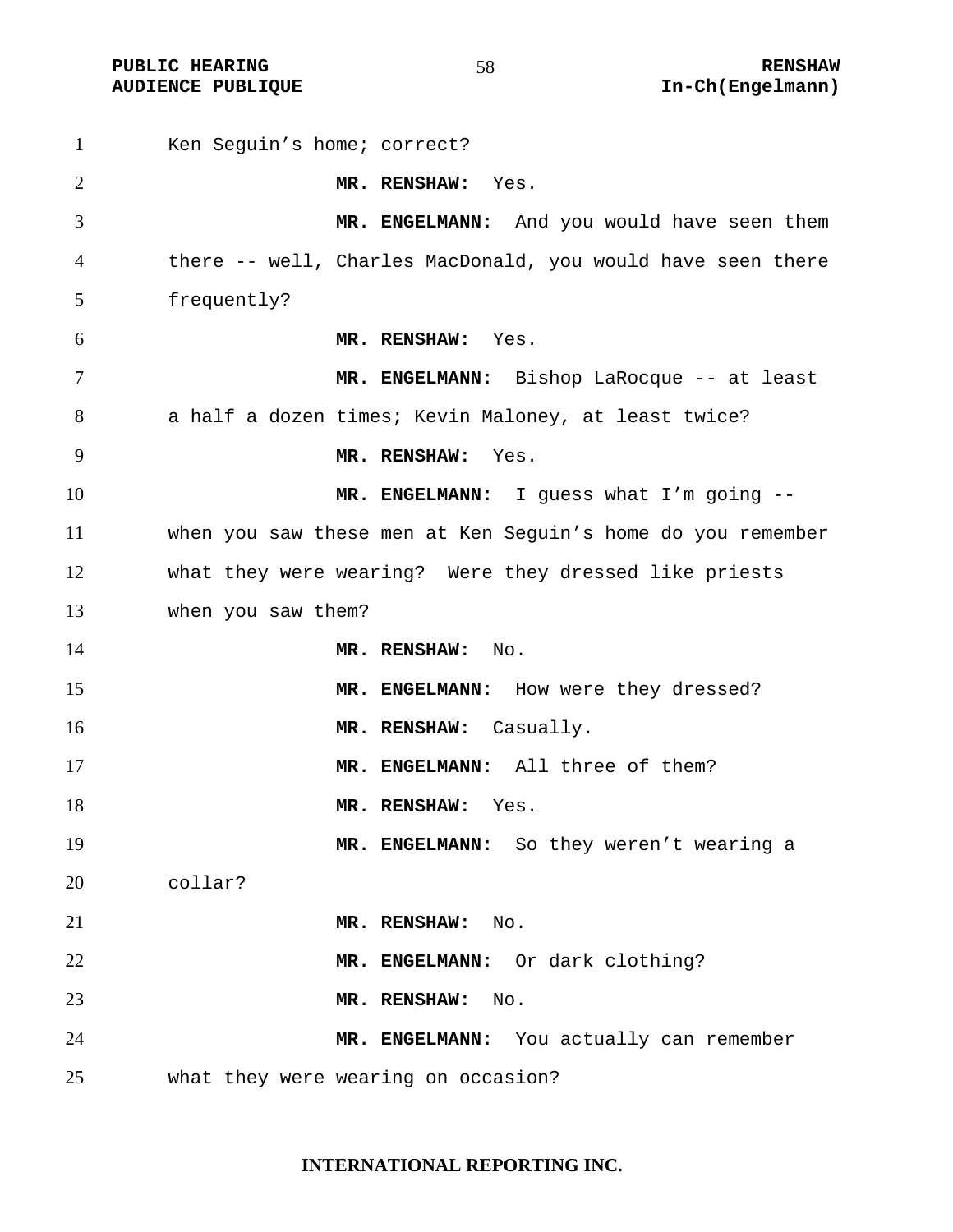| $\mathbf{1}$   | MR. RENSHAW: These three?                                  |
|----------------|------------------------------------------------------------|
| $\overline{2}$ | MR. ENGELMANN:<br>Yes.                                     |
| 3              | MR. RENSHAW: No, I wouldn't; not right now.                |
| 4              | MR. ENGELMANN: But it was always casual                    |
| 5              | clothes?                                                   |
| 6              | MR. RENSHAW: Yes.                                          |
| $\tau$         | MR. ENGELMANN: And, again, do you recall if                |
| 8              | Mr. Dunlop would have asked you for specifics as to when   |
| 9              | you would have seen, for example, Bishop Eugene LaRocque?  |
| 10             | MR. RENSHAW: Well, I do know when it comes                 |
| 11             | to him that I would have answered LaRocque getting boat    |
| 12             | rides over to Malcolm's cottage, from Ken Seguin's. That's |
| 13             | how I mostly would have met him there.                     |
| 14             | MR. ENGELMANN: All right.                                  |
| 15             | MR. RENSHAW: He was there more to visit                    |
| 16             | Malcolm then he was to visit Ken. That's the way I saw it. |
| 17             | MR. ENGELMANN: All right.                                  |
| 18             | And was that the same for the other two, or                |
| 19             | were they more to visit Ken; or do you know?               |
| 20             | Malcolm.<br>MR. RENSHAW:                                   |
| 21             | MR. ENGELMANN: So Kevin Maloney more to                    |
| 22             | visit Malcolm?                                             |
| 23             | MR. RENSHAW:<br>Yes.                                       |
| 24             | MR. ENGELMANN: And Charles MacDonald?                      |
| 25             | Charles got along with both of<br>MR. RENSHAW:             |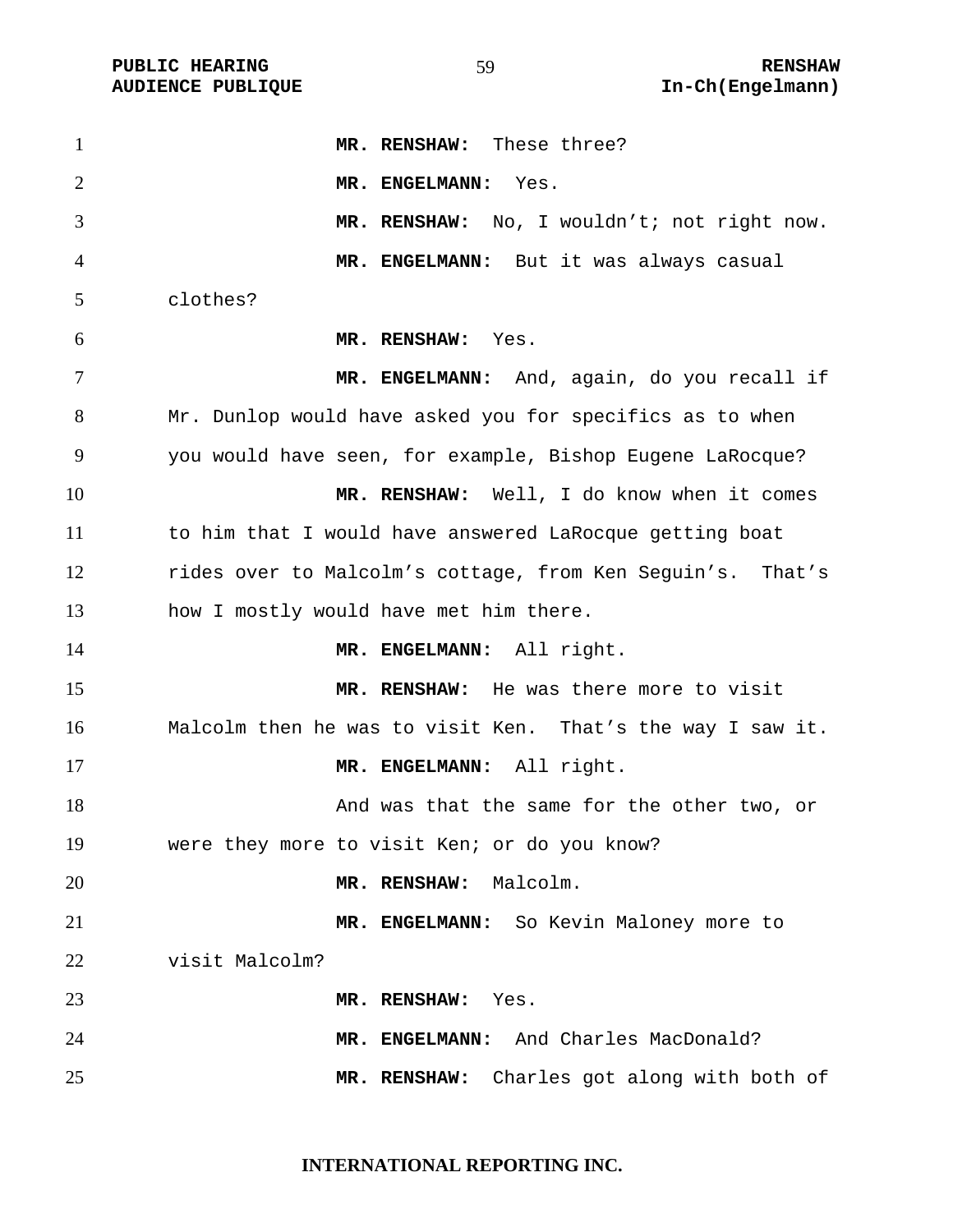**PUBLIC HEARING**  $60$  **RENSHAW RENSHAW AUDIENCE PUBLIQUE International Contract Contract Contract Contract Contract Contract Contract Contract Contract Contract Contract Contract Contract Contract Contract Contract Contract Contract Contract Contract Contract** 

1 them. It's the same. **MR. ENGELMANN:** There aren't really questions here, or don't appear to be questions here about whether you saw these men -- and I'm talking about all of these men here now in this statement -- at Malcolm MacDonald's house. There's just one fellow where -- I'm just looking here --- **MR. RENSHAW:** I believe he would have been asking about people at Ken Seguin's. **MR. ENGELMANN:** Okay. So did you see some of these individuals at Malcolm MacDonald's cottage as well? **MR. RENSHAW:** Yes. **MR. ENGELMANN:** Okay. So I'll go through that with you in a moment, if I can. **MR. RENSHAW:** But, we could take 10 minutes, if you don't mind. **THE COMMISSIONER:** And I think that's an appropriate time. **MR. RENSHAW:** Thank you. **THE COMMISSIONER:** Thank you very much. **THE REGISTRAR:** Order. All rise. À l'ordre. Veuillez vous lever. --- Upon recessing at 10:20 a.m./L'audience est suspendue à 10h20

#### **INTERNATIONAL REPORTING INC.**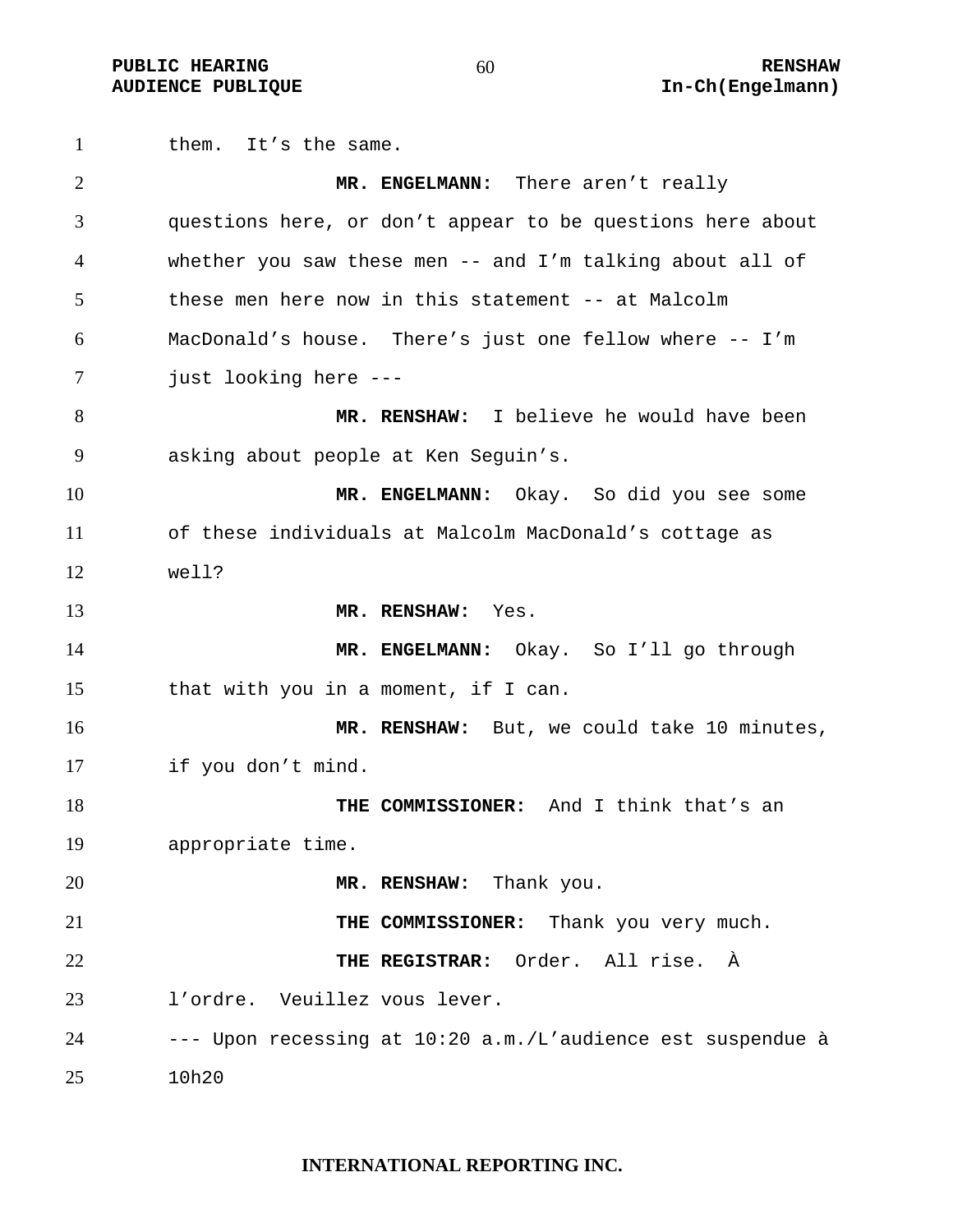**PUBLIC HEARING**  $61$  **RENSHAW RENSHAW** 

--- Upon resuming at 10:35 a.m./L'audience est reprise à 10h35 **THE REGISTRAR:** The hearing is now in session. Please be seated. Veuillez vous asseoir. **GERALD RENSWAW, Resumed/Sous le même serment ---EXAMINATION-IN-CHIEF BY/INTERROGATOIRE EN-CHEF PAR MR. PETER ENGELMANN (cont'd/Suite) MR. ENGELMANN:** Mr. Renshaw, we were looking at Exhibit 544. This I -- the notes that Mr. Dunlop wrote up and had you then sign as a statement, 12 November  $20<sup>th</sup>$ , '96. You had mentioned, just before the break, about taking some individuals over to Malcolm MacDonald's cottage in a boat. **MR. RENSHAW:** Yes. **MR. ENGELMANN:** You told us that you -- for example, one of the people you took over was Bishop LaRocque --- **MR. RENSHAW:** Yes. **MR. ENGELMANN:** --- in the boat. **MR. RENSHAW:** Yes. **MR. ENGELMANN:** You had told us that Malcolm MacDonald's cottage was on an island. **MR. RENSHAW:** Stanley Island.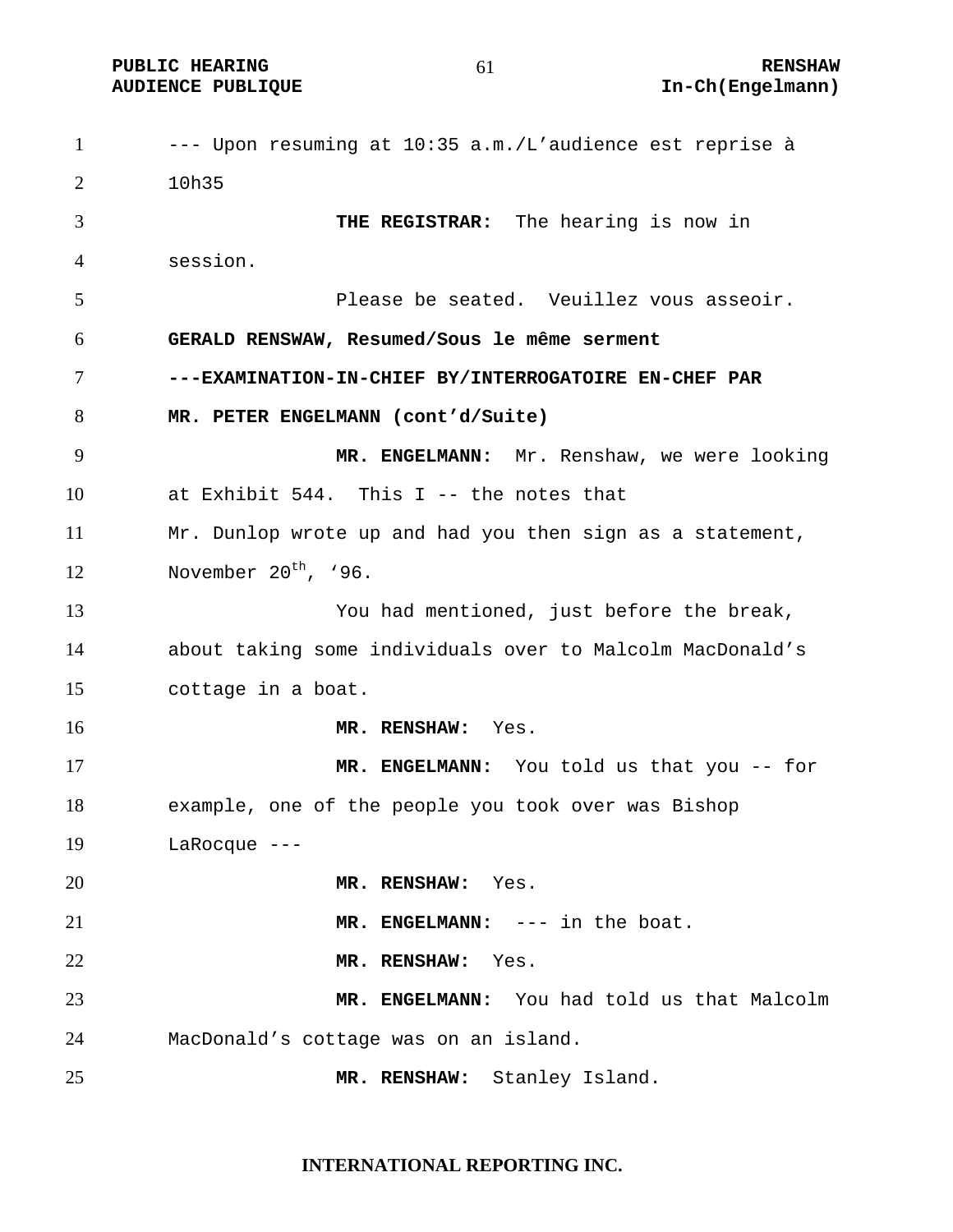| $\mathbf{1}$ | MR. ENGELMANN: Yes. Can you give us a                 |
|--------------|-------------------------------------------------------|
| 2            | sense of just about how far that would have been from |
| 3            | Ken Seguin's home?                                    |
| 4            | MR. RENSHAW: A five minute boat ride.                 |
| 5            | MR. ENGELMANN: Okay. So here at the weave             |
| 6            | shed $---$                                            |
| 7            | MR. RENSHAW: About from across this section           |
| 8            | of river. About that ---                              |
| 9            | MR. ENGELMANN: Over to Cornwall Island?               |
| 10           | MR. RENSHAW:<br>Yes.                                  |
| 11           | MR. ENGELMANN: It would be about that                 |
| 12           | distance?                                             |
| 13           | MR. RENSHAW: Yes.                                     |
| 14           | MR. ENGELMANN: So you could see houses or             |
| 15           | cottages?                                             |
| 16           | MR. RENSHAW: Yes.                                     |
| 17           | MR. ENGELMANN: But to actually see who                |
| 18           | people were, would you need a pair of binoculars?     |
| 19           | MR. RENSHAW:<br>Yes.                                  |
| 20           | MR. ENGELMANN:<br>Could you, with a pair of           |
| 21           | binoculars, see who people were?                      |
| 22           | MR. RENSHAW:<br>Yes.                                  |
| 23           | MR. ENGELMANN: And how is it that you would           |
| 24           | drive people over on a boat?                          |
| 25           | For instance, if Malcolm would<br>MR. RENSHAW:        |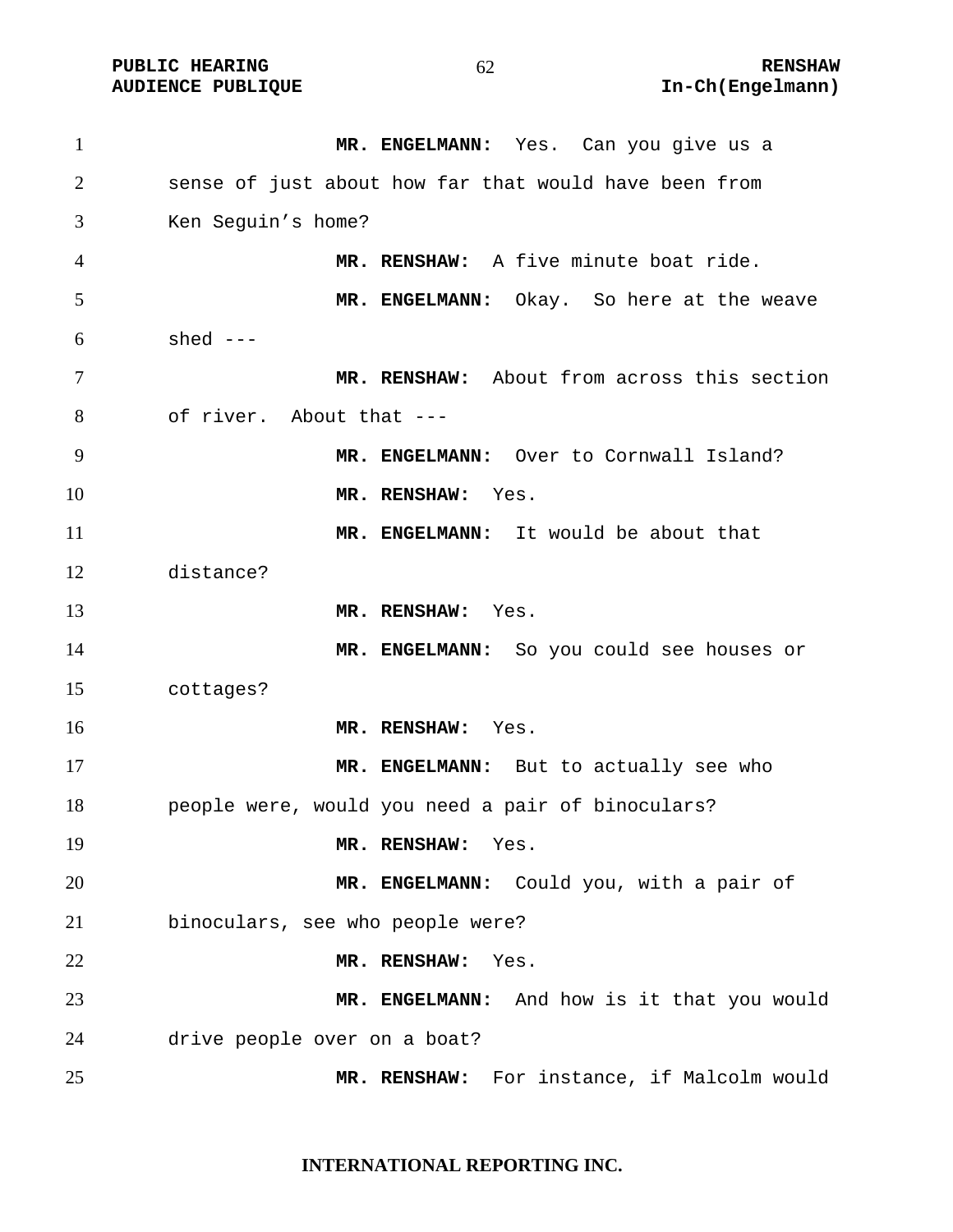**PUBLIC HEARING**  $63$  **RENSHAW** 

have came with a group of people he would have packed his boat and went over there, and then if somebody else would have showed up I'd take them over with Seguin's boat. **MR. ENGELMANN:** So help me out here. Where did Malcolm MacDonald keep his boat on the mainland? **MR. RENSHAW:** At Ken Seguin's. **MR. ENGELMANN:** All right. So at Ken Seguin's house Malcolm had a boat, and Ken had a boat? **MR. RENSHAW:** Yes. **MR. ENGELMANN:** And you mentioned that one of the neighbours was Ron Leroux. **MR. RENSHAW:** Yes. **MR. ENGELMANN:** Did he have a boat? **MR. RENSHAW:** Yes. **MR. ENGELMANN:** All right. So how would people get over to Malcolm's cottage? 19 MR. RENSHAW: By boat only. **MR. ENGELMANN:** All right. 21 And whose boat would they go over in? **MR. RENSHAW:** Malcolm's, Ken's and Ron's. **MR. ENGELMANN:** And would you have given --- **MR. RENSHAW:** To be specific, it would be C-8's boat, not Ron's.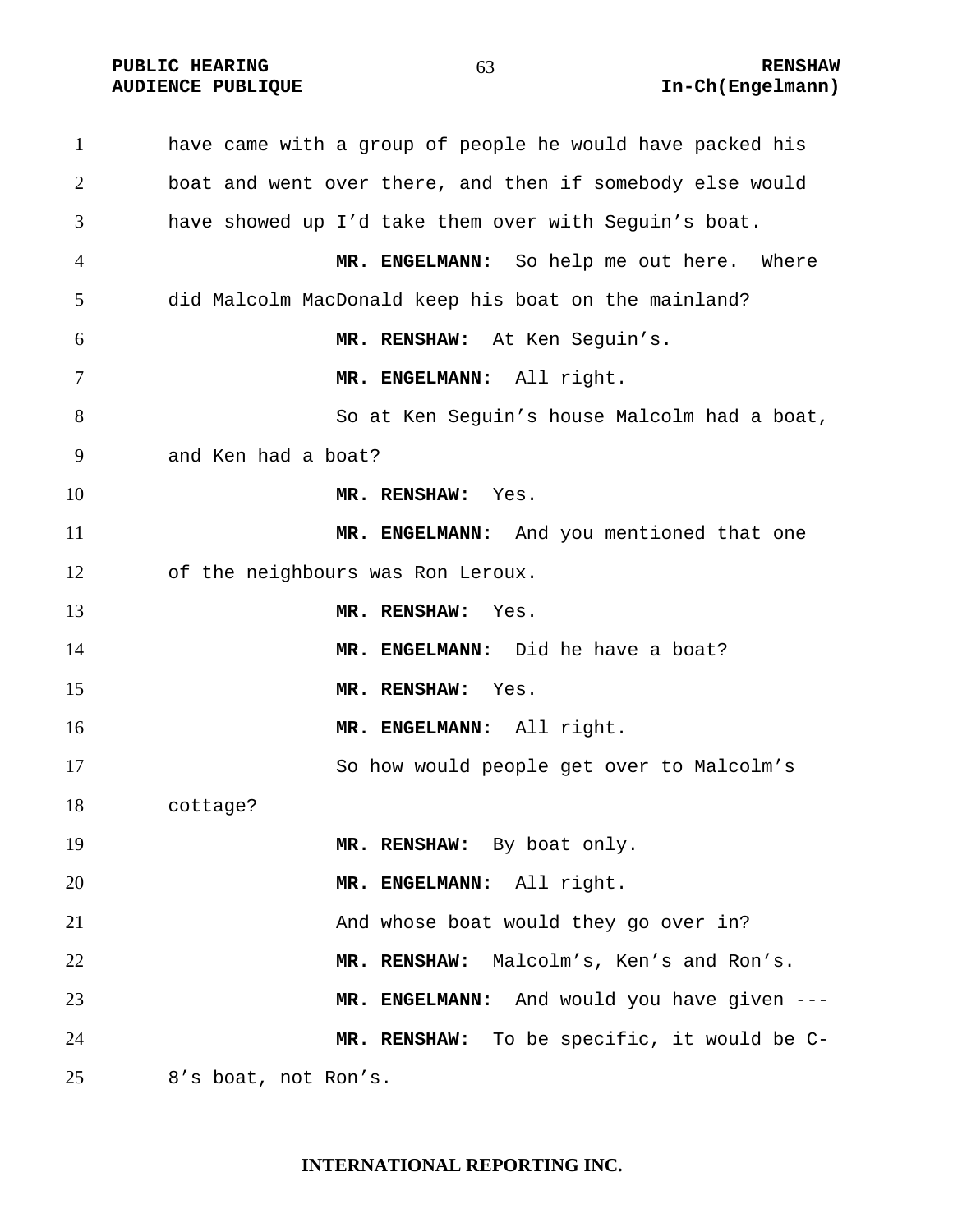| $\mathbf{1}$   |                                 | MR. ENGELMANN: Okay. The fellow that was                   |
|----------------|---------------------------------|------------------------------------------------------------|
| $\overline{c}$ | at Ron's home?                  |                                                            |
| 3              |                                 | MR. RENSHAW: Yes.                                          |
| 4              |                                 | MR. ENGELMANN: All right.                                  |
| 5              |                                 | And would you have driven just one of those                |
| 6              |                                 | boats, or more than one of those boats to take people over |
| 7              | to Malcolm MacDonald's cottage? |                                                            |
| 8              |                                 | MR. RENSHAW: More than one.                                |
| 9              |                                 | MR. ENGELMANN: And how many times would you                |
| 10             | have driven people across?      |                                                            |
| 11             |                                 | MR. RENSHAW: Numerous times.                               |
| 12             |                                 | MR. ENGELMANN: All right.                                  |
| 13             |                                 | And would you ever go to Malcolm MacDonald's               |
| 14             | cottage, as well?               |                                                            |
| 15             |                                 | MR. RENSHAW: I've been there; yes.                         |
| 16             |                                 | MR. ENGELMANN: Okay. You didn't just take                  |
| 17             |                                 | people over on the boat; on occasion you were there?       |
| 18             |                                 | MR. RENSHAW:<br>Yes.                                       |
| 19             |                                 | MR. ENGELMANN: And why would you be there?                 |
| 20             |                                 | MR. RENSHAW: Cut grass, put his dock in in                 |
| 21             |                                 | the spring, turn his water on in the spring.               |
| 22             |                                 | MR. ENGELMANN: Did you --                                  |
| 23             |                                 | THE COMMISSIONER: I'm sorry. Have you ever                 |
| 24             | been inside the cottage?        |                                                            |
| 25             |                                 | MR. RENSHAW:<br>Yes.                                       |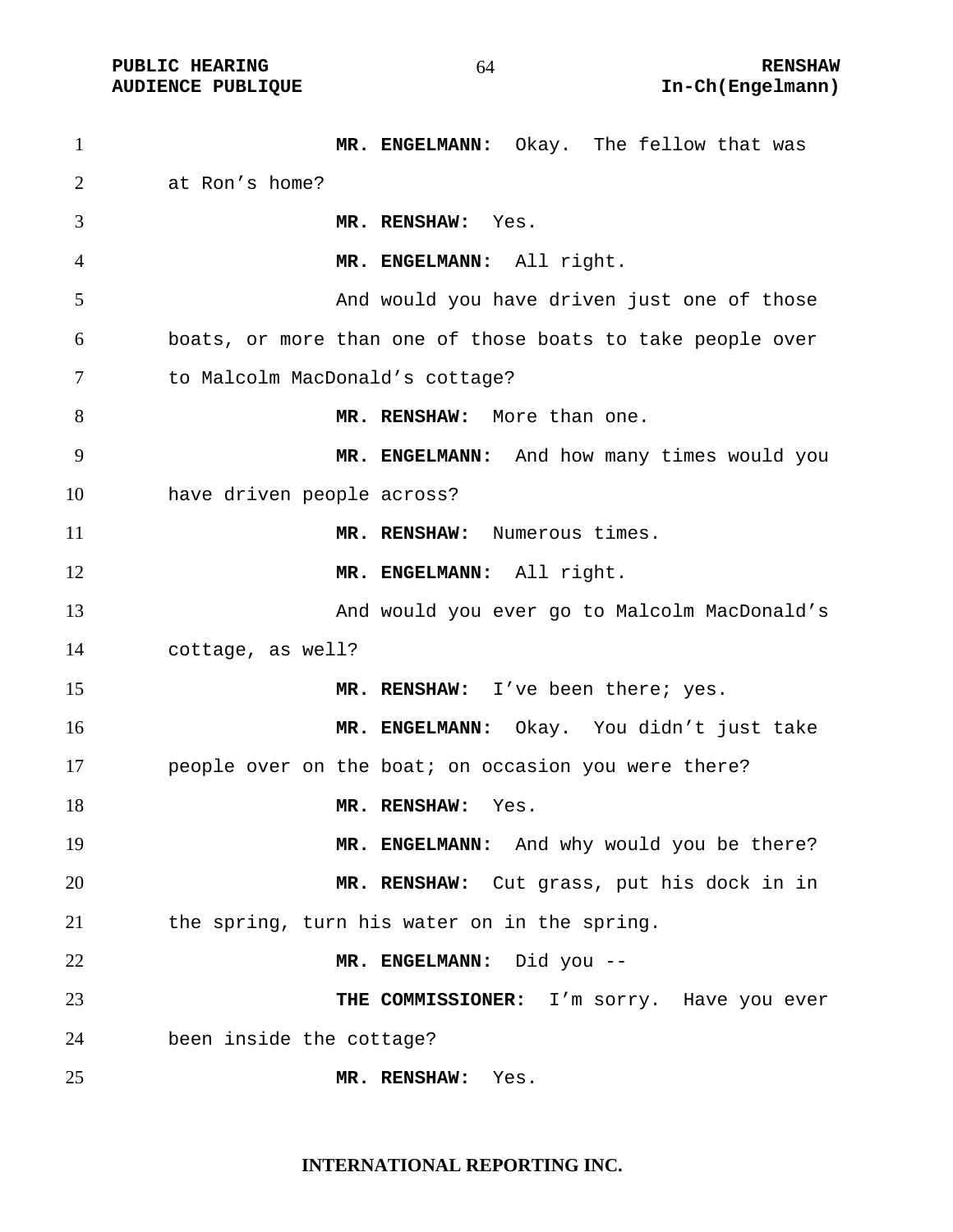| $\mathbf{1}$   | MR. ENGELMANN: And would you do other work            |
|----------------|-------------------------------------------------------|
| $\overline{2}$ | for -- did you do work for Malcolm MacDonald?         |
| 3              | MR. RENSHAW:<br>Yes.                                  |
| $\overline{4}$ | MR. ENGELMANN: Did you do work both inside            |
| 5              | and outside his house -- or cottage?                  |
| 6              | MR. RENSHAW: I believe the only work I did            |
| 7              | inside was to remove and replace a hot water tank.    |
| 8              | MR. ENGELMANN: All right.                             |
| 9              | But you would have been in his cottage from           |
| 10             | time to time?                                         |
| 11             | MR. RENSHAW: Yes.                                     |
| 12             | MR. ENGELMANN: Okay. And did he have                  |
| 13             | people over to his cottage from time to time?         |
| 14             | MR. RENSHAW:<br>Yes.                                  |
| 15             | MR. ENGELMANN: Did he have people over                |
| 16             | frequently or infrequently?                           |
| 17             | MR. RENSHAW: Frequently.                              |
| 18             | MR. ENGELMANN: So during the summer months            |
| 19             | did he live there, or did he just visit occasionally? |
| 20             | In the summer that was his<br>MR. RENSHAW:            |
| 21             | primary address.                                      |
| 22             | MR. ENGELMANN: All right.                             |
| 23             | And how often would people go to visit?               |
| 24             | MR. RENSHAW: By-daily; three, four times a            |
| 25             | week $---$                                            |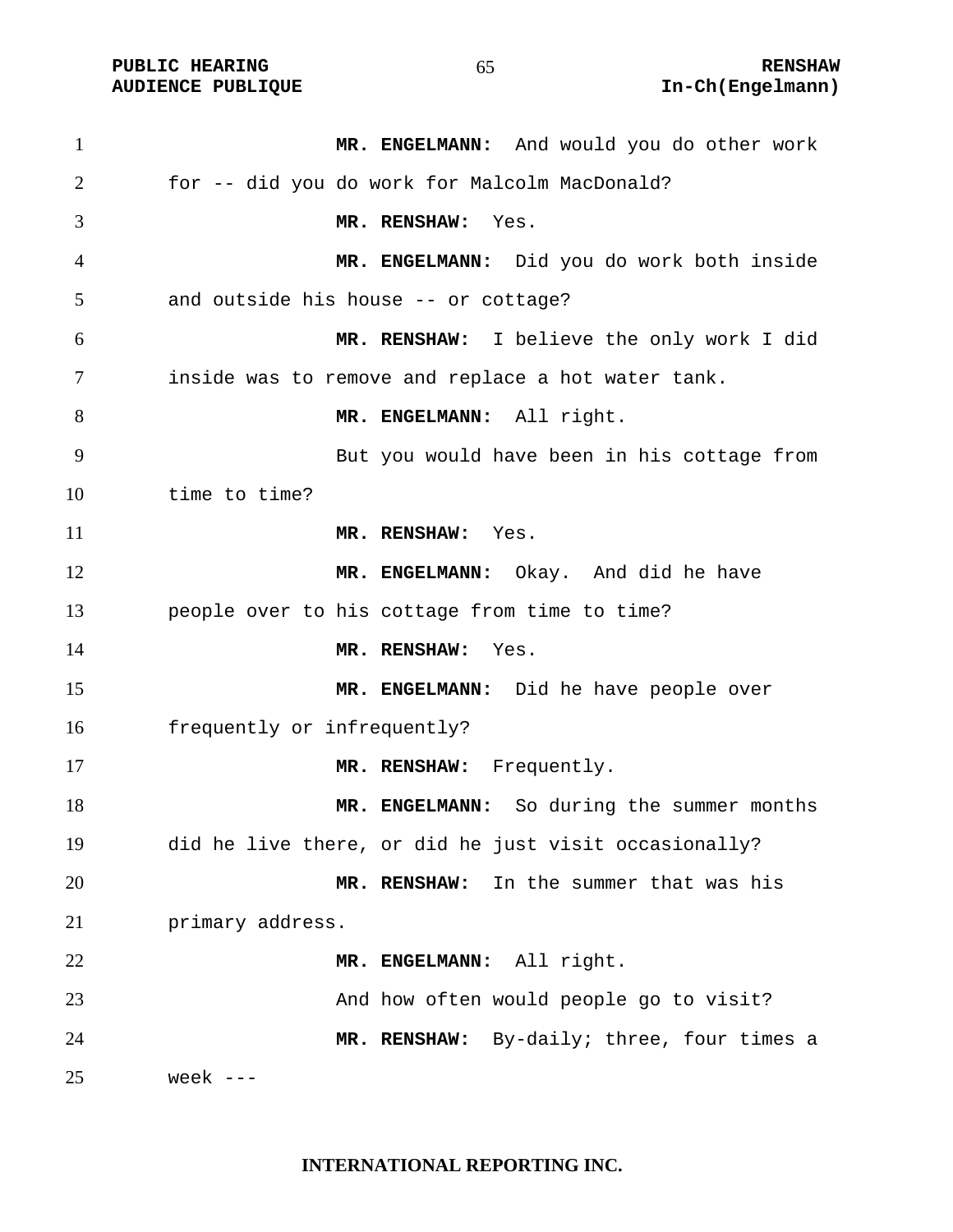PUBLIC HEARING **RENSHAW** 66 **RENSHAW RENSHAW RENSHAW RENSHAW RENSHAW RENSHAW RENSHAW RENSHAW RENSHAW** 

| $\mathbf{1}$ | MR. ENGELMANN: And would he have social                     |
|--------------|-------------------------------------------------------------|
| 2            | functions or parties?                                       |
| 3            | MR. RENSHAW:<br>Yes.                                        |
| 4            | MR. ENGELMANN: And when he did, how would                   |
| 5            | people get there?                                           |
| 6            | MR. RENSHAW: Boat.                                          |
| 7            | MR. ENGELMANN: And those would be the boats                 |
| 8            | from either -- the two boats you mentioned that were moored |
| 9            | at Ken Seguin's?                                            |
| 10           | MR. RENSHAW: Yes.                                           |
| 11           | MR. ENGELMANN: Or the boat at Ron Leroux's?                 |
| 12           | MR. RENSHAW: Yes.                                           |
| 13           | MR. ENGELMANN: So would you have taken                      |
| 14           | people over to those parties on a number of occasions?      |
| 15           | MR. RENSHAW:<br>Yes.                                        |
| 16           | MR. ENGELMANN: If the witness could be                      |
| 17           | shown document number 716138.                               |
| 18           | I'll be coming back to the statement in a                   |
| 19           | bit -- Mr. Renshaw, that's Exhibit 544 -- but I want to     |
| 20           | just show you a few diagrams. So, what I'll need is         |
| 21           | 716138, then 716139, and 716140. We'll just do them one at  |
| 22           | a time.                                                     |
| 23           | THE COMMISSIONER: M'hm.                                     |
| 24           | MR. ENGELMANN: It's 716138.                                 |
| 25           | THE COMMISSIONER: Yes, that's Exhibit 545,                  |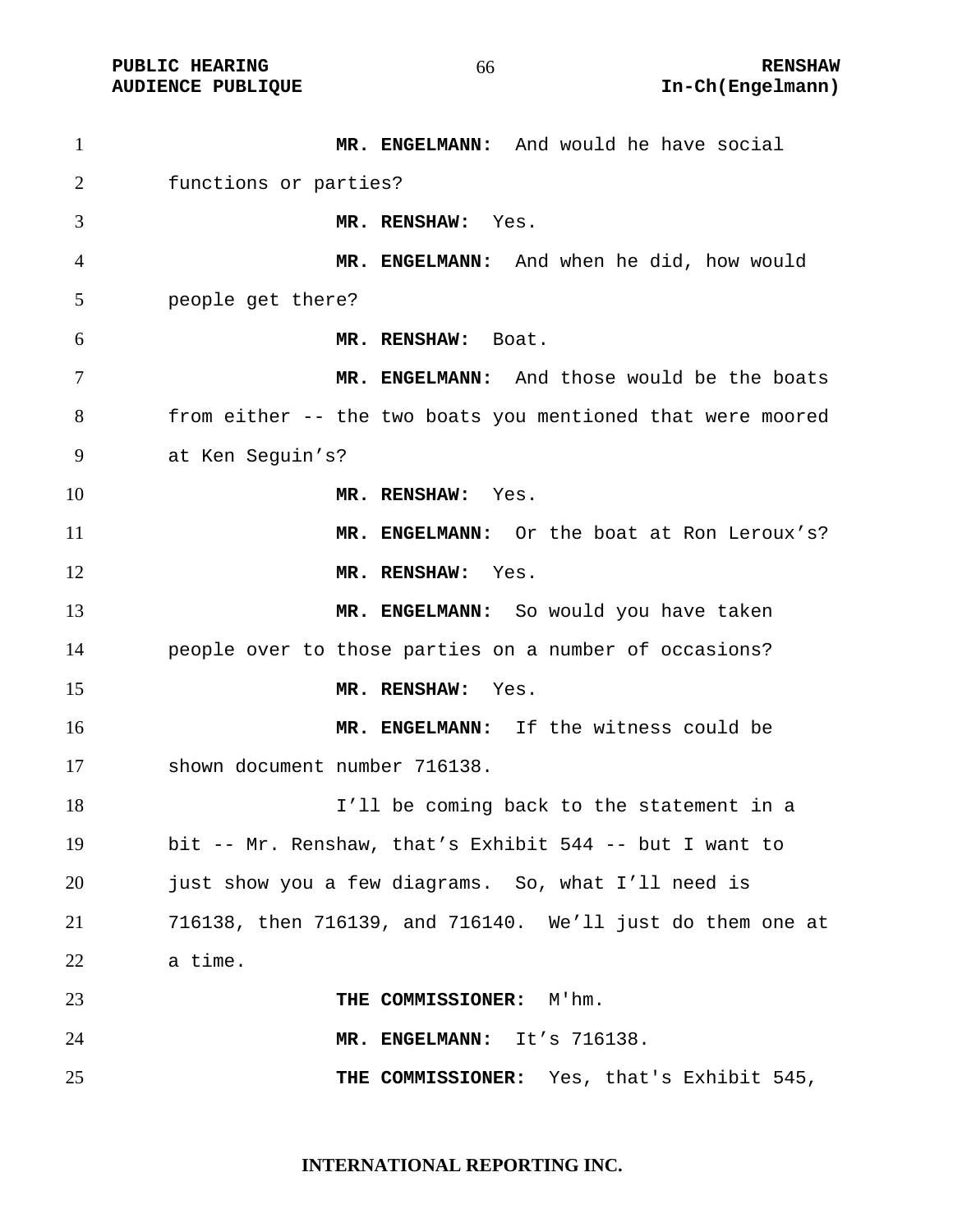**PUBLIC HEARING**  $67$  **RENSHAW** 

which it says "Number 2 Highway. Ken Seguin's Adolphus". So it's a diagram. **--- EXHIBIT NO./PIÈCE NO P-545:**  (716138) Gerald Renshaw - Diagram - Main floor of Ken Seguin's cottage **MR. ENGELMANN:** Okay. Can you just tell us what this is a diagram of, so that we can --- **MR. RENSHAW:** The main floor of Seguin's home in Summerstown. **MR. ENGELMANN:** In Summerstown. Okay, so diagram of main floor of Ken Seguin's home in Summerstown. **THE COMMISSIONER:** Thank you. **MR. ENGELMANN:** Exhibit 545. **THE COMMISSIONER:** M'hm. **MR. ENGELMANN:** And who would have drawn that diagram? **MR. RENSHAW:** I believe I did. **MR. ENGELMANN:** Right. Did you do this -- you've told us you did your year of architecture or a bit more. Did you draw diagrams from time to time? **MR. RENSHAW:** Yes. **MR. ENGELMANN:** All right. Who asked you to draw this diagram? **MR. RENSHAW:** Perry Dunlop, I believe. **MR. ENGELMANN:** All right.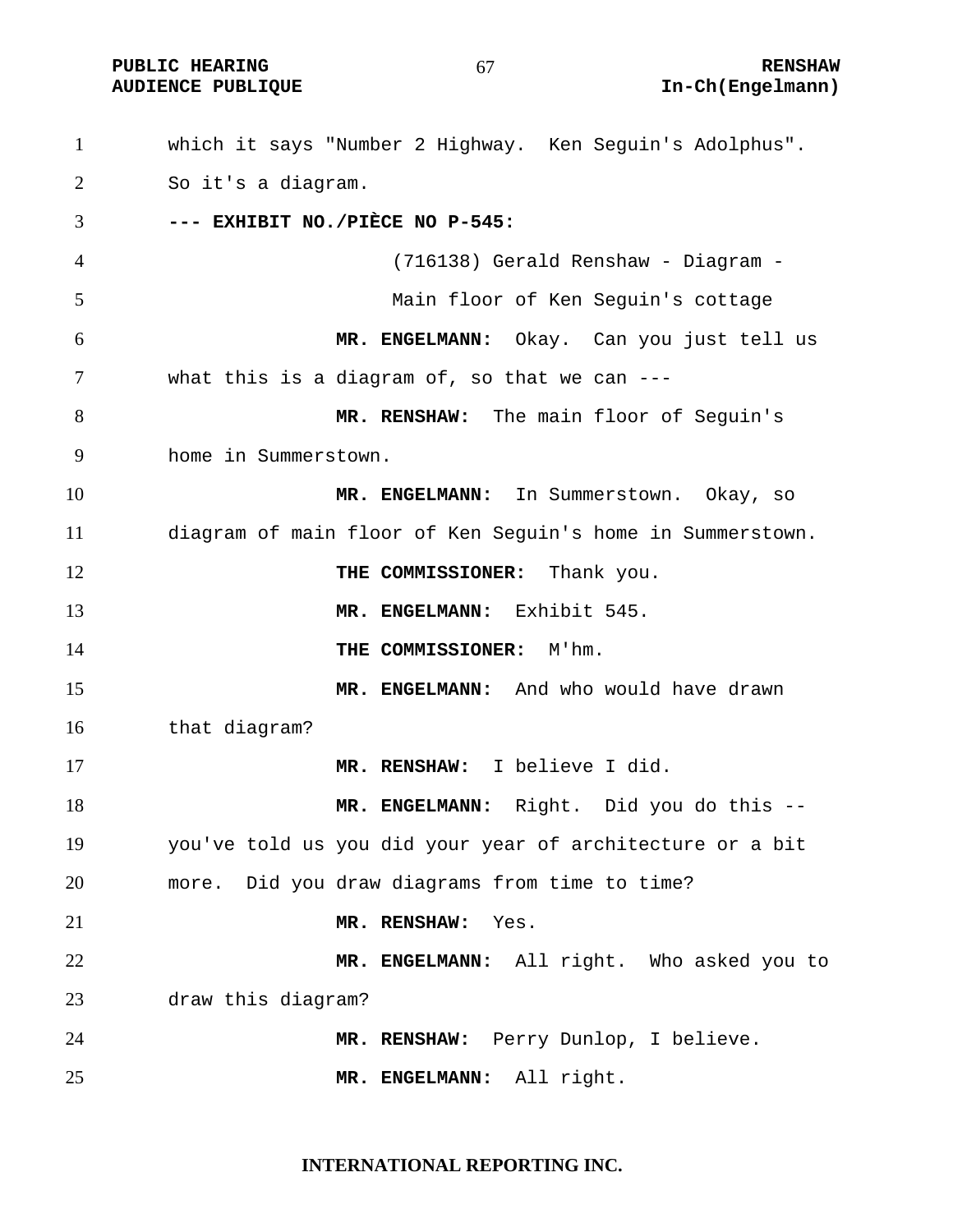Do you remember which of the meetings that you had with him when he would have asked you to draw this diagram? **MR. RENSHAW:** Not to be exact, no. **MR. ENGELMANN:** Okay, so we don't have the right one up on the screen I don't think. **THE COMMISSIONER:** No. That's not Exhibit 545. That's the one, yes. That's Exhibit 545. **MR. ENGELMANN:** All right. So this is the main floor of Ken Seguin's home in Summerstown? **MR. RENSHAW:** Yes. **MR. ENGELMANN:** Are there any bedrooms on this floor? **MR. RENSHAW:** None. **MR. ENGELMANN:** All right. And in the top left portion, we see sort of an oval. What is that? **MR. RENSHAW:** Dining-room table. **MR. ENGELMANN:** Okay. And then just below that, is that the sort of living-room area? **MR. RENSHAW:** Yes, round coffee table. **MR. ENGELMANN:** All right. And then you have some stairs going upstairs? **MR. RENSHAW:** Yes.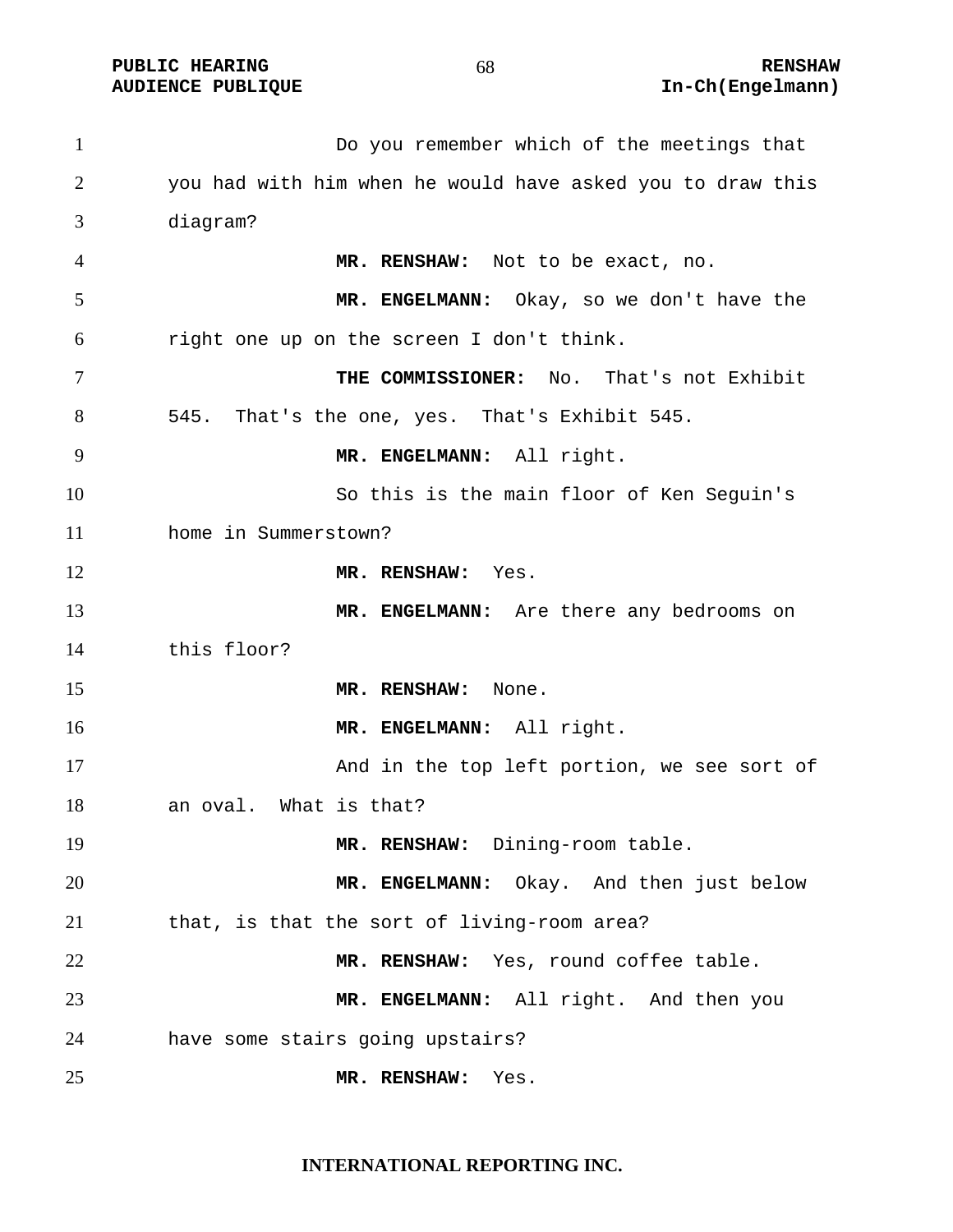| $\mathbf{1}$   | MR. ENGELMANN: So if we could look at                    |
|----------------|----------------------------------------------------------|
| $\overline{2}$ | 716139.                                                  |
| 3              | THE COMMISSIONER: Thank you.                             |
| $\overline{4}$ | That would be Exhibit 546, which presumably              |
| 5              | is the upstairs diagram of Mr. Seguin's home?            |
| 6              | MR. RENSHAW:<br>Yes.                                     |
| $\tau$         | THE COMMISSIONER: All right.                             |
| 8              | Thank you.                                               |
| 9              | --- EXHIBIT NO./PIÈCE NO P-546:                          |
| 10             | (716139) Gerald Renshaw - Diagram -                      |
| 11             | Upper floor of Ken Seguin's cottage                      |
| 12             | MR. ENGELMANN: Again, sir, did you draw                  |
| 13             | this?                                                    |
| 14             | MR. RENSHAW: Yes.                                        |
| 15             | MR. ENGELMANN: So we see the stairs in the               |
| 16             | middle.                                                  |
| 17             | MR. RENSHAW:<br>Yes.                                     |
| 18             | THE COMMISSIONER: And then to the left of                |
| 19             | the stairs, you've got Ken's bed. So that's his bedroom? |
| 20             | MR. RENSHAW: $No, I$ ---                                 |
| 21             | MR. ENGELMANN: Or not?                                   |
| 22             | MR. RENSHAW: If I turned it upside down, it              |
| 23             | would be.                                                |
| 24             | MR. ENGELMANN: Okay.                                     |
| 25             | So how many bedrooms are there upstairs?                 |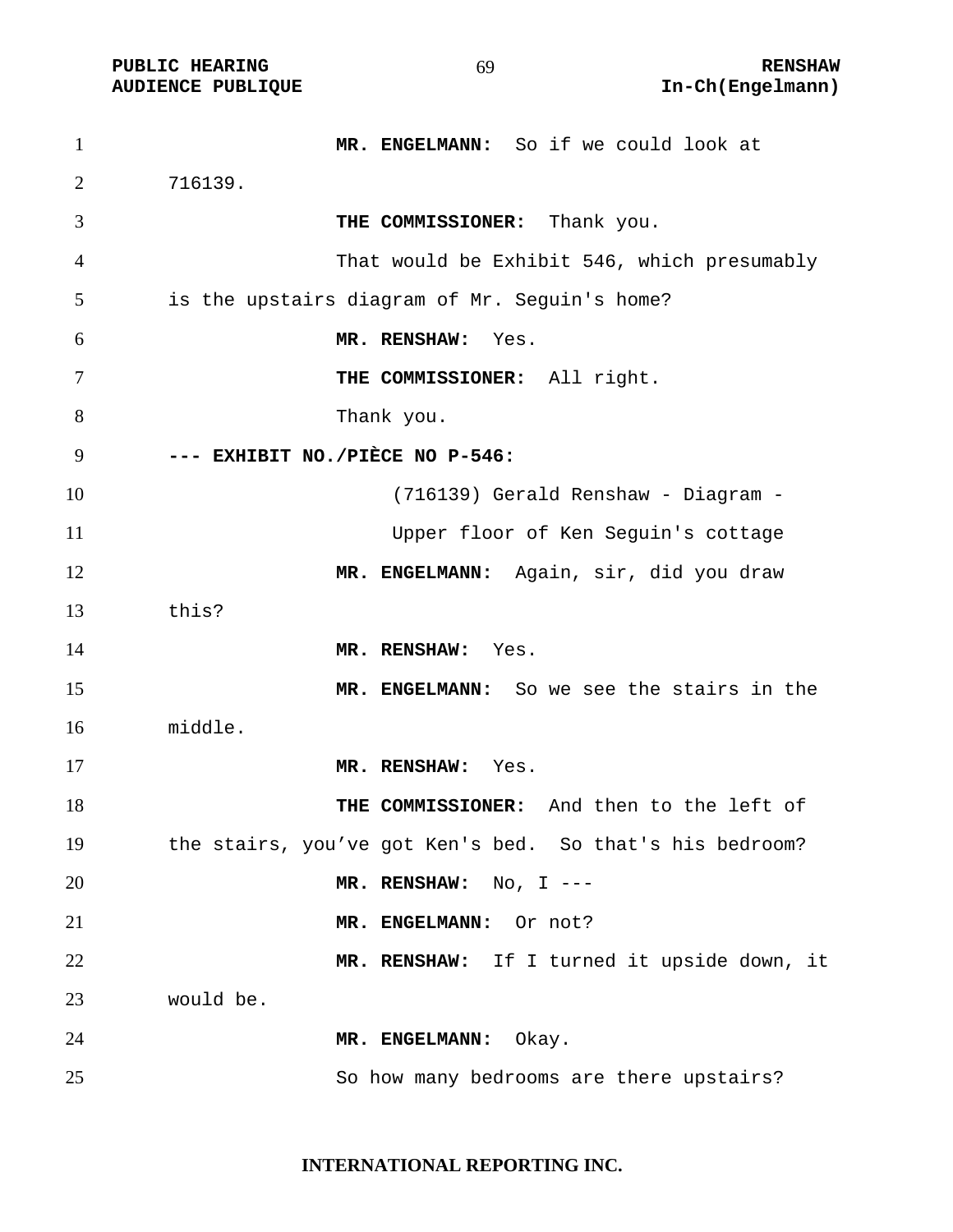| $\mathbf{1}$   | MR. RENSHAW: Two.                                         |
|----------------|-----------------------------------------------------------|
| $\overline{2}$ | MR. ENGELMANN: There is one on either side                |
| 3              | of the stairs?                                            |
| 4              | MR. RENSHAW: Yes.                                         |
| 5              | MR. ENGELMANN: All right.                                 |
| 6              | And which side of the stairs is his bedroom?              |
| 7              | MR. RENSHAW: Looking on the computer, it                  |
| 8              | would be on the right side.                               |
| 9              | THE COMMISSIONER: Okay, where it says                     |
| 10             | "Ken's bed".                                              |
| 11             | MR. RENSHAW: Yes.                                         |
| 12             | MR. ENGELMANN: Oh, I see. Yes, I'm looking                |
| 13             | at it differently on my paper. All right.                 |
| 14             | So there's a fairly large bedroom on the                  |
| 15             | right and then, similarly, there's a fairly similar sized |
| 16             | bedroom on the other side?                                |
| 17             | MR. RENSHAW: Yes.                                         |
| 18             | MR. ENGELMANN: It's was a guest bedroom?                  |
| 19             | MR. RENSHAW: Yes.                                         |
| 20             | MR. ENGELMANN: And was that the bedroom                   |
| 21             | that you had when you lived at his home?                  |
| 22             | Yes.<br>MR. RENSHAW:                                      |
| 23             | MR. ENGELMANN: Is that a balcony or a deck                |
| 24             | that we see at the bottom of the screen?                  |
| 25             | MR. RENSHAW:<br>Yes.                                      |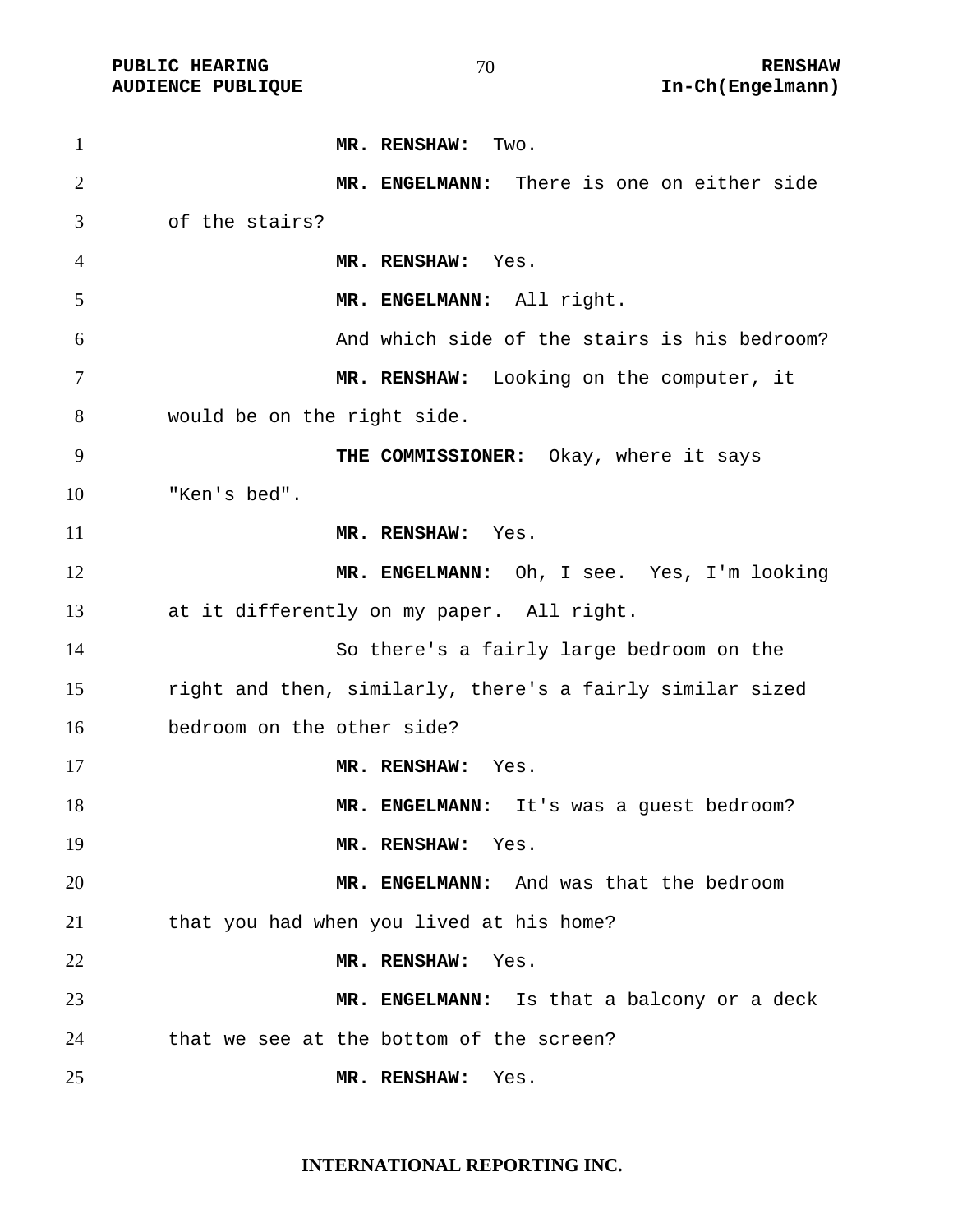| $\mathbf{1}$   | MR. ENGELMANN: One looks out over the river            |
|----------------|--------------------------------------------------------|
| 2              | from there?                                            |
| 3              | MR. RENSHAW: Yes.                                      |
| $\overline{4}$ | MR. ENGELMANN: Sir, if you could look at               |
| 5              | 716140.                                                |
| 6              | THE COMMISSIONER: Exhibit 547. It says,                |
| 7              | "Malcolm's cottage" on it. Is that Malcolm MacDonald's |
| 8              | cottage, a diagram of that?                            |
| 9              | MR. RENSHAW: Yes.                                      |
| 10             | THE COMMISSIONER: All right.                           |
| 11             | Thank you.                                             |
| 12             | --- EXHIBIT NO./PIÈCE NO P-547:                        |
| 13             | (716140) Gerald Renshaw - Diagram -                    |
| 14             | Floor plan of Malcolm MacDonald's                      |
| 15             | cottage                                                |
| 16             | MR. ENGELMANN: Now, again, you would have              |
| 17             | drawn this diagram?                                    |
| 18             | MR. RENSHAW: Yes.                                      |
| 19             | MR. ENGELMANN: And I note you have an arrow            |
| 20             | pointing north. Maybe we just have a ---               |
| 21             | MR. RENSHAW: That's the way I'm holding it.            |
| 22             | I'm sorry?<br>MR. ENGELMANN:                           |
| 23             | MR. RENSHAW: That's the way I'm holding it.            |
| 24             | MR. ENGELMANN: Okay. And can you tell us               |
| 25             | where the water would be in relation to the cottage?   |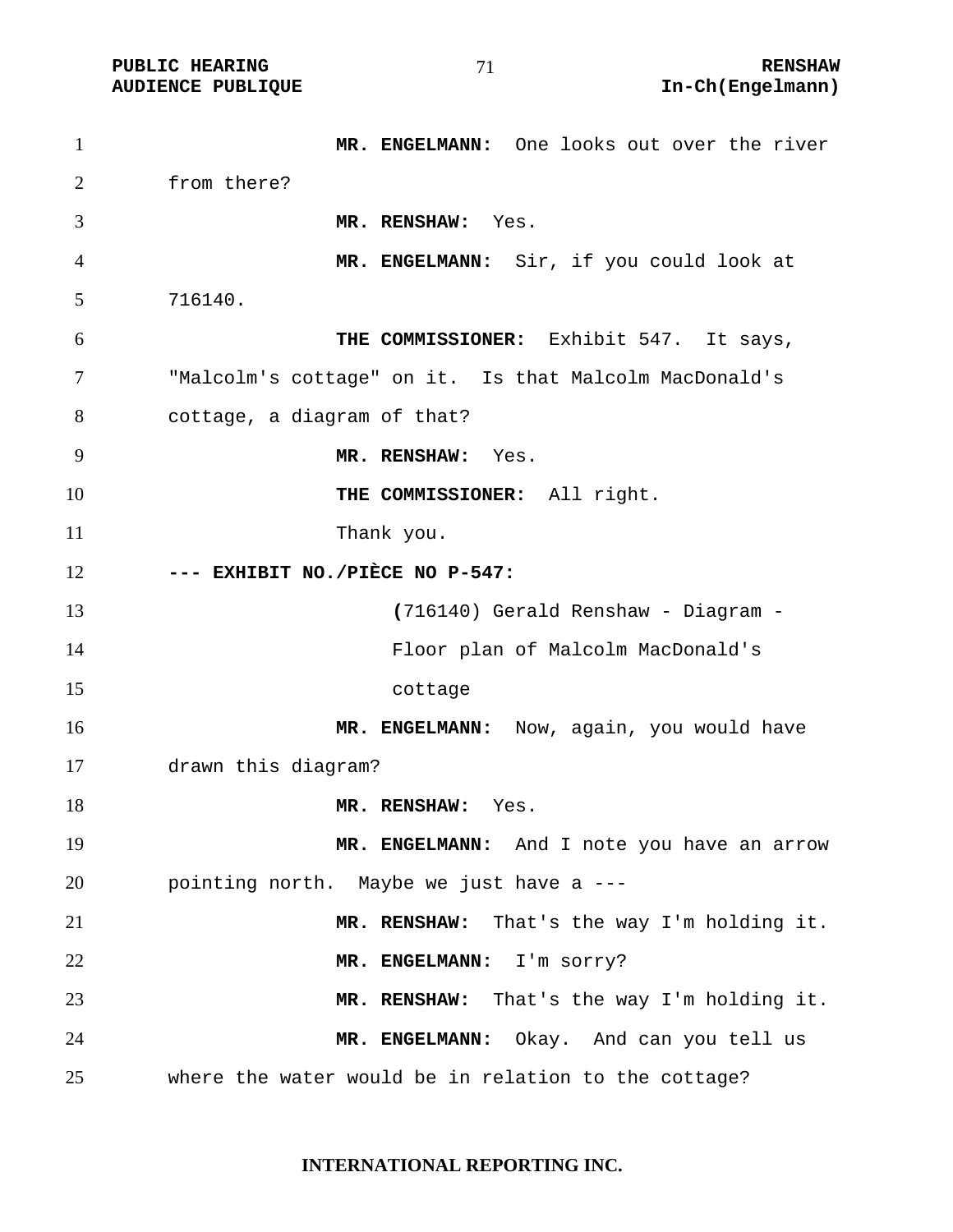| $\mathbf{1}$   | MR. RENSHAW: It would be to the west of the            |
|----------------|--------------------------------------------------------|
| $\overline{2}$ | cottage. West, southwest.                              |
| 3              | MR. ENGELMANN: All right.                              |
| 4              | So to the left and then to the bottom of the           |
| 5              | diagram?                                               |
| 6              | MR. RENSHAW:<br>Yes.                                   |
| $\tau$         | MR. ENGELMANN: Was there an area outside               |
| 8              | where people could congregate?                         |
| 9              | MR. RENSHAW: That same area.                           |
| 10             | MR. ENGELMANN: All right.                              |
| 11             | Would you see people congregating there from           |
| 12             | Ken's home?                                            |
| 13             | MR. RENSHAW: Yes.                                      |
| 14             | MR. ENGELMANN: And it's a one-floor                    |
| 15             | cottage?                                               |
| 16             | MR. RENSHAW:<br>Yes.                                   |
| 17             | MR. ENGELMANN: There are three bedrooms                |
| 18             | that are listed on the right?                          |
| 19             | MR. RENSHAW: Yes.                                      |
| 20             | MR. ENGELMANN: And they run off a large                |
| 21             | common area?                                           |
| 22             | MR. RENSHAW: Yes.                                      |
| 23             | MR. ENGELMANN: And when you were there in              |
| 24             | his cottage, were doors generally open or shut? Do you |
| 25             | remember?                                              |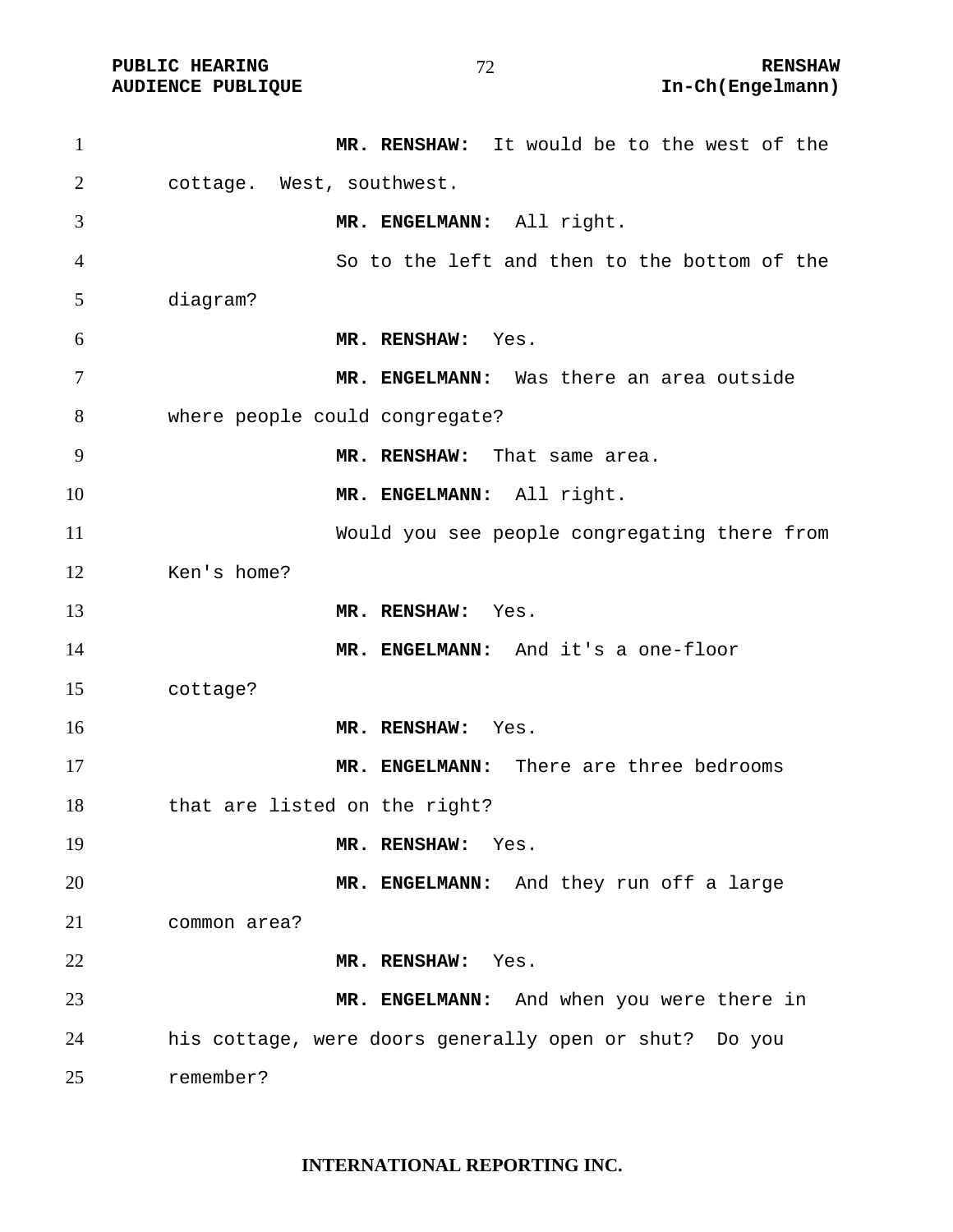| $\mathbf{1}$   |                                             | MR. RENSHAW: Open.         |                                                    |
|----------------|---------------------------------------------|----------------------------|----------------------------------------------------|
| $\overline{2}$ |                                             | MR. ENGELMANN: Open?       |                                                    |
| 3              |                                             | MR. RENSHAW:<br>Yes.       |                                                    |
| 4              |                                             |                            | MR. ENGELMANN: Could you see into these            |
| 5              | bedrooms?                                   |                            |                                                    |
| 6              |                                             | MR. RENSHAW: Yes.          |                                                    |
| 7              |                                             |                            | MR. ENGELMANN: And were these full walls,          |
| 8              | sir, or not?                                |                            |                                                    |
| 9              |                                             |                            | MR. RENSHAW: Eight-foot wall but open above        |
| 10             | that to the peak of the ceiling.            |                            |                                                    |
| 11             |                                             |                            | MR. ENGELMANN: So they weren't fully walled        |
| 12             | bedrooms.                                   | MR. RENSHAW: That's right. |                                                    |
| 13             |                                             |                            | MR. ENGELMANN: How much open space would           |
| 14             | there be above the wall?                    |                            |                                                    |
| 15             |                                             |                            | MR. RENSHAW: Roughly four feet in the              |
| 16             | centre of the house.                        |                            |                                                    |
| 17             |                                             |                            | MR. ENGELMANN: Okay, so you could see into         |
| 18             | these bedrooms but only the top part of --- |                            |                                                    |
| 19             |                                             |                            | MR. RENSHAW: You could see the ceiling             |
| 20             |                                             |                            | above the bedroom. You couldn't see down into them |
| 21             | obviously.                                  |                            |                                                    |
| 22             |                                             |                            | MR. ENGELMANN: Could you see the walls at          |
| 23             | all, sir?                                   |                            |                                                    |
| 24             |                                             | MR. RENSHAW:<br>No.        |                                                    |
| 25             |                                             | MR. ENGELMANN:             | And do you remember what, if                       |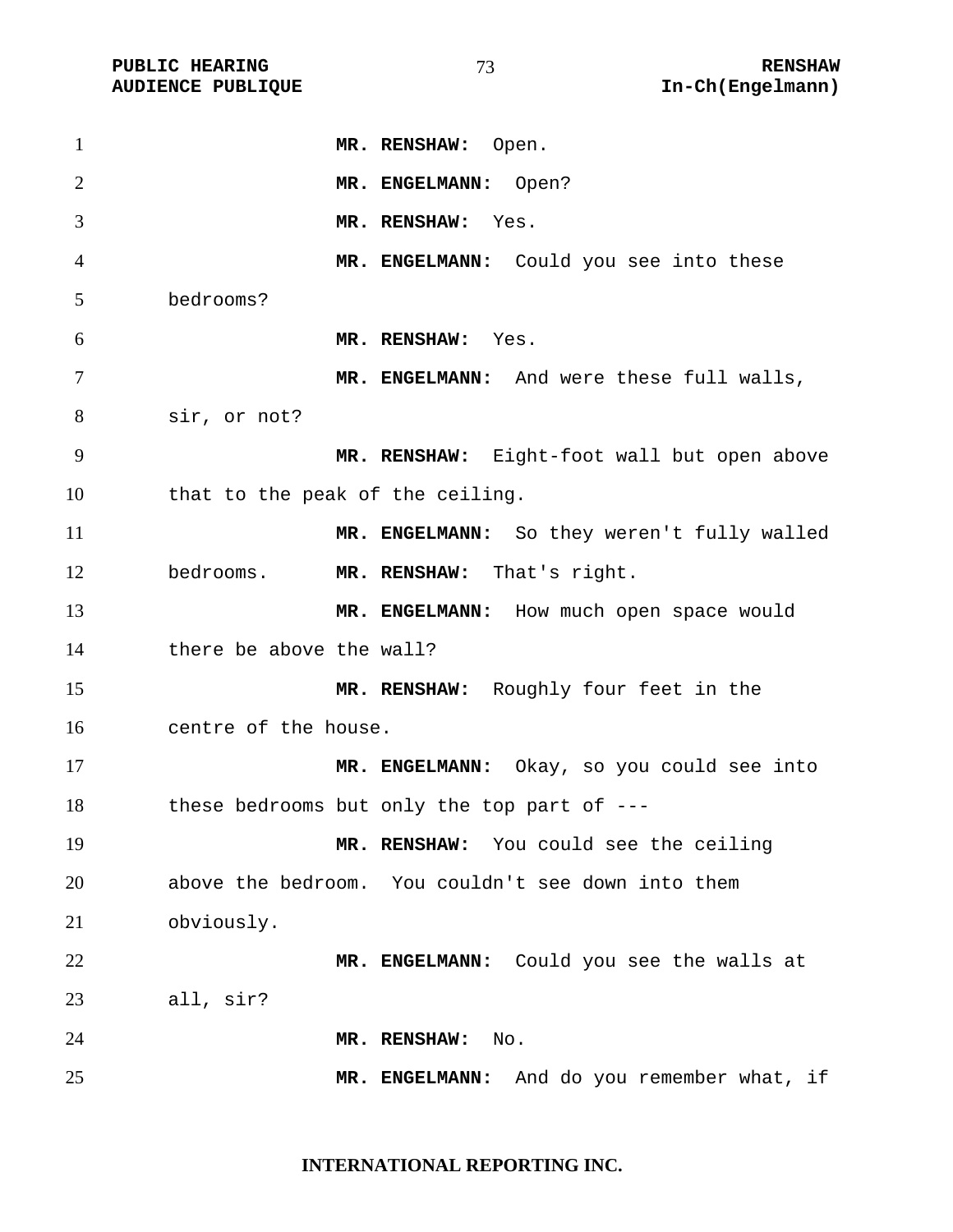| $\mathbf{1}$   | anything, was on the walls of these bedrooms?      |
|----------------|----------------------------------------------------|
| 2              | MR. RENSHAW: The centre bedroom, the               |
| 3              | bedroom that's marked number two ---               |
| $\overline{4}$ | MR. ENGELMANN: Yes?                                |
| 5              | MR. RENSHAW: --- was wallpapered with male         |
| 6              | porn, gay porn.                                    |
| 7              | MR. ENGELMANN: What do you mean by male            |
| 8              | porn or gay porn?                                  |
| 9              | MR. RENSHAW: Nude male pictures.                   |
| 10             | MR. ENGELMANN: Were they just naked men or         |
| 11             | were they naked men having sex or do you remember? |
| 12             | MR. RENSHAW: Both.                                 |
| 13             | MR. ENGELMANN: Both. And when you say --           |
| 14             | how was it on the wall? Was it --                  |
| 15             | MR. RENSHAW: Stuck on there.                       |
| 16             | MR. ENGELMANN: --- just one or two ---             |
| 17             | MR. RENSHAW: No, it was like wallpaper.            |
| 18             | MR. ENGELMANN: Across all of the walls?            |
| 19             | MR. RENSHAW:<br>Yes.                               |
| 20             | MR. ENGELMANN: Could you see that from the         |
| 21             | common area?                                       |
| 22             | MR. RENSHAW: If the door is open, yes.             |
| 23             | MR. ENGELMANN: Could you see it at all over        |
| 24             | the wall?                                          |
| 25             | MR. RENSHAW:<br>No.                                |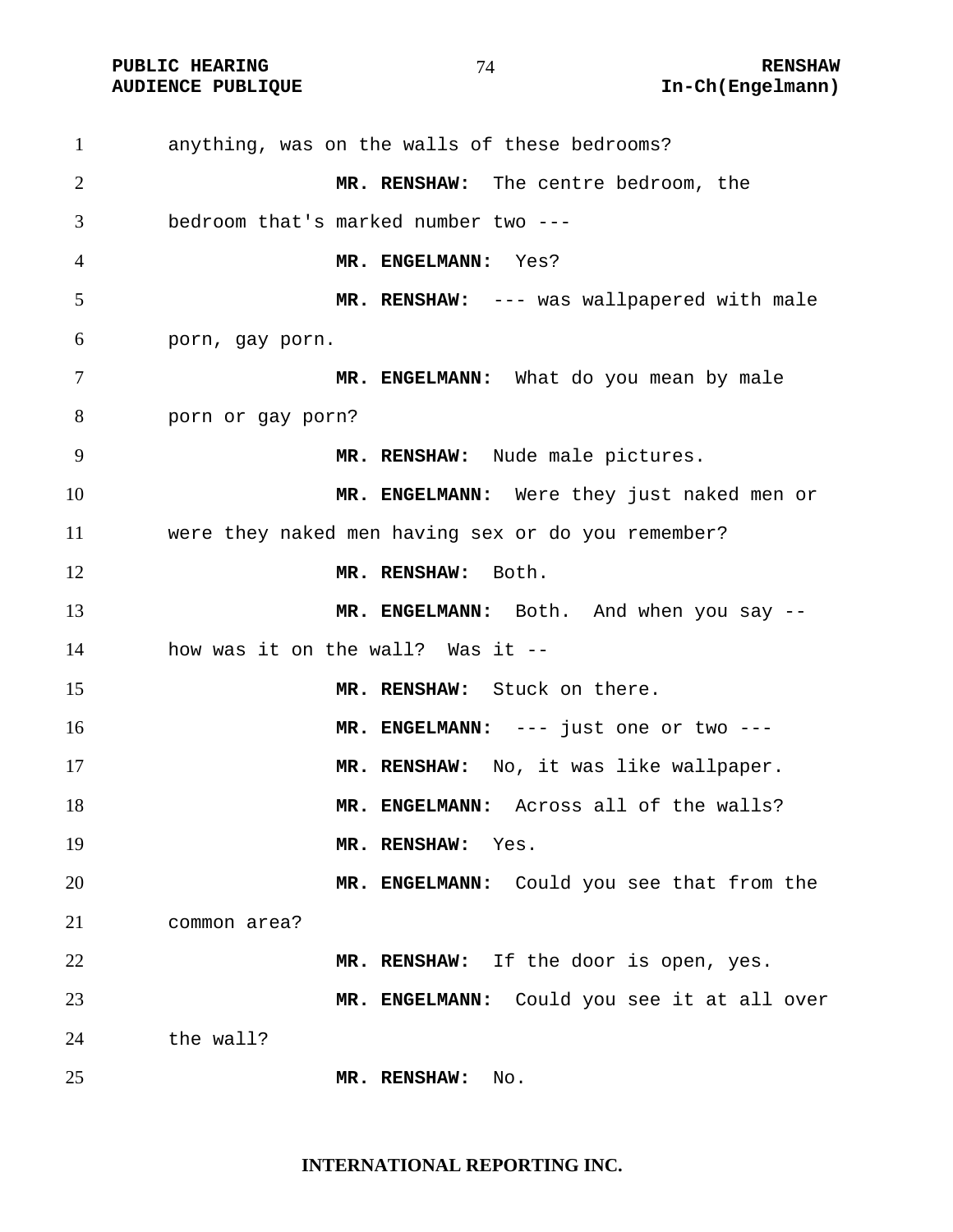| $\mathbf{1}$   | MR. ENGELMANN: Was there anything else in                   |
|----------------|-------------------------------------------------------------|
| $\overline{2}$ | the cottage of that nature, naked men, gay porn?            |
| 3              | MR. RENSHAW: Yes, all over.                                 |
| 4              | MR. ENGELMANN: What kinds of things all                     |
| 5              | over?                                                       |
| 6              | MR. RENSHAW: Magazines.                                     |
| 7              | MR. ENGELMANN: Where would they be located                  |
| 8              | in the cottage?                                             |
| 9              | MR. RENSHAW: On the coffee table mostly, I                  |
| 10             | believe.                                                    |
| 11             | MR. ENGELMANN: Mostly on the coffee table?                  |
| 12             | MR. RENSHAW:<br>Yes.                                        |
| 13             | MR. ENGELMANN: And was there more than one                  |
| 14             | coffee table?                                               |
| 15             | MR. RENSHAW:<br>Yes.                                        |
| 16             | MR. ENGELMANN: Where were those coffee                      |
| 17             | tables?                                                     |
| 18             | MR. RENSHAW: There would be one between the                 |
| 19             | two couches and one by the front door, which is on the west |
| 20             | side.                                                       |
| 21             | MR. ENGELMANN: Okay, so between the two                     |
| 22             | couches at the bottom of the screen?                        |
| 23             | MR. RENSHAW:<br>Yes.                                        |
| 24             | MR. ENGELMANN: And the front door is just                   |
| 25             | next to where you have got the symbol saying "north"?       |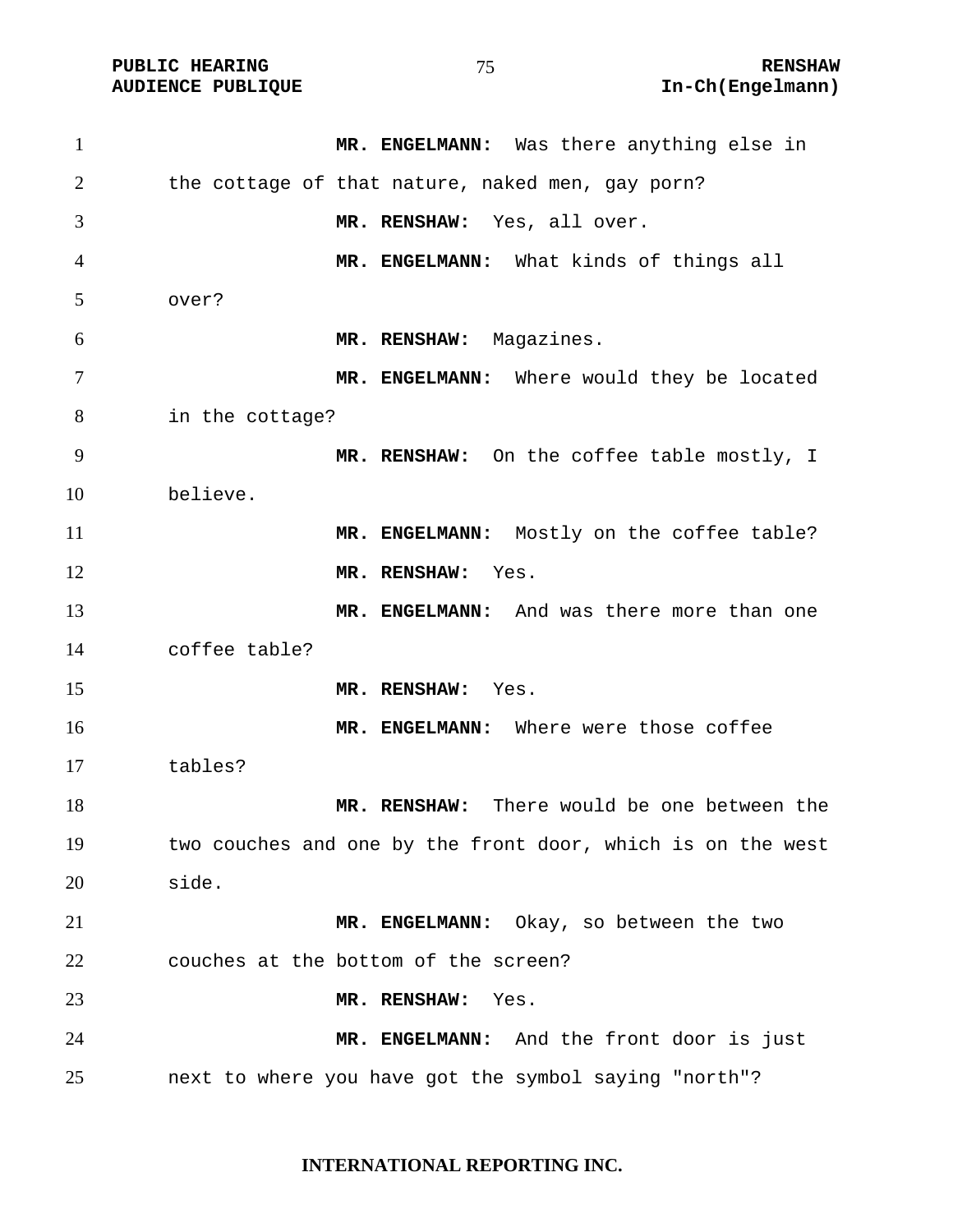PUBLIC HEARING **RENSHAW** 76 **RENSHAW RENSHAW** RENSHAW **RENSHAW RENSHAW RENSHAW RENSHAW RENSHAW RENSHAW** 

| $\mathbf{1}$   | MR. RENSHAW: Yes.                                   |
|----------------|-----------------------------------------------------|
| $\overline{2}$ | MR. ENGELMANN: So there were gay porn               |
| 3              | magazines?                                          |
| 4              | MR. RENSHAW: Yes.                                   |
| 5              | MR. ENGELMANN: Were there anything else in          |
| 6              | the way of paraphernalia?                           |
| $\tau$         | MR. RENSHAW: You wouldn't be able to tell           |
| 8              | what's on tapes.                                    |
| 9              | MR. ENGELMANN: There were videotapes?               |
| 10             | MR. RENSHAW: Yes.                                   |
| 11             | MR. ENGELMANN: But they weren't -- were             |
| 12             | they in cases or do you remember?                   |
| 13             | MR. RENSHAW: Unlabelled. I know that.               |
| 14             | MR. ENGELMANN: I'm sorry?                           |
| 15             | MR. RENSHAW: Unlabelled.                            |
| 16             | MR. ENGELMANN: Okay.                                |
| 17             | MR. RENSHAW: Or labelled by number or it            |
| 18             | wasn't ---                                          |
| 19             | MR. ENGELMANN: So what you've described,            |
| 20             | sir, if the door is open, anybody walking into that |
| 21             | cottage, would they see this wallpaper?             |
| 22             | MR. SHERRIFF-SCOTT: Commissioner?                   |
| 23             | THE COMMISSIONER:<br>Yes.                           |
| 24             | MR. SHERRIFF-SCOTT: Sir, I need to rise and         |
| 25             | make an observation?                                |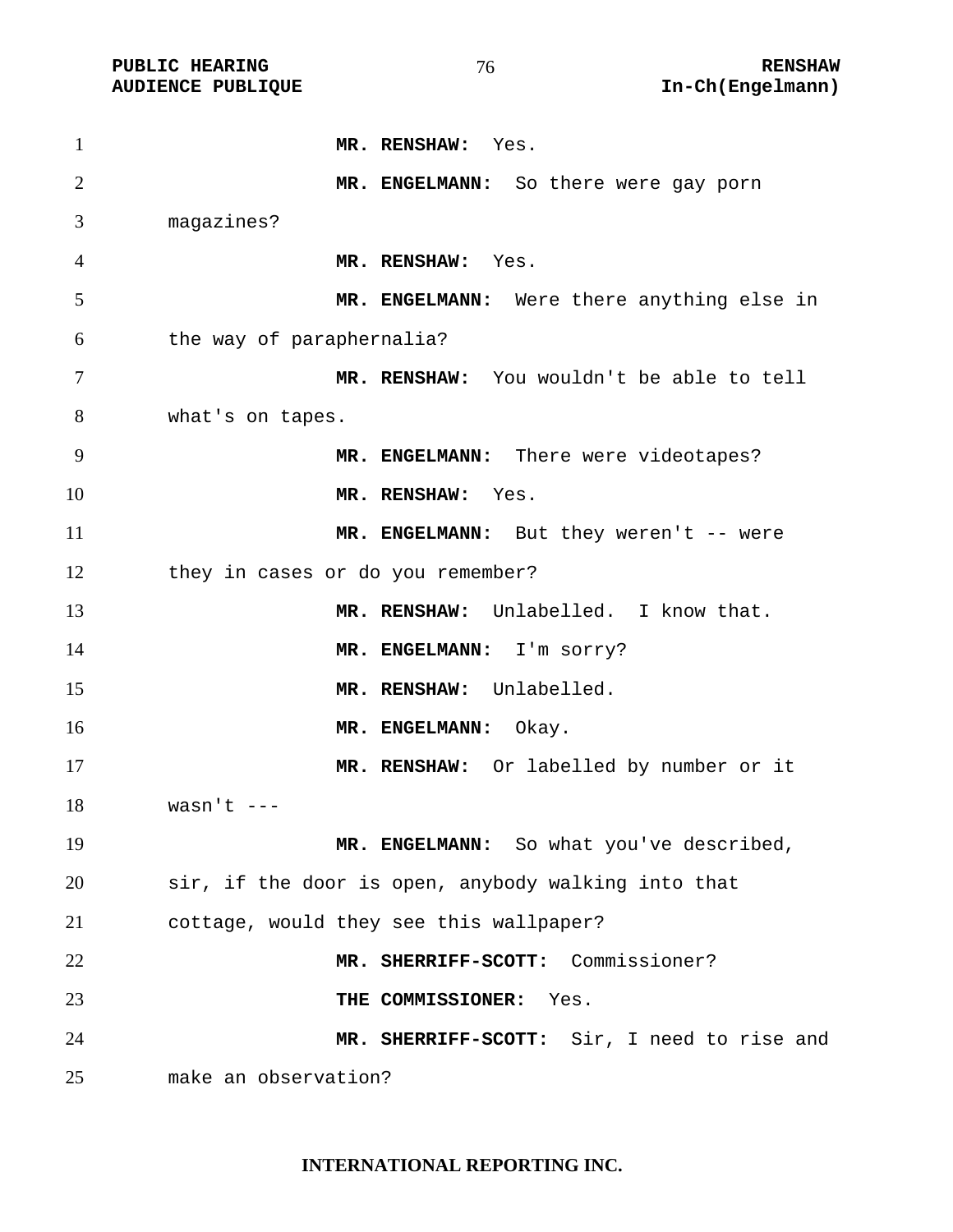**PUBLIC HEARING**  $\frac{1}{10}$  **27**  $\frac{1}{10}$  RENSHAW

**THE COMMISSIONER:** Yes. **MR. SHERRIFF-SCOTT:** An objection. None of this is in any disclosure and the obvious inference is being urged on the witness that anyone who went to this place would have seen all of this and thus had some sort of wrongdoing or be stigmatized with some sort of wrongdoing. 8 And I object to this. It's not in any disclosure that we've seen to date. **THE COMMISSIONER:** All right. Well, first of all, the stigma I don't necessarily see, but okay, there is no disclosure. 13 Mr. Engelmann? **MR. ENGELMANN:** I'll come to where it is in one of the statements. **MR. SHERRIFF-SCOTT:** It's not in his anticipated evidence. **MR. ENGELMANN:** It's in one of his statements. **THE COMMISSIONER:** Okay. So you will be getting to it? **MR. ENGELMANN:** Yeah and there -- I think there is an obvious inference to draw, but anyway -- there may be. I'll let other counsel speak to that. All right. So we've got wallpaper in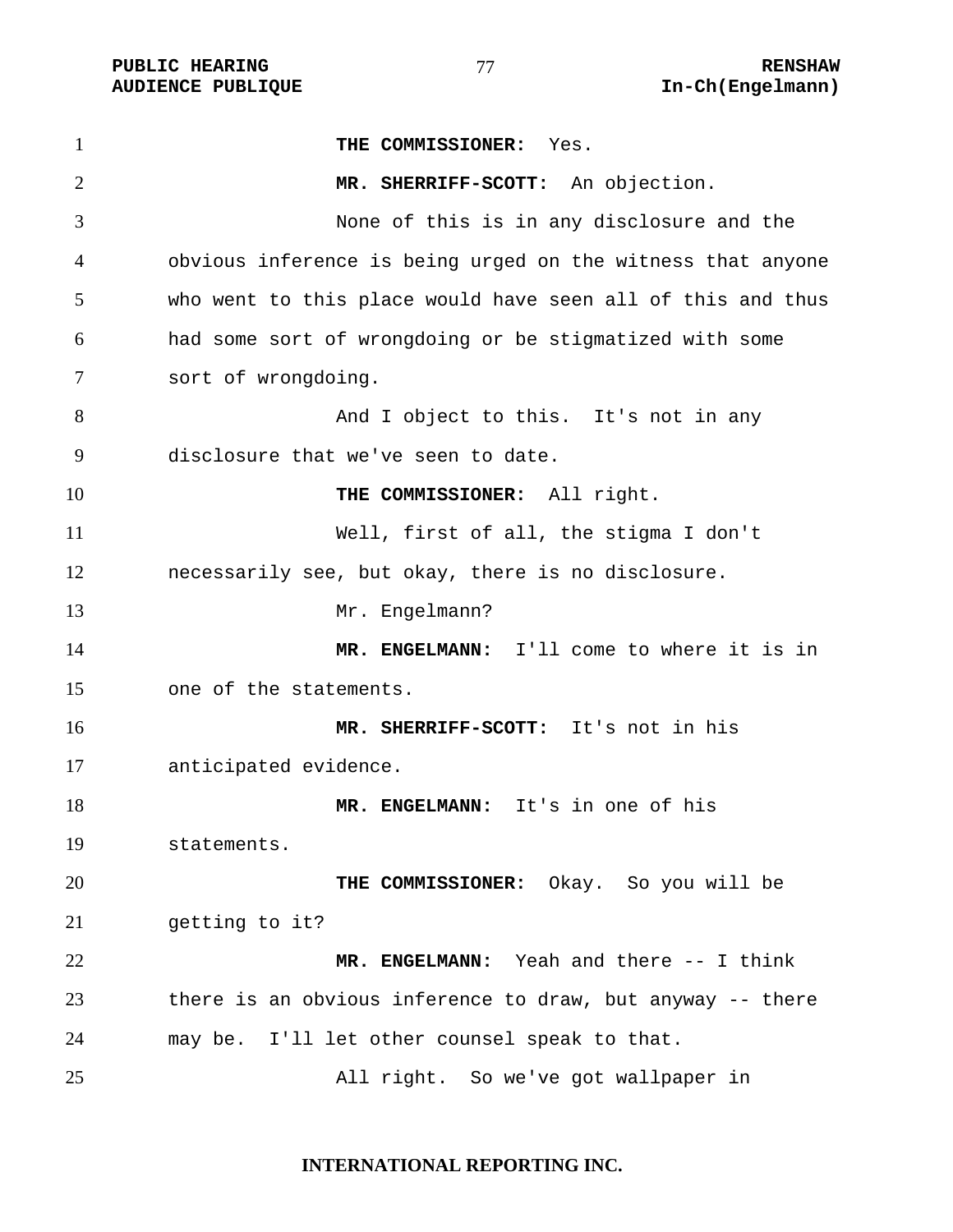bedroom two, and you say there was magazines and tapes, but 2 the tapes wouldn't be obvious. **MR. RENSHAW:** That's right. **MR. ENGELMANN:** Was there anything similar to that at Ken Seguin's cottage do you remember? **MR. RENSHAW:** No. 7 MR. ENGELMANN: Nothing on the walls? 8 MR. RENSHAW: No. **MR. ENGELMANN:** No porn magazines --- **MR. RENSHAW:** No. **MR. ENGELMANN:** --- that you knew of? Okay. Do you know if there were video tapes? **MR. RENSHAW:** No. **MR. ENGELMANN:** You don't know or there weren't? **MR. RENSHAW:** I don't know. 18 MR. ENGELMANN: Okay. So let's go back to exhibit 544. **THE COMMISSIONER:** All right. **(SHORT PAUSE/COURTE PAUSE) MR. ENGELMANN:** Maybe I can just run through the list, here. In paragraph 5, you talk about a fellow by the name of Stuart McDonald, police officer. Do you see that?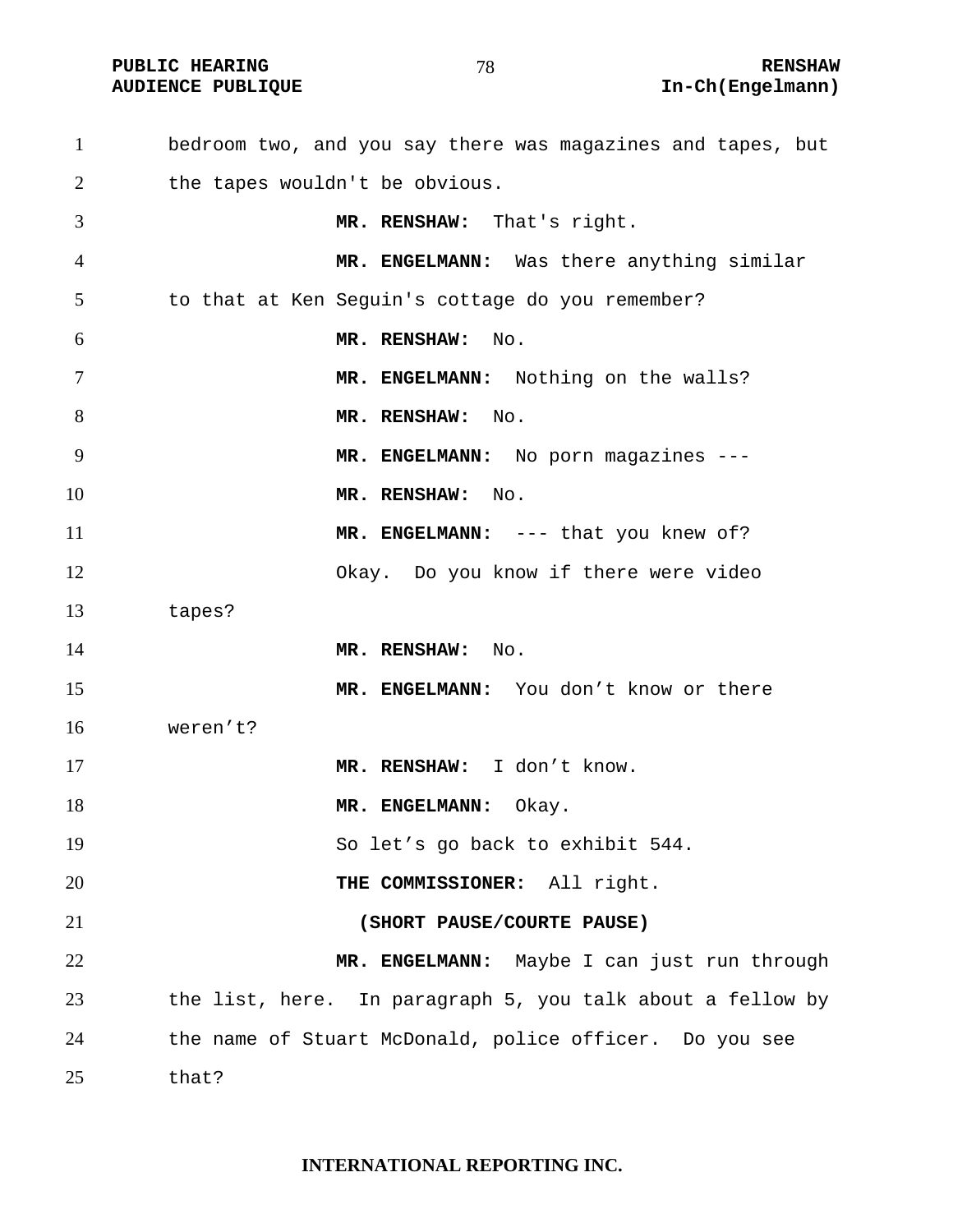| $\mathbf{1}$   | MR. RENSHAW: I'm looking for it now.                                    |
|----------------|-------------------------------------------------------------------------|
| $\overline{2}$ | MR. ENGELMANN: It's on the fourth page.                                 |
| 3              | MR. RENSHAW: That would be why I didn't see                             |
| 4              | it. Yes.                                                                |
| 5              | MR. ENGELMANN: Just as a digression, I just                             |
| 6              | - Mr. Sherriff-Scott had interjected and - we'll come to an             |
| 7              | exhibit or document later. It's the statement that Mr.                  |
| 8              | Renshaw gives to the OPP on November 5 <sup>th</sup> , 1997 which talks |
| 9              | about things you'd see at Mr. MacDonald's cottage.                      |
| 10             | MR. RENSHAW: Okay.                                                      |
| 11             | MR. ENGELMANN: You say that you saw Stuart                              |
| 12             | McDonald at Ken Seguin's home?                                          |
| 13             | MR. RENSHAW:<br>Yes.                                                    |
| 14             | MR. ENGELMANN: On other - and you say at                                |
| 15             | Ken Seguin's home on other occasions, at least twice.                   |
| 16             | Would you have seen him at Malcolm                                      |
| 17             | MacDonald's cottage?                                                    |
| 18             | MR. RENSHAW:<br>Yes.                                                    |
| 19             | MR. ENGELMANN: And do you recall whether                                |
| 20             | you would have transported him there?                                   |
| 21             | Mr. RENSHAW:<br>Unsure.                                                 |
| 22             | MR. ENGELMANN: All right.                                               |
| 23             | THE COMMISSIONER: I'm sorry, you're unsure?                             |
| 24             | MR. RENSHAW:<br>Unsure.                                                 |
| 25             | THE COMMISSIONER: All right.                                            |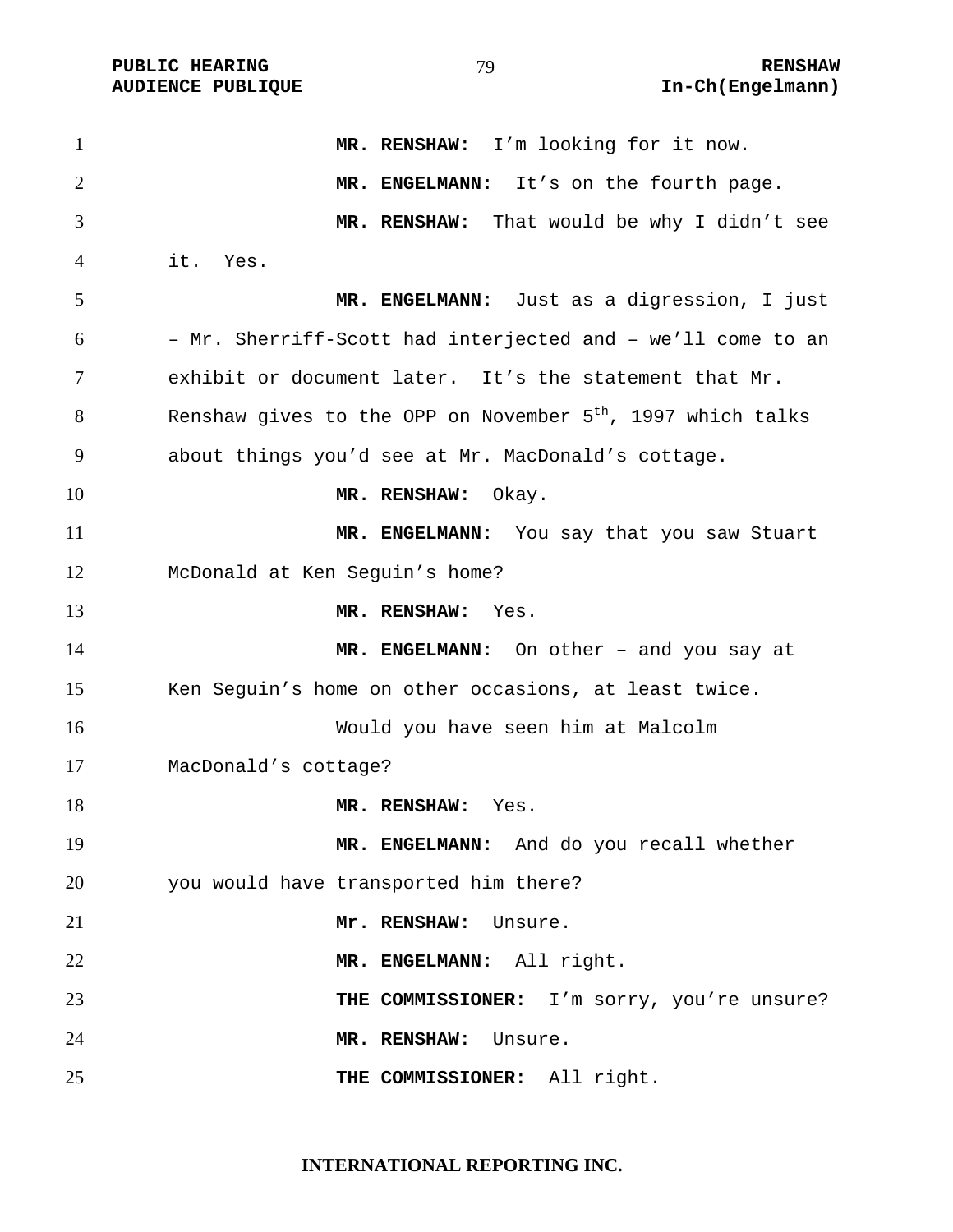| $\mathbf{1}$ | MR. ENGELMANN: Did -- you talked about                      |
|--------------|-------------------------------------------------------------|
| 2            | Malcolm MacDonald, Charles MacDonald and Ken Seguin being   |
| 3            | close friends.                                              |
| 4            | MR. RENSHAW: Yes.                                           |
| 5            | MR. ENGELMANN: Would they get together at                   |
| 6            | both Ken's home and at Malcolm's home?                      |
| 7            | MR. RENSHAW: Yes.                                           |
| 8            | MR. ENGELMANN: Do you know if they got                      |
| 9            | together at other places as well?                           |
| 10           | MR. RENSHAW:<br>Yes.                                        |
| 11           | MR. ENGELMANN: Right. And were you with                     |
| 12           | them when they got together at other places in the Cornwall |
| 13           | area?                                                       |
| 14           | MR. RENSHAW: St. Andrews Parish.                            |
| 15           | MR. ENGELMANN:<br>Yes?                                      |
| 16           | MR. RENSHAW: Ron Leroux' home.                              |
| 17           | MR. ENGELMANN:<br>Yes.                                      |
| 18           | MR. RENSHAW: Williamstown Parish.                           |
| 19           | MR. ENGELMANN: And do you know who the                      |
| 20           | priests were at those parishes?                             |
| 21           | MR. RENSHAW: Charlie.                                       |
| 22           | MR. ENGELMANN: And did you ever see them                    |
| 23           | together at restaurants or bars?                            |
| 24           | Harv's Diner.<br>MR. RENSHAW:                               |
| 25           | MR. ENGELMANN: And where's Harv's Diner?                    |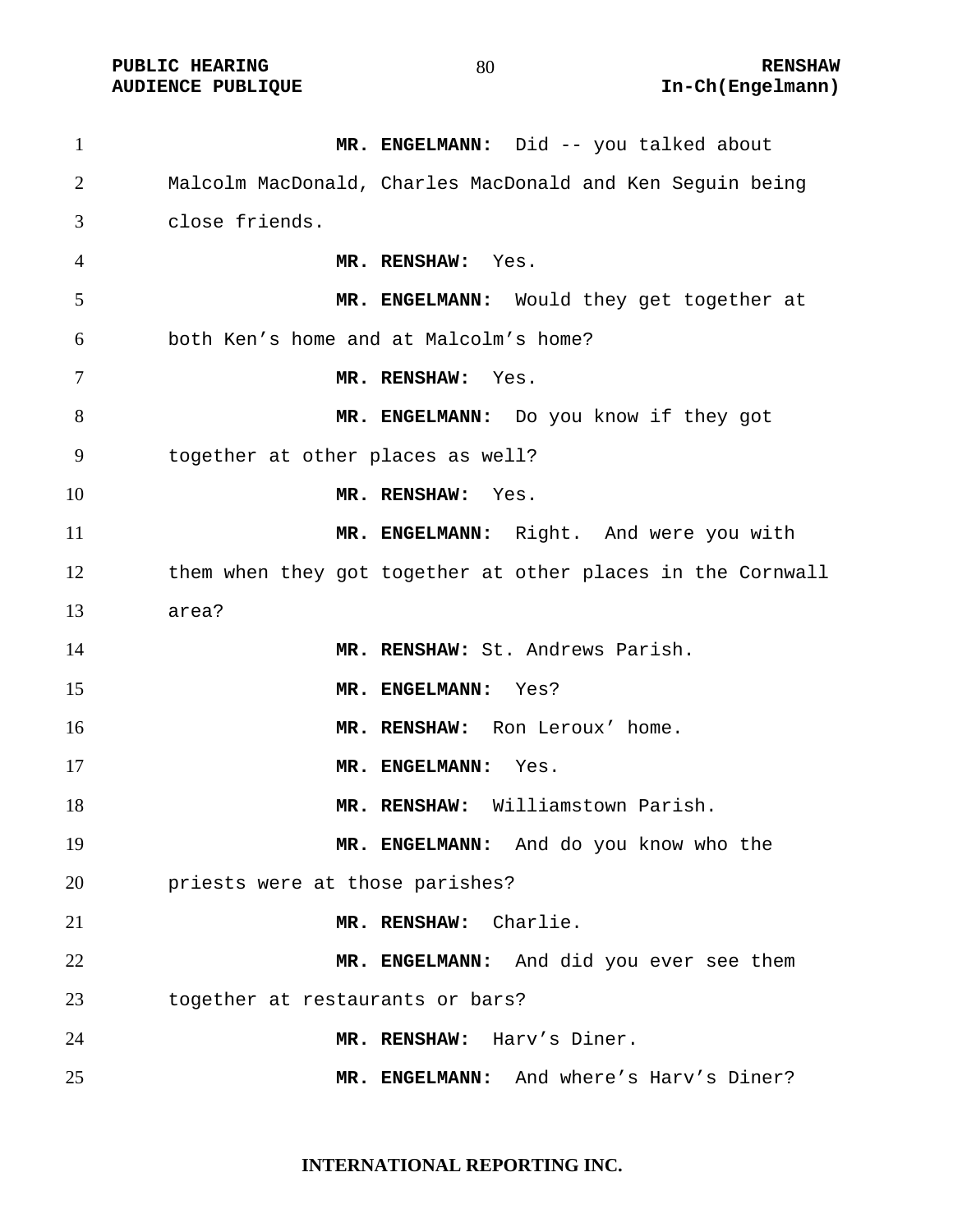| $\mathbf{1}$   | MR. RENSHAW: Pitt Street, Cornwall.                       |
|----------------|-----------------------------------------------------------|
| $\overline{2}$ | MR. ENGELMANN: So that's in the City of                   |
| 3              | Cornwall?                                                 |
| 4              | MR. RENSHAW: Yes.                                         |
| 5              | MR. ENGELMANN: So, you would have seen Ken,               |
| 6              | Charlie and Malcolm at all four of those places?          |
| 7              | MR. RENSHAW:<br>Yes.                                      |
| 8              | MR. ENGELMANN: And now and then, would you                |
| 9              | see them with other individuals at those places?          |
| 10             | MR. RENSHAW: Yes.                                         |
| 11             | MR. ENGELMANN: So, Stuart McDonald you saw                |
| 12             | at Ken and at Malcolm's homes?                            |
| 13             | MR. RENSHAW: Yes.                                         |
| 14             | MR. ENGELMANN: Did you see him with this                  |
| 15             | group of people at any of the other places you mentioned? |
| 16             | MR. RENSHAW:<br>No.                                       |
| 17             | MR. ENGELMANN: So not at Ron Leroux' or at                |
| 18             | the Parishes or at Hary's Diner?                          |
| 19             | MR. RENSHAW:<br>No.                                       |
| 20             | MR. ENGELMANN: What about Ron Wilson?                     |
| 21             | Would you have seen him at Malcolm's cottage?             |
| 22             | MR. RENSHAW: Yes, and Harv's Diner.                       |
| 23             | MR. ENGELMANN: Okay. Would you have also                  |
| 24             | seen him at the parishes or at Ron Leroux?                |
| 25             | MR. RENSHAW:<br>No.                                       |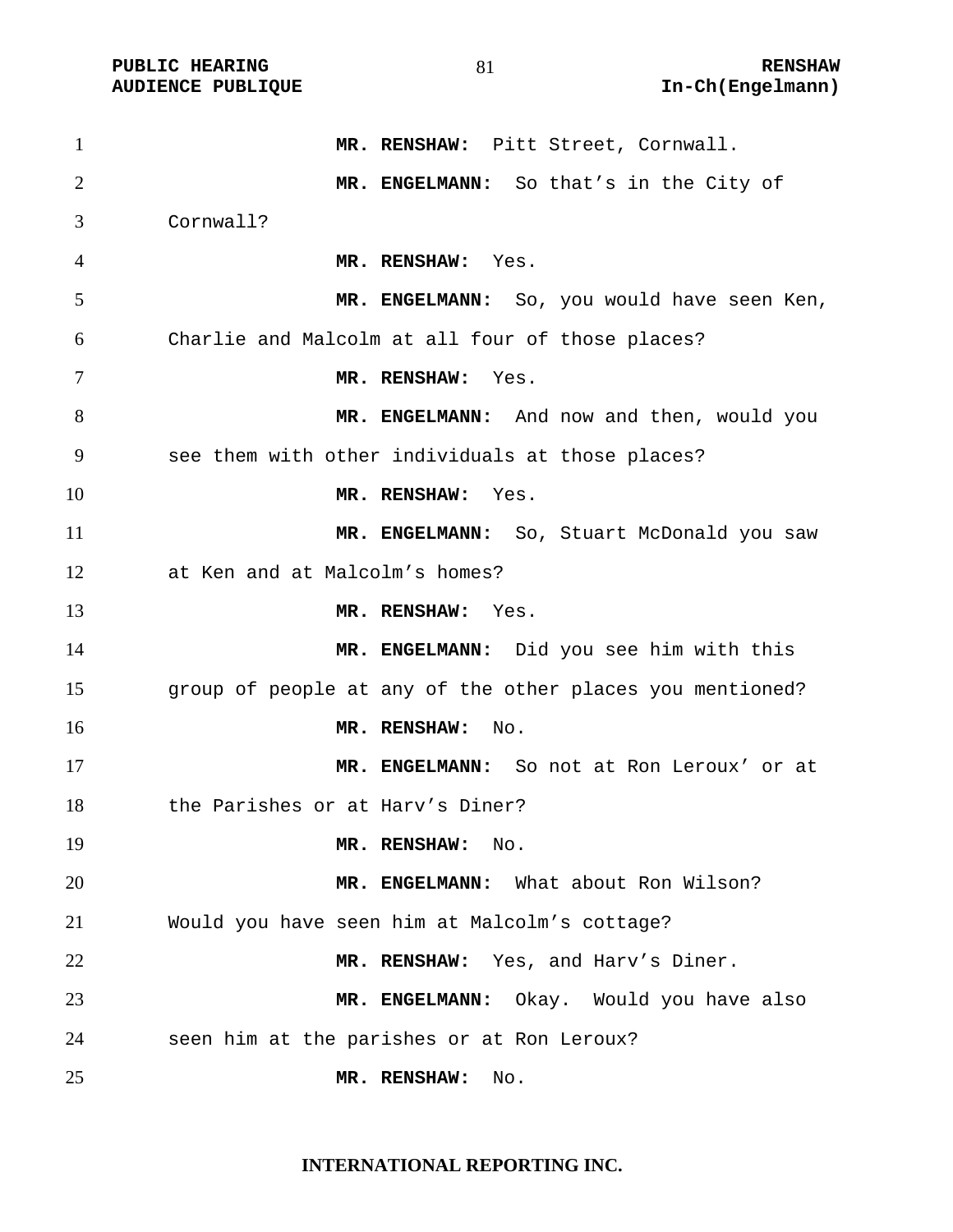| $\mathbf{1}$ | MR. ENGELMANN: What about Claude Shaver?                     |
|--------------|--------------------------------------------------------------|
| 2            | Would you have seen him at Malcolm's cottage?                |
| 3            | MR. RENSHAW: Yes.                                            |
| 4            | MR. ENGELMANN: And would you have taken him                  |
| 5            | over to Malcolm's cottage or do you remember?                |
| 6            | MR. RENSHAW: I believe I have.                               |
| 7            | Mr. MANDERVILLE: Excuse me, sorry. This                      |
| 8            | has not been disclosed at all. If this is going to be an     |
| 9            | ambush, let's know about it.                                 |
| 10           | THE COMMISSIONER: Well, okay ---                             |
| 11           | MR. MANDERVILLE: I object strongly to this;                  |
| 12           | this is all new.                                             |
| 13           | THE COMMISSIONER: What do you mean it's all                  |
| 14           | new?                                                         |
| 15           | MR. MANDERVILLE: It's coming out for the                     |
| 16           | first time now, it's not on any statement, it's not on the   |
| 17           | The AE is actually supposed to be a guideline to know<br>AE. |
| 18           | what's coming.                                               |
| 19           | THE COMMISSIONER: Easy, easy now. Easy                       |
| 20           | now.                                                         |
| 21           | MR. MANDERVILLE: If we're making it up as                    |
| 22           | we go along, that's a different case.                        |
| 23           | THE COMMISSIONER: No, just a minute -- come                  |
| 24           | back here. Come back here. Mr. Engelmann, sit down           |
| 25           | please.                                                      |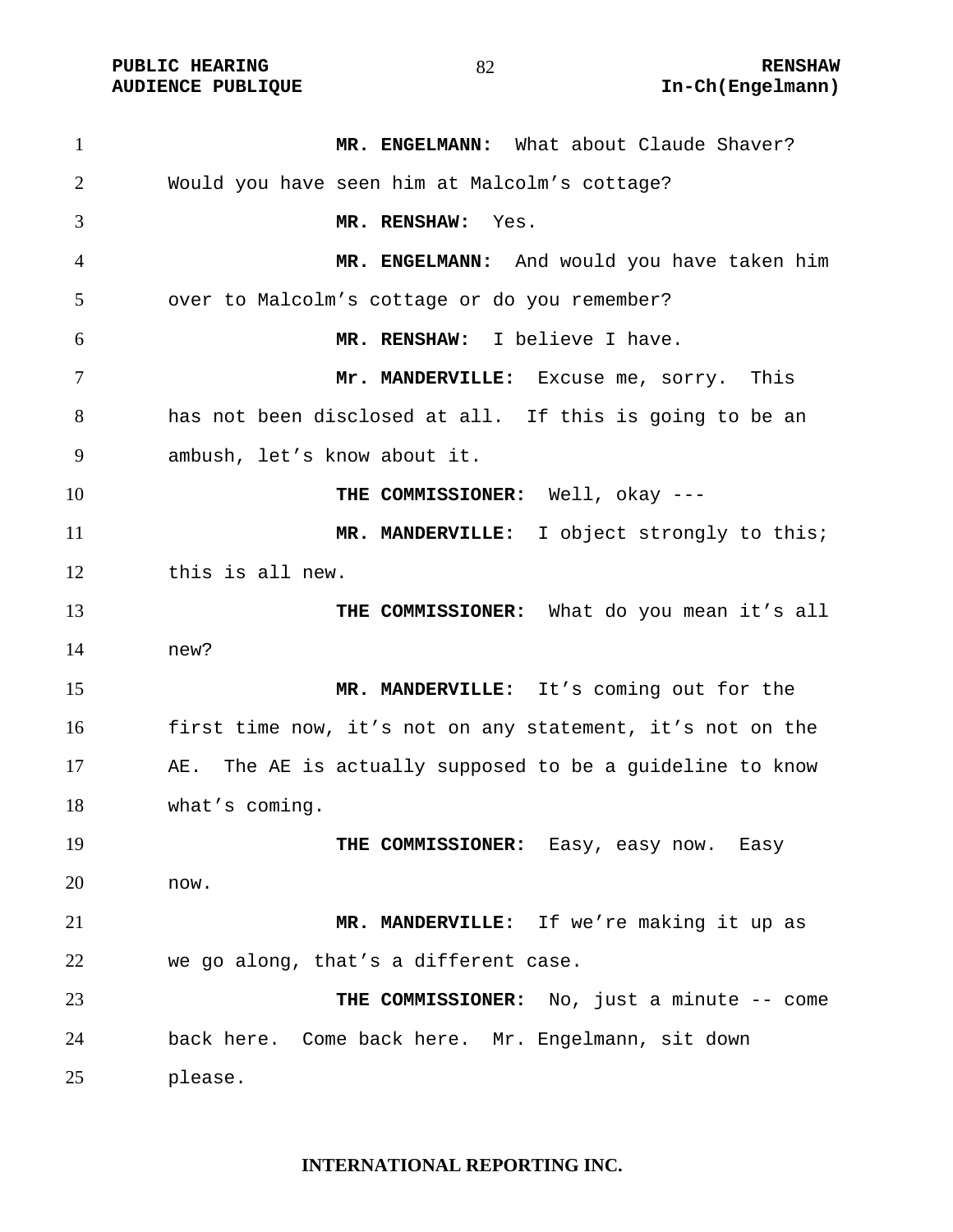| $\mathbf{1}$   | MR. ENGELMANN: That's an outrageous                         |
|----------------|-------------------------------------------------------------|
| $\overline{2}$ | comment.                                                    |
| 3              | THE COMMISSIONER: Sit down.                                 |
| 4              | Okay, if you're going to make an objection -                |
| 5              | - so you're saying that you know nothing of this evidence?  |
| 6              | MR. MANDERVILLE: Nothing.                                   |
| 7              | THE COMMISSIONER: It's not in any                           |
| 8              | statements that have been disclosed to you or anything like |
| 9              | that?                                                       |
| 10             | MR. MANDERVILLE: Not at all, sir.                           |
| 11             | THE COMMISSIONER: All right, that's fine.                   |
| 12             | Thank you, you may sit down.                                |
| 13             | Mr. Engelmann?                                              |
| 14             | MR. ENGELMANN: The anticipated evidence                     |
| 15             | summary says -- it doesn't refer to people's names.         |
| 16             | THE COMMISSIONER:<br>M'hm.                                  |
| 17             | MR. ENGELMANN: It says:                                     |
| 18             | "He listed a number of people,                              |
| 19             | including some prominent Cornwall                           |
| 20             | community members. We'd observed that                       |
| 21             | either Ken "                                                |
| 22             | Sorry,                                                      |
| 23             | ".Seguin's home and other locations,                        |
| 24             | including St. Andrews parish,                               |
| 25             | Williamstown Parish, Malcolm                                |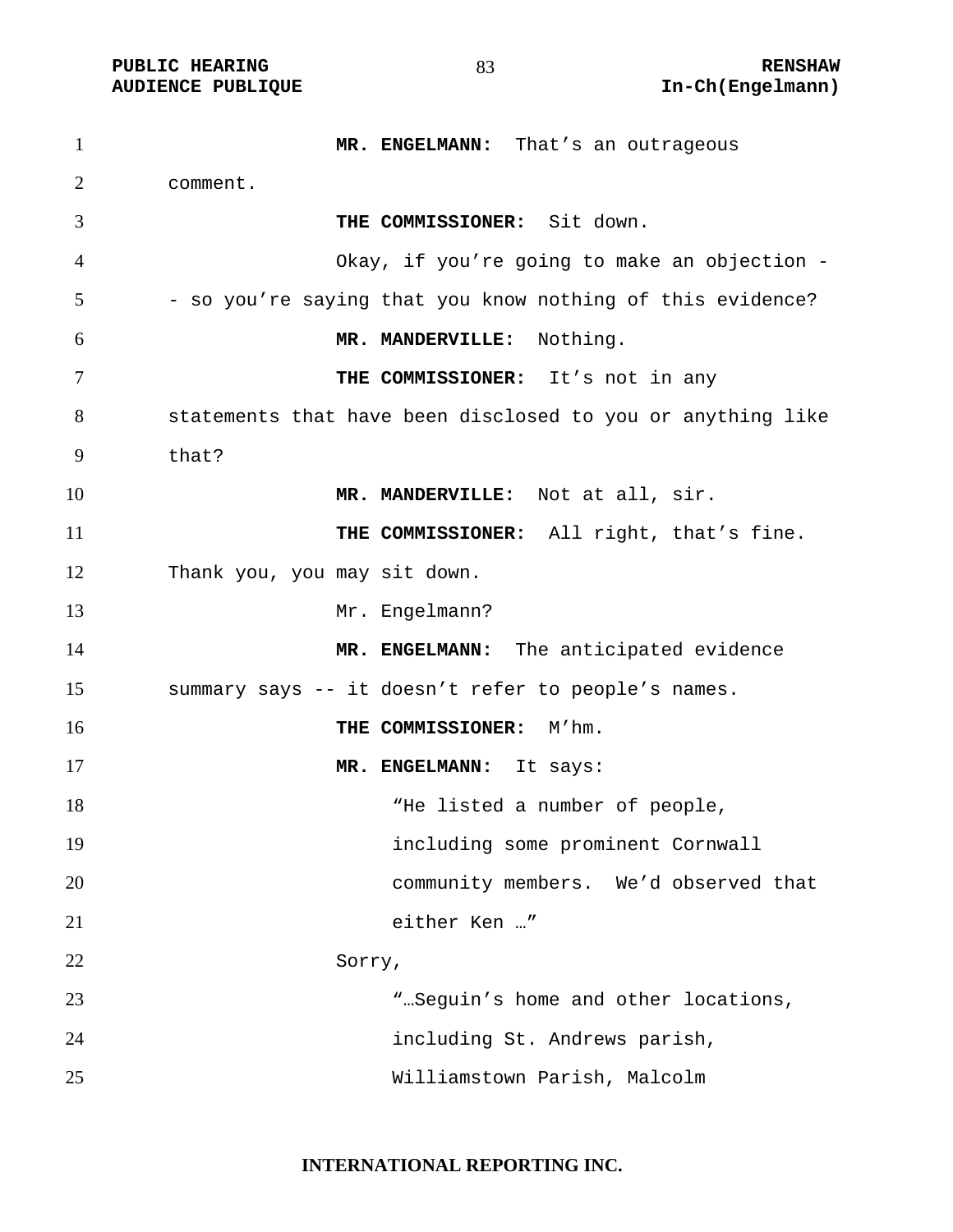| $\mathbf{1}$   | MacDonald's cottage "                                        |
|----------------|--------------------------------------------------------------|
| $\overline{2}$ | Is also referenced to that later as well.                    |
| 3              | THE COMMISSIONER: To that?                                   |
| 4              | MR. ENGELMANN: We talked about other                         |
| 5              | statements and listing people who are prominent people.      |
| 6              | THE COMMISSIONER:<br>Okay.                                   |
| 7              | MR. ENGELMANN: I agree that the original                     |
| 8              | statement that Mr. Dunlop takes only refers to Claude        |
| 9              | Shaver at Ken Seguin's home.                                 |
| 10             | THE COMMISSIONER: Right.                                     |
| 11             | MR. ENGELMANN: So I'm now asking him if he                   |
| 12             | saw him elsewhere as well.                                   |
| 13             | THE COMMISSIONER: All right. So, what                        |
| 14             | you're telling me, then, is what is new and not in the       |
| 15             | document is the allegation that Mr. Shaver -- Chief Shaver   |
| 16             | would have been at other places other than what's listed in  |
| 17             | this statement here.                                         |
| 18             | MR. ENGELMANN: Yes. What's listed in this                    |
| 19             | statement is simply that he was at Ken Seguin's home.        |
| 20             | THE COMMISSIONER: Right. And nowhere else                    |
| 21             | is there in the documents, some indication that this         |
| 22             | witness had seen him elsewhere?                              |
| 23             | MR. ENGELMANN: This witness? I don't                         |
| 24             | believe so. I believe the statements -- well, I could        |
| 25             | check. We'll come to the December 5 <sup>th</sup> statement. |

## **INTERNATIONAL REPORTING INC.**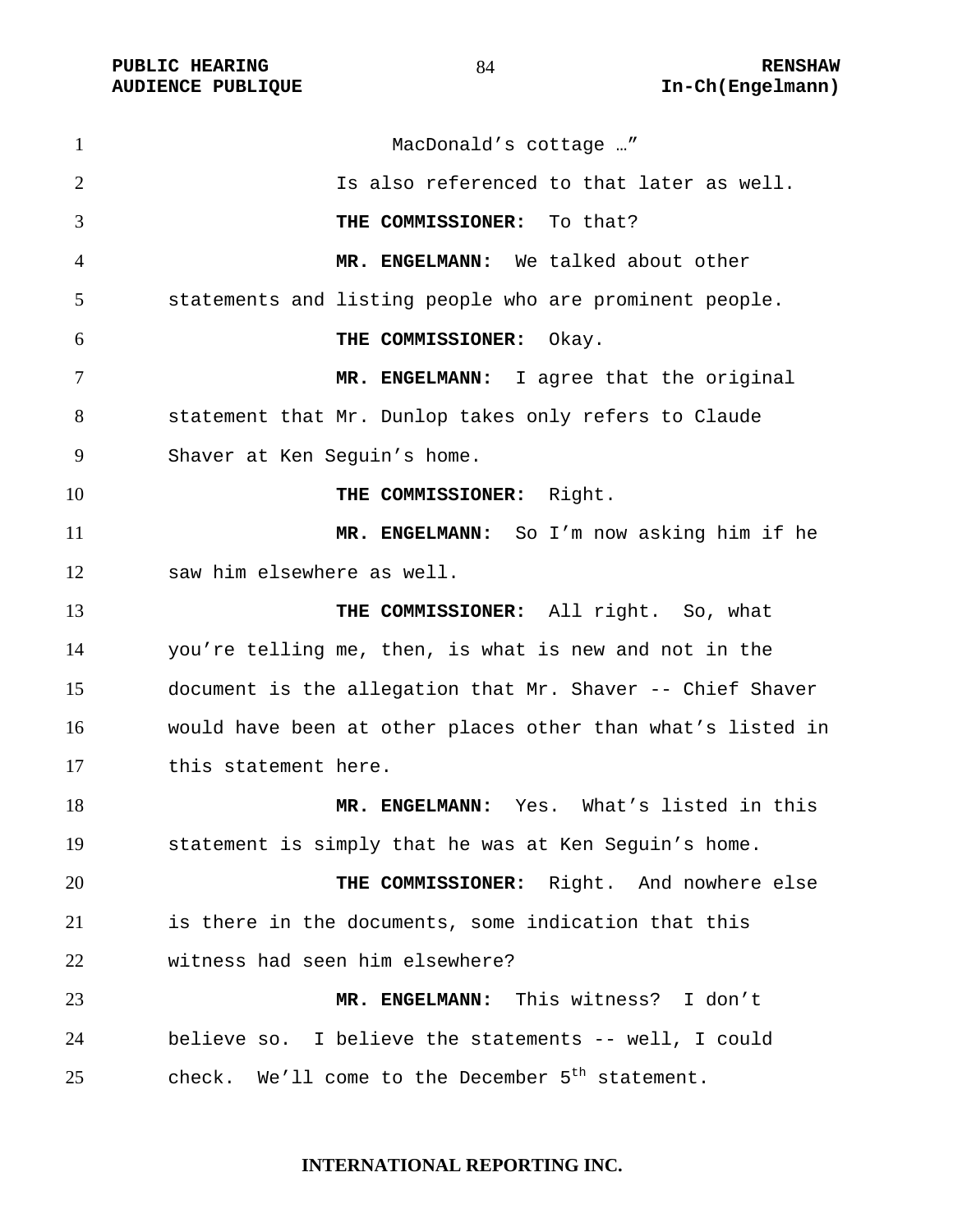| $\mathbf{1}$   | THE COMMISSIONER: Okay. So my question, I                  |
|----------------|------------------------------------------------------------|
| $\overline{2}$ | suppose, is, is this something that's coming out new now?  |
| 3              | MR. ENGELMANN: Well, Claude Shaver                         |
| 4              | specifically?                                              |
| 5              | Yeah.<br>THE COMMISSIONER:                                 |
| 6              | MR. ENGELMANN: From this witness, it may                   |
| 7              | It just talks about prominent people.<br>be.               |
| 8              | THE COMMISSIONER: Right.                                   |
| 9              | MR. ENGELMANN: There wasn't a full listing                 |
| 10             | in the AE.                                                 |
| 11             | THE COMMISSIONER: No, but -- so, that I can                |
| 12             | understand; it's just an anticipated evidence, yes.        |
| 13             | MR. ENGELMANN: Yes.                                        |
| 14             | THE COMMISSIONER: If there's nowhere in any                |
| 15             | of the documents that alleges that Claude Shaver was at    |
| 16             | different places -- if I understand, the objection is that |
| 17             | you would have had to tell these -- the parties about this |
| 18             | extra bit of evidence. That -- namely, that -- Claude      |
| 19             | Shaver was seen at other places.                           |
| 20             | MR. ENGELMANN: Well, we get into how much                  |
| 21             | you put in an anticipated evidence summary, I quess.       |
| 22             | THE COMMISSIONER: No, no -- there's --                     |
| 23             | that's a different story. Fact of the matter is, it seems  |
| 24             | -- if I understand this correctly -- that this witness is  |
| 25             | coming now and telling us more than what's even in all of  |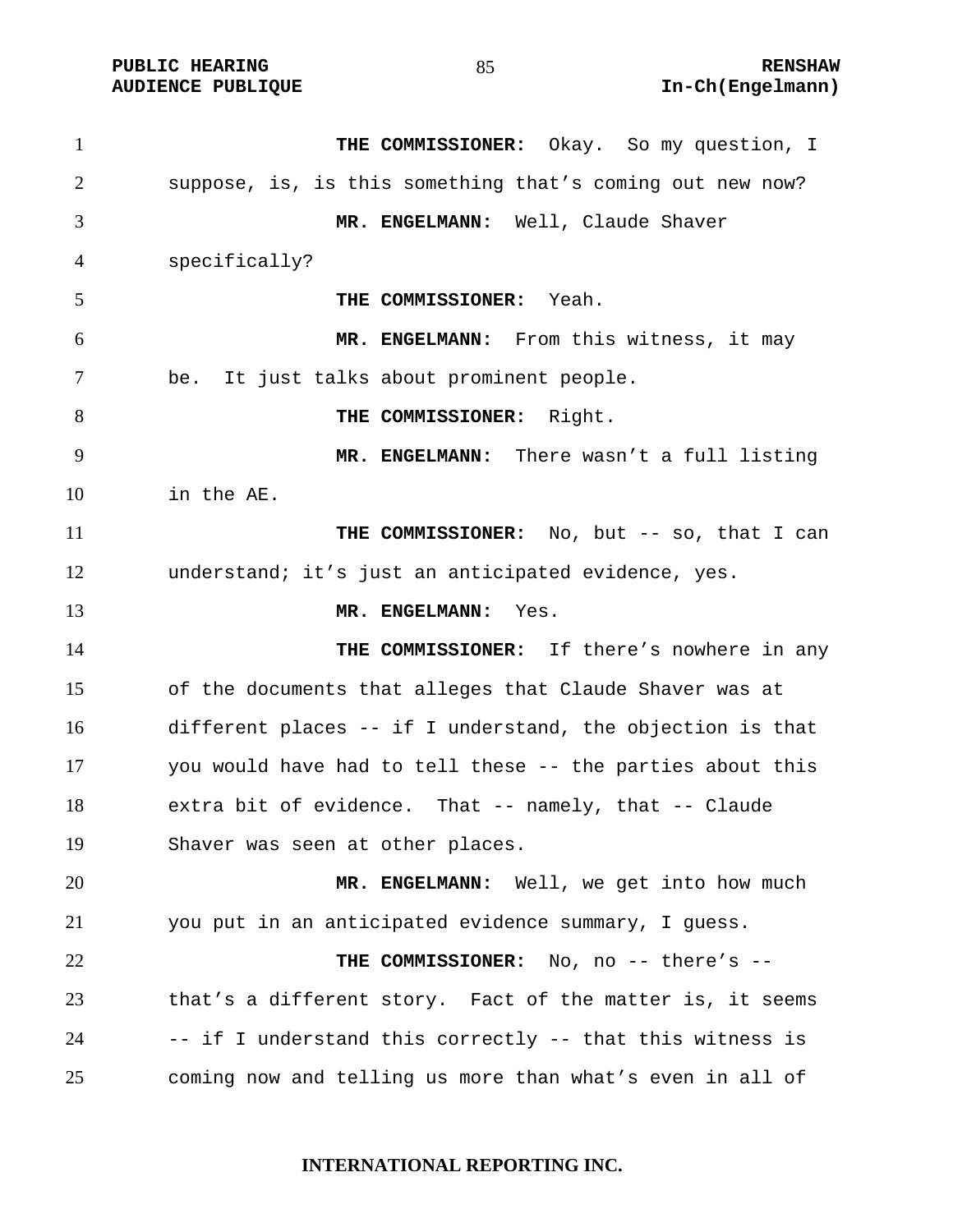**PUBLIC HEARING 86** 86 RENSHAW

the documents. **MR. ENGELMANN:** In his statements? **THE COMMISSIONER:** Yes. And that's okay if he's got more information --- **MR. ENGELMANN:** Yeah. **THE COMMISSIONER:** --- but if you knew about it, would you not have had to disclose this to the parties? **MR. ENGELMANN:** Well, we disclosed in a general way sir. **THE COMMISSIONER:** No, no. I understand that, but the general way -- and I can understand you disclose in general ways things that are in the statements; right. And so, obviously, you have to read the anticipated evidence and all of the related documents and then you get the full story. But if I have this clear, what he is saying is that, I've looked at the anticipated evidence. I've looked at all of the documents, and there's nothing in there that says that Chief Shaver was at other places. And so if you knew that, you should have given them a heads-up about that. **MR. ENGELMANN:** That would be fair. **THE COMMISSIONER:** Is that -- just a second. Come on up. Is that the basis of your objection sir? **MR. MANDERVILLE:** It certainly is, Mr.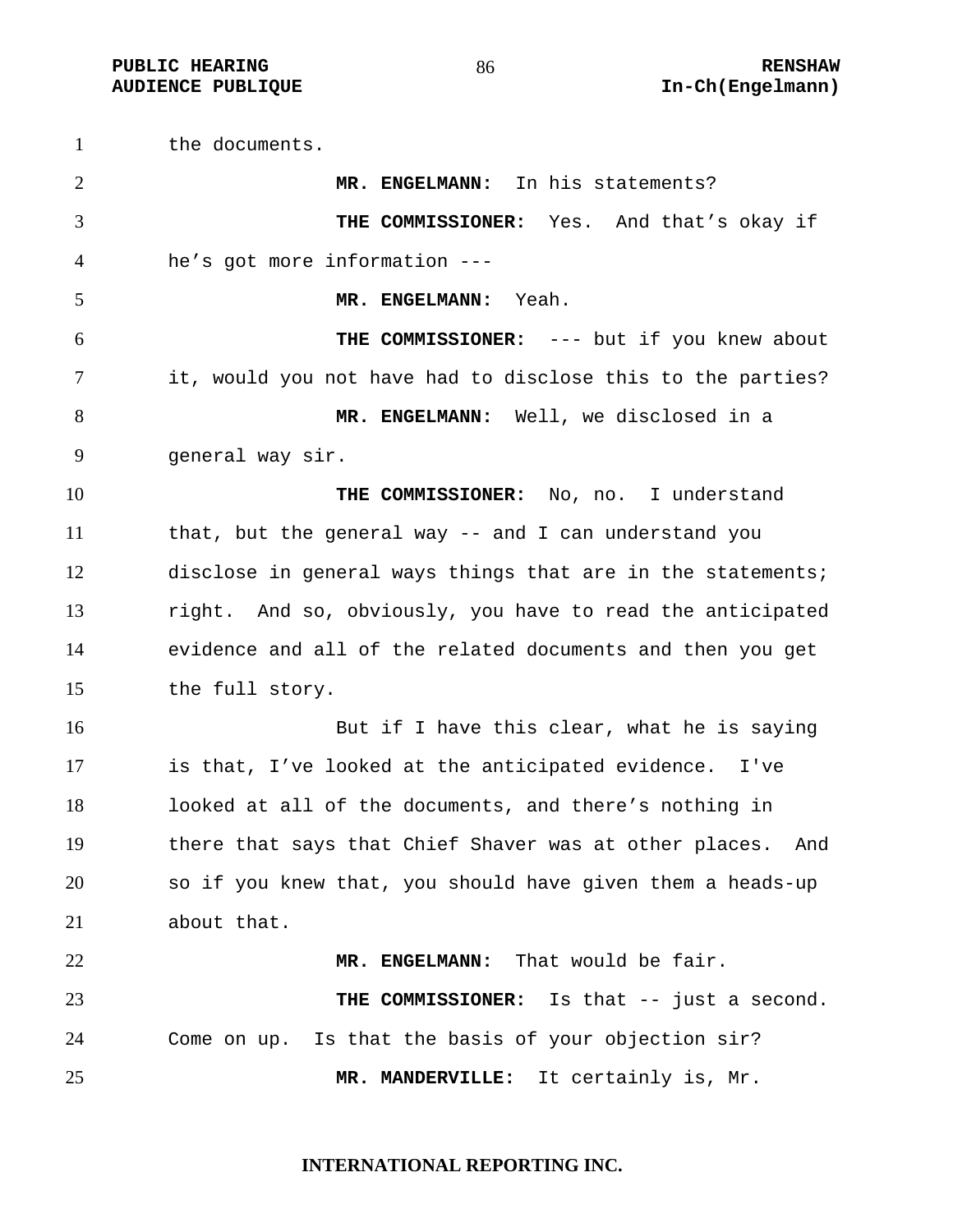**PUBLIC HEARING 87** 87 **RENSHAW AUDIENCE PUBLIQUE International Contract Contract Contract Contract Contract Contract Contract Contract Contract Contract Contract Contract Contract Contract Contract Contract Contract Contract Contract Contract Contract** 

Commissioner. **THE COMMISSIONER:** Okay. But that's it? **MR. MANDERVILLE:** Yes, this is from our perspective, this is new and obviously, it is significant. **THE COMMISSIONER:** Okay. So what do you want me to do about it? I mean you're obviously going to have a right to cross-examine this man about whether or not he did see Chief Shaver at different places. **MR. MANDERVILLE:** Correct. **THE COMMISSIONER:** Is there any -- okay. So all this witness has done so far is added a couple other places where the Chief was seen in company of these people. **MR. MANDERVILLE:** Given this witness' evidence a few moments ago, which is also new --- **THE COMMISSIONER:** No, what part is also new? **MR. MANDERVILLE:** Ms. Daley makes a very good suggestion that perhaps Mr. Renshaw should step outside for a few minutes. **THE COMMISSIONER:** Right. Mr. Renshaw, we're going to talk about administrative matters at this point. So if the witness support person -- if you could just go outside and -- Madam Clerk? Could you make sure there is a witness support person there? **(SHORT PAUSE/COURTE PAUSE)**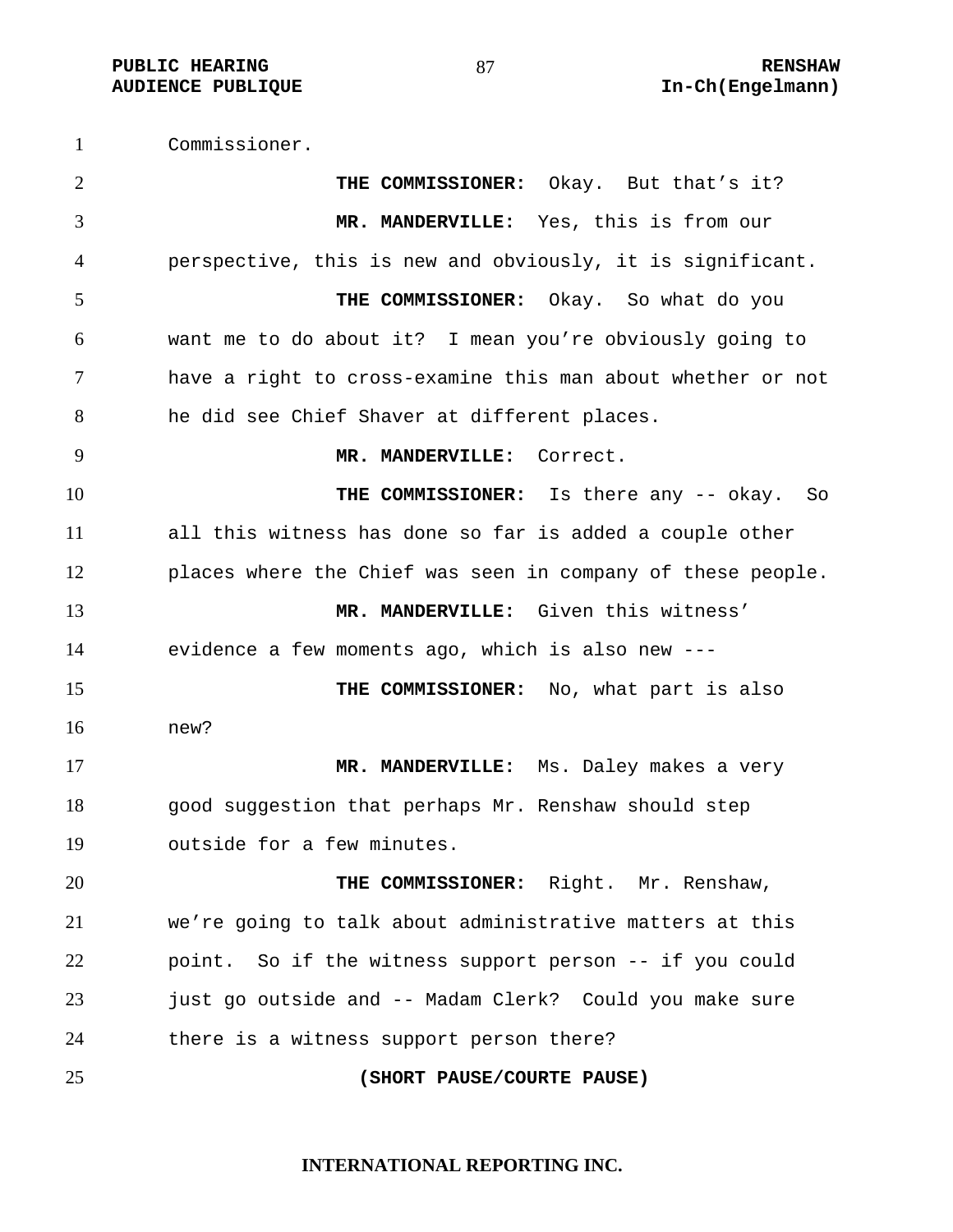**THE COMMISSIONER:** Okay. Mr. Manderville? **--- SUBMISSIONS BY/REPRÉSENTATIONS PAR MR. MANDERVILLE: MR. MANDERVILLE:** Mr. Sherriff-Scott's point a few moments ago is very well taken. The obvious inference to be drawn, certainly in the public eye perhaps, is that anyone attending Mr. MacDonald's cottage would have seen the quote "wallpaper" unquote --- **THE COMMISSIONER:** M'hm. **MR. MANDERVILLE:** --- and would have drawn some conclusions from it perhaps, given the other rumour and innuendo that's been circulated around not by this witness but by others. **THE COMMISSIONER:** M'hm. 14 MR. MANDERVILLE: This allegation that my client attended at Mr. MacDonald's cottage is new. **THE COMMISSIONER:** Is new? You mean it's not in any documentation at all? **MR. MANDERVILLE:** Nothing from this witness ever. **THE COMMISSIONER:** Okay. **MR. MANDERVILLE:** Next week's witness is a different story and that can be explored with that witness. **THE COMMISSIONER:** M'hm. **MR. MANDERVILLE:** Nothing from this witness ever.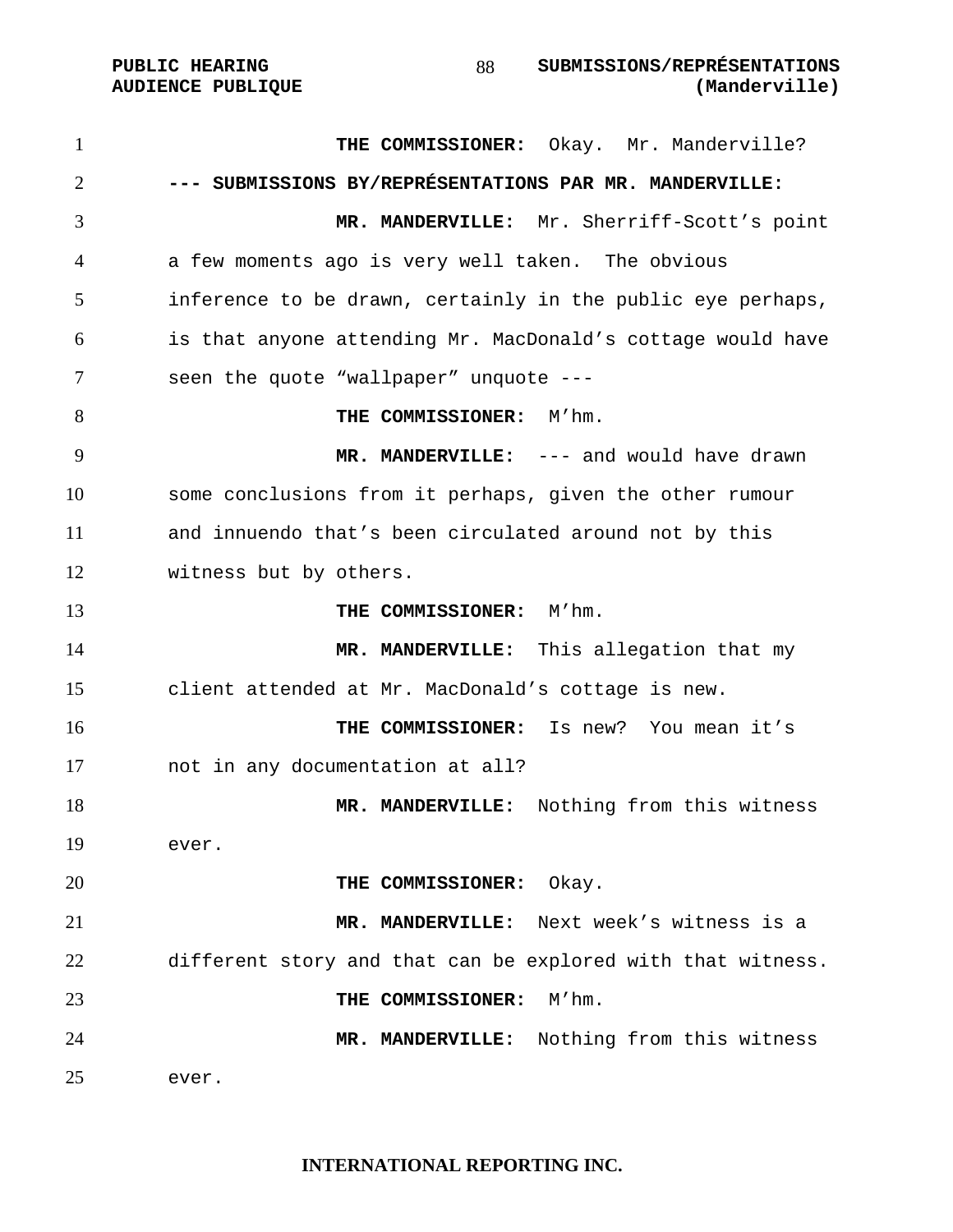**THE COMMISSIONER:** M'hm. **MR. MANDERVILLE:** We are taken by surprise with it. It is of considerable concern. **THE COMMISSIONER:** M'hm. **MR. MANDERVILLE:** I will have to consider my options in terms of cross-examination whether I ask you for and adjournment of my cross to prepare for this different aspect of things. Short of the adjournment request, I am uncertain as to what other remedies I might have. I believe that may be the primary one. **THE COMMISSIONER:** Okay. We'll get to that in a minute, but just so I understand it very clearly, you're telling me that, in this client's evidence -- this client, I mean, this witness' evidence -- in all of the statements and everything else, he has never said that he has been over at -- that Chief Shaver was over at Malcolm MacDonald's home. **MR. MANDERVILLE:** That is correct. 19 THE COMMISSIONER: All right. Thank you. Yes, sir? **--- SUBMISSIONS BY/REPRÉSENTATIONS PAR MR. DAVID SHERRIFF-SCOTT: MR. SHERRIFF-SCOTT:** The reason I was so exercised about my preliminary point on the descriptor of Mr. MacDonald's cottage is that the same applies to the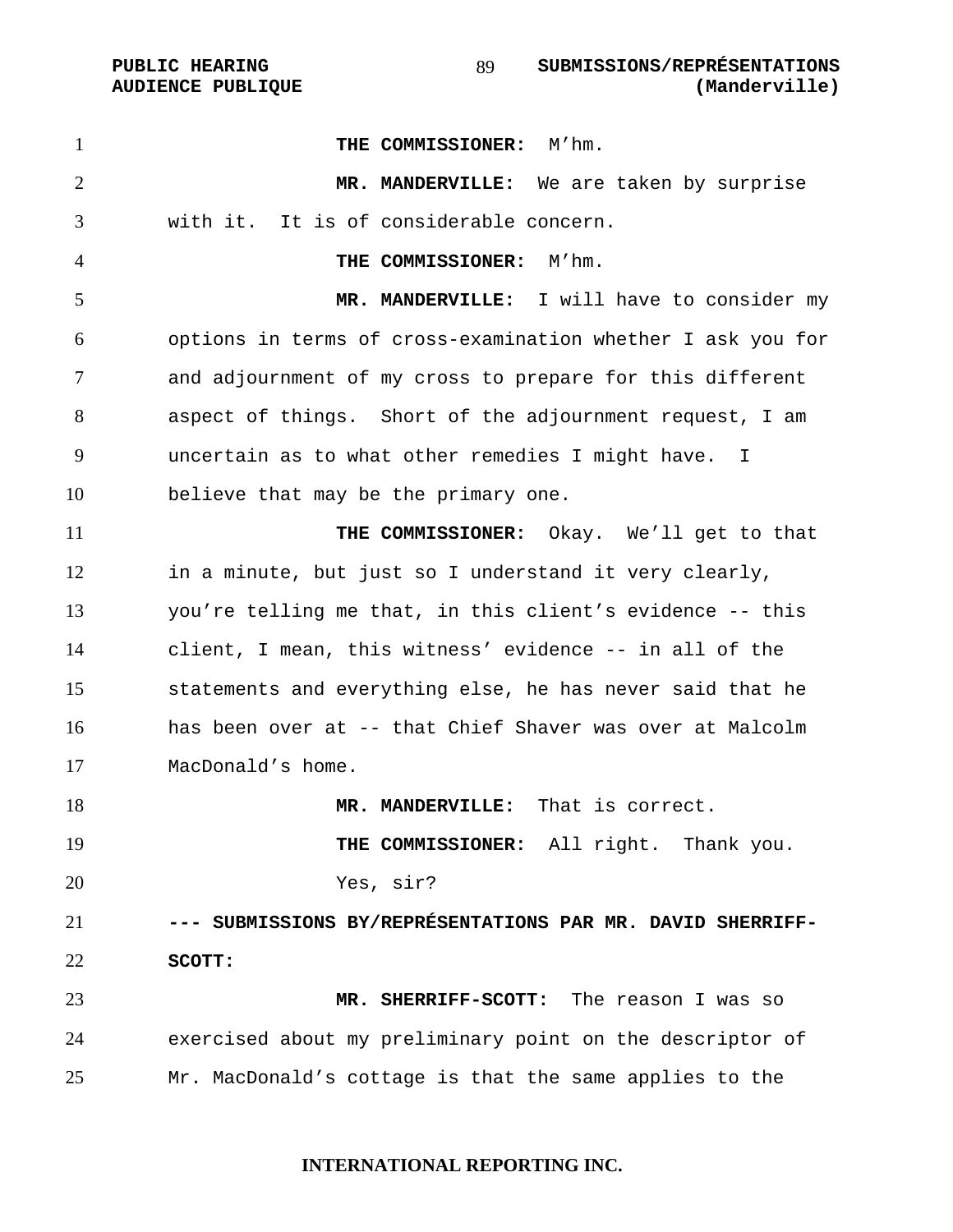#### **PUBLIC HEARING SUBMISSIONS/REPRÉSENTATIONS AUDIENCE PUBLIQUE (Sherriff-Scott)**

individuals who are described as attending by the witness 2 at the cottage.

**THE COMMISSIONER:** M'hm. **MR. SHERRIFF-SCOTT:** In other words, Bishop LaRocque and the other two individual priests that this witness has said were not at Ken Seguin's, well may have been there to touch off to go to Malcolm MacDonald's, but he said, "Primarily going to Malcolm MacDonald's cottage". These are not in any of his statements. **THE COMMISSIONER:** M'hm. **MR. SHERRIFF-SCOTT:** Nowhere. And the reason I rose is because I am exercised about this -- what obvious inference Mr. Engelmann says can be drawn. Because when I sat down, he said there is an inference, with respect. **THE COMMISSIONER:** Yes. **MR. SHERRIFF-SCOTT:** So the same applies to the three individuals that the witness named. It's not in his statements --- **THE COMMISSIONER:** I'm sorry. Say that again? **MR. SHERRIFF-SCOTT:** It is not alleged in Mr. Renshaw's statements that the three individual priests named in the Perry Dunlop statement were at Malcolm MacDonald's cottage. It is not. It's not in the audiotape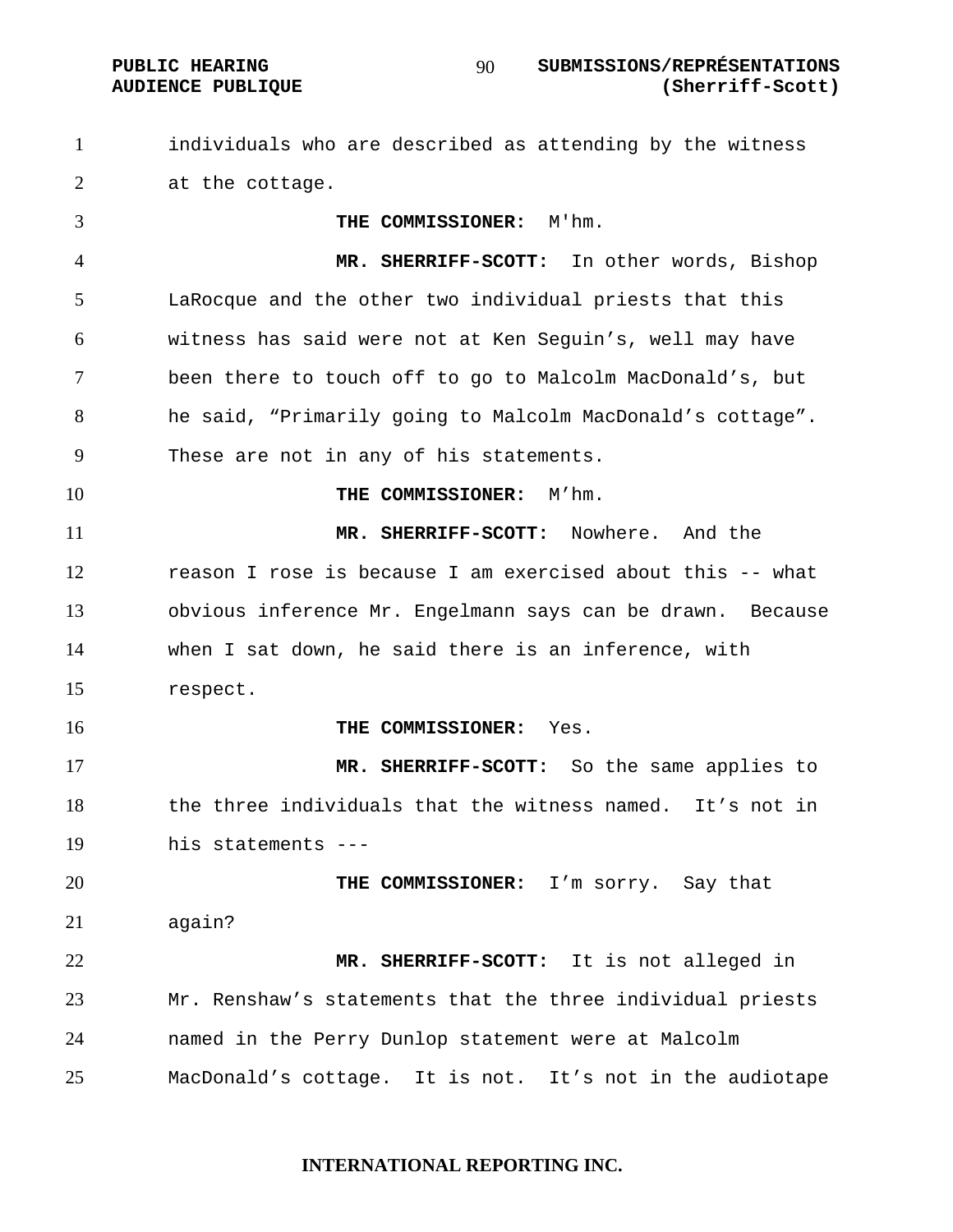interview with Mr. Dunlop. **THE COMMISSIONER:** M'hm. **MR. SHERRIFF-SCOTT:** It's not in the handwritten statement. It's not in the OPP statements of '94 or '97. It is not there. And it's -- the descriptor of generality, which says that some people were over there, doesn't name the individuals. And there's detailed identification of people in these statements. And it's not here, and I'm taken by surprise on these individuals. I have to check with them before I cross-examine this man and -- you know, 12 I was over there listening, busily typing an email onto my Blackberry to try and have people check these things. **THE COMMISSIONER:** You were what? 15 MR. SHERRIFF-SCOTT: Well, my Blackberry doesn't ring when I have the ringer off, but I can email. And so I have a concern that I need time to consult with these individuals for the purpose of cross-examination. Thank you. **THE COMMISSIONER:** All right. No, no. Come back. Just before you go, I thought I should say this -- and that's for the benefit of the public and those

listening -- it is that inferences and deductions and all of those things are things that are going to be done at the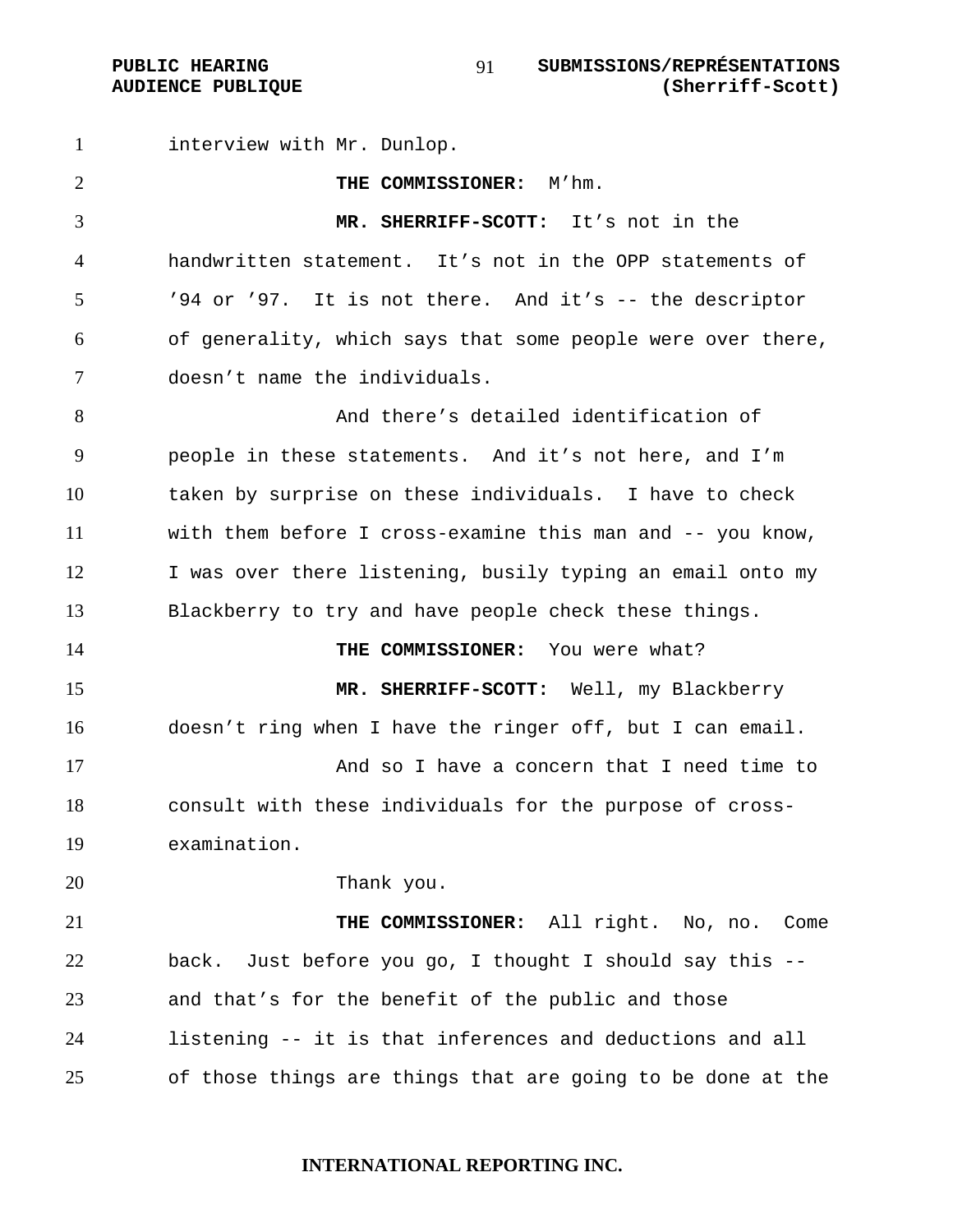end. **MR. SHERRIFF-SCOTT:** True enough sir. **THE COMMISSIONER:** And so if this witness comes in and says, "I saw this wallpapered in this bedroom" and that you could see it if the door was opened, that's about all he can say. And I will be making the inferences, and the public has embarked in this journey with me in a public inquiry. And I have discussed with them, as I will next week, about keeping an open mind, not coming to any conclusions until it's time to make conclusions. **MR. SHERRIFF-SCOTT:** Well, I thank you very much for making that clarification on the record, sir. **THE COMMISSIONER:** Well, it's not a clarification --- **MR. SHERRIFF-SCOTT:** No, no. **THE COMMISSIONER:** --- it's an ongoing process, and I will repeat it either when it comes to objections or when it comes at my summer's --- **MR. SHERRIFF-SCOTT:** Break. **THE COMMISSIONER:** --- break to the public. **MR. SHERRIFF-SCOTT:** No, when I say I appreciate you saying that and repeating it at this juncture, because we both know this is a very public process --- **THE COMMISSIONER:** Absolutely.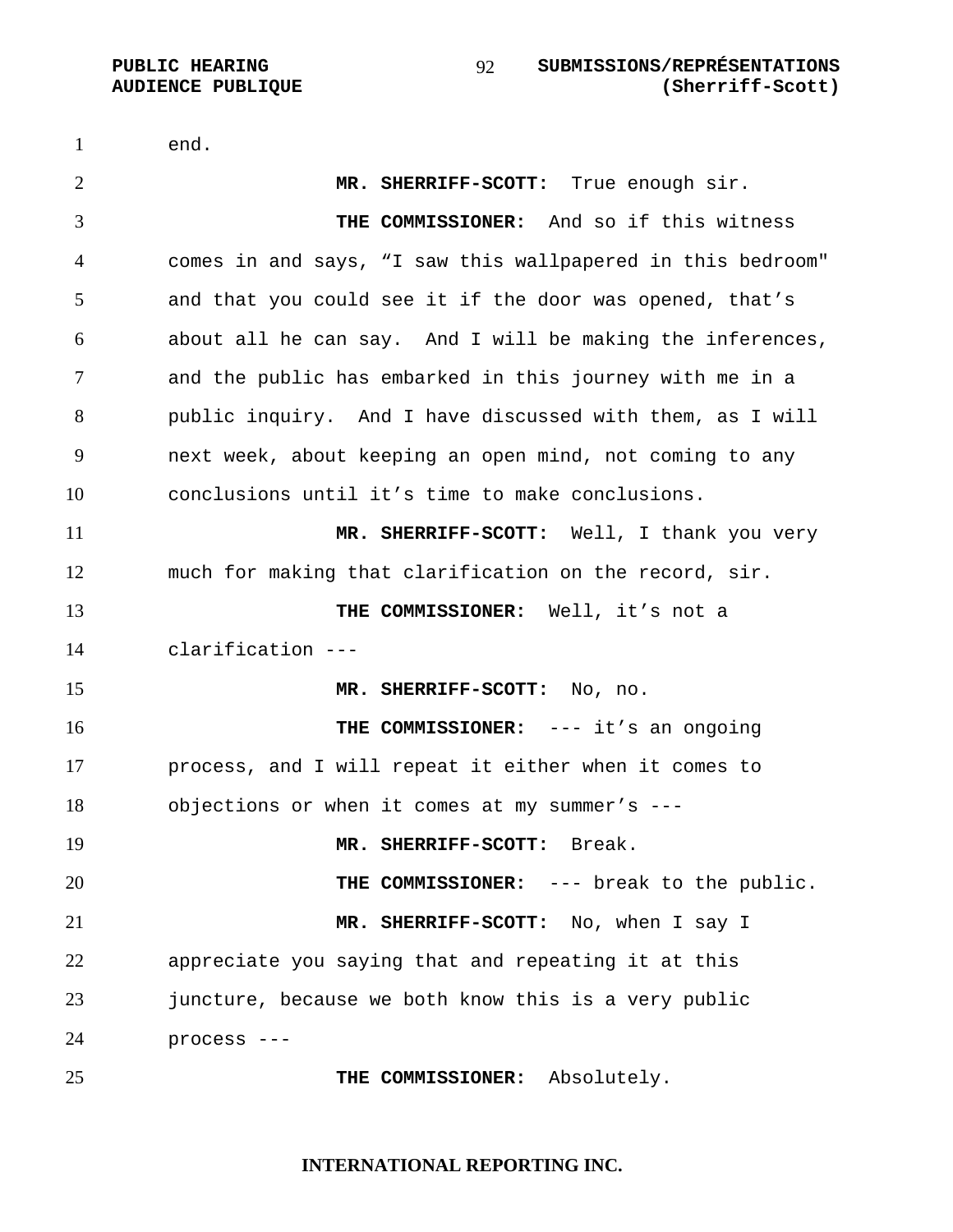PUBLIC HEARING SUBMISSIONS/REPRÉSENTATIONS **AUDIENCE PUBLIQUE (Lee)**  

**MR. SHERRIFF-SCOTT:** --- and inferences may be drawn and appear in the newspaper the next day, and so it's helpful to have you say that. Thank you. **THE COMMISSIONER:** Thank you. Mr. Lee? **--- SUBMISSIONS BY/REPRÉSENTATIONS PAR MR. DALLAS LEE: MR. LEE:** I'm not going to take issue with Mr. Manderville or Mr. Sherriff-Scott in terms of this specific information appearing in a statement. I agree with them. It doesn't appear in a statement. The concern I have and again public perception is that this is being labelled as new information.It's new to my friends perhaps, but I don't think it's fair to suggest that it's new to the witness or that it's being invented on the witness stand or that this is the first time it's ever popped in his head and he's decided to say it. **THE COMMISSIONER:** Yeah. **MR. LEE:** If witnesses at this Inquiry are limited to only discussing exactly what they discussed in prior statements, we're not going to get very far. **THE COMMISSIONER:** Yes --- **MR. LEE:** We have statements from Perry Dunlop. We have statements -- given to Perry Dunlop rather, and statements given to the OPP, and while the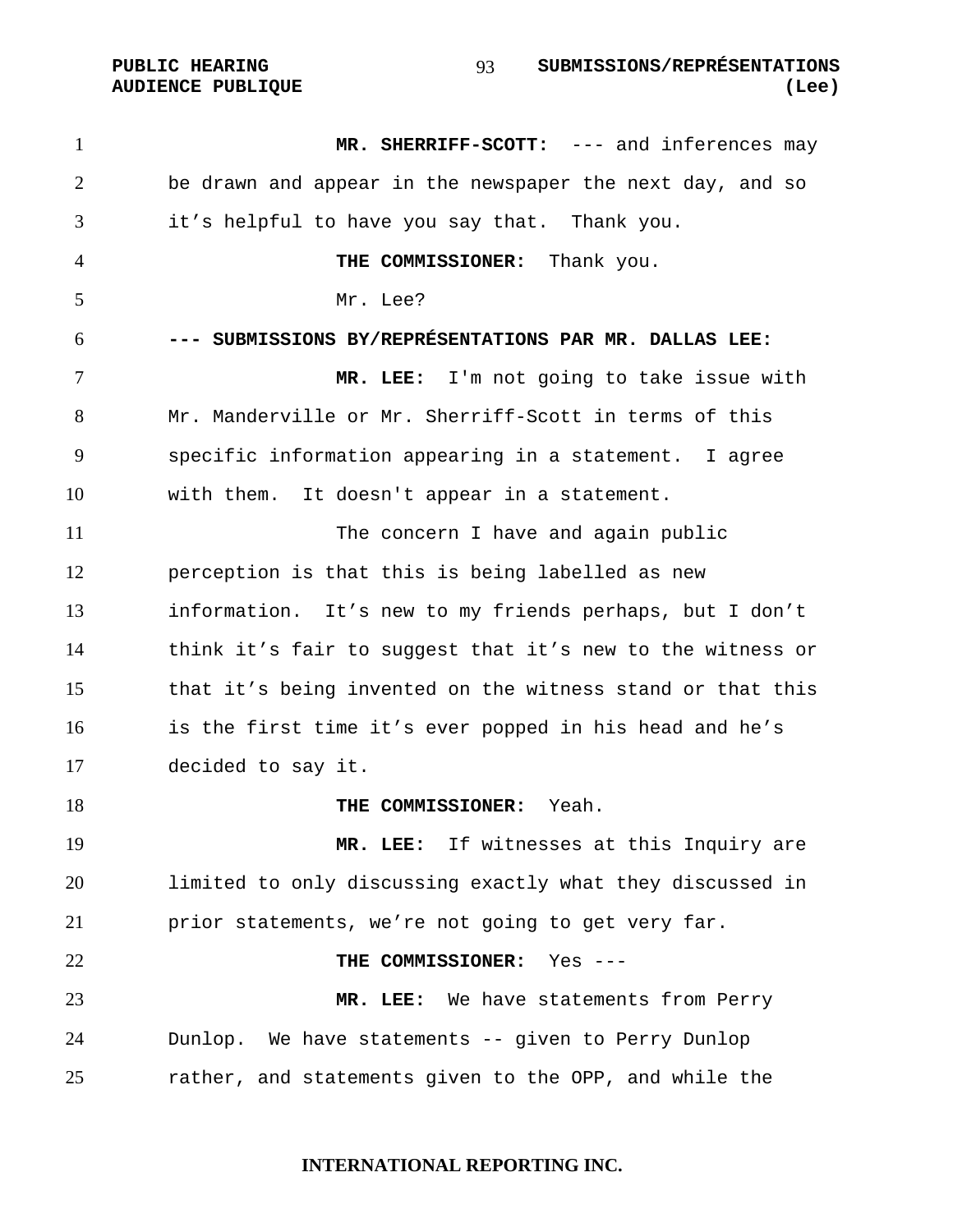answers he just gave aren't in those statements, I should point out that the question isn't in those statements either.

Mr. Engelmann, during the course of his examination in-chief hears something, and he thinks a follow-up question is well, hold on, you've told us that they were at Ken Seguin's, and a bunch of people from Ken Seguin's went to Malcolm MacDonald's. How about those people? I'd say he is entitled to ask the question. The witness is entitled to answer it.

#### **THE COMMISSIONER:** M'hm.

**MR. LEE:** And I am not sure that it needs to be put in an AE, and I don't intend to argue with anybody over Commission counsel's role in preparing statements of anticipated evidence.

#### **THE COMMISSIONER:** M'hm.

**MR. LEE:** But this is new information because this is the first time that we have a record that the witness has been asked the question. And that's fair in my mind.

21 And whether or not Mr. Manderville or Mr. Sherriff-Scott or anybody else needs to seek instructions to cross-examine this witness on these issues, I don't put a lot of weight in that frankly.

I don't see for a second how this could not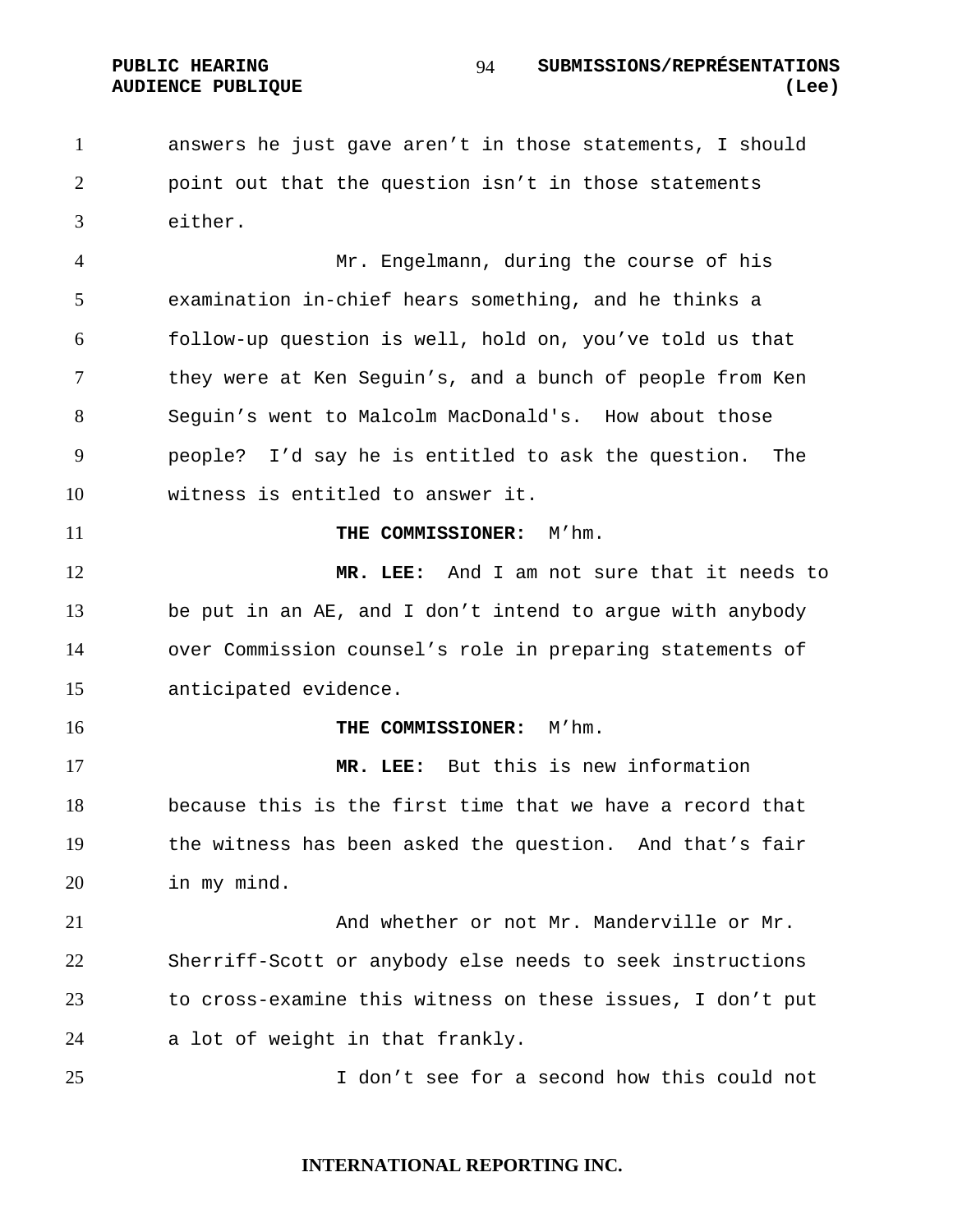have been broached with their clients beforehand. Where they were; who they were involved with? It seems to me that my friends know precisely what their clients have told them they did and didn't do. And this shouldn't come as any huge roadblock in their attempts to cross-examine him. **THE COMMISSIONER:** Well, we're not there yet. They've put on the record their concerns. An AE, an anticipated evidence, is that; an anticipated evidence. I think the narrow issue here is this; is you're absolutely right, in a hearing, when you're examining a witness, there are some things that come up that no one could have anticipated. The issue really here is whether Mr. Engelmann knew of this, through his discussions with this witness beforehand, and if he did, whether or not he should have disclosed this specific piece of evidence. That's where we're at. **MR. LEE:** Sure. I mean the obvious thought

that pops into my mind from that is we're going to end up, if that's the case and Mr. Engelmann has a duty or something, maybe slightly less than that to advise of anything he thinks may be new that may relate to any party, we're going to end up with witnesses providing a statement -- yet another statement to the parties before they get in the box in order to -- I mean I don't know where it ends. It's a tough line.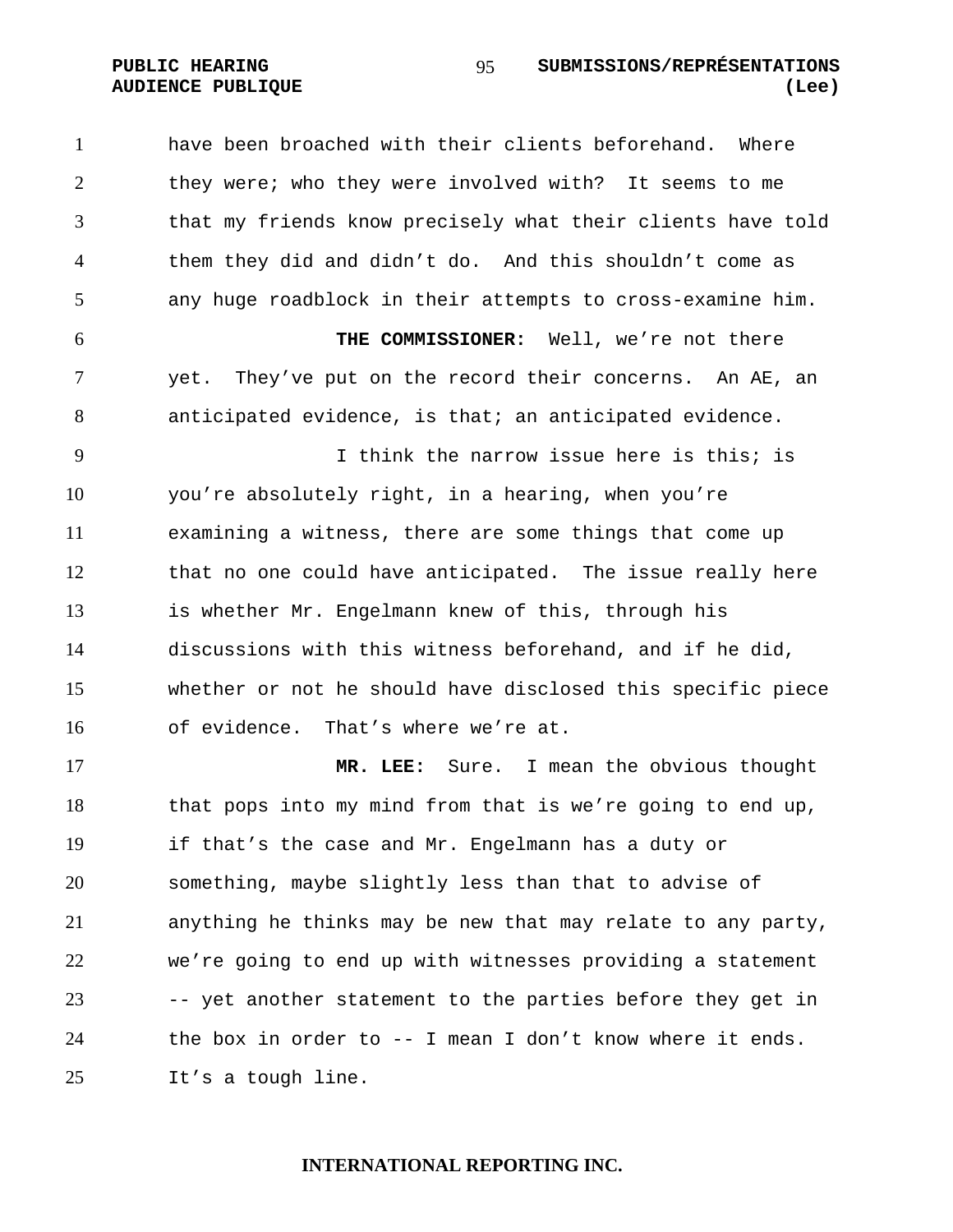**PUBLIC HEARING SUBMISSIONS/REPRÉSENTATIONS AUDIENCE PUBLIQUE (Lee)**  

1 THE COMMISSIONER: No, no. It is a tough  $2 \quad$  line and  $---$ **MR. LEE:** Yes. **THE COMMISSIONER:** Okay. Anything else? **MR. LEE:** No, thank you. **THE COMMISSIONER:** Thank you. Anyone else there before -- Thank you. Mr. Engelmann, can you advise me of the situation, please? **--- SUBMISSIONS BY/REPRÉSENTATIONS PAR MR. PETER ENGELMANN: MR. ENGELMANN:** A lot of information comes up when you meet a witness shortly before they come on the witness stand. **THE COMMISSIONER:** M'hm. **MR. ENGELMANN:** There's certainly all sorts of information in this file about the relationships between prominent members of the community and Malcolm MacDonald, Charles MacDonald and Ken Seguin; a number of things. My friend**,** Mr. Manderville, is right. There's no specific reference to the former Chief of Police being at Malcolm MacDonald's cottage. There's the first statement that says he's seen -- I can't remember how many times now --- **THE COMMISSIONER:** M'hm.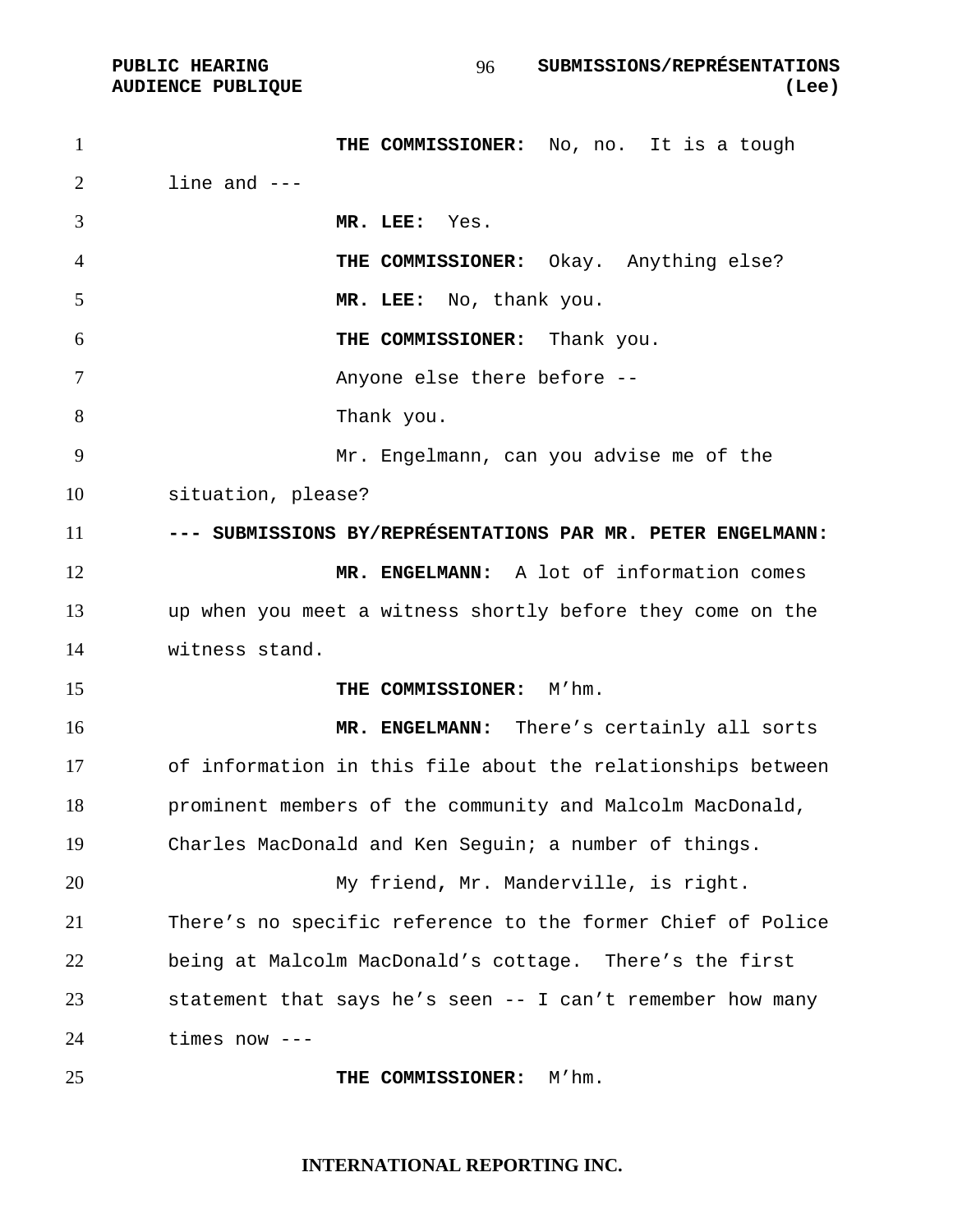**PUBLIC HEARING SUBMISSIONS/REPRÉSENTATIONS**  97 **AUDIENCE PUBLIQUE (Lee)** 

1 MR. ENGELMANN: --- at Ken Seguin's. Then the second statement, I think it's December  $5<sup>th</sup>$  '96, says he observed him on three occasions and it doesn't say where. **THE COMMISSIONER:** M'hm. **MR. ENGELMANN:** But if it's consistent with the first, you would anticipate that would be at Ken Seguin's house. But the fact of the matter is, I mean clearly it's not rocket science to put the relationship of prominent individuals in the community together with -- their interactions with Malcolm MacDonald, Ken Seguin and Charles MacDonald. **THE COMMISSIONER:** M'hm. **MR. ENGELMANN:** In meetings I've just had with this witness, I asked him whether he would have seen these people at other places, and if so where. **THE COMMISSIONER:** M'hm. **MR. ENGELMANN:** And, quite frankly, I don't know if he's ever been asked that before. **THE COMMISSIONER:** Okay, but you asked it? **MR. ENGELMANN:** I did. **THE COMMISSIONER:** And when? Before --- **MR. ENGELMANN:** I've just -- I haven't met with this client -- this witness that much and it's been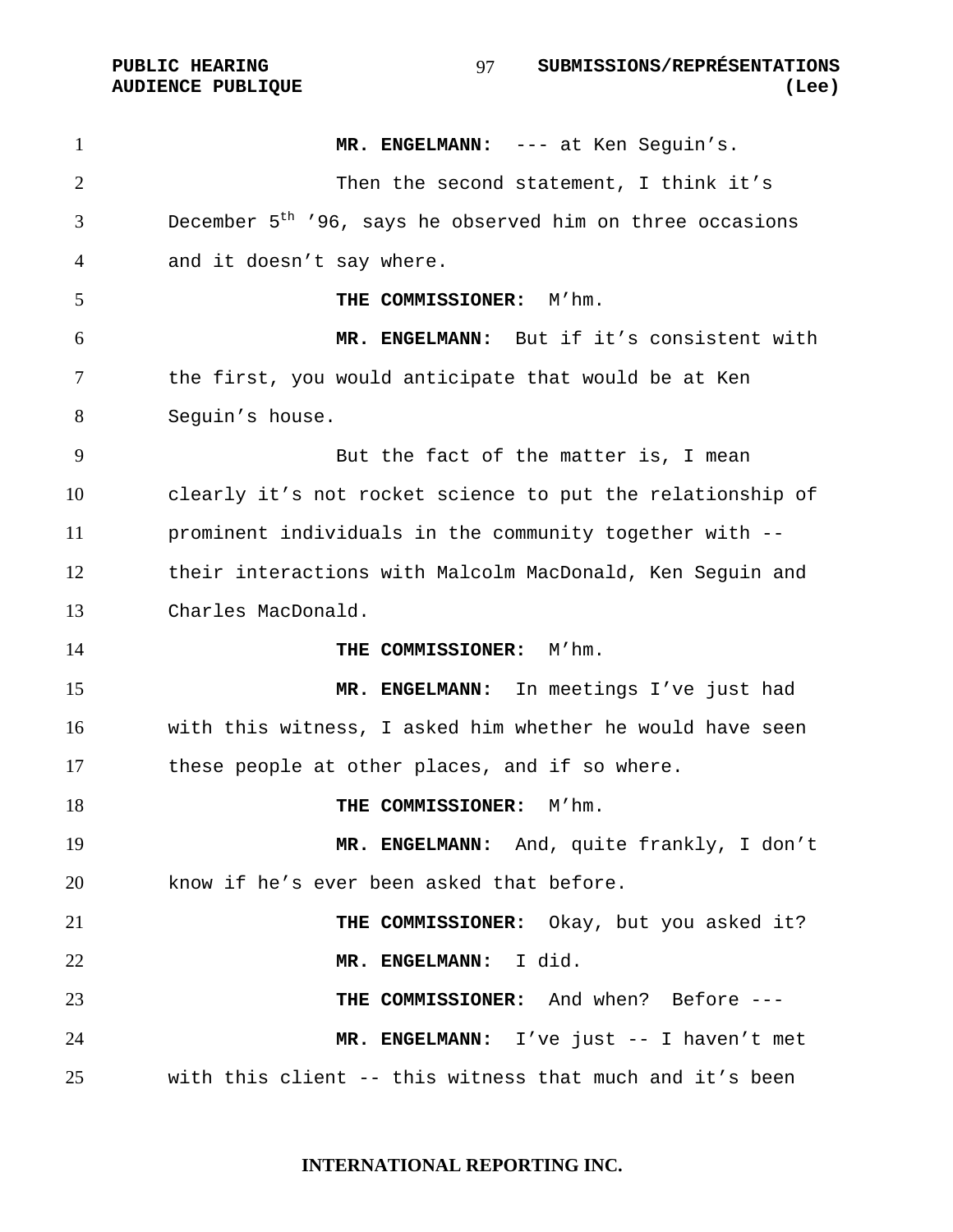recent and we've prepared an anticipated evidence summary. We try and give a general sense of what's happening. Perhaps there should have been a specific reference to seeing Bishop LaRocque and Claude Shaver at Malcolm MacDonald's cottage. We talked about prominent persons and perhaps given the fact that they weren't specifically named in one of those three statements as being at that place --- **THE COMMISSIONER:**  $M'$ hm. **MR. ENGELMANN:** --- just at another place with these individuals, that should have been added in hindsight. But as I said it's information that one gleans and then whether you amend the anticipated evidence summary at the very last minute or not, that's always an issue as well. **THE COMMISSIONER:** M'hm. Okay. **MR. ENGELMANN**: I just know, sir, from discussions I've had with counsels at other inquiries that the anticipated evidence summaries we have been giving are in general far more detailed than ones that are received elsewhere. We try and give them as early as we can; there have been issues about that as well. **THE COMMISSIONER:** Okay. Thank you. So let me just say this that, yes, an anticipated evidence, and I don't think anyone is arguing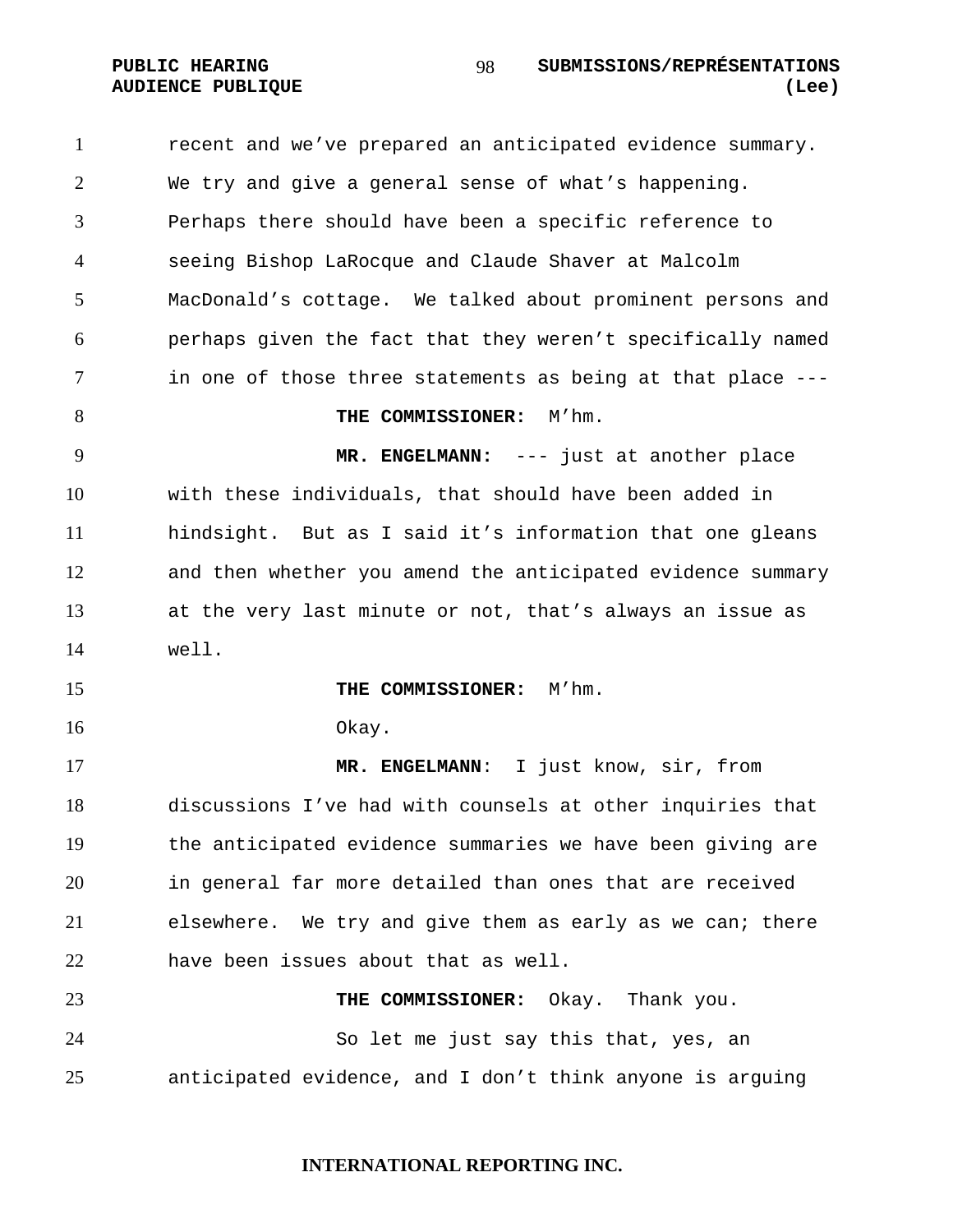that an anticipated evidence is etched in stone, that people have to look at all of the documents, and there certainly is some leeway with respect to that.

With respect to this issue, I suppose in retrospect it might have been advisable to advise the parties, and I don't know that we have to go through amending an anticipated evidence, but to give everyone a heads-up that certain issues are coming up.

Having said that, an inquiry is full of twists and turns and witnesses say things on the stand -- and again I think I hearken back to the issue of communications, that it may well be that we have to work on our communication and helping each other out in communicating these types of things to avoid any unpleasantness.

In any event, the point has been made. We will continue with the witness and when we get to cross-examination we'll see where we go with respect to timing and how we deal with that issue.

Can we have the witness back in, please? **(SHORT PAUSE/COURTE PAUSE) THE COMMISSIONER:** Mr. Renshaw, could you come forward, please? Mr. Renshaw, it's a normal procedure

sometimes when there is a witness here and we need to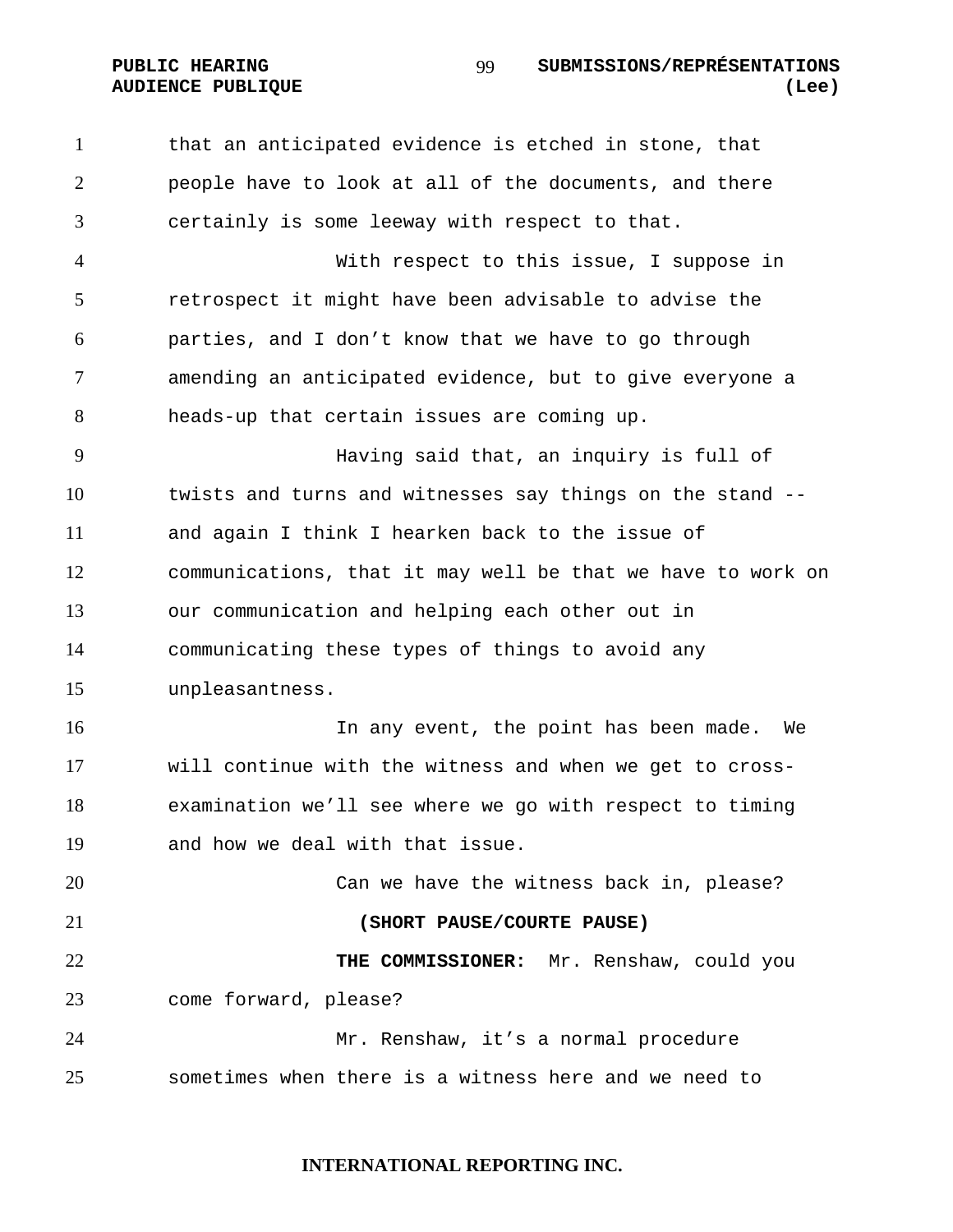discuss matters that really don't affect you, to ask you to leave. So, please, I want to make it very clear to you that you have done absolutely nothing wrong; that this is a question of disclosure of documents to all of the parties. All right? So it was best that we asked you to leave so that we could discuss what was given to the lawyers and what wasn't. All right? So, again, your testimony, you're doing fine just answering the questions as you are and you should take nothing away from the fact that we've asked you to leave for this discussion. 12 Now do you have any questions about that? **MR. RENSHAW:** No. **THE COMMISSIONER:** All right. 15 Thank you. 16 Mr. Engelmann. **GERALD RENSHAW, Resumed/Sous le même serment: ---EXAMINATION IN-CHIEF BY/INTERROGATOIRE EN-CHEF PAR MR. PETER ENGELMANN(CONT'D/SUITE) : MR. ENGELMANN:** Mr. Renshaw, I asked you -- we were looking at Exhibit 544 and I asked you whether or not, for example, you had seen Claude Shaver at other places with Malcolm MacDonald, Charles MacDonald, or Ken Seguin. We described some other places. I think you mentioned you saw him at Malcolm MacDonald's cottage as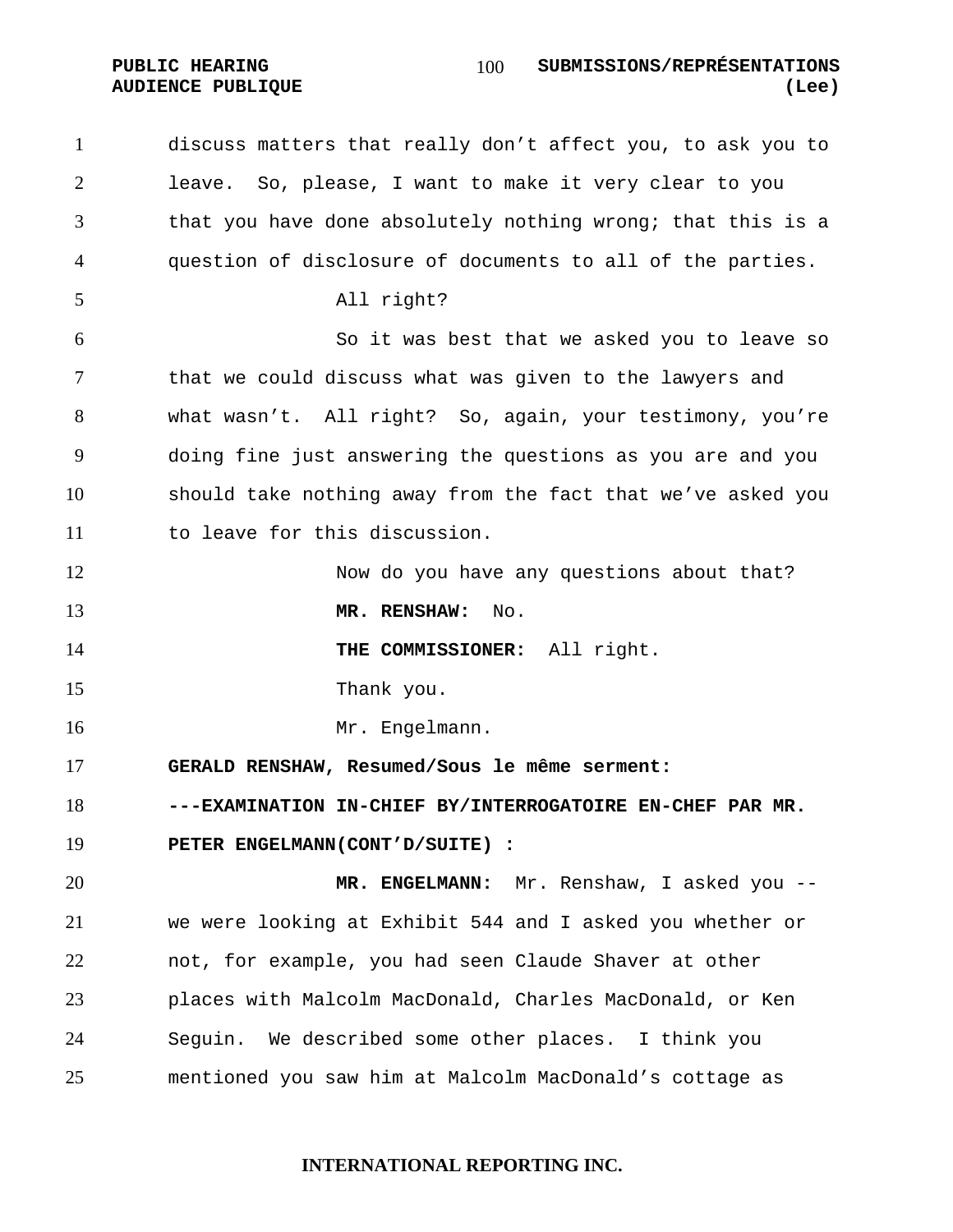**PUBLIC HEARING 101** 101 RENSHAW

well? **MR. RENSHAW:** Yes. **MR. ENGELMANN:** I can't remember if you said whether you took him over there or not? **MR. RENSHAW:** I'm pretty sure I have at least once. **MR. ENGELMANN:** All right. But I guess I want to ask you before this Inquiry and before I've asked you these questions about some of these individuals and whether you saw them at other places, other than Ken Seguin's home, do you remember if anybody ever asked you if you saw specific people at the parish; if you saw specific people at Harv's Diner; if you saw specific people at Malcolm MacDonald's? **MR. RENSHAW:** I'm not sure, but I think there is reference to that in the last statement I give 17 Perry Dunlop as to where I've seen certain people. 18 MR. ENGELMANN: Because there's certainly some reference to seeing people at Ken Sequin's house. I was just wondering if you were asked about all of the places you had seen --- **MR. RENSHAW:** I had to have been somewhere. **MR. ENGELMANN:** All right. Well, we'll look at that last statement and see what's there. That one has questions and answers, I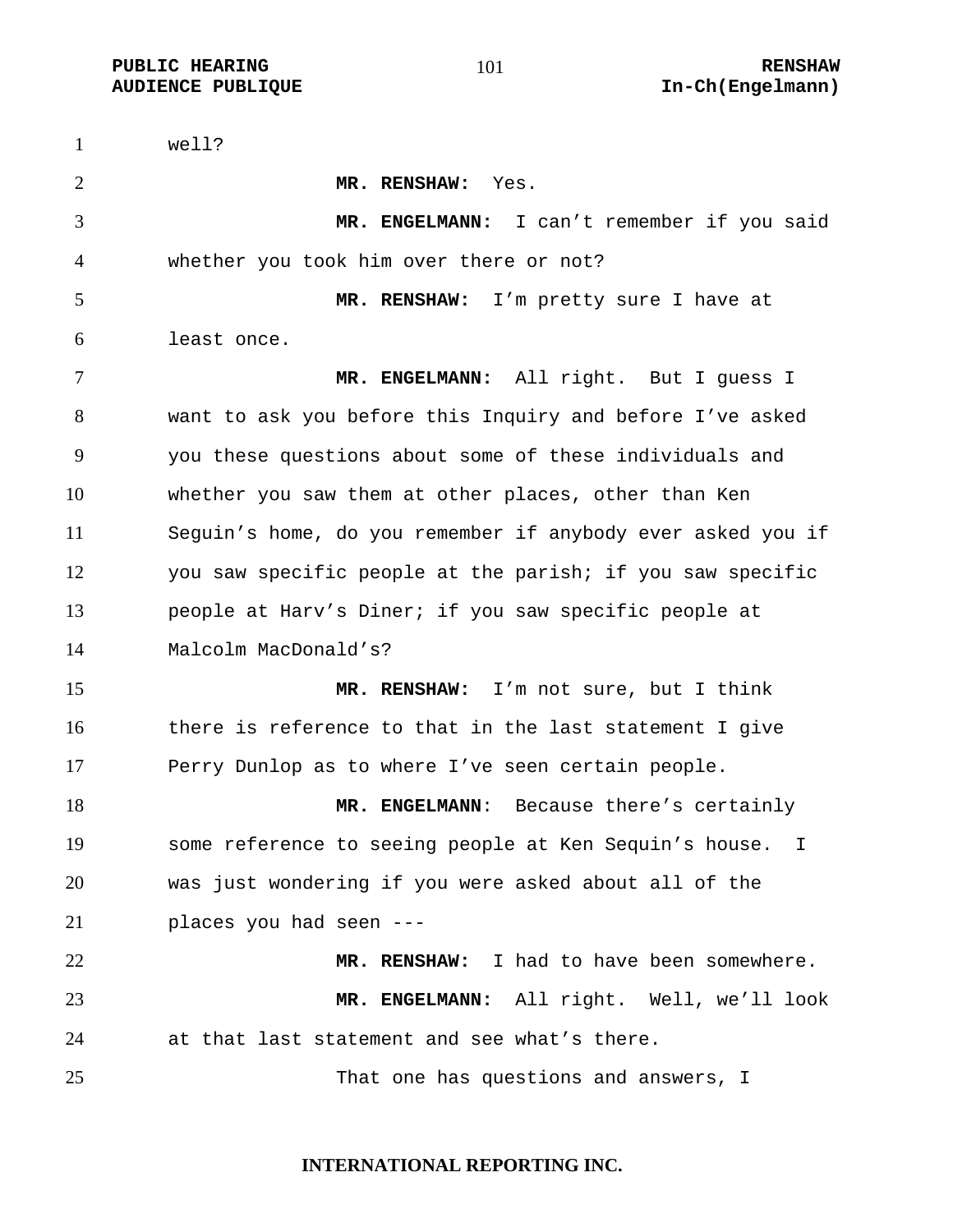**PUBLIC HEARING 102** 102

believe. **MR. RENSHAW:** Okay. **MR. ENGELMANN:** Because it's an audio taped interview. **MR. RENSHAW:** Yes. **THE COMMISSIONER:** Okay. So where were we at the objection? You were going through the list and seeing where people were? **MR. ENGELMANN:** Yes. **THE COMMISSIONER:** Okay. **MR. ENGELMANN:** So Charles MacDonald, you talked about his long-term relationship with Ken Seguin. **MR. RENSHAW:** Yes. 14 MR. ENGELMANN: And they would have been together presumably at a number of places? **MR. RENSHAW:** Yes. **MR. ENGELMANN:** What about Bishop LaRocque? You say that you saw him at Ken Seguin's home at least a half-dozen times. Would you have seen him with Mr. Seguin, Malcolm MacDonald, or Charles MacDonald at other places? **MR. RENSHAW:** The bishop seemed closer to Malcolm and Charlie than he was to Ken. So if he would have been at Ken's, I'm assuming it would be to get a boat ride? **MR. ENGELMANN:** And did you ever give him a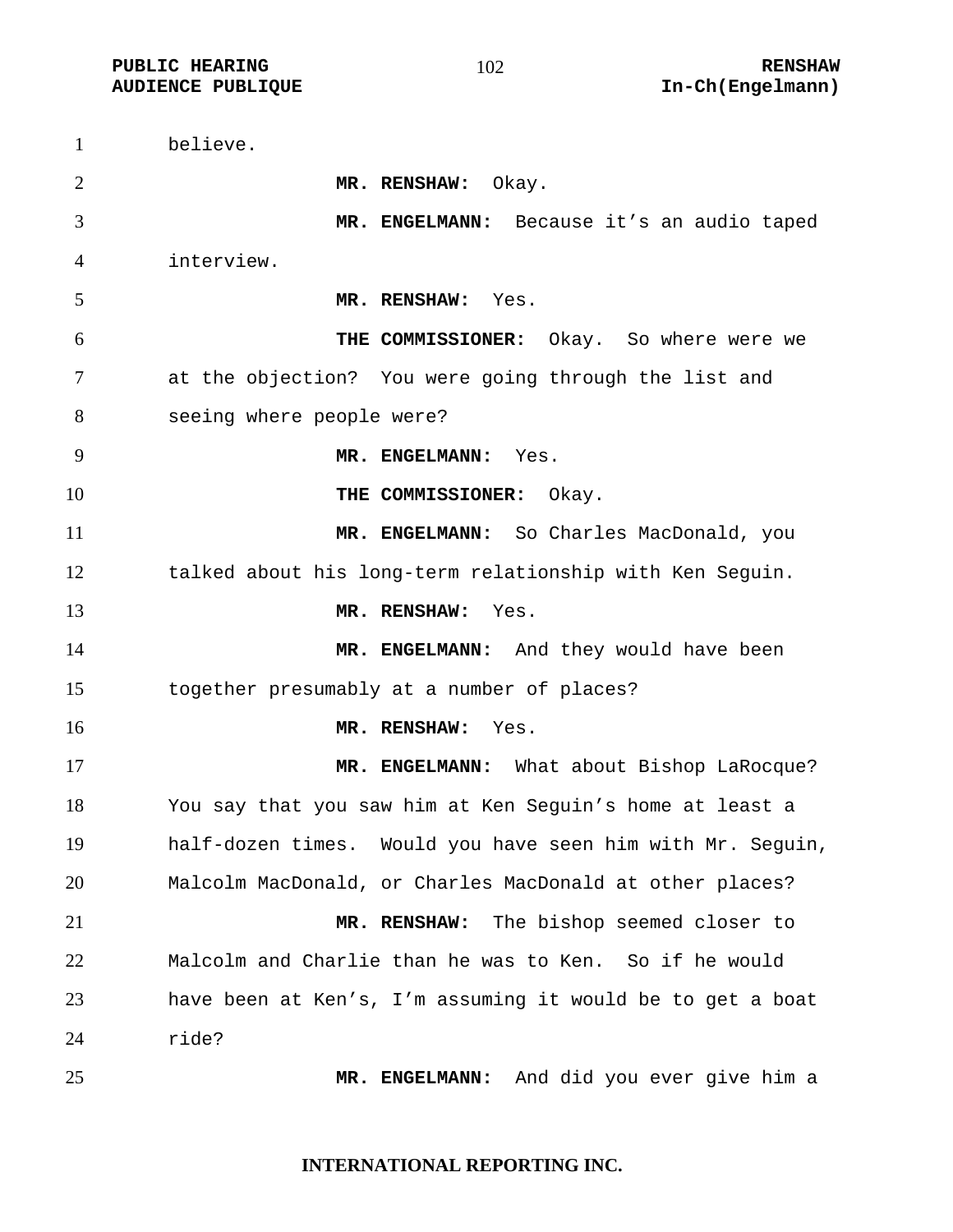| $\mathbf{1}$   | boat ride over to Malcolm's cottage?                       |
|----------------|------------------------------------------------------------|
| $\overline{2}$ | MR. RENSHAW: I couldn't say for sure.                      |
| 3              | MR. ENGELMANN: Did you actually see him                    |
| 4              | over there, or are you just assuming that he ---           |
| 5              | MR. RENSHAW: No, I have seen him there.                    |
| 6              | THE COMMISSIONER: Would that mean that you                 |
| 7              | would have been at Malcolm MacDonald's island as well.     |
| 8              | MR. RENSHAW: Either on it -- I was on the                  |
| 9              | island or going by the island, or you could see through    |
| 10             | binoculars from Ken Seguin's property.                     |
| 11             | THE COMMISSIONER:<br>Okay. So I guess that                 |
| 12             | begs the question, did you ever look through binoculars to |
| 13             | see who was there?                                         |
| 14             | MR. RENSHAW:<br>Yes.                                       |
| 15             | THE COMMISSIONER: All right. And why would                 |
| 16             | you have been doing that?                                  |
| 17             | MR. RENSHAW: Somebody is looking for                       |
| 18             | somebody.                                                  |
| 19             | THE COMMISSIONER: M'hm.                                    |
| 20             | MR. RENSHAW: Or wondering if a certain                     |
| 21             | buddy's over there, or $---$                               |
| 22             | THE COMMISSIONER:<br>Okay.                                 |
| 23             | MR. ENGELMANN: Was there a phone at                        |
| 24             | Malcolm's cottage?                                         |
| 25             | MR. RENSHAW:<br>No.                                        |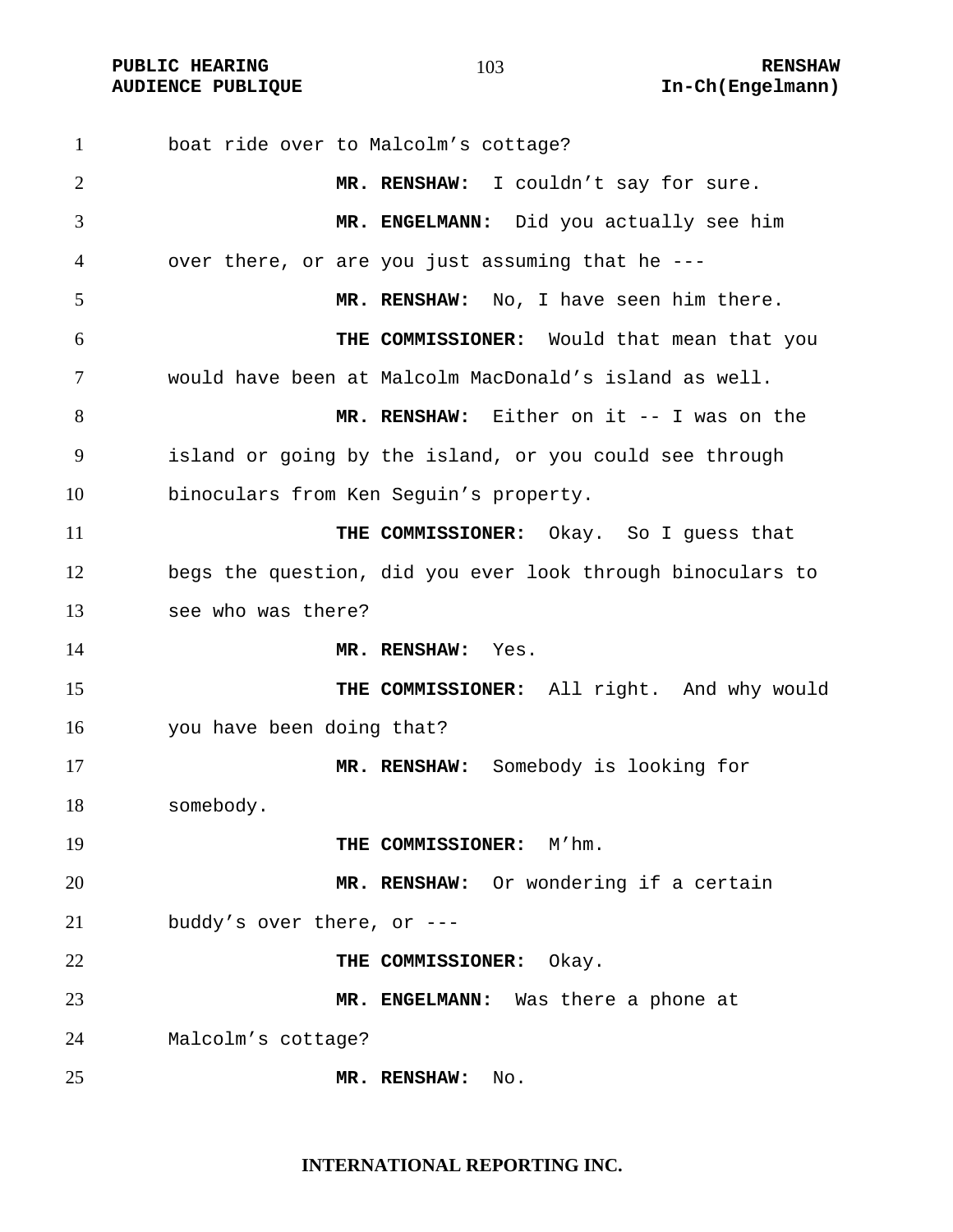**PUBLIC HEARING 104** 104 RENSHAW

1 MR. ENGELMANN: How would you communicate between the cottage and the mainland? **MR. RENSHAW:** A cell phone. **MR. ENGELMANN:** Okay. Kevin Maloney, you mentioned that he was at Ken Seguin's home at least twice? **MR. RENSHAW:** Yes. **MR. ENGELMANN:** Before I go there, Bishop LaRocque, would you have seen him at some of those other places you talked about, with this group of individuals? **MR. RENSHAW:** Malcolm's cottage. **MR. ENGELMANN:** Okay. What about the diner or the parish? **MR. RENSHAW:** No, I don't believe so. 15 MR. ENGELMANN: Okay. **THE COMMISSIONER:** I'm sorry. And how many times would you have seen him at Malcolm MacDonald's? **MR. RENSHAW:** Less than half a dozen times. **THE COMMISSIONER:** Okay. **MR. ENGELMANN:** But do you have a specific recollection of seeing him there? **MR. RENSHAW:** Yes. 23 MR. ENGELMANN: Kevin Maloney? **MR. RENSHAW:** At Ken's and at Malcolm's. **MR. ENGELMANN:** Anywhere else?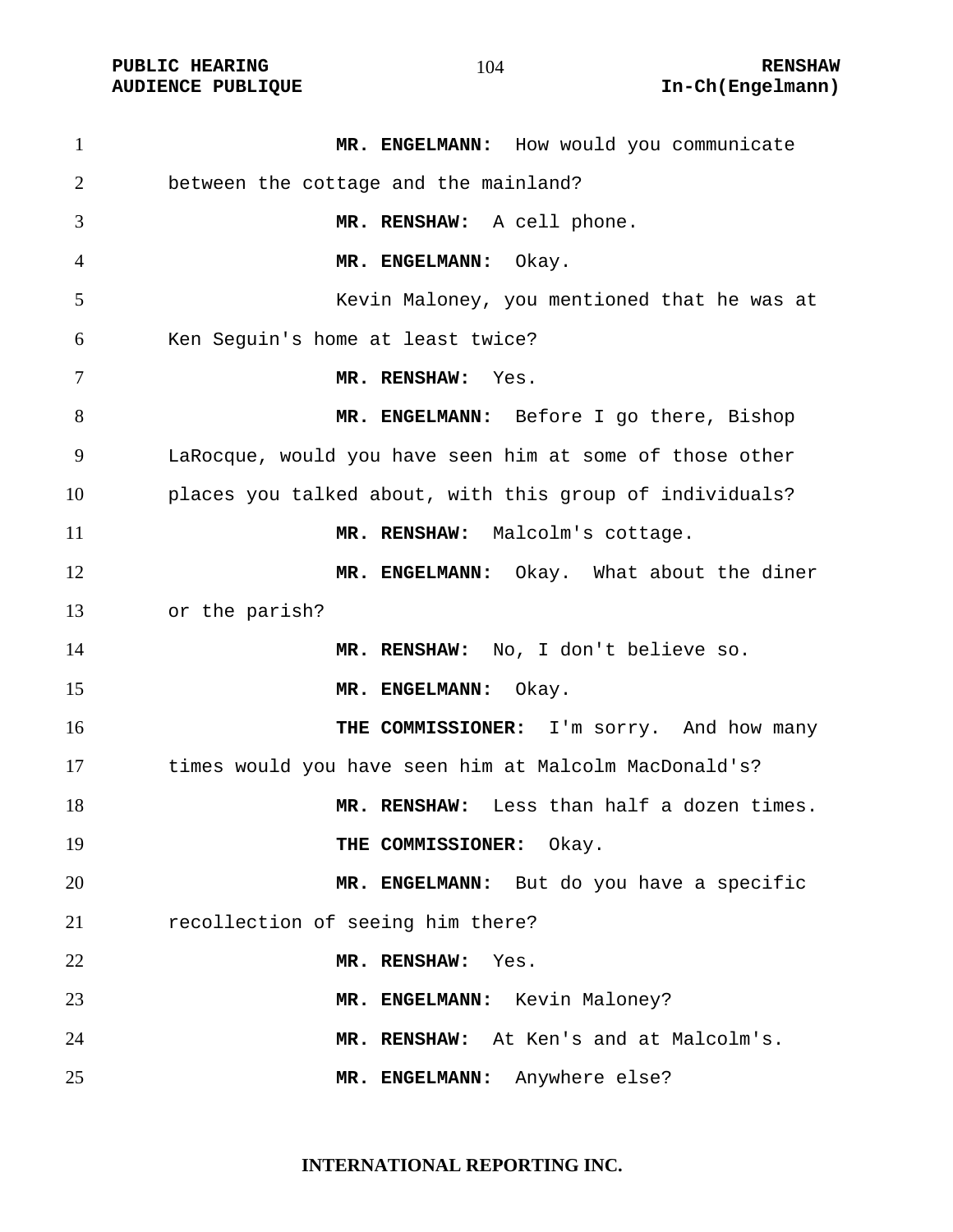| $\mathbf{1}$   | MR. RENSHAW: No.                              |
|----------------|-----------------------------------------------|
| $\overline{2}$ | MR. ENGELMANN: David Osler? Paragraph 12      |
| 3              | says:                                         |
| $\overline{4}$ | "I have observed David Osler at least         |
| 5              | once at Ken Seguin's home. I was later        |
| 6              | informed that David Osler was a               |
| 7              | Catholic priest."                             |
| 8              | Did you know David Osler?                     |
| 9              | MR. RENSHAW: No.                              |
| 10             | MR. ENGELMANN: Did you know Kevin Maloney?    |
| 11             | MR. RENSHAW: Very little.                     |
| 12             | MR. ENGELMANN: Okay. So were you actually     |
| 13             | introduced to David Osler?                    |
| 14             | MR. RENSHAW: Yes.                             |
| 15             | MR. ENGELMANN: And did you see him anywhere   |
| 16             | but at Ken's home?                            |
| 17             | MR. RENSHAW: Malcolm's cottage.               |
| 18             | MR. ENGELMANN: What about David Latrelle or   |
| 19             | Latreille?                                    |
| 20             | MR. RENSHAW: Latreille.                       |
| 21             | MR. ENGELMANN: Who is that?                   |
| 22             | MR. RENSHAW: It's slipping my mind right      |
| 23             | now. It wouldn't be someone I knew very well. |
| 24             | MR. ENGELMANN: Do you recall -- do you have   |
| 25             | а                                             |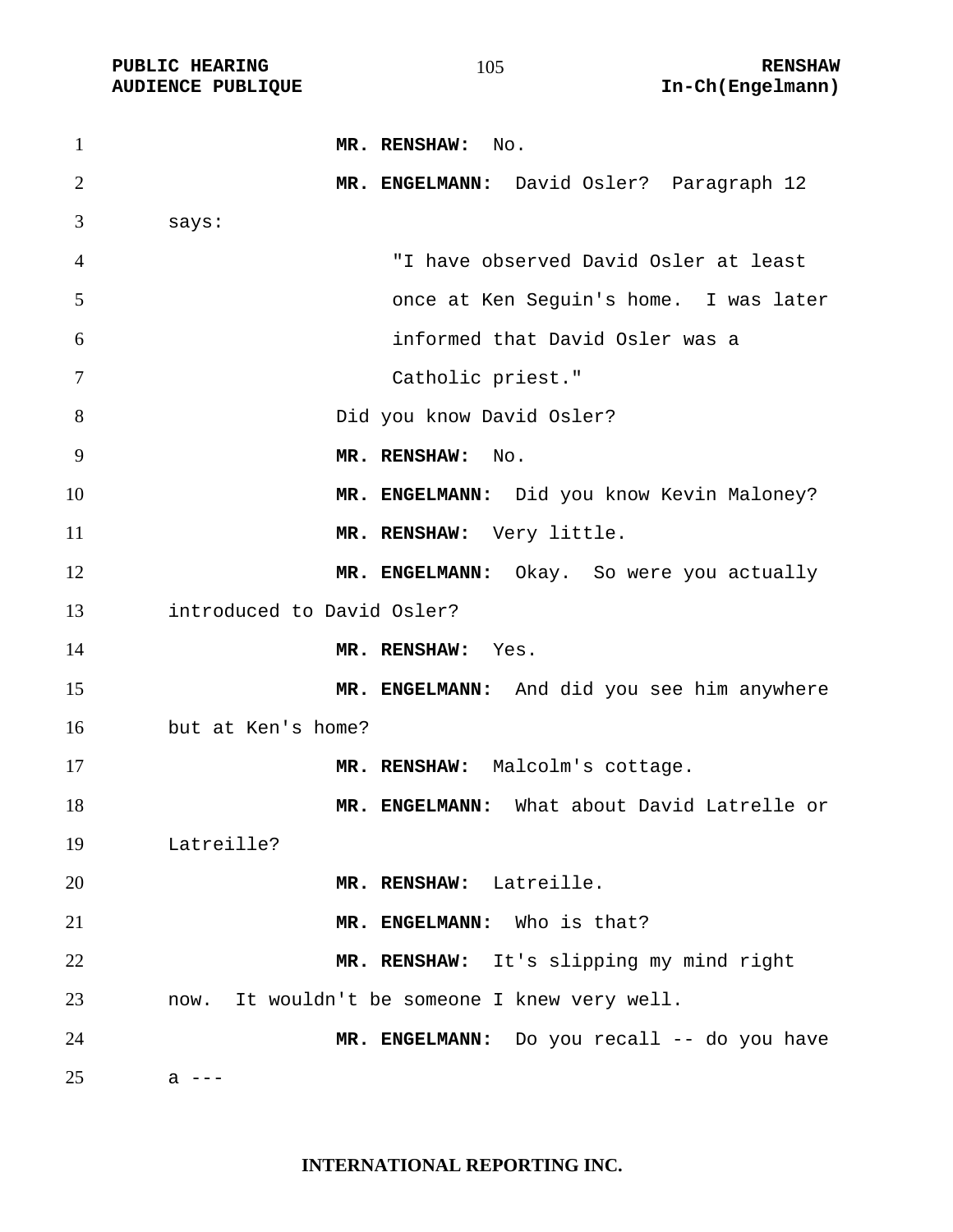PUBLIC HEARING **RENSHAW** 106 **RENSHAW RENSHAW RENSHAW RENSHAW AUDIENCE PUBLIQUE** 

| $\mathbf{1}$   | MR. RENSHAW: David Latreille, I believe,                   |
|----------------|------------------------------------------------------------|
| $\overline{2}$ | was a person about my age that hung around with Charlie.   |
| 3              | MR. ENGELMANN: Okay. And do you know                       |
| 4              | whether you would have seen him at other places other than |
| 5              | at Ken's?                                                  |
| 6              | MR. RENSHAW: He'd be at Malcolm's. I                       |
| 7              | believe he used to have pictures of him.                   |
| 8              | THE COMMISSIONER: I'm sorry?                               |
| 9              | MR. RENSHAW: I believe they have pictures                  |
| 10             | of him.                                                    |
| 11             | THE COMMISSIONER: Who did?                                 |
| 12             | MR. RENSHAW: You do actually in one of your                |
| 13             | pictures, he's in one of them.                             |
| 14             | MR. ENGELMANN: Okay, the pictures from the                 |
| 15             | disclosure?                                                |
| 16             | MR. RENSHAW:<br>Yes.                                       |
| 17             | MR. ENGELMANN: Ron Leroux?                                 |
| 18             | MR. RENSHAW: All the time.                                 |
| 19             | MR. ENGELMANN: Okay. So not just at Ken's                  |
| 20             | but at other places?                                       |
| 21             | MR. RENSHAW: Yes.                                          |
| 22             | MR. ENGELMANN: That would include ---                      |
| 23             | MR. RENSHAW: At both parishes, Malcolm's                   |
| 24             | cottage, Herv's Diner.                                     |
| 25             | MR. ENGELMANN: Okay.                                       |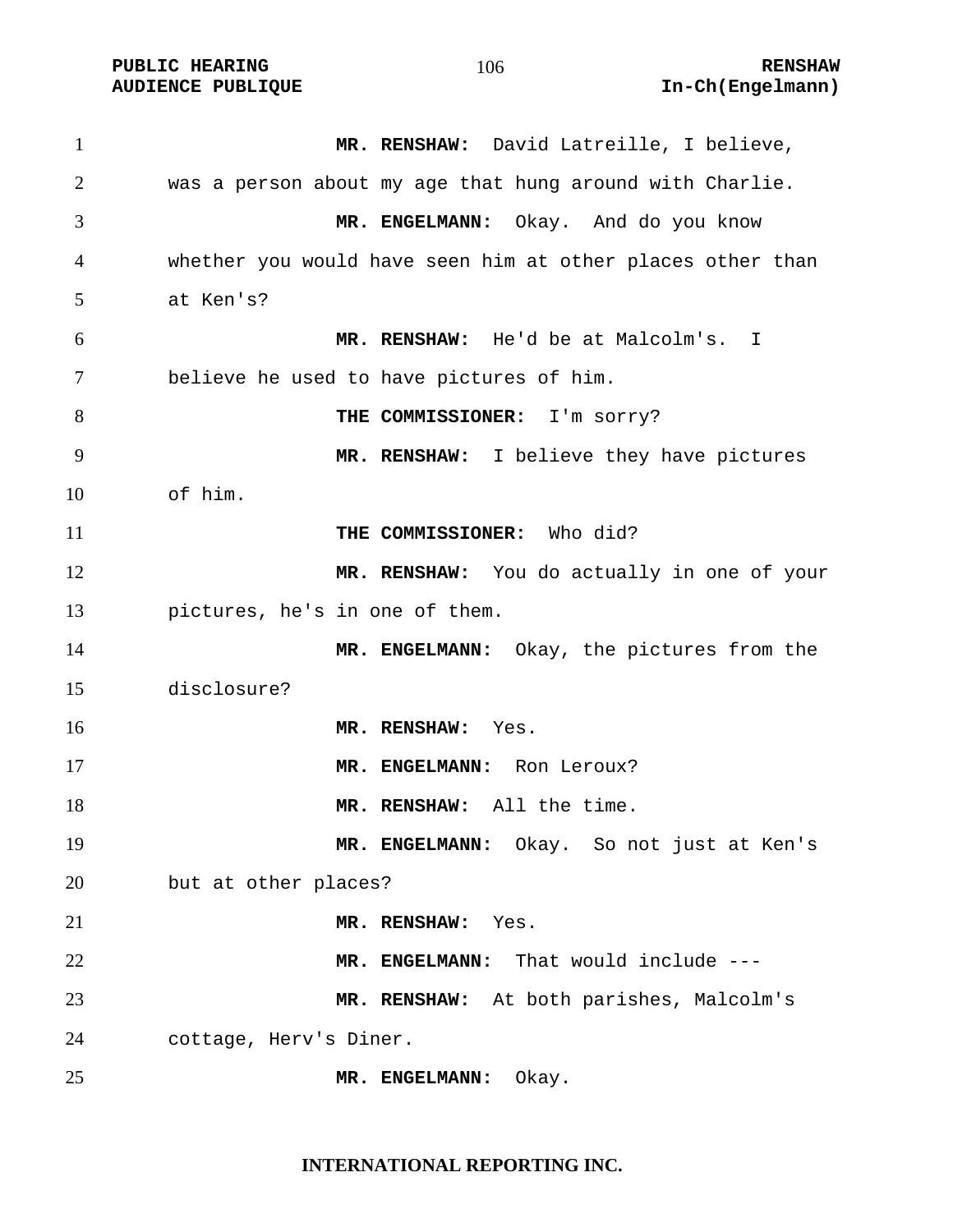We've got a fellow by the name of Ronald or Rorey MacDonald. Do you know who that is? Paragraph 16. **MR. RENSHAW:** He's another priest, I believe. **MR. ENGELMANN:** Was he ever introduced to you or can you recall? **MR. RENSHAW:** No. Not at this time. 8 MR. ENGELMANN: Okay. And you said you saw him at Ken's home at least twice. Do you recall if you would have seen him anywhere else? **MR. RENSHAW:** They say, if these people were at Ken's place, I would have also seen them at Malcolm's at 13 least; maybe not anywhere else, but if they were at Ken's, they were at Malcolm's. **MR. ENGELMANN:** Why do you say that? **MR. RENSHAW:** Because they would use Ken's place to get to Malcolm's. **MR. ENGELMANN:** What about Joss Van Diepen? He was a colleague of Ken's. Right? **MR. RENSHAW:** Yes. I would have seen him at Herv's Diner, Ken Seguin's and Malcolm's. **MR. ENGELMANN:** Paragraph 20. Who is Al Laplante? **MR. RENSHAW:** That's a friend of Ken Seguin's.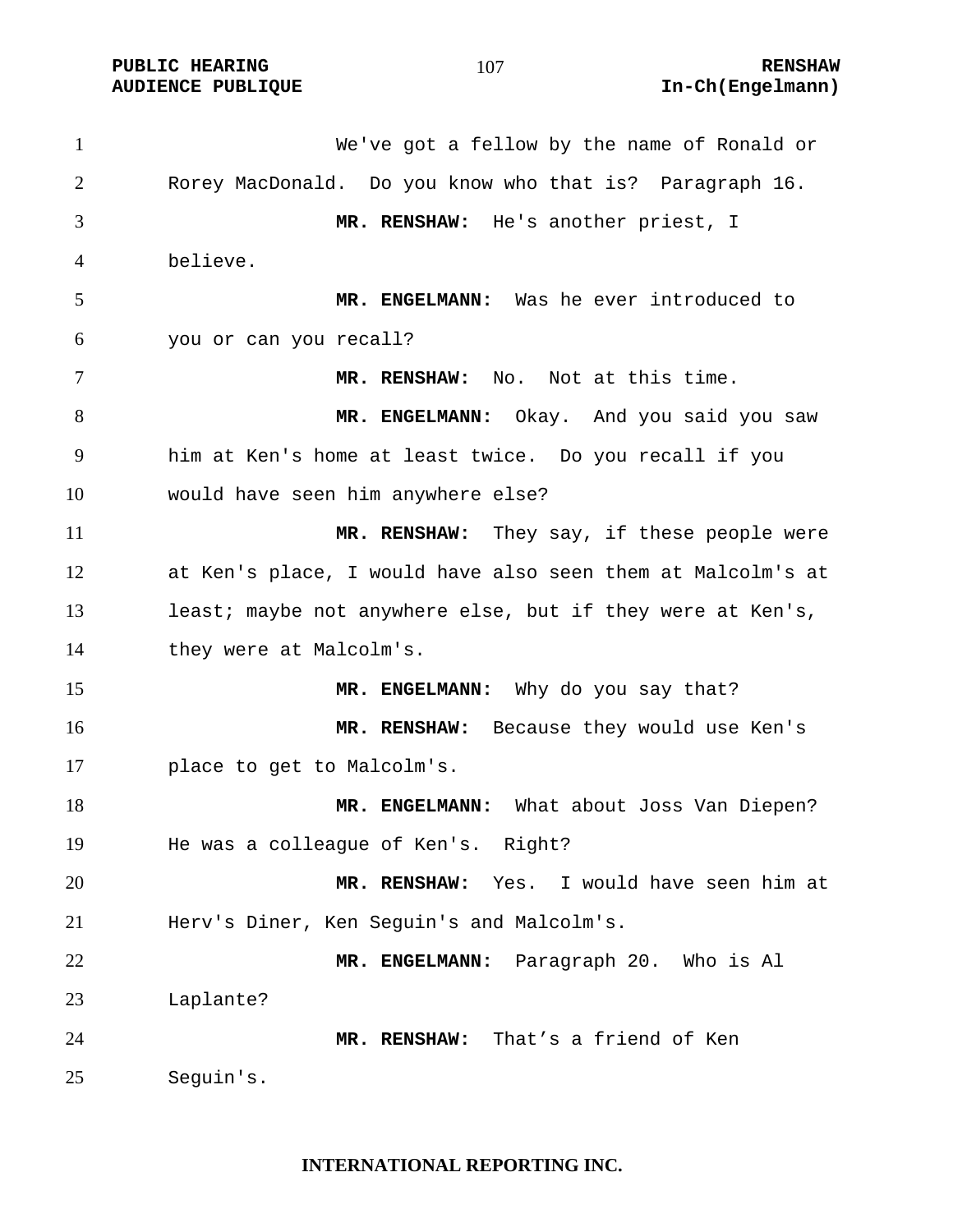| $\mathbf{1}$   | MR. ENGELMANN: Did he associate with Ken     |
|----------------|----------------------------------------------|
| 2              | and Charlie and Malcolm?                     |
| 3              | MR. RENSHAW: Mostly Ken.                     |
| $\overline{4}$ | MR. ENGELMANN: Would you have seen him at    |
| 5              | other places with those three?               |
| 6              | MR. RENSHAW: Herv's Diner.                   |
| 7              | MR. ENGELMANN: A fellow named Dale Crowder.  |
| 8              | Paragraph 21.                                |
| 9              | MR. RENSHAW: I would have seen him at        |
| 10             | Ken's, Ron Leroux', Malcolm's, Herv's Diner. |
| 11             | MR. ENGELMANN: Was he a friend of Ken's?     |
| 12             | MR. RENSHAW: Okay, yeah.                     |
| 13             | MR. ENGELMANN: What do you mean?             |
| 14             | MR. RENSHAW: Well, they were -- yeah,        |
| 15             | friends I guess.                             |
| 16             | MR. ENGELMANN: How old would he have been?   |
| 17             | MR. RENSHAW: My age.                         |
| 18             | MR. ENGELMANN: Norm Robertson?               |
| 19             | MR. RENSHAW: Also my age; an ex-             |
| 20             | probationer.                                 |
| 21             | MR. ENGELMANN: Would he have been with this  |
| 22             | group of people at Ken's or elsewhere?       |
| 23             | MR. RENSHAW:<br>Yes.                         |
| 24             | Where else besides Ken's?<br>MR. ENGELMANN:  |
| 25             | MR. RENSHAW:<br>I believe that's the only    |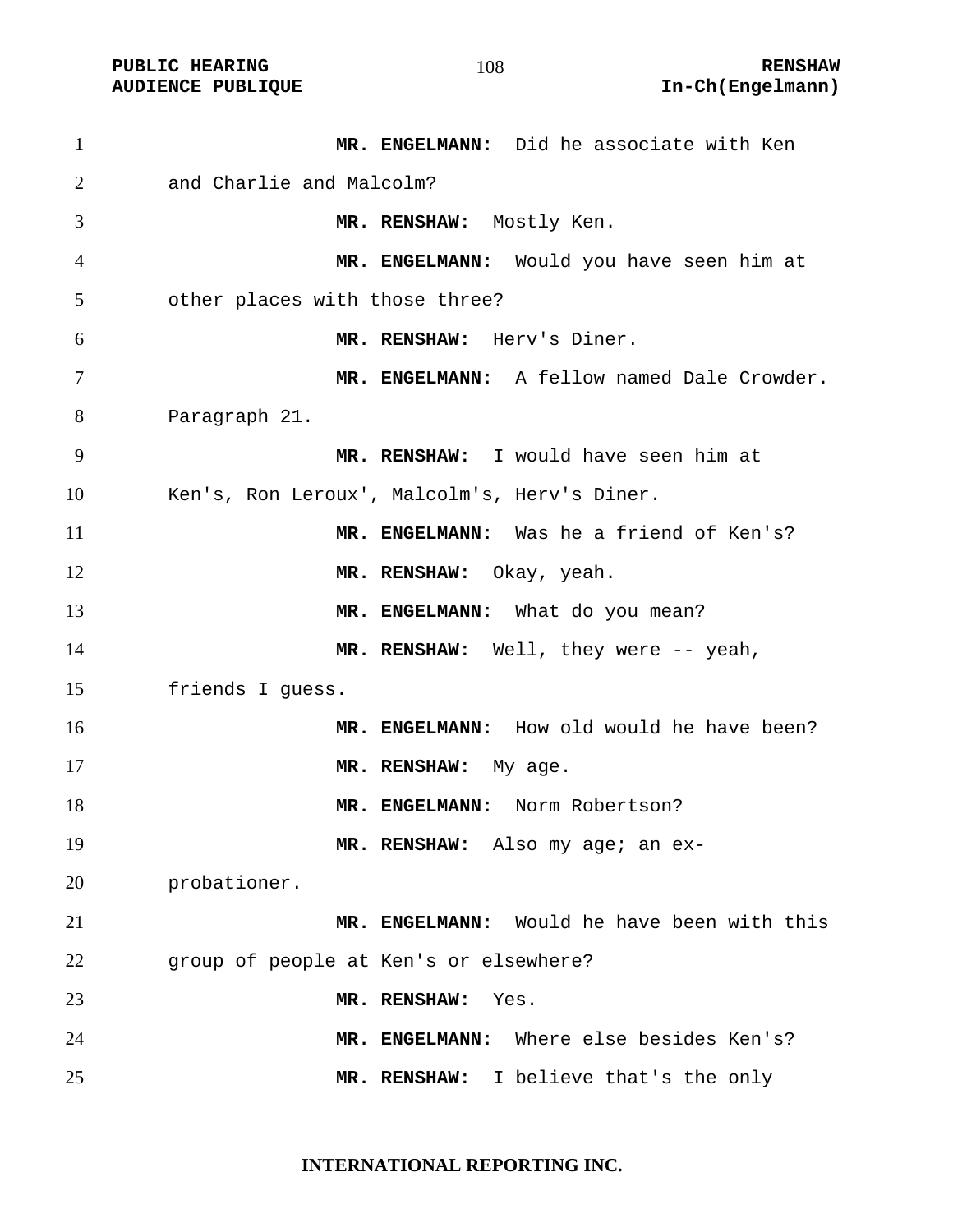PUBLIC HEARING **RENSHAW** 109 RENSHAW RENSHAW **RENSHAW RENSHAW AUDIENCE PUBLIQUE** 

| $\mathbf{1}$   | place I've seen him.                                    |
|----------------|---------------------------------------------------------|
| $\overline{2}$ | MR. ENGELMANN: All right.                               |
| 3              | You reference a guy named Gino, paragraph               |
| 4              | 26?                                                     |
| 5              | MR. RENSHAW: He's a fellow who hung around              |
| 6              | with Charlie.                                           |
| 7              | MR. ENGELMANN: Is he about your age?                    |
| 8              | MR. RENSHAW: A couple of years older maybe,             |
| 9              | but not much.                                           |
| 10             | MR. ENGELMANN: Okay.                                    |
| 11             | Paragraph 27, there is a fellow who's got a             |
| 12             | moniker here, C-5. Does he mean anything to you? Do you |
| 13             | remember who that was?                                  |
| 14             | MR. RENSHAW: I do know him.                             |
| 15             | MR. ENGELMANN: Would you have seen him at               |
| 16             | more places than Ken's?                                 |
| 17             | MR. RENSHAW: Just Ken's, I believe.                     |
| 18             | MR. ENGELMANN: And the person in paragraph              |
| 19             | 28?                                                     |
| 20             | MR. RENSHAW: I know him as well.                        |
| 21             | MR. ENGELMANN: Okay. Again, is he around                |
| 22             | your age or older?                                      |
| 23             | MR. RENSHAW: My age; he's a year older than             |
| 24             | me.                                                     |
| 25             | MR. ENGELMANN: Did you know him?                        |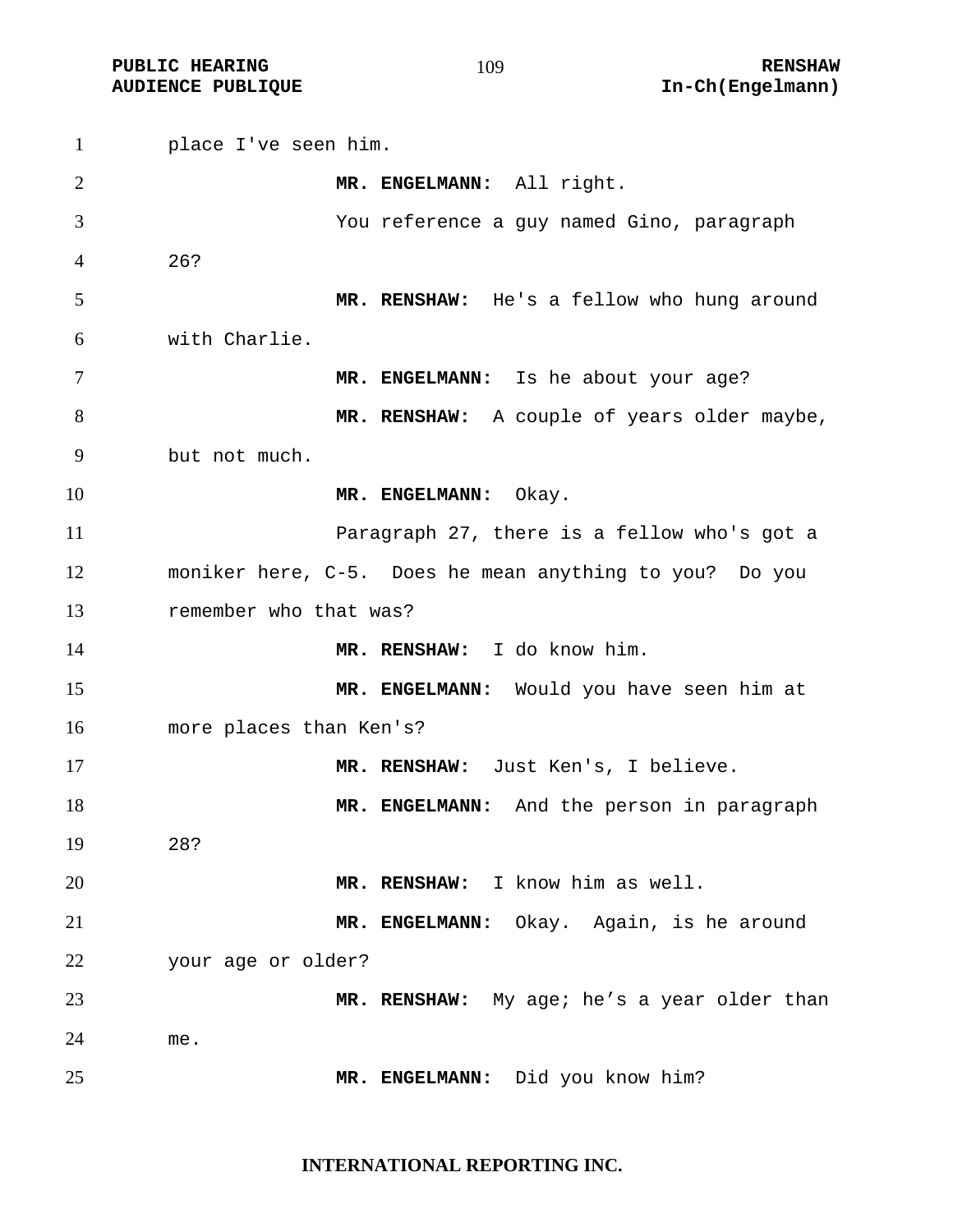PUBLIC HEARING **RENSHAW** 110 **RENSHAW** RENSHAW **RENSHAW RENSHAW AUDIENCE PUBLIQUE** 

| $\mathbf{1}$   | MR. RENSHAW: Very well.                                |
|----------------|--------------------------------------------------------|
| 2              | MR. ENGELMANN: Was he at Ken's with this               |
| 3              | group or was he elsewhere as well?                     |
| $\overline{4}$ |                                                        |
|                | MR. RENSHAW: At Malcolm's, Malcolm's                   |
| 5              | office, Herv's Diner.                                  |
| 6              | MR. ENGELMANN: He would be closer to                   |
| 7              | Malcolm or Ken or ---                                  |
| 8              | MR. RENSHAW: Malcolm.                                  |
| 9              | MR. ENGELMANN: Paragraph 29; another fellow            |
| 10             | by the name of MacDonald. Do you remember who that is? |
| 11             | MR. RENSHAW: Not off the top of my head.               |
| 12             | MR. ENGELMANN: You mentioned a fellow by               |
| 13             | the name of Pommier?                                   |
| 14             | MR. RENSHAW: Yes.                                      |
| 15             | MR. ENGELMANN: Do you know, sir, if that               |
| 16             | was the father or the son?                             |
| 17             | MR. RENSHAW: The son.                                  |
| 18             | MR. ENGELMANN: Okay. Here you say that you             |
| 19             | saw him at both Ken Seguin's and you mention Malcolm's |
| 20             | cottage.                                               |
| 21             | MR. RENSHAW:<br>Yes.                                   |
|                |                                                        |
| 22             | MR. ENGELMANN: Would he have been more at              |
| 23             | one than the other?                                    |
| 24             | MR. RENSHAW: More -- well, it's                        |
| 25             | contradictory ---                                      |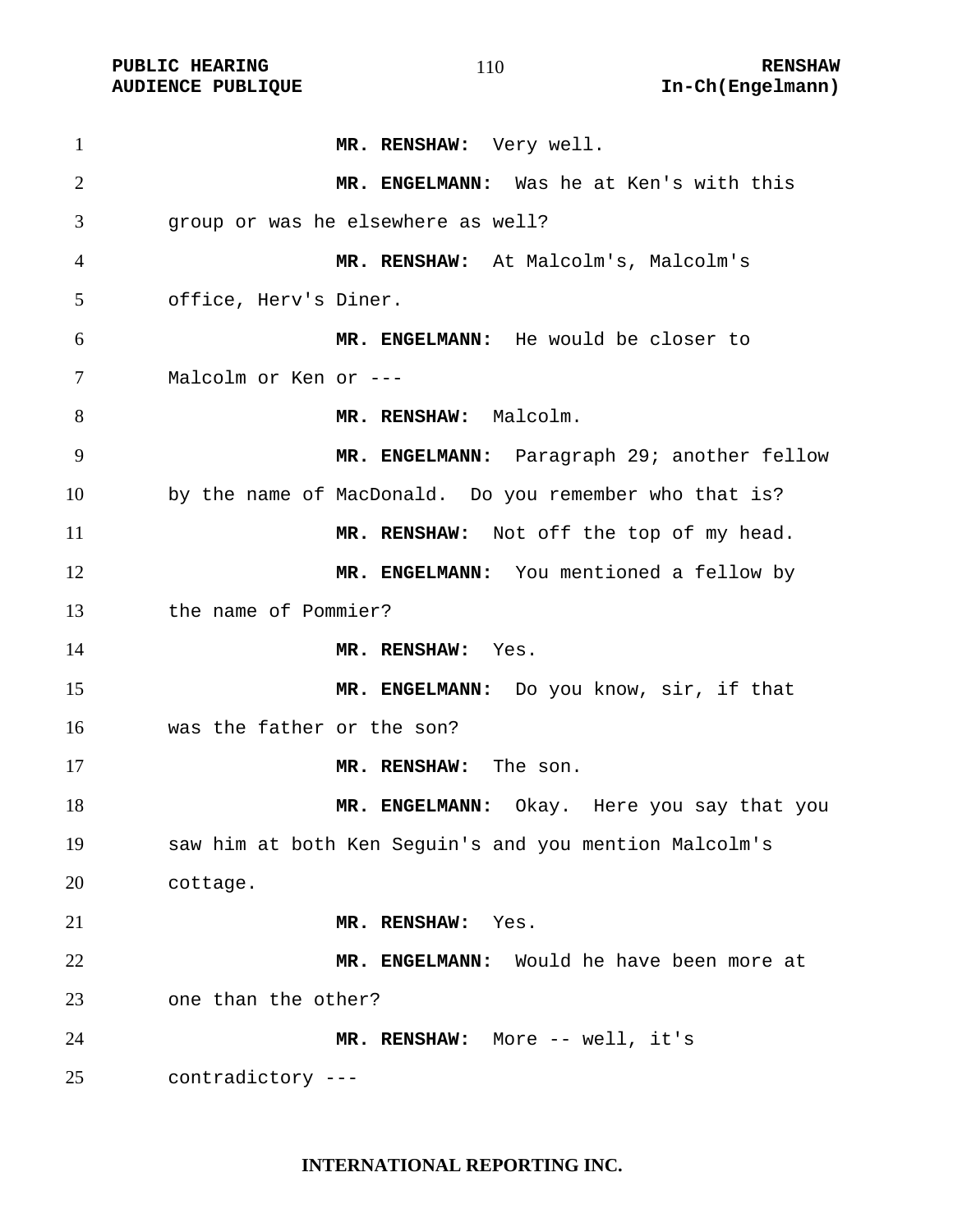PUBLIC HEARING **RENSHAW** 111 RENSHAW RENSHAW RENSHAW **RENSHAW** 2011

| $\mathbf{1}$   | MR. ENGELMANN: All right.                                   |
|----------------|-------------------------------------------------------------|
| $\overline{2}$ | MR. RENSHAW: --- because of the fact that                   |
| 3              | you have to go to Ken's to get to Malcolm's.                |
| 4              | MR. ENGELMANN: So he would just be at Ken's                 |
| 5              | briefly to go to Malcolm's?                                 |
| 6              | MR. RENSHAW:<br>Yes.                                        |
| 7              | MR. ENGELMANN: All right.                                   |
| 8              | And you mention a couple of people in                       |
| 9              | paragraph 32 that you met through Charles MacDonald?        |
| 10             | MR. RENSHAW: Yes.                                           |
| 11             | MR. ENGELMANN: And you say that you were                    |
| 12             | introduced to them at the Williamstown parish?              |
| 13             | MR. RENSHAW:<br>Yes.                                        |
| 14             | MR. ENGELMANN: Would you have seen them at                  |
| 15             | other places with either Charles or Malcolm or Ken?         |
| 16             | MR. RENSHAW: I would have seen them at                      |
| 17             | Malcolm's and Ken's.                                        |
| 18             | MR. ENGELMANN: And did you see them on                      |
| 19             | their own or were they always with Charles MacDonald?       |
| 20             | Always with Charlie.<br>MR. RENSHAW:                        |
| 21             | In paragraph 33, you refer<br>MR. ENGELMANN:                |
| 22             | to a suitcase, and I'm just wondering where this comes      |
| 23             | Why are you referring to a suitcase? Is Mr. Dunlop<br>from. |
| 24             | asking you specifically about a suitcase?                   |
| 25             | MR. RENSHAW: I believe he was, yes.                         |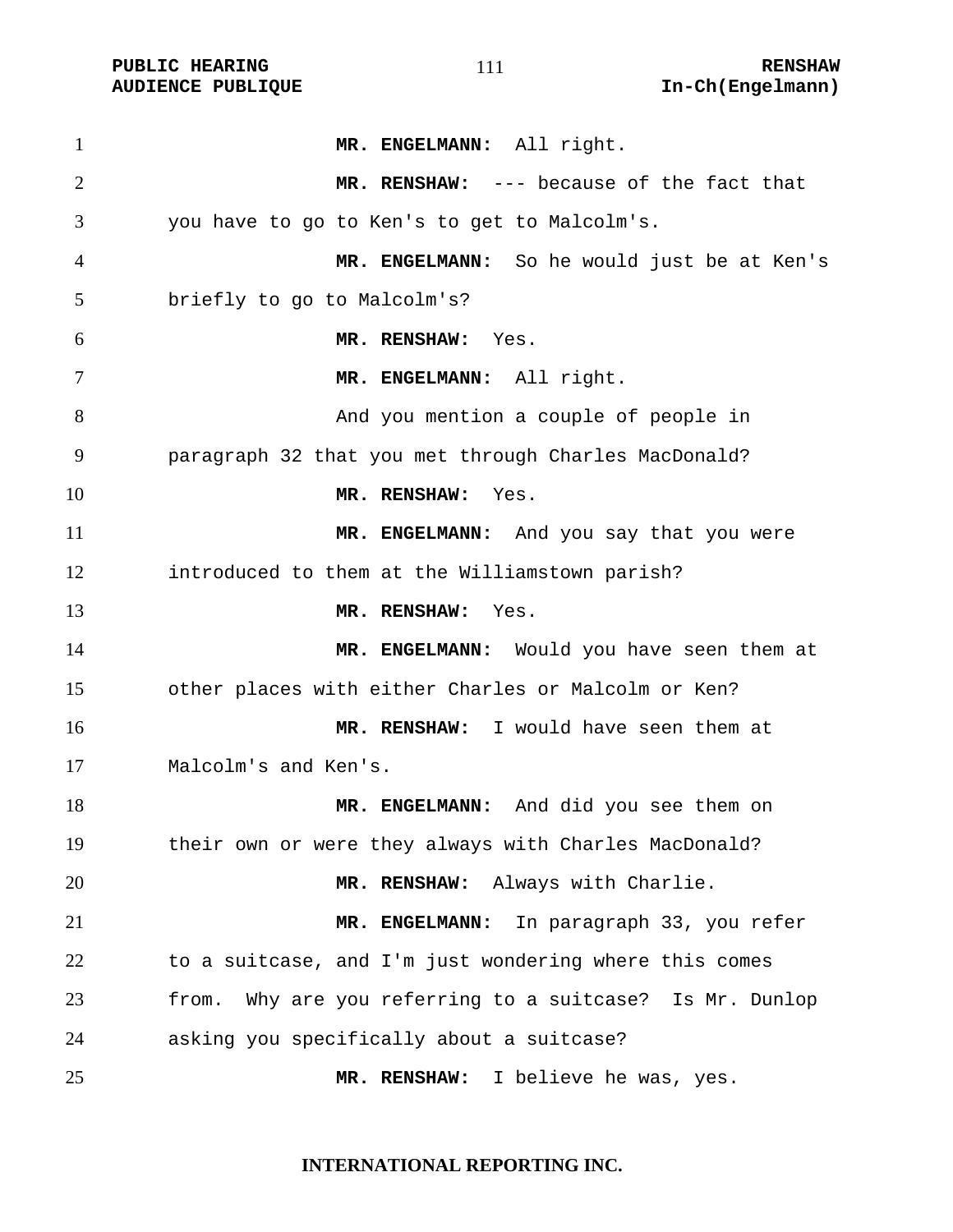# PUBLIC HEARING **RENSHAW** 112 **RENSHAW** RENSHAW **RENSHAW RENSHAW RENSHAW RENSHAW RENSHAW**

| $\mathbf{1}$ | MR. ENGELMANN: Do you remember what the                     |
|--------------|-------------------------------------------------------------|
| 2            | significance of this was to him?                            |
| 3            | MR. RENSHAW: Not at the time. I do now                      |
| 4            | because I've learned more since then.                       |
| 5            | MR. ENGELMANN:<br>Okay.                                     |
| 6            | I'm not sure how this works, but you say --                 |
| 7            | you talk about it -- you say you observed it in a closet in |
| 8            | Ken's bedroom. Then you talk about DS. You say:             |
| 9            | "He states that he was terrified of a                       |
| 10           | criminal investigation, of losing his                       |
| 11           | career and family name."                                    |
| 12           | Who are you talking about there?                            |
| 13           | MR. RENSHAW: Could you repeat that please?                  |
| 14           | MR. ENGELMANN: In paragraph 33, it says:                    |
| 15           | "He states that he was terrified of a                       |
| 16           | criminal investigation, of losing his                       |
| 17           | career and family name."                                    |
| 18           | Who are you talking about there?                            |
| 19           | Seguin.<br>MR. RENSHAW:                                     |
| 20           | And how did you know that or<br>MR. ENGELMANN:              |
| 21           | did you know that?                                          |
| 22           | Through conversations with<br>MR. RENSHAW:                  |
| 23           | him.                                                        |
| 24           | Ken Seguin would have told<br>MR. ENGELMANN:                |
| 25           | you that himself?                                           |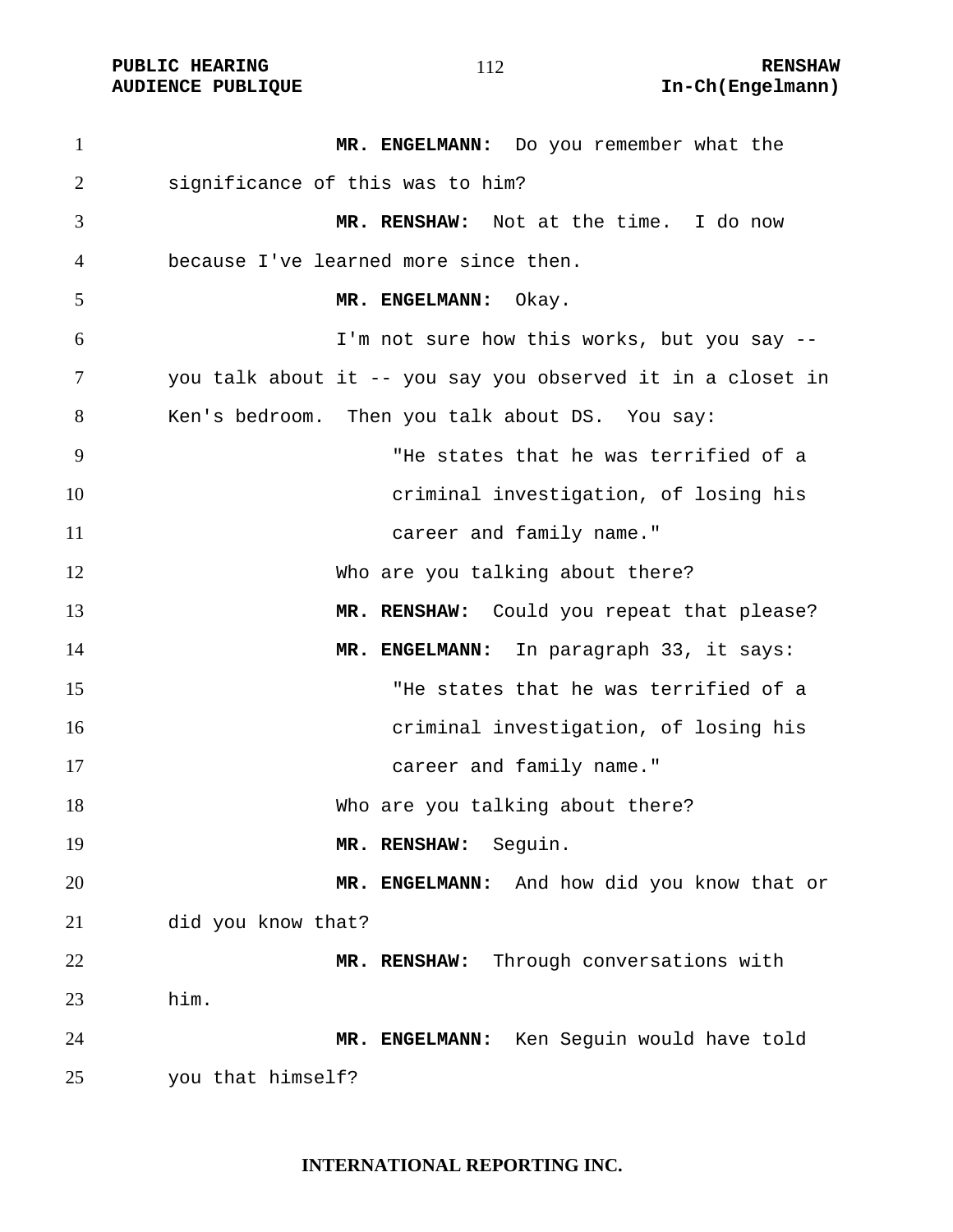| $\mathbf{1}$   | MR. RENSHAW:<br>Yes.                                   |
|----------------|--------------------------------------------------------|
| $\overline{2}$ | MR. ENGELMANN: What about the comment:                 |
| 3              | "He advised me that he had to get rid                  |
| 4              | of some videotapes as they would                       |
| 5              | implicate him"?                                        |
| 6              | MR. RENSHAW: That's when I would have                  |
| 7              | learned that they were in that suitcase.               |
| 8              | MR. ENGELMANN: Okay, but did Ken Seguin                |
| 9              | actually tell you that; that he had to get rid of some |
| 10             | videotapes or did someone else tell you that?          |
| 11             | MR. RENSHAW: You know, right now I couldn't            |
| 12             | tell you for sure where it came from.                  |
| 13             | MR. ENGELMANN: You've heard that from                  |
| 14             | several sources perhaps?                               |
| 15             | MR. RENSHAW: There's two possible options,             |
| 16             | yes.                                                   |
| 17             | THE COMMISSIONER: I'm sorry. What are the              |
| 18             | two possible options?                                  |
| 19             | MR. RENSHAW: Either Ken or Ron Leroux.                 |
| 20             | MR. ENGELMANN: What about the comment:                 |
| 21             | "He also advised that he had my                        |
| 22             | probation records and that he had to                   |
| 23             | destroy these as well"?                                |
| 24             | MR. RENSHAW: I knew that before I had to --            |
| 25             | before I heard about the suitcase.                     |

## **INTERNATIONAL REPORTING INC.**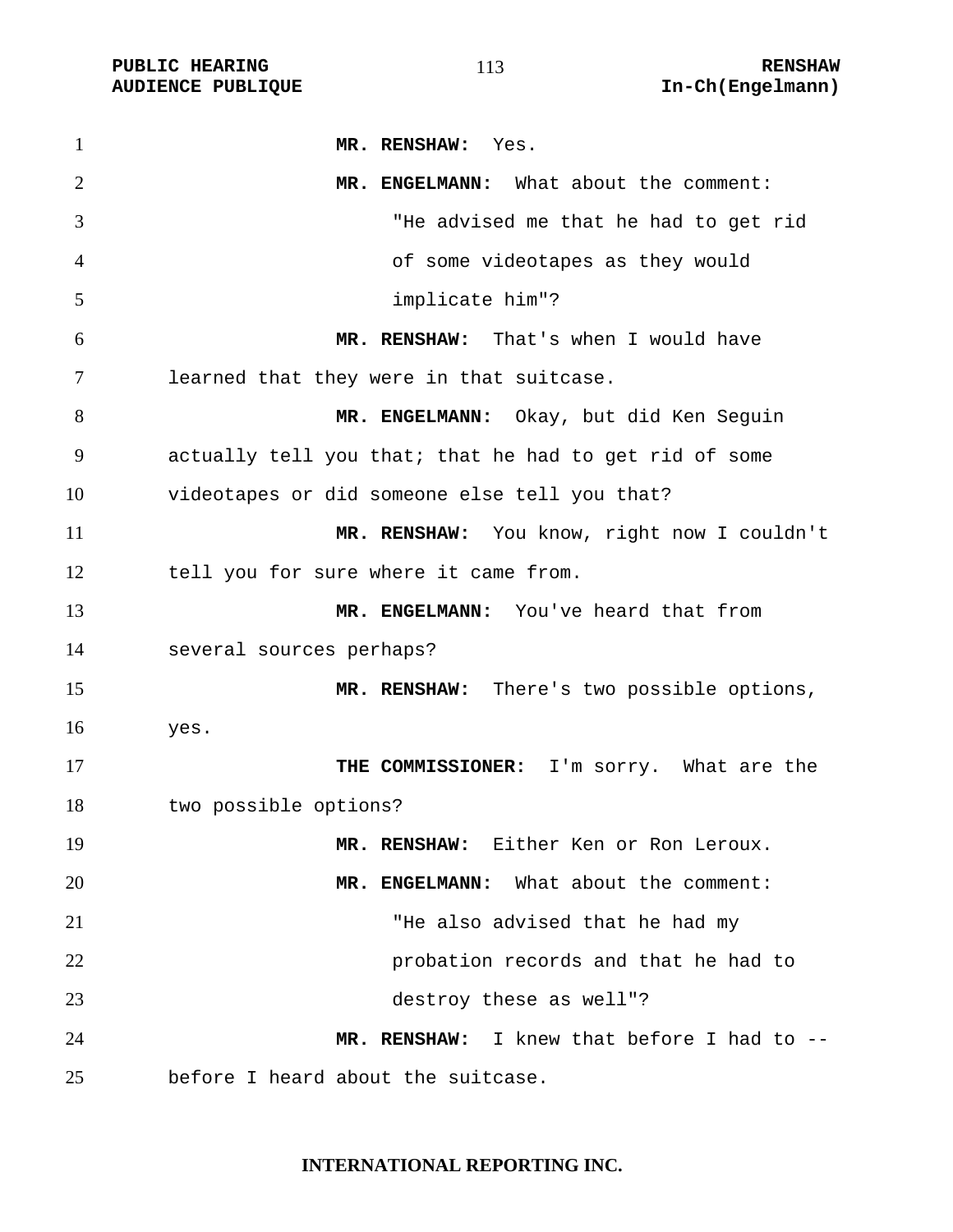| $\mathbf{1}$ | MR. ENGELMANN: And who would have told you  |
|--------------|---------------------------------------------|
| 2            | that?                                       |
| 3            | MR. RENSHAW: Seguin.                        |
| 4            | MR. ENGELMANN: And did he tell you why he   |
| 5            | had your probation records?                 |
| 6            | MR. RENSHAW:<br>No.                         |
| 7            | MR. ENGELMANN: When he said he had them;    |
| 8            | what did that mean? Had them where?         |
| 9            | MR. RENSHAW: In a filing cabinet that I     |
| 10           | knew of.                                    |
| 11           | MR. ENGELMANN: Where was the filing cabinet |
| 12           | kept?                                       |
| 13           | MR. RENSHAW: Off his bedroom.               |
| 14           | MR. ENGELMANN: In his home?                 |
| 15           | MR. RENSHAW:<br>Yes.                        |
| 16           | MR. ENGELMANN:<br>Okay.                     |
| 17           | MR. RENSHAW: I believe the filing cabinet   |
| 18           | is labeled in there.                        |
| 19           | THE COMMISSIONER: Yes, it is.               |
| 20           | MR. ENGELMANN:<br>It says:                  |
| 21           | "Approximately two days later, Ken          |
| 22           | advised me that my probation records        |
| 23           | were missing. Ken should not have had       |
| 24           | these probation records in the first        |
| 25           | place."                                     |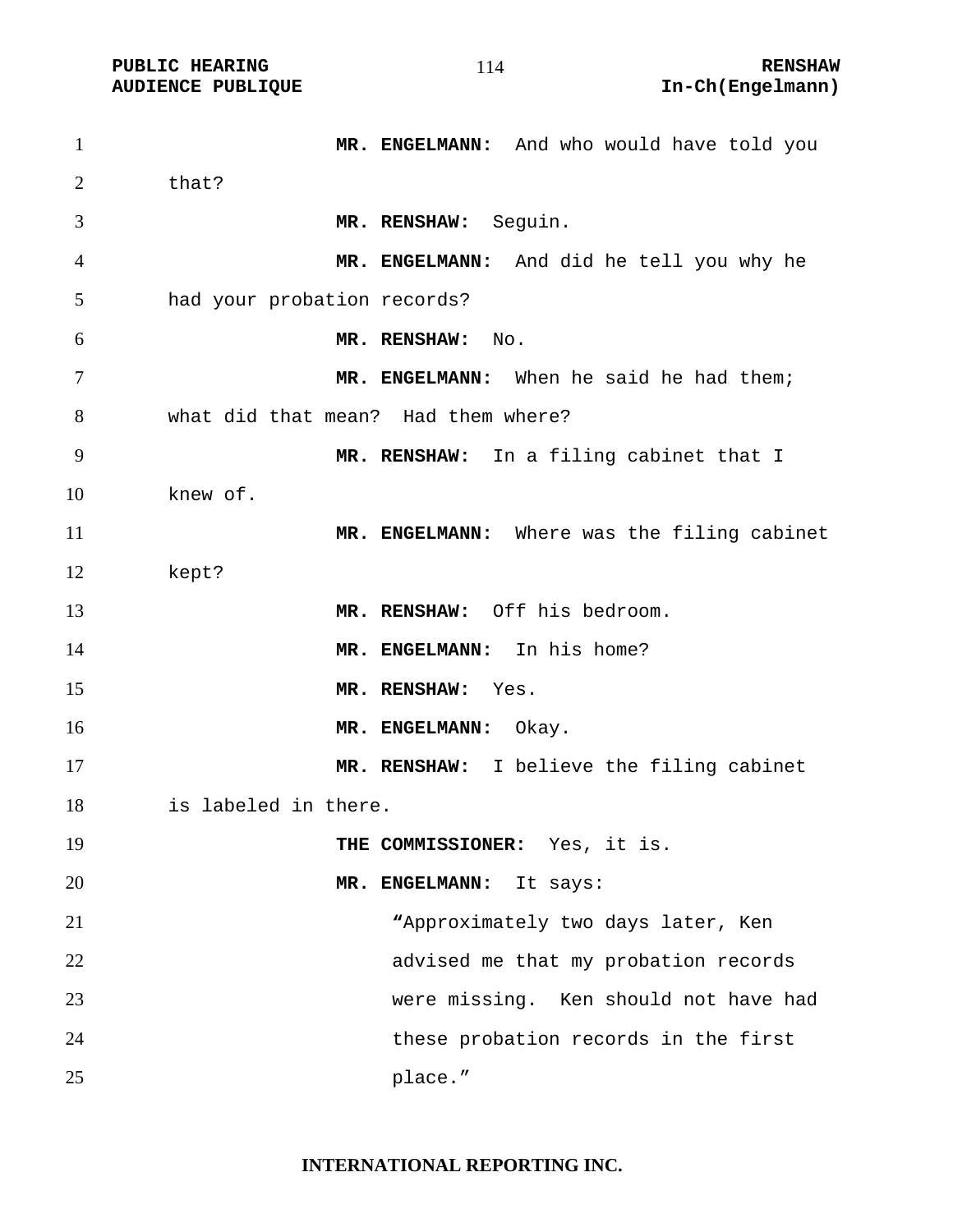So did he actually tell you that they'd gone missing? **MR. RENSHAW:** Yes. **MR. ENGELMANN:** Can you tell us a little bit about what we see in paragraph 34. Just have a look at it. **MR. RENSHAW:** I remember this. **MR. ENGELMANN:** All right. Do you actually remember this incident? **MR. RENSHAW:** Yes. **MR. ENGELMANN:** Just tell us how it comes about? **MR. RENSHAW:** These fellows are in the living room --- **THE COMMISSIONER:** Who are these guys? **MR. RENSHAW:** Would be Charles, Malcolm, and Ken. And I believe Ron Leroux might have been there. 18 MR. ENGELMANN: Okay. 19 MR. RENSHAW: I don't remember exactly. They were talking, generalizing it, as I think, priests from Alfred at the time. But, later on I felt it was meant more towards Charlie than it was Alfred. But at that time, I thought it was Alfred. Generally what it says, the unfairness of going after a priest years down the road for molesting and my opinion of it.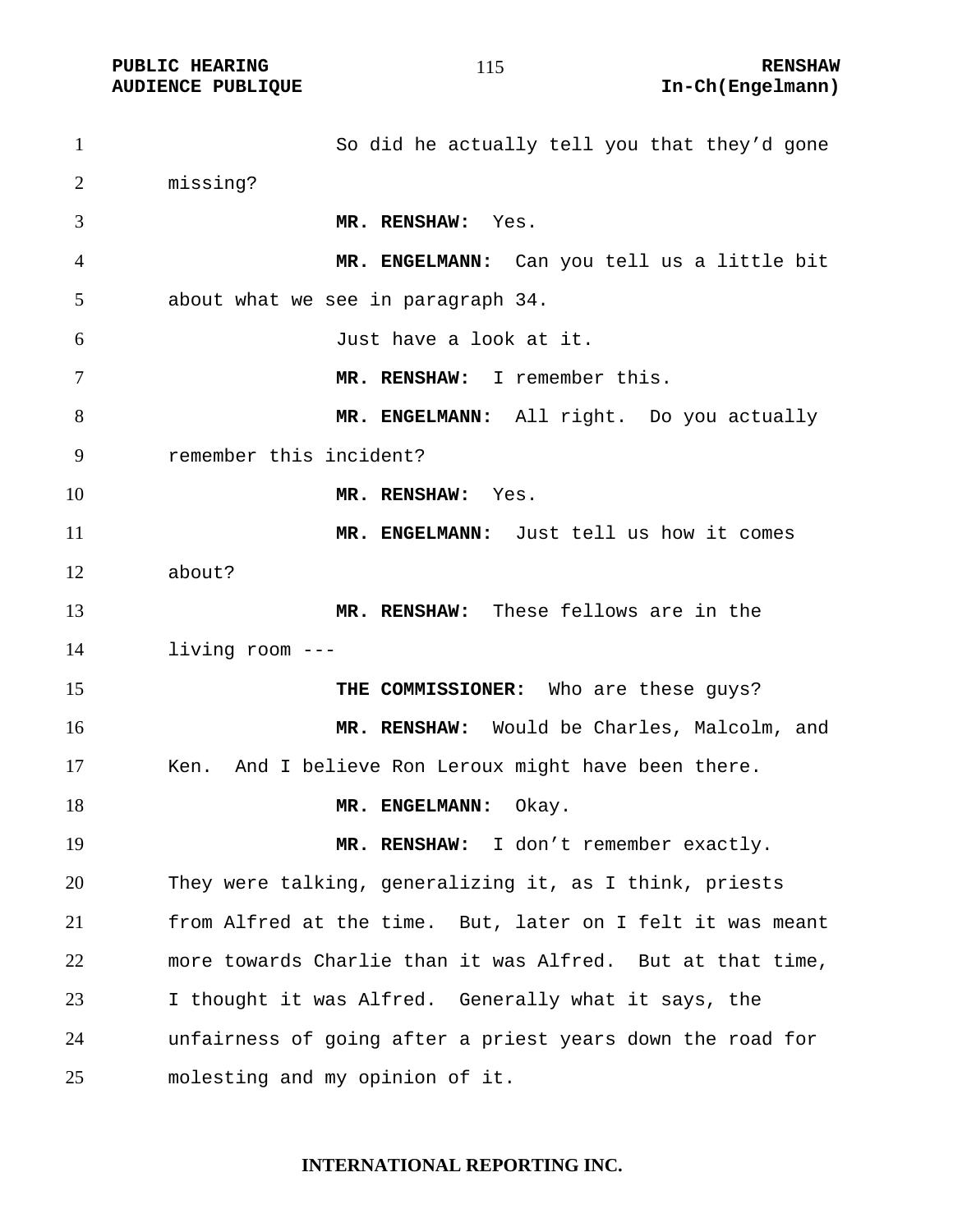| $\mathbf{1}$   | MR. ENGELMANN: So what's in quotes there is                 |
|----------------|-------------------------------------------------------------|
| $\overline{2}$ | what you said or approximately what you said?               |
| 3              | MR. RENSHAW: Yes.                                           |
| 4              | MR. ENGELMANN: Your comment after that:                     |
| 5              | "You could have heard the light bulbs."                     |
| 6              | What did you mean?                                          |
| $\tau$         | MR. RENSHAW: They just went silent-like.                    |
| 8              | My opinion now is that Charlie, Malcolm didn't want to      |
| 9              | discuss this anymore with me around.                        |
| 10             | MR. ENGELMANN: All right. So you expressed                  |
| 11             | an opinion that the authorities should go after these       |
| 12             | priests?                                                    |
| 13             | MR. RENSHAW: Yes.                                           |
| 14             | MR. ENGELMANN: So there was dead silence.                   |
| 15             | Was there any further discussion after that between you and |
| 16             | them about this issue?                                      |
| 17             | MR. RENSHAW: I don't think so.                              |
| 18             | MR. ENGELMANN: Did that change your                         |
| 19             | relationship in any way with any of them.                   |
| 20             | MR. RENSHAW: Yeah, probably.                                |
| 21             | MR. ENGELMANN: How so and with whom?                        |
| 22             | Charlie and Malcolm.<br>MR. RENSHAW:                        |
| 23             | In what sense?<br>MR. ENGELMANN:                            |
| 24             | They wouldn't discuss certain<br>MR. RENSHAW:               |
| 25             | things around me anymore.                                   |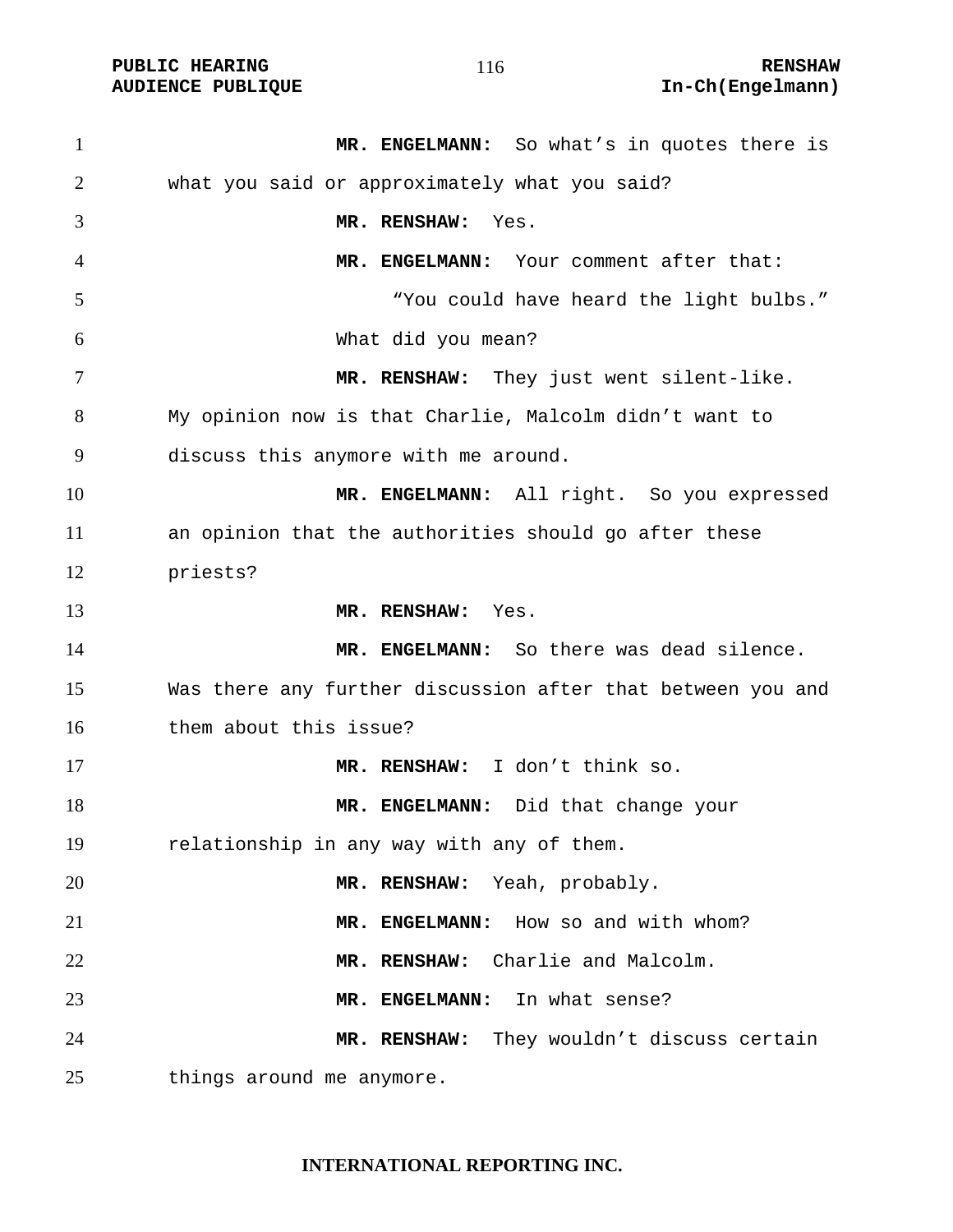PUBLIC HEARING **RENSHAW** 117 **RENSHAW** RENSHAW **RENSHAW RENSHAW RENSHAW RENSHAW RENSHAW** 

| $\mathbf{1}$   | MR. ENGELMANN: What about paragraph 35?                     |
|----------------|-------------------------------------------------------------|
| $\overline{2}$ | THE COMMISSIONER: Before we leave that, I                   |
| 3              | think $---$                                                 |
| 4              | MR. ENGELMANN: Yes?                                         |
| 5              | THE COMMISSIONER: In 1992, you were no                      |
| 6              | longer living there; is that fair?                          |
| 7              | MR. RENSHAW:<br>Yes.                                        |
| 8              | THE COMMISSIONER: All right. So do you                      |
| 9              | recall what you were doing there that day? Like how did it  |
| 10             | come about that these people and you were in the cottage at |
| 11             | the same time?                                              |
| 12             | MR. RENSHAW: I don't know why I was there                   |
| 13             | that day.                                                   |
| 14             | THE COMMISSIONER: All right. Thank you.                     |
| 15             | Mr. Engelmann?                                              |
| 16             | MR. ENGELMANN: Paragraph 35.                                |
| 17             | MR. RENSHAW: That would have been discussed                 |
| 18             | around the same time.                                       |
| 19             | MR. ENGELMANN: Same time as the previous                    |
| 20             | paragraph?                                                  |
| 21             | MR. RENSHAW: Yes.                                           |
| 22             | MR. ENGELMANN: So some time in late '92?                    |
| 23             | MR. RENSHAW: Yes.                                           |
| 24             | THE COMMISSIONER: So this is a discussion                   |
| 25             | or this is Ken speaking. Do you know who was there when he  |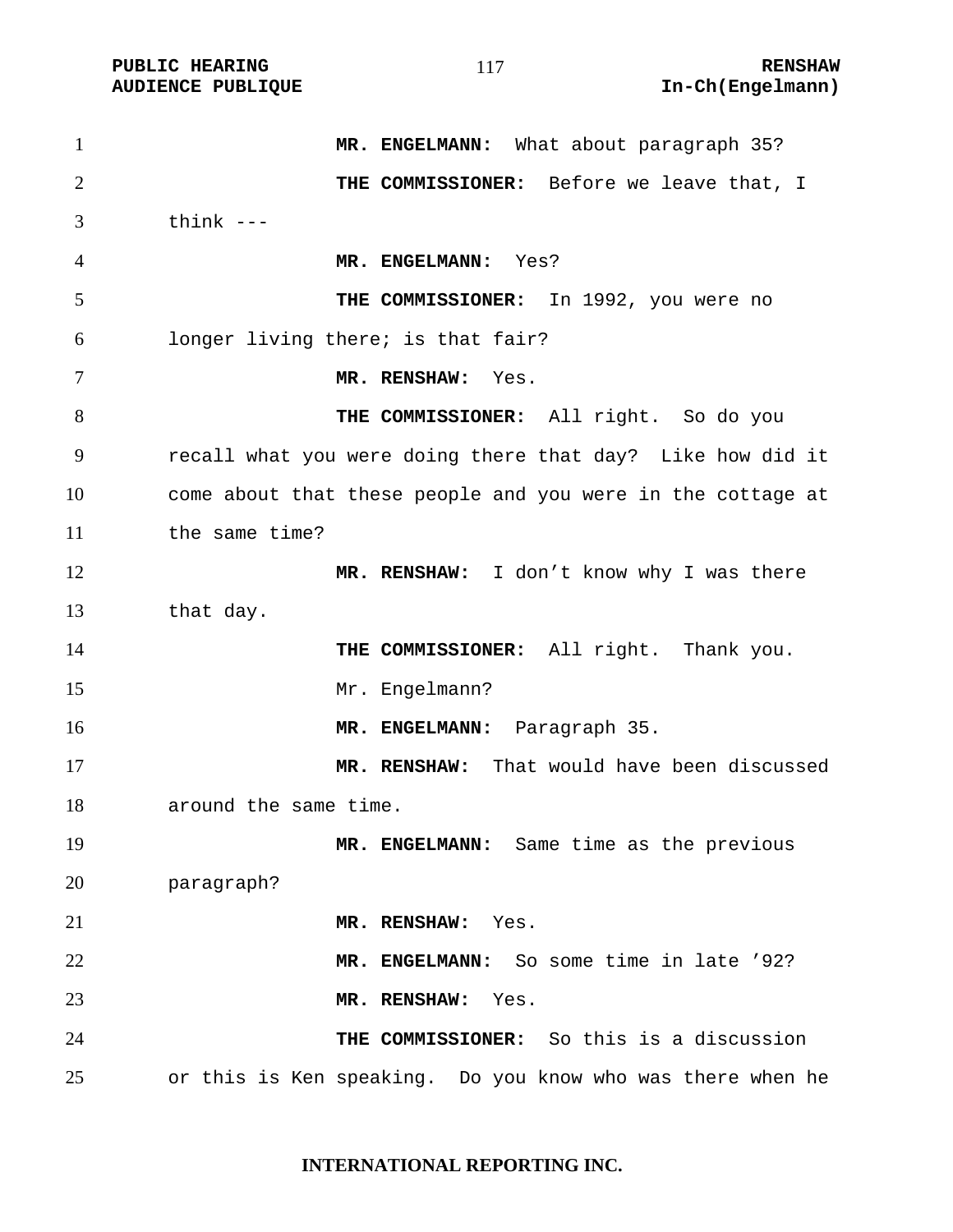was speaking about this? **MR. RENSHAW:** Ron Leroux would have been there. **THE COMMISSIONER:** M'hm. **MR. RENSHAW:** And Malcolm would have been there. **THE COMMISSIONER:** All right. And so they're discussing or Ken is talking about the discussion -- about Perry Dunlop's involvement with -- I guess the Silmser file? **MR. RENSHAW:** Yes. **THE COMMISSIONER:** Okay. Thank you. **MR. ENGELMANN:** We've heard that Mr. Dunlop had some involvement with the CAS in '93. **MR. RENSHAW:** I'm not sure of the dates. **MR. ENGELMANN:** Okay. Do you actually **remember** the comments that you've put in quotes or that are put in quotes for you? **MR. RENSHAW:** Yes. **MR. ENGELMANN:** And who would have made 21 those comments? **MR. RENSHAW:** Seguin. **MR. ENGELMANN:** That he was "Red in the face mad". **MR. RENSHAW:** Yes.

**INTERNATIONAL REPORTING INC.**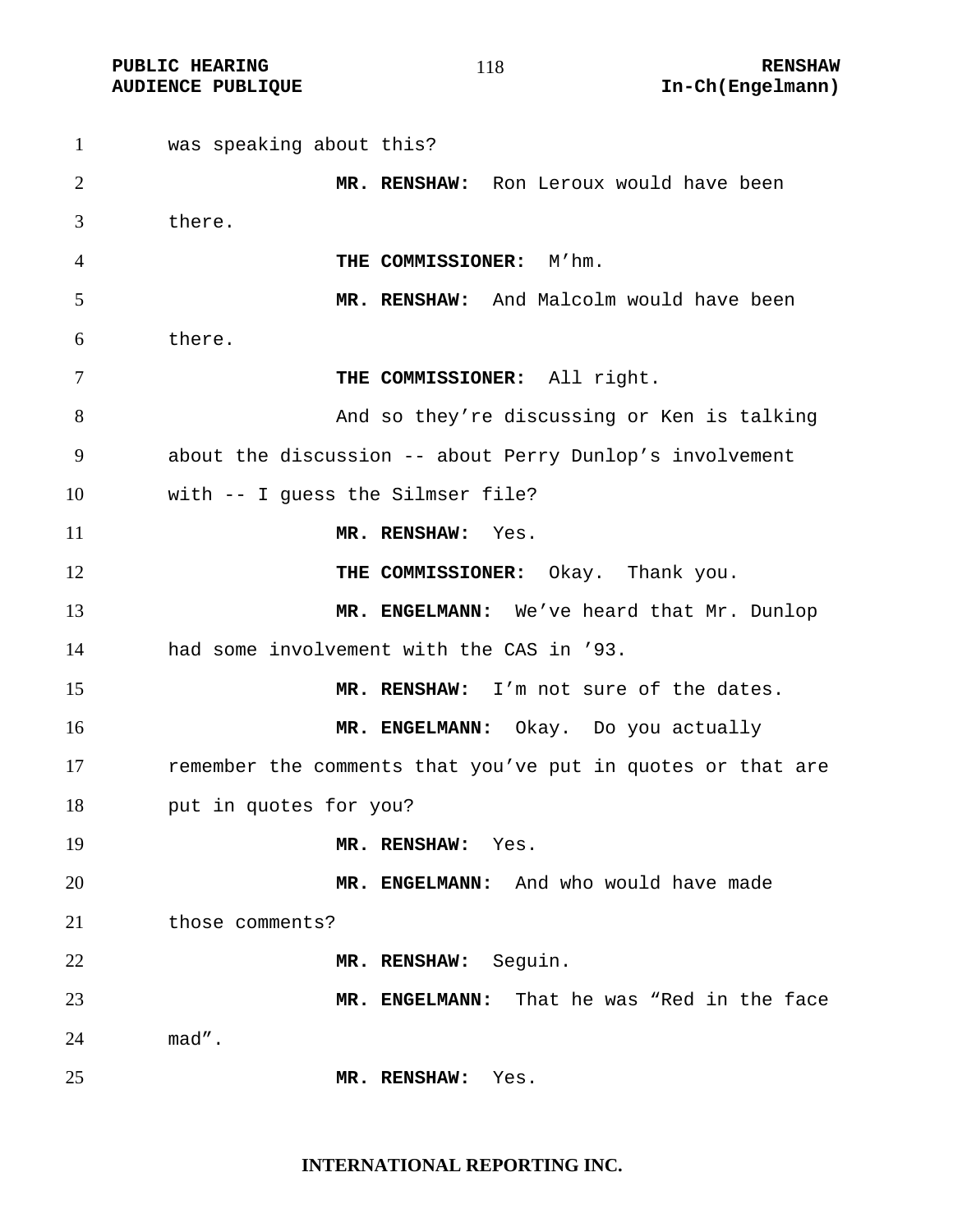**PUBLIC HEARING 119** 119

**AUDIENCE PUBLIQUE International Contract Contract Contract Contract Contract Contract Contract Contract Contract Contract Contract Contract Contract Contract Contract Contract Contract Contract Contract Contract Contract** 

**MR. ENGELMANN:** You know what that means? **MR. RENSHAW:** I would have said that about Seguin. **MR. ENGELMANN:** Oh, you said that about Seguin? What about the other comment, was that you or him? **MR. RENSHAW:** That was him. **MR. ENGELMANN:** Now, in paragraph 36, you talk about giving a statement to Chris McDonell and an Ottawa police officer. And you say it's on or about December '93. Now, we've gone through a statement that you gave in February of '94 to Chris McDonell and another officer. Did you have two meetings with them or was there just one? **MR. RENSHAW:** Just one. **MR. ENGELMANN:** And the Ottawa officer, could that have been the other OPP officer, Mr. Genier? **MR. RENSHAW:** Yes. **MR. ENGELMANN:** It says here, they -- that they talked to you about a call between Seguin and Silmser. **MR. RENSHAW:** Yes. **MR. ENGELMANN:** You remember that from that conversation you had with the OPP? **MR. RENSHAW:** No, not really. **MR. ENGELMANN:** Okay. It also says you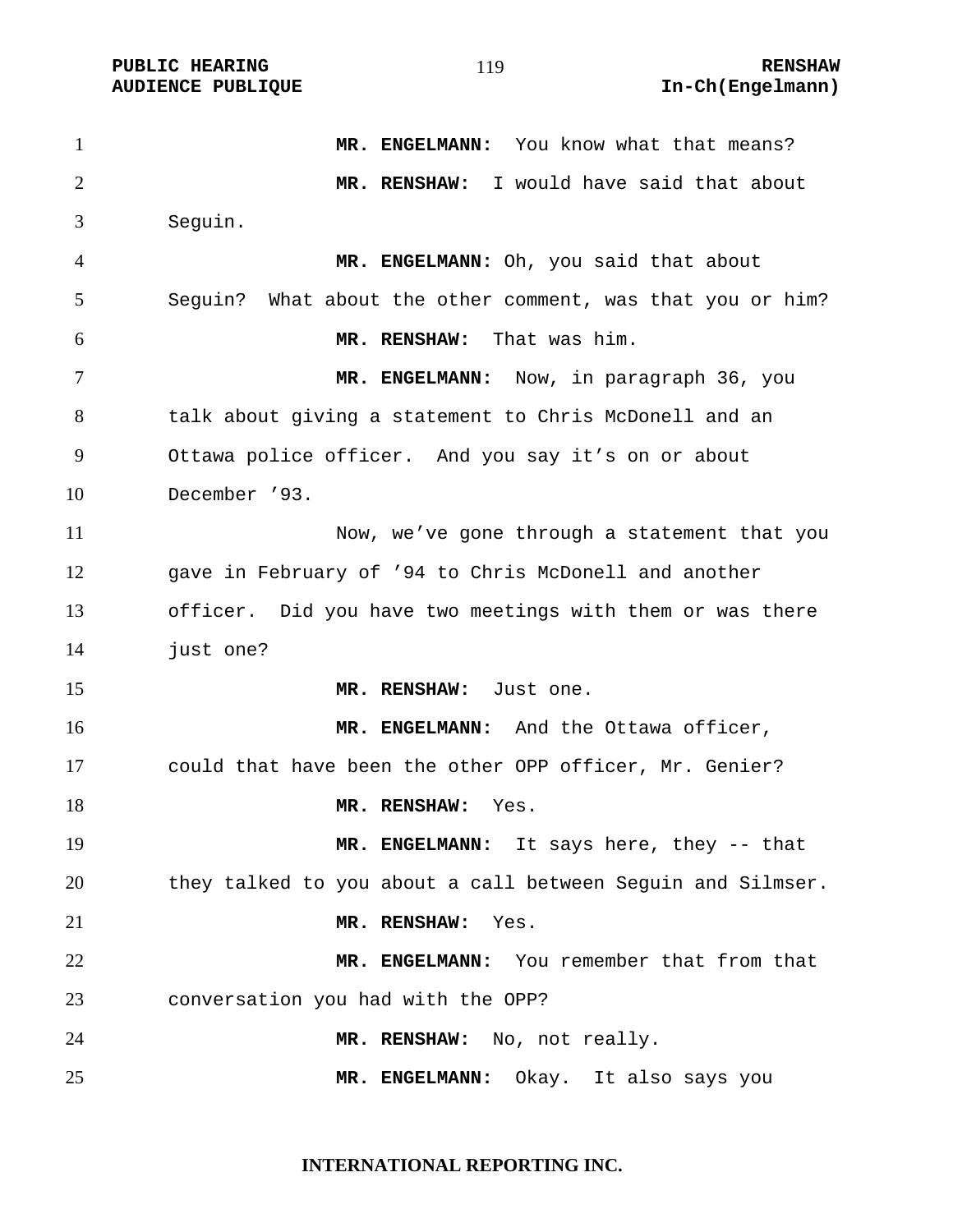PUBLIC HEARING **RENSHAW** 120 **RENSHAW** RENSHAW **RENSHAW RENSHAW RENSHAW RENSHAW RENSHAW** 

| $\mathbf{1}$   | thought the interview lasted from no more than 15 minutes |
|----------------|-----------------------------------------------------------|
| $\overline{2}$ | "Short and sweet."                                        |
| 3              | MR. RENSHAW: Yes.                                         |
| 4              | MR. ENGELMANN: We looked at that yesterday                |
| 5              | and the notes indicated it was about an hour and a half.  |
| 6              | MR. RENSHAW: They weren't in my house for                 |
| 7              | an hour and a half.                                       |
| 8              | MR. ENGELMANN: Okay. Now, on paragraph 37,                |
| 9              | you talk about some people meeting in Florida.            |
| 10             | MR. RENSHAW:<br>Yes.                                      |
| 11             | MR. ENGELMANN: In a city called Fort                      |
| 12             | Lauderdale. And you say "On different occasions."         |
| 13             | And you list Malcolm MacDonald, Ken Seguin,               |
| 14             | Ron Leroux, C-8, Ron Wilson, Bishop LaRocque, Charles     |
| 15             | MacDonald, David Latreille.                               |
| 16             | Do you see that?                                          |
| 17             | MR. RENSHAW:<br>Yes.                                      |
| 18             | MR. ENGELMANN: Let me ask you this, were                  |
| 19             | you actually ever in Florida with these people?           |
| 20             | MR. RENSHAW:<br>No.                                       |
| 21             | MR. ENGELMANN: So, you didn't actually                    |
| 22             | witness any of these people in Florida?                   |
| 23             | MR. RENSHAW:<br>No.                                       |
| 24             | Were you ever invited to go<br>MR. ENGELMANN:             |
| 25             | to Florida with these people?                             |

**INTERNATIONAL REPORTING INC.**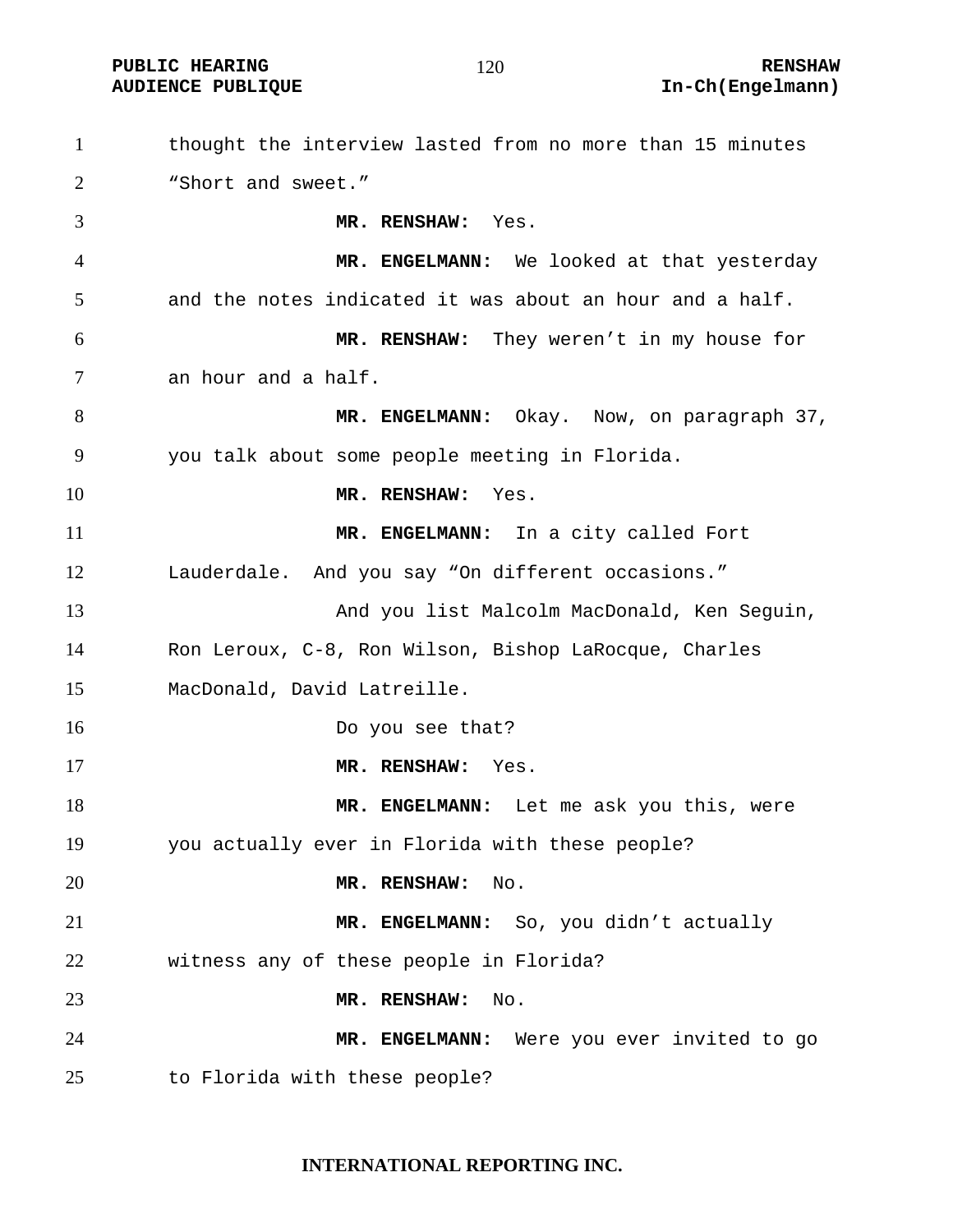| $\mathbf{1}$   | MR. RENSHAW: Yes, I believe I was once.                     |
|----------------|-------------------------------------------------------------|
| $\overline{2}$ | MR. ENGELMANN: Okay. Did you -- you didn't                  |
| 3              | go?                                                         |
| $\overline{4}$ | MR. RENSHAW:<br>No.                                         |
| 5              | MR. ENGELMANN: So, how is it you're able to                 |
| 6              | make, well, this statement? That you're aware that they     |
| 7              | would meet in Florida?                                      |
| 8              | MR. RENSHAW: They would make plans for                      |
| 9              | instance, at Harv's Diner as to who was catching what       |
| 10             | flight or who was driving with Malcolm, or ---              |
| 11             | MR. ENGELMANN: Who would make plans or who                  |
| 12             | would talk about this?                                      |
| 13             | MR. RENSHAW: A combination of some of these                 |
| 14             | different people that might have been at Harv's or at Ken's |
| 15             | was also discussed there.                                   |
| 16             | MR. ENGELMANN: All right.                                   |
| 17             | MR. RENSHAW: Or Ken would come back and                     |
| 18             | inform me as to who was there.                              |
| 19             | MR. ENGELMANN: So how often would a group                   |
| 20             | of people go to Florida?                                    |
| 21             | MR. RENSHAW: Some of them went twice a                      |
| 22             | year; some of them went once a year.                        |
| 23             | MR. ENGELMANN: And some of them flew and                    |
| 24             | some of them got there by other means?                      |
| 25             | MR. RENSHAW:<br>Yes.                                        |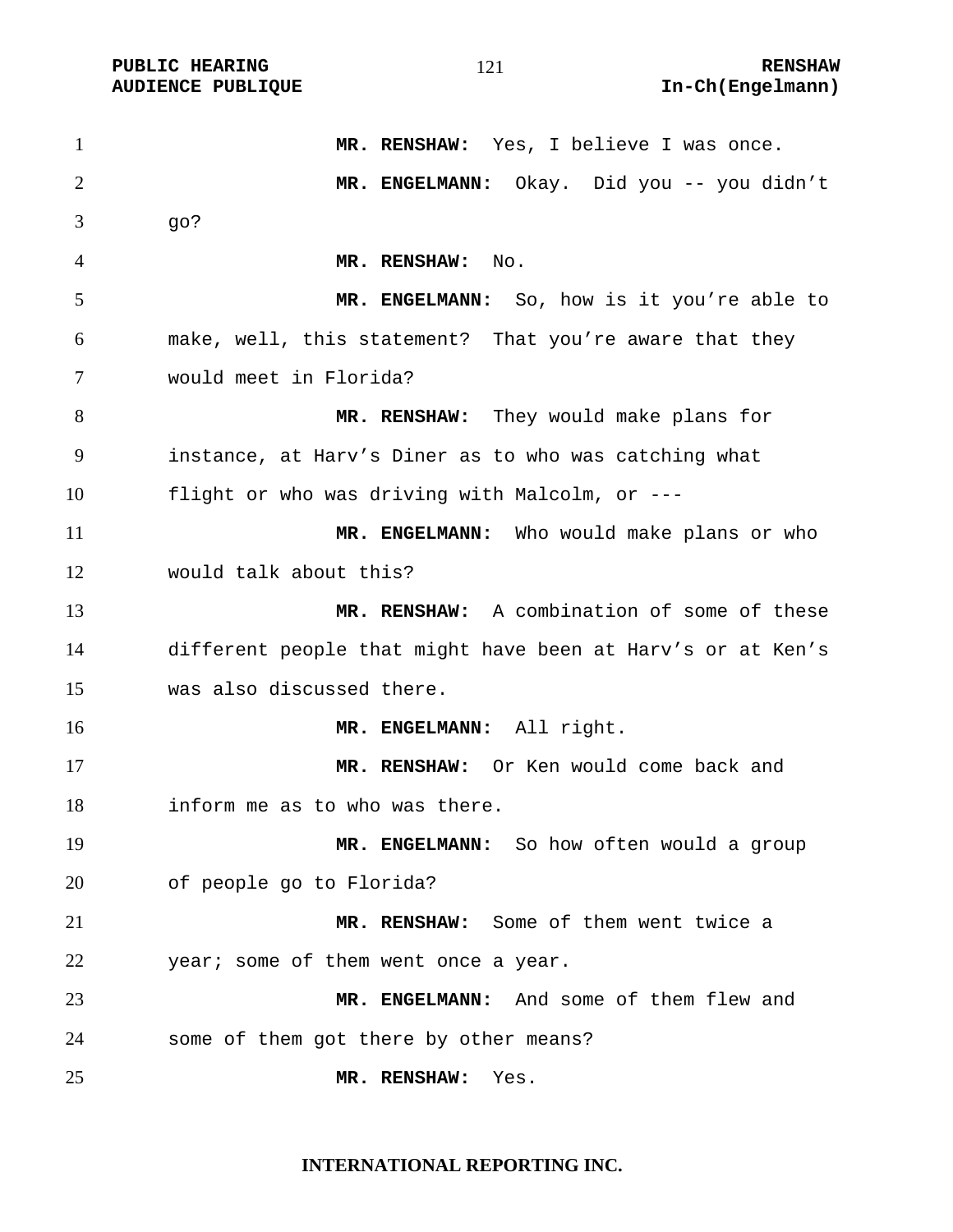**PUBLIC HEARING RENSHAW** 

**AUDIENCE PUBLIQUE International Contract Contract Contract Contract Contract Contract Contract Contract Contract Contract Contract Contract Contract Contract Contract Contract Contract Contract Contract Contract Contract** 

**MR. ENGELMANN:** And who was it -- who can you actually remember talking about this, other than Ken Seguin? **MR. RENSHAW:** Ron Leroux, Malcolm, Ron Wilson. **MR. ENGELMANN:** Never heard the bishop or Charles MacDonald talking about going to Florida? **MR. RENSHAW:** I don't believe so. **MR. ENGELMANN**: So if you heard about them it was other people talking about them going? **MR. RENSHAW:** Yes. 12 MR. ENGELMANN: And were you ever told what was going to happen in Florida, or what they were doing in Florida? **MR. RENSHAW:** No, just an educated guess. I don't know how it came up, but there was a conversation at one time about Malcolm picking up a young male black prostitute down there and taking him back to their -- I don't call it a motel because I believe it was an apartment in a motel. So it wasn't just a room. **MR. ENGELMANN:** So you recall on one occasion Malcolm talking about this or someone else? **MR. RENSHAW:** I think it was Ken. **MR. ENGELMANN:** Were other trips talked about at all? Other trips to other places?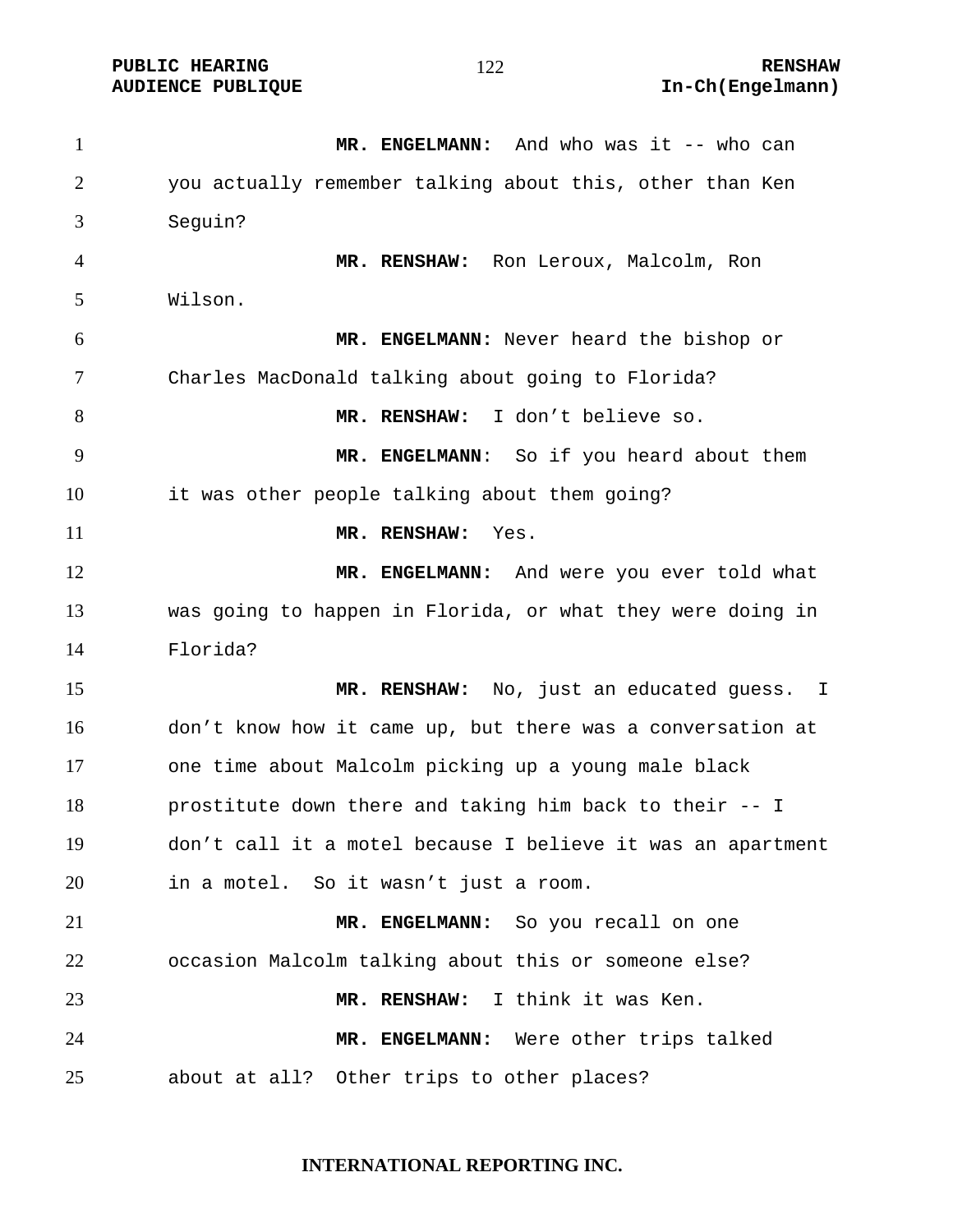| $\mathbf{1}$   | MR. RENSHAW: Ken's told me about going to                 |
|----------------|-----------------------------------------------------------|
| $\overline{2}$ | Atlantic City, Montreal. I've heard from -- Montreal I've |
| 3              | heard from Malcolm, Ken, Ron Leroux, and your C-8.        |
| $\overline{4}$ | MR. ENGELMANN: Did they talk to you about                 |
| 5              | why they'd go?                                            |
| 6              | MR. RENSHAW: Peep shows, male prostitutes.                |
| 7              | MR. ENGELMANN: Did you ever go with them?                 |
| 8              | MR. RENSHAW:<br>$\mathop{\rm No}\nolimits.$               |
| 9              | MR. ENGELMANN: And do you know where they                 |
| 10             | were going in Fort Lauderdale?                            |
| 11             | MR. RENSHAW: Not at the time, no. I knew                  |
| 12             | they had a motel that they got every time they went.      |
| 13             | MR. ENGELMANN: So they always stayed at the               |
| 14             | same place?                                               |
| 15             | MR. RENSHAW: Yes.                                         |
| 16             | MR. ENGELMANN: Let's look at another                      |
| 17             | document, Mr. Renshaw.                                    |
| 18             | THE COMMISSIONER: Perhaps, Mr. Engelmann,                 |
| 19             | if you could take a short break, maybe ten minutes?       |
| 20             | MR. ENGELMANN:<br>Sure.                                   |
| 21             | THE COMMISSIONER: And then we'll come back                |
| 22             | and work till the lunch hour.                             |
| 23             | MR. RENSHAW: Thank you, Mr. Chairman.                     |
| 24             | THE REGISTRAR: Order, all rise. A l'order,                |
| 25             | veuillez vous lever.                                      |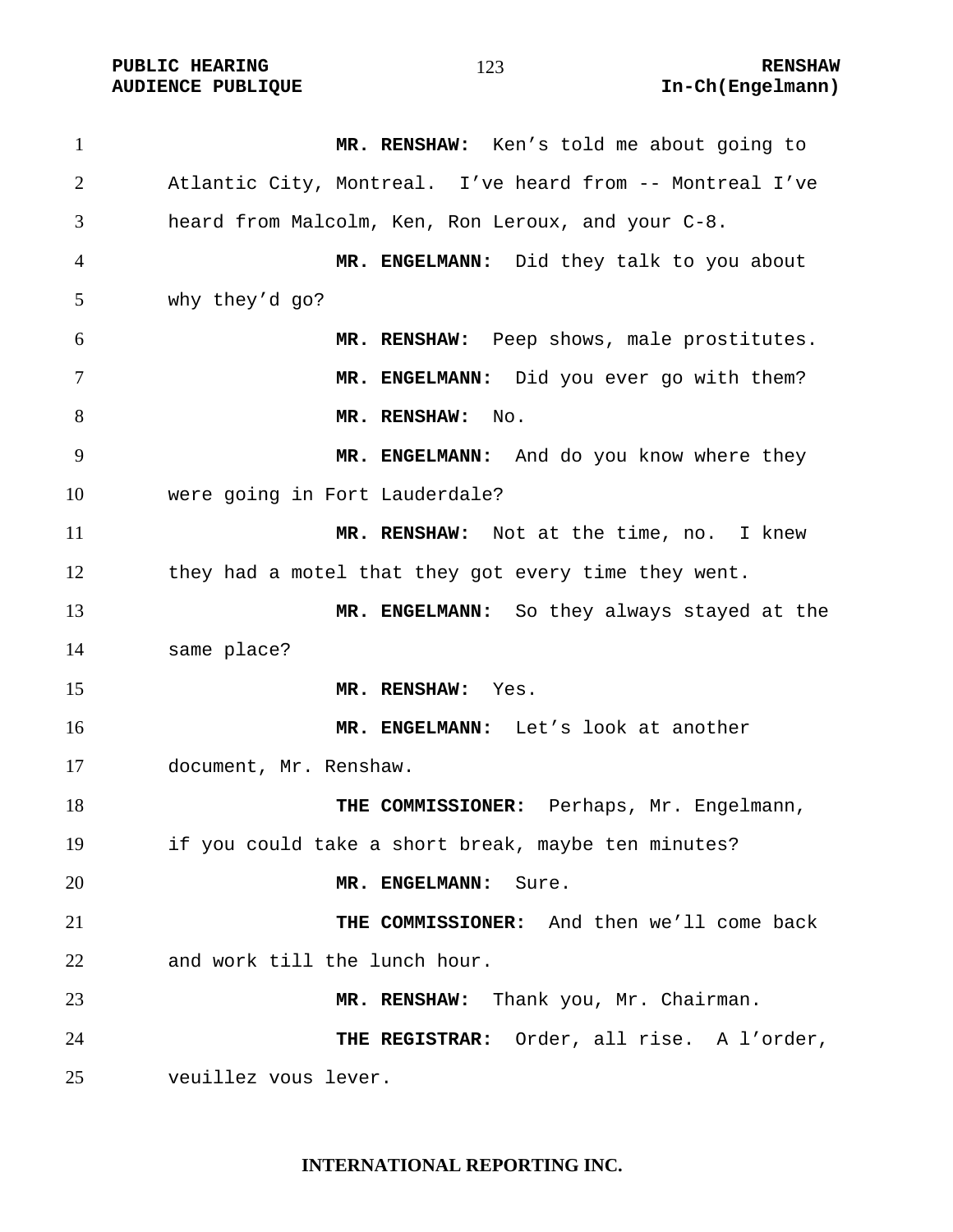| $\mathbf{1}$ | $--$ Upon recessing at $11:45$ a.m. /                     |
|--------------|-----------------------------------------------------------|
| 2            | L'audience est suspendue à 11h45                          |
| 3            | $---Upon$ resuming at $12:07$ p.m. /                      |
| 4            | L'audience est reprise à 12h07                            |
| 5            | THE REGISTRAR: The hearing is now resumed,                |
| 6            | please be seated. Veuillez vous assoire.                  |
| 7            | Gerald Renshaw, Resumed/Sous le même serment              |
| 8            | --- EXAMINATION IN-CHIEF/INTERROGATOIRE EN-CHEF PAR MR.   |
| 9            | ENGELMANN (Continued/Suite):                              |
| 10           | THE COMMISSIONER: All right.                              |
| 11           | So, Mr. Engelmann, if you could canvass the               |
| 12           | parties at the break, at the lunch break, to find out how |
| 13           | we're running for time so we can figure out what we're    |
| 14           | going to do today and Monday.                             |
| 15           | MR. ENGELMANN: I apologize for being a few                |
| 16           | minutes late. There were a couple of matters that came up |
| 17           | that were unexpected.                                     |
| 18           | THE COMMISSIONER:<br>Always, always unexpected            |
| 19           | matters.                                                  |
| 20           | MR. ENGELMANN: I'll just try to get my                    |
| 21           | focus.                                                    |
| 22           | THE COMMISSIONER: Okay, so ---                            |
| 23           | MR. ENGELMANN: Sir, we had finished dealing               |
| 24           | with a statement -- if I could just have a minute?        |
| 25           | M'hm.<br>THE COMMISSIONER:                                |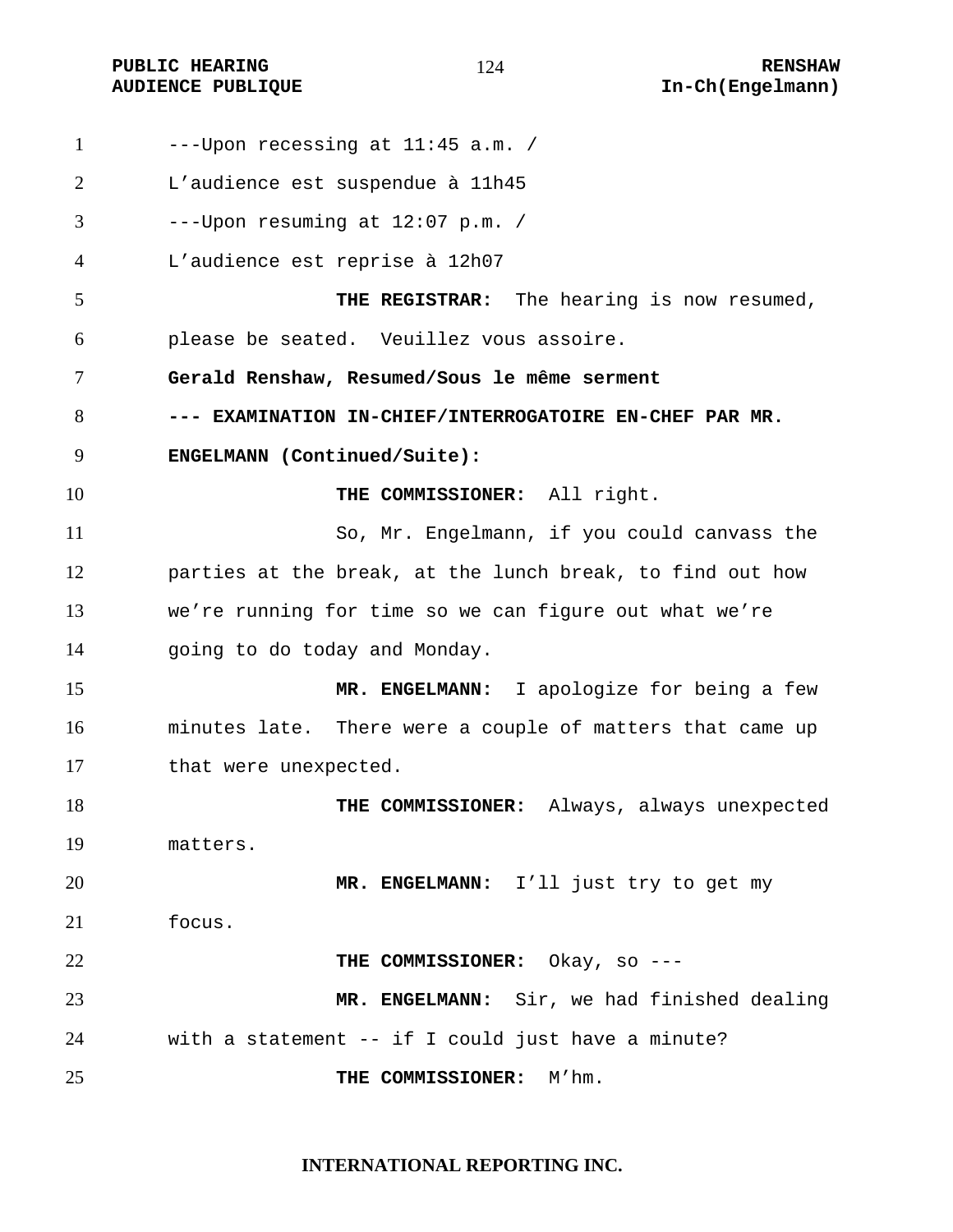PUBLIC HEARING **RENSHAW** 125 **RENSHAW** RENSHAW **RENSHAW RENSHAW RENSHAW RENSHAW RENSHAW** 

| $\mathbf{1}$   | (SHORT PAUSE/COURTE PAUSE)                                  |
|----------------|-------------------------------------------------------------|
| $\overline{2}$ | MR. ENGELMANN: Yes, we had finished with                    |
| 3              | your statement that Mr. Dunlop wrote up, Exhibit 544.       |
| 4              | I'd like to then show the witness a                         |
| 5              | document, it's document 704055, and it's a document, Mr.    |
| 6              | Commissioner, it says:                                      |
| 7              | "Statement Gerald Wesley Renshaw 06                         |
| 8              | December 1965"                                              |
| 9              | It's in typed form.                                         |
| 10             | THE COMMISSIONER: Thank you, Exhibit 548.                   |
| 11             | ---EXHIBIT NO./PIÈCE No. P-548:                             |
| 12             | (704055) Statement from G. W. Renshaw to                    |
| 13             | Dt/Const. P. Dunlop - dated December 5th,                   |
| 14             | 1996                                                        |
| 15             | MR. ENGELMANN: Now, Mr. Renshaw, you                        |
| 16             | already indicated to us that you saw Mr. Dunlop on a number |
| 17             | of occasions, at least 15 times over the course of 3        |
| 18             | months, from 1 believe late November, mid-November 1996, to |
| 19             | the end of February of 1997 or thereabouts.                 |
| 20             | MR. RENSHAW:<br>Yes.                                        |
| 21             | MR. ENGELMANN: Did I have that right?                       |
| 22             | MR. RENSHAW: Yes.                                           |
| 23             | MR. ENGELMANN: All right. And this appears                  |
| 24             | to be a second statement that you're giving to Mr. Dunlop.  |
| 25             | Do you have -- and just if I could, if you                  |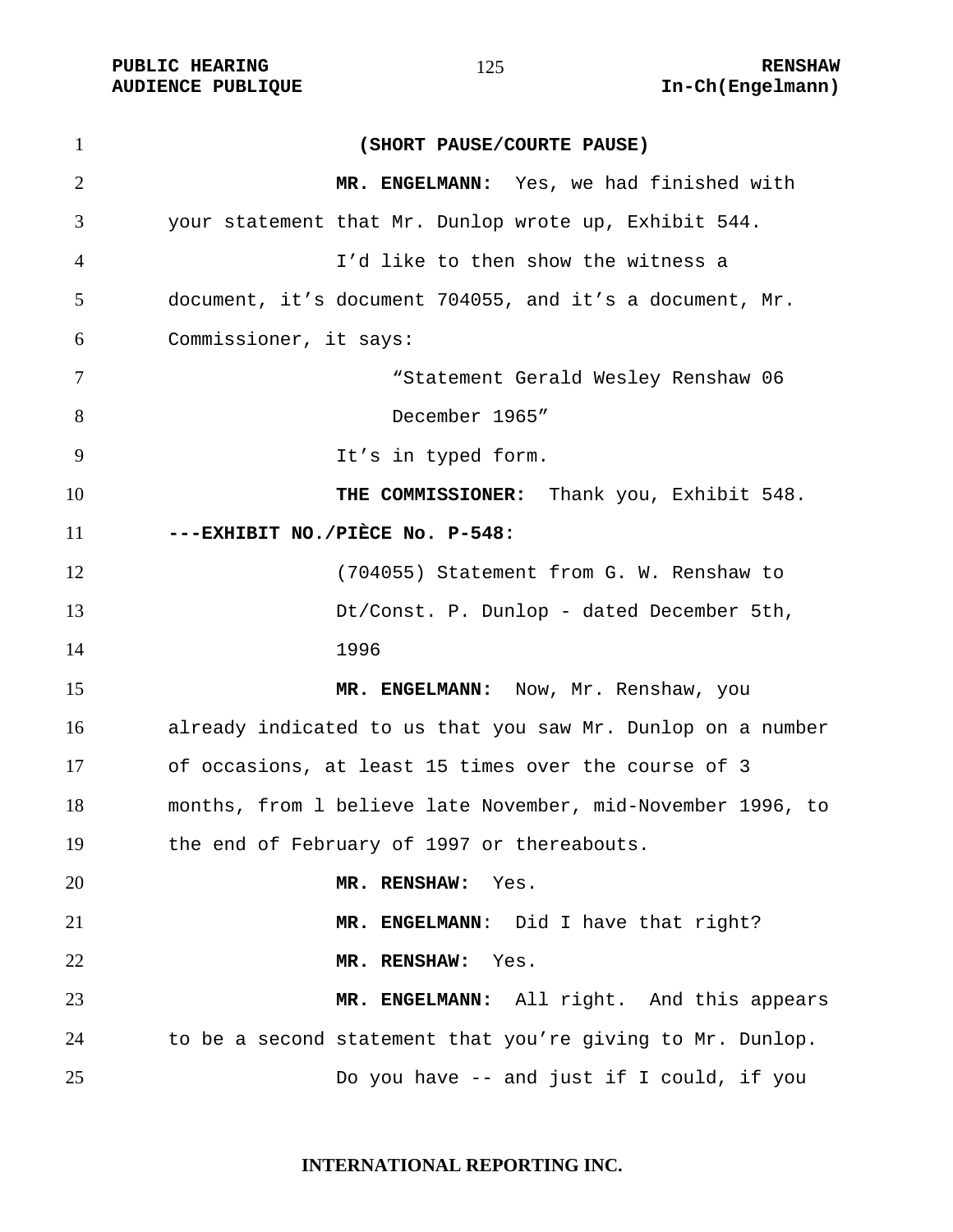| $\mathbf{1}$   | could turn to the last page of the document. Is that your  |
|----------------|------------------------------------------------------------|
| $\overline{2}$ | signature on page 5?                                       |
| 3              | MR. RENSHAW: Yes.                                          |
| $\overline{4}$ | MR. ENGELMANN: Do you know if that's Mr.                   |
| 5              | Dunlop's signature below it?                               |
| 6              | MR. RENSHAW: It is.                                        |
| 7              | MR. ENGELMANN: And it appears you've                       |
| 8              | initialled the pages and so has he?                        |
| 9              | MR. RENSHAW:<br>Yes.                                       |
| 10             | MR. ENGELMANN: And, sir, I've reviewed this                |
| 11             | document with your previous statement. Much of the first   |
| 12             | three-and-a-half pages appear to be the same.              |
| 13             | You want to just have a really quick look at               |
| 14             | it. If you have Exhibit 544 next to you as well that might |
| 15             | be helpful.                                                |
| 16             | There's some minor changes, but in the main                |
| 17             | it seems to be very similar.                               |
| 18             | MR. RENSHAW: I remember this.                              |
| 19             | Okay.  So do you remember if<br>MR. ENGELMANN:             |
| 20             | this statement was typed while you were with Mr. Dunlop or |
| 21             | whether it had been typed, or at least part of it had been |
| 22             | typed before you met with him, or do you remember the      |
| 23             | circumstances?                                             |
| 24             | MR. RENSHAW: I believe it was handwritten                  |
| 25             | and then typed.                                            |

#### **INTERNATIONAL REPORTING INC.**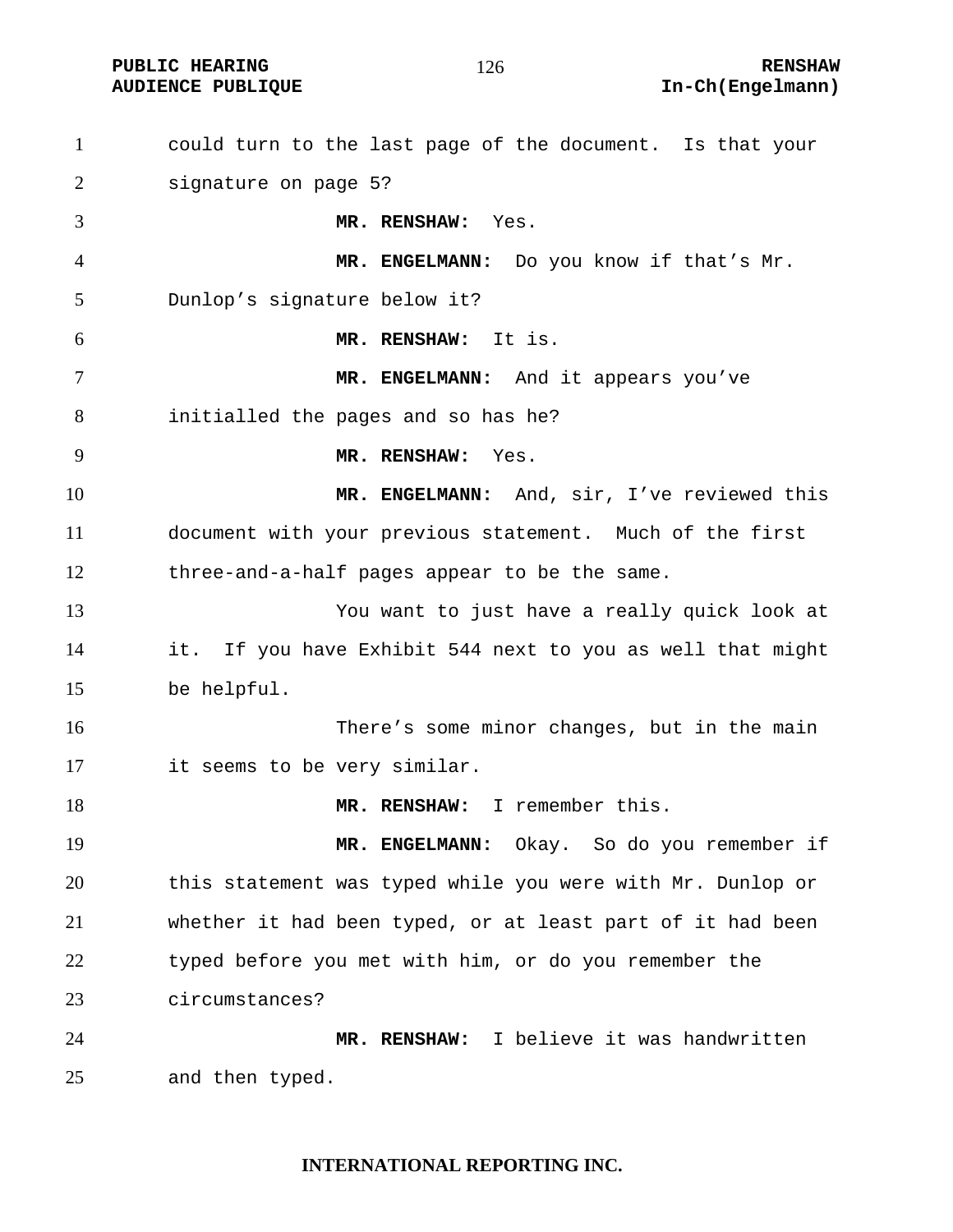**PUBLIC HEARING 127** 127 RENSHAW

1 MR. ENGELMANN: Okay. And I don't know if I asked you this before but that first statement, Exhibit 544, do you remember where that meeting was? **MR. RENSHAW:** Perry's home, I believe. **MR. ENGELMANN:** What about the second one here? **MR. RENSHAW:** Also. **MR. ENGELMANN:** Perry's home. And did he live in or around Cornwall? **MR. RENSHAW:** Amelia Street, Cornwall. **MR. ENGELMANN:** So do you recall if anybody 12 else was there on December  $5<sup>th</sup>$  1996, when you would have signed this with Perry Dunlop? **MR. RENSHAW:** Not positively, no. 15 MR. ENGELMANN: Okay. **THE COMMISSIONER:** So excuse me, can I just 17 -- you went over to Mr. Dunlop's home. Was this already ready or was he --- **MR. RENSHAW:** No, I believe when I went there he hand wrote it and then had it typed later. **THE COMMISSIONER:** Okay. I'm sorry. **MR. ENGELMANN:** Did he have a typewriter or a computer, do you know? **MR. RENSHAW:** I believe he did. **MR. ENGELMANN:** Okay.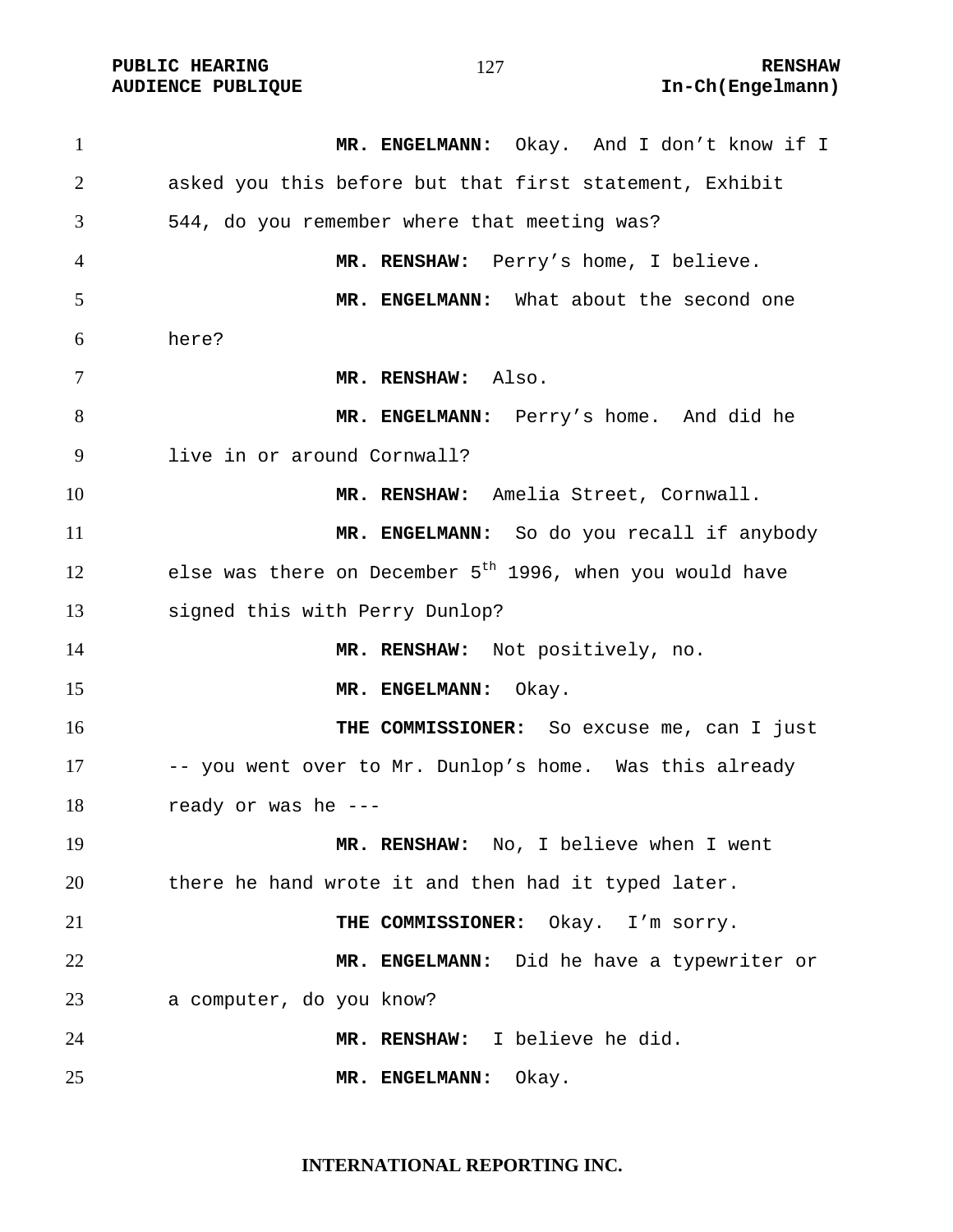**PUBLIC HEARING 128** 128 **RENSHAW** 

**MR. RENSHAW:** And then I would have went back, obviously, and read it and initialled it. **MR. ENGELMANN:** Before you signed it you would have read it? **MR. RENSHAW:** Yes. **MR. ENGELMANN:** Now on page 4 of this exhibit, Exhibit 548, the fourth paragraph says: "I recognize and identify the following people from pictures that Perry Dunlop 10 showed me." Do you remember earlier I said that I thought there was a reference in his statement to being shown pictures? **MR. RENSHAW:** Yes. **MR. ENGELMANN:** And you've told us that at one of your meetings with Perry Dunlop there was a binder? **MR. RENSHAW:** Yes. 18 MR. ENGELMANN: You may have even told us the colour of the binder, I can't remember now. **MR. RENSHAW:** It was blue. **MR. ENGELMANN:** A blue binder and in the blue binder there were a number of photographs? **MR. RENSHAW:** Yes. **MR. ENGELMANN:** And were these -- do you remember if they were black and white pictures or whether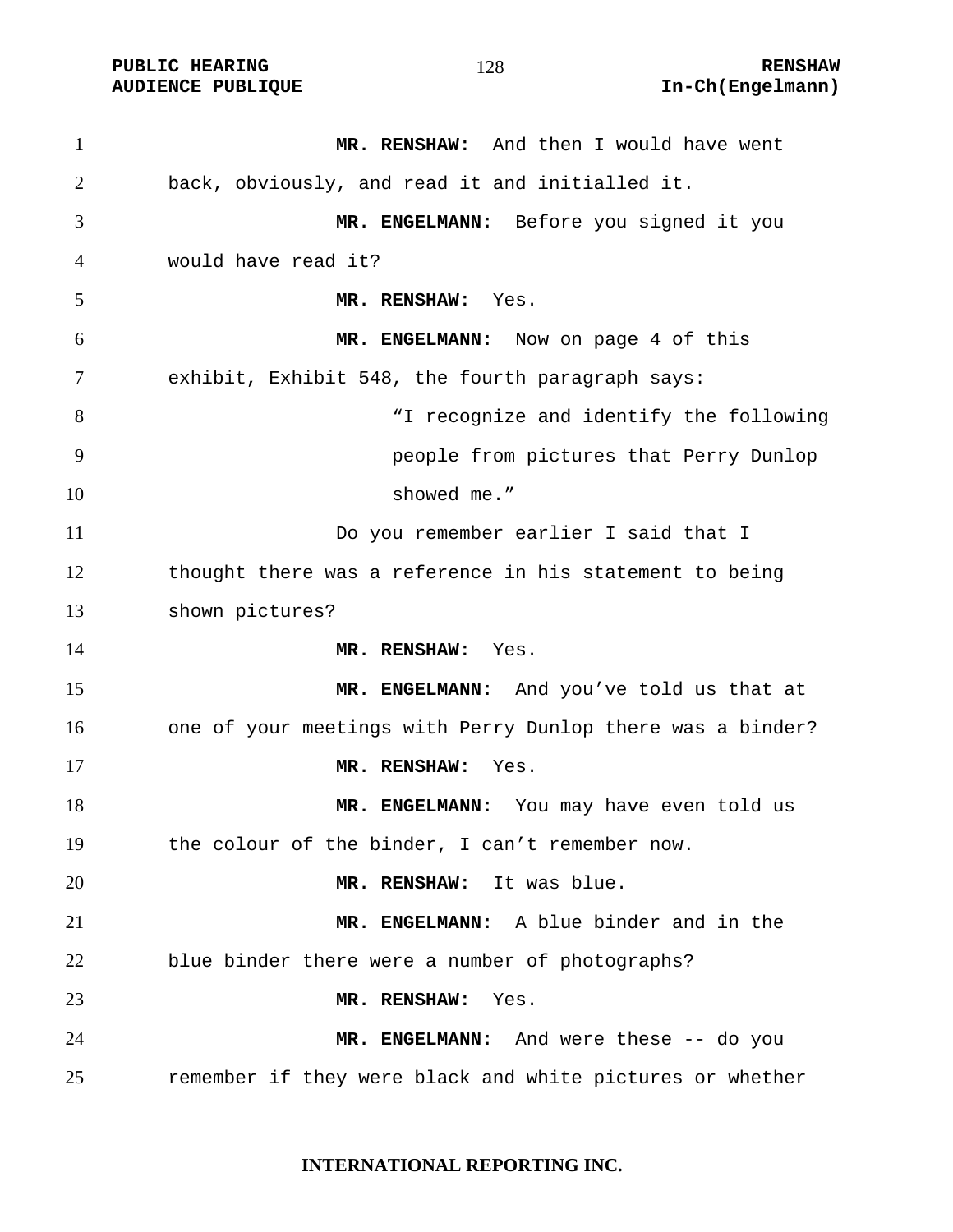| $\mathbf{1}$ | they were coloured pictures?                                 |
|--------------|--------------------------------------------------------------|
| 2            | MR. RENSHAW: Both.                                           |
| 3            | MR. ENGELMANN: Both.                                         |
| 4            | Okay. And you had nothing to do with the                     |
| 5            | taking of those pictures?                                    |
| 6            | MR. RENSHAW:<br>No.                                          |
| 7            | MR. ENGELMANN: All right. And do you know                    |
| 8            | where the list of names and the numbers come from $---$ that |
| 9            | we see in Exhibit 548?                                       |
| 10           | MR. RENSHAW: The numbers would have come                     |
| 11           | from the pictures, and Perry has added the name of whoever   |
| 12           | is in that picture with the number.                          |
| 13           | MR. ENGELMANN: All right. So for example I                   |
| 14           | see -- I just want to ask you -- I see a number 8 that says  |
| 15           | "Bishop Eugene LaRocque" and I see a number 12 that says     |
| 16           | "Bishop Eugene LaRocque"?                                    |
| 17           | MR. RENSHAW: Two separate pictures of the                    |
| 18           | same person.                                                 |
| 19           | MR. ENGELMANN:<br>Okay.                                      |
| 20           | THE COMMISSIONER So did he show you a                        |
| 21           | picture and ask you to identify this person?                 |
| 22           | MR. RENSHAW: He gave me a binder to go                       |
| 23           | through $---$                                                |
| 24           | THE COMMISSIONER Right.                                      |
| 25           | MR. RENSHAW: --- "identify who you know                      |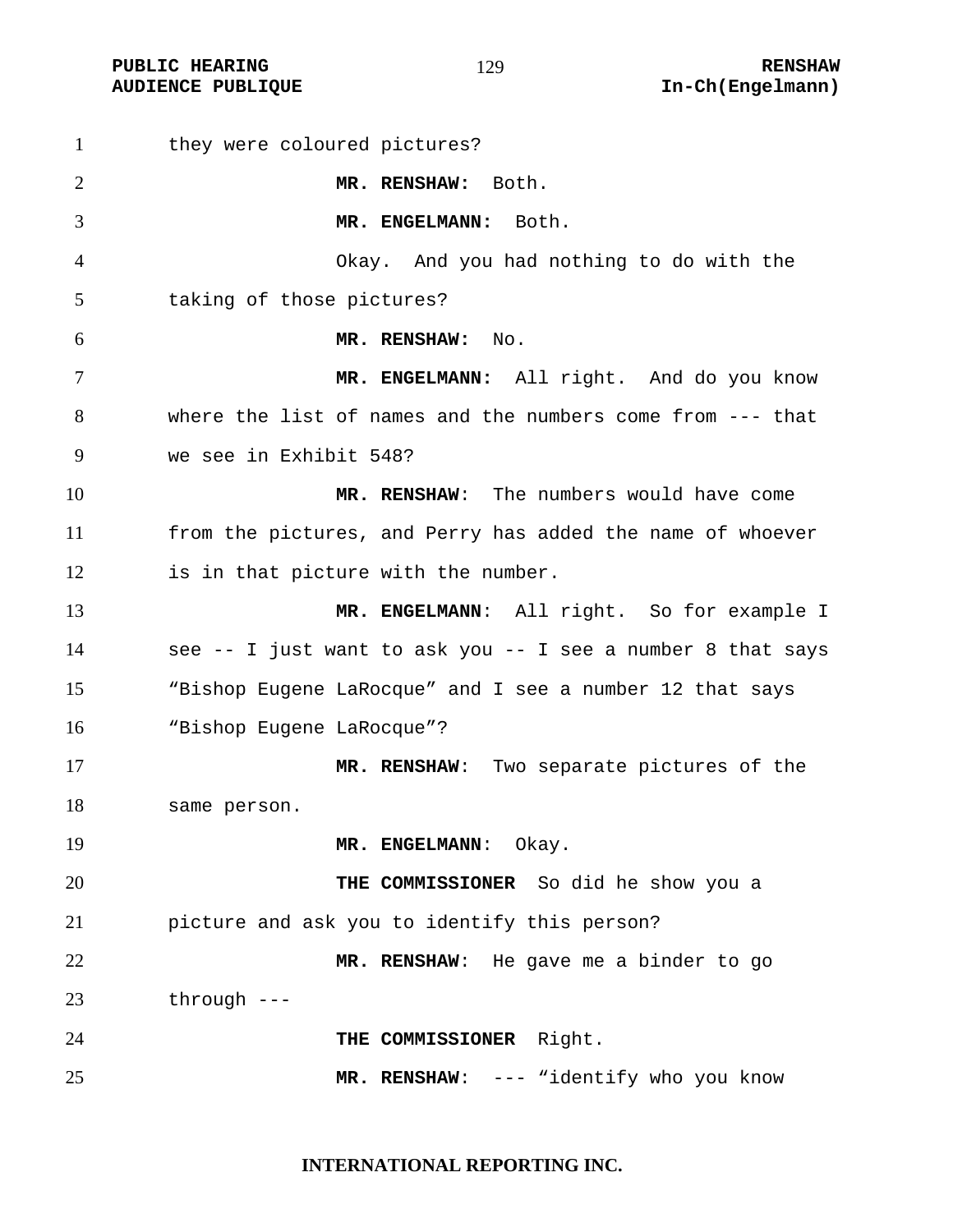from that". **THE COMMISSIONER** Right, and that's what you did? **MR. RENSHAW**: Like for instance, Eugene LaRocque would have been a number 8 beside one of his pictures. There's obviously more than one picture of him. **THE COMMISSIONER** M'hm. **MR. RENSHAW**: And then number 12 we would have said, well, it's the same person. **THE COMMISSIONER** Okay. **MR. ENGELMANN**: And, sir, with respect to Bishop LaRocque, were you introduced to him either at Ken's or at Malcolm's? **MR. RENSHAW**: Ken's. **MR. ENGELMANN**: Okay. And when you were introduced, how was he introduced to you? **MR. RENSHAW**: As a bishop. **MR. ENGELMANN**: Okay. And did you refer to him by his last name or his first name, or do you remember? **MR. RENSHAW**: Eugene. **MR. ENGELMANN**: And what about others who were there? How did they refer to him? **MR. RENSHAW**: I believe it's only Malcolm that would call him "the bishop". Everyone else will be Eugene LaRocque.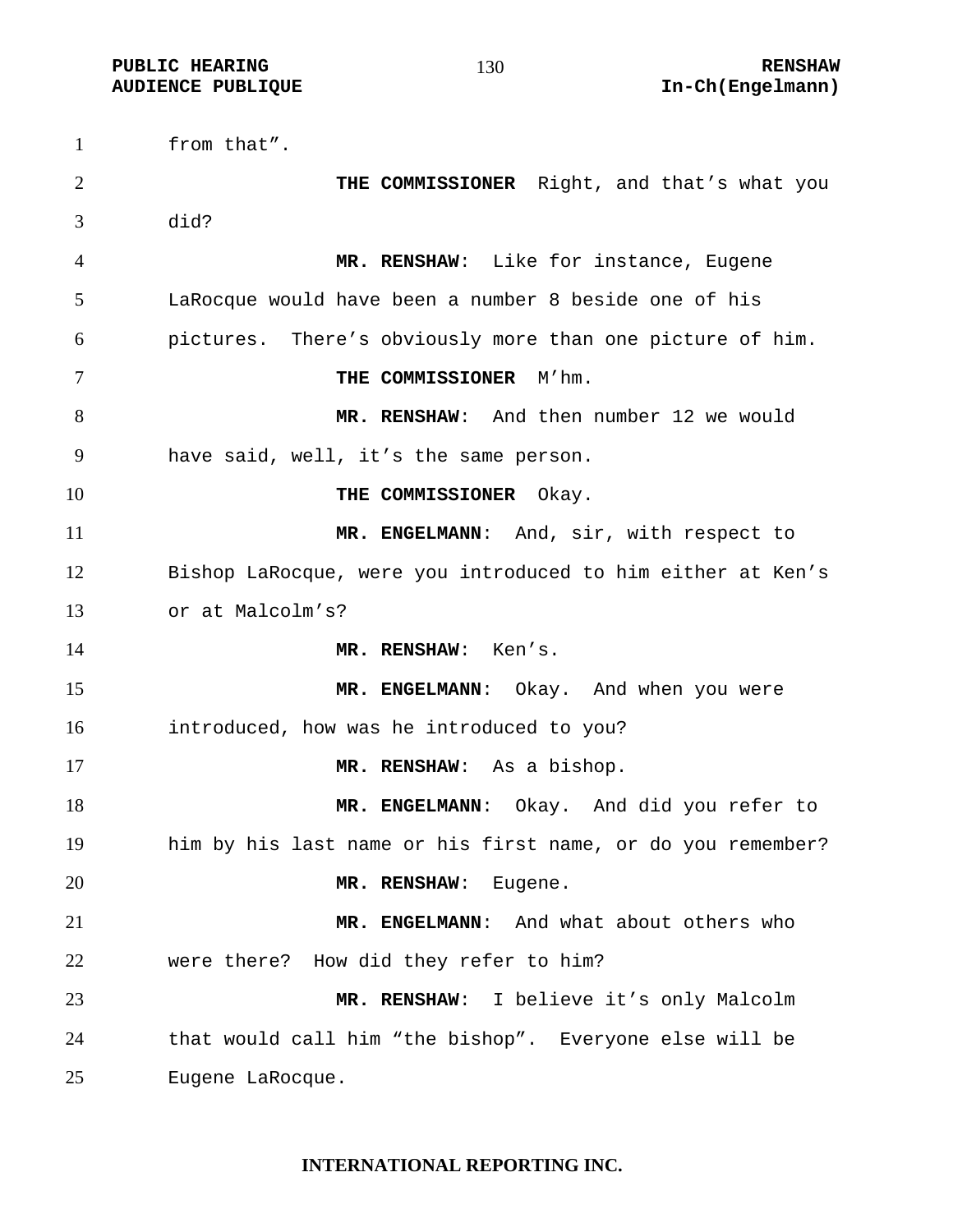PUBLIC HEARING **RENSHAW** 131 **RENSHAW** RENSHAW **RENSHAW RENSHAW RENSHAW RENSHAW RENSHAW** 

| $\mathbf{1}$ | MR. ENGELMANN: Okay. And did you in fact                    |
|--------------|-------------------------------------------------------------|
| 2            | identify the Bishop Eugene LaRocque from some pictures that |
| 3            | Perry Dunlop would have shown you?                          |
| 4            | MR. RENSHAW:<br>Yes.                                        |
| 5            | MR. ENGELMANN: Sir, if you could -- if the                  |
| 6            | witness could be shown document 721827?                     |
| 7            | THE COMMISSIONER I'm sorry, are you leaving                 |
| 8            | this document now?                                          |
| 9            | MR. ENGELMANN: For a minute.                                |
| 10           | THE COMMISSIONER Okay, you are coming back                  |
| 11           | to it?                                                      |
| 12           | MR. ENGELMANN: Yes. 721827.                                 |
| 13           | And we have some of the pictures from the                   |
| 14           | disclosure that we've obtained. I just call it a series of  |
| 15           | copies of photographs.                                      |
| 16           | Right.<br><b>THE COMMISSIONER</b>                           |
| 17           | MR. ENGELMANN: That could be the next                       |
| 18           | exhibit.                                                    |
| 19           | THE COMMISSIONER I'm sorry, Exhibit 549.                    |
| 20           | I'm sorry.                                                  |
| 21           | MR. ENGELMANN: Five-four-nine, sir?                         |
| 22           | THE COMMISSIONER Yes, sir.                                  |
| 23           | ---EXHIBIT NO./PIÈCE NO P-549:                              |
| 24           | (721827) Series of pictures of individuals                  |
| 25           | from Dt/Const P. Dunlop.                                    |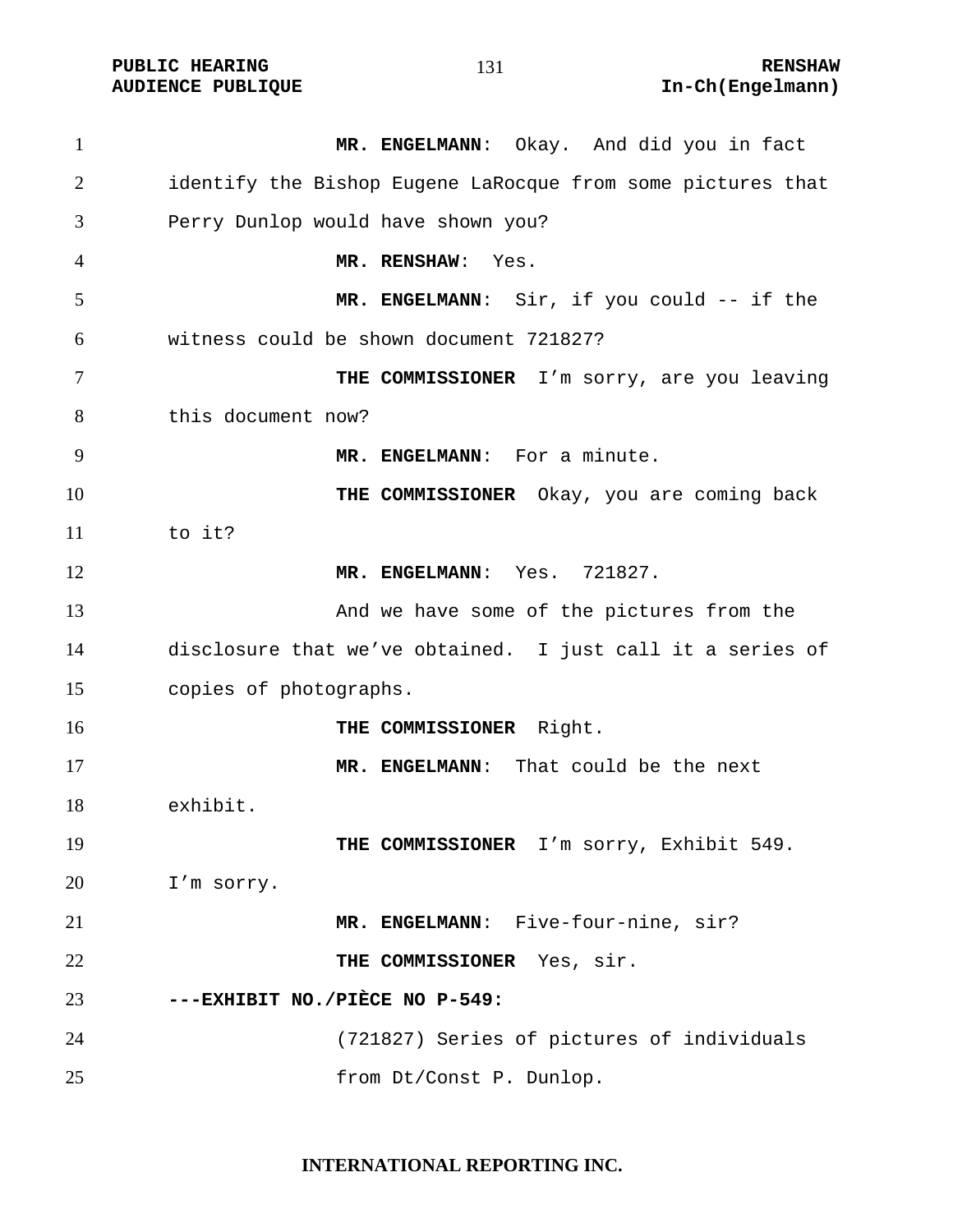**PUBLIC HEARING 132** 132

**MR. ENGELMANN**: So do you recall, Mr. Renshaw, if you just have a quick look through. Were the pictures approximately this size that you would have seen? **MR. RENSHAW**: Yes, these look like photocopies of the proper size. **MR. ENGELMANN**: All right. And were the pictures this quality or were they --- 8 MR. RENSHAW: No, they were actual pictures. **MR. ENGELMANN**: Okay. And is there a photo of the bishop in this package, or someone you believe to be Bishop LaRocque? **MR. RENSHAW**: Number 8. **MR. RENSHAW**: It's the Bates page 7084111? **MR. RENSHAW**: And also on the back of that page. **MR. ENGELMANN**: Bates page 7084112. So that's one of the two pictures you've identified? 18 MR. RENSHAW: Yes. **MR. ENGELMANN**: As the bishop? **MR. RENSHAW**: Yes. **MR. ENGELMANN**: If we could look at 7084111, previous page. Is that the other one? **MR. RENSHAW**: Yes. **MR. ENGELMANN**: And he wasn't dressed like that when you saw him?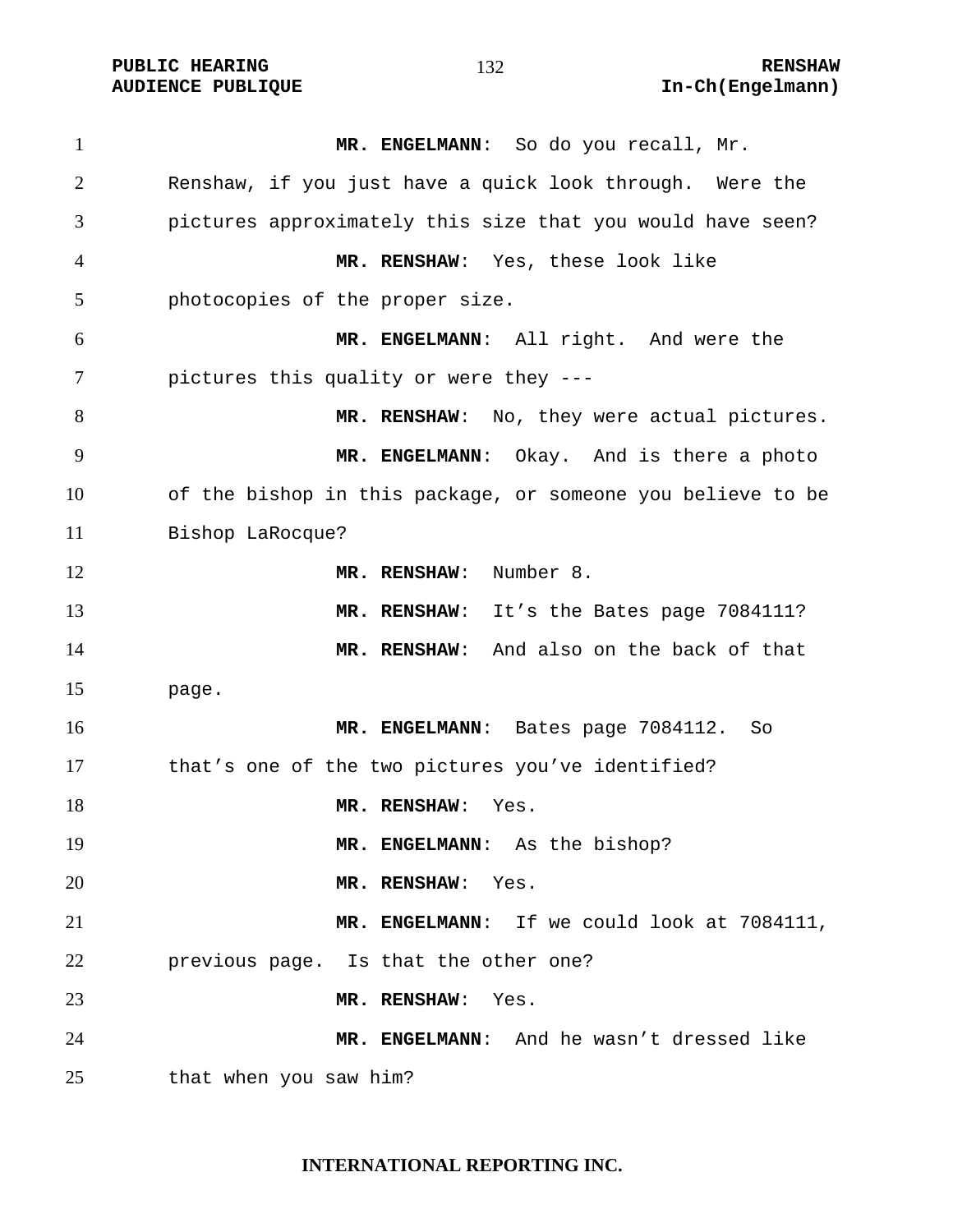**MR. RENSHAW**: No. **MR. ENGELMANN**: Is there a photo in this package, Exhibit 549, of Chief Shaver? **MR. RENSHAW**: Number 2. **MR. ENGELMANN**: I's Bates page 7084103? Again, when you saw him would he have been dressed like this? 8 MR. RENSHAW: No, casually. **MR. ENGELMANN**: Okay. And did you know these men before meeting them at Ken or Malcolm's? **MR. RENSHAW**: I've had the odd run-in with Shaver through the police services. Nothing -- he's never charged me or anything. 14 MR. ENGELMANN: Okay. Had you seen their photos elsewhere? **MR. RENSHAW**: You mean before Dunlop's? **MR. ENGELMANN**: Yes. Had you ever seen pictures of them in the newspaper or elsewhere? 19 MR. RENSHAW: Oh, I'm sure I have. **MR. ENGELMANN**: Okay. Have you ever been introduced to them -- other than at Ken's or at Malcolm's? **MR. RENSHAW**: No. **MR. ENGELMANN**: Now on page 5 of Exhibit 548 there appears to be additional information that was'nt in the previous statement, which is Exhibit 544, other than of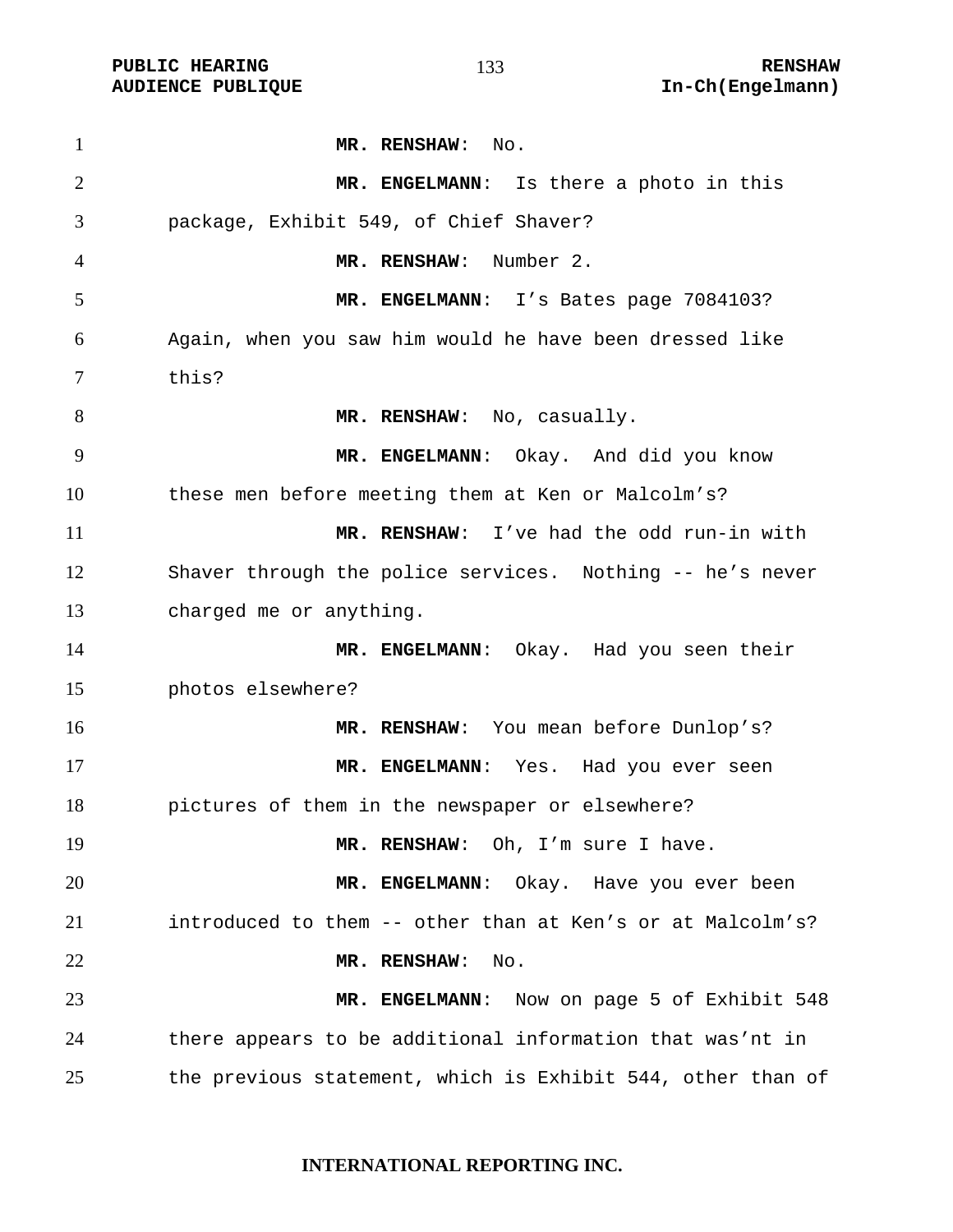PUBLIC HEARING **RENSHAW** 134 **RENSHAW** RENSHAW **RENSHAW RENSHAW RENSHAW RENSHAW RENSHAW** 

| $\mathbf{1}$   | course references to people in pictures?               |
|----------------|--------------------------------------------------------|
| $\overline{2}$ | MR. RENSHAW: Page 5?                                   |
| 3              | MR. ENGELMANN: Yes. It's Bates page                    |
| $\overline{4}$ | 7014264.                                               |
| 5              | MR. RENSHAW: Yes.                                      |
| 6              | MR. ENGELMANN: Could you read the first                |
| 7              | paragraph to yourself, sir? It starts, "I remember one |
| 8              | time".                                                 |
| 9              | MR. RENSHAW: I remember that.                          |
| 10             | MR. ENGELMANN: Okay. So you remember                   |
| 11             | hearing that statement?                                |
| 12             | MR. RENSHAW: Yes.                                      |
| 13             | MR. ENGELMANN: Malcolm saying:                         |
| 14             | "I've been talking to Shaver about                     |
| 15             | Dunlop and you're worrying for                         |
| 16             | nothing".                                              |
| 17             | MR. RENSHAW: Yes.                                      |
| 18             | MR. ENGELMANN: That was said in your                   |
| 19             | presence?                                              |
| 20             | MR. RENSHAW: At Seguin's home.                         |
| 21             | MR. ENGELMANN: But you recall that Ken was             |
| 22             | still worried, despite that?                           |
| 23             | MR. RENSHAW:<br>Yes.                                   |
| 24             | MR. ENGELMANN: And this is something you               |
| 25             | would have told Perry Dunlop?                          |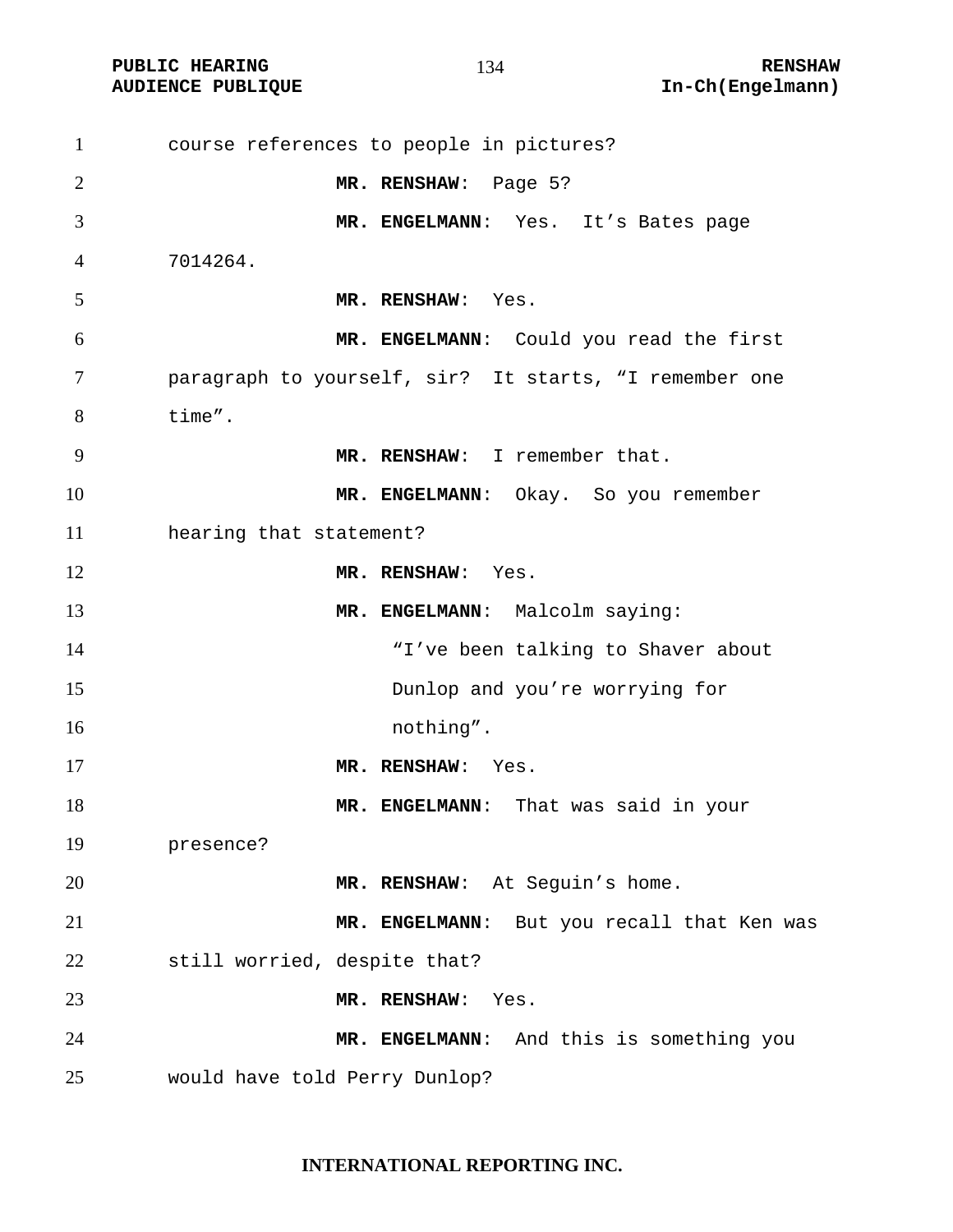| $\mathbf{1}$   | MR. RENSHAW: Yes.                                          |
|----------------|------------------------------------------------------------|
| $\overline{2}$ | MR. ENGELMANN: What about the next                         |
| 3              | paragraph? I just want to ask you a couple of questions if |
| 4              | I can. All right?                                          |
| 5              | MR. RENSHAW: Yes.                                          |
| 6              | MR. ENGELMANN: Did -- is this accurate?                    |
| 7              | MR. RENSHAW: Yes.                                          |
| 8              | MR. ENGELMANN: So did Ken Seguin actually                  |
| 9              | use the words that Malcolm was obstructing justice?        |
| 10             | MR. RENSHAW: Yes.                                          |
| 11             | MR. ENGELMANN: Or words to that effect?                    |
| 12             | MR. RENSHAW: Yes.                                          |
| 13             | MR. ENGELMANN: Did you know what that                      |
| 14             | meant?                                                     |
| 15             | MR. RENSHAW: Yes.                                          |
| 16             | MR. ENGELMANN: What did it mean to you?                    |
| 17             | MR. RENSHAW: That Malcolm was using his                    |
| 18             | power to conceal something.                                |
| 19             | MR. ENGELMANN: Did you know what?                          |
| 20             | MR. RENSHAW: Not in any detail.                            |
| 21             | MR. ENGELMANN:<br>Okay.                                    |
| 22             | THE COMMISSIONER So maybe, can we help set                 |
| 23             | this up a little better? Where were you when this          |
| 24             | conversation was taking place?                             |
| 25             | In Seguin's living-room.<br>MR. RENSHAW:                   |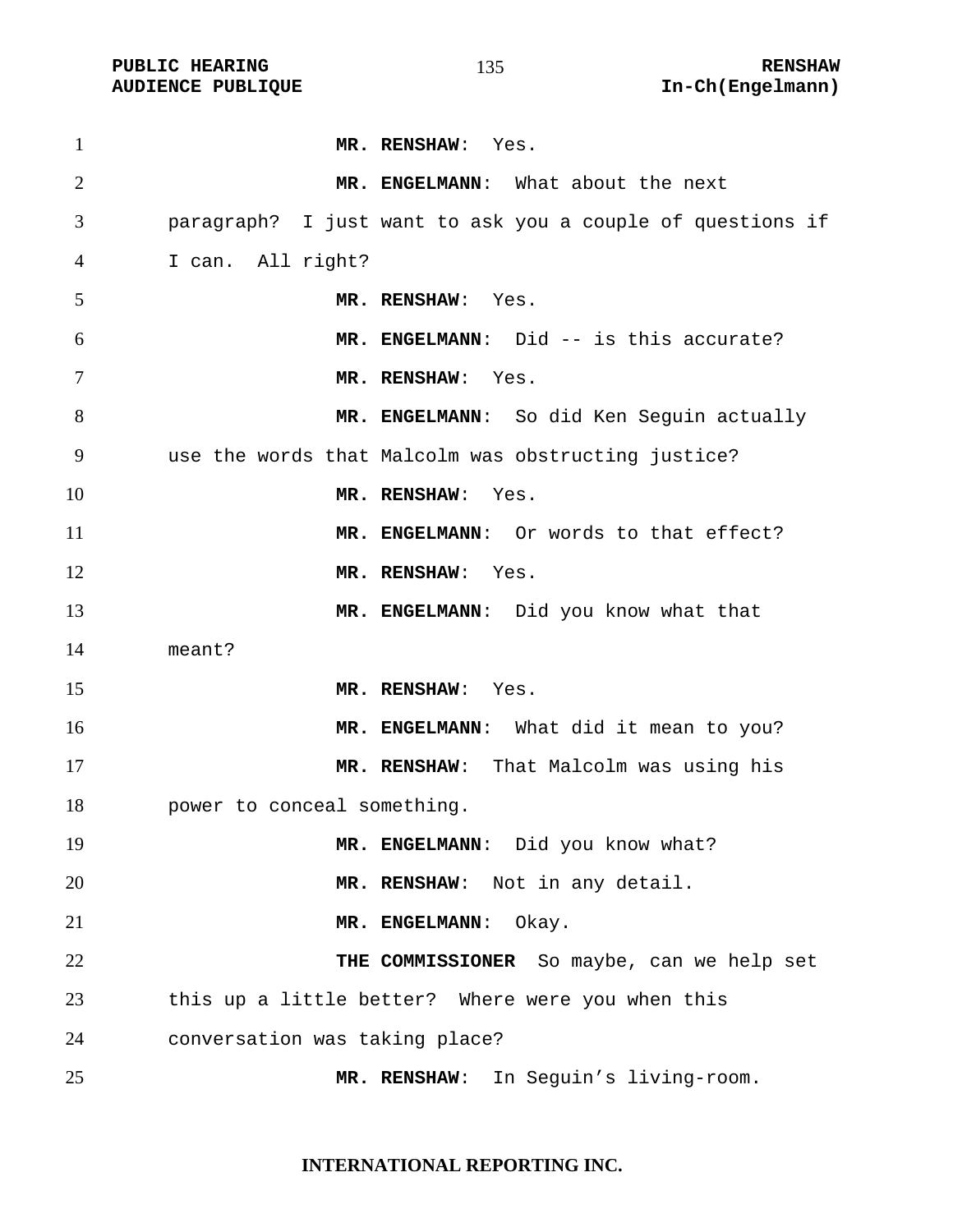| $\mathbf{1}$   | THE COMMISSIONER In the living-room. Okay.                  |
|----------------|-------------------------------------------------------------|
| $\overline{2}$ | And who was there?                                          |
| 3              | MR. RENSHAW: Malcolm, Ken, possibly Ron                     |
| $\overline{4}$ | Leroux, and myself.                                         |
| 5              | THE COMMISSIONER: All right. And did this                   |
| 6              | come out of the blue or was there any discussion leading up |
| 7              | to this?                                                    |
| 8              | MR. RENSHAW: There would have been                          |
| 9              | something leading up to it.                                 |
| 10             | THE COMMISSIONER M'hm. Do you recall what                   |
| 11             | it was or anything?                                         |
| 12             | MR. RENSHAW: Well, it probably had to do                    |
| 13             | with Silmser calling Seguin and ---                         |
| 14             | MR. ENGELMANN: Do you know, in relation to                  |
| 15             | Mr. Seguin's death, when this would have taken place? How   |
| 16             | soon before?                                                |
| 17             | MR. RENSHAW: I'd only be guessing.                          |
| 18             | MR. ENGELMANN: Now in the third paragraph,                  |
| 19             | you talk about why you quit living at Ken's, but you don't  |
| 20             | talk about sexual abuse. You sort of skirt about the        |
| 21             | possibility of it, but you don't talk about it.             |
| 22             | MR. RENSHAW:<br>Yes.                                        |
| 23             | MR. ENGELMANN: Are you not there yet with                   |
| 24             | Mr. Dunlop? Because you told us ---                         |
| 25             | MR. RENSHAW: Like I said previously, I                      |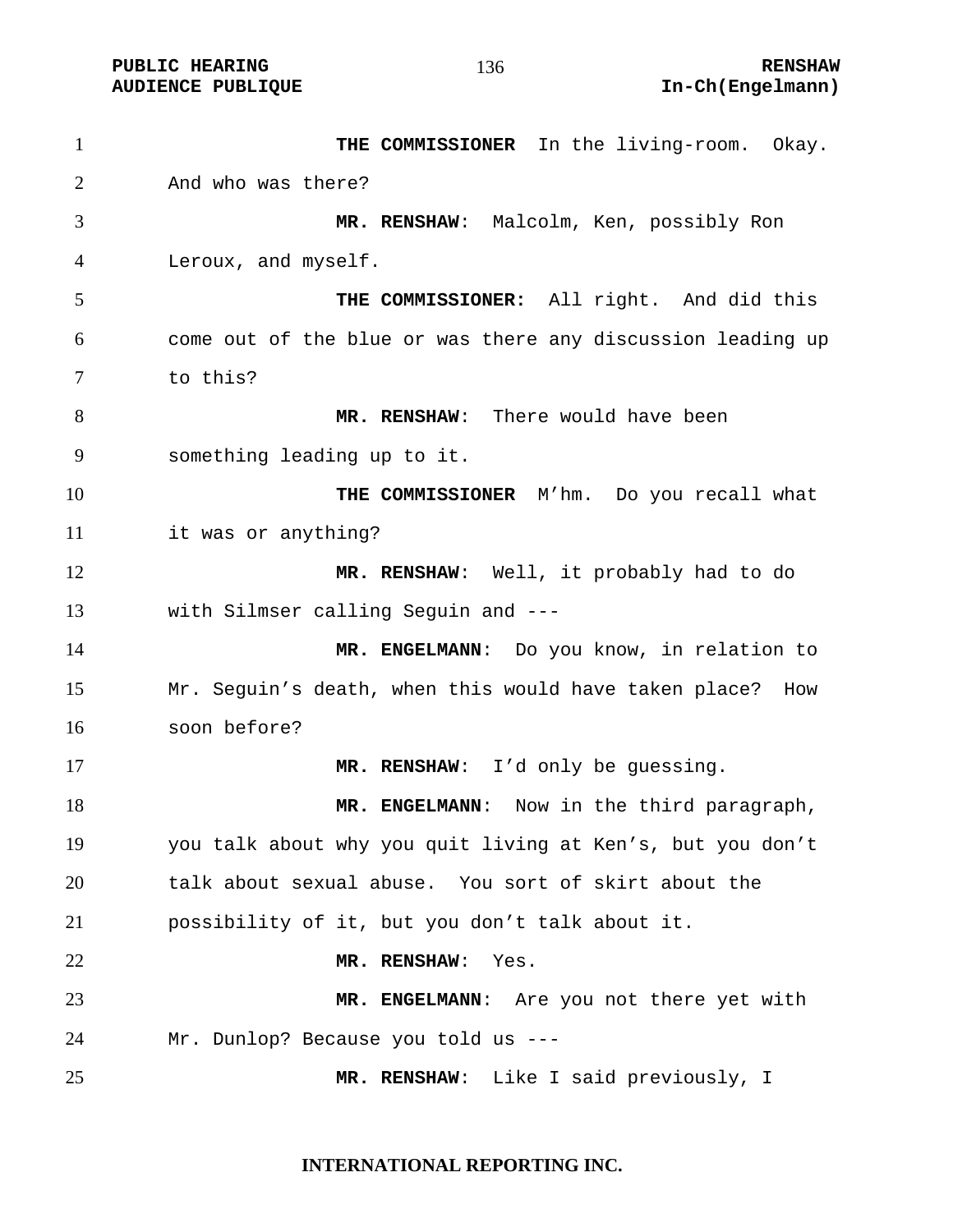planned on telling Dunlop everything just before I left for B.C. **MR. ENGELMANN**: Everything about the sexual abuse? **MR. RENSHAW**: Yes. **MR. ENGELMANN**: Your own. **MR. RENSHAW**: Pardon? **MR. ENGELMANN**: Your own sexual abuse. **MR. RENSHAW**: Yes. **MR. ENGELMANN**: And this is additional information. You seem to -- you tell Mr. Dunlop that -- in this next paragraph you saw a lot of people stop by Ken's home. And would this have been during the time you were living there, or at other times as well? **MR. RENSHAW**: At other times as well. **MR. ENGELMANN:** Okay. 17 It says: 18 T look back now, I knew things were coming to a boil. I thought Ken would do something drastic like leave." So are we talking about -- again just to situate this, the time shortly before he killed himself? **MR. RENSHAW**: Yes. **MR. ENGELMANN**: You said: "I knew why he killed himself before I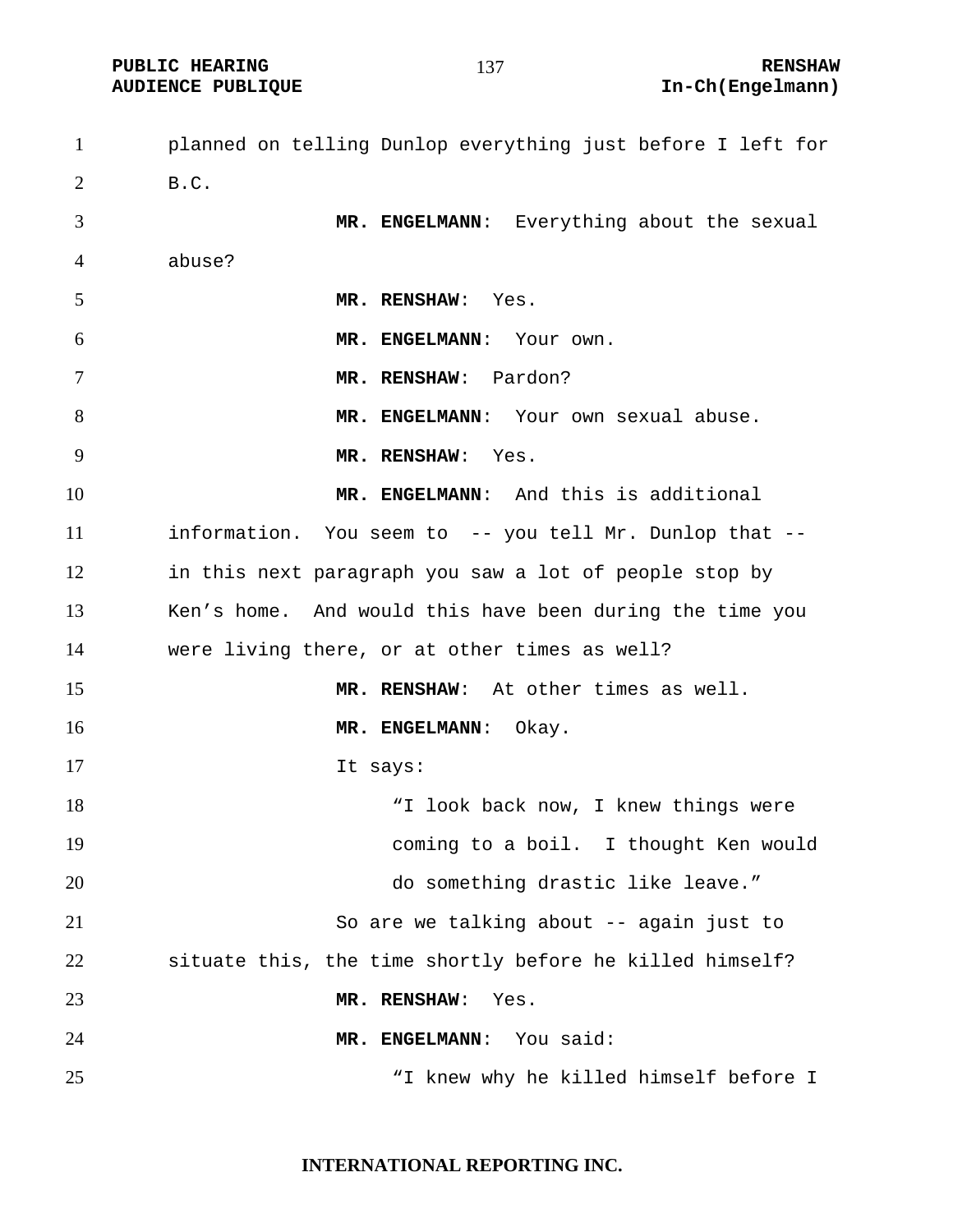| $\mathbf{1}$   | even talked to Ron Leroux."                            |
|----------------|--------------------------------------------------------|
| $\overline{2}$ | MR. RENSHAW:<br>Yes.                                   |
| 3              | MR. ENGELMANN: What are you referring to               |
| 4              | there? Or when?                                        |
| 5              | MR. RENSHAW: My knowledge of his                       |
| 6              | inappropriate behaviour with probationers.             |
| 7              | MR. ENGELMANN: Yes.                                    |
| 8              | MR. RENSHAW: To me was what I meant when I             |
| 9              | say it was coming to a boil.                           |
| 10             | MR. ENGELMANN: All right.                              |
| 11             | MR. RENSHAW: They were investigating                   |
| 12             | Sequin, investigating Malcolm; obviously that made him |
| 13             | pretty nervous.                                        |
| 14             | MR. ENGELMANN: When you say:                           |
| 15             | "I knew why he killed himself even                     |
| 16             | before -- before I even talked to Ron                  |
| 17             | Leroux."                                               |
| 18             | It's because of that issue?                            |
| 19             | MR. RENSHAW: I knew there was more than                |
| 20             | just me that was abused by him.                        |
| 21             | MR. ENGELMANN: You knew or you suspected?              |
| 22             | MR. RENSHAW: Yes, I suspected.                         |
| 23             | MR. ENGELMANN: You now know of others, but             |
| 24             | I'm just -- at that time?                              |
| 25             | MR. RENSHAW: At that time I only knew for              |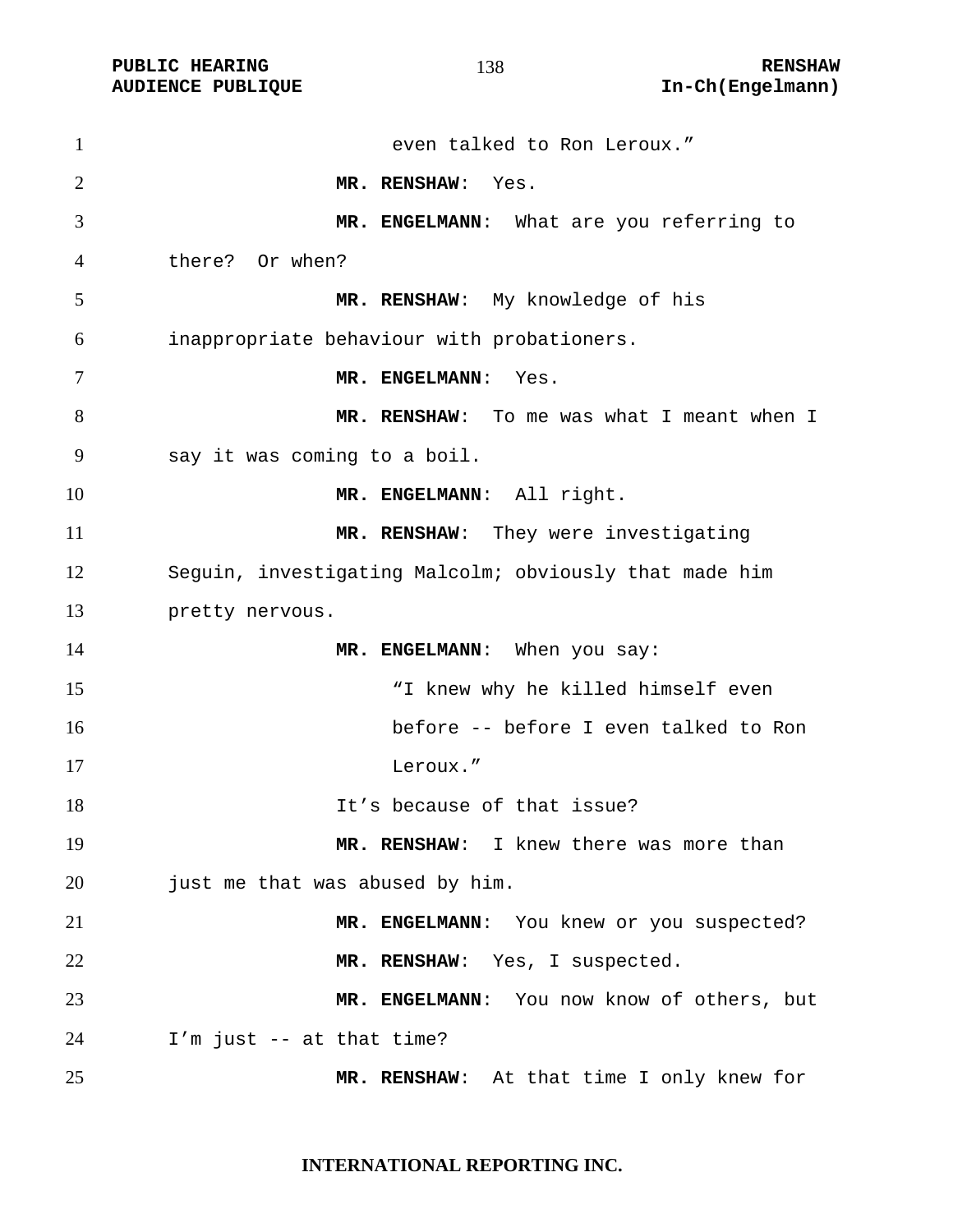**PUBLIC HEARING 139** 139 **RENSHAW** 

sure of myself. **MR. ENGELMANN**: You make a reference in this last page: "I would have to say that Ken Seguin approached several of his probationers sexually. He would have had thousands of contacts over the years. I'm surprised that probation never investigated this entire mess." Now, you're talking from late '96 going back, but why did you say that? Or did you say that? **MR. RENSHAW**: Yes. **MR. ENGELMANN:** And why did you say that? 14 MR. RENSHAW: That would be -- if you put it this way, it's like if I was chumming with you on the weekend, going boating or something, people hear what -- wonder what the hell's going on. 18 MR. ENGELMANN: M'hm. **MR. RENSHAW**: Well it's the same thing with probation and parole. Why would he be chumming with probationers on his off time, lending them his car, lending money? **MR. ENGELMANN**: Well would his colleagues have known though, sir? **MR. RENSHAW**: They would have seen me leave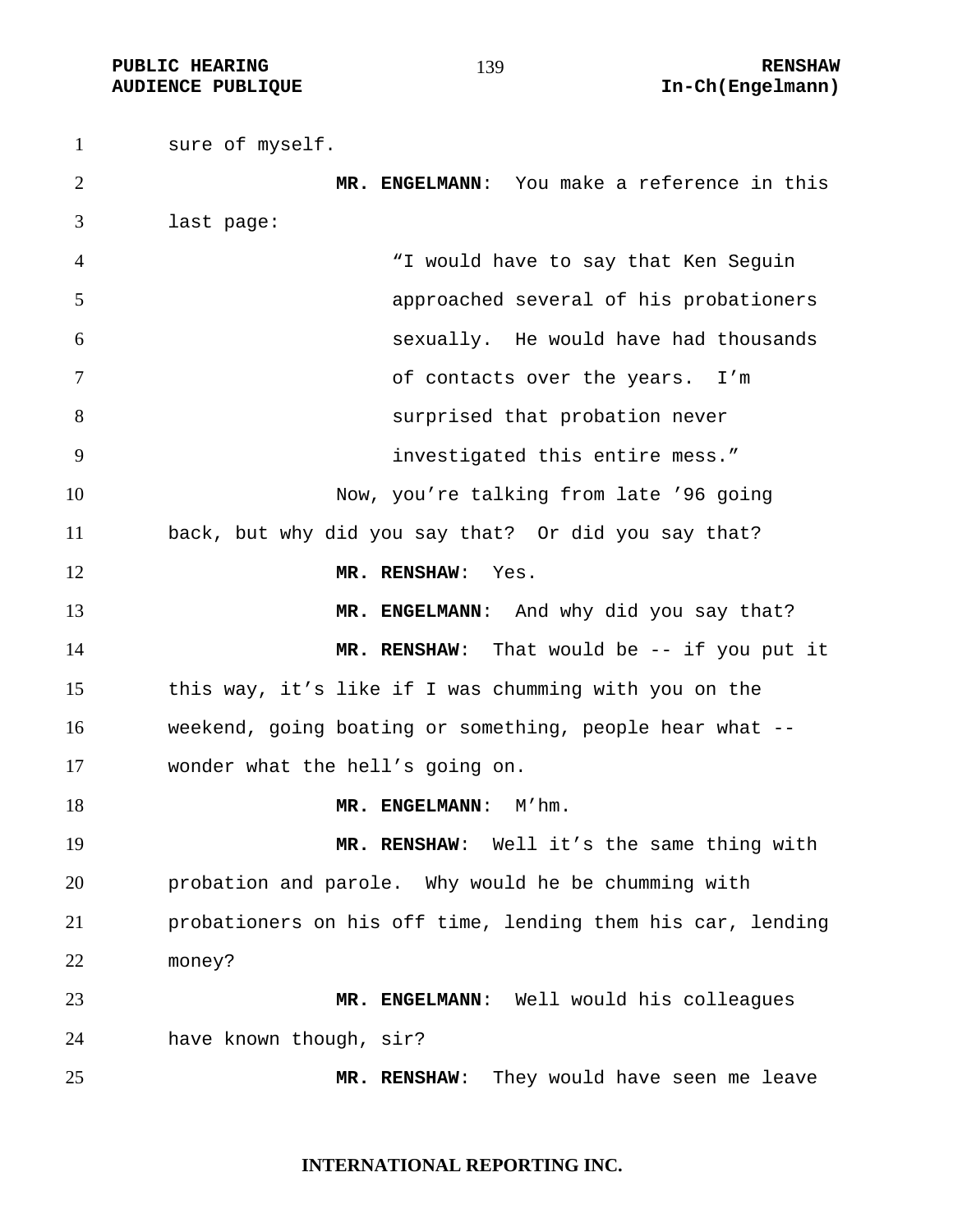**PUBLIC HEARING 140** 140 **RENSHAW** 

#### 

his office with his car. Joss Van Diepen, most of all, because him and Seguin kind of chummed around a bit. **MR. ENGELMANN**: Okay. This comment that you say in the last paragraph: "He never got into detail because he knew how I felt about people who touched kids or pedophiles." What are you referring to there by that comment? **MR. RENSHAW**: Because I didn't know his entire history. **MR. ENGELMANN:** Okay. 13 MR. RENSHAW: Which obviously he did; I didn't. **MR. ENGELMANN**: But what about this: " --- he knew how I felt." What are you referring to there? **MR. RENSHAW:** He knew how I felt about people touching kids because even at that time I had my own son. **MR. ENGELMANN**: All right. 22 Let's take a look at another document then, sir. Document number 705421. **THE COMMISSIONER:** So that's Exhibit 550.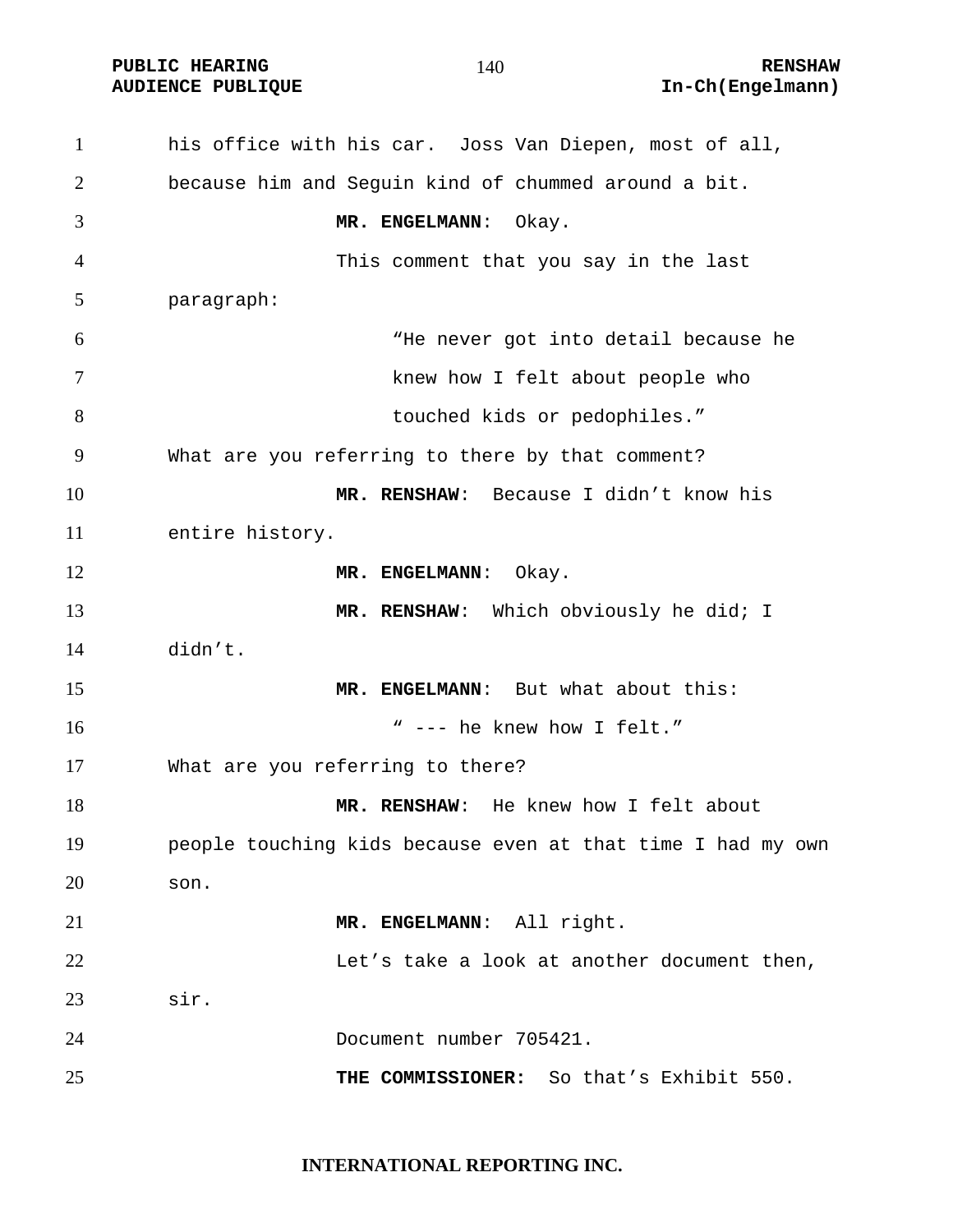It's a document entitled "Project Truth, July 2000." It's a statement by Gerald Renshaw. **---EXHIBIT NO./PIÈCE NO. P-550:**  (705421) Project Truth website copy of G. W. Statement of December 5th, 1996 **MR. ENGELMANN:** Mr.Renshaw, have you seen this before? 8 MR. RENSHAW: I'm sure I have. 9 MR. ENGELMANN: Okay. Do you have the previous exhibit handy? **MR. RENSHAW**: The second statement? 12 MR. ENGELMANN: Yes. **MR. RENSHAW**: Yes. **MR. ENGELMANN**: All right. I just want to do a very quick comparison, but it's my understanding that these documents are the same with the exception that your name is taken off the first page? 18 MR. RENSHAW: Yes. **MR. ENGELMANN**: Okay. Sir --- **MR. RENSHAW**: It appears that way. **MR. ENGELMANN**: Sorry? **MR. RENSHAW**: It appears that way. **MR. ENGELMANN**: Yes. Sir, were you aware of a website that was operated by a man named Dick Nadeau?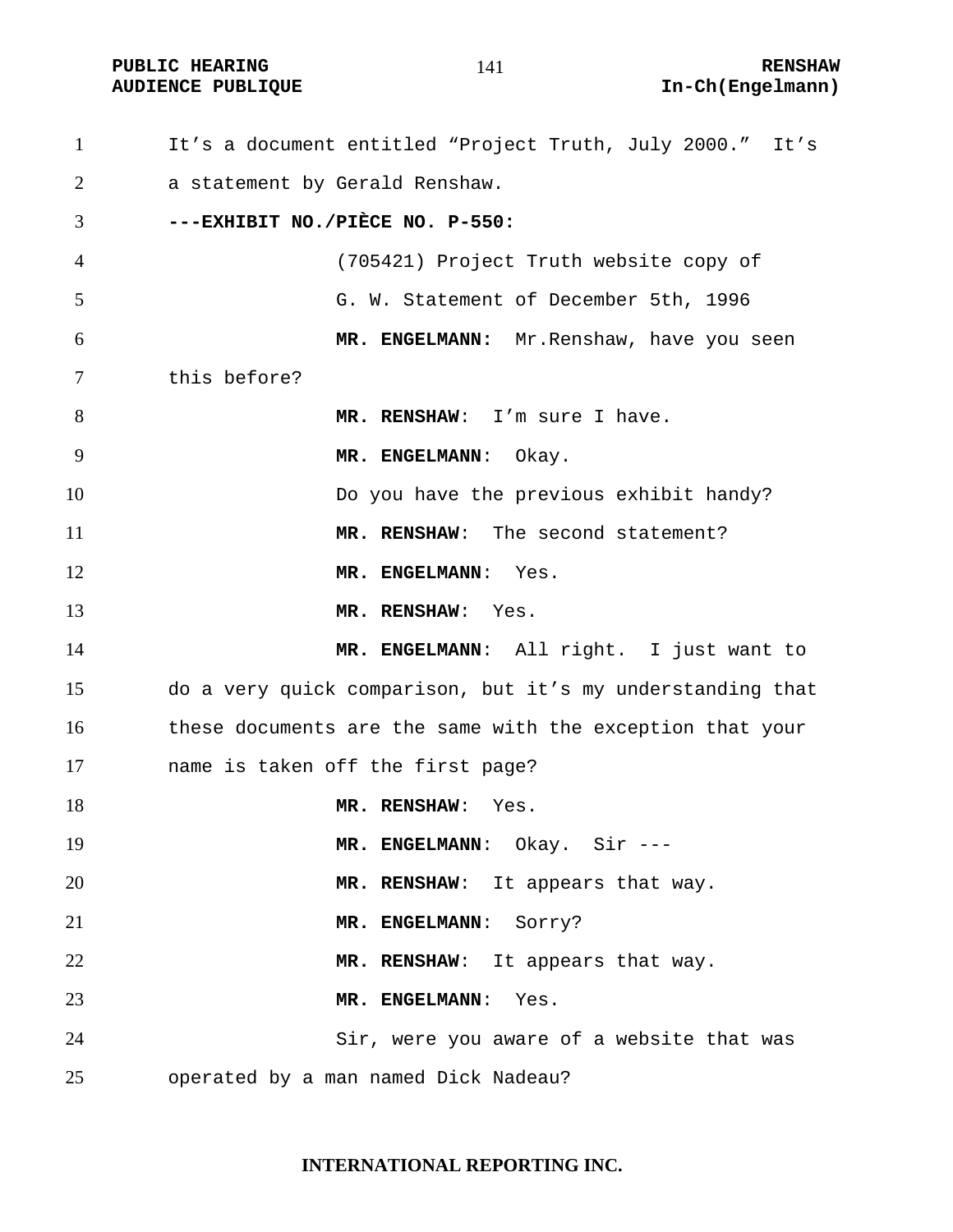#### 

| $\mathbf{1}$   | MR. RENSHAW: I discovered that when I was                   |
|----------------|-------------------------------------------------------------|
| 2              | in British Columbia.                                        |
| 3              | MR. ENGELMANN: Okay.                                        |
| $\overline{4}$ | Had you ever met Mr. Nadeau?                                |
| 5              | MR. RENSHAW: Not at that time.                              |
| 6              | MR. ENGELMANN: And did you know how your                    |
| 7              | statement from December -- your second statement got on his |
| 8              | website?                                                    |
| 9              | MR. RENSHAW: I still don't.                                 |
| 10             | MR. ENGELMANN: Did you give anybody                         |
| 11             | permission to put your statement on his website?            |
| 12             | MR. RENSHAW:<br>No.                                         |
| 13             | MR. ENGELMANN: And do you recall when you                   |
| 14             | would have become aware that this had been done.            |
| 15             | MR. RENSHAW: Somebody had called me in                      |
| 16             | British Columbia from Cornwall.                             |
| 17             | MR. ENGELMANN:<br>Okay.                                     |
| 18             | Did you try and have something done about                   |
| 19             | that, or do you recall?                                     |
| 20             | MR. RENSHAW: I did have a short                             |
| 21             | conversation with Nadeau.                                   |
| 22             | MR. ENGELMANN: This is after you found out                  |
| 23             | it was on his website?                                      |
| 24             | MR. RENSHAW:<br>Yes.                                        |
| 25             | MR. ENGELMANN: And did you ask that                         |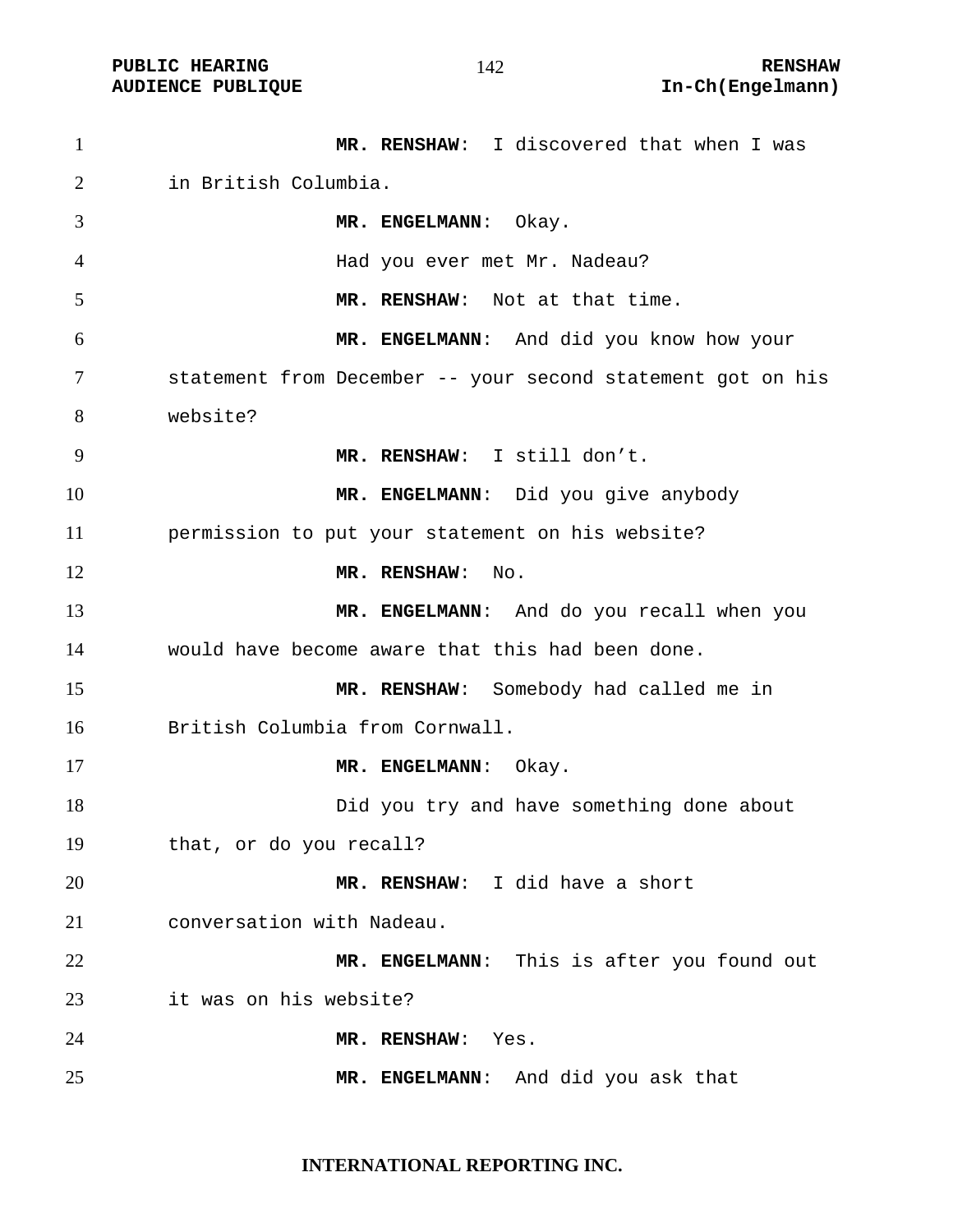| $\mathbf{1}$   | something be done about the statement?                    |
|----------------|-----------------------------------------------------------|
| $\overline{2}$ | MR. RENSHAW: Yes, and he refused.                         |
| 3              | MR. ENGELMANN: What did you ask him to do?                |
| 4              | MR. RENSHAW: To take it off.                              |
| 5              | MR. ENGELMANN: And to your knowledge you                  |
| 6              | never gave anyone permission to give it to him?           |
| 7              | MR. RENSHAW: Not to my knowledge; no.                     |
| 8              | MR. ENGELMANN: That would include Perry                   |
| 9              | Dunlop?                                                   |
| 10             | MR. RENSHAW: Yes.                                         |
| 11             | MR. ENGELMANN: Or anybody who you might                   |
| 12             | have met Perry Dunlop with, like his wife, Mr. Bourgeois, |
| 13             | others?                                                   |
| 14             | MR. RENSHAW: Correct.                                     |
| 15             | THE COMMISSIONER: So just to be clear,                    |
| 16             | Exhibit 550 is what? Is something taken off the internet? |
| 17             | MR. ENGELMANN: Yes. It's again part of the                |
| 18             | disclosure, because we understand it's what was found on  |
| 19             | the website of Mr. Nadeau.                                |
| 20             | THE COMMISSIONER: Okay. As opposed to an                  |
| 21             | OPP Project Truth document?                               |
| 22             | MR. ENGELMANN:<br>Yes.                                    |
| 23             | MR. RENSHAW: The website, I believe, was                  |
| 24             | also called Project Truth.                                |
| 25             | M'hm.<br>THE COMMISSIONER:                                |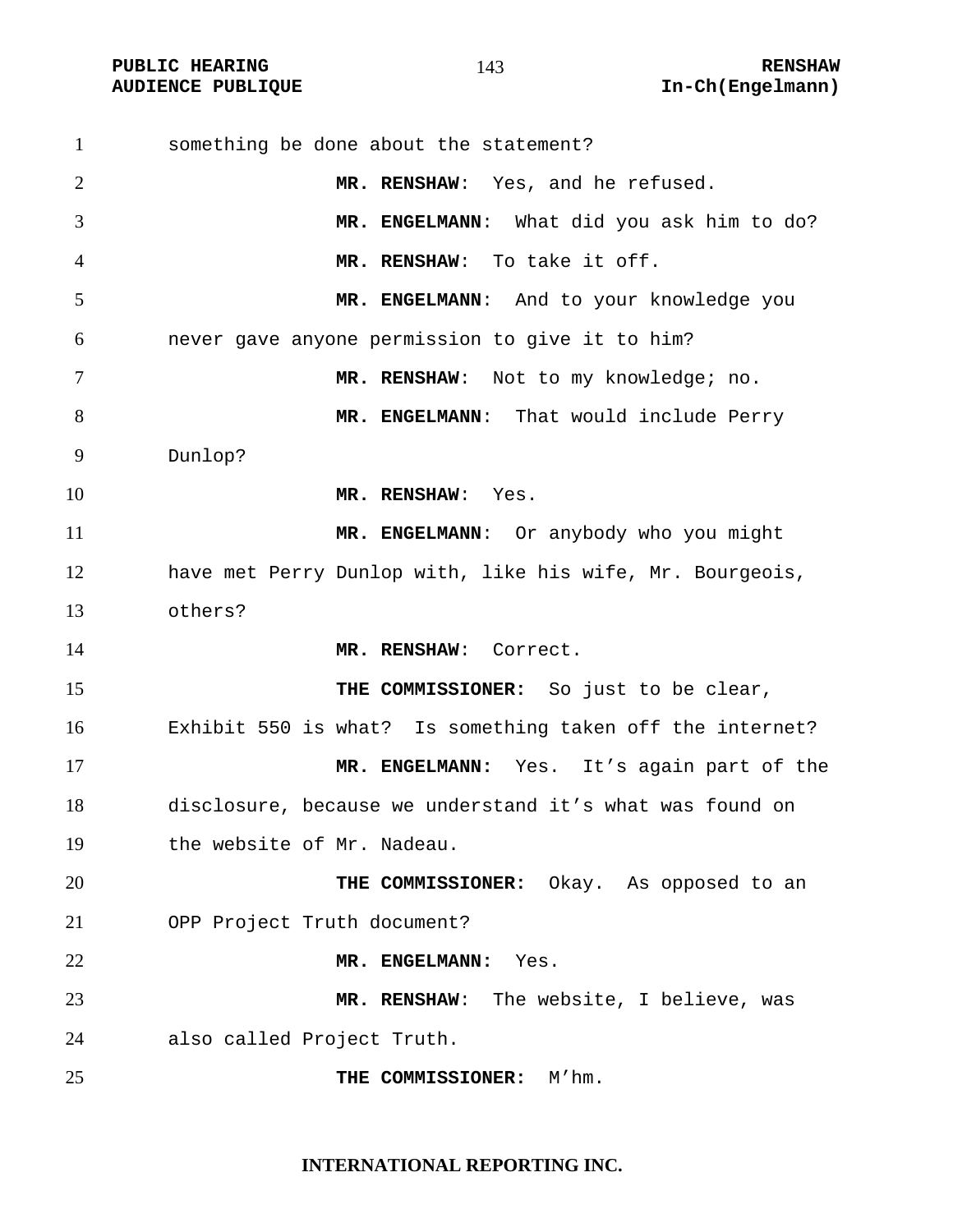**MR. ENGELMANN:** If the witness could be shown document number 716191? **THE COMMISSIONER:** Thank you. Exhibit number 551 is an audiotaped interview report conversation between Perry Dunlop and Gerald Renshaw on January 26<sup>th</sup>, 1997. **---EXHIBIT NO./PIÈCE NO. P-551:**  (716191) Audio Taped Interview Report of Gerald Renshaw with Dt/Const P. Dunlop **MR. ENGELMANN**: It's exhibit 551? **THE COMMISSIONER:** Yes. 12 MR. ENGELMANN: Thank you. Sir, this is the last -- well, there's an affidavit as well, but this is the last statement or interview report that we've found that you might have given to Mr. Dunlop? **MR. RENSHAW:** Yes. **MR. ENGELMANN:** Do you have some recollection of meeting him again in late January '97? **MR. RENSHAW:** Yes, sir. I remember where it was. **MR. ENGELMANN:** All right. Do you know why you were meeting at the McConnell Medical Centre? **MR. RENSHAW:** For privacy. It was after hours. It was in the evening.

#### **INTERNATIONAL REPORTING INC.**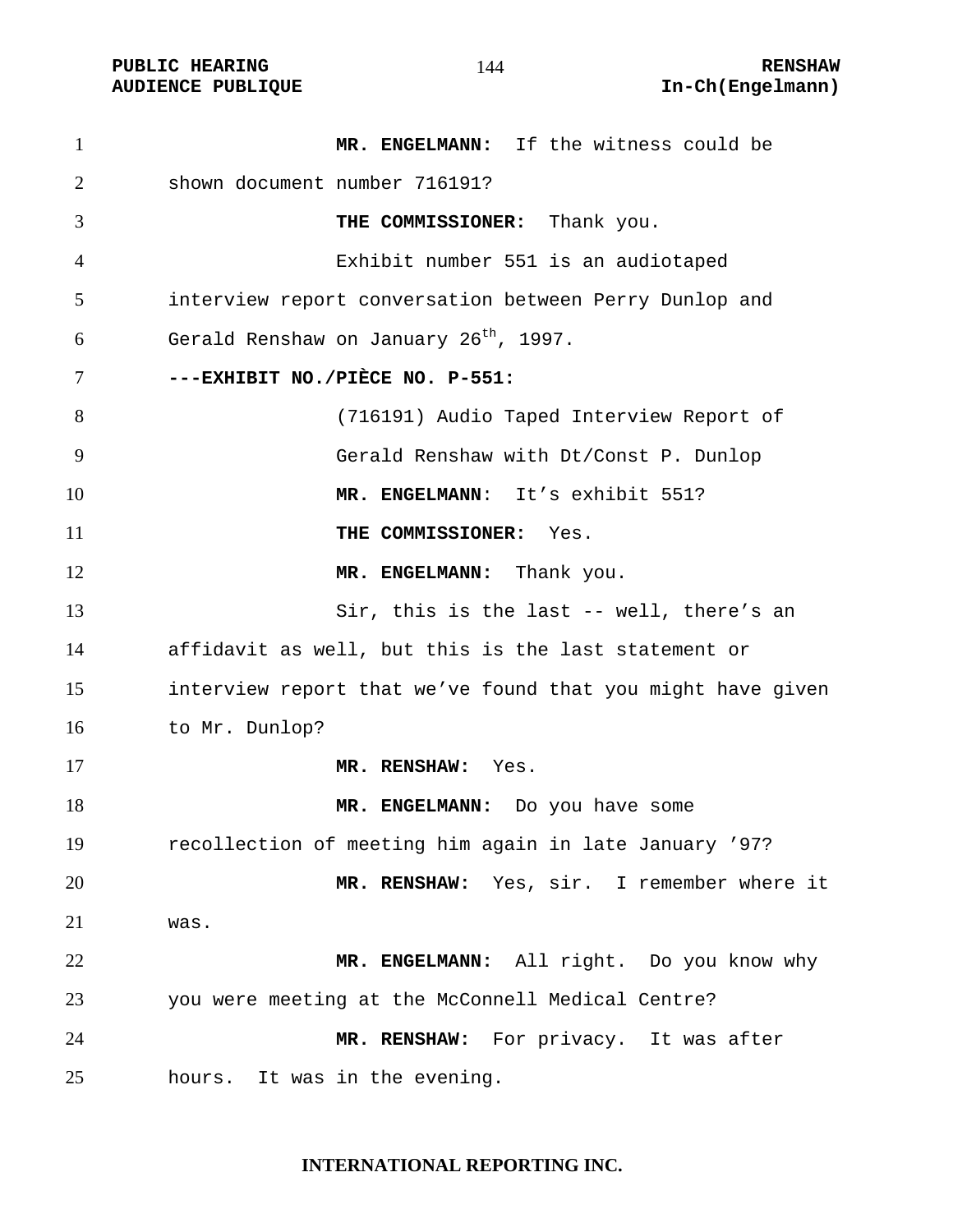| $\mathbf{1}$   | MR. ENGELMANN: All right. And who made the            |
|----------------|-------------------------------------------------------|
| $\overline{2}$ | arrangement?                                          |
| 3              | MR. RENSHAW: Dunlop.                                  |
| $\overline{4}$ | MR. ENGELMANN: Who was at the meeting?                |
| 5              | MR. RENSHAW: Just me and him.                         |
| 6              | MR. ENGELMANN: And he had a tape recorder?            |
| 7              | MR. RENSHAW: Yes.                                     |
| 8              | MR. ENGELMANN: And he'd already taken a               |
| 9              | couple of statements from you. We've looked at those? |
| 10             | MR. RENSHAW: Yes.                                     |
| 11             | MR. ENGELMANN: Did he tell you why he                 |
| 12             | wanted to have a third one?                           |
| 13             | MR. RENSHAW: He believed there was more to            |
| 14             | it then what I had previously told him.               |
| 15             | MR. ENGELMANN: He starts out saying -- and            |
| 16             | I'm looking at that first full paragraph:             |
| 17             | "I just want to go back, a little bit                 |
| 18             | of history when you first met Ken,                    |
| 19             | briefly the charges. Kind of go from                  |
| 20             | there and follow through that part."                  |
| 21             | So he appears to want some more background?           |
| 22             | MR. RENSHAW:<br>Yes.                                  |
| 23             | MR. ENGELMANN: And you talk again about the           |
| 24             | couple times you were arrested.                       |
| 25             | MR. RENSHAW:<br>Yes.                                  |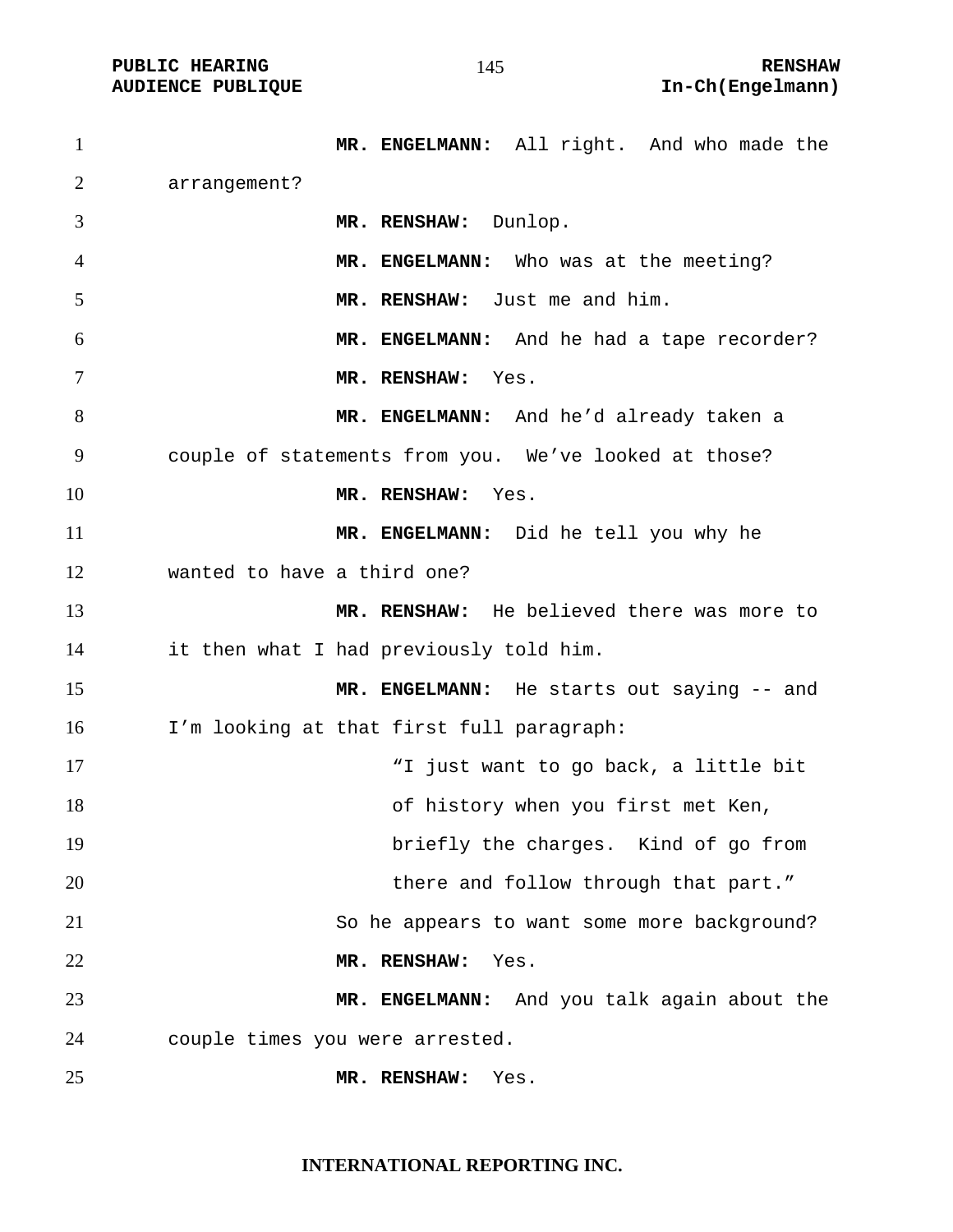PUBLIC HEARING **RENSHAW** 146 **RENSHAW** RENSHAW **RENSHAW RENSHAW AUDIENCE PUBLIQUE** 

| $\mathbf{1}$   | MR. ENGELMANN: Or I guess really you only                |
|----------------|----------------------------------------------------------|
| $\overline{2}$ | talk about the first time. No, no, sorry, I'm looking at |
| 3              | the bottom paragraph.                                    |
| 4              | Now, I just want to ask you this. At the                 |
| 5              | bottom paragraph of that first page you say:             |
| 6              | "Possession of stolen property. Went                     |
| 7              | to court. Got probation. Ended up                        |
| 8              | with Ken Seguin as probation officer.                    |
| 9              | Did my time with Ken Seguin as a                         |
| 10             | probation officer. Nothing happened at                   |
| 11             | that time."                                              |
| 12             | Then you say:                                            |
| 13             | "Later on we got caught for break and                    |
| 14             | enter with intent. Ended up with 89                      |
| 15             | days with probation again. At that                       |
| 16             | time, even on probation, he would take                   |
| 17             | me to bars, take me out to eat. Cara                     |
| 18             | (phonetic) could probably confirm                        |
| 19             | that."                                                   |
| 20             | What did you mean, "nothing happened at that             |
| 21             | time"?                                                   |
| 22             | MR. RENSHAW: I'm not sure.                               |
| 23             | MR. ENGELMANN: Had you talked to him about               |
| 24             | sexual abuse at this point in time?                      |
| 25             | This is when I would have.<br>MR. RENSHAW:               |

**INTERNATIONAL REPORTING INC.**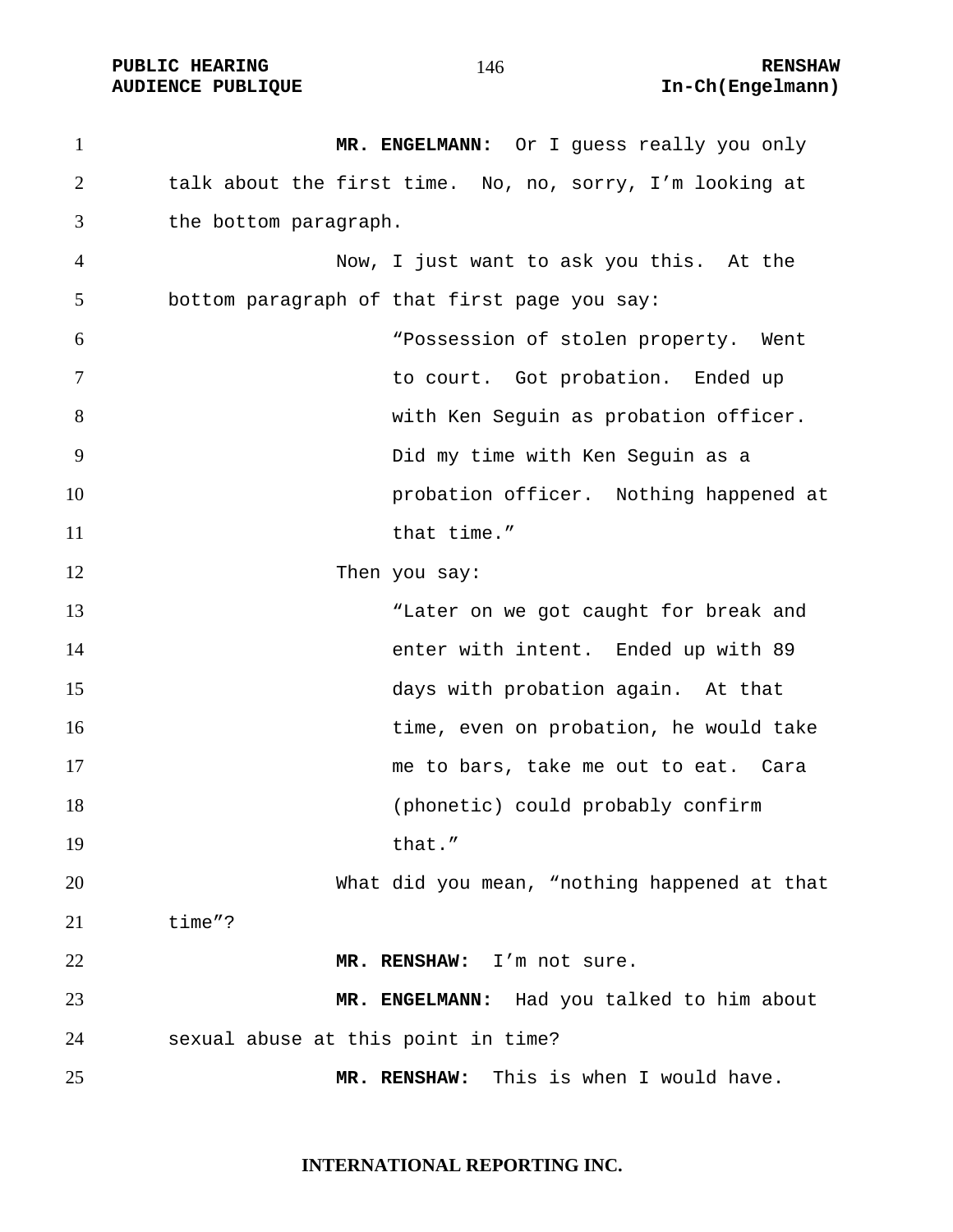**PUBLIC HEARING 147** 147 **RENSHAW AUDIENCE PUBLIQUE International Contract Contract Contract Contract Contract Contract Contract Contract Contract Contract Contract Contract Contract Contract Contract Contract Contract Contract Contract Contract Contract** 

**MR. ENGELMANN:** All right. So this would be the first time that you're talking about it? **MR. RENSHAW:** Yes. **MR. ENGELMANN:** And are you saying that it didn't happen the first time you were on probation, only the second time, or do you know? **MR. RENSHAW:** No, it did happen the first time, because he was still on Alguire at the time. **MR. ENGELMANN:** Okay. And that's what you've said today and that's what you remembered today, but back then were you saying something differently? 12 MR. RENSHAW: I was wrong. **MR. ENGELMANN:** I'm sorry? 14 MR. RENSHAW: I was wrong here. 15 MR. ENGELMANN: If that's what you were referring to? **MR. RENSHAW:** Yes. **MR. ENGELMANN:** If you were referring to "nothing happened this time" meaning sexual assault, you were wrong this time. Is that what you're saying? **MR. RENSHAW:** Yes. **MR. ENGELMANN:** Now, he doesn't appear to be saying -- or asking you about who you observed at Ken Seguin's house, but a little bit more about your relationship with Ken Seguin?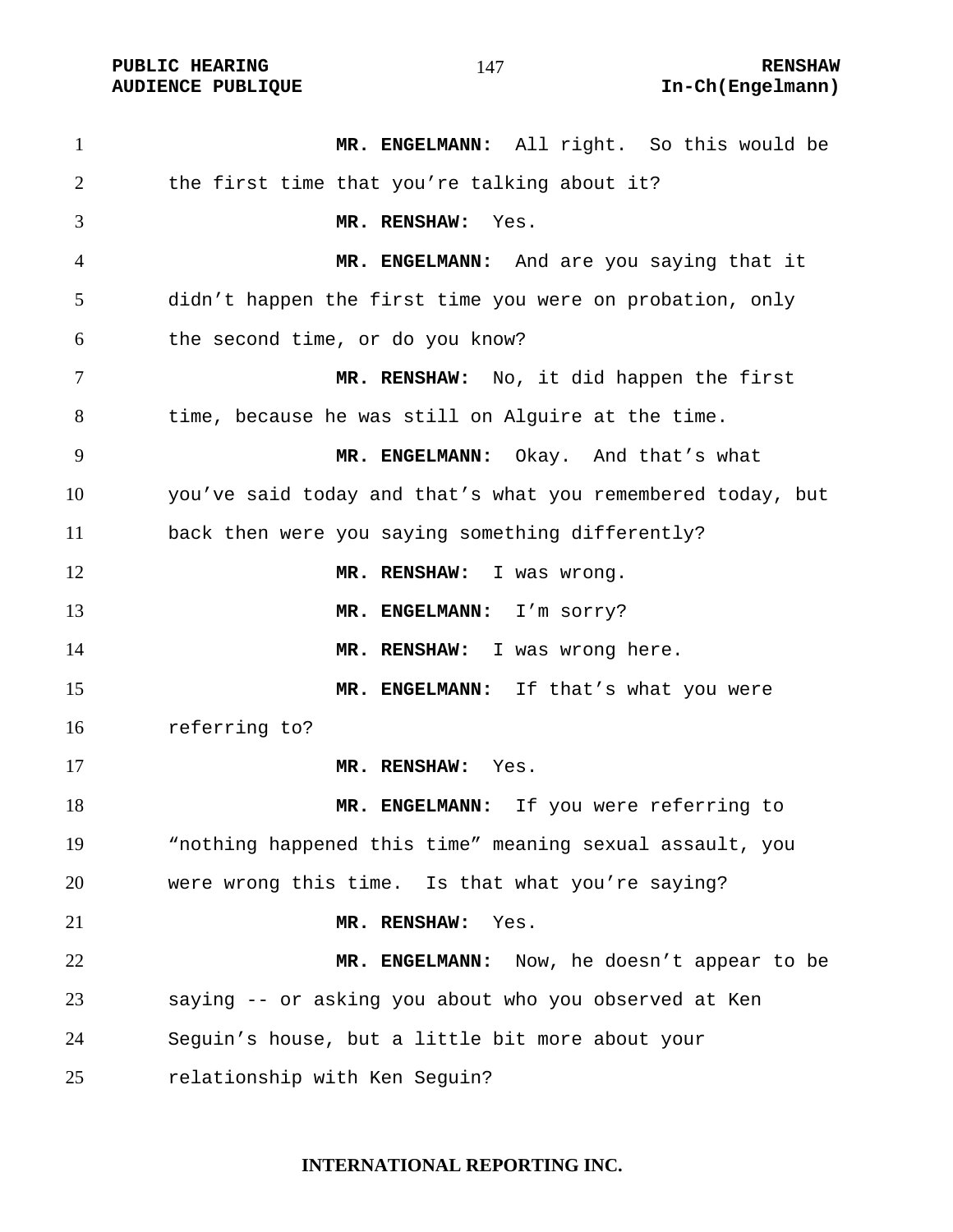PUBLIC HEARING **RENSHAW** 148 **RENSHAW** RENSHAW **RENSHAW RENSHAW AUDIENCE PUBLIQUE** 

| $\mathbf{1}$   | MR. RENSHAW: Where are you looking?         |
|----------------|---------------------------------------------|
| $\overline{2}$ | MR. ENGELMANN: Well, just generally in the  |
| 3              | statement.                                  |
| 4              | Do you want -- I don't know if you've had a |
| 5              | chance to look at this in any detail, sir?  |
| 6              | MR. RENSHAW: Not recently.                  |
| 7              | MR. ENGELMANN: Okay.                        |
| 8              | THE COMMISSIONER: Well, it's 12:40. Maybe   |
| 9              | it's a good time for lunch.                 |
| 10             | MR. ENGELMANN: Okay.                        |
| 11             | THE COMMISSIONER: Would that be fair?       |
| 12             | Come back at 2:00, sir.                     |
| 13             | MR. RENSHAW: Thank you.                     |
| 14             | THE REGISTRAR: Order. All rise. À           |
| 15             | l'ordre. Veuillez vous lever.               |
| 16             | $---$ Upon recessing at $12:39$ p.m./       |
| 17             | L'audience est suspendue à 12h39            |
| 18             | --- Upon resuming at 2:04 p.m. /            |
| 19             | L'audience est reprise à 14h04              |
| 20             | THE REGISTRAR: Order; all rise. À l'ordre;  |
| 21             | veuillez vous lever.                        |
| 22             | The hearing is now resumed. Please be       |
| 23             | seated. Veuillez vous asseoir.              |
| 24             | THE COMMISSIONER: Thank you.                |
| 25             | Yes, Mr. Engelmann?                         |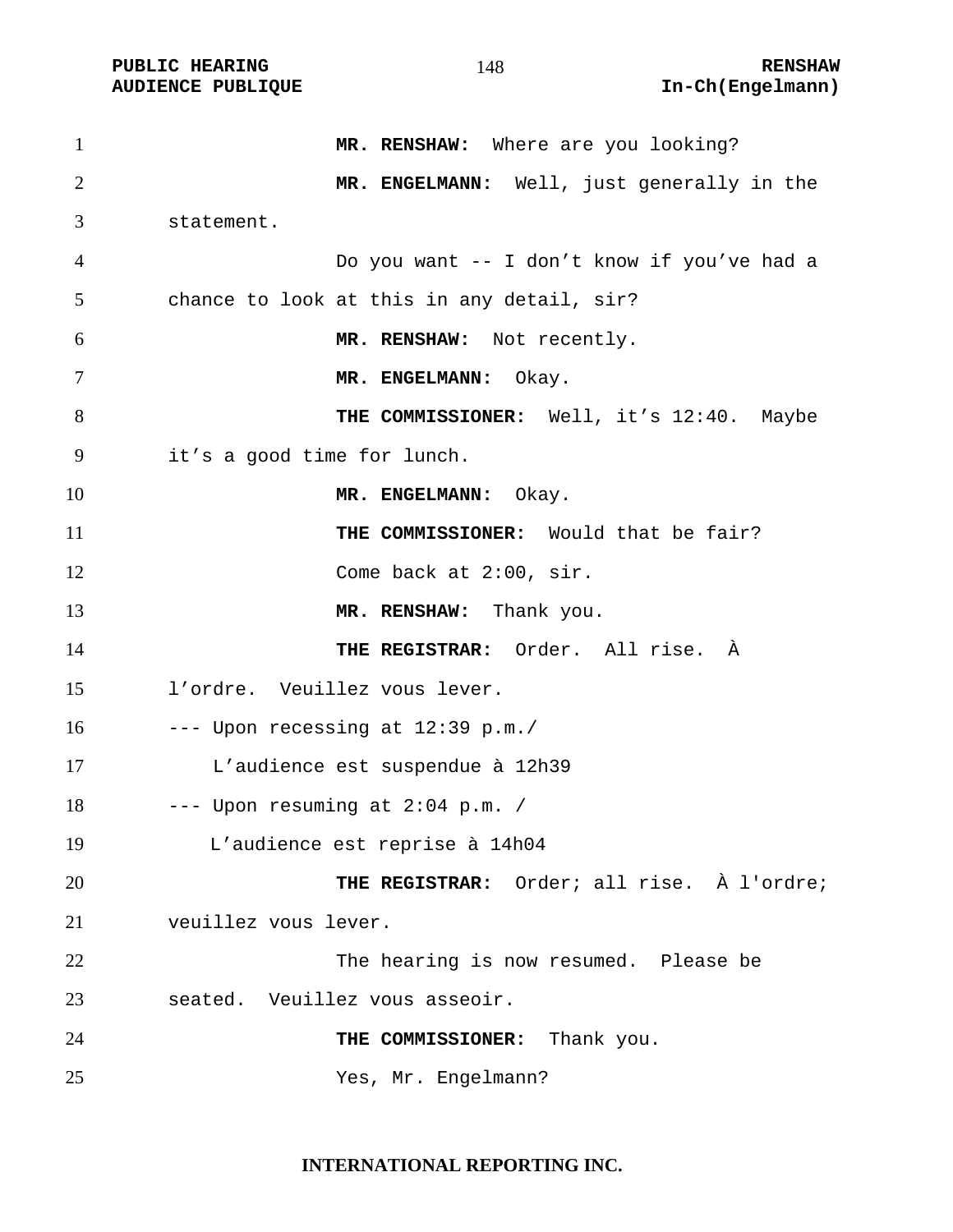1 --- SUBMISSIONS BY/REPRÉSENTATIONS PAR MR. PETER ENGELMANN: **MR. ENGELMANN:** You might note, sir, the witness isn't present. **THE COMMISSIONER:** Right. **MR. ENGELMANN:** He is just outside of the courtroom for a minute --- **THE COMMISSIONER:** M'hm. **MR. ENGELMANN:** --- or of the hearing room. The witness approached me about the name of an individual in at least one of the documents and he's concerned about publication of that name. **THE COMMISSIONER:** M'hm. **MR. ENGELMANN:** I advised his counsel of this issue. **THE COMMISSIONER:** M'hm. **MR. ENGELMANN:** This just arose at break, so I asked Mr. Lee if he could speak to it briefly. I am not sure if he can do that. Can you do that on the record? Yes. And if, in fact, if you agree that this should be done, perhaps we could just go in camera later in 22 the day to deal with it in that fashion. **THE COMMISSIONER:** Thank you. **MR. ENGELMANN:** I'll just turn it over to Mr. Lee.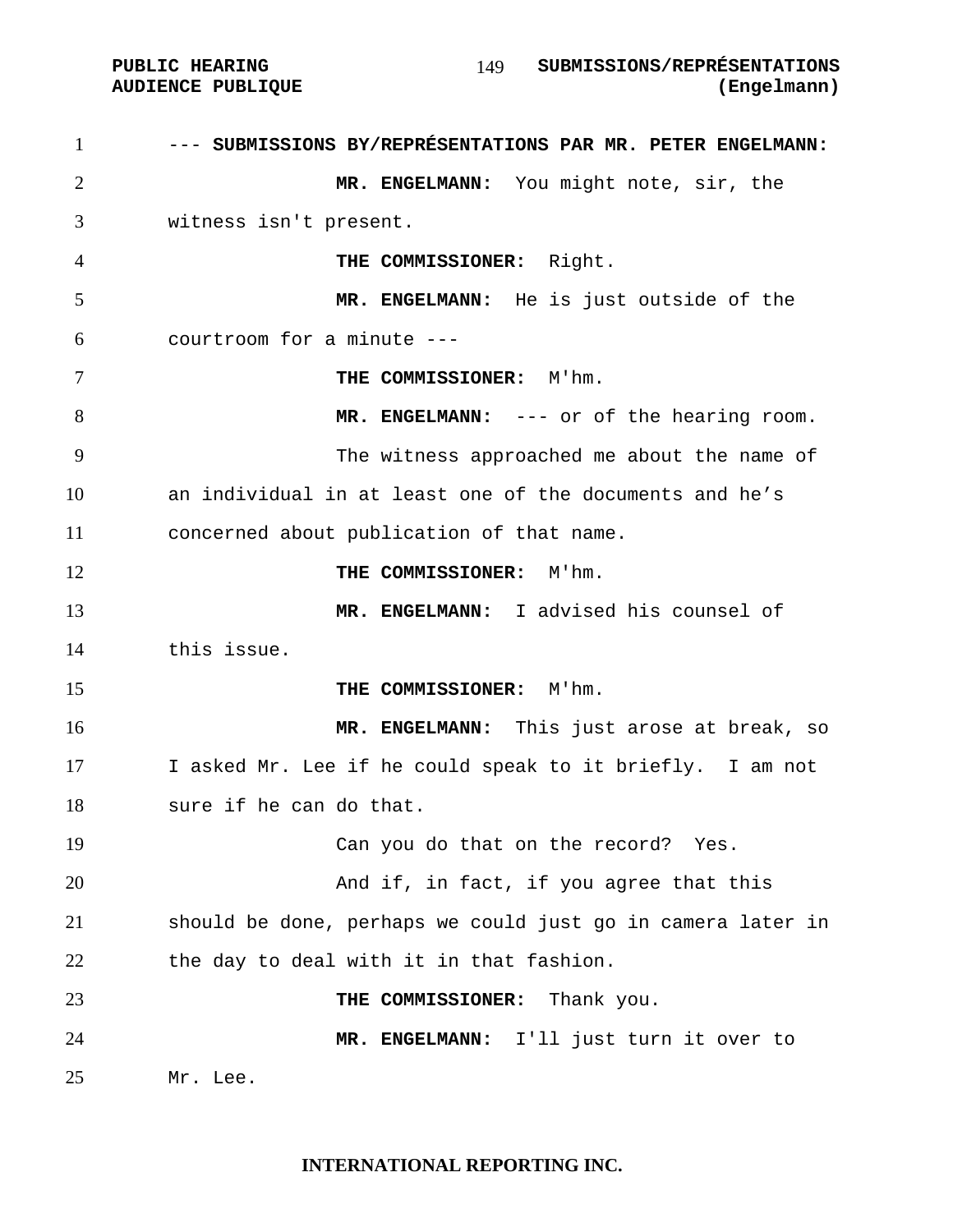**PUBLIC HEARING SUBMISSIONS/REPRÉSENTATIONS AUDIENCE PUBLIQUE (Lee)**  

1 THE COMMISSIONER: Yes, sir. **--- SUBMISSIONS BY/REPRÉSENTATINS PAR MR. DALLAS LEE: MR. LEE:** As Mr. Engelmann has said, my client advised him over the lunch hour, and Mr. Engelmann advised me. I have identified two documents that have already been entered as exhibits in which the name appears. I have had very brief conversations with the local media present and advised them of what is going on and neither of them intends to object. And I've very informally announced to my friends before you came in the room of what was going on and none of them indicated they would object, but I'll leave that to them. The issue that Mr. Renshaw has identified with Commission counsel is that a family member of his, who is not in any way related to any of this, is not one of his brothers, as an example, is not anybody that was a witness to anything, appears in the statements. He is at least a little bit concerned that without a publication ban on that person's name that he could be identified as somehow being involved in this entire thing when that's not the case. 22 I can point you specifically in the documents to where these names are, although I'm not going to say it aloud. **THE COMMISSIONER:** No.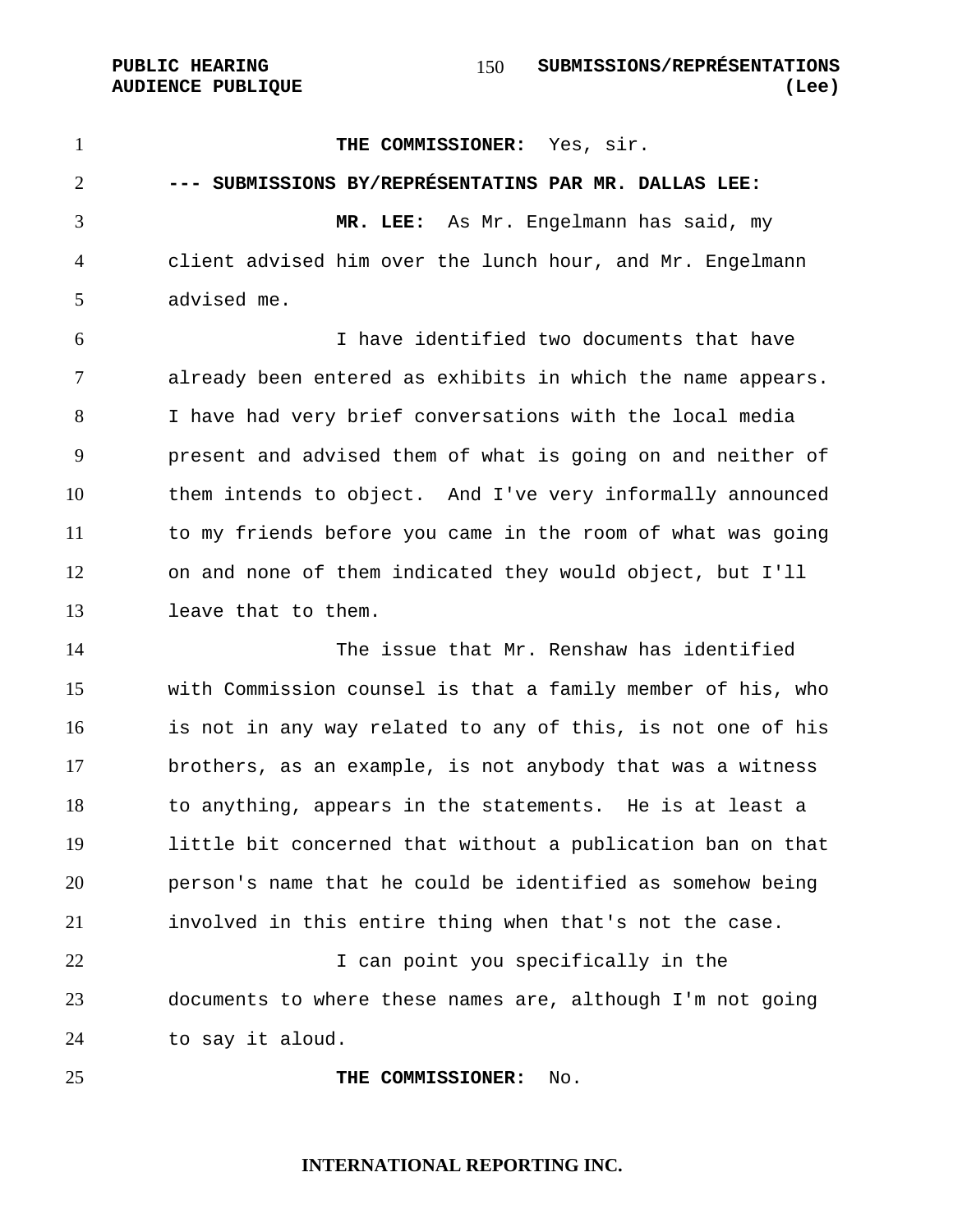| PUBLIC HEARING           |  |
|--------------------------|--|
| <b>AUDIENCE PUBLIOUE</b> |  |
|                          |  |

**MR. LEE:** The first is at Exhibit 544. This is the first interview of Mr. Renshaw by Mr. Dunlop; so one that Mr. Dunlop wrote out in paragraph form. **THE COMMISSIONER:** M'hm. **MR. LEE:** Specifically, I'm looking at the seventh page of that; paragraph 18. **THE COMMISSIONER:** Right. **MR. LEE:** And if you look at the last two words of that paragraph, that's the name we are concerned about. **THE COMMISSIONER:** Yes. **MR. LEE:** That name appears also a number of times on two different pages in Exhibit 551, being the typewritten audio transcripts. Five-five-one (551) is the transcript Mr. Engelmann was with the witness before the break. It's the January, 1997 interview of Mr. Renshaw by Perry Dunlop. On pages 15 and 19 of that document, the name appears as well. For the record, I can give you the Bates numbers as --- **THE COMMISSIONER:** No, it won't be necessary for me. What I'm going to do is, depending on the outcome of -- if I accede to your request, we will go in camera at the end of the day. **MR. LEE:** Yes.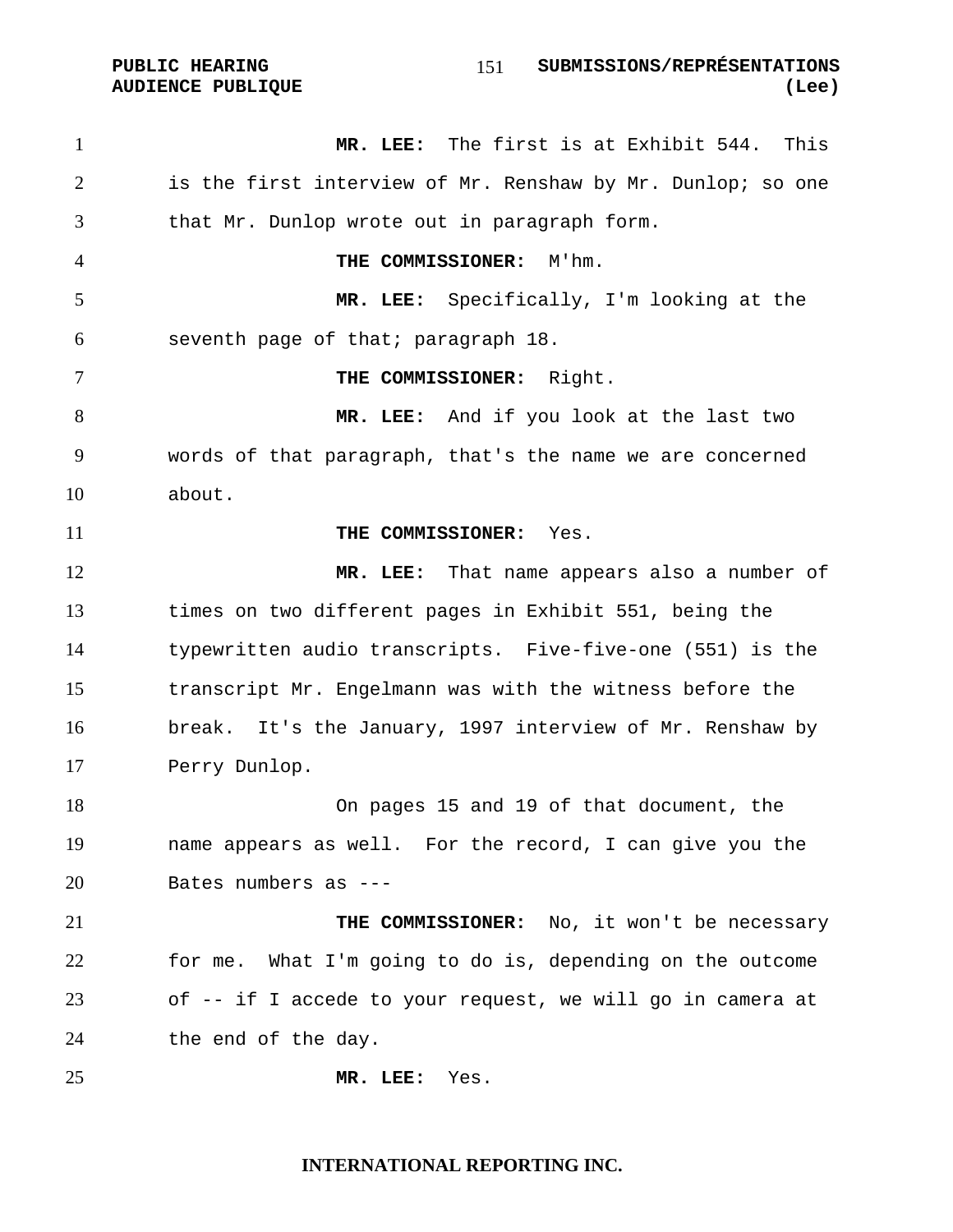#### PUBLIC HEARING **SUBMISSIONS/REPRÉSENTATIONS AUDIENCE PUBLIQUE (Lee)**

**THE COMMISSIONER:** And what we will do is we'll just name that name in camera. **MR. LEE:** Sure. **THE COMMISSIONER:** So what we are going to -- so let me hear -- so basically you're telling me this is a family man or not involved in this at all? **MR. LEE:** Yes, not involved in any way in 8 this; has no information; has never been interviewed by any police force or Perry Dunlop or anybody else in relation to this. He has no information; isn't going to be called as a witness here; is really not involved in any way, and I think quite fairly doesn't appreciate the full scope of what Mr. Renshaw is here to talk about. It is not something that he understands. He has not been identified in the media or elsewhere as somebody having anything to do with this. And Mr. Renshaw's concerns is that this person would not at all be comfortable being named in relation to these matters, and Mr. Renshaw has, therefore, asked on that person's behalf for me to make this pitch to you. **THE COMMISSIONER:** Right. **MR. LEE:** As I said, I've notified the media. They have no problem -- the local media that's here has no problem with this. It's not somebody that's unheralded their ability to tell the story, and it's not somebody that's going to arise in the course of Mr.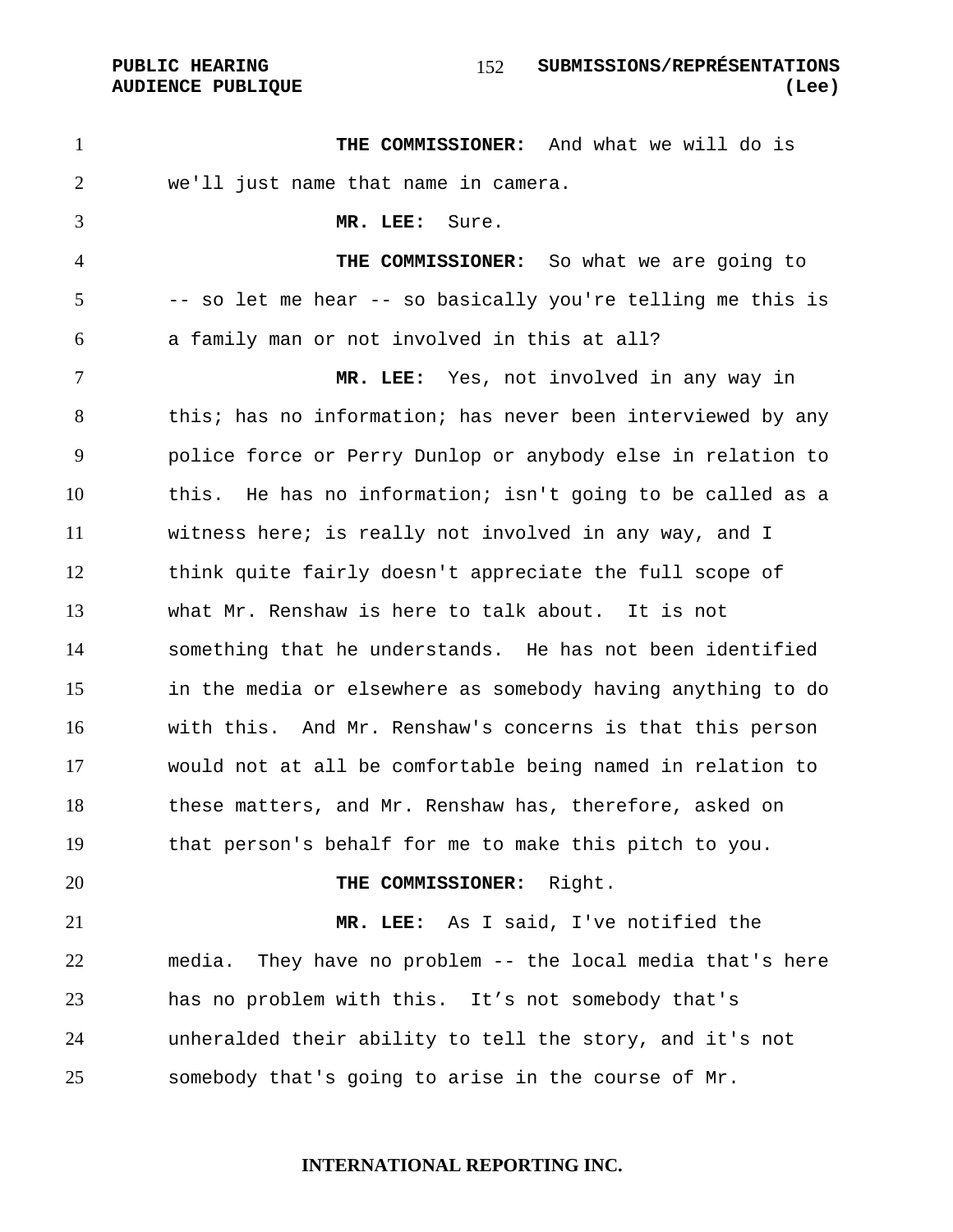Renshaw's testimony. **THE COMMISSIONER:** All right. Thank you. **MR. LEE:** Thank you. **THE COMMISSIONER:** Anyone objecting to this request? No. **--- RULING BY/DÉCISION PAR THE COMMISSIONER**  I am satisfied that the person named in paragraph 18, the last two words in paragraph 18, is what I could call an innocent bystander in all of this and should be afforded a ban on publication. So for purposes of the media, and they're about the only ones who are going to have access to this until we get to the end of the day when we can go in camera, the ban on publication will be for the name found in Exhibit 544, paragraph 18, last two words. And we will confirm that in camera tonight. **MR. ENGELMANN:** I believe Mr. Lee maybe I misheard you, but also Exhibit 551. **THE COMMISSIONER:** Oh, right. It will apply to 551 and it will also apply for any other exhibits. **MR. ENGELMANN:** Yes. **THE COMMISSIONER:** It's just a question of putting that name with those names for which a ban of publication applies. All right. Can we call in the witness now?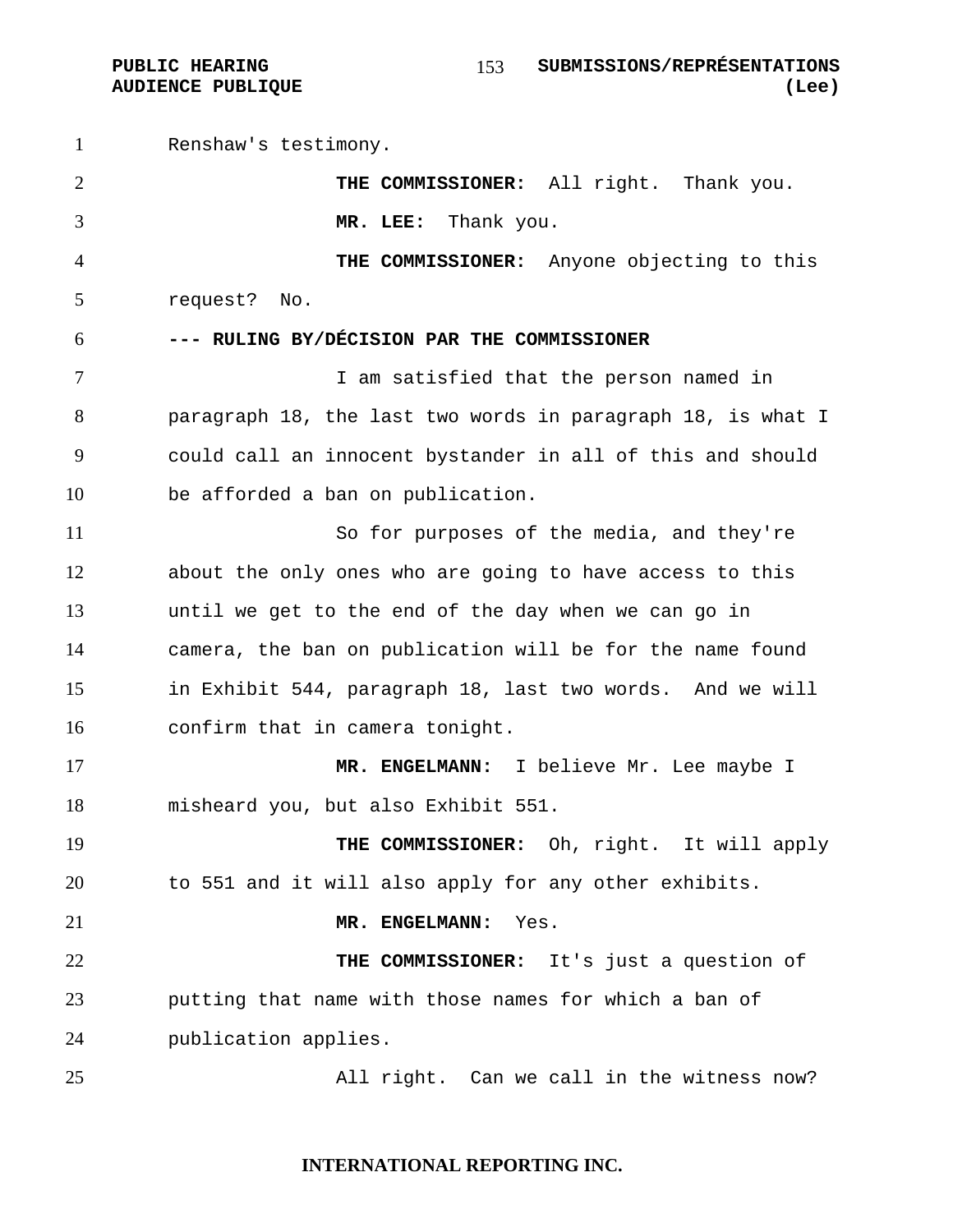**PUBLIC HEARING AUDIENCE PUBLIQUE** 

**(SHORT PAUSE/COURTE PAUSE) THE COMMISSIONER:** So while there is lull in the action, what I propose today depending on the -- well, no, I guess it will depend on how much time will be set aside to finish your in-chief and the cross-examination of others. **MR. ENGELMANN:** Sir, I will try and have it finished by three o'clock. **THE COMMISSIONER:** All right. Do we have a sense yet of how long the cross-examination will take? **MR. ENGELMANN:** I have canvassed some of the counsel and some were more sure than others about the time. **THE COMMISSIONER:** M'hm. 14 MR. ENGELMANN: From the partial list I have of those who were available when I canvassed, I have four hours plus, and I didn't canvass everybody. **I** just canvassed those who were available, so I'm thinking it may be more like five to seven hours. **THE COMMISSIONER:** Okay. So if we work until six or six-thirty, and then we'll complete on Monday 21 then. Okay. Mr. Renshaw, how was lunch? **MR. RENSHAW:** Good. **THE COMMISSIONER:** All right. 25 A couple of things. First of all, there has

**INTERNATIONAL REPORTING INC.**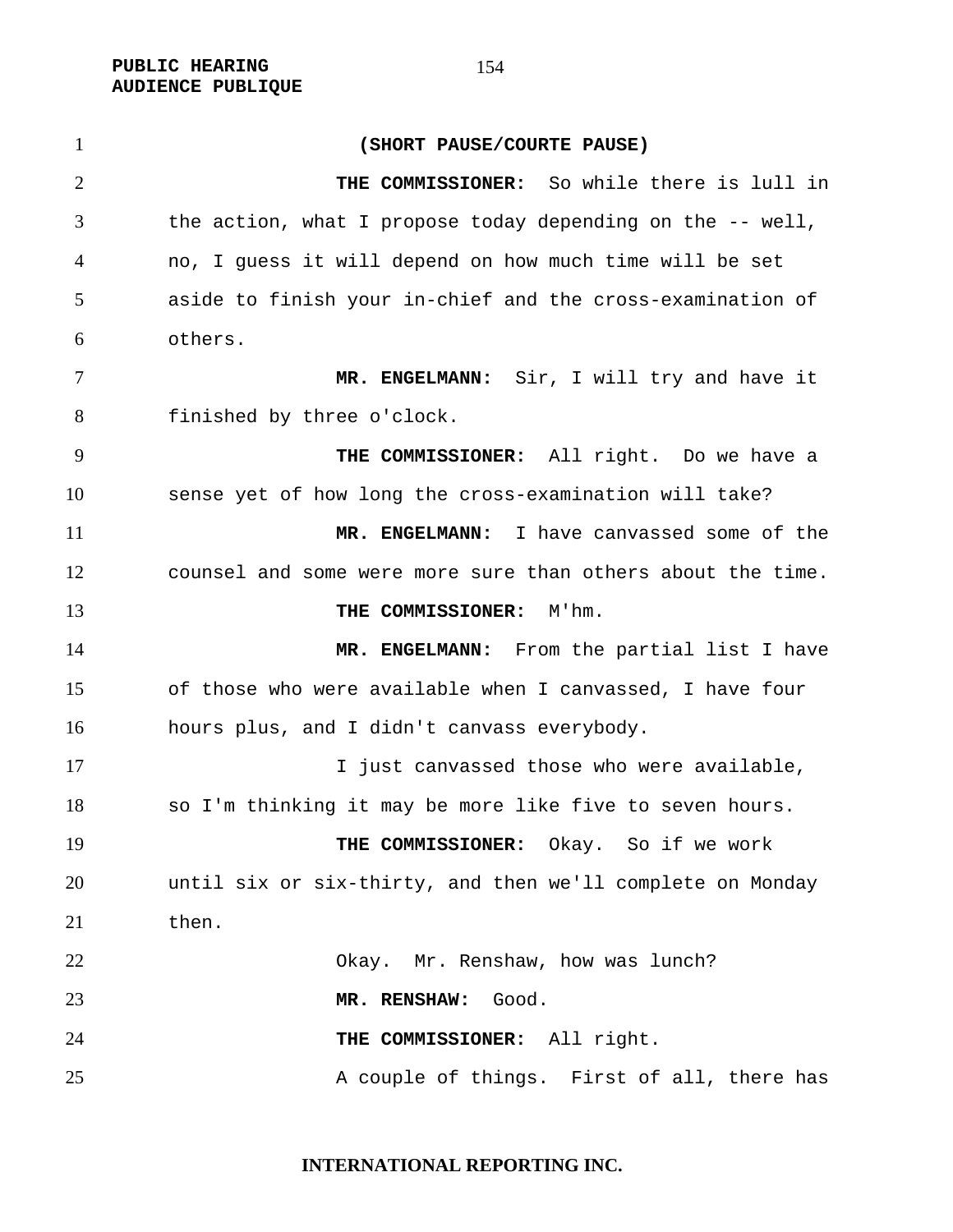**PUBLIC HEARING AUDIENCE PUBLIQUE** 

been a request made that a name of one of your family members, which we will not be mentioned now, there be a ban on the publication of that name, and I have granted that. We will take care of that later on this afternoon, but it has been granted. **MR. RENSHAW:** Thank you. **THE COMMISSIONER:** So you can rest assured of that. Second of all, what I am suggesting is it seems that we won't be completing your testimony today. What I would like to do is work until around 6:30 tonight and then have you come back Monday afternoon to complete your testimony. All right? **MR. RENSHAW:** Not like I have a choice. **THE COMMISSIONER:** And it's not like I have a choice either, sir. So are you set to work later tonight? **MR. RENSHAW:** Yeah. 19 THE COMMISSIONER: All right. Thank you. **GERALD RENSHAW, Resumed/Sous le même serment --- EXAMINATION IN-CHIEF/INTERROGATOIRE EN-CHEF PAR MR. ENGELMANN (Continued/Suite): MR. ENGELMANN:** Mr. Renshaw, I was looking at Exhibit 551, and it is the audio-taped interview report. I have already asked you a few questions

**INTERNATIONAL REPORTING INC.**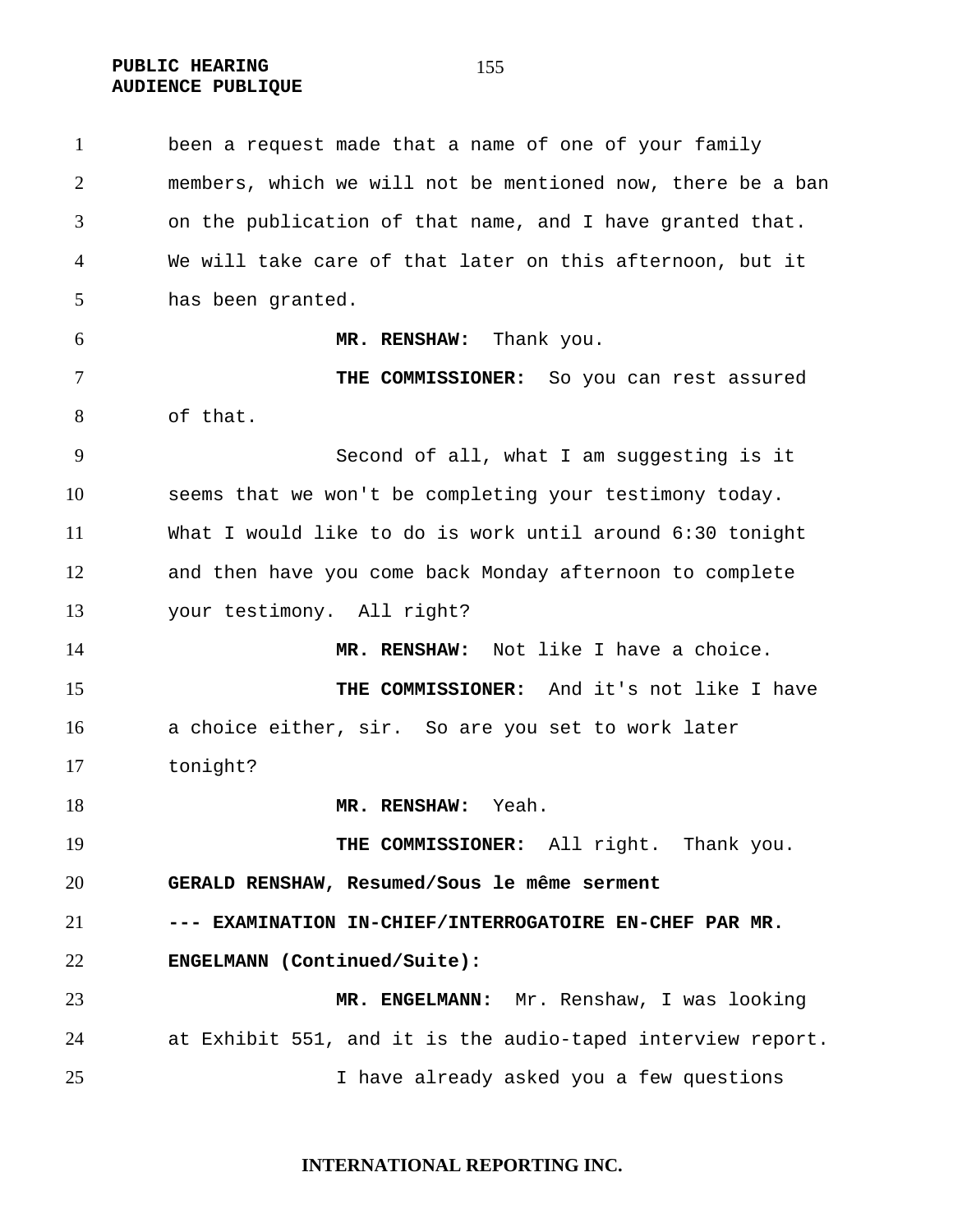**PUBLIC HEARING 156** 156 **RENSHAW** 

about it. I want to ask you just a few more, if I may. This is the -- you've told us about a meeting with Perry Dunlop at the McConnell Medical Centre I believe? **MR. RENSHAW:** Yes. **MR. ENGELMANN:** It was just the two of you? He had a tape recorder. He was asking you some questions? **MR. RENSHAW:** Yes. **MR. ENGELMANN:** Did he give you a copy of this afterwards? Do you remember? **MR. RENSHAW:** I don't remember. 11 MR. ENGELMANN: All right. But you have seen it at least in passing recently? **MR. RENSHAW:** Yes. **MR. ENGELMANN:** All right. So I don't know if you had a look at it or probably you enjoyed a lunch, so you didn't look at it. But I want to ask you just a few questions about it and I'll turn you to the page that I want you to look at. Is that all right? **MR. RENSHAW:** Yes. **MR. ENGELMANN:** I'd like you to turn to the tenth page, if you could. So near the top of that page, and it's Bates page 7060032, the first time the word "Dunlop" is mentioned, it says: "okay, and we talked a little about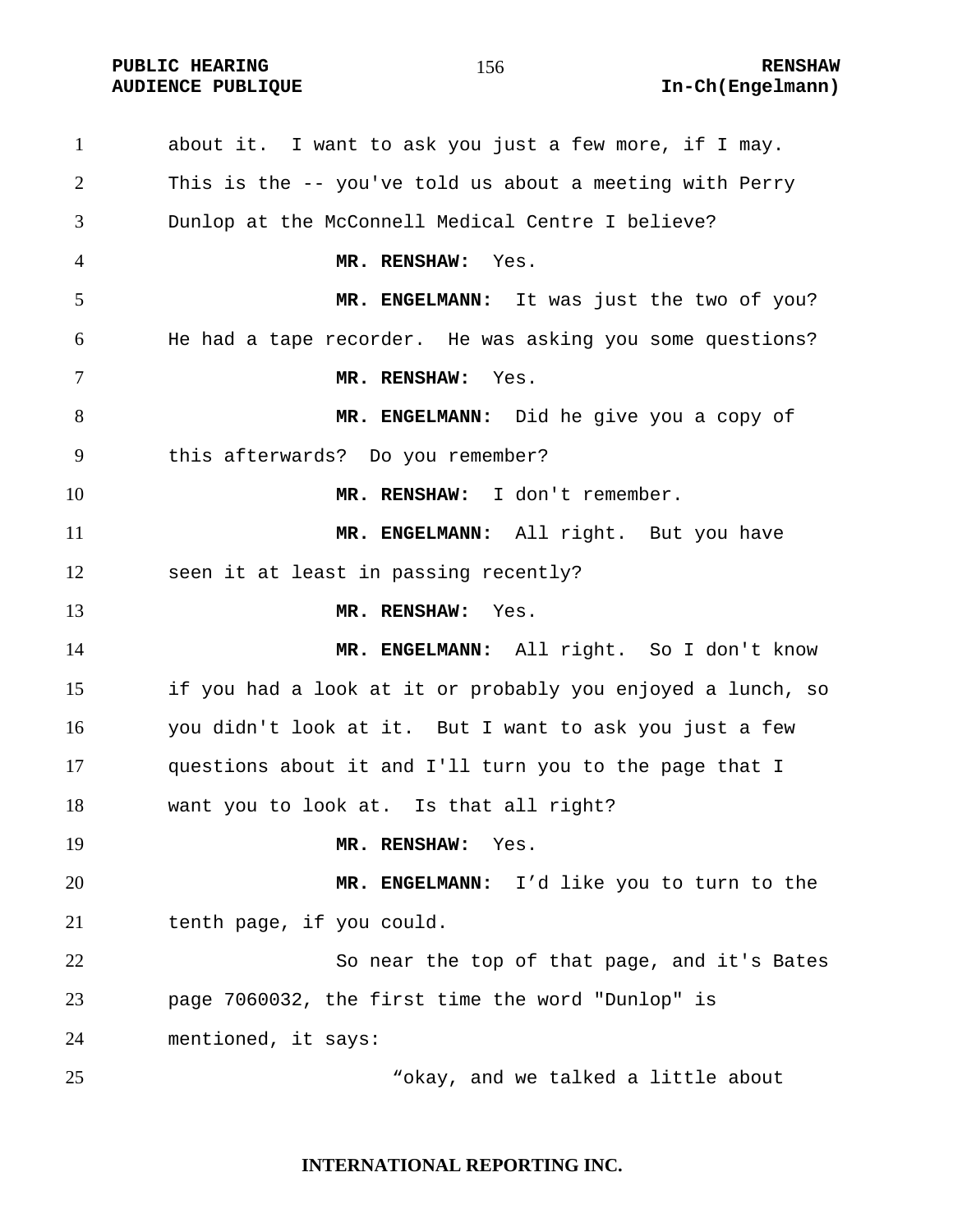PUBLIC HEARING **RENSHAW** 157 **RENSHAW** RENSHAW **RENSHAW RENSHAW AUDIENCE PUBLIQUE** 

| $\mathbf{1}$   | this again. And we will talk about it                     |
|----------------|-----------------------------------------------------------|
| $\overline{2}$ | again. Right now, how do you feel                         |
| 3              | about children?"                                          |
| 4              | And your answer is:                                       |
| 5              | "I said that was the original reason I                    |
| 6              | went to see you."                                         |
| 7              | Do you see that?                                          |
| 8              | MR. RENSHAW: M'hm.                                        |
| 9              | MR. ENGELMANN: And I am just wondering now,               |
| 10             | thinking back. You told us, he knocked on your door. Did  |
| 11             | he knock on your door or did you go and see him?          |
| 12             | MR. RENSHAW: I'm sure he came to see me.                  |
| 13             | MR. ENGELMANN: All right. Then on page 12,                |
| 14             | which is Bates page 7060034, you've got a reference to -- |
| 15             | it's about halfway down the page:                         |
| 16             | "Mr. Dunlop, what do you see as justice                   |
| 17             | for you at the end of the day                             |
| 18             | yourself?"                                                |
| 19             | -- yourself, speaking for yourself.                       |
| 20             | You say then:                                             |
| 21             | "To find Ken Seguin guilty, all of his                    |
| 22             | friends that [inaudible] were just as                     |
| 23             | much to blame as he was."                                 |
| 24             | And then it says:                                         |
| 25             | "Do you believe there was a large group                   |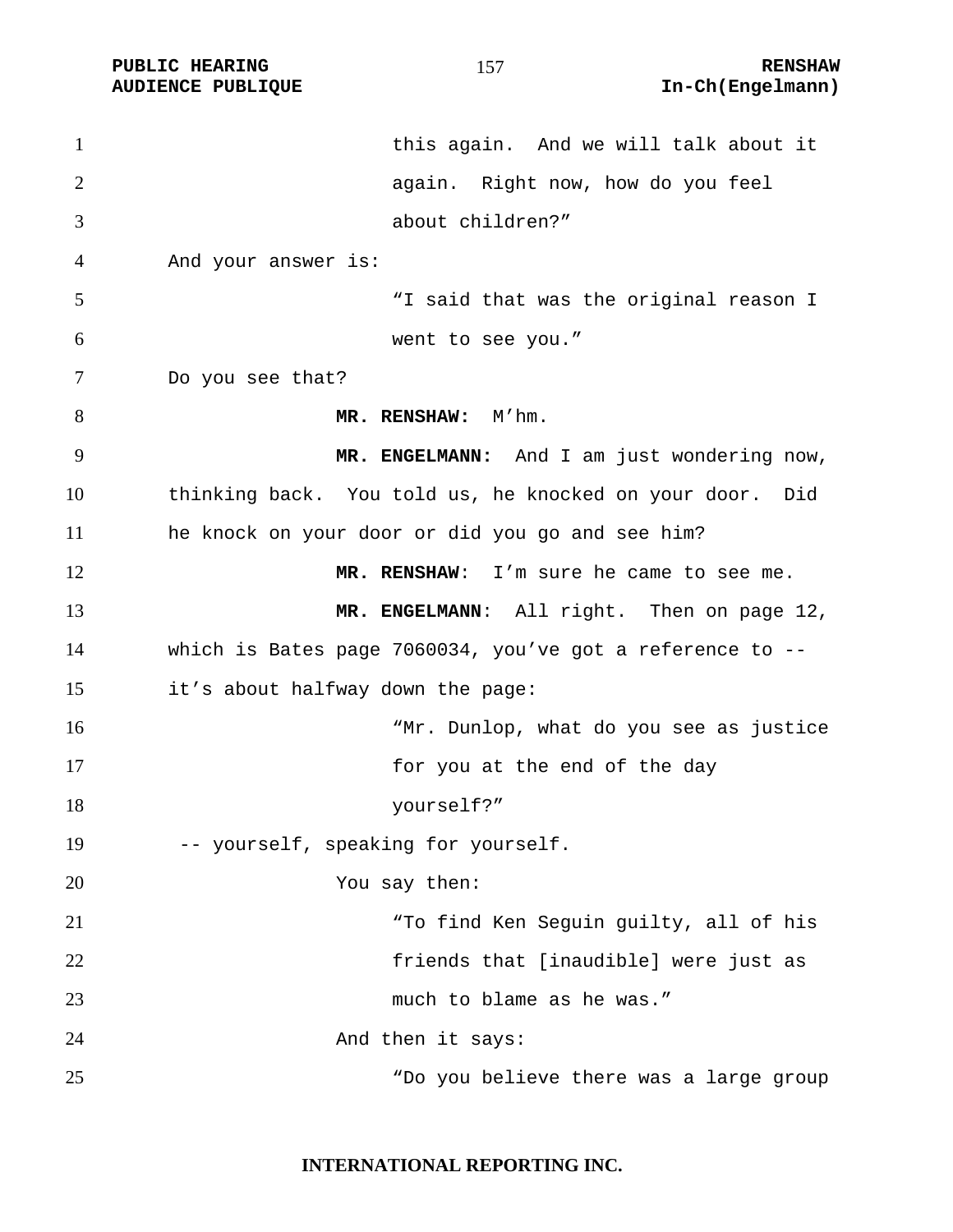| $\mathbf{1}$   | of high profile pedophiles operating                        |
|----------------|-------------------------------------------------------------|
| $\overline{2}$ | here?"                                                      |
| 3              | And you say:                                                |
| 4              | "Very much so."                                             |
| 5              | Okay? This is January of 1997. Ken Seguin                   |
| 6              | is dead; has been for about three years.                    |
| 7              | Did you think that there was still some way                 |
| 8              | that the justice system or some other system could find him |
| 9              | guilty of something at this stage or do you know what you   |
| 10             | were talking about there?                                   |
| 11             | MR. RENSHAW: No, not without reading it                     |
| 12             | through and thinking about it, no.                          |
| 13             | MR. ENGELMANN: Okay. And did you believe                    |
| 14             | there was a high profile pedophile group operating?         |
| 15             | MR. RENSHAW:<br>Yes.                                        |
| 16             | MR. ENGELMANN: And who did you believe to                   |
| 17             | be part of that group?                                      |
| 18             | MR. RENSHAW: Malcolm.                                       |
| 19             | MR. ENGELMANN: Malcolm MacDonald?                           |
| 20             | MR. RENSHAW: Yes. The bishop. Charlie.                      |
| 21             | Ron Wilson. Pretty much the ones that hung around at        |
| 22             | Malcolm's cottage.                                          |
| 23             | MR. ENGELMANN: All right. You never saw                     |
| 24             | any of those individuals performing sexual acts against     |
| 25             | young people?                                               |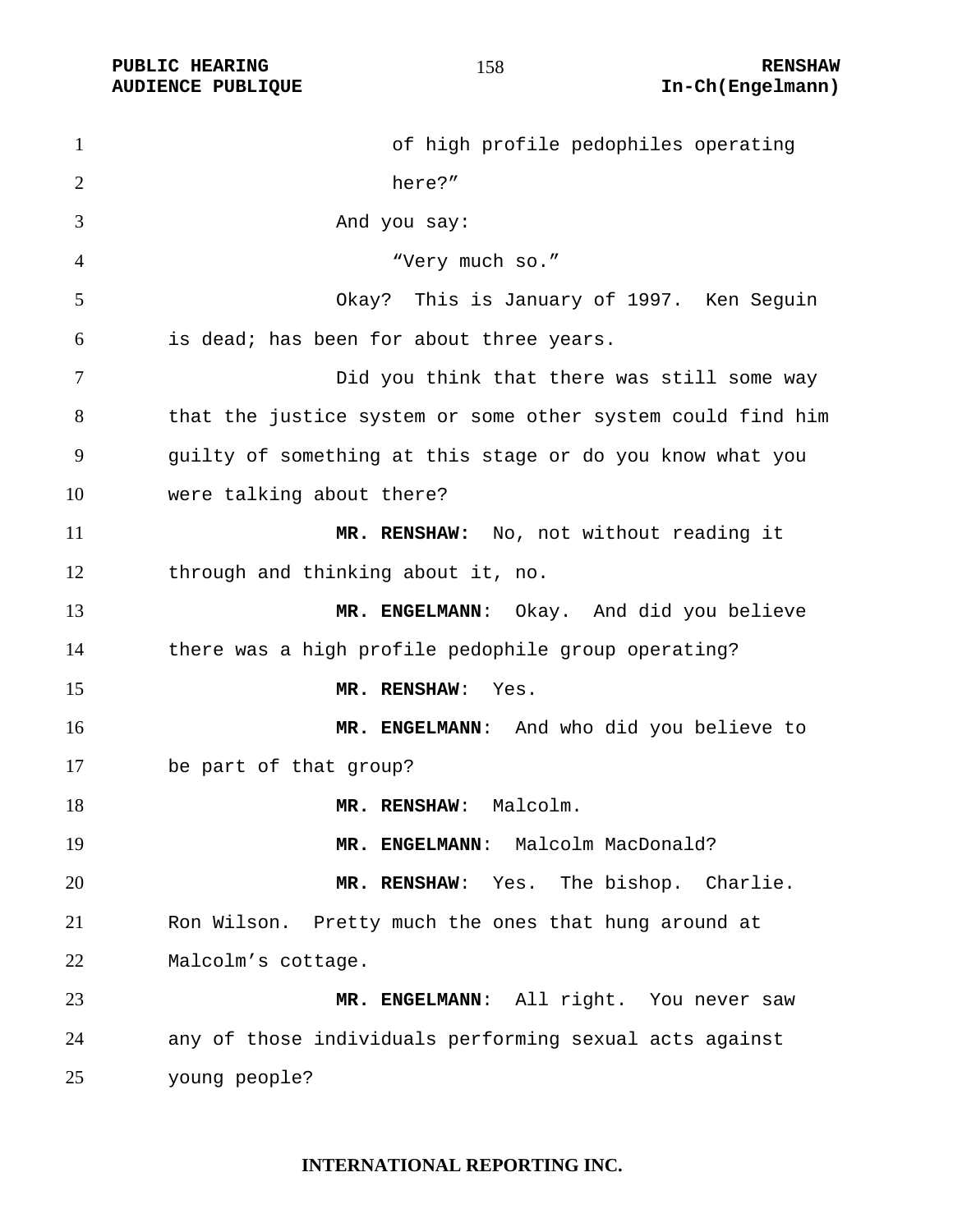| $\mathbf{1}$   | MR. RENSHAW: No.                                            |
|----------------|-------------------------------------------------------------|
| $\overline{2}$ | MR. ENGELMANN: The only person that you had                 |
| 3              | personal knowledge of with respect to abuse was Ken Sequin. |
| 4              | Is that correct?                                            |
| 5              | MR. RENSHAW: Yes.                                           |
| 6              | MR. ENGELMANN: The rest of people were just                 |
| 7              | -- things you heard or ---                                  |
| 8              | MR. RENSHAW: Yes.                                           |
| 9              | MR. ENGELMANN: I'm looking at the bottom of                 |
| 10             | that same page right after that where you say, "Very much   |
| 11             | so". It says:                                               |
| 12             | "if something were to happen to you and                     |
| 13             | this tape is played, is there something                     |
| 14             | you want to say to your family and                          |
| 15             | friends?"                                                   |
| 16             | And do you know what he is talking about?                   |
| 17             | MR. RENSHAW: No, not exactly.                               |
| 18             | MR. RENSHAW: All right. On page 14, after                   |
| 19             | you have talked about some of your life being robbed or     |
| 20             | words to that effect, you were asked:                       |
| 21             | "Do you feel Ken used his position of                       |
| 22             | authority to gain that?"                                    |
| 23             | And you said:                                               |
| 24             | "Obviously he wouldn't have been able                       |
| 25             | to."                                                        |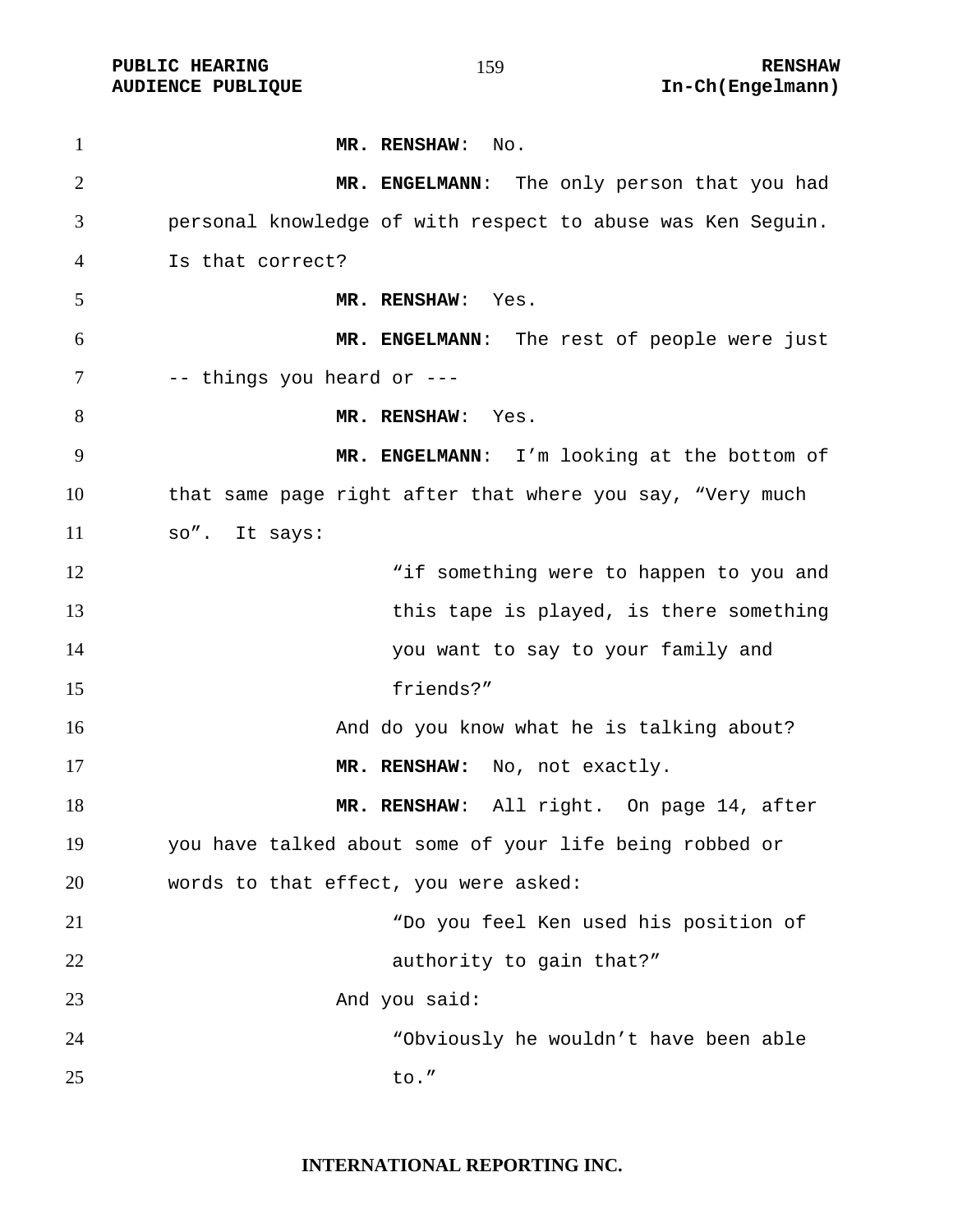**PUBLIC HEARING 160** 160 RENSHAW **AUDIENCE PUBLIQUE International Contract Contract Contract Contract Contract Contract Contract Contract Contract Contract Contract Contract Contract Contract Contract Contract Contract Contract Contract Contract Contract** 

What do you mean by, "his position of authority"? **MR. RENSHAW:** He knew as a probation officer. Well, especially if you're on probation, he can make your life a living hell or you could get away with a lot that you wouldn't with another one. **MR. RENSHAW**: I'm sorry? **MR. RENSHAW**: Or you could get away with a lot sometimes that you wouldn't get away with -- I'll call a normal probation officer. **MR. ENGELMANN**: So the position of authority as a probation officer with people on probation? **MR. RENSHAW**: Yes. **MR. ENGELMANN**: Just be a moment. 15 MR. RENSHAW: M'hm. **MR. ENGELMANN**: You are asked at the top of page 16, he says: "It might just do your soul good to see 19 justice." 20 And he says: "i.e. Father Charlie case, Marcel Lalonde, potentially others." And you say: "I believe they are all part of the same fucking group."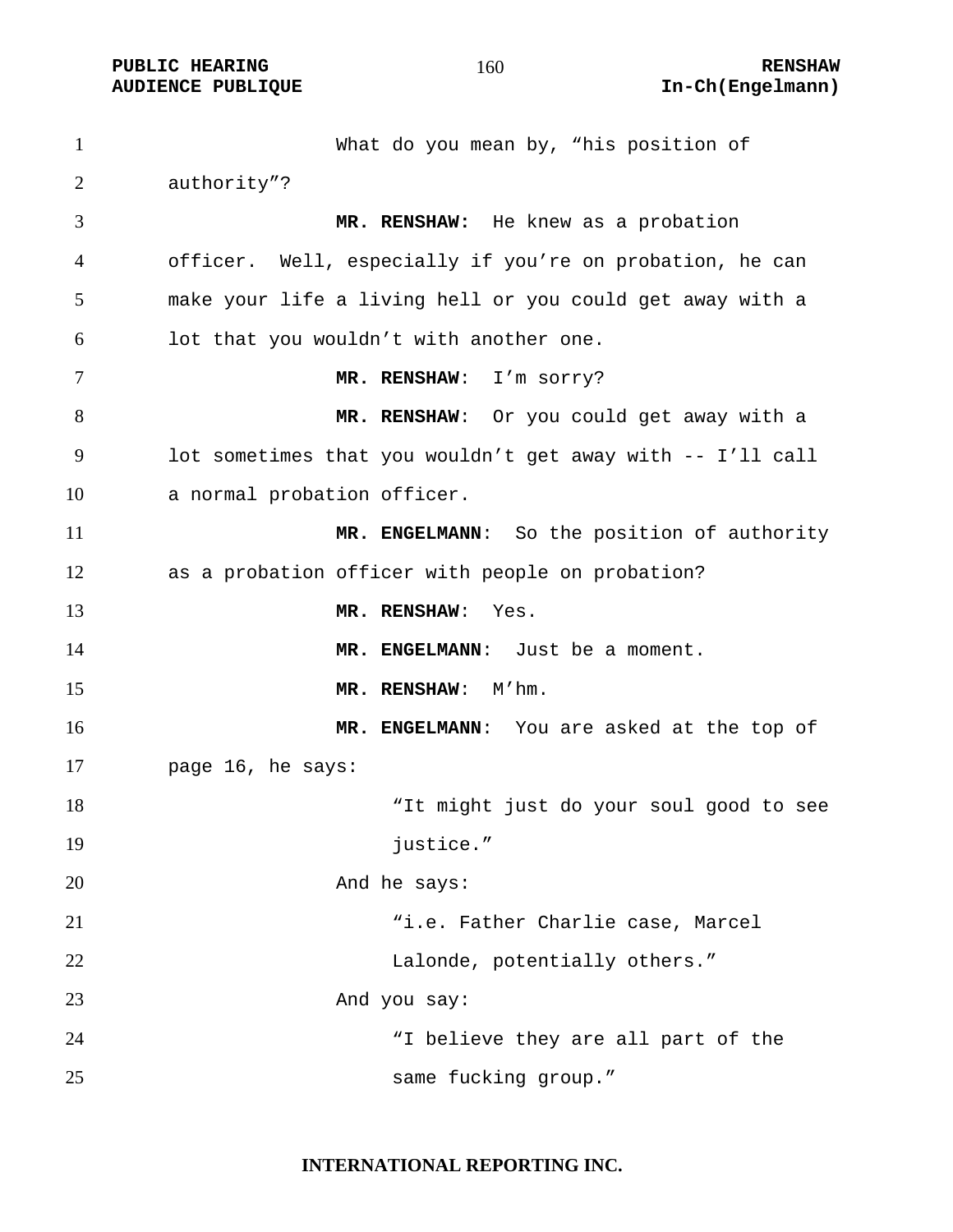1 Do you see that? **MR. RENSHAW**: Yes. **MR. ENGELMANN**: "Pedophiles which cover each other's asses." **THE COMMISSIONER:** Mr. Engelmann, there is a comment. **MR. SHERRIFF-SCOTT:** My friend is content to repeatedly engage the witness on his personal beliefs than what will follow is cross-examination extensively on those issues. We are here about facts, as you've repeatedly said, not hypothesis and theory. So I would submit this is not a permissible line of enquiry. Thank you. **THE COMMISSIONER:** Okay. Mr. Engelmann? Can you help me out here? **MR. ENGELMANN**: Sorry, I was very briefly going to cover a few comments in this affidavit and I am almost done. **THE COMMISSIONER:** Okay, but ---19 MR. ENGELMANN: I understand the point and that's why I asked the question to the witness after the last comment. **THE COMMISSIONER:** M'hm. Where you said that he has not seen any illegal acts --- **MR. ENGELMANN**: Absolutely. 25 THE COMMISSIONER: --- he doesn't -- okay,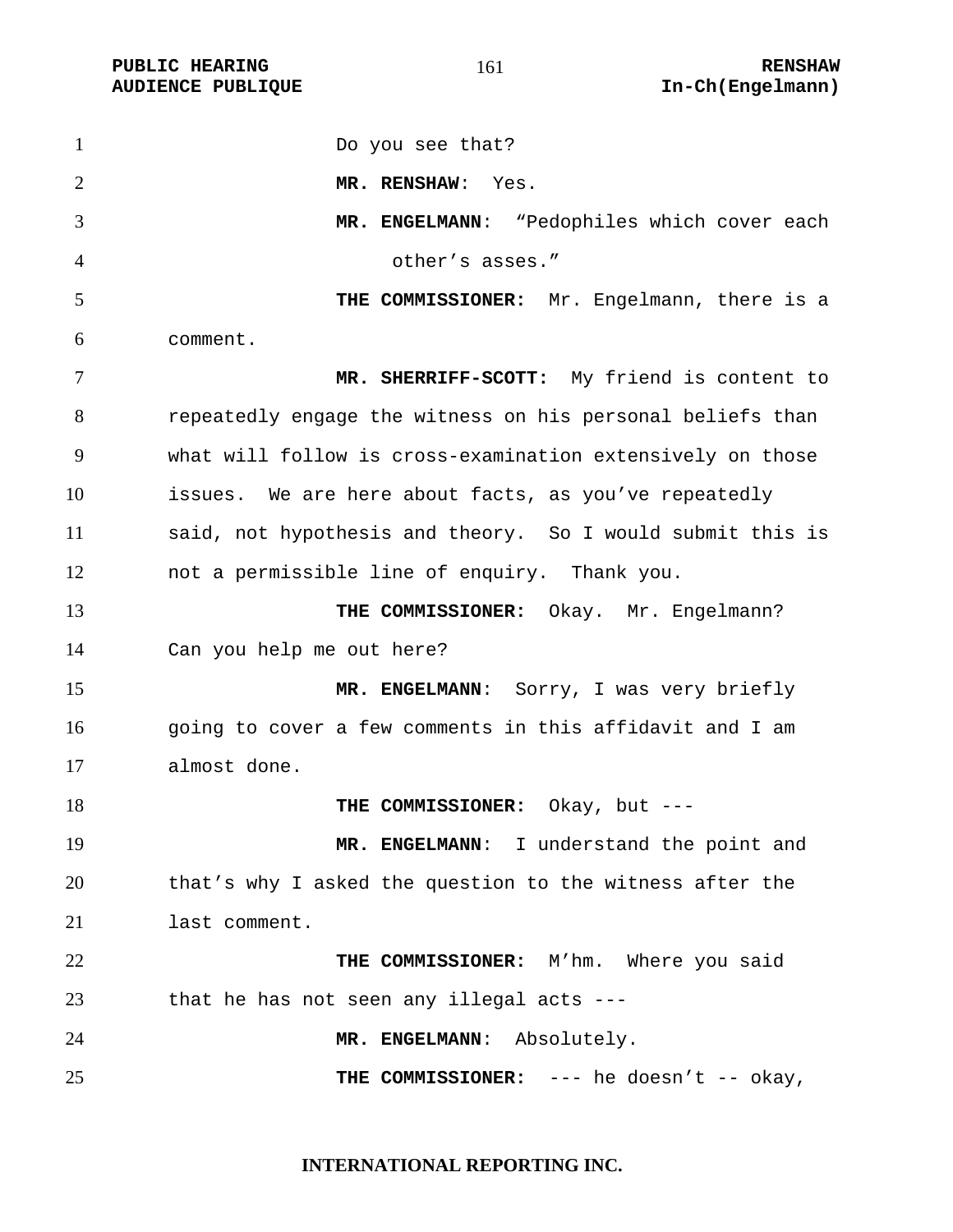**PUBLIC HEARING 162** 162

# **AUDIENCE PUBLIQUE International Contract Contract Contract Contract Contract Contract Contract Contract Contract Contract Contract Contract Contract Contract Contract Contract Contract Contract Contract Contract Contract**

so why are you asking about this particular question? Are you going to ask the same question in the end? **MR. ENGELMANN**: It's fine. I'll let go. **THE COMMISSIONER:** Thank you. First of all -- well, maybe not. Did you know Marcel Lalonde? **MR. RENSHAW**: Not at the time. **THE COMMISSIONER:** Okay. So he had never been over at Mr. Seguin's or Mr. MacDonald's homes? **MR. RENSHAW:** No. 11 THE COMMISSIONER: All right. Thank you. **MR. ENGELMANN**: Did you find out something about him later? **MR. RENSHAW**: Yes. 15 MR. ENGELMANN: Through others? 16 MR. RENSHAW: Yes. **MR. ENGELMANN**: All right. **(SHORT PAUSE/COURTE PAUSE) MR. ENGELMANN**: If you would just take a look at the bottom of page 19? I am just looking at what you are saying there. You say: 22 The Mark Mark Mark Mark Would never happened even if he was alive. The big thing is to get the person in front of you, have them admit their guilt -- make me feel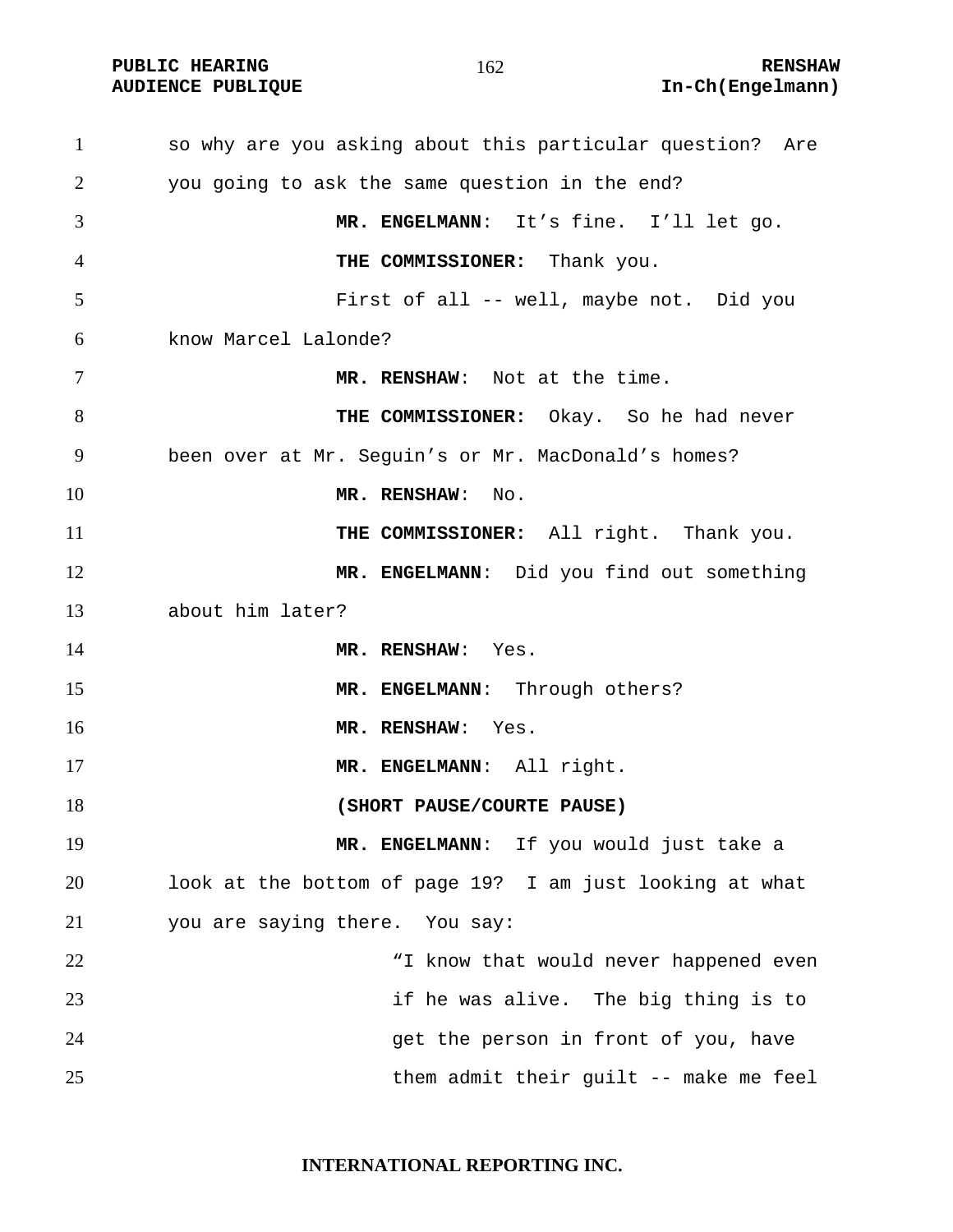| $\mathbf{1}$ | more like I'm the victim. I'm not                      |
|--------------|--------------------------------------------------------|
| 2            | somebody who did something wrong ---                   |
| 3            | more people here likely -- like that --                |
| 4            | sorry, here, that this -- these things                 |
| 5            | happen. You look at you like you're                    |
| 6            | the criminal. He's dead, so that                       |
| 7            | doesn't even come into thought.                        |
| 8            | Do you have some sense, sir, as to what                |
| 9            | you're saying there? Why it is that ---                |
| 10           | MR. RENSHAW: Okay, like I said, when you cut           |
| 11           | it up like that it sounds like part sentences to me.   |
| 12           | M'hm.<br>MR. ENGELMANN:                                |
| 13           | MR. RENSHAW: I have to know what they're               |
| 14           | talking about that leads up to it.                     |
| 15           | MR. ENGELMANN: All right. Did you feel                 |
| 16           | like a criminal at all, throughout this whole process? |
| 17           | MR. RENSHAW:<br>Yes.                                   |
| 18           | MR. ENGELMANN: Why is that?                            |
| 19           | MR. RENSHAW: I still don't feel like I'm               |
| 20           | believed. There's been more effort put in trying to go |
| 21           | against me, than to go with me.                        |
| 22           | MR. ENGELMANN: Okay.                                   |
| 23           | (SHORT PAUSE/COURTE PAUSE)                             |
| 24           | MR. ENGELMANN: I'll just be one moment.                |
| 25           | I'm just wondering, on the last page, sir,             |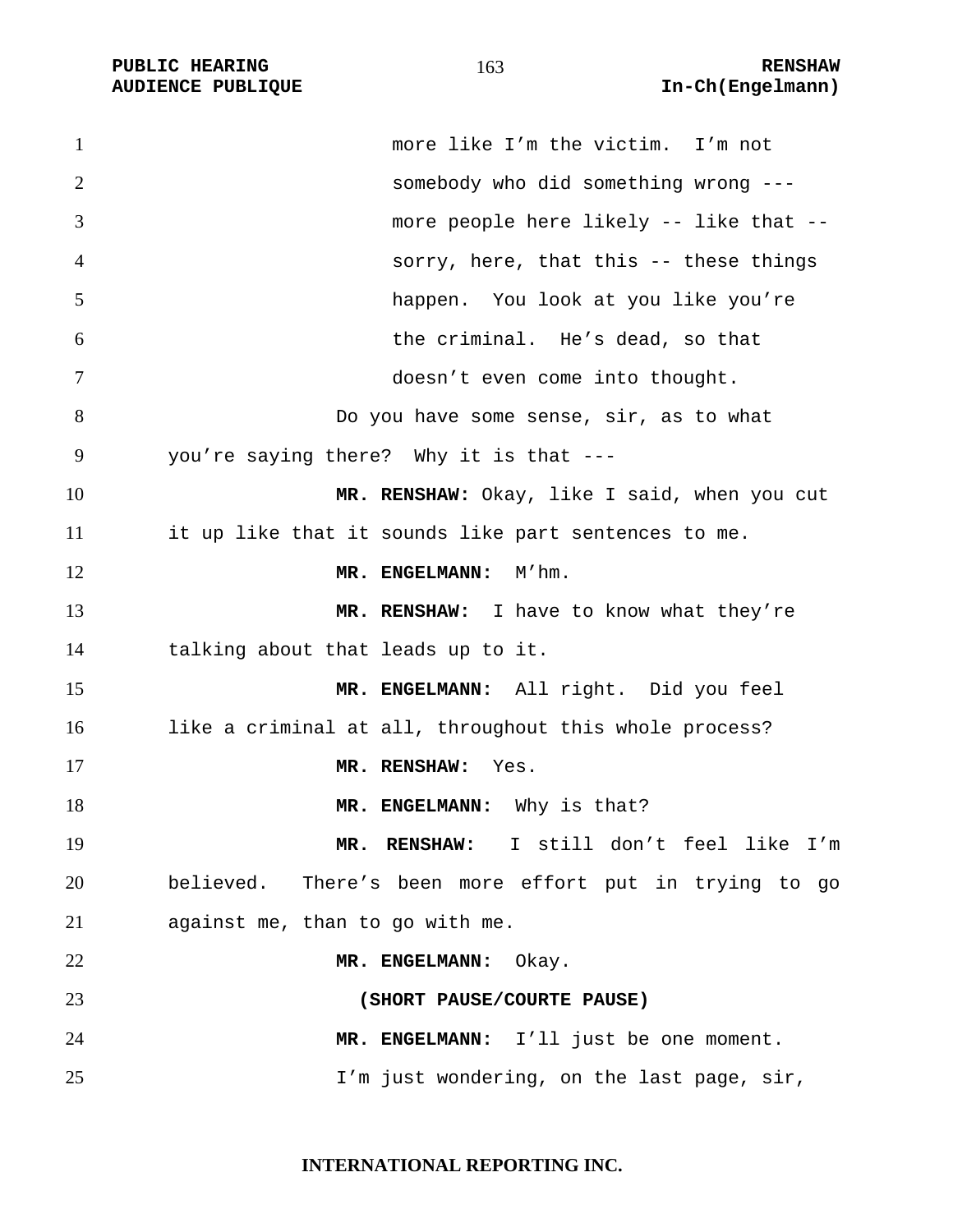**PUBLIC HEARING RENSHAW** 

if you could just take a look at it. If you could just 2 read it over for a minute. **THE COMMISSIONER:** The whole page, sir? **MR. ENGELMANN:** Yes. **SHORT PAUSE/COURTE PAUSE MR. ENGELMANN:** Sir, what is it that you're referring to when you're hoping to put a dent -- or, help make a dent? **MR. RENSHAW:** In stopping what I believe has been going on in Cornwall for a long time. 11 MR. ENGELMANN: Okay. 12 Sir, after you gave these three statements to Mr. Dunlop you then, as well, swore an affidavit which is fairly similar to one of your statements, and we'll go to that in a minute. What did you think he was going to do with this information? **MR. RENSHAW:** I had no idea, at the time. 19 MR. ENGELMANN: All right. Okay. If the witness could be shown document number 721881. 22 It's the affidavit of Gerald Wesley Renshaw, 23 sworn January  $30<sup>th</sup>$  1997. **THE COMMISSIONER:** Thank you. Exhibit number 552.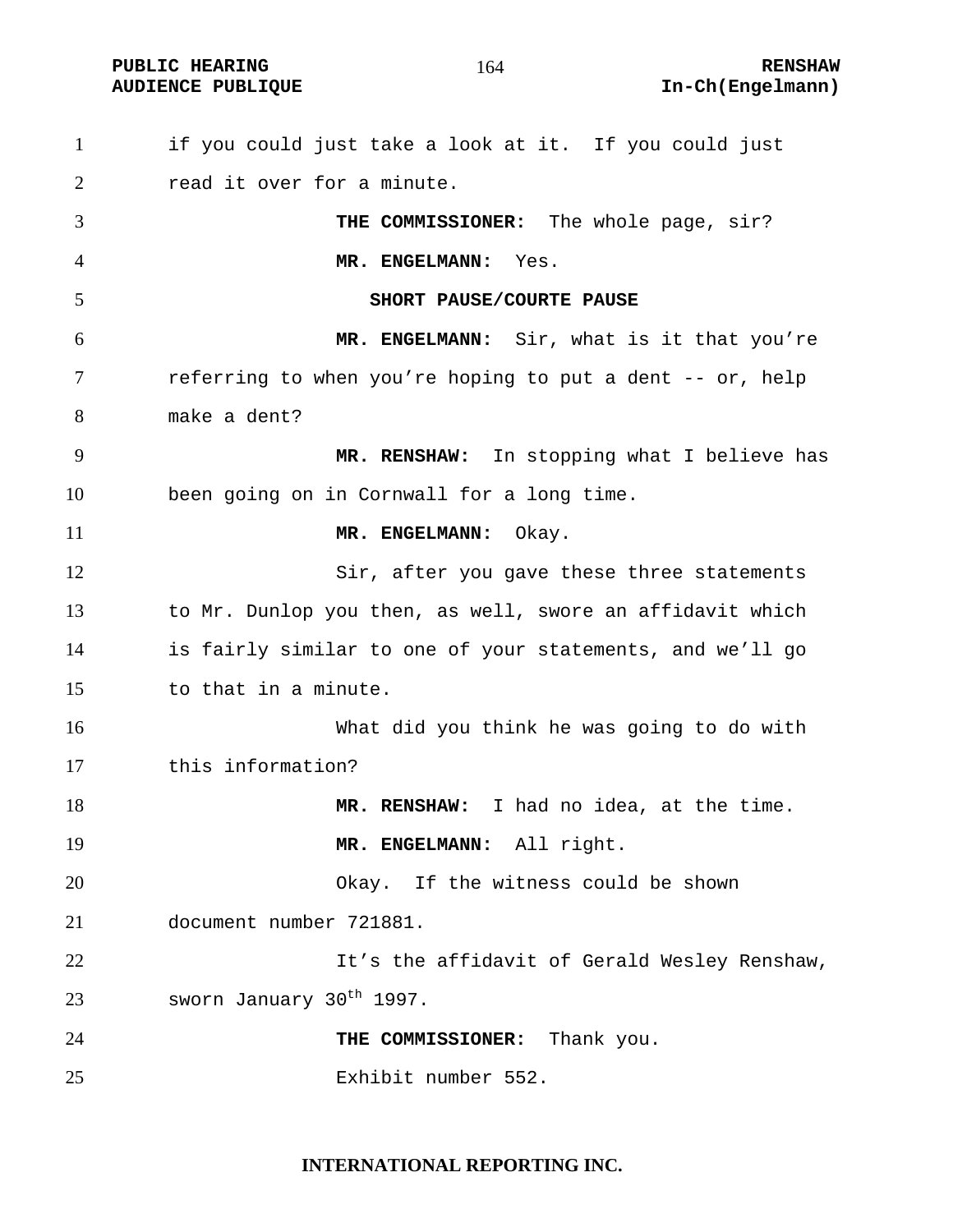PUBLIC HEARING **RENSHAW** 165 **RENSHAW** RENSHAW **RENSHAW RENSHAW AUDIENCE PUBLIQUE** 

| $\mathbf{1}$   | --- EXHIBIT NO./PIÈCE NO. P-552:                        |
|----------------|---------------------------------------------------------|
| $\overline{2}$ | (721881) Affidavit of G. W. Renshaw -                   |
| 3              | Dated January 30th, 1997                                |
| $\overline{4}$ | MR. ENGELMANN: Sir, do you have the                     |
| 5              | document?                                               |
| 6              | MR. RENSHAW: Yes.                                       |
| $\tau$         | MR. ENGELMANN: If you could just turn to                |
| 8              | the last page. Is that your signature?                  |
| 9              | MR. RENSHAW: Yes.                                       |
| 10             | MR. ENGELMANN: Sir, do you have handy --                |
| 11             | it's your December statement to Mr. Dunlop?             |
| 12             | It's exhibit 548. Do you have both                      |
| 13             | documents?                                              |
| 14             | MR. RENSHAW: 548 (five, four, eight); yes.              |
| 15             | MR. ENGELMANN: Sir, they seem to be almost              |
| 16             | identical, except for the last paragraph. The affidavit |
| 17             | saying:                                                 |
| 18             | "I make this affidavit for no other                     |
| 19             | or improper purpose."                                   |
| 20             | And the statements says:                                |
| 21             | "I make the statement of my own, free                   |
| 22             | will."                                                  |
| 23             | Do you see that?                                        |
| 24             | MR. RENSHAW:<br>Yes.                                    |
| 25             | MR. ENGELMANN: All right.                               |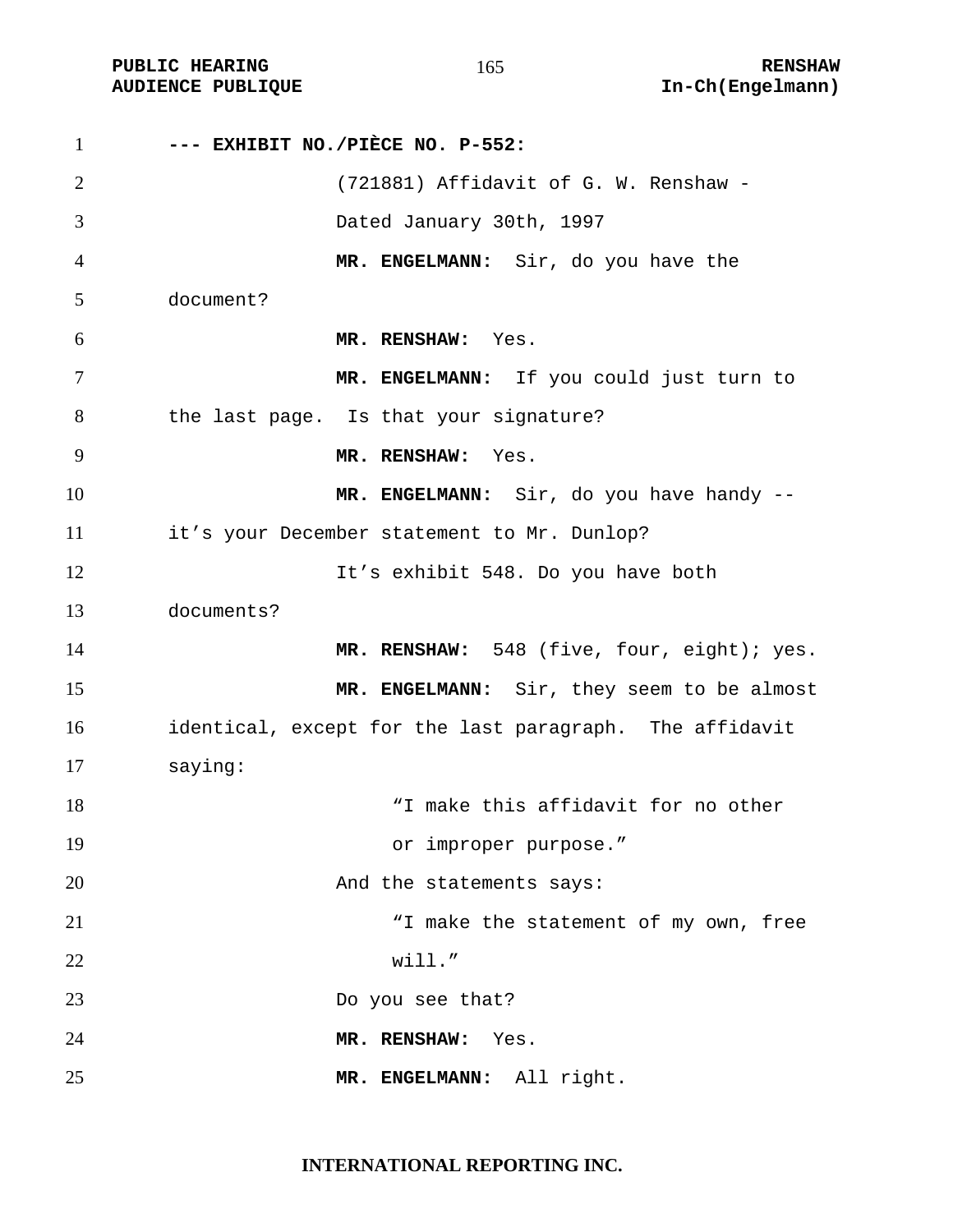Do you recall going to Newmarket, Ontario, to -- do you recall going to Newmarket, Ontario, in late January of 1997? **MR. RENSHAW:** Yes. **MR. ENGELMANN:** And you said, sir, that you talked to Mr. Dunlop for the first time about the sexual abuse you've alleged you suffered just before you went out west. **MR. RENSHAW:** Yes. **MR. ENGELMANN:** Is this late January of 1997, just before you went out to western Canada? **MR. RENSHAW:** Yes. **MR. ENGELMANN:** And, do you remember how you got to Newmarket, Ontario? 15 MR. RENSHAW: With Perry Dunlop. **MR. ENGELMANN:** And do you recall swearing this affidavit in front of his lawyer, Charles Bourgeois? 18 MR. RENSHAW: Yes. **MR. ENGELMANN:** And the initials -- are those your initials on those pages? Or at least, one set? **MR. RENSHAW:** Looks like them, yes. **MR. ENGELMANN:** All right. And, was this document prepared for you when you went in to see Mr. Bourgeois? Or was it prepared while you were there; or do you remember?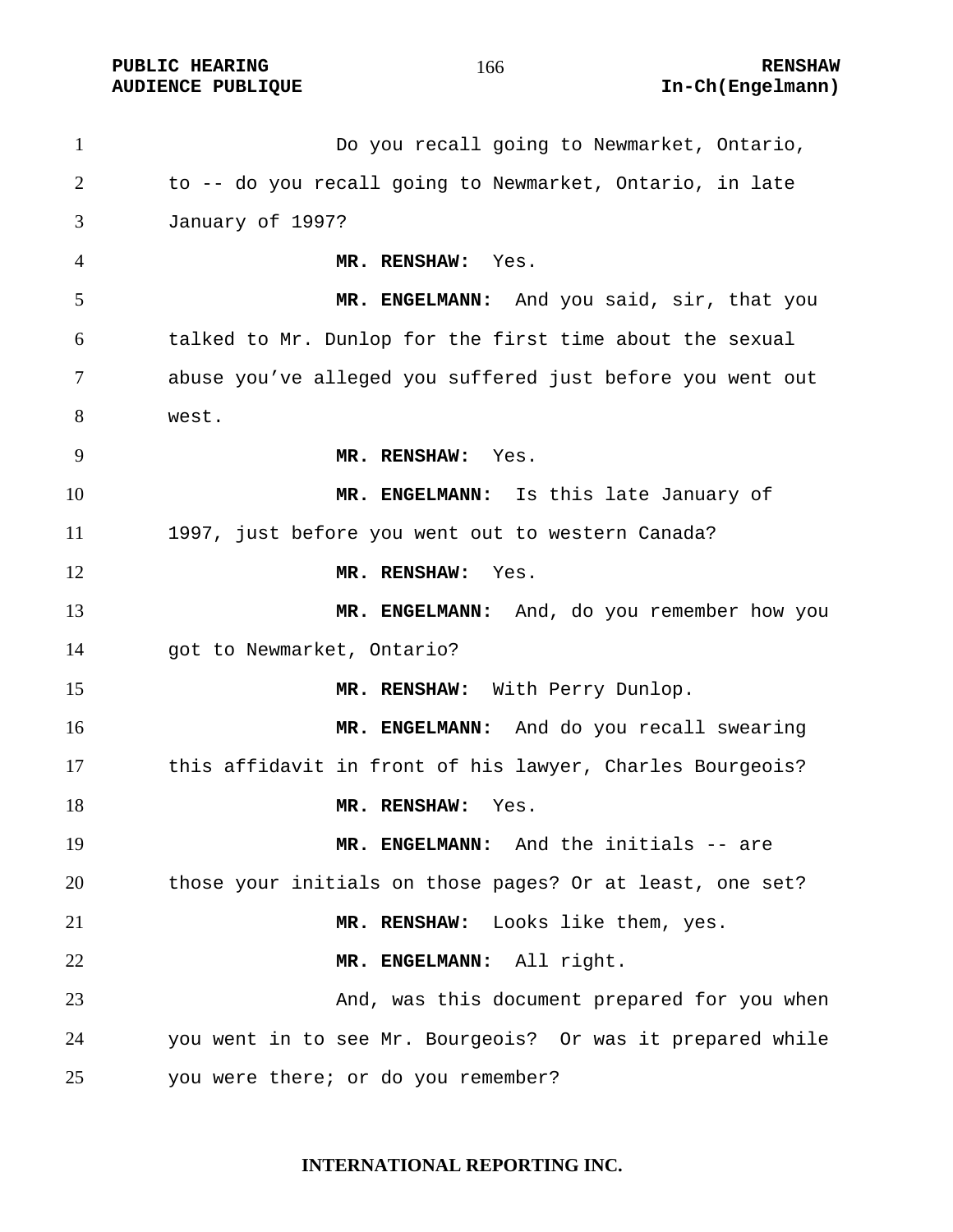| $\mathbf{1}$ | MR. RENSHAW: I believe it was prepared                    |
|--------------|-----------------------------------------------------------|
| 2            | ahead of time.                                            |
| 3            | MR. ENGELMANN: Was your meeting with him                  |
| 4            | very long?                                                |
| 5            | MR. RENSHAW: No, I don't believe so.                      |
| 6            | MR. ENGELMANN:<br>Okay.                                   |
| 7            | Did either he or Mr. Dunlop tell you what                 |
| 8            | the affidavit was for?                                    |
| 9            | MR. RENSHAW: I don't think so.                            |
| 10           | THE COMMISSIONER: Mr. Sherriff-Scott, is                  |
| 11           | that yours?                                               |
| 12           | Mr. SHERRIFF-SCOTT: (Off mic) No sir, it is               |
| 13           | not; I can say with certainty.                            |
| 14           | (LAUGHTER/RIRES)                                          |
| 15           | MR. CRANE: That was mine; I do apologize for              |
| 16           | that.                                                     |
| 17           | THE COMMISSIONER: That's fine.                            |
| 18           | MR. ENGELMANN: Sir, at or about this time,                |
| 19           | would you or Mr. Dunlop have discussed the possibility of |
| 20           | involving or allowing him to interview one of your        |
| 21           | brothers?                                                 |
| 22           | It would have been about that<br>MR. RENSHAW:             |
| 23           | time; yes.                                                |
| 24           | MR. ENGELMANN:<br>Okay.                                   |
| 25           | And which of your brothers would that have                |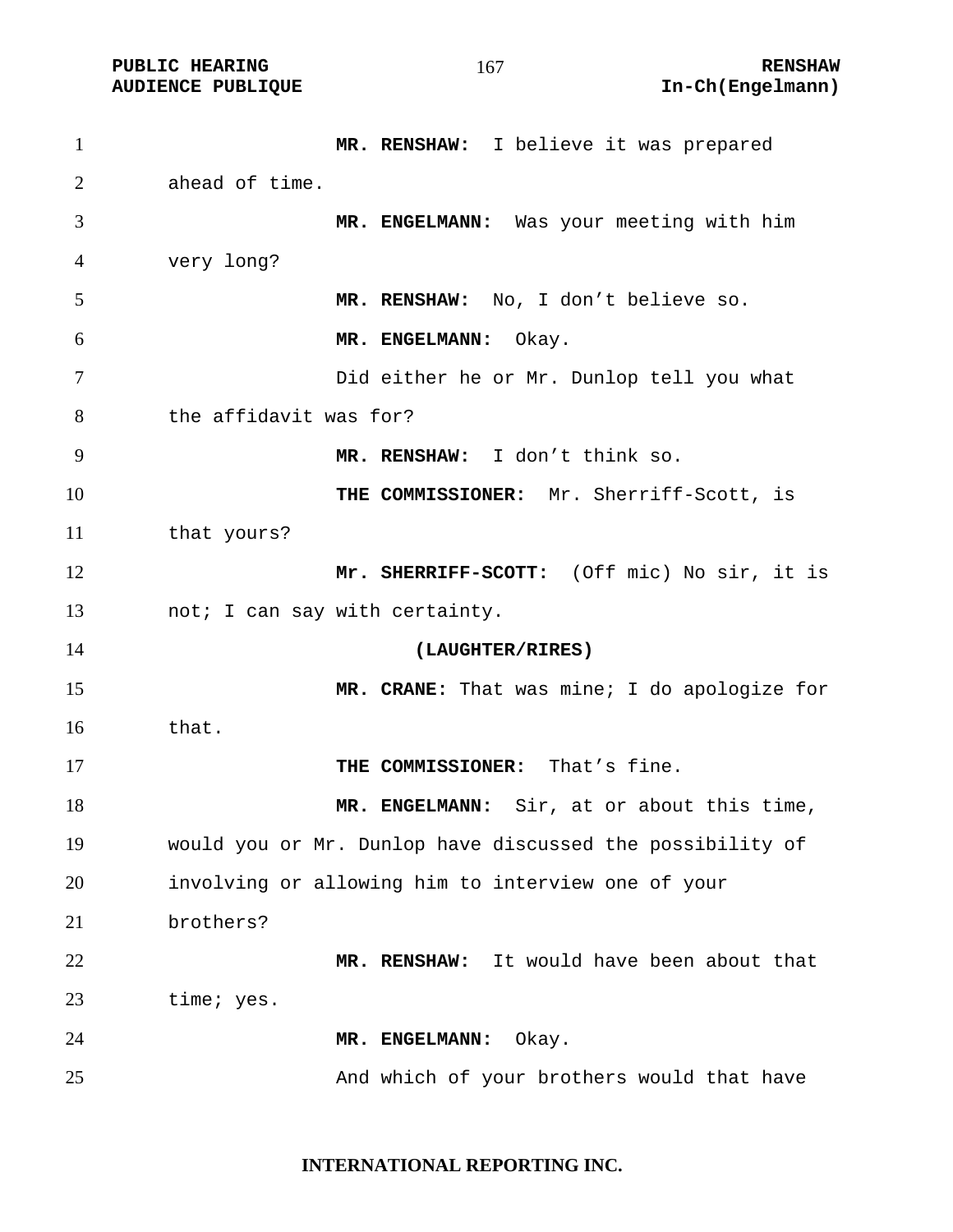**PUBLIC HEARING 168** 168 RENSHAW

been? **MR. RENSHAW:** Bob. **MR. ENGELMANN:** And, did you -- how did his name come up? **MR. RENSHAW:** I don't know, it would have come up a few times in the conversations I had with Perry. **MR. ENGELMANN:** All right. And did Perry ask you to introduce your brother to him? **MR. RENSHAW:** I believe so; yes. **MR. ENGELMANN:** Do you recall where your brother was living at that time? 12 MR. RENSHAW: Mildmay, Ontario. **MR. ENGELMANN:** And where is that, sir? **MR. RENSHAW:** South of Owen Sound. **MR. ENGELMANN:** Okay. And do you recall if, at or about the time you swore this affidavit in Newmarket, 17 that you and Mr. Dunlop might have visited your brother? **MR. RENSHAW**: I'm sure we did, at the same time. **MR. ENGELMANN**: Okay. And would this have been the first time to your knowledge that he would have met with Mr. Dunlop? **MR. RENSHAW**: Yes. **MR. ENGELMANN**: Do you recall if you spoke to your brother about meeting with Mr. Dunlop before you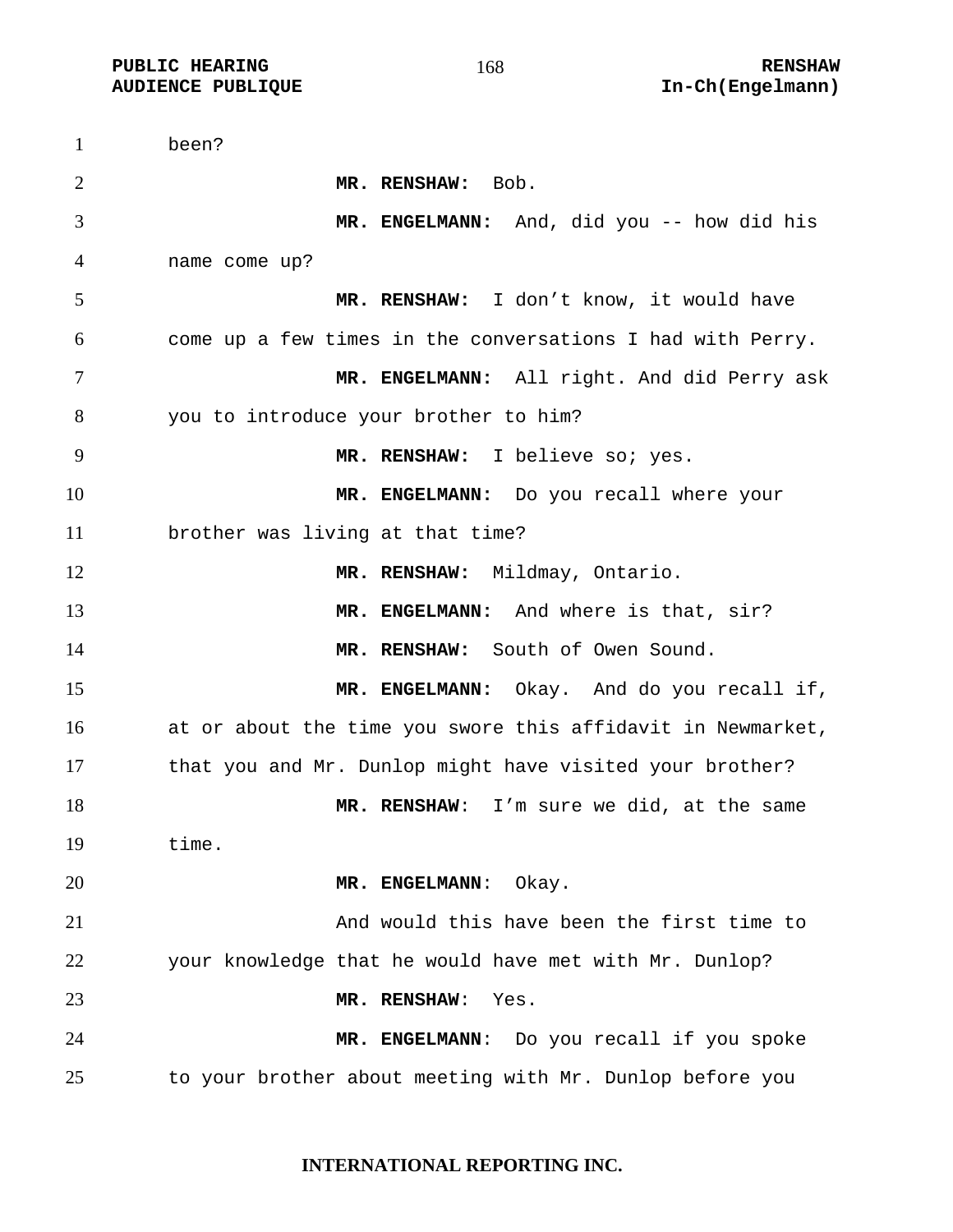**PUBLIC HEARING 169** 169 RENSHAW

**AUDIENCE PUBLIQUE International Contract Contract Contract Contract Contract Contract Contract Contract Contract Contract Contract Contract Contract Contract Contract Contract Contract Contract Contract Contract Contract** 

introduced them? **MR. RENSHAW**: Yes. **MR. ENGELMANN**: Would it have been much in advance of their meeting? **MR. RENSHAW**: Not much; no. **MR. ENGELMANN**: Do you recall how your brother felt about that at the time? Did he express any views to you about whether he wanted to meet with Mr. Dunlop? **MR. RENSHAW**: He was a cop. He didn't want to talk to him. 12 MR. ENGELMANN: I'm sorry. **MR. RENSHAW**: As far as Bob was concerned, he's a cop; he didn't want to talk to him. **MR. ENGELMANN**: Do you know if he did, in fact, speak with Mr. Dunlop. **MR. RENSHAW**: He did. **MR. ENGELMANN**: Had you ever talked to him about his being abused before that meeting? **MR. RENSHAW**: No. **MR. ENGELMANN**: And again, you've told us that you never really talked to him about details. **MR. RENSHAW**: No. **MR. ENGELMANN**: Do you know -- were you present when he spoke with Mr. Dunlop?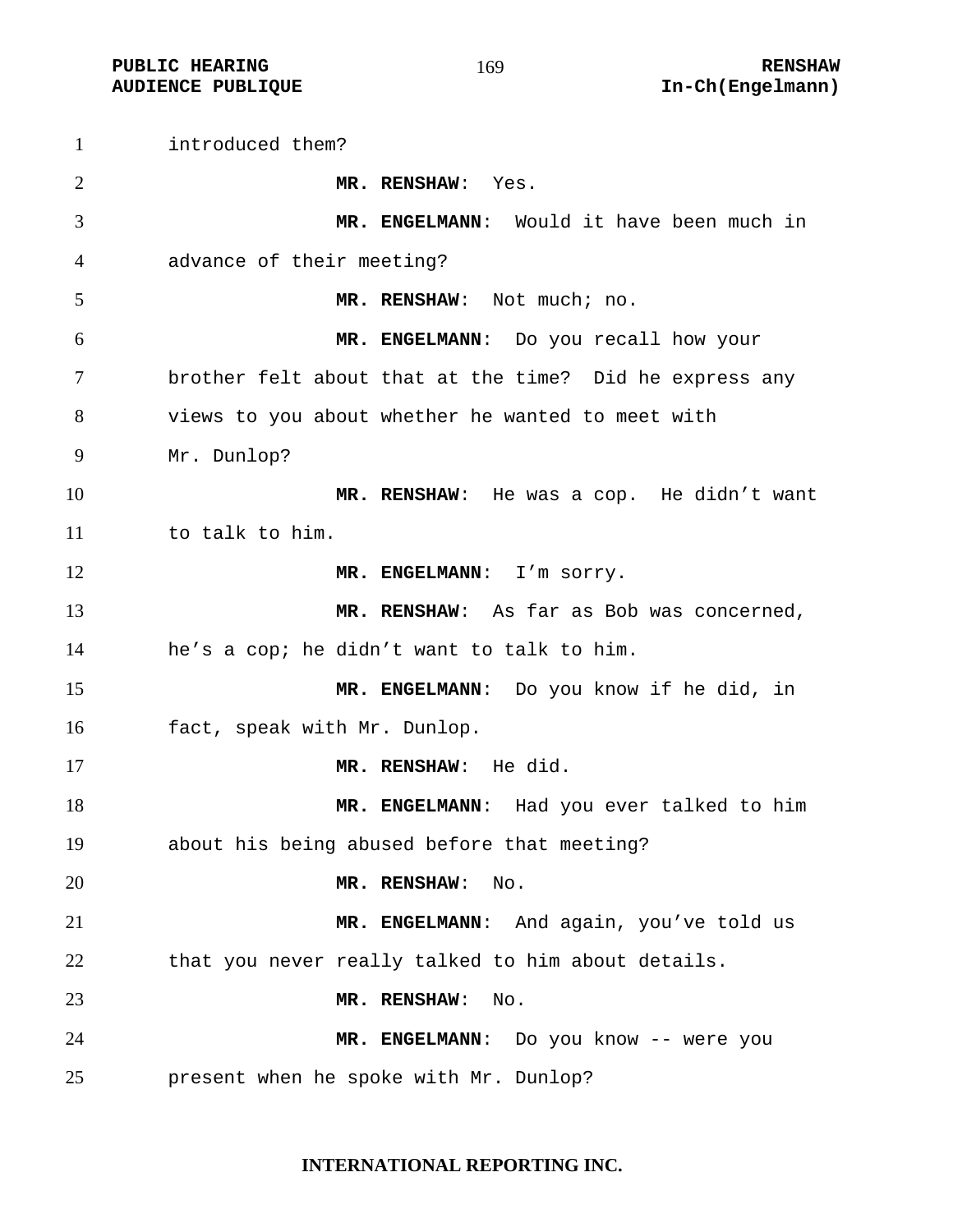| 1              | MR. RENSHAW: No, I wasn't.                                  |
|----------------|-------------------------------------------------------------|
| $\overline{2}$ | MR. ENGELMANN: All right.                                   |
| 3              | So he spoke to him separately?                              |
| 4              | MR. RENSHAW:<br>Yes.                                        |
| 5              | MR. ENGELMANN: Were you there in Mildmay                    |
| 6              | when that happened?                                         |
| 7              | MR. RENSHAW: I was in Mildmay; yes.                         |
| 8              | MR. ENGELMANN: Sir, after that you went out                 |
| 9              | to western Canada?                                          |
| 10             | MR. RENSHAW: Yes.                                           |
| 11             | MR. ENGELMANN: And then you moved back to                   |
| 12             | Ontario, but to a different part of Ontario?                |
| 13             | MR. RENSHAW: Different part meaning away                    |
| 14             | from Cornwall; yes.                                         |
| 15             | MR. ENGELMANN: I understand that was                        |
| 16             | Walkerton?                                                  |
| 17             | MR. RENSHAW: Yes.                                           |
| 18             | MR. ENGELMANN: Another part of Ontario                      |
| 19             | that's had an inquiry.                                      |
| 20             | MR. RENSHAW: That was after I left.                         |
| 21             | MR. ENGELMANN:<br>Okay.                                     |
| 22             | MR. RENSHAW:<br>Again.                                      |
| 23             | MR. ENGELMANN: Do you recall, sir, whether                  |
| 24             | or not you were interviewed by any police officers when you |
| 25             | lived in Walkerton?                                         |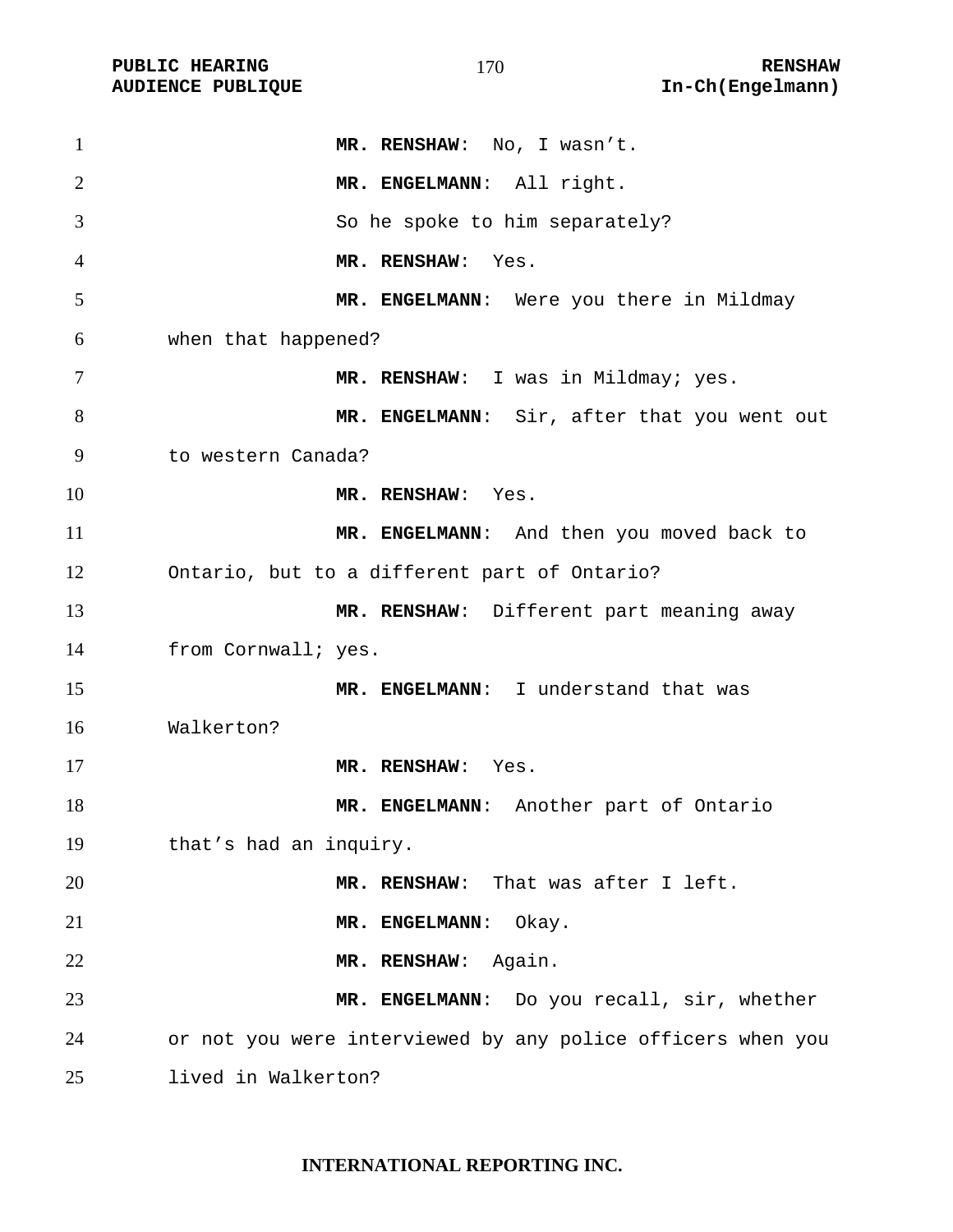**MR. RENSHAW**: Two of them. **MR. ENGELMANN**: Okay. And were they members of the OPP? **MR. RENSHAW**: I believe so. They were members of Project Truth. **MR. ENGELMANN**: And they would have told you that they were assigned to the Project Truth investigation? 8 MR. RENSHAW: Yes. **MR. ENGELMANN**: If the witness could be shown document number 713227. **THE COMMISSIONER:** Thank you. Exhibit number 553 is an audio taped interview report of Mr. Gerald 13 Wesley Renshaw. The date of the interview is the  $5<sup>th</sup>$  of November 1997. **---EXHIBIT NO./PIÈCE NO. P-553:** (713227) OPP - Audio Taped Interview 17 Report of G. W. Renshaw on November 18 5th, 1997 19 MR. ENGELMANN: Do you have that document, sir? **MR. RENSHAW**: Yes. **MR. ENGELMANN**: It appears to have been audio taped -- this interview you had with the OPP. **MR. RENSHAW**: Yes. **MR. ENGELMANN**: Do you remember that?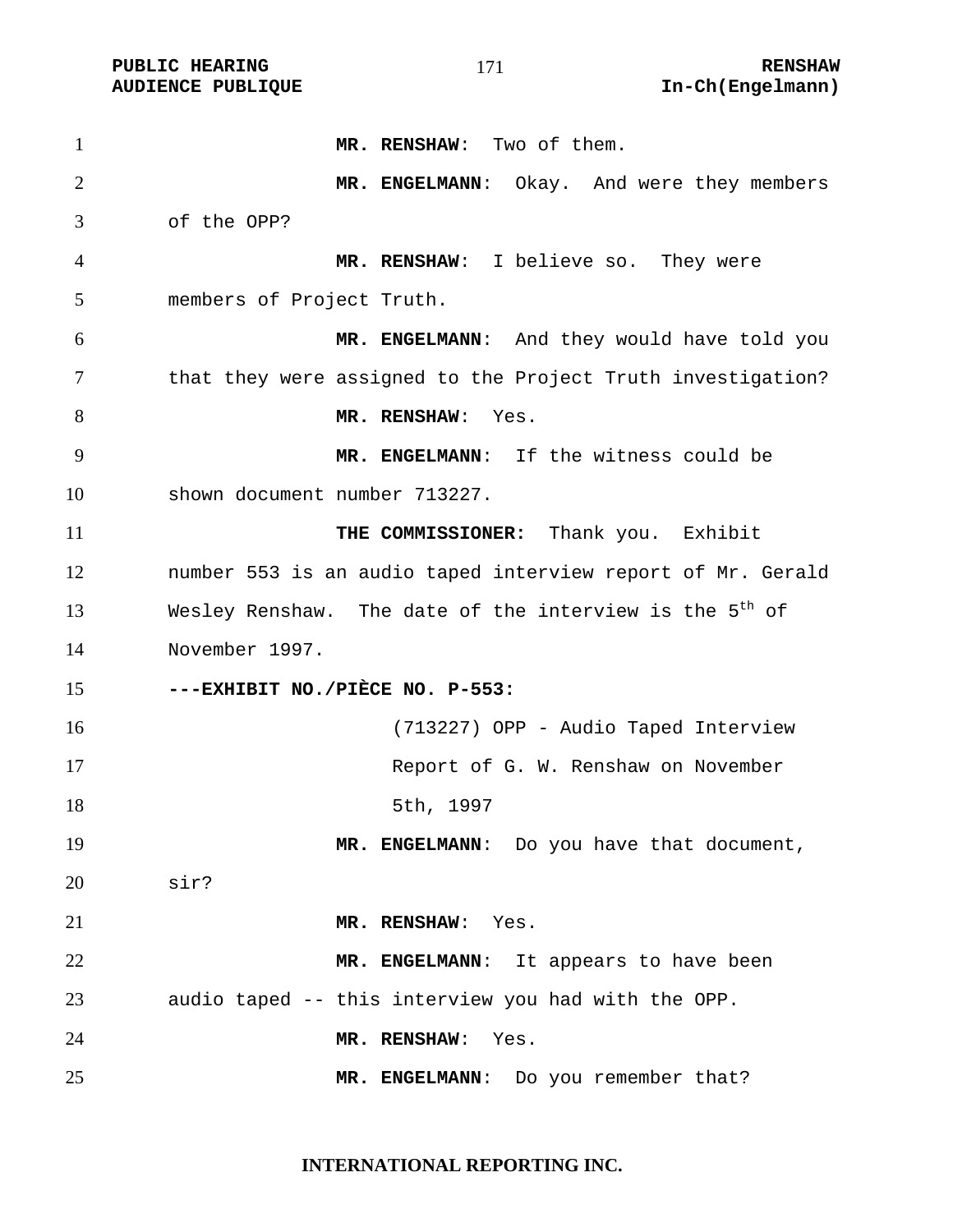#### 

| $\mathbf{1}$   | Would you have been provided with a copy of                              |
|----------------|--------------------------------------------------------------------------|
| 2              | the statement at that time?                                              |
| 3              | MR. RENSHAW: Not at that time, no; later.                                |
| $\overline{4}$ | MR. ENGELMANN:<br>Okay.                                                  |
| 5              | So you have seen this document at some                                   |
| 6              | point?                                                                   |
| 7              | MR. RENSHAW: Yes.                                                        |
| 8              | MR. ENGELMANN: All right.                                                |
| 9              | And between the time that you swore that                                 |
| 10             | affidavit, January 30 <sup>th</sup> , and you introduced your brother to |
| 11             | Perry Dunlop, did you have any more dealings with Perry                  |
| 12             | Dunlop that you can remember from then until -- well                     |
| 13             | between then and this statement you have with the OPP in                 |
| 14             | November of '97?                                                         |
| 15             | MR. RENSHAW:<br>None.                                                    |
| 16             | MR. ENGELMANN: What about other people from                              |
| 17             | Cornwall? Any other interaction between those few months                 |
| 18             | with other people that he would have interviewed you with                |
| 19             | like Helen Dunlop, Carson Chisholm; people of that nature?               |
| 20             | MR. RENSHAW: No; none of those.                                          |
| 21             | MR. ENGELMANN: Okay. Mr. Bourgeois?                                      |
| 22             | MR. RENSHAW: Helen Dunlop has a brother out                              |
| 23             | west. I don't know if it's relevant to you or not, but I                 |
| 24             | went to see him when I was out there. Not about any of                   |
| 25             | this though.                                                             |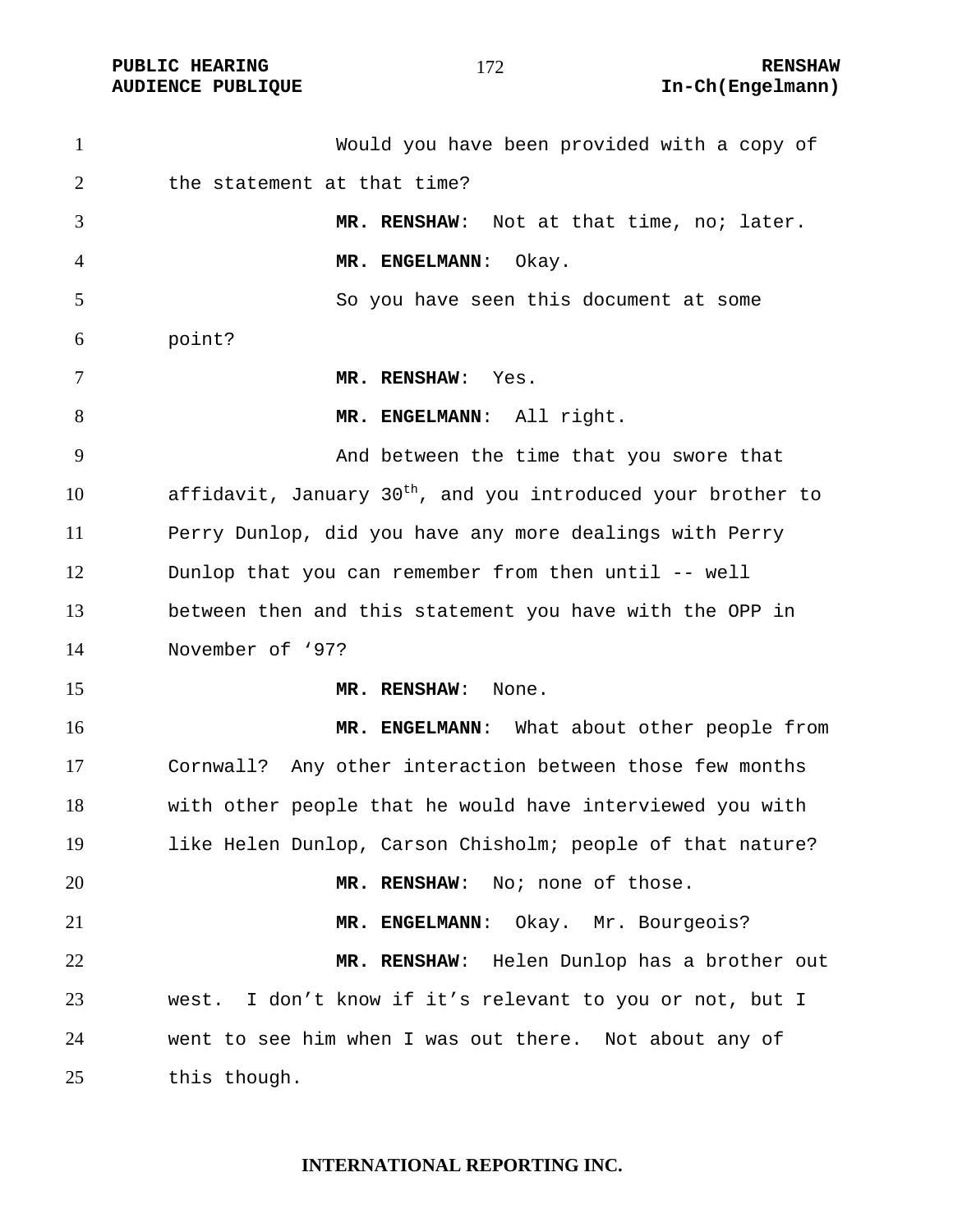| $\mathbf{1}$   | MR. ENGELMANN: I'm sorry?                                    |
|----------------|--------------------------------------------------------------|
| $\overline{2}$ | MR. RENSHAW: Not about any of this.                          |
| 3              | MR. ENGELMANN:<br>Okay.                                      |
| 4              | All right. So do you know how it is the OPP                  |
| 5              | come to meet you on November 5 <sup>th</sup> , in Walkerton? |
| 6              | MR. RENSHAW: It's probably because I was                     |
| 7              | brought up in their first investigation.                     |
| 8              | MR. ENGELMANN: Okay. Did they call you                       |
| 9              | before they came to meet with you?                           |
| 10             | MR. RENSHAW: Yes, I believe they did.                        |
| 11             | MR. ENGELMANN: You had a phone when you                      |
| 12             | were in Walkerton?                                           |
| 13             | MR. RENSHAW: Yes.                                            |
| 14             | MR. ENGELMANN: Were you following what was                   |
| 15             | going on in Cornwall with respect to Project Truth, at all   |
| 16             | at that time?                                                |
| 17             | MR. RENSHAW: No.                                             |
| 18             | MR. ENGELMANN: Do you -- were either of                      |
| 19             | these officers familiar to you: Officer Dupuis or Officer    |
| 20             | Seguin?                                                      |
| 21             | MR. RENSHAW:<br>No.                                          |
| 22             | MR. ENGELMANN: Do you remember being                         |
| 23             | interviewed by two male officers?                            |
| 24             | MR. RENSHAW:<br>Yes.                                         |
| 25             | MR. ENGELMANN: Did the officers explain to                   |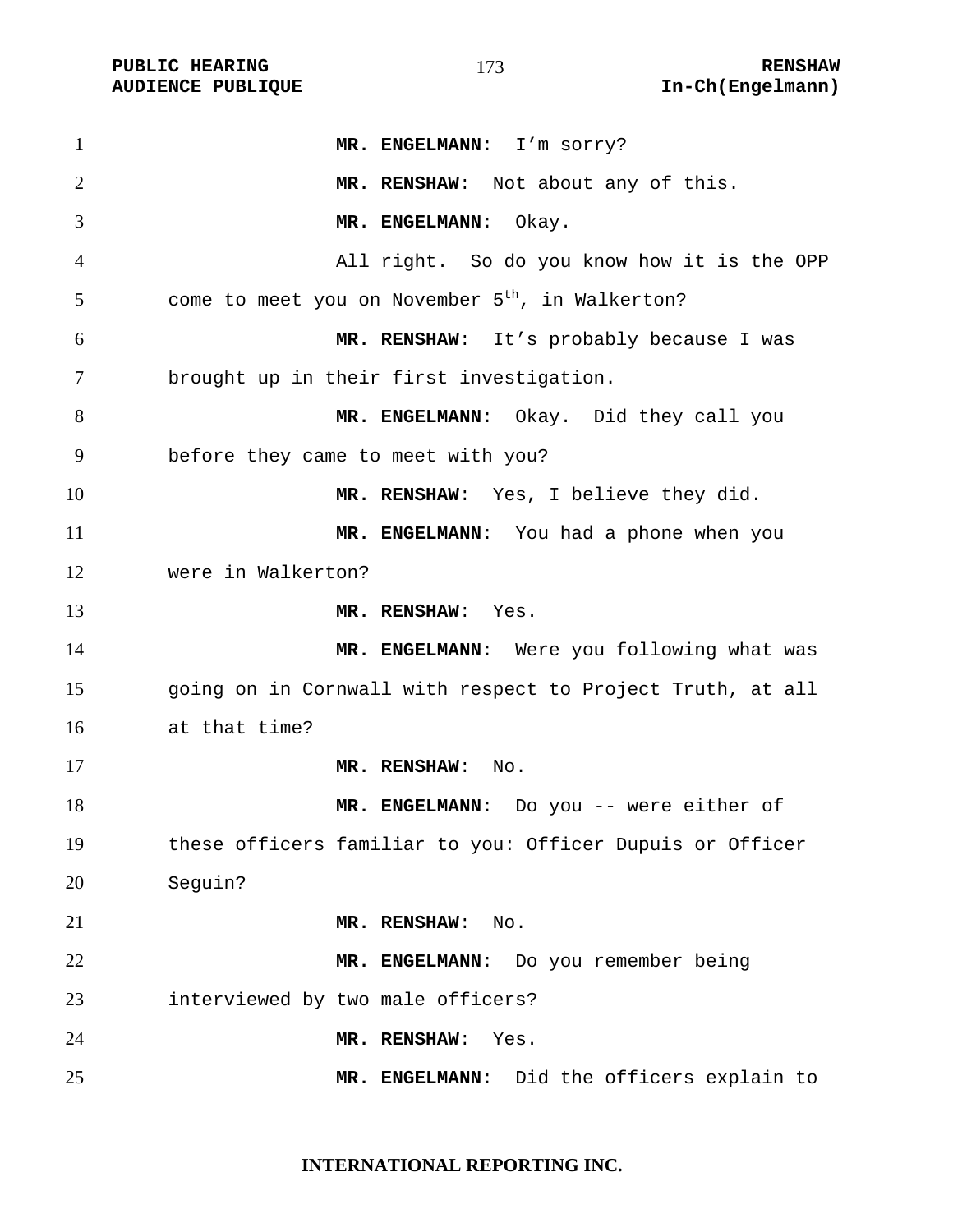**PUBLIC HEARING 174** 174 RENSHAW

you, sir, why they were interviewing you at this time? **MR. RENSHAW**: They would have; yes. **MR. ENGELMANN**: And they asked you for some background about yourself? I'm just looking at the second and third pages -- about your family background. **MR. RENSHAW**: It's been awhile since I've 7 read this, but I'm assuming that; yes. **MR. ENGELMANN**: All right. And this time around on Page 3, and then again on Page 4, you do tell them about alleged sexual abuse. And I'm just -- sir, if you look about two-thirds of the way down the page, Page 3. The question is: "When you first became involved with Mr. Ken Seguin." You say: "When I was on probation; sixteen or seventeen years. My first time on probation anyways." And then at the bottom of the next page you talk about the alleged sexual abuse; correct? **MR. RENSHAW**: Yes. **MR. ENGELMANN**: Okay. So by this point in time you had disclosed to Mr. Dunlop? **MR. RENSHAW**: Yes. **MR. ENGELMANN**: Had you disclosed to anybody else after that, before you met with these officers, that you can remember?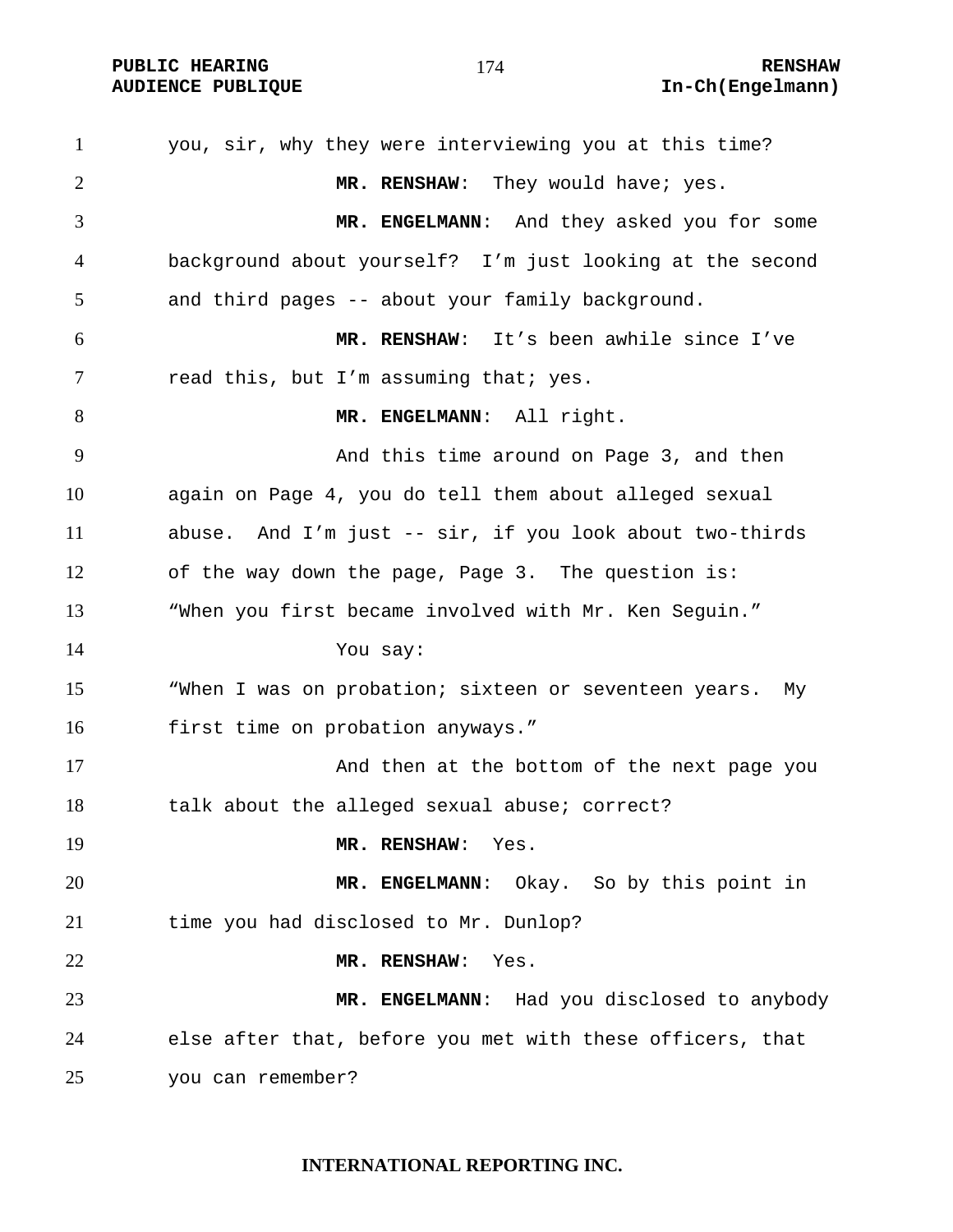| $\mathbf{1}$   | MR. RENSHAW: My present girlfriend.                        |
|----------------|------------------------------------------------------------|
| $\overline{2}$ | MR. ENGELMANN:<br>Okay.                                    |
| 3              | This was still a new thing though.                         |
| $\overline{4}$ | MR. RENSHAW:<br>Yes.                                       |
| 5              | MR. ENGELMANN: In the general scheme of                    |
| 6              | things.                                                    |
| 7              | Sir, do you know whether these officers had                |
| 8              | previous statements that you had made or the affidavit?    |
| 9              | MR. RENSHAW: No idea.                                      |
| 10             | MR. ENGELMANN: Did they have any of the                    |
| 11             | pictures or the diagrams that you had looked at or had     |
| 12             | drawn?                                                     |
| 13             | MR. RENSHAW: I don't think so; no.                         |
| 14             | MR. ENGELMANN: Did they show any of those                  |
| 15             | things to you?                                             |
| 16             | MR. RENSHAW: I don't remember any of that.                 |
| 17             | (SHORT PAUSE/COURTE PAUSE)                                 |
| 18             | MR. ENGELMANN: I'll just be a moment. I'm                  |
| 19             | just skipping some of the questions. A lot of questions    |
| 20             | were asked of him about his opinions. I'll just avoid      |
| 21             | those.                                                     |
| 22             | It appears you were asked questions about                  |
| 23             | trips by certain people to Florida. I'm looking at Page 7, |
| 24             | sir.                                                       |
| 25             | Is that correct?                                           |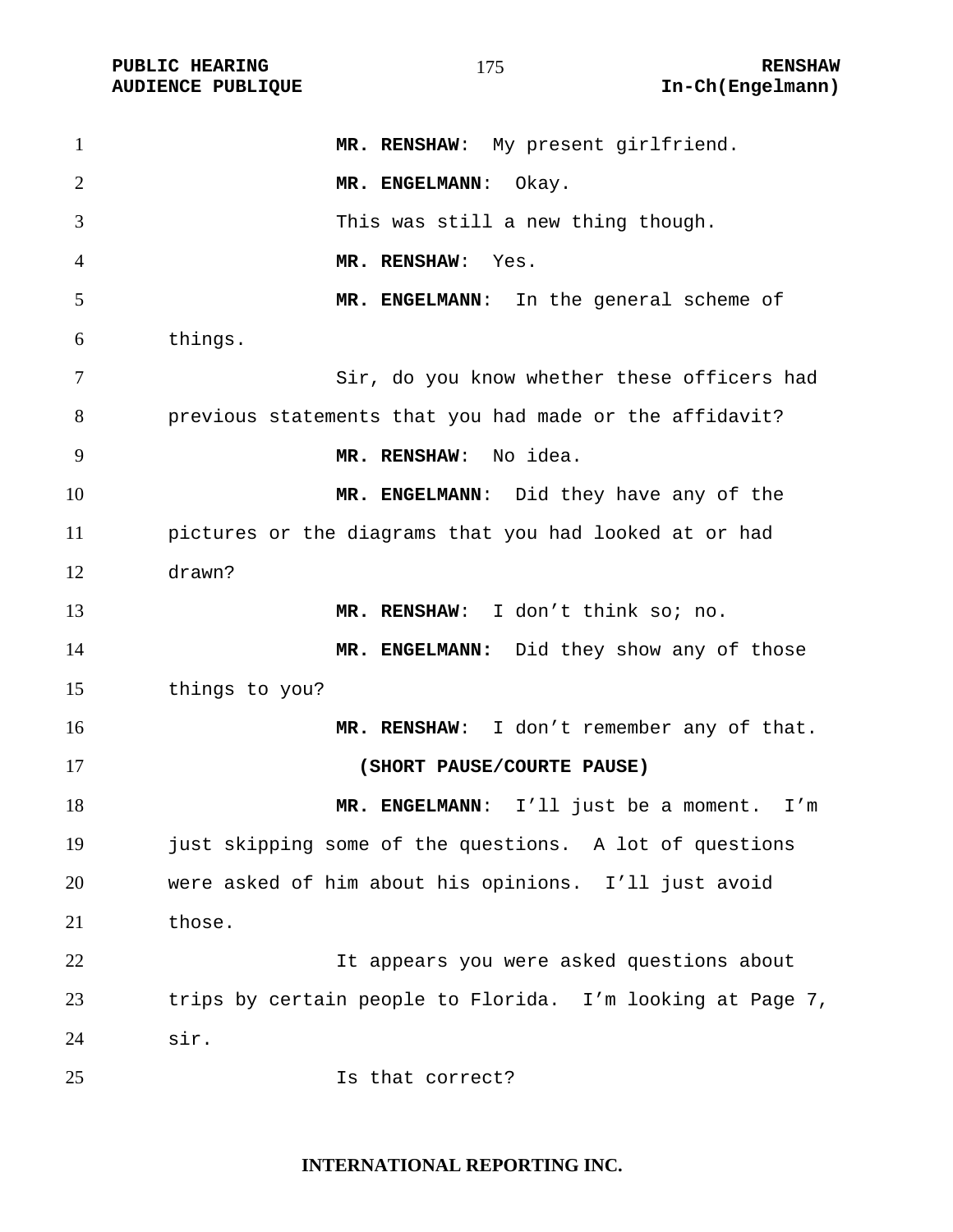PUBLIC HEARING **RENSHAW** 176 **RENSHAW** RENSHAW **RENSHAW RENSHAW AUDIENCE PUBLIQUE** 

| $\mathbf{1}$   | MR. RENSHAW: It looks that way; yes.                     |
|----------------|----------------------------------------------------------|
| $\overline{2}$ | MR. ENGELMANN: And again on Page 8;                      |
| 3              | questions about Florida and Montreal.                    |
| $\overline{4}$ | And just to confirm, sir, you didn't go on               |
| 5              | any of those trips?                                      |
| 6              | MR. RENSHAW: No, I didn't.                               |
| 7              | MR. ENGELMANN: Sir, at the top of page 8,                |
| 8              | I'll just start at the bottom of page 7, you're asked by |
| 9              | Constable Dupuis:                                        |
| 10             | "1990, was there anything else that you                  |
| 11             | could think of that would be of                          |
| 12             | assistance to us?"                                       |
| 13             | Then turn at the top of the next page, it                |
| 14             | says:                                                    |
| 15             | "They said it doesn't mean that Malcolm                  |
| 16             | MacDonald doesn't. What I am about to                    |
| 17             | say doesn't make him to be a child                       |
| 18             | molester or something, but at his                        |
| 19             | cottage, I would go over there to cut                    |
| 20             | the grass. I would have helped him to                    |
| 21             | put the dock in or something like that.                  |
| 22             | And he'd have posters or male skin                       |
| 23             | books laying around there and he wasn't                  |
| 24             | trying to hide anything."                                |
| 25             | So you would have had -- you would have been             |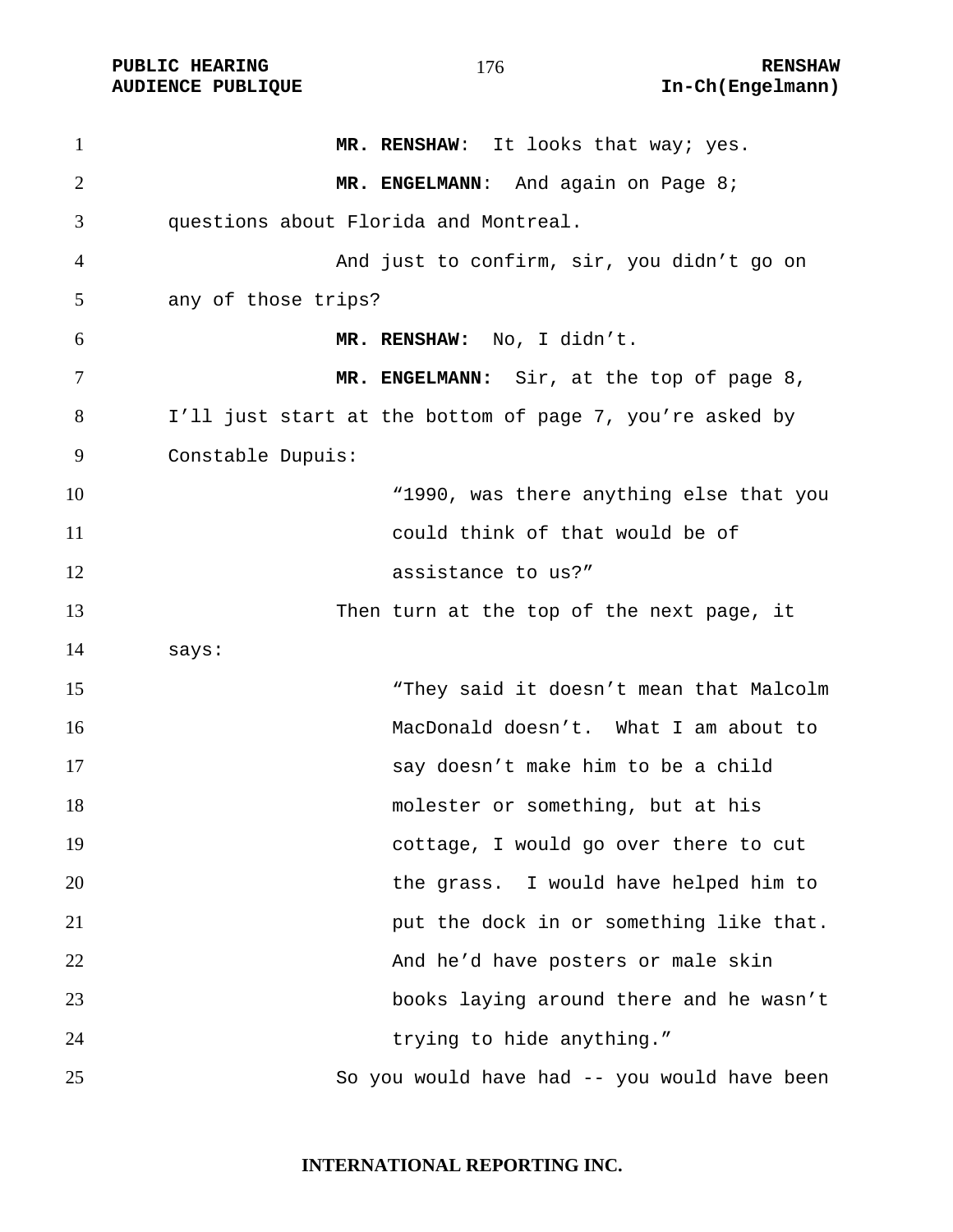**PUBLIC HEARING 177** 177 RENSHAW

## **AUDIENCE PUBLIQUE International Contract Contract Contract Contract Contract Contract Contract Contract Contract Contract Contract Contract Contract Contract Contract Contract Contract Contract Contract Contract Contract**

asked -- you would have given that information to the OPP in November of 1997? **MR. RENSHAW:** Yes, I guess so. **MR. ENGELMANN:** And were you talking about Malcolm's cottage or were you talking about his home in Cornwall; what were you talking about there? **MR. RENSHAW:** Cottage. 8 MR. ENGELMANN: Do you remember if they asked you any questions about Harv's Diner, to your knowledge? **MR. RENSHAW:** I think they did. **MR. ENGELMANN:** Just didn't see any reference to it in the statement. Let me ask you this. To your knowledge, did they meet with you again? **MR. RENSHAW:** No. **MR. ENGELMANN:** It was just the one --- **MR. RENSHAW:** Well, I met with, I believe, it was Dupuis later to get a copy of this. **MR. ENGELMANN:** Okay. Were you re-interviewed? **MR. RENSHAW:** No. **MR. ENGELMANN:** Okay. So this was the one interview with Dupuis and Seguin? **MR. RENSHAW:** Yes. **MR. ENGELMANN:** There was no follow-up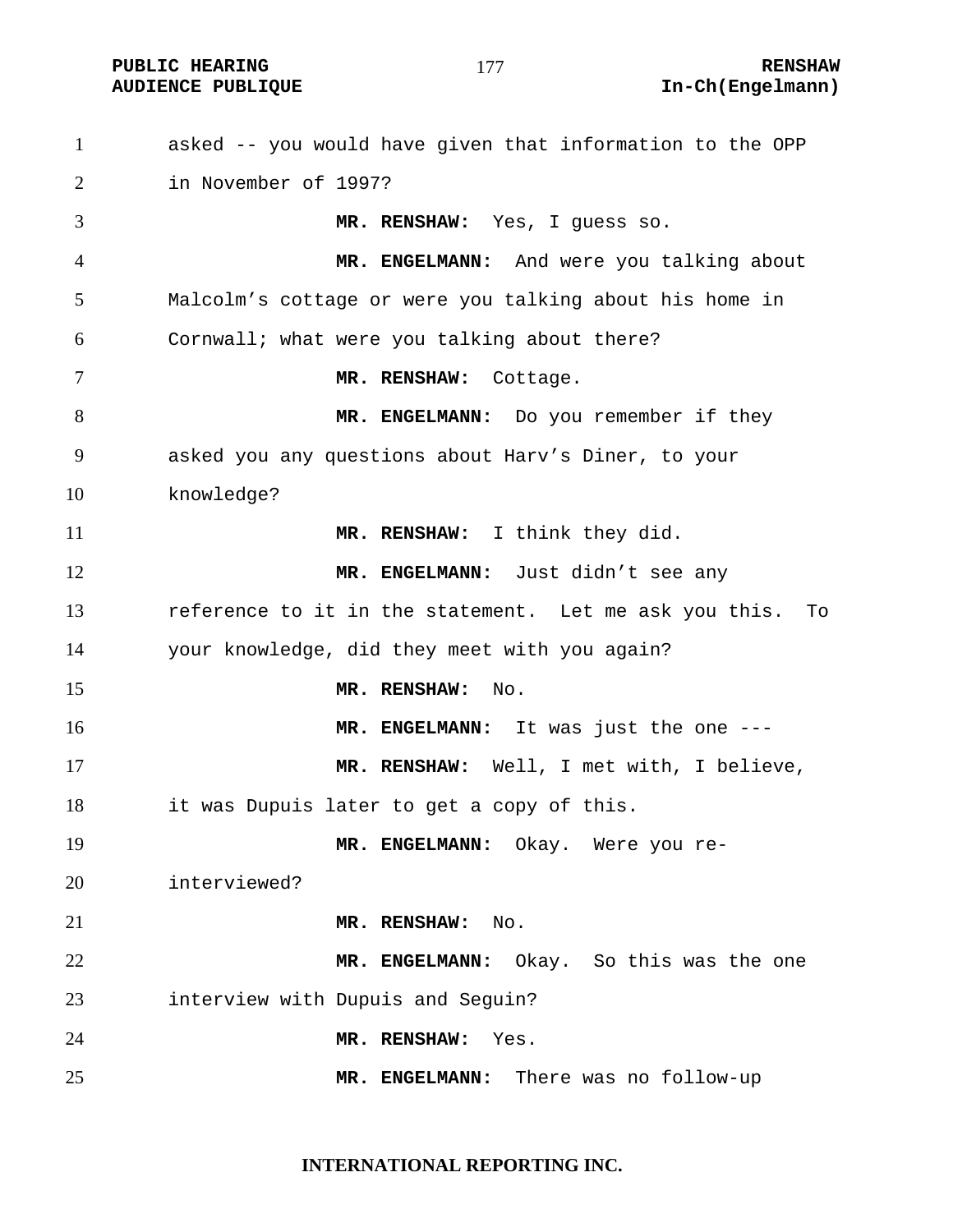**PUBLIC HEARING RENSHAW** 

interview? **(SHORT PAUSE/COURTE PAUSE) MR. ENGELMANN:** Now, at the bottom of page 9, you're asked by Officer Dupuis: "There was some conversation before about a suitcase full of photographs. Do you know anything about that?" 8 And you said: "I was also asked that by Chris McDonell." Is that a suitcase full of photographs or a suitcase full of videos or --- **MR. RENSHAW:** I believe it's the same one you were speaking about earlier. 15 MR. ENGELMANN: All right. So there was only one suitcase? **MR. RENSHAW:** Yes. **MR. ENGELMANN:** All right. And there is some reference to -- little further down the page, you being told by C-8 that Malcolm had a collection. A collection of what are you referring to there? **MR. RENSHAW:** Malcolm's collection referring to C-8 would be pictures. **MR. ENGELMANN:** Pictures of what? **MR. RENSHAW:** Him performing sexual acts,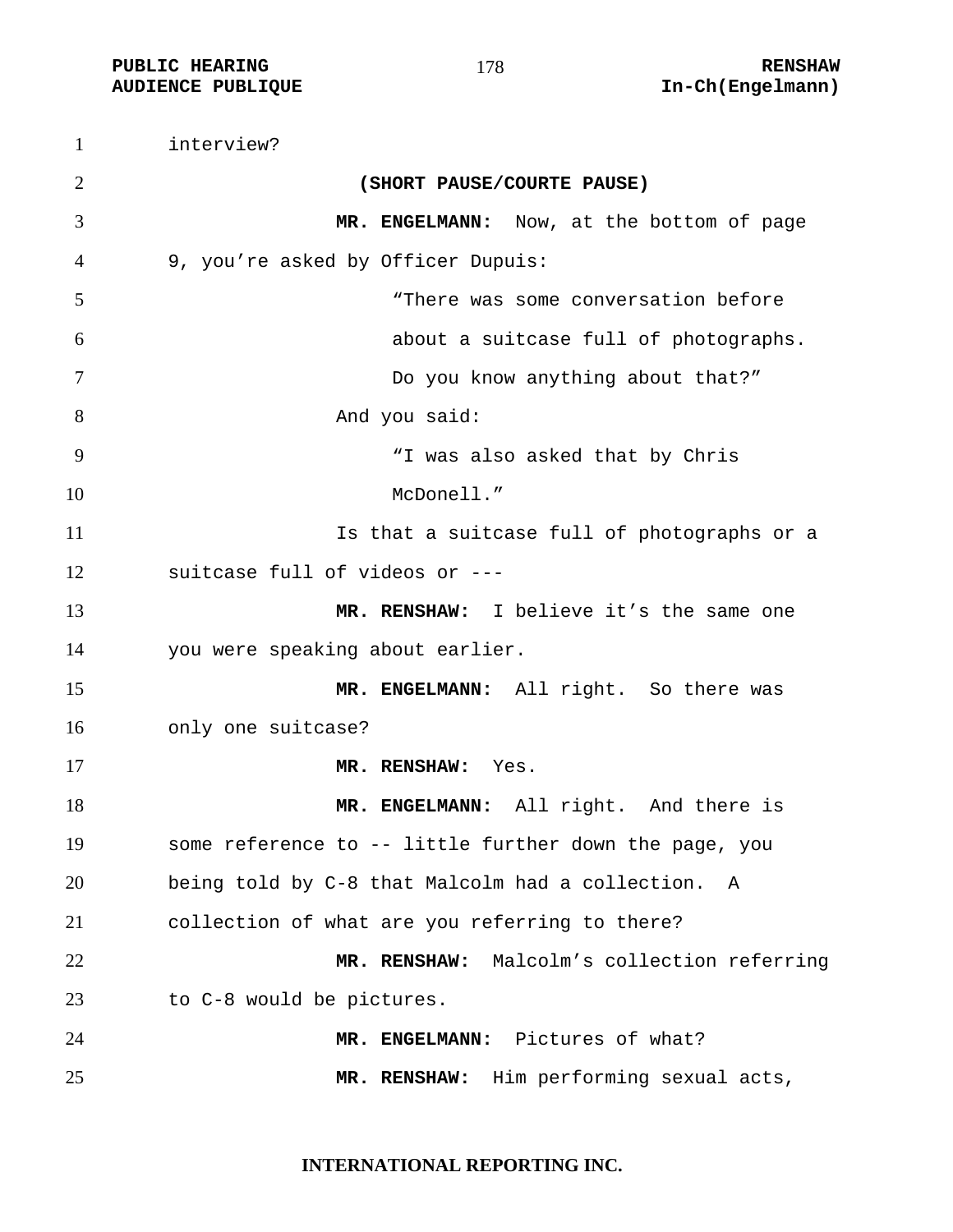**PUBLIC HEARING 179** 179 **RENSHAW** 

**AUDIENCE PUBLIQUE International Contract Contract Contract Contract Contract Contract Contract Contract Contract Contract Contract Contract Contract Contract Contract Contract Contract Contract Contract Contract Contract** 

meaning Malcolm. **MR. ENGELMANN:** Okay. And this was just something you were told, that he had these pictures? **MR. RENSHAW:** Yes, by more than one person eventually. **MR. ENGELMANN:** Okay. Did you ever see those photos? 8 MR. RENSHAW: No. **MR. ENGELMANN:** Now you said you had a meeting later or you were given a copy of the statement 11 later at least by Officer Dupuis? **MR. RENSHAW:** Yes. **MR. ENGELMANN:** And do you remember where that was? **MR. RENSHAW:** Tim Horton's on Brookdale Avenue in Cornwall. **MR. ENGELMANN:** And, sir, do you know approximately when that would have been? **MR. RENSHAW:** No idea now. **MR. ENGELMANN:** Okay. Could the witness be shown Document Number 713231? It's a document that has Ontario Provincial Police letterhead and it says "Authorization for the Release of Information by the Ontario Provincial Police". **THE COMMISSIONER:** All right. Exhibit 554,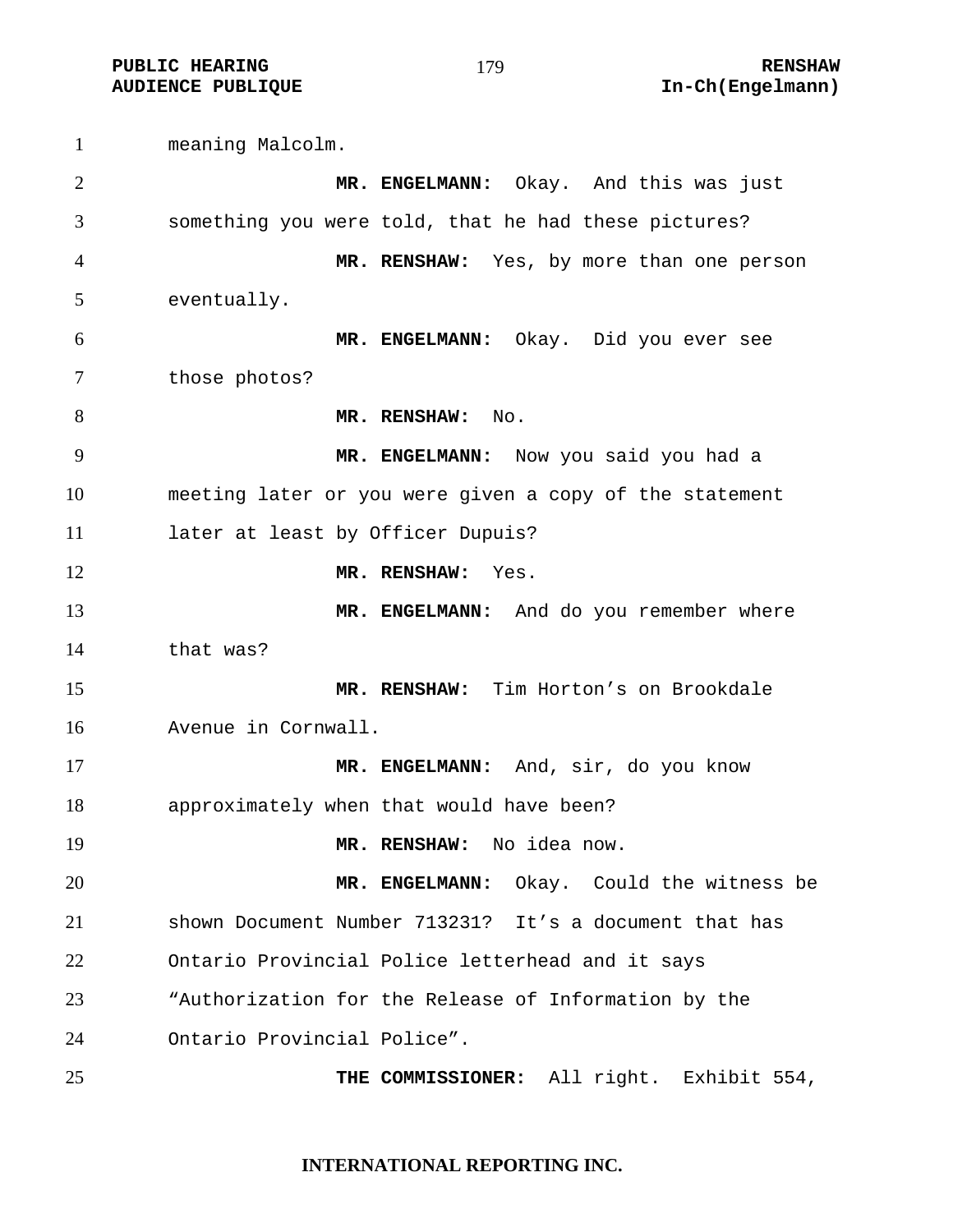it's an authorization for the release of information by the Ontario Provincial Police. **---EXHIBIT NO./PIÈCE NO P-554:**  (713231) Authorization for the release of information of G.W. Renshaw by OPP - Dated July 4th, 1998. **MR. ENGELMANN:** Do you have the one page document, sir? **MR. RENSHAW:** Yes, I do. **MR. ENGELMANN:** Is that your signature that appears about two-thirds of the way down the page? 12 MR. RENSHAW: It appears that way, yes. **MR. ENGELMANN:** Do you recall, sir, if you would have signed this form at or about the time you would have received a copy of your statement? **MR. RENSHAW:** At the same time, I believe. **MR. ENGELMANN:** Okay. Was there anything else discussed at that meeting that you can remember other than signing the form and handing over the statement? **MR. RENSHAW:** That was it. **MR. ENGELMANN:** Were you alone at that time? **MR. RENSHAW:** No, my brother, Bob, would have been with me. **MR. ENGELMANN:** All right. Was he also getting some information or statement?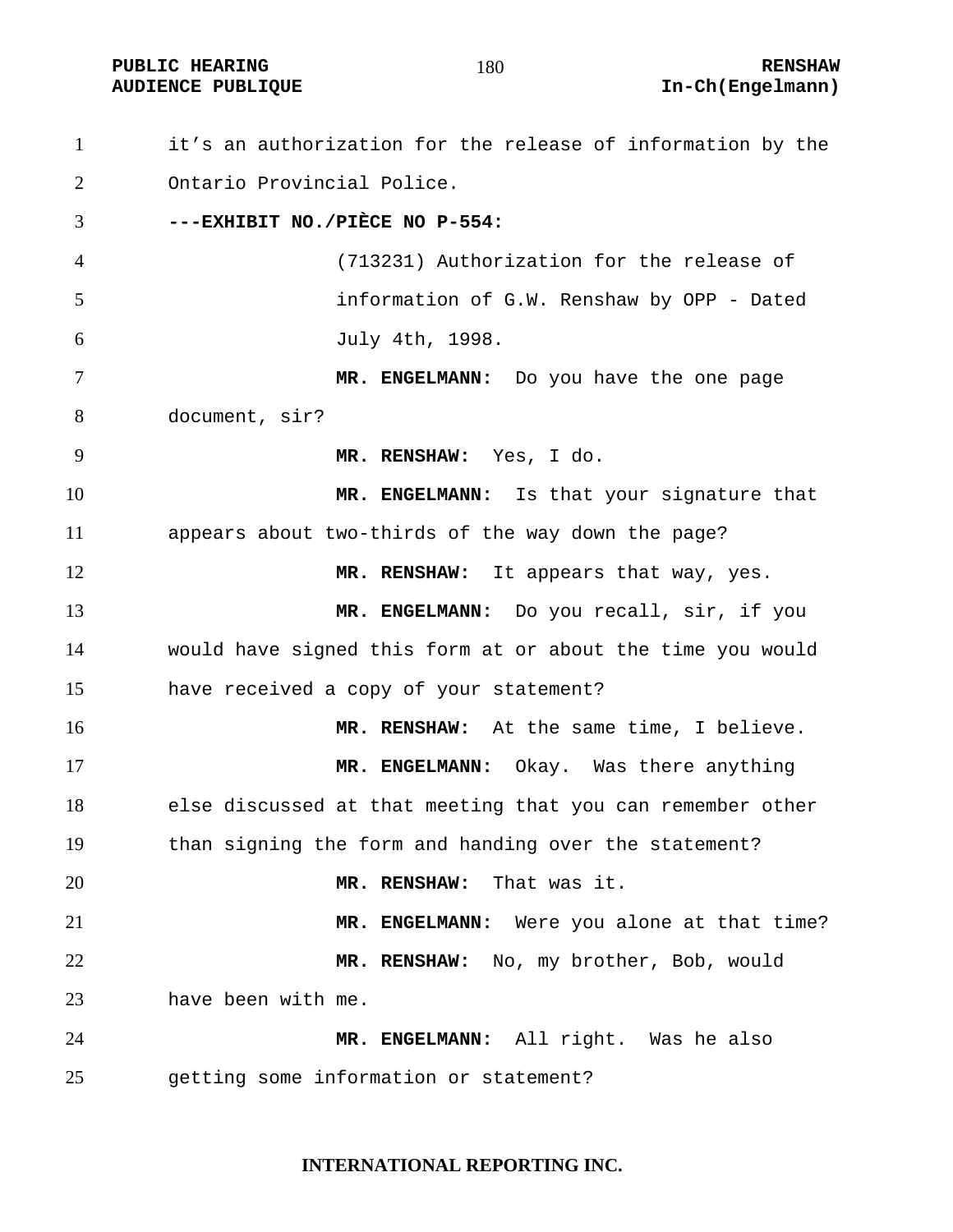**PUBLIC HEARING 181** 181 **RENSHAW** 

**MR. RENSHAW:** Yes. **MR. ENGELMANN:** And was it just with Detective Constable Dupuis or was there anyone else present? **MR. RENSHAW:** Just Dupuis. **MR. ENGELMANN:** Sir, you dealt with OPP officers in November of '97, you also dealt with OPP officers in February of 1994, and then you had the brief meeting again in July of 1998 Do you recall, sir, if you were provided any information for alleged victims of crime? **MR. RENSHAW:** No. **MR. ENGELMANN:** Information like where you might get some assistance if you wanted it or counselling, things of that nature. **MR. RENSHAW:** I don't believe so. **THE COMMISSIONER:** Well, 1994 he hadn't disclosed, I don't believe. **MR. ENGELMANN:** That's true. It would have only been later, '97 or '98. **THE COMMISSIONER:** M'hm. **MR. ENGELMANN:** Yes. **MR. RENSHAW:** Yes. **MR. ENGELMANN:** Sir, might you have been called by an officer from the OPP to suggest you go for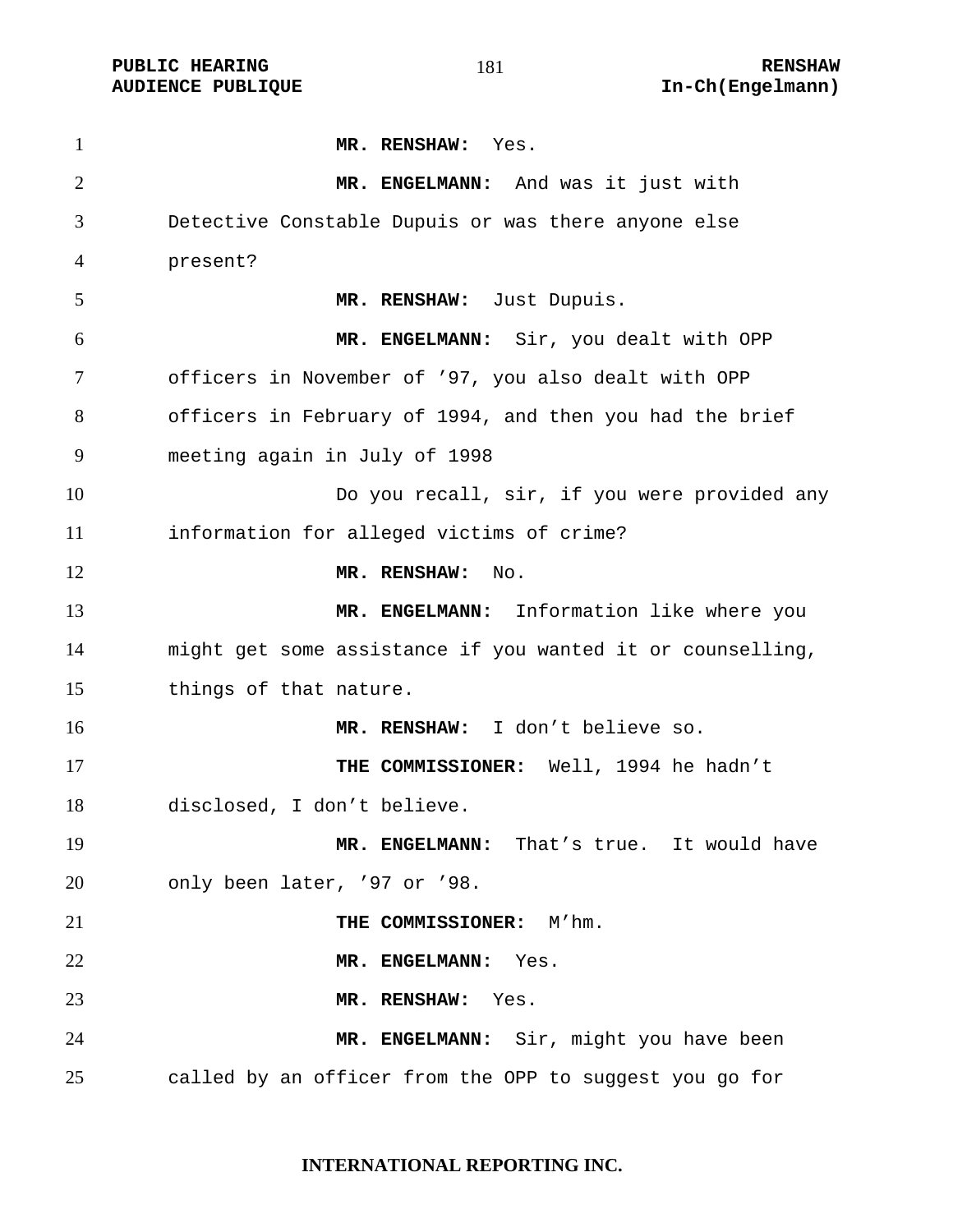some form of counselling? **MR. RENSHAW:** Not that I remember, no. **MR. ENGELMANN:** Okay. Do you remember anything about the Men's Project here in Cornwall? **MR. RENSHAW:** I believe I heard of them through Dallas' office. **MR. ENGELMANN:** Okay. **THE COMMISSIONER:** That's Dallas Lee, your lawyer? **MR. RENSHAW:** Yes, sorry. **THE COMMISSIONER:** No, that's fine. **MR. ENGELMANN:** Sir, I think I may have asked you this before but you were never a witness in a prosecution of Father Charles MacDonald or anyone else here in Cornwall dealing with child sexual abuse? **MR. RENSHAW:** You did ask before and, no, I wasn't. **MR. ENGELMANN:** All right. Sir, were you ever interviewed by a Crown attorney in relation to any investigations or prosecutions of child sexual abuse here in Cornwall? **MR. RENSHAW:** No. **MR. ENGELMANN:** Sir, I'd just like to ask you a couple more questions and I don't know if you've given them any thought.

#### **INTERNATIONAL REPORTING INC.**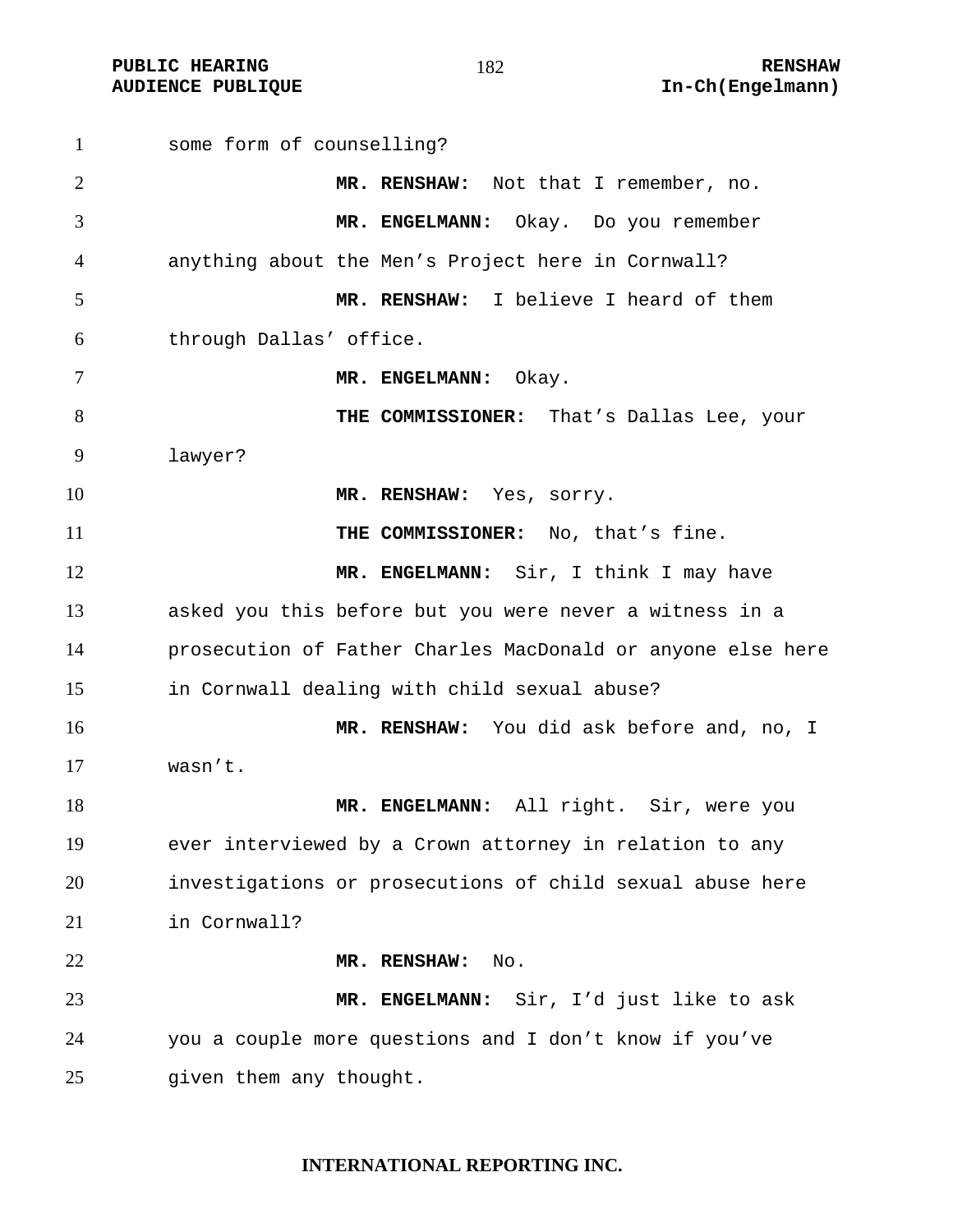**PUBLIC HEARING 183** 183 **RENSHAW** 

1 When we last met, I would have asked you if there are questions about thinking back now on the alleged abuse you've talked about. Just before I go there, there was a couple of questions that I forgot about and I apologize. Sir, you spoke to Perry Dunlop on a number of occasions between November of '96 and the end of February of '97; correct? **MR. RENSHAW:** Yes. **MR. ENGELMANN:** Since then, have you ever had occasion to speak with him? 12 MR. RENSHAW: Recently this spring when I went back out west, I went to see him. **MR. ENGELMANN:** Were you on a holiday? **MR. RENSHAW:** Yes. **MR. ENGELMANN:** And can you tell us a little bit about that? **MR. RENSHAW:** Spent the better part of an afternoon with him; talked about all kinds of stuff including this. **MR. ENGELMANN:** Okay. Did he ask you whether you were going to be a witness? **MR. RENSHAW:** I believe I volunteered that. **MR. ENGELMANN:** Did you --- **MR. RENSHAW:** --- Without him asking.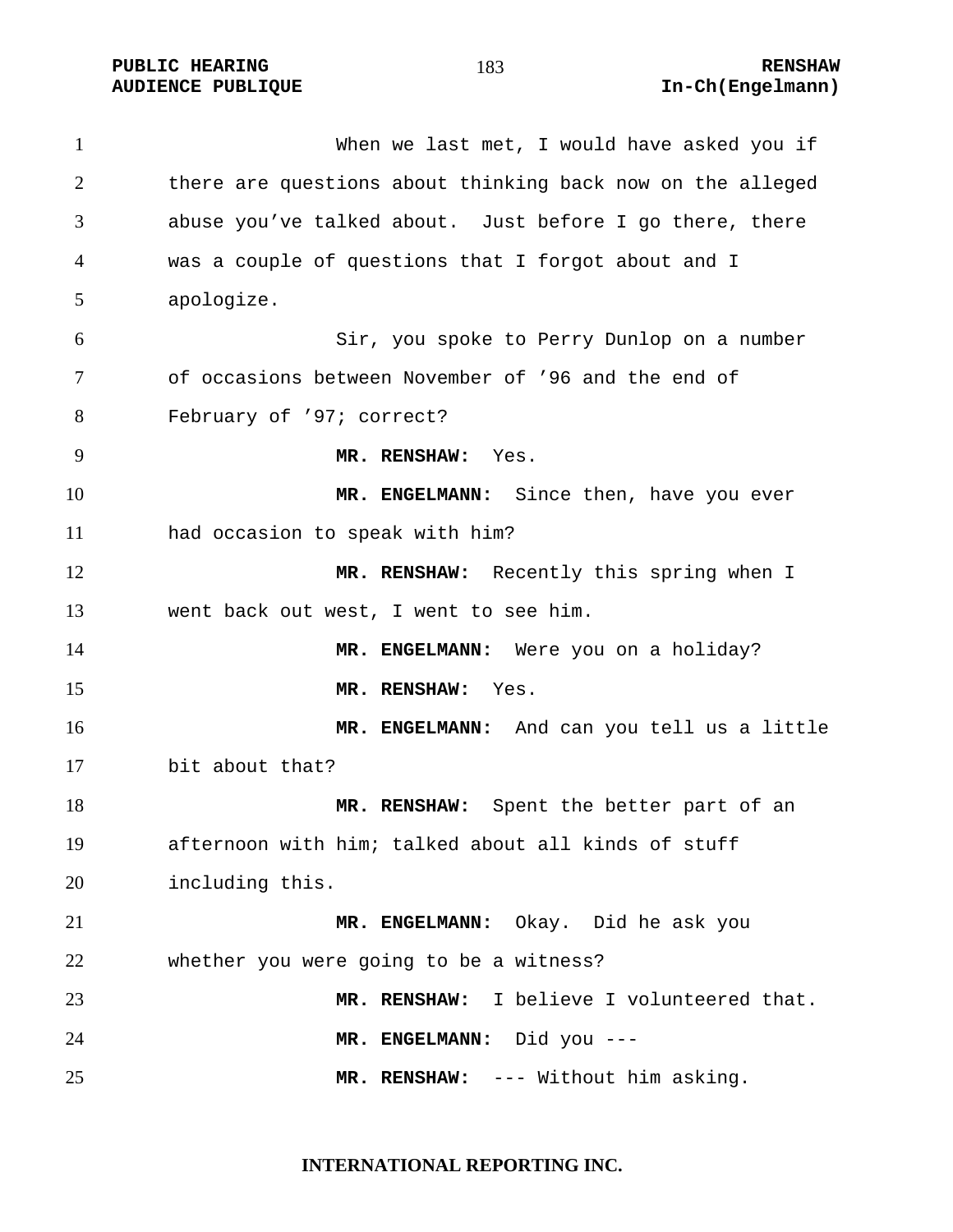PUBLIC HEARING **RENSHAW** RENSHAW **RENSHAW** RENSHAW **RENSHAW RENSHAW RENSHAW RENSHAW RENSHAW RENSHAW RENSHAW RENSHAW RENSHAW RENSHAW RENSHAW** 

| $\mathbf{1}$   | MR. ENGELMANN: I'm sorry?                                 |
|----------------|-----------------------------------------------------------|
| $\overline{2}$ | MR. RENSHAW: Without him asking.                          |
| 3              | MR. ENGELMANN: All right. Did he ask you                  |
| 4              | about what you were going to say, or anything along those |
| 5              | lines?                                                    |
| 6              | MR. RENSHAW: No.                                          |
| $\tau$         | MR. ENGELMANN: Did he attempt to encourage                |
| 8              | or discourage you in any way from testifying?             |
| 9              | MR. RENSHAW: If anything, encourage.                      |
| 10             | MR. ENGELMANN: Okay. Have you had any                     |
| 11             | other contact with him, sir?                              |
| 12             | MR. RENSHAW: No.                                          |
| 13             | MR. ENGELMANN: What about some of the                     |
| 14             | people that he met you with? His wife, Helen?             |
| 15             | MR. RENSHAW: She was at the home when I                   |
| 16             | went there.                                               |
| 17             | MR. ENGELMANN: Okay. Mr. Carson Chisholm?                 |
| 18             | MR. RENSHAW: I met him through these                      |
| 19             | proceedings, early on.                                    |
| 20             | MR. ENGELMANN: Okay. Did you discuss in                   |
| 21             | any way your evidence?                                    |
| 22             | MR. RENSHAW:<br>No.                                       |
| 23             | MR. ENGELMANN: Mr. Bourgeois?                             |
| 24             | MR. RENSHAW: I haven't seen him since                     |
| 25             | Newmarket.                                                |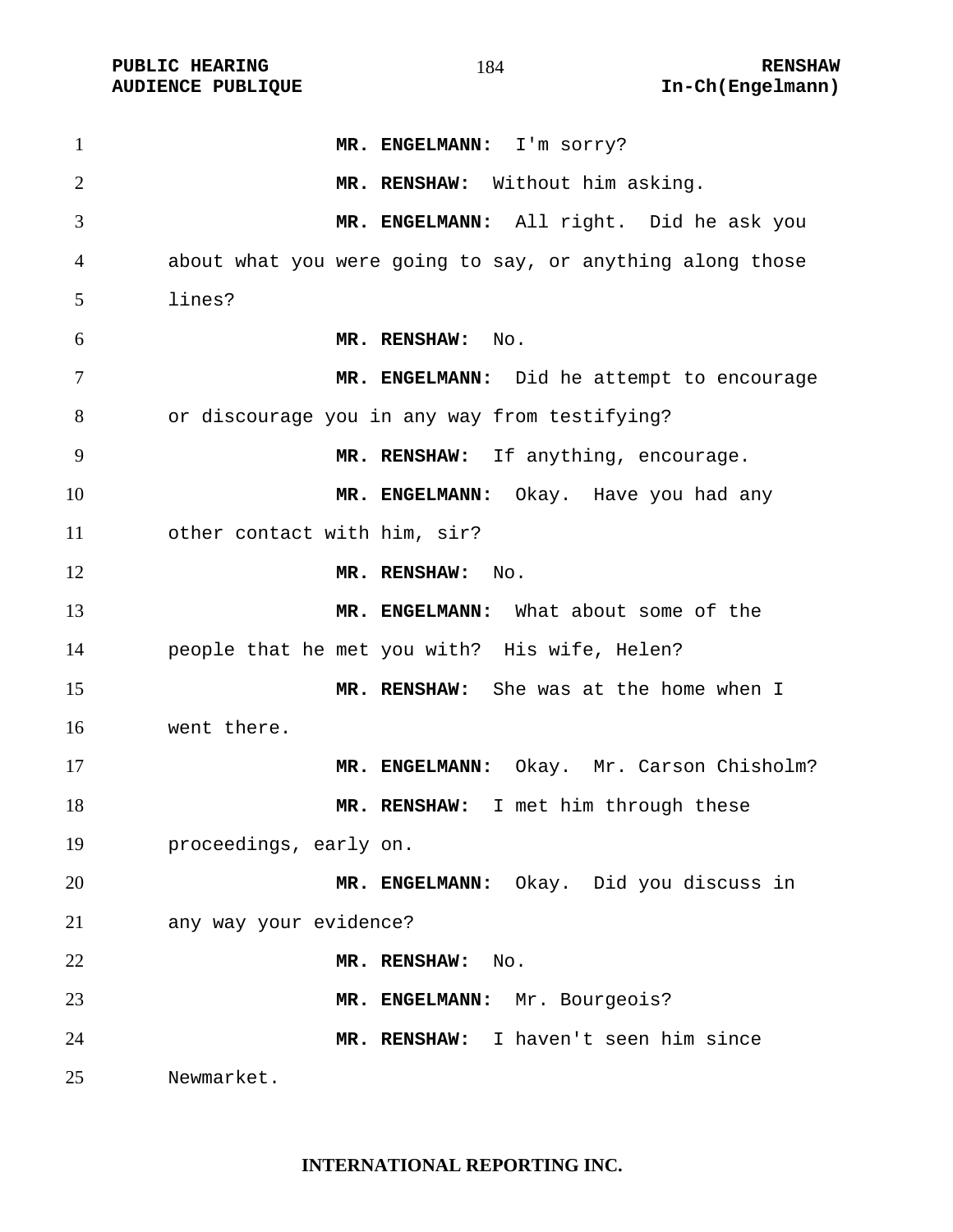PUBLIC HEARING **RENSHAW** 185 **RENSHAW** RENSHAW **RENSHAW RENSHAW AUDIENCE PUBLIQUE** 

| $\mathbf{1}$   | MR. ENGELMANN: I'm sorry?                                     |
|----------------|---------------------------------------------------------------|
| $\overline{2}$ | MR. RENSHAW: I haven't seen him since                         |
| 3              | Newmarket.                                                    |
| 4              | MR. ENGELMANN: Since you swore the                            |
| 5              | affidavit in front of him?                                    |
| 6              | MR. RENSHAW:<br>Yes.                                          |
| $\tau$         | MR. ENGELMANN: Sir, I just wanted to ask                      |
| 8              | you in closing if you'd like to tell us, and it is            |
| 9              | completely up to you, but we've asked a number of witnesses   |
| 10             | sort of three questions at the end of their evidence.<br>This |
| 11             | is from victims and alleged victims to comment briefly on     |
| 12             | the effects of the alleged abuse; to comment on the           |
| 13             | institutional response; the institutional response as they    |
| 14             | see it from institutions they had some involvement with,      |
| 15             | and also if they have any suggestions or recommendations      |
| 16             | for institutions for future response. The Commissioner        |
| 17             | will be writing a report and, in the report, he can make      |
| 18             | recommendations.                                              |
| 19             | That's not just for Cornwall but for other                    |
| 20             | citizens here in Ontario.                                     |
| 21             | MR. RENSHAW: Could I answer that on Monday?                   |
| 22             | THE COMMISSIONER: Yes. Can he not?                            |
| 23             | MR. ENGELMANN: Is that going to be okay                       |
| 24             | with the cross?                                               |
| 25             | THE COMMISSIONER: How it's affected him?                      |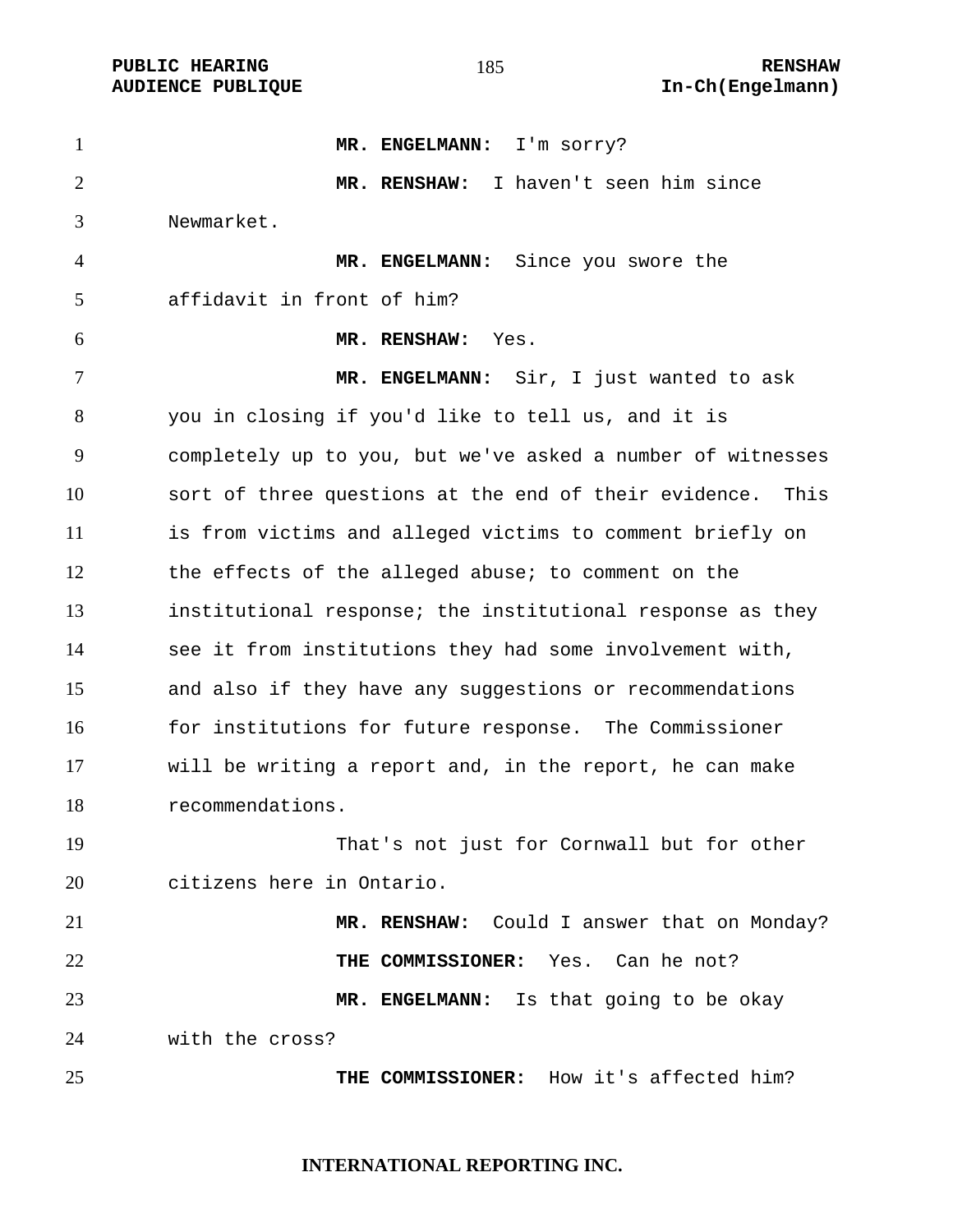| $\mathbf{1}$ | MR. ENGELMANN: I suppose, if anything                     |
|--------------|-----------------------------------------------------------|
| 2            | arises, people can ask their questions.                   |
| 3            | THE COMMISSIONER: Yes. All right.                         |
| 4            | How about if we do that on Monday? All                    |
| 5            | right?                                                    |
| 6            | MR. RENSHAW: Thank you.                                   |
| 7            | THE COMMISSIONER:<br>Good.                                |
| 8            | MR. ENGELMANN: Those are all my questions,                |
| 9            | Mr. Renshaw. Thank you very much for coming and answering |
| 10           | the questions and a number of counsel here will have some |
| 11           | questions for you. They will identify themselves by name  |
| 12           | and tell you who they represent before they ask you       |
| 13           | questions.                                                |
| 14           | THE COMMISSIONER: Right.                                  |
| 15           | MR. RENSHAW: Thank you.                                   |
| 16           | THE COMMISSIONER: Ms. Daley.                              |
| 17           | MS. DALEY: I -- wonder if the witness would               |
| 18           | now like a 10-minute break before we start the cross-     |
| 19           | examination.                                              |
| 20           | MR. RENSHAW: I would love it.                             |
| 21           | (LAUGHTER / RIRES)                                        |
| 22           | THE COMMISSIONER: In those circumstances,                 |
| 23           | yes, we were going to go to 3:15, but it's fine. Let's    |
| 24           | take the afternoon break now, and we'll come back.        |
| 25           | MRS. DALEY: Okay, thank you.                              |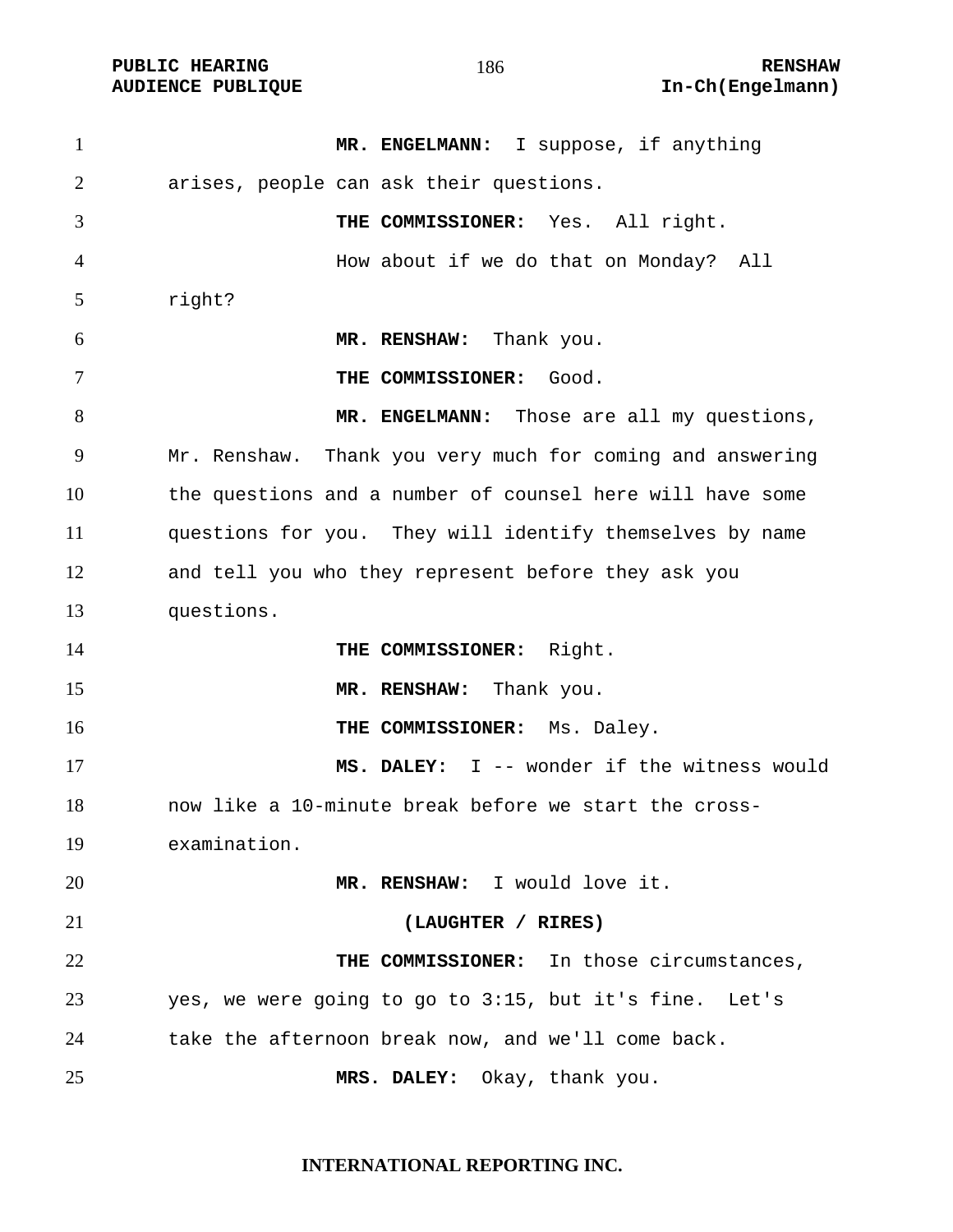**PUBLIC HEARING 187** 187 **RENSHAW** AUDIENCE PUBLIQUE **CONSTRUCE CREAM** CREAM CREAM CREAM CREAM CREAM CREAM CREAM CREAM CREAM CREAM CREAM CREAM CREAM CREAM CREAM CREAM CREAM CREAM CREAM CREAM CREAM CREAM CREAM CREAM CREAM CREAM CREAM CREAM CREAM CREAM CREAM

**THE REGISTRAR:** Order; all rise. À l'ordre; veuillez vous lever. --- Upon recessing at 2:57 p.m. /L'audience est suspendue à 14h57 --- Upon resuming at 3:17 p.m. /L'audience est reprise à 15h17 **THE REGISTRAR:** The hearing is now resumed. Please be seated. Veuillez vous asseoir. **THE COMMISSIONER:** Thank you. Ms. Daley. **GERALD RENSHAW, Resumed/ Sous le même serment --- CROSS-EXAMINATION BY/CONTRE-NTERROGATOIRE PAR MS. HELEN DALEY: MS. DALEY:** Thank you. Mr. Renshaw, my name is Helen Daley. I am a lawyer for a Cornwall group called the Citizens for Community Renewal. That is an organization of people from this community who have standing here. Their mandate is to make that institutional 18 reforms occur that are necessary, and that children are protected. So that is the nature of my client's interests in this proceeding. All right? Now, my client has an interest in some of the topics that you spoke about in your evidence yesterday and today. I am wondering if you could help us with a few more details about some of those things you spoke about.

#### **INTERNATIONAL REPORTING INC.**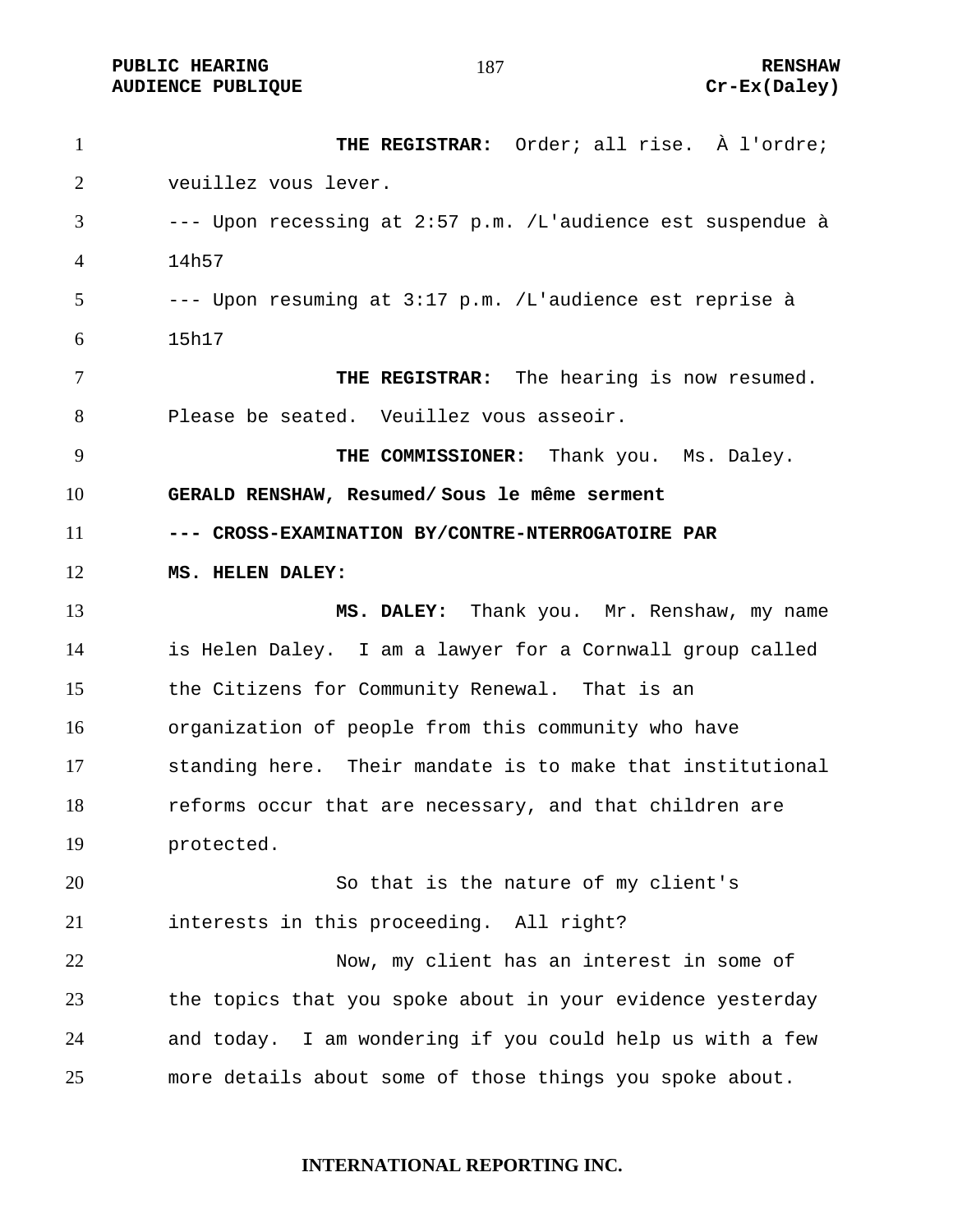**PUBLIC HEARING RENSHAW** 

What I propose to do is just go through some of the topics and see if you can add some details to what you've already said to Mr. Engelmann. Is that all right? **MR. RENSHAW:** Yes. **MS. DALEY:** And I will probably go through in the same order in which you talked about these matters with Mr. Engelmann. Okay? **MR. RENSHAW:** Okay. **MS. DALEY:** The first topic I want to deal with you on has to do with the Probation Office here in Cornwall, and you described to us yesterday that it was situated in the same building as the RCMP, as Malcolm MacDonald's law office. Do you recall that? **MR. RENSHAW:** Yes. **MS. DALEY:** I wonder if you could give us a bit of a more detailed description about the layout of that building and where these various offices were in relation to each other. Can you do that? **MR. RENSHAW:** The address was 501 Pitt Street. Malcolm's office was in the basement; RCMP on the main floor; Probation on the second floor. **MS. DALEY:** So to enter the building, I take it that the RCMP and the Probation Office, you'd enter through the same door? **MR. RENSHAW:** No.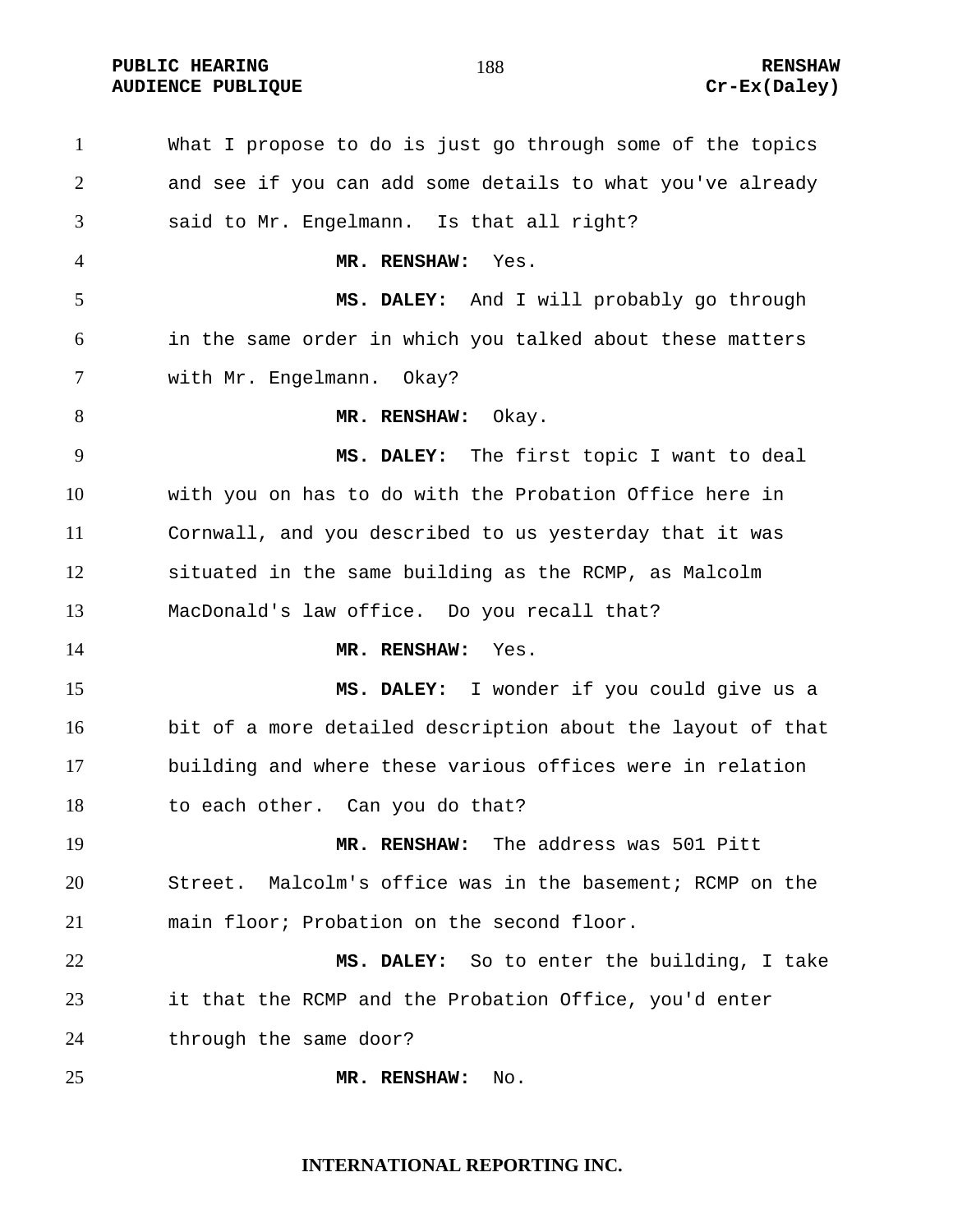**PUBLIC HEARING RENSHAW** 

**MS. DALEY:** No? **MR. RENSHAW:** Each floor had its own entrance. **MS. DALEY:** It did? Were the entrances on different sides of the building? **MR. RENSHAW:** No, one door beside each other. **MS. DALEY:** I see. All right. So if you need to go to the Probation Office, you could walk through a door that would take you up to the second storey, and then you'd be at the Probation Office? **MR. RENSHAW:** Yes. 13 THE COMMISSIONER: I'm sorry. How did you get to the basement? **MR. RENSHAW:** From another doorway -- through a door. **THE COMMISSIONER:** Okay. **MR. RENSHAW:** I believe there were three doors in the front of there. **THE COMMISSIONER:** All right. **MS. DALEY:** Do you remember if there was a 22 time when Ron Leroux, who we've talked about, had an office in that building as well? **MR. RENSHAW:** Your C-8 did. I know that. **MS. DALEY:** And where was C-8's office in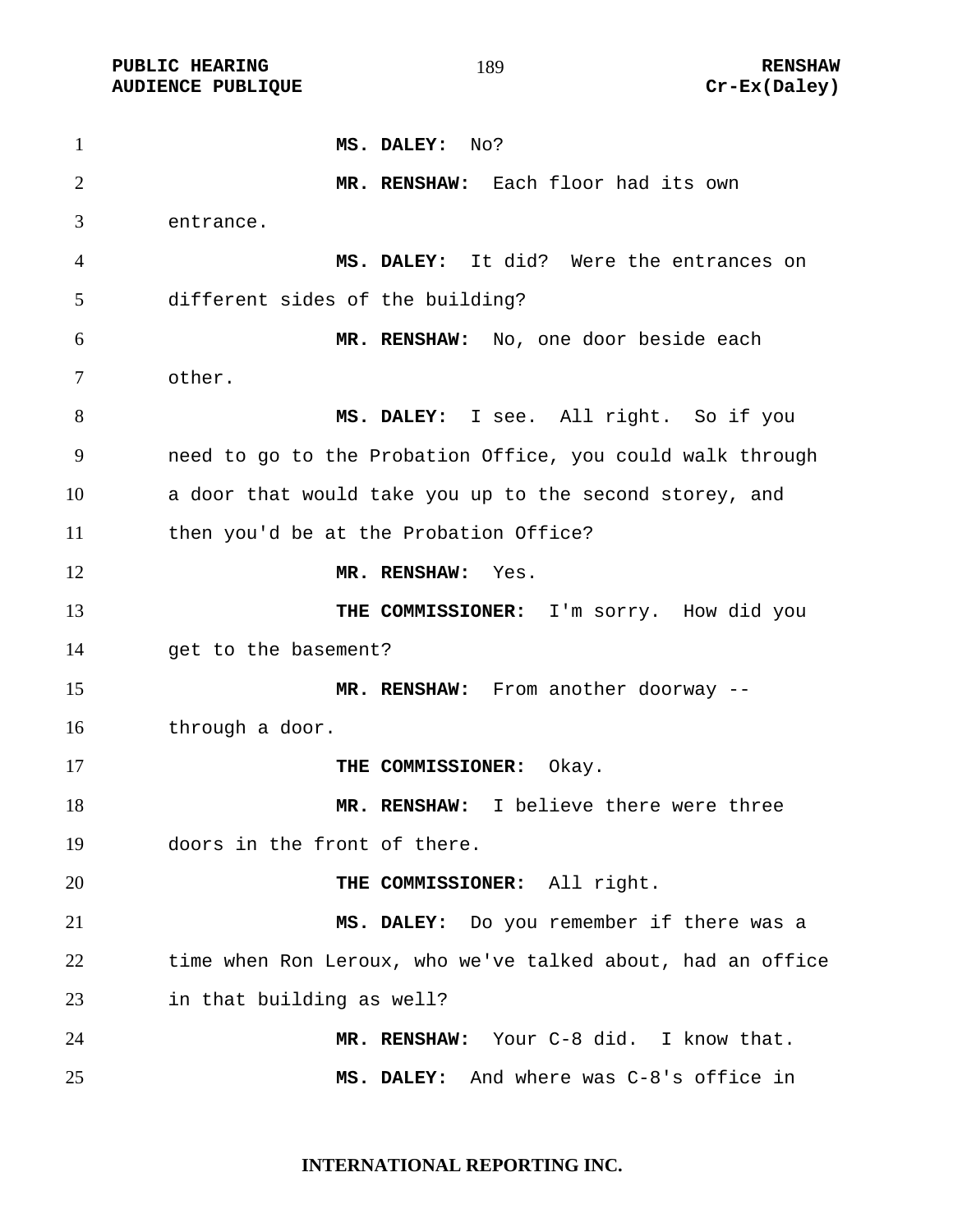**PUBLIC HEARING 190** 190

AUDIENCE PUBLIQUE **CONSTRUCE CREAM** CREAM CREAM CREAM CREAM CREAM CREAM CREAM CREAM CREAM CREAM CREAM CREAM CREAM CREAM CREAM CREAM CREAM CREAM CREAM CREAM CREAM CREAM CREAM CREAM CREAM CREAM CREAM CREAM CREAM CREAM CREAM

relation to the other parts of the building you've told us about? **MR. RENSHAW:** In the basement, beside Malcolm MacDonald. **MS. DALEY:** Do you recall roughly when it was that C-8 had an office beside Malcolm MacDonald's? **MR. RENSHAW:** Early '90s, I'm guessing. **MS. DALEY:** It was a business office? **MR. RENSHAW:** I'm assuming. I was never in it. **MS. DALEY:** I wonder if you can give me a bit more detail then about the layout of the probation office itself. For example, did Ken Seguin have his own private office, with a door that closed? **MR. RENSHAW:** Yes, he did. **MS. DALEY:** And was that the same for all the Probation Officers who were there? **MR. RENSHAW:** Yes. **MS. DALEY:** Do you remember roughly off-hand how many Probation Officers were working there at the 21 time you were a probationer. **MR. RENSHAW:** I'm going to guess about nine. **MS. DALEY:** Was there a reception or a waiting area where people would wait for their appointments?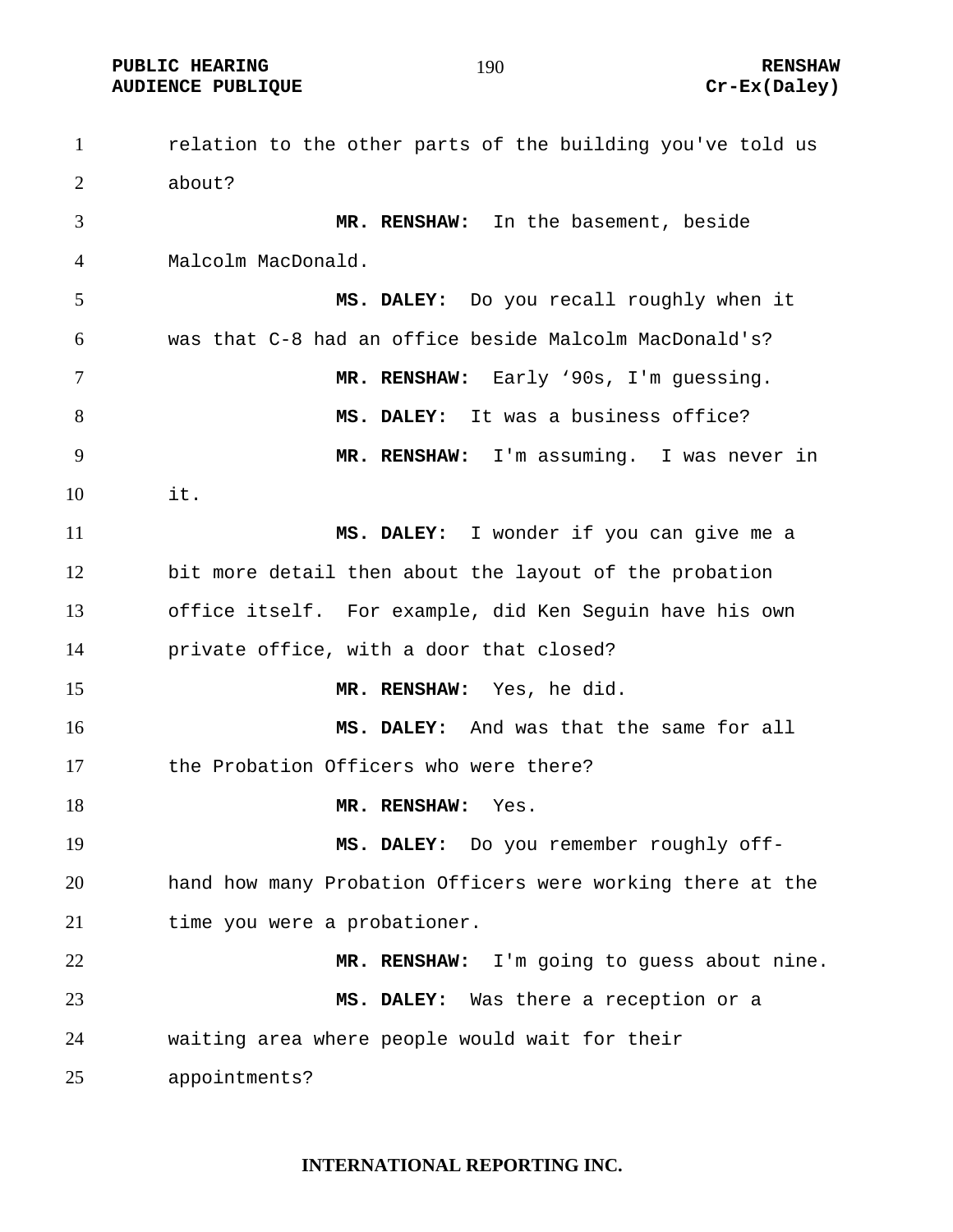PUBLIC HEARING **RENSHAW** 191 **RENSHAW** RENSHAW **RENSHAW RENSHAW RENSHAW RENSHAW RENSHAW AUDIENCE PUBLIQUE** 

| $\mathbf{1}$   | MR. RENSHAW: Both.                                          |
|----------------|-------------------------------------------------------------|
| $\overline{2}$ | MS. DALEY: You told us yesterday that you                   |
| 3              | were fairly sure that other people could have heard you     |
| 4              | making personal plans to meet with Mr. Seguin from the      |
| 5              | Probation office. Would those be discussions you were       |
| 6              | having in the reception area?                               |
| 7              | MR. RENSHAW: There was a locking door from                  |
| 8              | where I would wait to the reception, and then someone would |
| 9              | have to open that door from the inside for me to go in.     |
| 10             | What I'm referring to about the conversation would have     |
| 11             | been at that doorway.                                       |
| 12             | MS. DALEY: Sorry. I just missed the last                    |
| 13             | part of what you said.                                      |
| 14             | MR. RENSHAW: Any conversation I would have                  |
| 15             | had such as borrowing Seguin's car or something would have  |
| 16             | happened at that doorway.                                   |
| 17             | MS. DALEY: So the people who would have                     |
| 18             | been able to hear it were the other Probation Officers who  |
| 19             | were past the locked door?                                  |
| 20             | MR. RENSHAW:<br>There wouldn't have been any                |
| 21             | of -- if there was a probationer sitting out there with me, |
| 22             | they would have heard it, and so would reception.           |
| 23             | Thank you.<br>MS. DALEY:                                    |
| 24             | You told Mr. Engelmann yesterday that during                |
| 25             | your first term of probation, you were doing renovation and |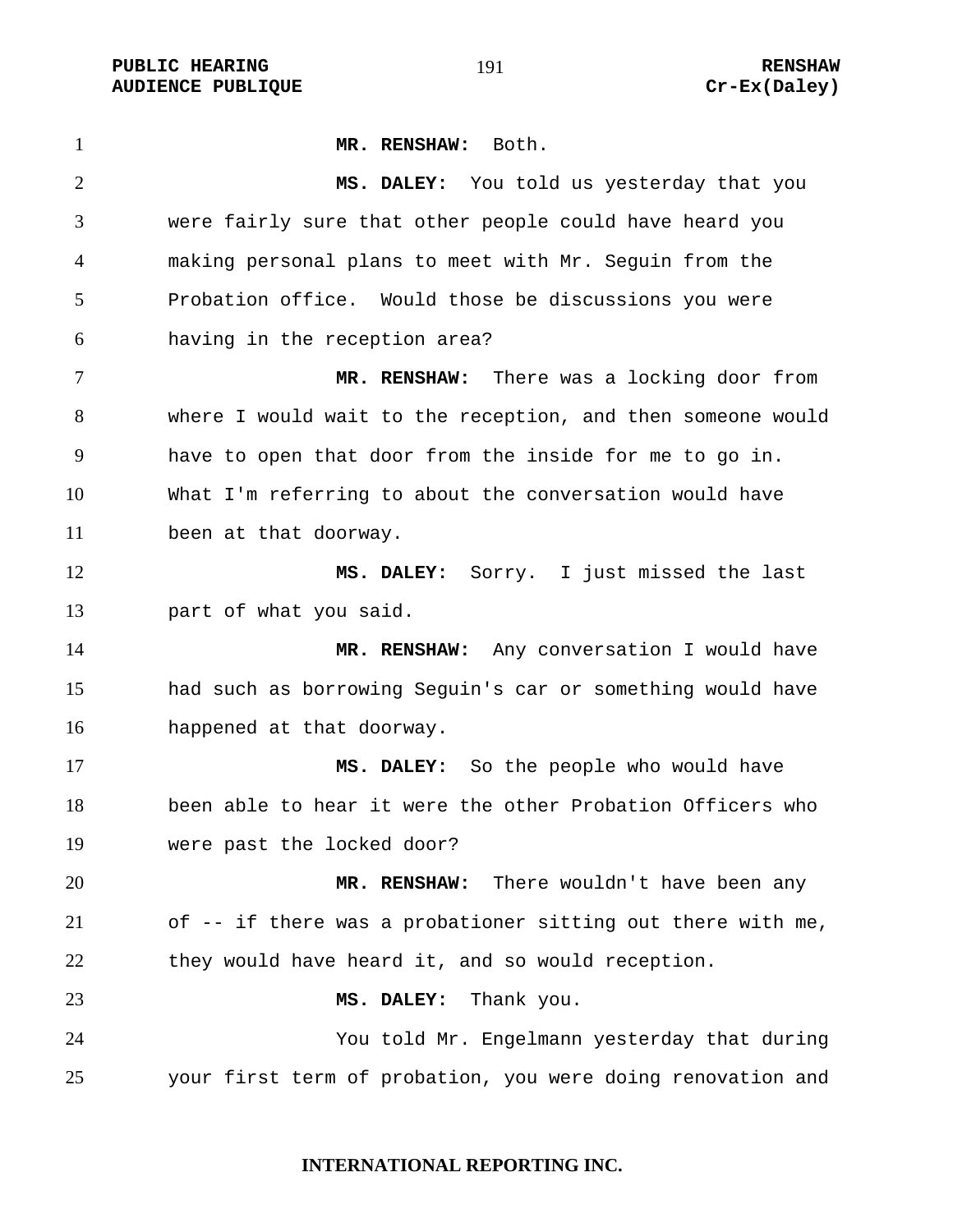**PUBLIC HEARING 192** 192 **AUDIENCE PUBLIQUE Cr-Ex(Daley)** 

gardening work for Mr. Seguin. Do you recall that? **MR. RENSHAW:** Yes. **MS. DALEY:** You didn't say whether or not you were being paid for that, but were you being paid? **MR. RENSHAW:** Yes. **MS. DALEY:** And on what basis did he pay you. Do you remember? **MR. RENSHAW:** I think it was by the hour. **MS. DALEY:** Do you recall how much per hour he paid? **MR. RENSHAW:** No. **MS. DALEY:** Just to help my memory. You were what, roughly 17 years old at that time? **MR. RENSHAW:** I believe so. Yes. **MS. DALEY:** Were you still in school? **MR. RENSHAW:** Would have been about the same time I dropped out. **MS. DALEY:** Was the amount of money that you earned from Mr. Seguin substantial from your point of view at that time? **MR. RENSHAW:** No. **MS. DALEY:** Did you have any understanding as to whether that arrangement by which you did work for him and got paid had to be okayed by the Probation Office? **MR. RENSHAW:** I don't believe they knew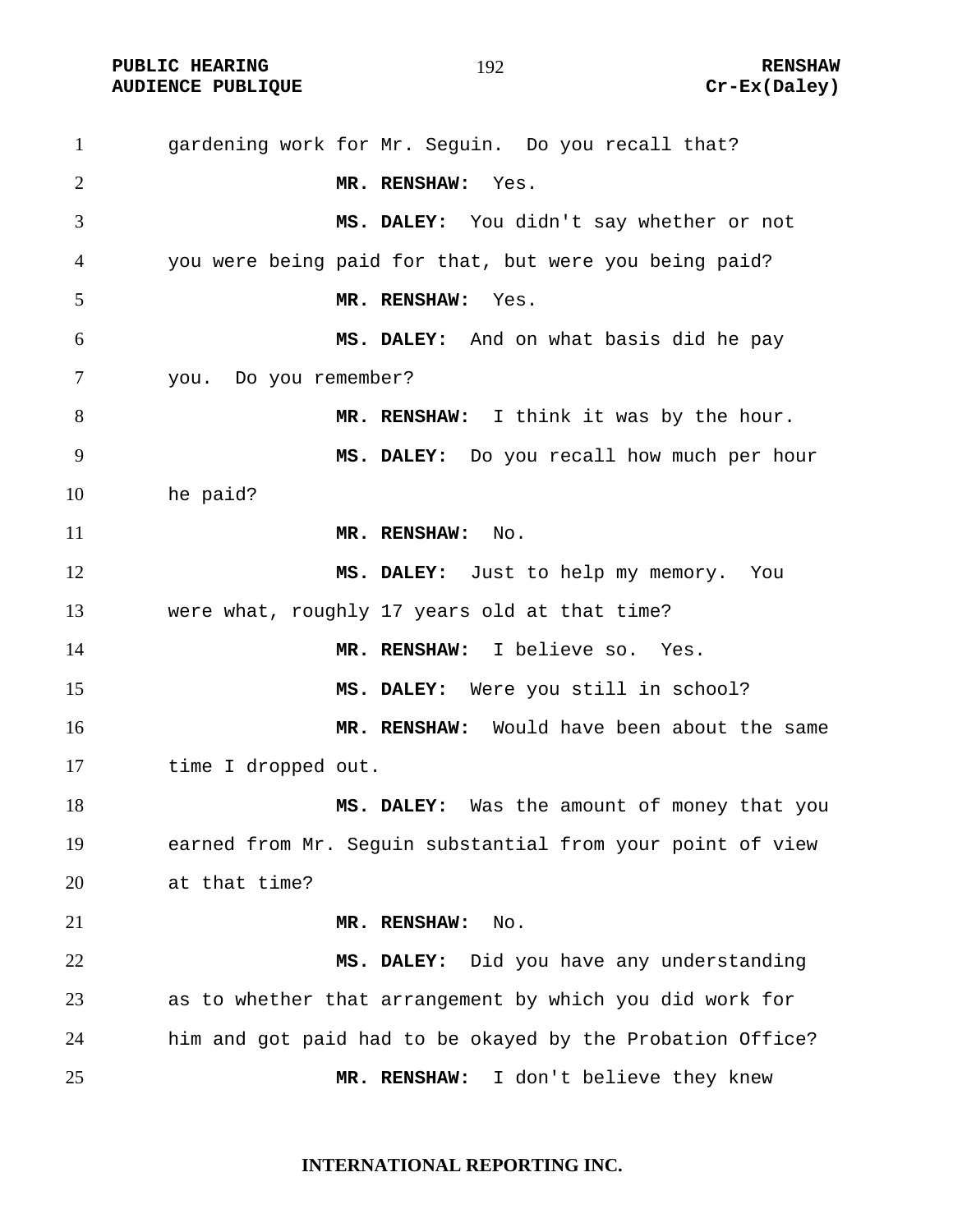**PUBLIC HEARING 193** 193 AUDIENCE PUBLIQUE **CONSTRUCE CREAM** CREAM CREAM CREAM CREAM CREAM CREAM CREAM CREAM CREAM CREAM CREAM CREAM CREAM CREAM CREAM CREAM CREAM CREAM CREAM CREAM CREAM CREAM CREAM CREAM CREAM CREAM CREAM CREAM CREAM CREAM CREAM

anything about it. **MS. DALEY:** Did Mr. Seguin ever tell you to keep that a secret? **MR. RENSHAW:** No. **MS. DALEY:** Were you aware that he -- I guess your answer will suggest the answer to this question. But as far as you're aware, he didn't inform them or seek any permission if that was necessary? **MR. RENSHAW:** Not that I know of. **MS. DALEY:** Thank you. Again, during the time that you were on your first probation and Mr. Seguin lived on Alguire Street, did you see other teenagers on probation at his house? **MR. RENSHAW:** Yes. **MS. DALEY:** Would you know the ages of those other probationers? **MR. RENSHAW:** Two that come to mind would be my age. **MS. DALEY:** So if you were 17 they were probably about that age? **MR. RENSHAW:** Yes. **MS. DALEY:** And, again, during the time of your first probation when Seguin lived on Alguire, did you see him out in the community socializing with any of these other teenage probationers?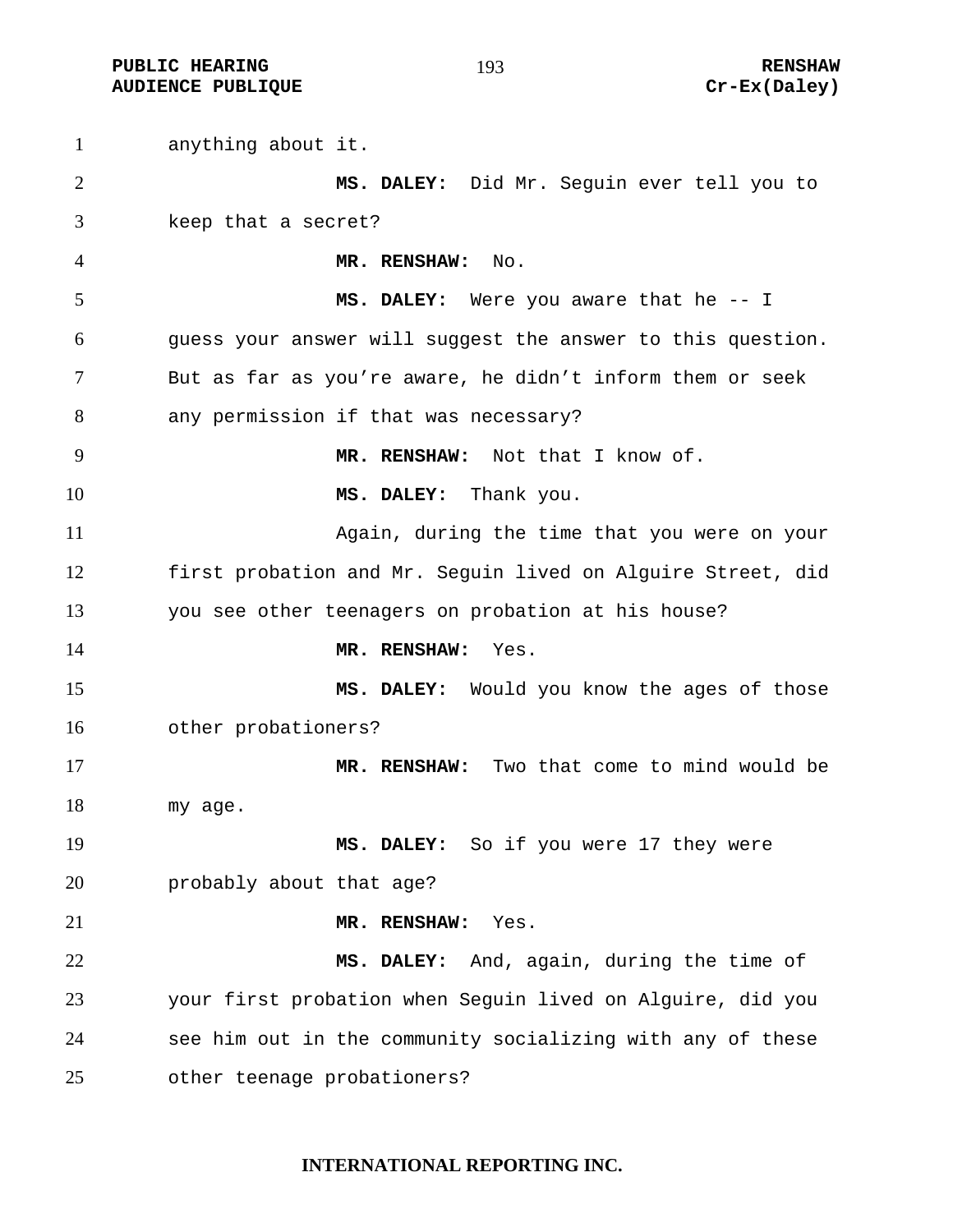PUBLIC HEARING **RENSHAW** 194 **RENSHAW** RENSHAW **RENSHAW RENSHAW RENSHAW RENSHAW RENSHAW AUDIENCE PUBLIQUE** 

| $\mathbf{1}$   | MR. RENSHAW: I couldn't be positive, no.               |
|----------------|--------------------------------------------------------|
| $\overline{2}$ | MS. DALEY: You don't recall particularly?              |
| 3              | MR. RENSHAW:<br>Not now.                               |
| $\overline{4}$ | MS. DALEY: During the time that Seguin                 |
| 5              | lived on Alguire, did you see any teenage probationers |
| 6              | socializing with him in his home?                      |
| 7              | MR. RENSHAW:<br>Yes.                                   |
| 8              | MS. DALEY: And by socializing what do you              |
| 9              | mean?                                                  |
| 10             | MR. RENSHAW: Drinking.                                 |
| 11             | MS. DALEY: To your knowledge, did he supply            |
| 12             | beer to those other teenagers?                         |
| 13             | MR. RENSHAW:<br>Yes.                                   |
| 14             | MS. DALEY: And to your knowledge, were                 |
| 15             | those other teenagers smoking pot in his home?         |
| 16             | MR. RENSHAW: Yes. Not in it, in his                    |
| 17             | backyard.                                              |
| 18             | MS. DALEY: I'm sorry?                                  |
| 19             | MR. RENSHAW: Not in the home, in the                   |
| 20             | backyard.                                              |
| 21             | MS. DALEY: All right. And did Mr. Seguin               |
| 22             | know that the other teenagers were smoking pot in his  |
| 23             | backyard?                                              |
| 24             | MR. RENSHAW:<br>Yes.                                   |
| 25             | Was he with them?<br>MS. DALEY:                        |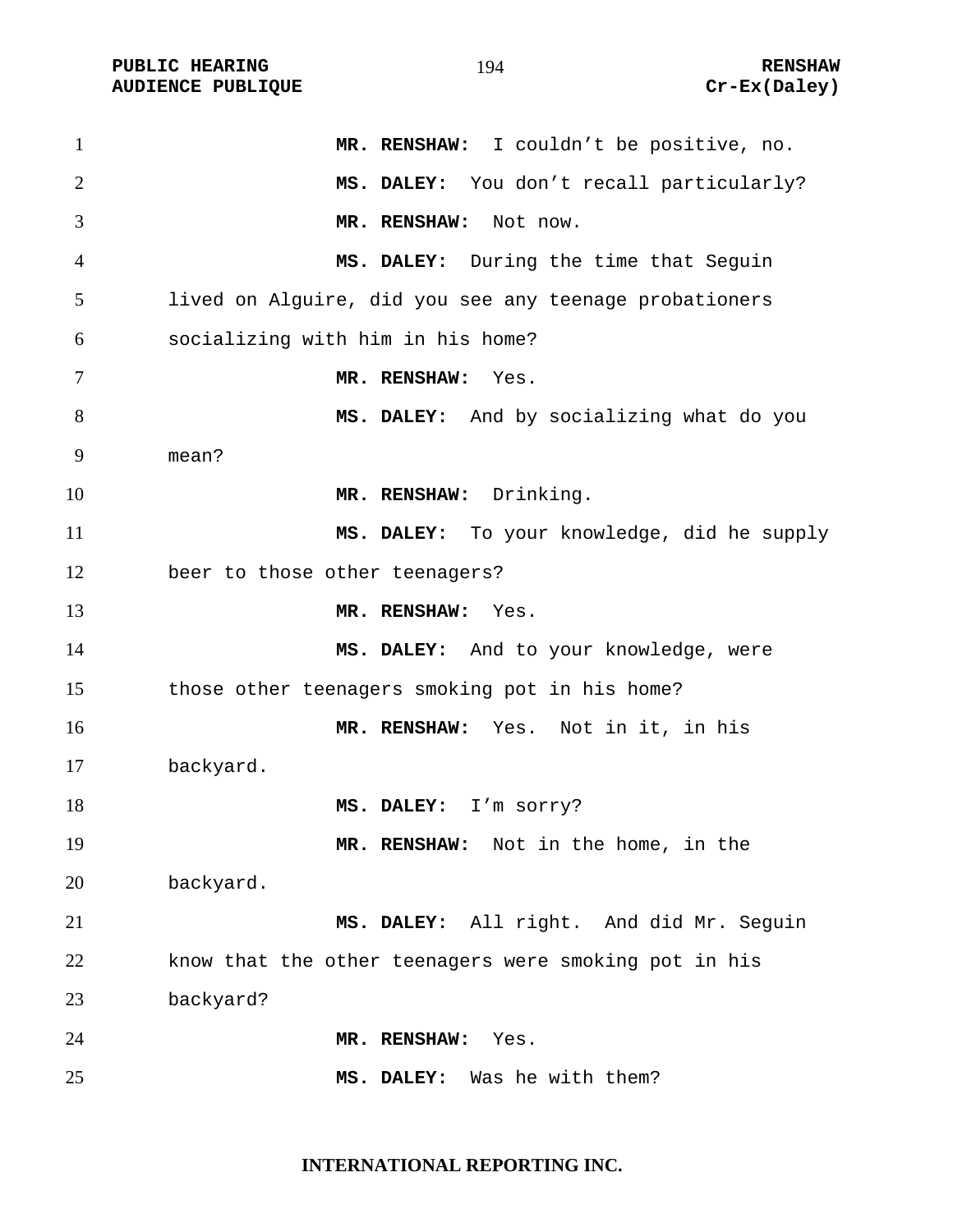**PUBLIC HEARING 195** 195 **RENSHAW** 

**MR. RENSHAW:** Sometimes. **MS. DALEY:** Did he smoke with them? **MR. RENSHAW:** No. **MS. DALEY:** I take it from your testimony that you never saw Mr. Seguin having sex or any other kind of physical encounter with these teenagers? **MR. RENSHAW:** No. **MS. DALEY:** I want to ask you some further questions then about the second term of probation that you had with Mr. Seguin. And I had the impression from your evidence that during this second probation you also did work for him? **MR. RENSHAW:** Yes. **MS. DALEY:** And you were also paid? **MR. RENSHAW:** Yes. **MS. DALEY:** And, again, was that on a per-hour basis for the work you did? **MR. RENSHAW:** I would believe so. **MS. DALEY:** At this point did you have another job? **MR. RENSHAW:** Most of it I would imagine, yes. **MS. DALEY:** All right. **MR. RENSHAW:** Most of that time. **MS. DALEY:** Do you remember whether the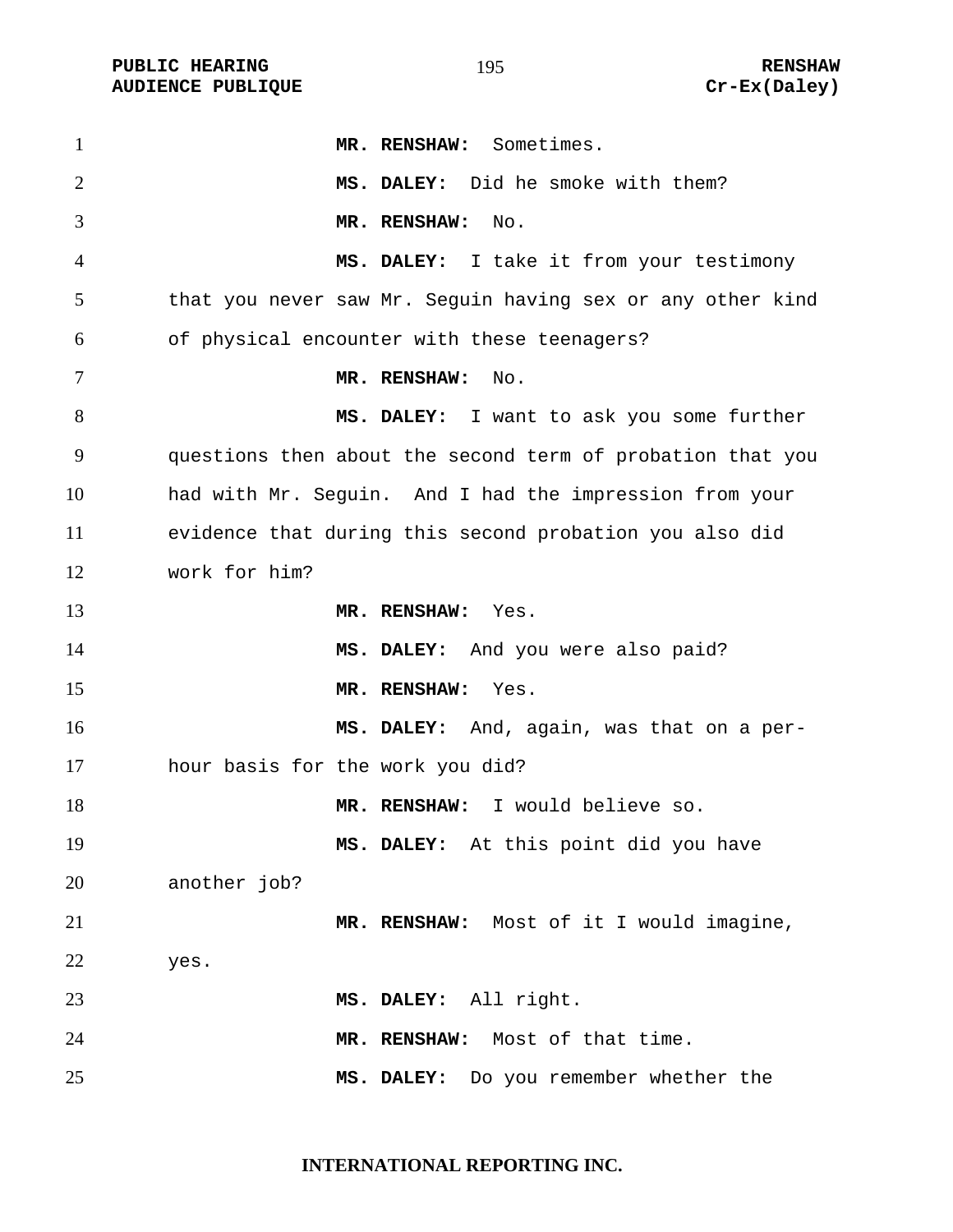**PUBLIC HEARING 196** 196

AUDIENCE PUBLIQUE **CONSTRUCE CREAM** CREAM CREAM CREAM CREAM CREAM CREAM CREAM CREAM CREAM CREAM CREAM CREAM CREAM CREAM CREAM CREAM CREAM CREAM CREAM CREAM CREAM CREAM CREAM CREAM CREAM CREAM CREAM CREAM CREAM CREAM CREAM

money that you earned from Mr. Seguin was substantial from your point of view? **MR. RENSHAW:** Minimal. It was just once in a while. **MS. DALEY:** Ten bucks here and there, or was it more formal than that? **MR. RENSHAW:** It might have even been 50 bucks. **MS. DALEY:** All right. But it wasn't similar to the amount you were earning from your job, I take it? **MR. RENSHAW:** No. **MS. DALEY:** Now, again, if you can sort of think about the timeframe when you're on your second probation with Mr. Seguin. Again, did you see teenage probationers socializing with him at that time also? **MR. RENSHAW:** Yes. **MS. DALEY:** Can you recall the names of any of those teenagers? **MR. RENSHAW:** I said earlier, the two that come to my mind the most would be Norm Robertson and Dale Crowder. **MS. DALEY:** Dale Crowder? And did Norm Robertson and Dale Crowder have a lot of social contact with Mr. Seguin?

#### **INTERNATIONAL REPORTING INC.**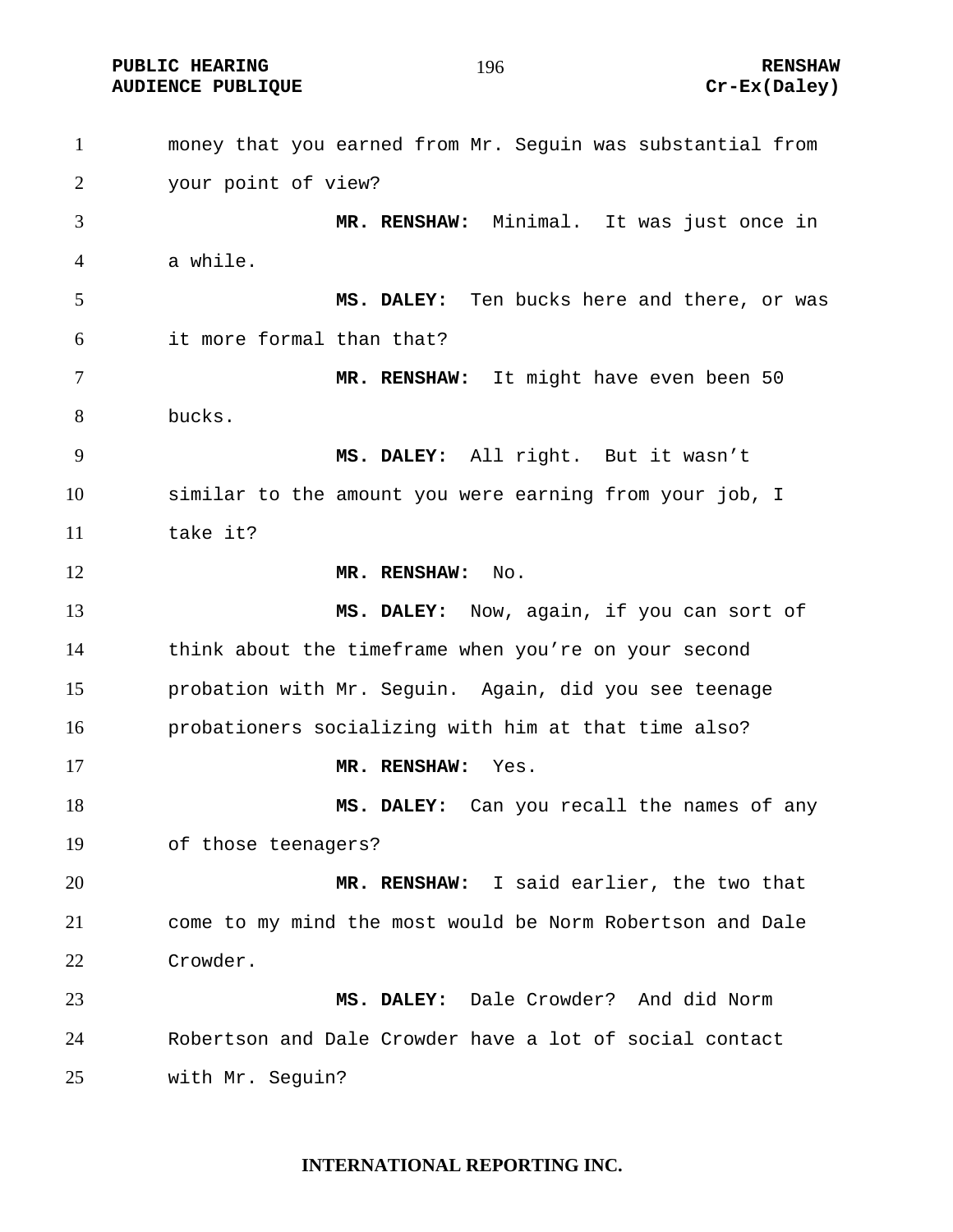PUBLIC HEARING **RENSHAW** 197 **RENSHAW** RENSHAW **RENSHAW RENSHAW RENSHAW RENSHAW RENSHAW AUDIENCE PUBLIQUE** 

| $\mathbf{1}$   | MR. RENSHAW: Yes.                                           |
|----------------|-------------------------------------------------------------|
| $\overline{2}$ | MS. DALEY: Did you see them socializing out                 |
| 3              | in the community in bars together?                          |
| 4              | MR. RENSHAW: With Dale I have. I don't                      |
| 5              | think I did with Norm.                                      |
| 6              | MS. DALEY: And, again, you saw Norm and                     |
| 7              | Dale at Mr. Seguin's home also during this period of time?  |
| 8              | MR. RENSHAW: During my second ---                           |
| 9              | MS. DALEY: Your second probation?                           |
| 10             | MR. RENSHAW:<br>Yes.                                        |
| 11             | MS. DALEY: And were they drinking and                       |
| 12             | smoking pot?                                                |
| 13             | MR. RENSHAW: I don't think Dale Crowder                     |
| 14             | smoked at the time.                                         |
| 15             | MS. DALEY: All right.                                       |
| 16             | MR. RENSHAW: But drinking beer, both of                     |
| 17             | them, yes, and Norm smoked.                                 |
| 18             | MS. DALEY: And the beer was supplied by Mr.                 |
| 19             | Seguin?                                                     |
| 20             | MR. RENSHAW:<br>Yes.                                        |
| 21             | MS. DALEY: Did you know if Mr. Seguin was                   |
| 22             | also paying either of those two other boys to work for him? |
| 23             | No idea.<br>MR. RENSHAW:                                    |
| 24             | MS. DALEY: I want to ask you a few further                  |
| 25             | questions about -- remember you told us yesterday that when |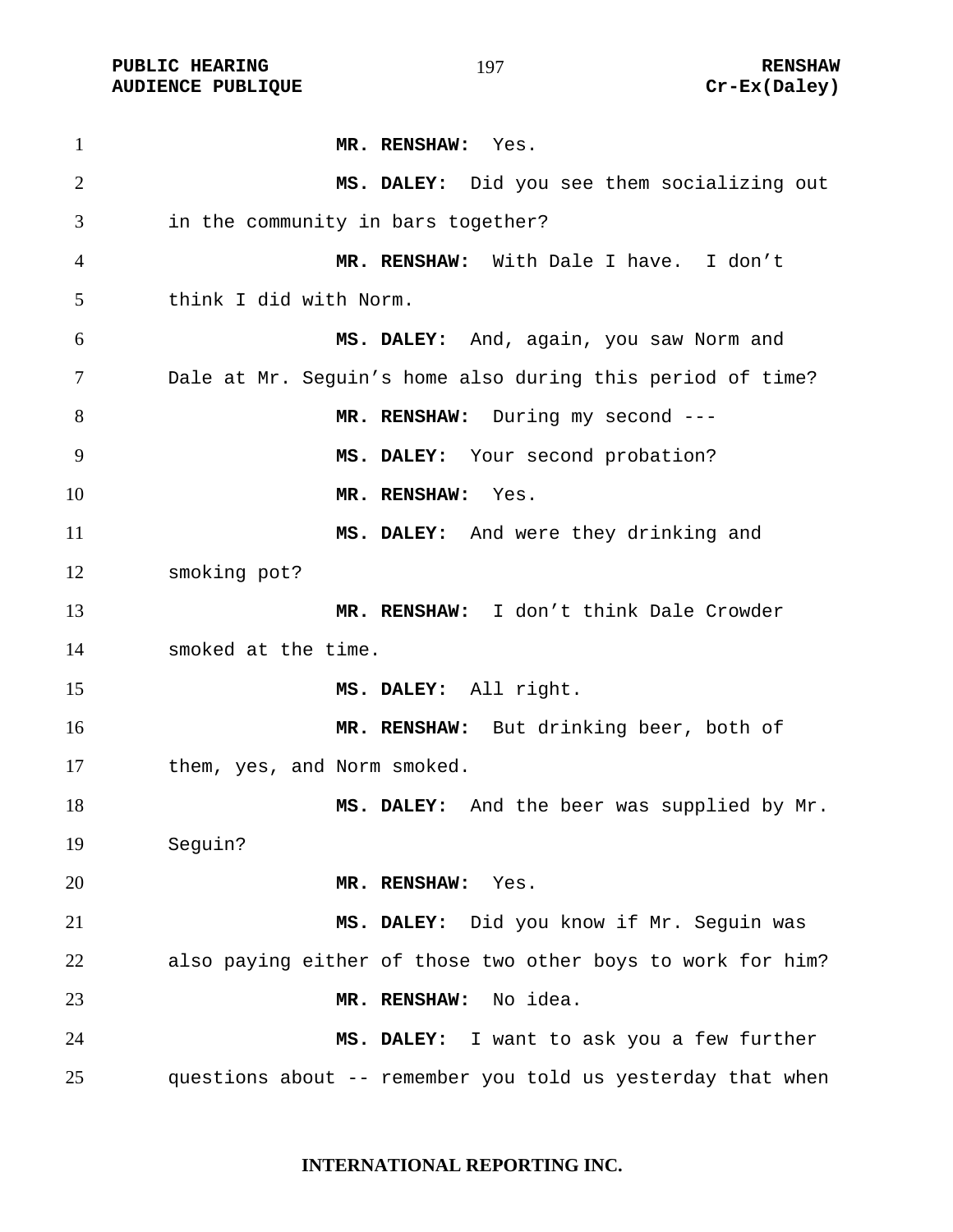**PUBLIC HEARING 198** 198 **RENSHAW** AUDIENCE PUBLIQUE **CONSTRUCE CREAM** CREAM CREAM CREAM CREAM CREAM CREAM CREAM CREAM CREAM CREAM CREAM CREAM CREAM CREAM CREAM CREAM CREAM CREAM CREAM CREAM CREAM CREAM CREAM CREAM CREAM CREAM CREAM CREAM CREAM CREAM CREAM

you went to live in Mr. Seguin's, home you and he had to attend at the probation office and sign a document? Do you recall that? **MR. RENSHAW:** Yes. **MS. DALEY:** The permission? **MR. RENSHAW:** Yes. **MS. DALEY:** And you indicated that you were already living in the Seguin home at the time that permission was sought? You recall? **MR. RENSHAW:** Yes. **MS. DALEY:** I'm wondering if you can help me with this. If you -- we know you were with Mr. Seguin in his home for about 18 months. Do you know if this paper was signed towards the beginning of that 18 months or towards the end of that 18 months? **MR. RENSHAW:** The beginning. **MS. DALEY:** I also wanted to talk to you a little bit about the personal loan -- the insurance application that we saw yesterday. You remember you borrowed \$9,700 and Mr. Seguin co-signed that loan? Do you recall that? **MR. RENSHAW:** Yes. **MS. DALEY:** Do you know whether Mr. Seguin ever told anyone else in the probation office that he had co-signed a loan for you?

**INTERNATIONAL REPORTING INC.**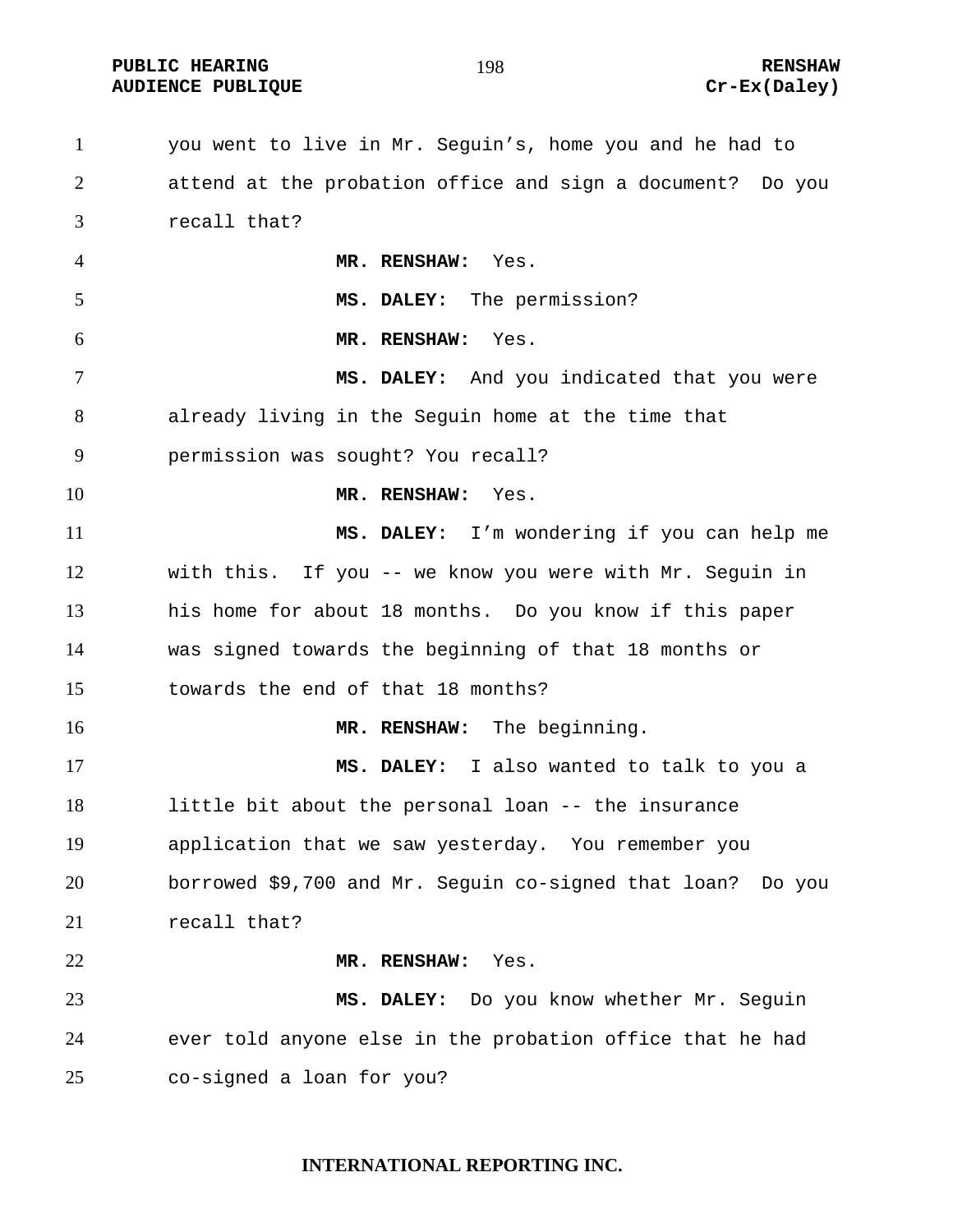PUBLIC HEARING **RENSHAW** 199 **RENSHAW** RENSHAW **RENSHAW RENSHAW RENSHAW RENSHAW RENSHAW** 

| $\mathbf{1}$   | MR. RENSHAW: I doubt it.                                   |
|----------------|------------------------------------------------------------|
| $\overline{2}$ | MS. DALEY: Did you have any understanding                  |
| 3              | as to whether he needed approval from his boss to do that? |
| 4              | No idea.<br>MR. RENSHAW:                                   |
| 5              | MS. DALEY: Did Mr. Seguin make payments on                 |
| 6              | that loan?                                                 |
| 7              | MR. RENSHAW: No.                                           |
| 8              | MS. DALEY: Did he ever use that loan                       |
| 9              | against you in any fashion?                                |
| 10             | MR. RENSHAW:<br>Yes.                                       |
| 11             | MS. DALEY: How so?                                         |
| 12             | MR. RENSHAW: If you don't want to do what I                |
| 13             | want you to do then I want the loan paid off now, which    |
| 14             | obviously I couldn't do.                                   |
| 15             | MS. DALEY: Did he say that to you more than                |
| 16             | once?                                                      |
| 17             | MR. RENSHAW:<br>Yes.                                       |
| 18             | MS. DALEY: What was it that you he wanted                  |
| 19             | you to do?                                                 |
| 20             | MR. RENSHAW: Let him do his thing to me I                  |
| 21             | guess.                                                     |
| 22             | MS. DALEY: All right. Meaning have sexual                  |
| 23             | contact with you?                                          |
| 24             | MR. RENSHAW:<br>Yes.                                       |
| 25             | MS. DALEY: And do you know at what                         |

**INTERNATIONAL REPORTING INC.**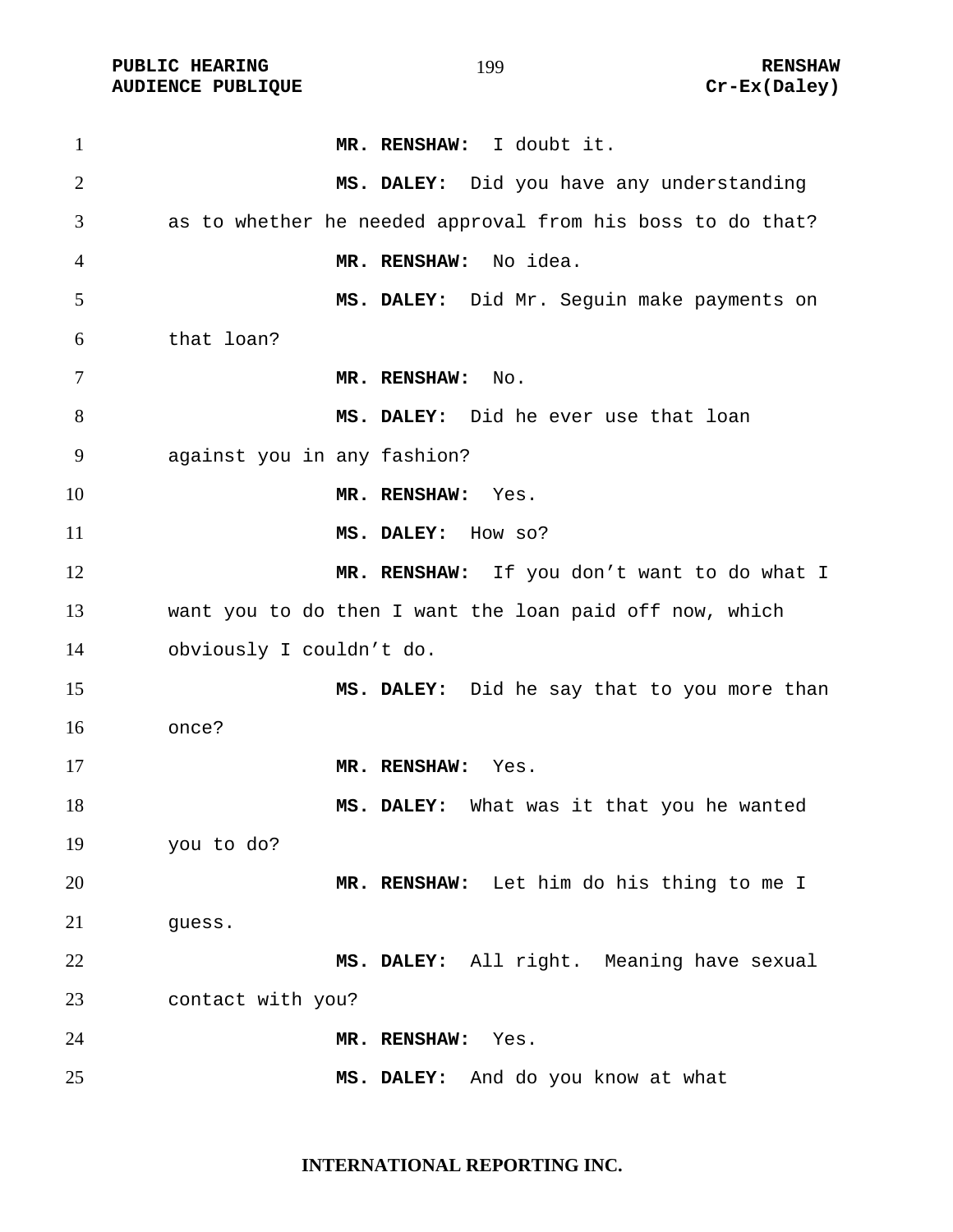**PUBLIC HEARING RENSHAW**  AUDIENCE PUBLIQUE **CONSTRUCE CREAM** CREAM CREAM CREAM CREAM CREAM CREAM CREAM CREAM CREAM CREAM CREAM CREAM CREAM CREAM CREAM CREAM CREAM CREAM CREAM CREAM CREAM CREAM CREAM CREAM CREAM CREAM CREAM CREAM CREAM CREAM CREAM

timeframe he said those things to you? Where did that fit in the timeline? Do you recall? For example, to help you, were you still living in his home at the time he said those things? **MR. RENSHAW:** Yes. **MS. DALEY:** I want to move to a different subject now, and the subject has to do with what happened immediately after Mr. Seguin died. All right? Did you enter his home shortly after he had died and his body been discovered? **MR. RENSHAW:** That day. **MS. DALEY:** Do you remember who was with you? **MR. RENSHAW:** An OPP officer. **MS. DALEY:** Would you know the name? **MR. RENSHAW:** No. **MS. DALEY:** Not someone that you knew from other dealings? **MR. RENSHAW:** No. **MS. DALEY:** Was Mr. Leroux also present? **MR. RENSHAW:** He was on the property, yes. **MS. DALEY:** What was your understanding -- sorry, let me ask a different question. Did the OPP officer ask you to come to Seguin's property, or how did it come about that you were there?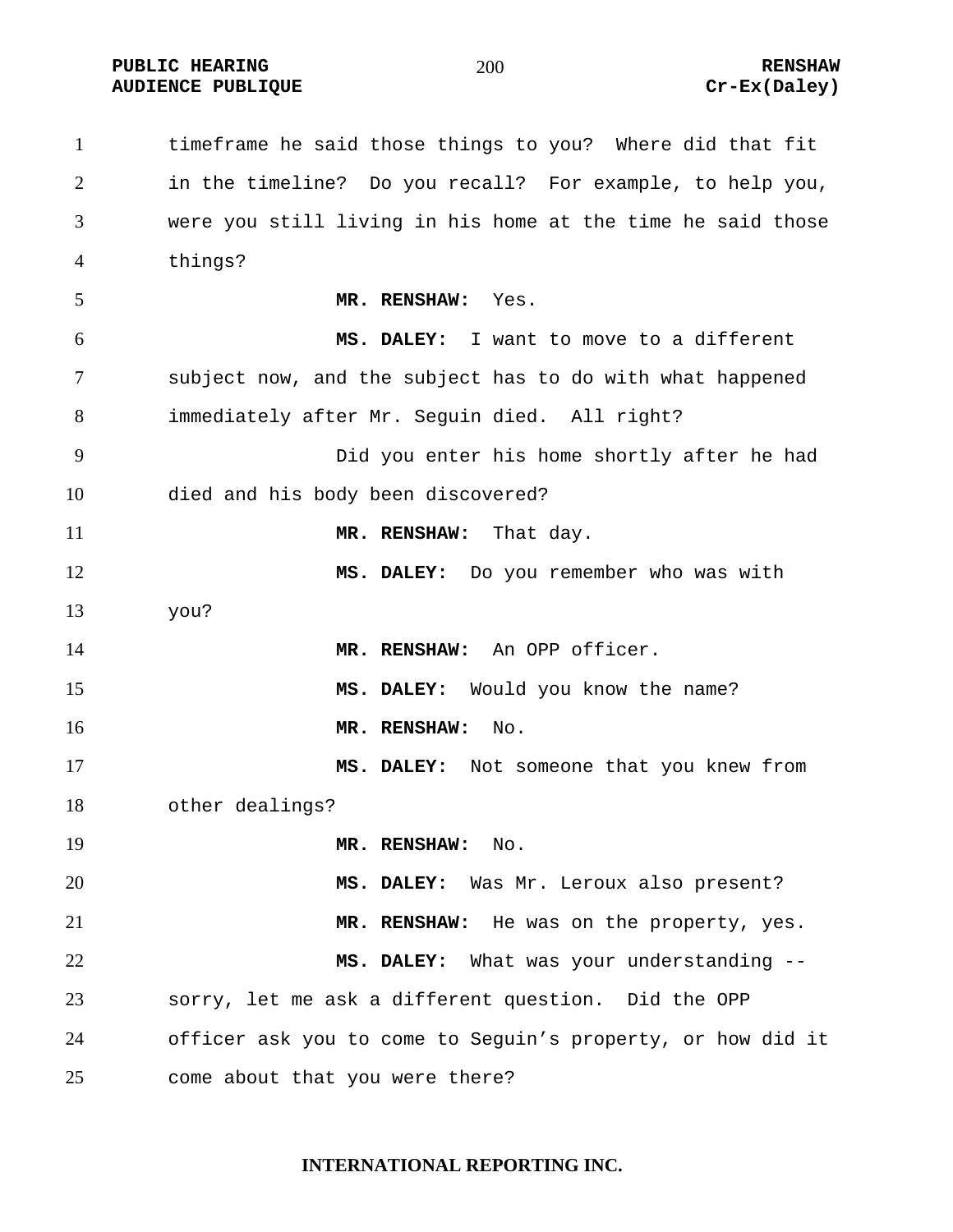| $\mathbf{1}$   | MR. RENSHAW: Ron Leroux called me.                          |
|----------------|-------------------------------------------------------------|
| $\overline{2}$ | MS. DALEY: And told you to go over?                         |
| 3              | MR. RENSHAW: Told me to come to his place.                  |
| $\overline{4}$ | MS. DALEY: What happened -- just walk us                    |
| 5              | forward from there then. How did you end up at Mr.          |
| 6              | Seguin's home?                                              |
| 7              | MR. RENSHAW: Well, we walked from Leroux's                  |
| 8              | to Seguin's place and I was talking to a cop at the back    |
| 9              | door, which would be the water side of his house. And I     |
| 10             | don't know how it came up, but he asked me if wanted to see |
| 11             | the body.                                                   |
| 12             | MS. DALEY: And that's why you went in?                      |
| 13             | MR. RENSHAW:<br>Yes.                                        |
| 14             | THE COMMISSIONER: So let me get this                        |
| 15             | straight. You're at the door and the police officer asked   |
| 16             | you whether you wanted to go and see the body?              |
| 17             | MR. RENSHAW:<br>Yes.                                        |
| 18             | Under what circumstances<br>THE COMMISSIONER:               |
| 19             | -- like how did that come about?                            |
| 20             | MR. RENSHAW: I don't know. I don't                          |
| 21             | remember.                                                   |
| 22             | THE COMMISSIONER: M'hm. Interesting.                        |
| 23             | MS. DALEY: Was there anyone else in the                     |
| 24             | home when you went in?                                      |
| 25             | MR. RENSHAW: Just that officer.                             |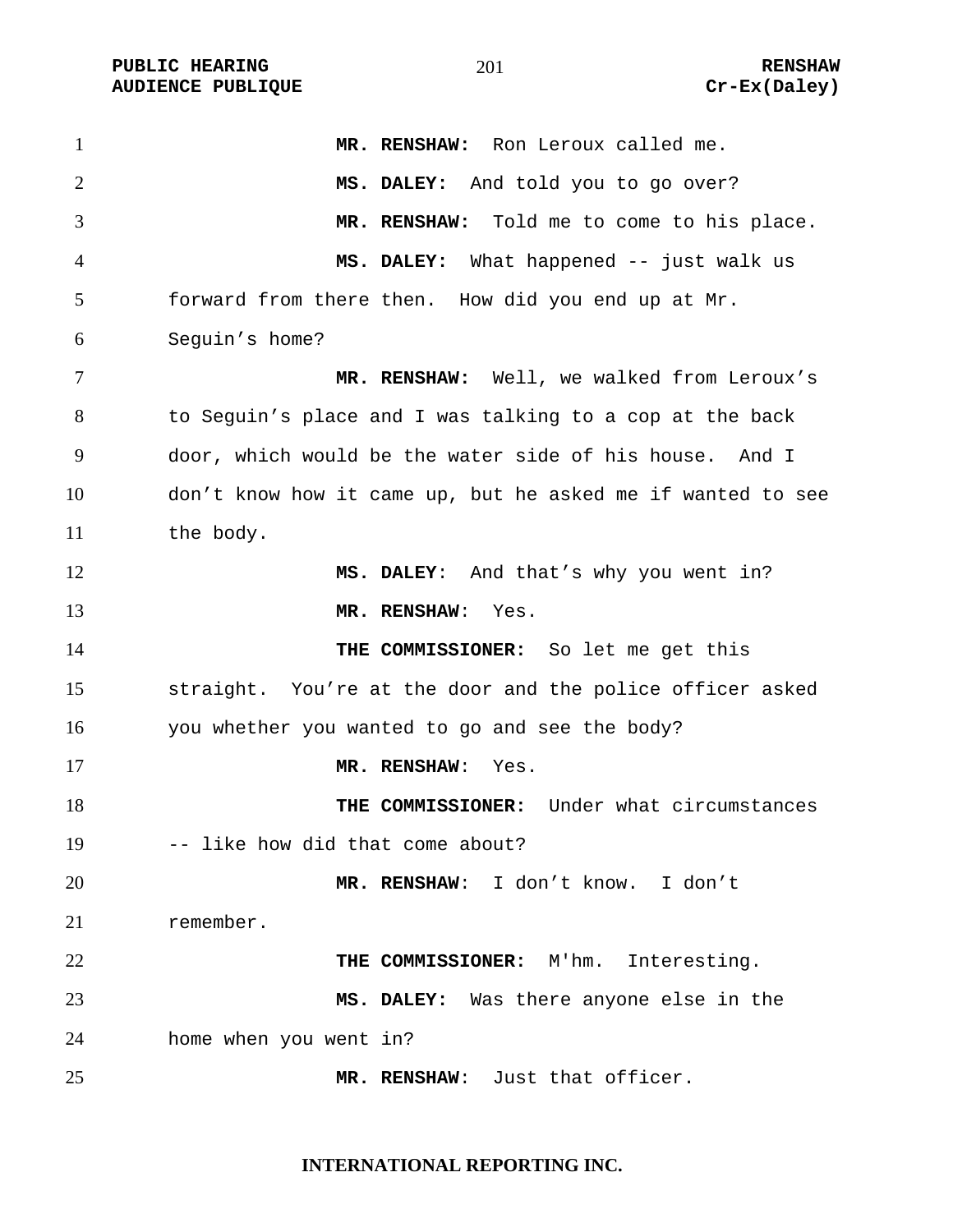**PUBLIC HEARING**  $\frac{202}{202}$  **and**  $\frac{202}{202}$  **renshaw** AUDIENCE PUBLIQUE **CONSTRUCE CREAM** CREAM CREAM CREAM CREAM CREAM CREAM CREAM CREAM CREAM CREAM CREAM CREAM CREAM CREAM CREAM CREAM CREAM CREAM CREAM CREAM CREAM CREAM CREAM CREAM CREAM CREAM CREAM CREAM CREAM CREAM CREAM

**MS. DALEY**: I want to understand better what you told us about the telephone book, all right? And do I understand that the telephone book was taken from the home on that very day? **MR. RENSHAW**: Yes, I would believe so. **MS. DALEY**: Did you have some understanding as to why the telephone book was removed from the home? **MR. RENSHAW**: Being that Ron was a friend of Ken's, Ron knew -- also knew what was in that book. **MS. DALEY**: Yes. **MR. RENSHAW**: And because of a pending investigation into Seguin, I believe Ron Leroux took it because there's probationer's names and numbers and addresses in that book. **MS. DALEY**: And you saw with your own eyes that that was true. That there were --- **MR. RENSHAW**: Yes. **MS. DALEY**: --- probationer's names in there? **MR. RENSHAW**: Yes. **MS. DALEY**: You told us you gave that book to Mr. Seguin's brother, Doug? **MR. RENSHAW**: Yes. **MS. DALEY**: Do you know what happened to it after that?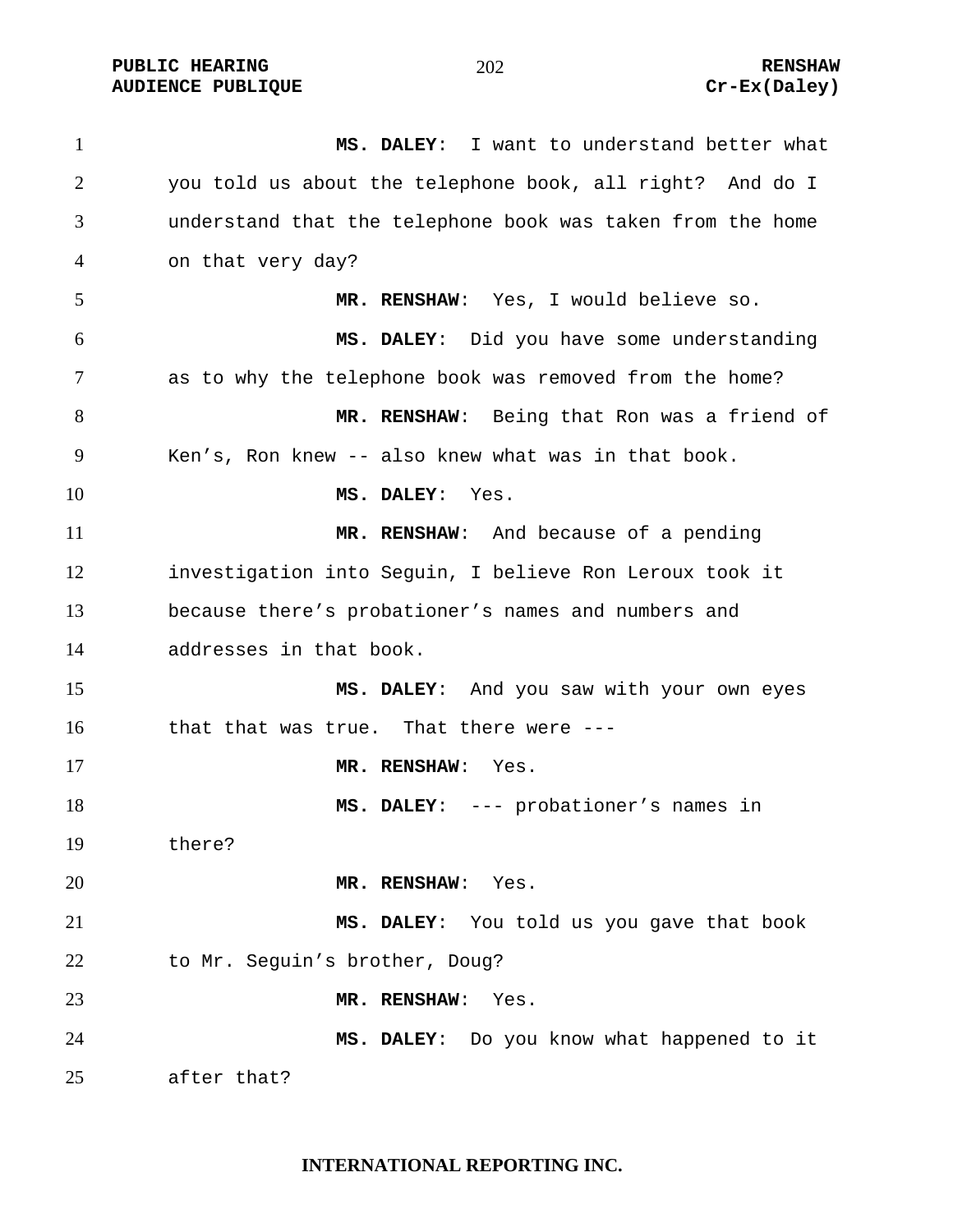PUBLIC HEARING **RENSHAW** 203 RENSHAW RENSHAW **RENSHAW RENSHAW** 203 **AUDIENCE PUBLIQUE** 

| $\mathbf{1}$   | MR. RENSHAW: No.                                            |
|----------------|-------------------------------------------------------------|
| 2              | MS. DALEY: I have some further questions                    |
| 3              | for you about that same subject, the fact that Mr. Seguin   |
| $\overline{4}$ | was under investigation. And you recall telling Mr.         |
| 5              | Engelmann yesterday that you knew something about that      |
| 6              | because Mr. Sequin and Mr. MacDonald talked to you about it |
| $\overline{7}$ | occasionally? Do you recall that?                           |
| 8              | MR. RENSHAW: Yes.                                           |
| 9              | MS. DALEY: I have a few more questions                      |
| 10             | about that.                                                 |
| 11             | MR. RENSHAW: They didn't particularly talk                  |
| 12             | to me, but they talked in my presence.                      |
| 13             | MS. DALEY: So you overheard them talking                    |
| 14             | about an investigation?                                     |
| 15             | MR. RENSHAW: Yes.                                           |
| 16             | MS. DALEY: All right. And first of all,                     |
| 17             | Malcolm MacDonald at this point he was a lawyer in private  |
| 18             | practice. He wasn't a Crown attorney, was he?               |
| 19             | MR. RENSHAW: No, this was after being a                     |
| 20             | Crown.                                                      |
| 21             | MS. DALEY: And was he Mr. Seguin's lawyer?                  |
| 22             | MR. RENSHAW: Yes, I guess so.                               |
| 23             | MS. DALEY: Do you recall any further                        |
| 24             | details of what was said between them about the             |
| 25             | investigation?                                              |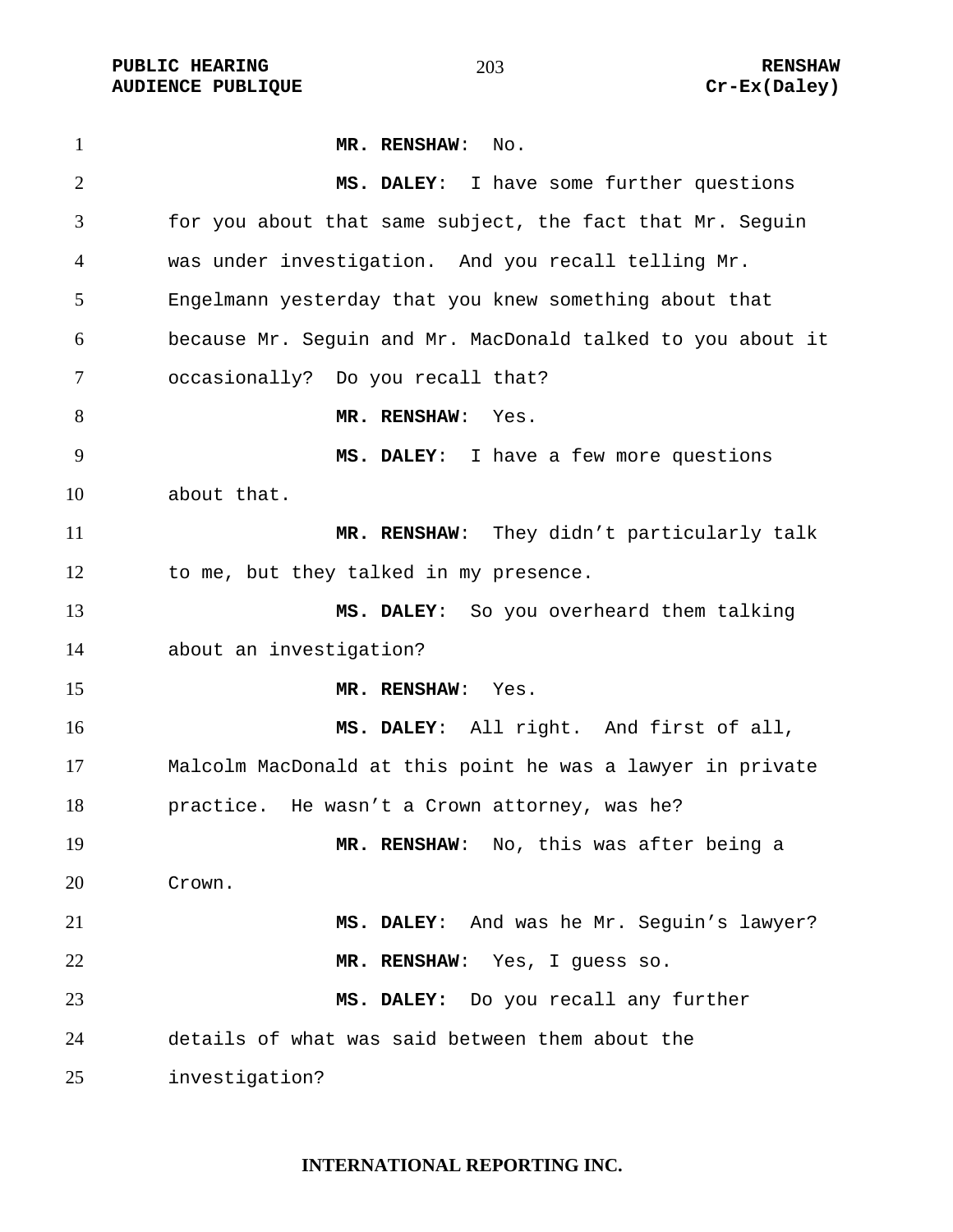| $\mathbf{1}$   | MR. RENSHAW: No.                                          |
|----------------|-----------------------------------------------------------|
| $\overline{2}$ | MS. DALEY: For example, did Mr. Seguin know               |
| 3              | which police officer was investigating him?               |
| $\overline{4}$ | MR. RENSHAW: Not that I believe, no.                      |
| 5              | MS. DALEY: Do you remember the name Heidi                 |
| 6              | coming up?                                                |
| 7              | MR. RENSHAW: Pardon?                                      |
| 8              | MS. DALEY: Heidi?                                         |
| 9              | THE COMMISSIONER: Heidi Sebalj.                           |
| 10             | MR. RENSHAW:<br>No.                                       |
| 11             | MS. DALEY: Did it seem to you that Mr.                    |
| 12             | Sequin appeared to know what was happening in the         |
| 13             | investigation against him?                                |
| 14             | MR. RENSHAW:<br>Yes.                                      |
| 15             | MS. DALEY: Do you have any understanding as               |
| 16             | to how he knew that?                                      |
| 17             | MR. RENSHAW: I can only presume it was                    |
| 18             | through Malcolm.                                          |
| 19             | MS. DALEY: Did you hear Malcolm give Ken                  |
| 20             | Seguin information about the investigation?               |
| 21             | MR. RENSHAW:<br>No, other than the fact that              |
| 22             | he kept telling him not to worry about it and he's taking |
| 23             | care of it.                                               |
| 24             | MS. DALEY: All right. I want to talk to                   |
| 25             | you a little bit more about the statement that Mr. Seguin |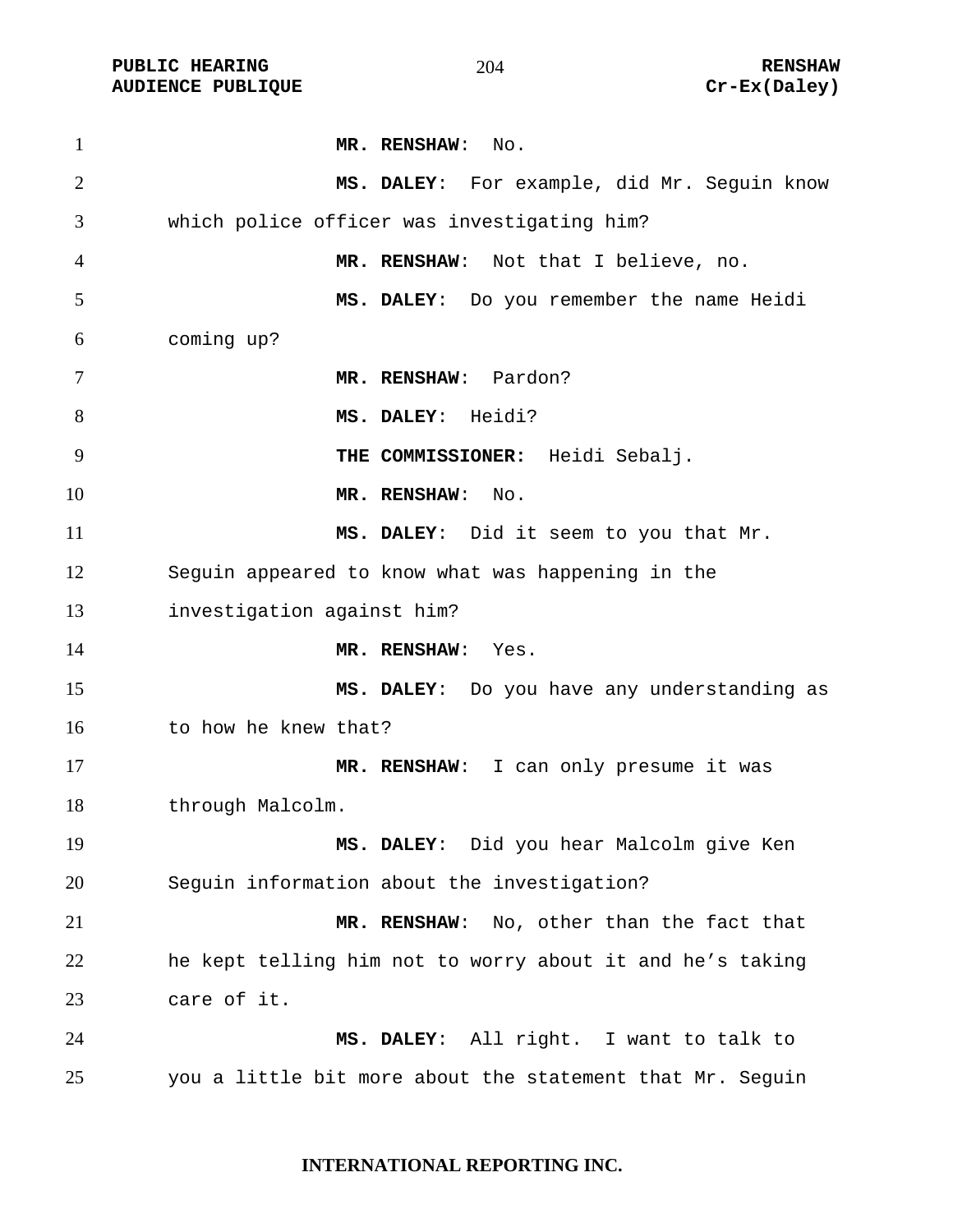**PUBLIC HEARING 2012 12:20 12:20 12:20 12:20 12:20 12:20 12:20 12:20 12:20 12:20 12:20 12:20 12:20 12:20 12:20** 

# AUDIENCE PUBLIQUE **CONSUMING CREAM** CREAM CREAM CREAM CREAM CREAM CREAM CREAM CREAM CREAM CREAM CREAM CREAM CREAM CREAM CREAM CREAM CREAM CREAM CREAM CREAM CREAM CREAM CREAM CREAM CREAM CREAM CREAM CREAM CREAM CREAM CREAM

made to you about videotapes. Do you recall -- you said he had some videotapes that he needed to get rid of? **MR. RENSHAW**: Yes. **MS. DALEY**: Had you ever seen those videotapes? **MR. RENSHAW**: No. **MS. DALEY**: Did you have any understanding as to why Mr. Seguin wanted to get rid of those videotapes? **MR. RENSHAW**: Not exact knowledge. I'd presume that he was on some of them. **MS. DALEY**: Was there recording equipment in his home somewhere where he could record himself on video? **MR. RENSHAW**: Not that I've ever seen. **THE COMMISSIONER:** Did you ever see that kind of equipment at Mr. MacDonald's? **MR. RENSHAW**: No. **THE COMMISSIONER:** Okay. **MS. DALEY:** On the subject of videos, you also gave evidence that there were video tapes in Malcolm MacDonald's cottage. Do you recall that? And you said they were unlabelled and some of them were labelled by number? **MR. RENSHAW**: Yes. **MS. DALEY**: Can you elaborate on that? What does that mean?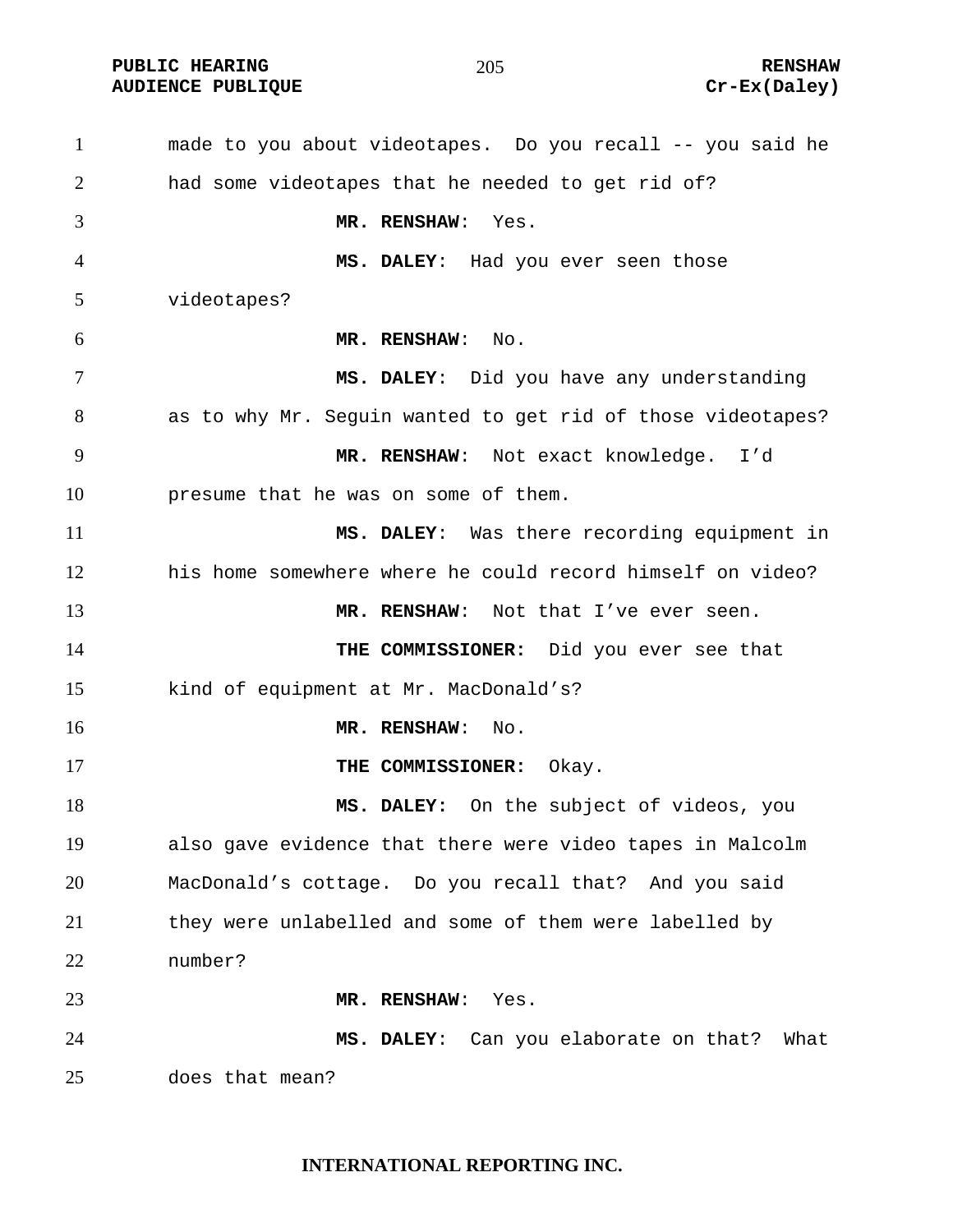**PUBLIC HEARING RENSHAW** AUDIENCE PUBLIQUE **CONSTRUCE CREAM** CREAM CREAM CREAM CREAM CREAM CREAM CREAM CREAM CREAM CREAM CREAM CREAM CREAM CREAM CREAM CREAM CREAM CREAM CREAM CREAM CREAM CREAM CREAM CREAM CREAM CREAM CREAM CREAM CREAM CREAM CREAM

**MR. RENSHAW**: Well --- **MS. DALEY**: Were they in like a -- they were in a cardboard sleeve, but there was no labelling on them? **MR. RENSHAW**: Yes, or even out of the sleeve there was no label. Identified by number, kind of like those pictures were. **MS. DALEY**: Right. Did you ever see those videotapes or were they ever played when you were there? **MR. RENSHAW**: No. **MS. DALEY**: You talked to us about -- you said some male porn magazines that were in Mr. Malcolm MacDonald's cottage -- you didn't mean to suggest that those involved children. Were those -- is that adult? **MR. RENSHAW**: No, I never saw anything like that. **MS. DALEY**: Thank you. To your knowledge did Mr. Seguin actually have your probation records in his file cabinet at home? **MR. RENSHAW**: I had seen them there. **MS. DALEY**: When you looked in that cabinet, did you see records from other probationers as well? **MR. RENSHAW**: No. **MS. DALEY**: Was it your original probation record that he had? **MR. RENSHAW**: To the best of my knowledge it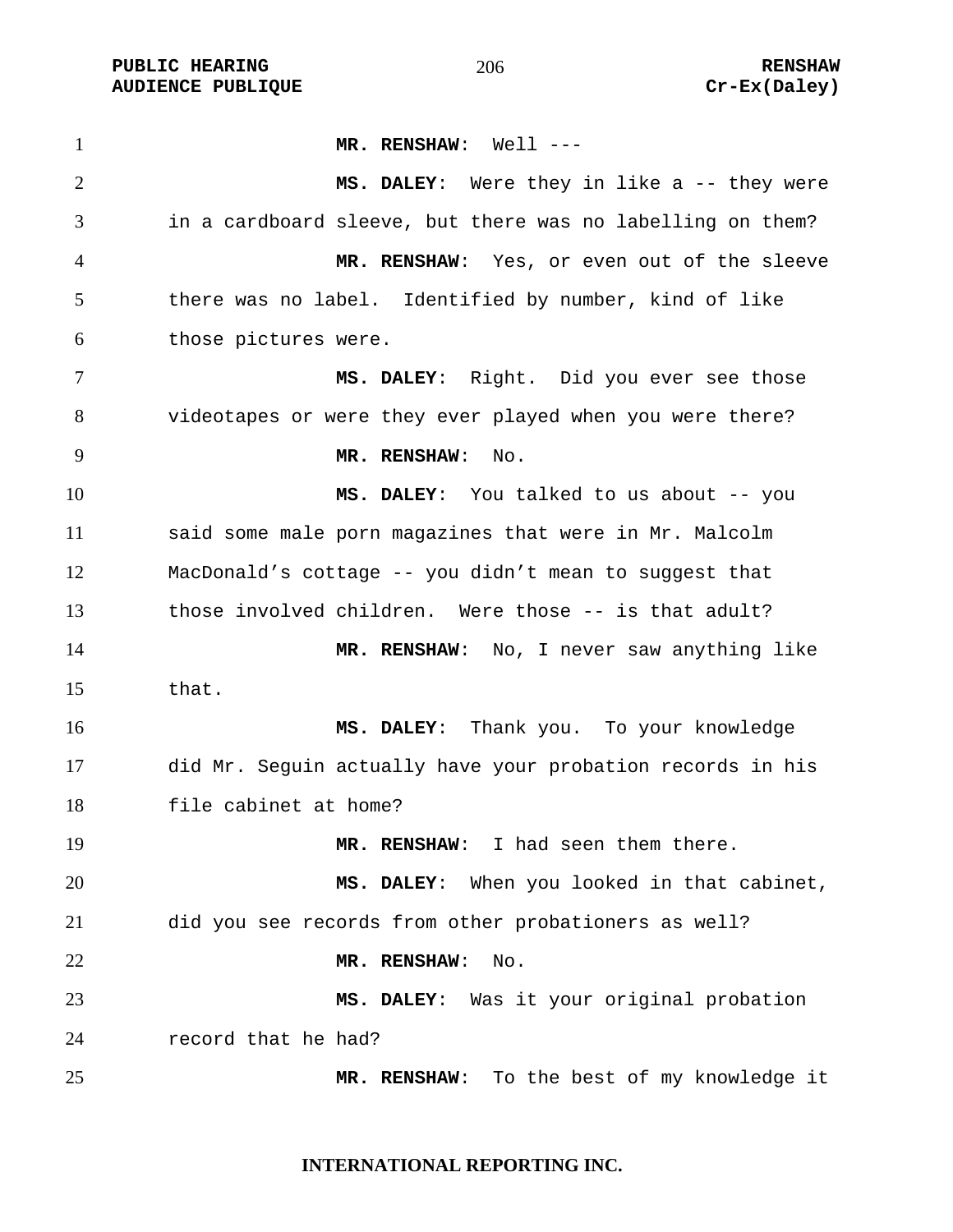was, yes. **MS. DALEY**: Do you have any understanding as to why he had it in his home? **MR. RENSHAW**: No idea. **MS. DALEY**: Were you bothered by that? **MR. RENSHAW**: Yes. I'm more bothered now, because now nobody seems to be able to find it. **MS. DALEY**: Did he destroy your probation documents? **MR. RENSHAW:** No. **MS. DALEY**: Do you know what happened to them? **MR. RENSHAW**: They were destroyed by the OPP as far as I know. **MS. DALEY**: And do you know anything about when and how that happened? **MR. RENSHAW**: Not details no. Lancaster OPP. **MS. DALEY**: Was it the Lancaster detachment that came to the home when he committed suicide? **MR. RENSHAW**: Yes. **MS. DALEY**: And do you know if they removed materials from his home? **MR. RENSHAW**: No idea. **MS. DALEY**: You don't know what became of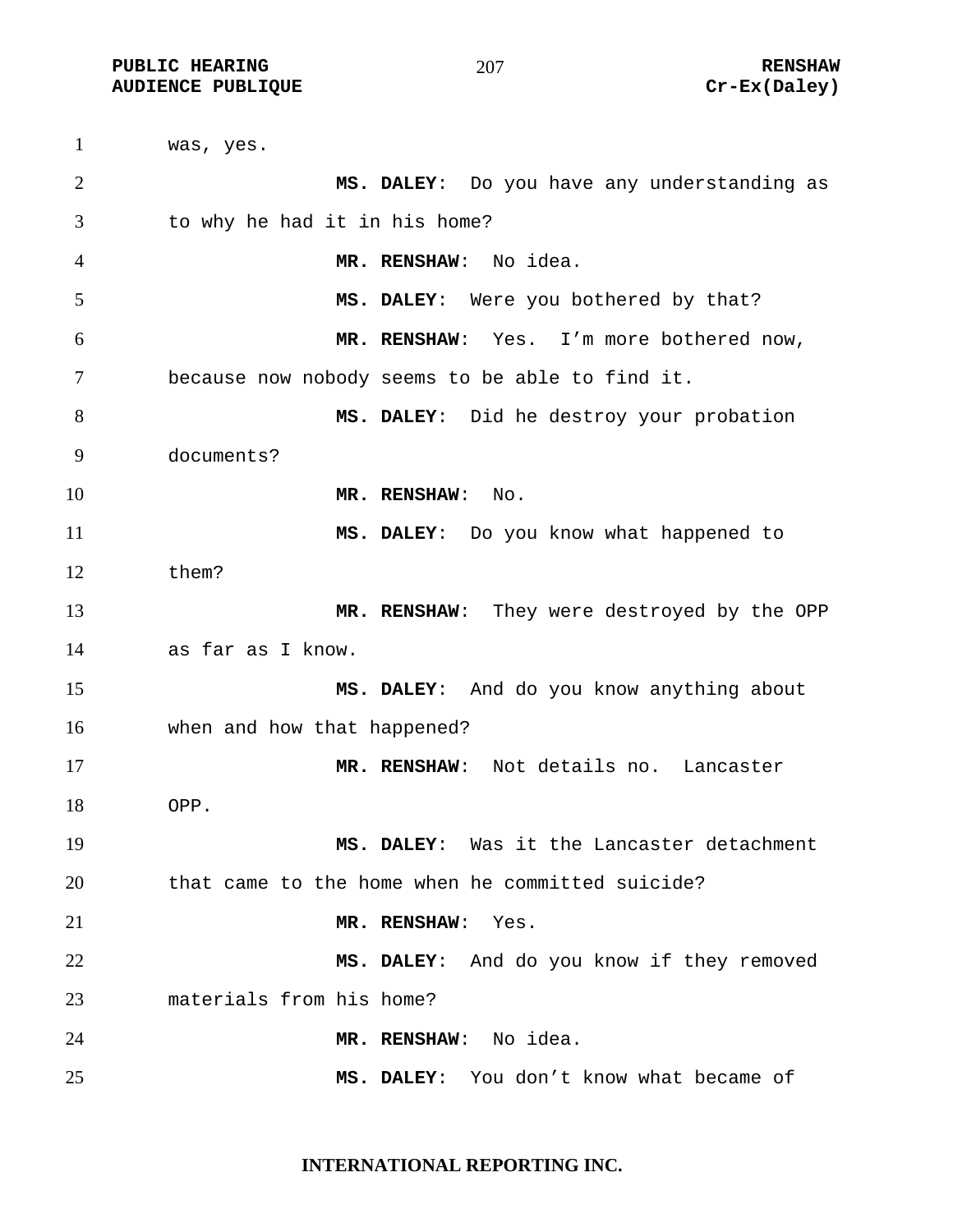**PUBLIC HEARING RENSHAW** AUDIENCE PUBLIQUE **CONSTRUCE CREAM** CREAM CREAM CREAM CREAM CREAM CREAM CREAM CREAM CREAM CREAM CREAM CREAM CREAM CREAM CREAM CREAM CREAM CREAM CREAM CREAM CREAM CREAM CREAM CREAM CREAM CREAM CREAM CREAM CREAM CREAM CREAM

the filling cabinet? **MR. RENSHAW**: No. **(SHORT PAUSE/COURTE PAUSE) MS. DALEY**: Bear with me just one second, sir. You gave evidence that you were not called as a witness in any of the prosecutions that occurred. Were you expecting to be called? **MR. RENSHAW**: I assumed I would have been. **MS. DALEY**: For which prosecution? **MR. RENSHAW**: Malcolm -- or not Malcolm, but Charlie. **MS. DALEY**: Just a few questions for you about Ron Leroux. Do you know if it was Mr. Leroux who put Perry Dunlop onto you when Mr. Dunlop made contact with you? **MR. RENSHAW:** It could have been. **MS. DALEY**: You're just not sure one way or the other? When you had your first meetings with Mr. Dunlop in November and later in 1996, and before the time you had disclosed the sexual abuse to him. Did he ask you if you had been abused by Mr. Seguin, or anyone else? **MR. RENSHAW:** Probably.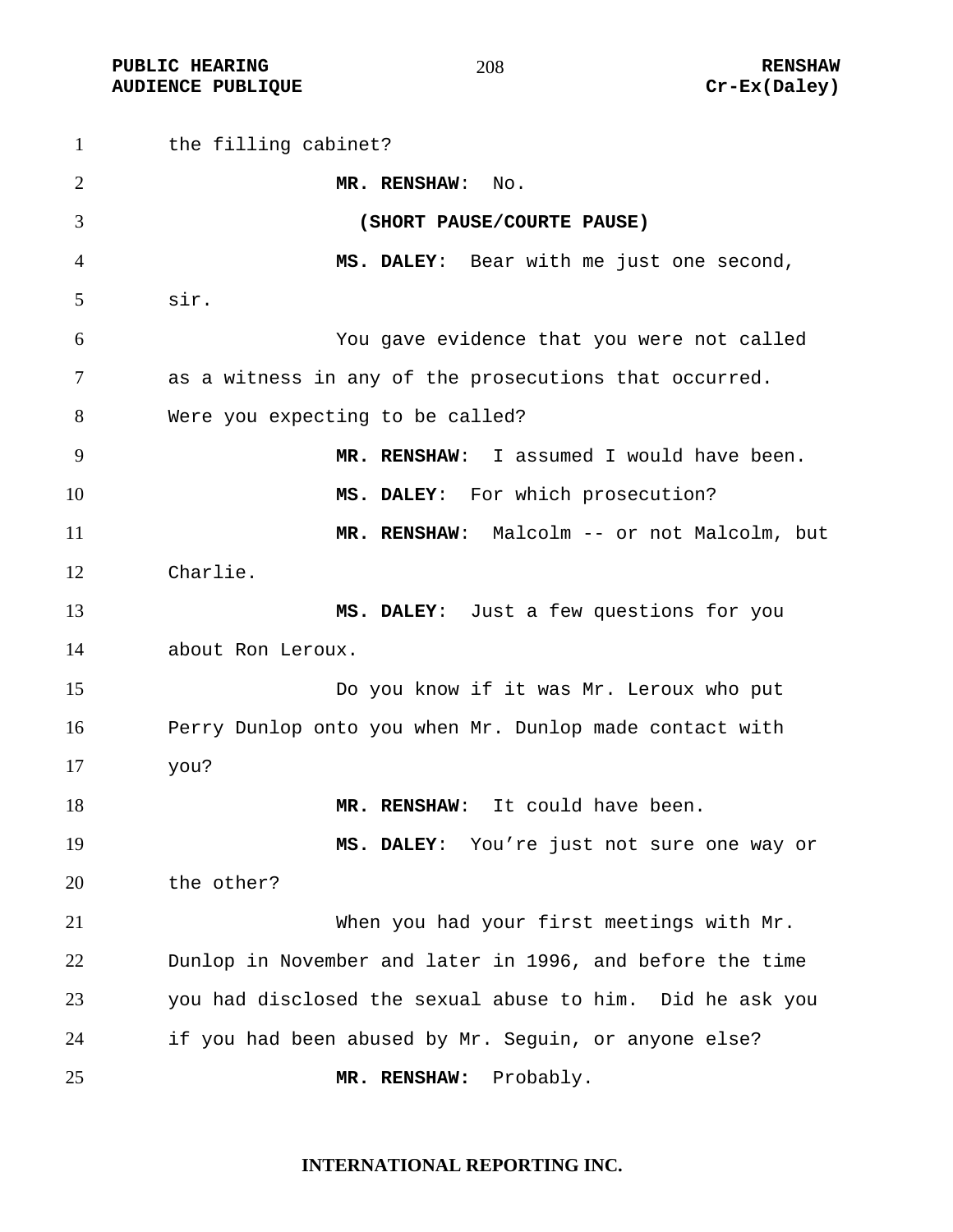PUBLIC HEARING **RENSHAW** 209 **RENSHAW RENSHAW RENSHAW RENSHAW RENSHAW RENSHAW Cr-Ex(Daley) AUDIENCE PUBLIQUE** 

| $\mathbf{1}$   | MS. DALEY: And if I understood what you                     |
|----------------|-------------------------------------------------------------|
| $\overline{2}$ | said, you put off telling him about that because you didn't |
| 3              | want to answer a lot of further questions about it.         |
| 4              | MR. RENSHAW:<br>Yes.                                        |
| 5              | MS. DALEY: Did it appear to you that                        |
| 6              | someone had already told him that you had been abused by    |
| 7              | Mr. Seguin?                                                 |
| 8              | MR. RENSHAW: Not at that time.                              |
| 9              | MS. DALEY: When Mr. Dunlop came to talk to                  |
| 10             | you in November of '96, did he seem to already know that    |
| 11             | you'd lived at Seguin's home for about 18 months?           |
| 12             | MR. RENSHAW:<br>Yes.                                        |
| 13             | MS. DALEY: Do you know where he'd learned                   |
| 14             | that from?                                                  |
| 15             | MR. RENSHAW: Not at the time.                               |
| 16             | THE COMMISSIONER: Do you know now?                          |
| 17             | MR. RENSHAW: I can only assume Ron Leroux,                  |
| 18             | because he saw Ron Leroux in Maine before he came and seen  |
| 19             | me.                                                         |
| 20             | MS. DALEY: I see.<br>Now you gave some                      |
| 21             | evidence about the affidavit that you eventually swore in   |
| 22             | Mr. Dunlop's civil law suit; I just had a few questions for |
| 23             | you about Mr. Bourgeois and the role he played. I gather    |
| 24             | you were only with Mr. Bourgeois very briefly.              |
| 25             | Yes.<br>MR. RENSHAW:                                        |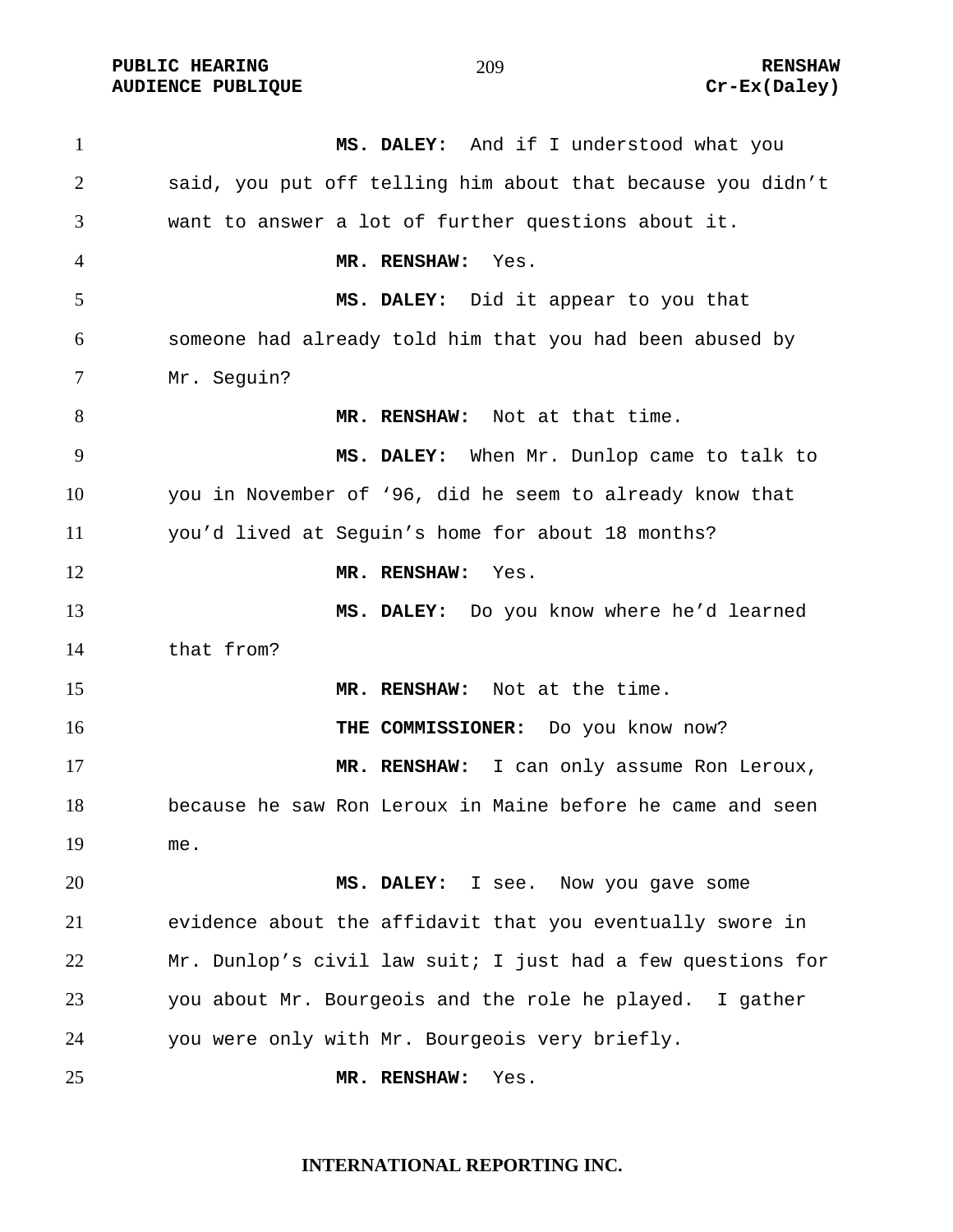**PUBLIC HEARING 210** 210 AUDIENCE PUBLIQUE **CONSUMING CREAM** CREAM CREAM CREAM CREAM CREAM CREAM CREAM CREAM CREAM CREAM CREAM CREAM CREAM CREAM CREAM CREAM CREAM CREAM CREAM CREAM CREAM CREAM CREAM CREAM CREAM CREAM CREAM CREAM CREAM CREAM CREAM

**MS. DALEY:** And did he suggest or tell you what should be in that affidavit, or was the affidavit already there? **MR. RENSHAW:** I believe when I went to sign it, it was already made out; all I had to do was read it; sign it. **MS. DALEY:** So Mr. Bourgeois didn't suggest that you needed to change anything; take anything out; put anything else in? **MR. RENSHAW:** I don't believe so. **MS. DALEY:** This is probably a minor point, but you told us that Perry Dunlop took you to Alfred on one occasion to see the layout of the place; I was just wondering why he brought you there? **MR. RENSHAW:** Well, it's through his investigations that he did on his own; I am sure he would have heard a lot about Alfred. **MS. DALEY:** But you'd never been in Alfred? **MR. RENSHAW:** No, I had brother that was. **MS. DALEY:** I see. **THE COMMISSIONER:** So, did you tour around the facility, or did you just --- **MR. RENSHAW:** They didn't want us there, but I did anyway. And that's what I found strange, because it was now a college and they didn't want us there.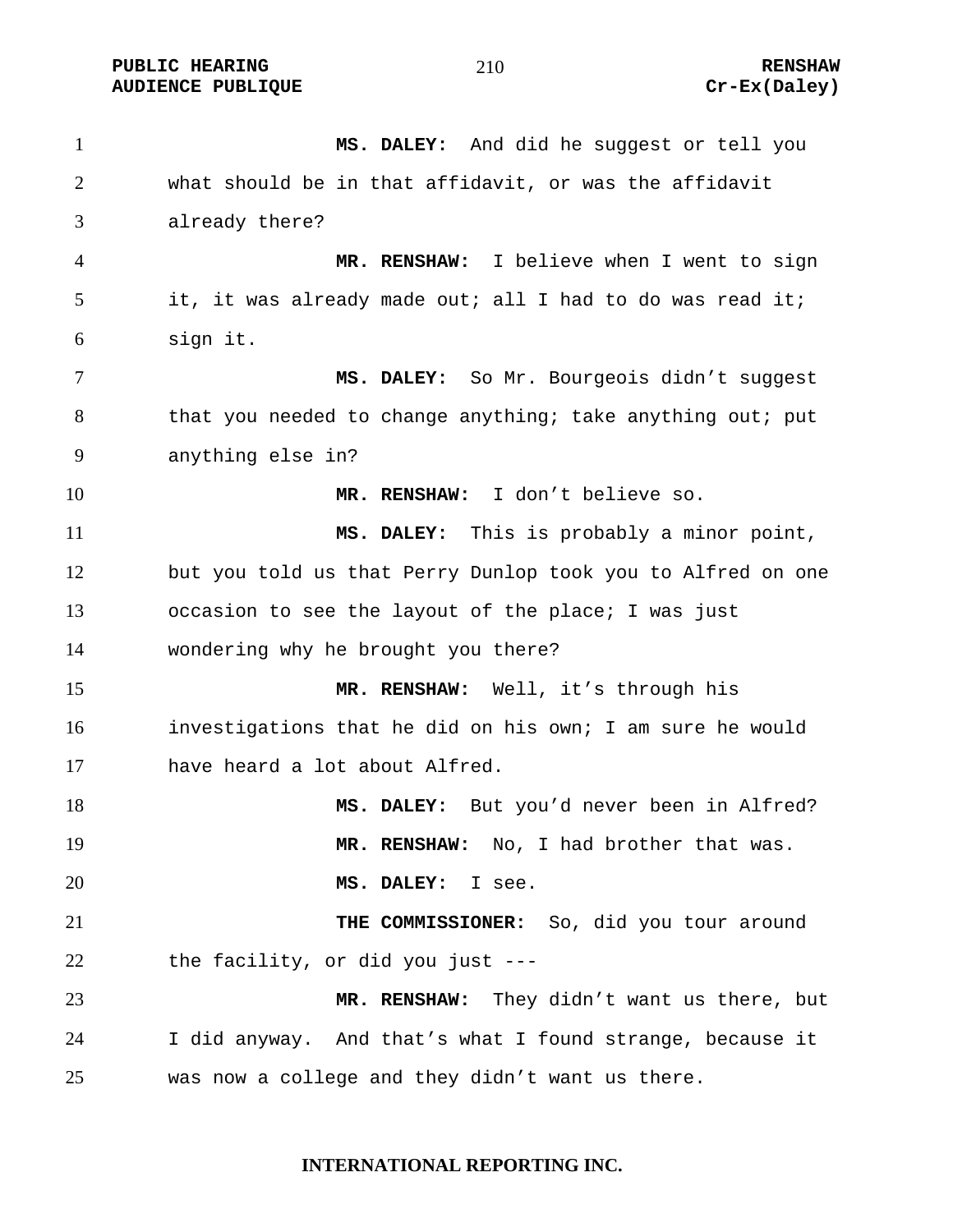**PUBLIC HEARING 211** 2008 2008 2009 2011

AUDIENCE PUBLIQUE **CONSTRUCE CREAM** CREAM CREAM CREAM CREAM CREAM CREAM CREAM CREAM CREAM CREAM CREAM CREAM CREAM CREAM CREAM CREAM CREAM CREAM CREAM CREAM CREAM CREAM CREAM CREAM CREAM CREAM CREAM CREAM CREAM CREAM CREAM

**THE COMMISSIONER:** So you walked through the hallways and things? **MR. RENSHAW:** Through the hallways, through the graveyard, the barns. **MS. DALEY:** Sir, you've spoken in detail about a number of different statements that you gave to Mr. Dunlop, and then eventually an affidavit. Did you ever discuss the contents of those statements with Ron Leroux? **MR. RENSHAW:** Never. **MS. DALEY:** And I take it before you gave them and after you gave them the same answers, you never told Leroux what was in your statements. **MR. RENSHAW:** No. **MS. DALEY:** Did Mr. Leroux ever tell you about statements he had given to Dunlop? **MR. RENSHAW:** He may have mentioned something about something in a statement. **MS. DALEY:** Did he give you much details of what he had said? **MR. RENSHAW:** Apparently not, if I can't remember much of it now. **MS. DALEY:** Okay. Fair enough. And I take it Dunlop never told you, for example, what Mr. Leroux had said.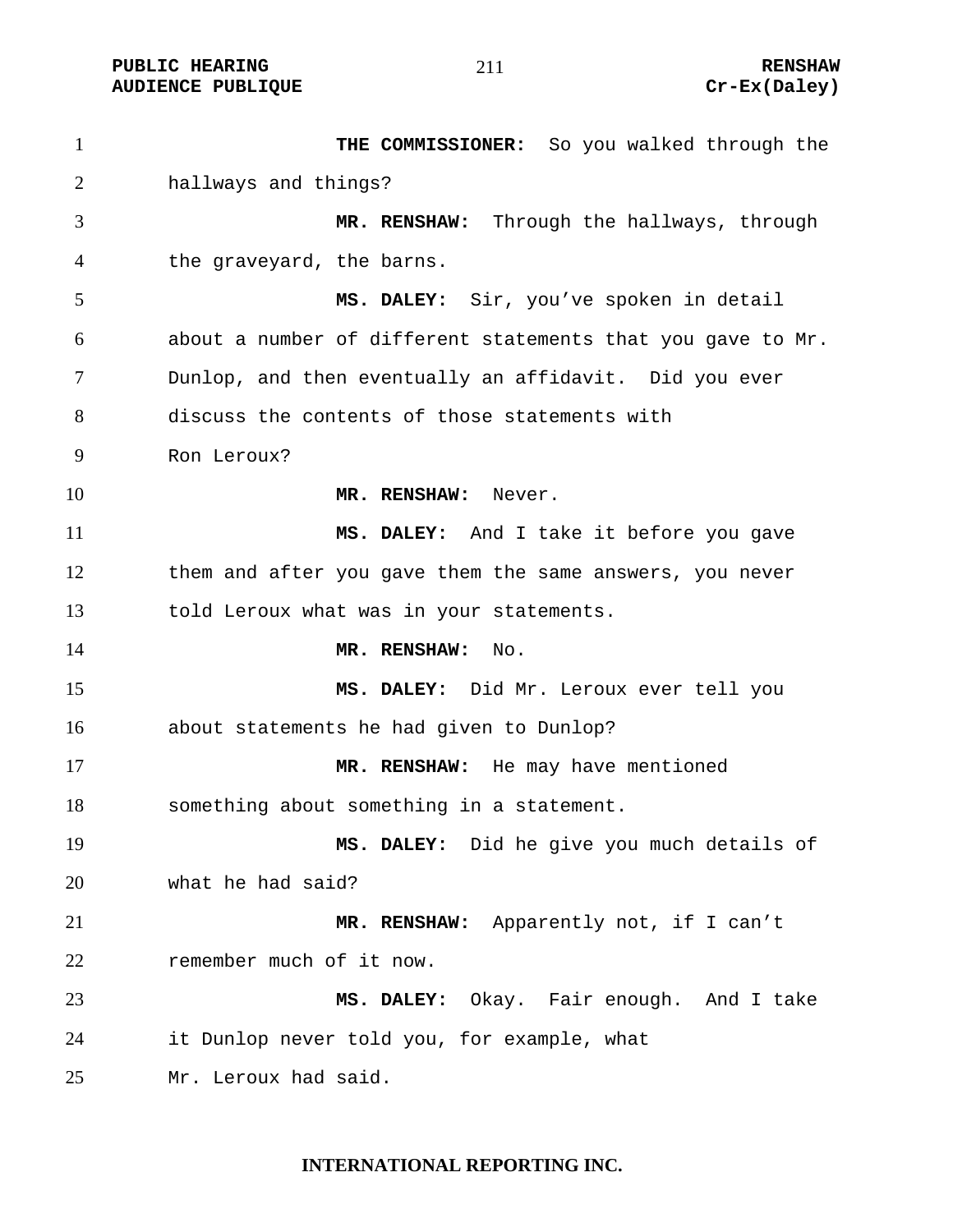**PUBLIC HEARING 212** 212

**MR. RENSHAW:** No. **MS. DALEY:** Forgive me if this is repetitive, but I just want to make sure that I've understood it correctly. You talked about Dale Crowder and Norm Robertson and, to your knowledge, they were involved with Mr. Seguin while they were on probation? **MR. RENSHAW:** No idea whether they were on probation or not at the time. **MS. DALEY:** All right. What about some of 10 the other names that you mentioned such as -- sorry -- Mark Menard, was he a probationer? **MR. RENSHAW:** I don't believe he had Ken Seguin. **MS. DALEY:** All right. So he was, but Ken was not his probation officer. **MR. RENSHAW:** Correct. **MS. DALEY:** Do you know who was? **MR. RENSHAW:** I believe it was Carol Cardinal. **MS. DALEY:** I am glad you mentioned her name, because you told yesterday that Ken Seguin took you to a social event at her house. I might not have understood it correctly, what you said about that. Did he ever take you to her home for any reason?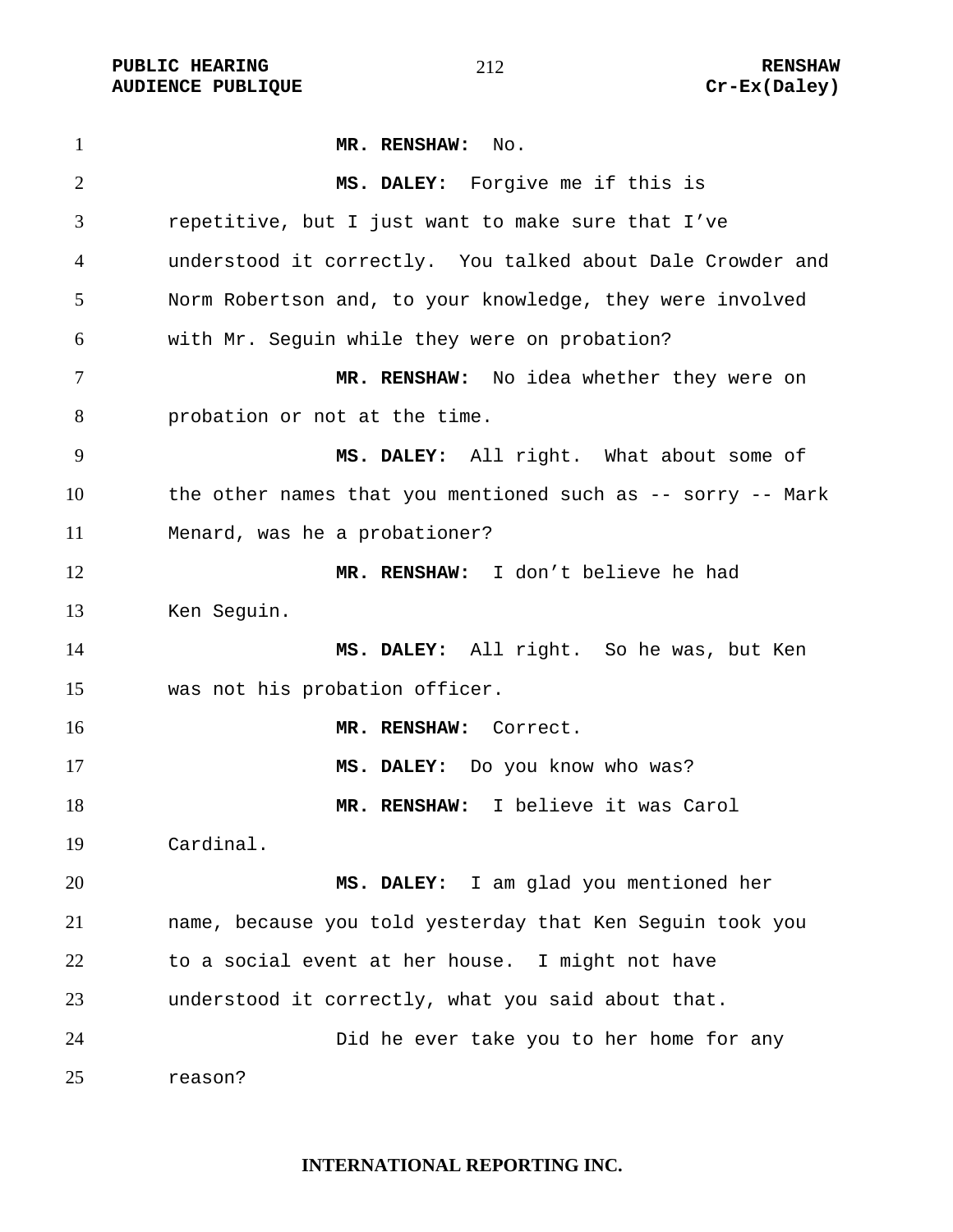**PUBLIC HEARING 213** 213 **AUDIENCE PUBLIQUE Cr-Ex(Daley)** 

**MR. RENSHAW:** I forget why. It was just to pick up a trailer or something. **MS. DALEY:** All right. You mentioned another person apart from Carol Cardinal yesterday that Seguin had taken you to see, like another co-worker of his; do you remember who that was? **MR. RENSHAW:** Yes, Van Diepen. **MS. DALEY:** And what was that event? Why is it that you were being taken to Joss Van Diepen's house? **MR. RENSHAW:** He was having brick work done at his home; I worked for the people that did the brick work; went there to move shrubs and stuff so we could put scaffolding up and prepare the place for the brick. **MS. DALEY:** I see. All right, so as you told us yesterday, those are two fellow workers that Ken Seguin -- who knew that he was seeing you outside of a professional relationship? **MR. RENSHAW:** Yes. **MS. DALEY:** I don't know if you can help me any further with this, but you told Mr. Engelmann here that and you've mentioned it again in our exchange, that you had heard Malcolm telling -- no I'm sorry, this is a slightly different topic. You said that Malcolm, at one point, had said to Ken Seguin, in your presence, that he'd been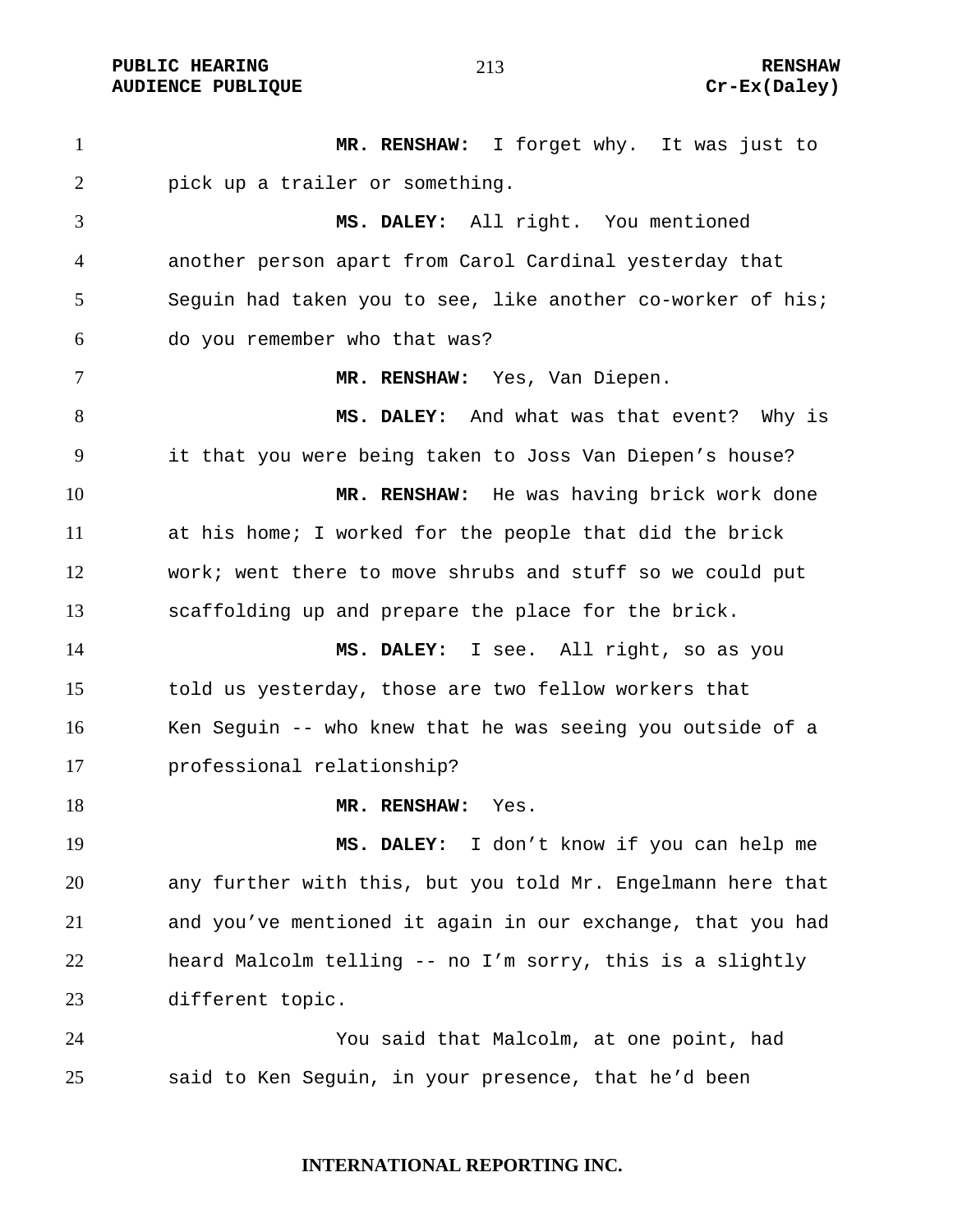**PUBLIC HEARING 214** 214 RENSHAW

# AUDIENCE PUBLIQUE **CONSTRUCE CREAM** CREAM CREAM CREAM CREAM CREAM CREAM CREAM CREAM CREAM CREAM CREAM CREAM CREAM CREAM CREAM CREAM CREAM CREAM CREAM CREAM CREAM CREAM CREAM CREAM CREAM CREAM CREAM CREAM CREAM CREAM CREAM

talking to Shaver about Dunlop, and that Ken was worrying about nothing; do you remember that event? **MR. RENSHAW:** Yes. **MS. DALEY:** Can you place that at all in relation to Ken's death, in other words, was it within weeks, months or longer than that of Ken's suicide? **MR. RENSHAW:** I believe it was about the time Ken started to get phone calls and stuff. I know that was quite awhile before he actually killed himself. **MS. DALEY:** As much as --- **MR. RENSHAW:** So it wouldn't have been weeks or months; it would have been longer. **THE COMMISSIONER:** So you're saying that Mr. Silmser would have been calling him months before? **MR. RENSHAW:** Yes. **THE COMMISSIONER:** Okay. **MS. DALEY:** As much as a year before? 18 MR. RENSHAW: Possibly. **MS. DALEY:** I have just a few questions for you about that website and the fact that your statement showed up there. Remember you talked about that earlier today? You said that somebody called you from Cornwall about the website and told you about it; do you remember who that was? **MR. RENSHAW:** My son's mother, maybe.

# **INTERNATIONAL REPORTING INC.**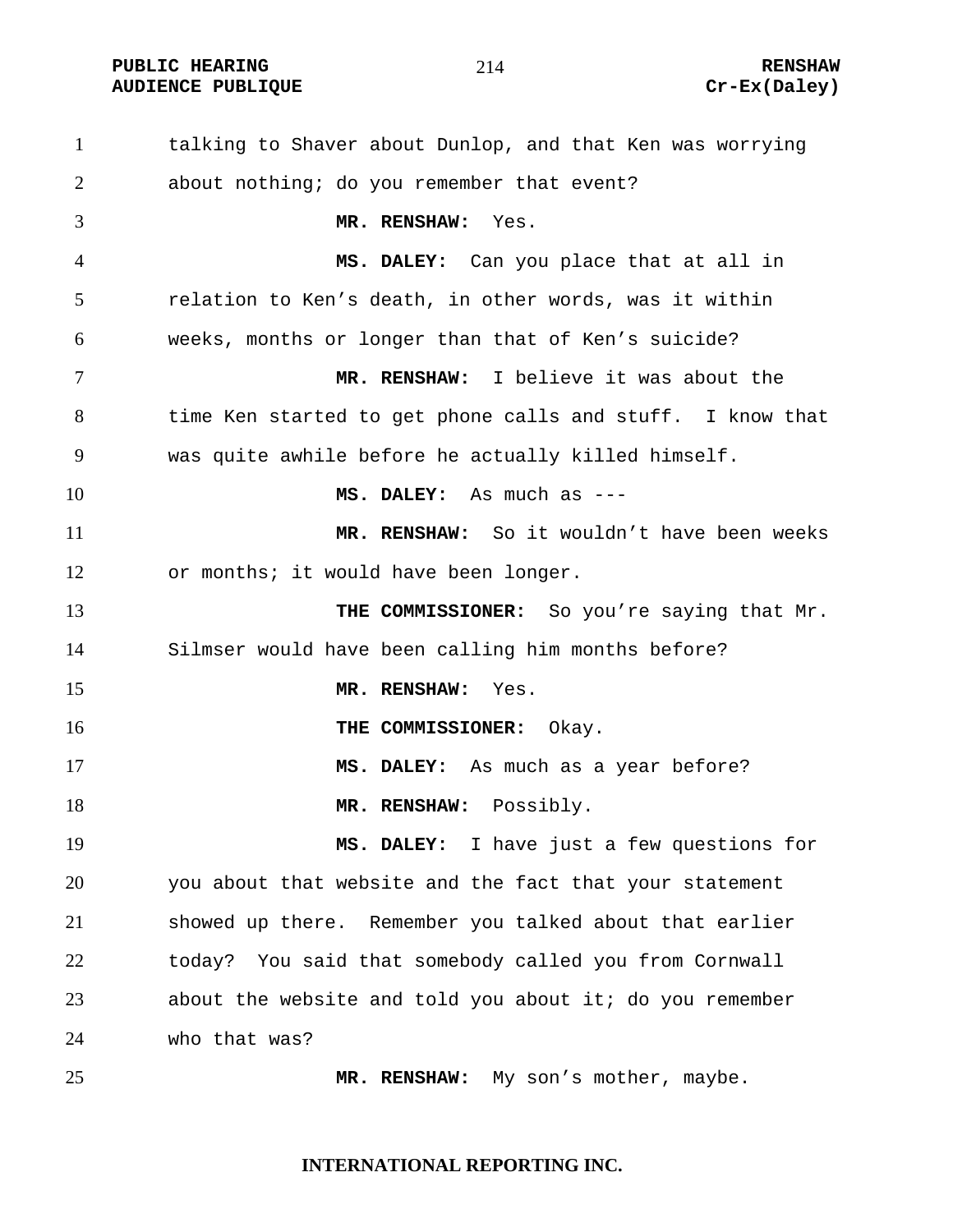PUBLIC HEARING **RENSHAW** 215 **RENSHAW RENSHAW RENSHAW RENSHAW RENSHAW RENSHAW Cr-Ex(Daley) AUDIENCE PUBLIQUE** 

| $\mathbf{1}$   | MS. DALEY: It was obviously somebody who                   |
|----------------|------------------------------------------------------------|
| $\overline{2}$ | knew that the posting was about you, even though it didn't |
| 3              | have your name on it.                                      |
| 4              | MR. RENSHAW: Yes.                                          |
| 5              | MS. DALEY: Did you ask Dick Nadeau how he'd                |
| 6              | obtained the statement; who gave it to him?                |
| 7              | MR. RENSHAW: I knew where it came from.                    |
| 8              | MS. DALEY: Where did it come from?                         |
| 9              | MR. RENSHAW: Perry Dunlop.                                 |
| 10             | THE COMMISSIONER: And how do you know that?                |
| 11             | MR. RENSHAW: Because it was a copy of a                    |
| 12             | statement I had given him.                                 |
| 13             | THE COMMISSIONER: M'hm. Okay.                              |
| 14             | MS. DALEY: Do you know who else had copies                 |
| 15             | of that statement, if anyone?                              |
| 16             | MR. RENSHAW: No idea.                                      |
| 17             | MS. DALEY: You have no reason to believe                   |
| 18             | that Ron Leroux had a copy of your statement, or do you?   |
| 19             | MR. RENSHAW: It wouldn't surprise me.                      |
| 20             | MS. DALEY: Why is that?                                    |
| 21             | MR. RENSHAW: Well, none of the information                 |
| 22             | that's gathered here has surprised me.                     |
| 23             | MS. DALEY: Does the fact that people share                 |
| 24             | information about one another not surprise you either?     |
| 25             | MR. RENSHAW:<br>No.                                        |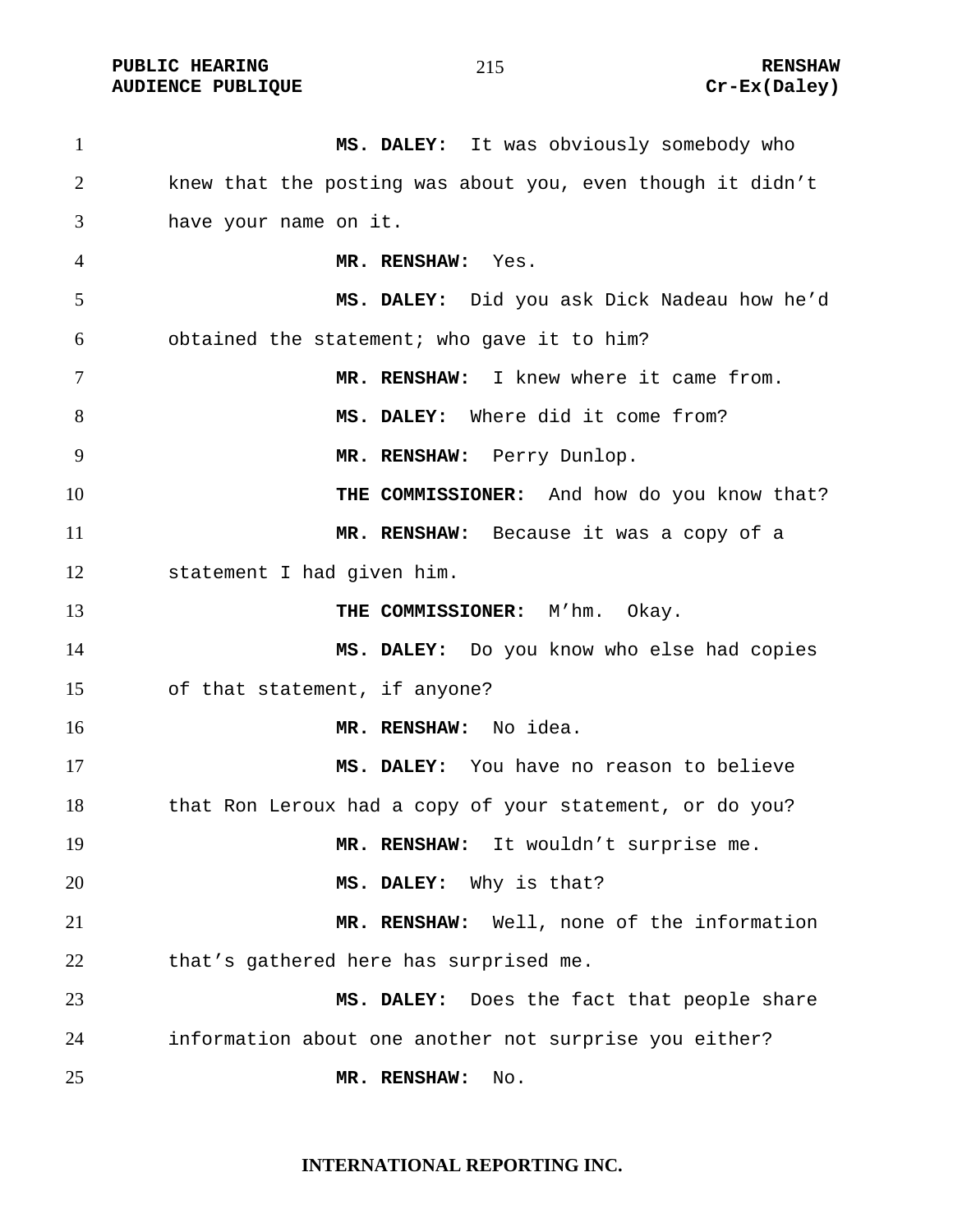**PUBLIC HEARING 216** 216 **RENSHAW** AUDIENCE PUBLIQUE **CONSTRUCE CREAM** CREAM CREAM CREAM CREAM CREAM CREAM CREAM CREAM CREAM CREAM CREAM CREAM CREAM CREAM CREAM CREAM CREAM CREAM CREAM CREAM CREAM CREAM CREAM CREAM CREAM CREAM CREAM CREAM CREAM CREAM CREAM

**MS. DALEY**: Mr. Engelmann asked you some questions about the last OPP interview that you had on November 5th, 1997 as part of Project Truth. Remember you looked at that statement? And I guess what I would like to know from you is this. At that time did you think you had more relevant information to give them, than what they had written down in your statement? **MR. RENSHAW**: I didn't even want to talk to them. **MS. DALEY**: Why not? **MR. RENSHAW**: Because they're cops. **MS. DALEY**: Did you understand that their objective was to get information about abuse of children? **MR. RENSHAW**: I don't believe that. **MS**. **DALEY:** Why not? **MR. RENSHAW**: Because I've never -- I've said this earlier -- that I've never had any faith in Project Truth or Project Truth 2. **THE COMMISSIONER**: Is your disregard for police officers, is that like across the board or is it with respect to specific police forces? **MR. RENSHAW**: Pretty much in general. **MS. DALEY:** Just give me one second. I think that's pretty much it, but I want to make sure I don't leave anything out.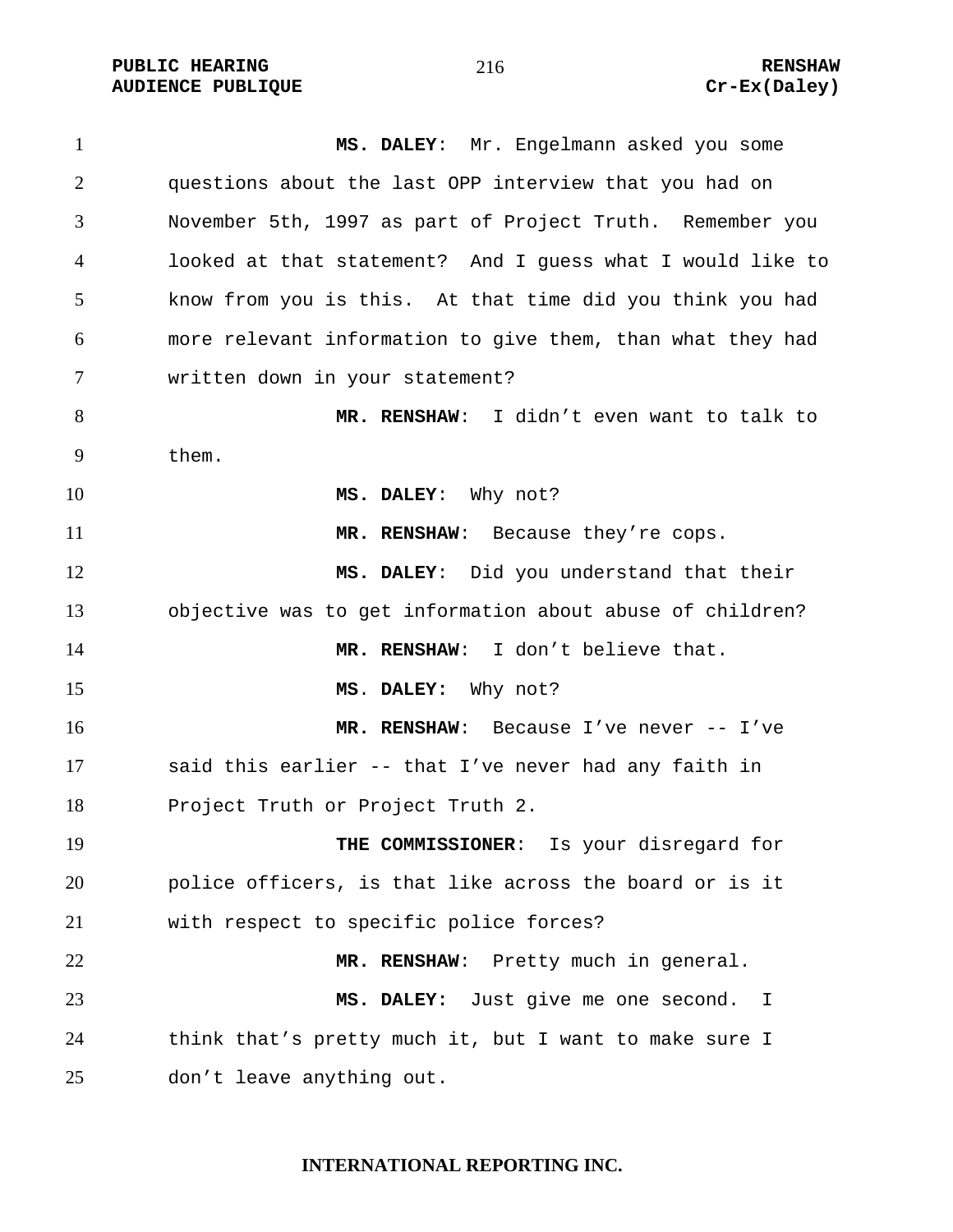**PUBLIC HEARING 217** 217

Those are my questions and I just want to thank you on behalf of my client for coming here. I know it's going to be a bit of an endurance test, since you'll have to come back Monday as well, but thank you very much for coming and sharing your experience with us. **MR. RENSHAW**: Thank you. **THE COMMISSIONER**: All right. Mr. Chisholm? **MR. CHISHOLM**: Very good, Mr. Commissioner. Good afternoon, sir. My name is Peter Chisholm. I am counsel for the Children's Aid Society of the United Counties of Stormont Dundas and Glengarry. I have no questions for you. Thank you for coming. 13 MR. RENSHAW: Thank you. **THE COMMISSIONER:** Thank you. So is there any other -- am I going down the list, is that the way? No, I'm not. Okay. **MR. KLOEZE**: Mr. Commissioner, I think it is agreed that I am going to go next. **THE COMMISSIONER:** Fine. **--- CROSS-EXAMINATION BY/CONTRE-INTERROGATOIRE PAR MR. KLOEZE : MR. KLOEZE**: Good afternoon, Mr. Renshaw. My name is Darrell Kloeze. I am counsel for the Ministry of the Attorney General. And I actually have only a very few questions to ask you, so I should be fairly brief.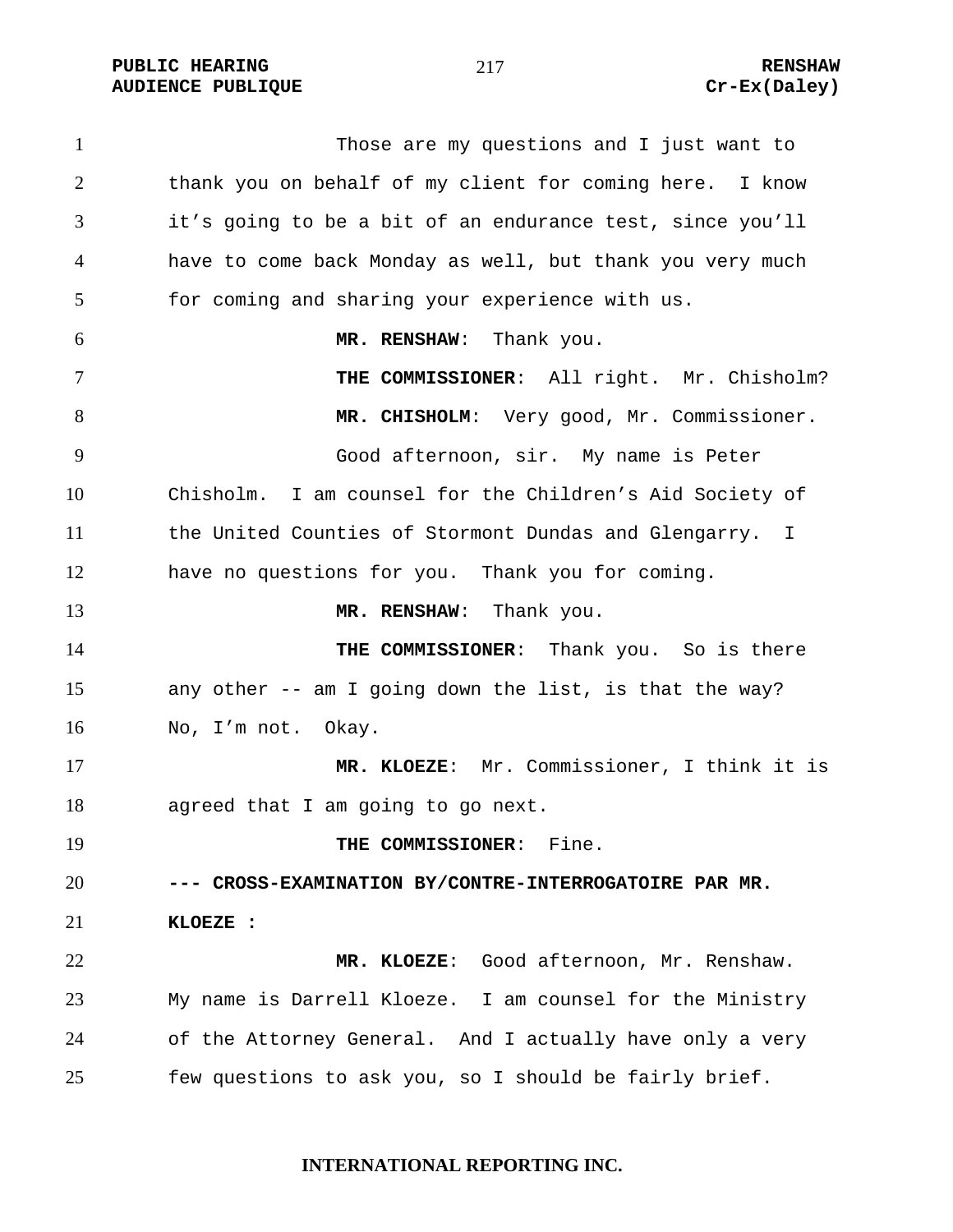PUBLIC HEARING **RENSHAW** 218 **RENSHAW** RENSHAW **RENSHAW RENSHAW RENSHAW RENSHAW Cr-Ex(Kloeze) AUDIENCE PUBLIQUE** 

| $\mathbf{1}$   | And my questions center around the first two               |
|----------------|------------------------------------------------------------|
| $\overline{2}$ | statements that you gave to Perry Dunlop. The first one at |
| 3              | Exhibit 544 and, Madam Registrar, if we could turn there   |
| 4              | now. Mr. Renshaw you have a paper copy of that exhibit     |
| 5              | before you now?                                            |
| 6              | MR. RENSHAW: It's the last page we're                      |
| 7              | looking at on the screen?                                  |
| 8              | MR. KLOEZE: I'd actually like to go to page                |
| 9              | 1 of that exhibit, which is -- sorry, it's Exhibit 544,    |
| 10             | Document Number 721883.                                    |
| 11             | THE COMMISSIONER: It is one that is written                |
| 12             | $in$ $---$                                                 |
| 13             | MR. RENSHAW: Handwritten?                                  |
| 14             | MR. KLOEZE: The handwritten one. Yes, sir.                 |
| 15             | MR. RENSHAW: That's it up there now.                       |
| 16             | MR. KLOEZE: That's correct.                                |
| 17             | THE COMMISSIONER: That is the one.                         |
| 18             | MR. KLOEZE: We have the right one up now.                  |
| 19             | Now as you have noted, that is a handwritten               |
| 20             | statement. That's not your handwriting though you said?    |
| 21             | MR. RENSHAW:<br>No.                                        |
| 22             | MR. KLOEZE:<br>That's the handwriting you                  |
| 23             | believe of Perry Dunlop?                                   |
| 24             | MR. RENSHAW:<br>Yes.                                       |
| 25             | And the purpose of that<br>MR. KLOEZE:                     |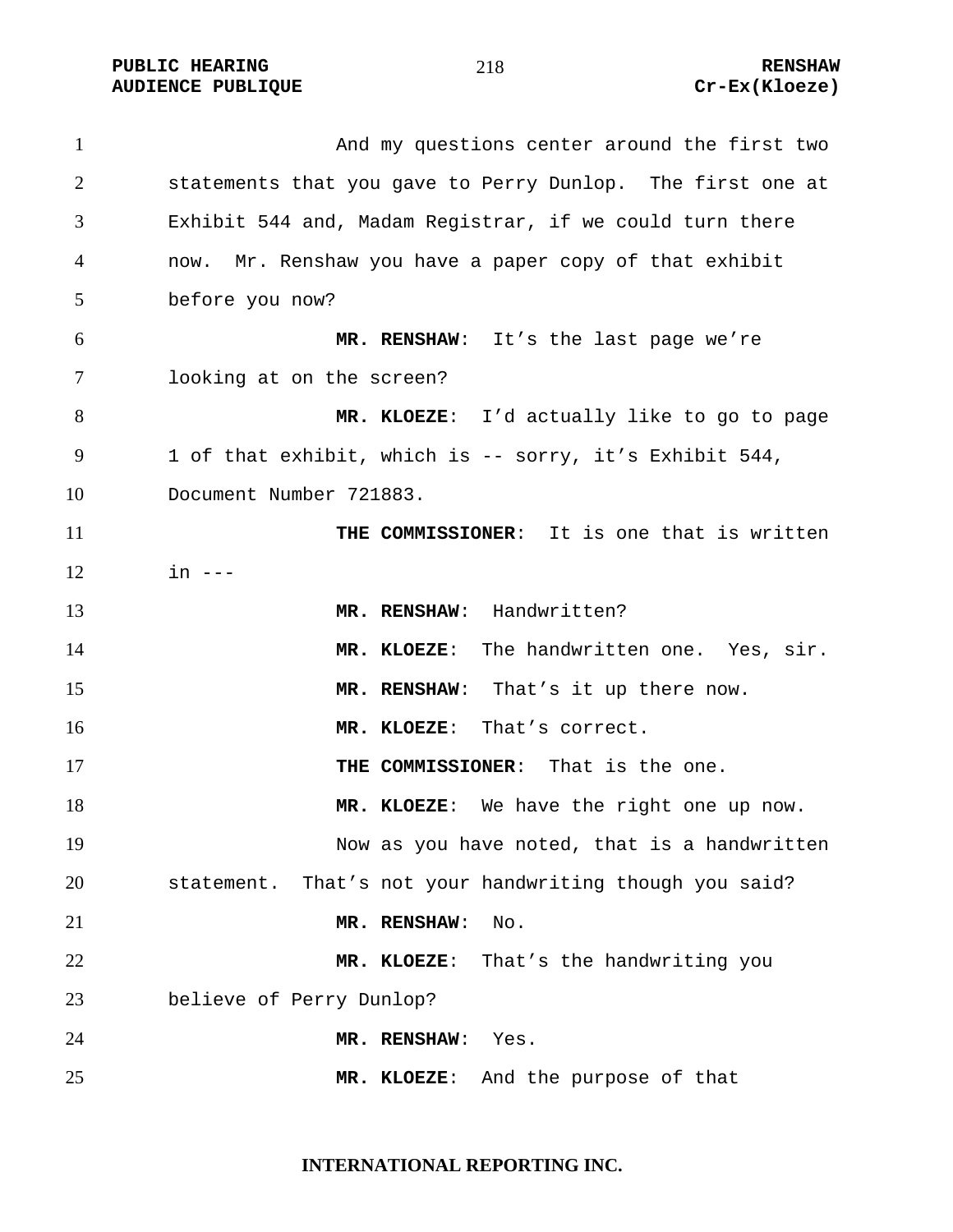**PUBLIC HEARING 219** 219

# **AUDIENCE PUBLIQUE Cr-Ex(Kloeze)**

statement from what I can see and what you have testified to Mr. Engelmann, was to give Mr. Dunlop information as to who you saw at Ken Seguin's house. Is that true? **MR. RENSHAW**: Could you say that again? **MR. KLOEZE**: The purpose of the statement was to tell Perry Dunlop -- Perry Dunlop is asking you questions, "Who did you see at Ken Seguin's house?" and you would respond, and the bulk of this statement are the names of people that you saw at Ken Seguin's house? **MR. RENSHAW**: Yes. **MR. KLOEZE**: Now I think when you first testified about this -- and go to page 2 of that statement, paragraph 4. Mr. Engelmann had asked you how these names to came -- how you came to mention these particular names, Malcolm MacDonald, Claude Shaver, Stuart McDonald, and you suggested that Perry Dunlop had been showing you some photographs. And you recognized these names from photographs? **MR. RENSHAW**: Yes. **MR. KLOEZE**: That's correct? **MR. RENSHAW**: I believe so, yes. **MR. KLOEZE**: So it may be possible that when Perry Dunlop took this first statement from you, he had the binder of photographs with him and showed you that binder? **MR. RENSHAW**: I would think so.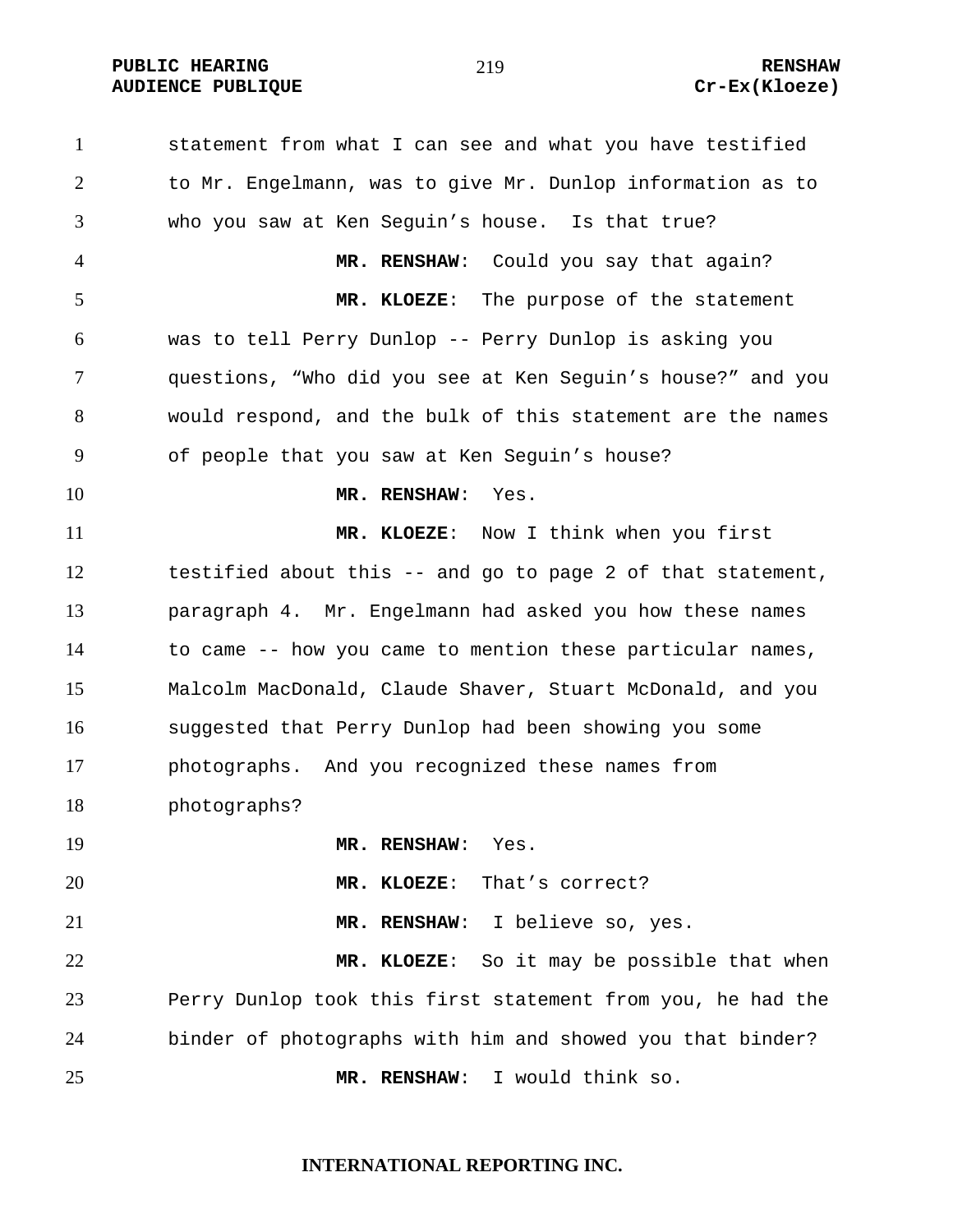PUBLIC HEARING **RENSHAW** 220 **RENSHAW** RENSHAW **RENSHAW RENSHAW RENSHAW RENSHAW Cr-Ex(Kloeze) AUDIENCE PUBLIQUE** 

| $\mathbf{1}$ | MR. KLOEZE: Now I want to have some                       |
|--------------|-----------------------------------------------------------|
| 2            | information as to how that worked. Did he just hand you   |
| 3            | the binder and you would flip from page to page?          |
| 4            | MR. RENSHAW:<br>Yes.                                      |
| 5            | MR. KLOEZE: And as you went from page to                  |
| 6            | page you would tell Perry Dunlop, "I recognize this       |
| 7            | person"?                                                  |
| 8            | MR. RENSHAW: Yes.                                         |
| 9            | MR. KLOEZE: And it wasn't -- that Perry                   |
| 10           | Dunlop would go with you and say, "This is" for example   |
| 11           | " Claude Shaver -- do you recognize him"?                 |
| 12           | MR. RENSHAW:<br>No.                                       |
| 13           | MR. KLOEZE: It was the former. You would                  |
| 14           | recognize and person and identify that person to ---      |
| 15           | MR. RENSHAW: Yes. Even if I didn't know                   |
| 16           | their name.                                               |
| 17           | MR. KLOEZE: And in some cases you did not                 |
| 18           | know their names?                                         |
| 19           | MR. RENSHAW: That's right.                                |
| 20           | MR. KLOEZE: And in those cases, Perry                     |
| 21           | Dunlop would tell you their names?                        |
| 22           | MR. RENSHAW: I believe so, yes.                           |
| 23           | MR. KLOEZE: Now I want to move to the                     |
| 24           | second statement, and that's at Exhibit 548. And you have |
| 25           | that statement in front of you now, Mr. Renshaw?          |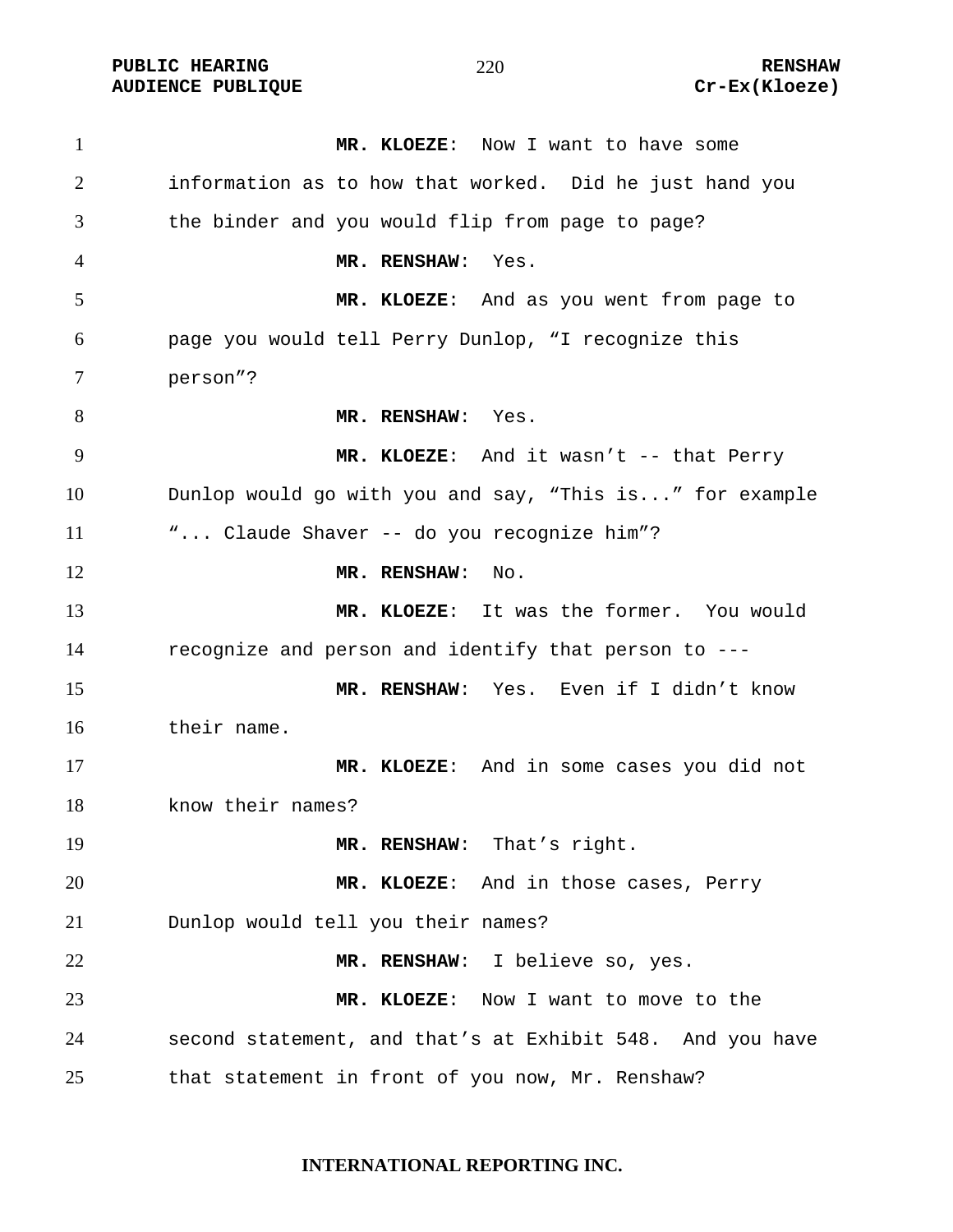**PUBLIC HEARING**  $\frac{21}{10}$  **221 RENSHAW** 

**MR. RENSHAW**: Yes. **MR. KLOEZE**: Okay. And that's the one that is now on the screen as well. Now as Mr. Engelmann said, the first three pages of this statement are virtually identical to the handwritten parts -- that handwritten statement we have just looked at? **MR. RENSHAW**: Yes. **MR. KLOEZE**: And Mr. Engelmann took you through that handwritten statement at some length this morning. He went through every paragraph and asked you questions about every name that was in that statement? **MR. RENSHAW**: Yes. **MR. KLOEZE**: Do you remember that? **MR. RENSHAW**: Yes. **MR. KLOEZE**: And that is also included in the first three pages of this statement. It's a list of names that you saw at Ken Seguin's house or potentially at Malcolm MacDonald's cottage. And that's in the first three pages of this statement that's now typewritten. Is that correct? **MR. RENSHAW**: Yes. **MR. KLOEZE**: Now at the fourth page, as Mr. Engelmann noted, there's ome new information. Starting about a third of the way down the page, now there is a list of names and numbers of photographs. And that is new to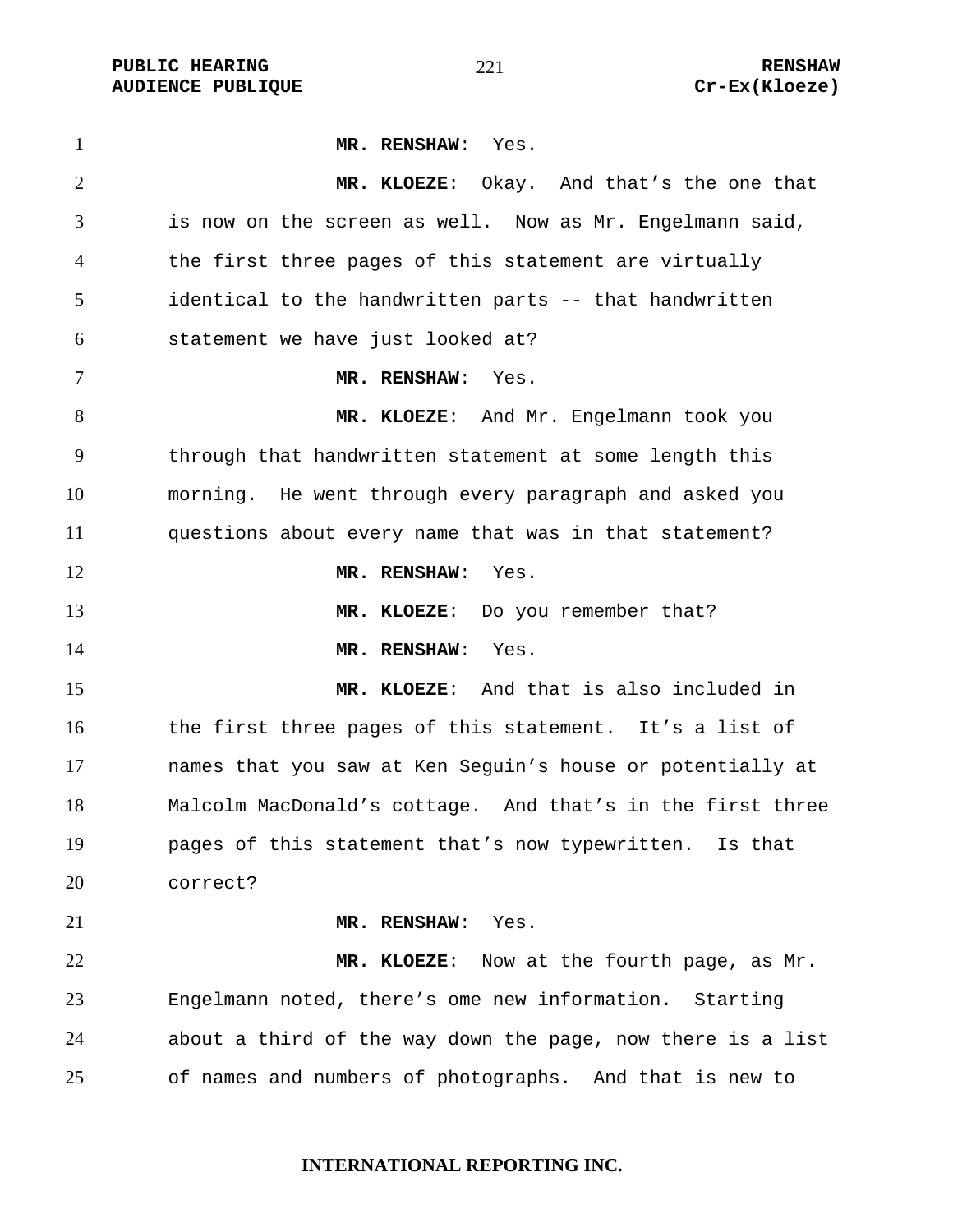**AUDIENCE PUBLIQUE** 

### 

| $\mathbf{1}$ | this statement. That wasn't in the previous handwritten      |
|--------------|--------------------------------------------------------------|
| 2            | statement. Do you remember that?                             |
| 3            | MR. RENSHAW: Yes.                                            |
| 4            | MR. KLOEZE: Okay. And the other new                          |
| 5            | information that is at the following page, at page 5.        |
| 6            | MR. RENSHAW:<br>Yes.                                         |
| 7            | MR. KLOEZE: That's new to this statement                     |
| 8            | that was not in the previous statement. So this -- sorry,    |
| 9            | I am moving ahead of myself. So these two pages, pages 4     |
| 10           | and 5, are the only new information in this second           |
| 11           | statement that was taken on December 5 <sup>th</sup> , 1996. |
| 12           | MR. RENSHAW: Yes, I believe so.                              |
| 13           | MR. KLOEZE: Now, had you met Charles                         |
| 14           | Bourgeois by the time that you were making the second        |
| 15           | statement?                                                   |
| 16           | MR. RENSHAW: I wouldn't know for sure.                       |
| 17           | MR. KLOEZE: You wouldn't know for sure.                      |
| 18           | You had testified this morning that you think you have met   |
| 19           | Charles Bourgeois about three or four times. Is that         |
| 20           | correct?                                                     |
| 21           | MR. RENSHAW:<br>Yes.                                         |
| 22           | MR. KLOEZE: And the last time you met                        |
| 23           | Charles Bourgeois was in Newmarket when he commissioned      |
| 24           | your affidavit?                                              |
| 25           | MR. RENSHAW:<br>Yes.                                         |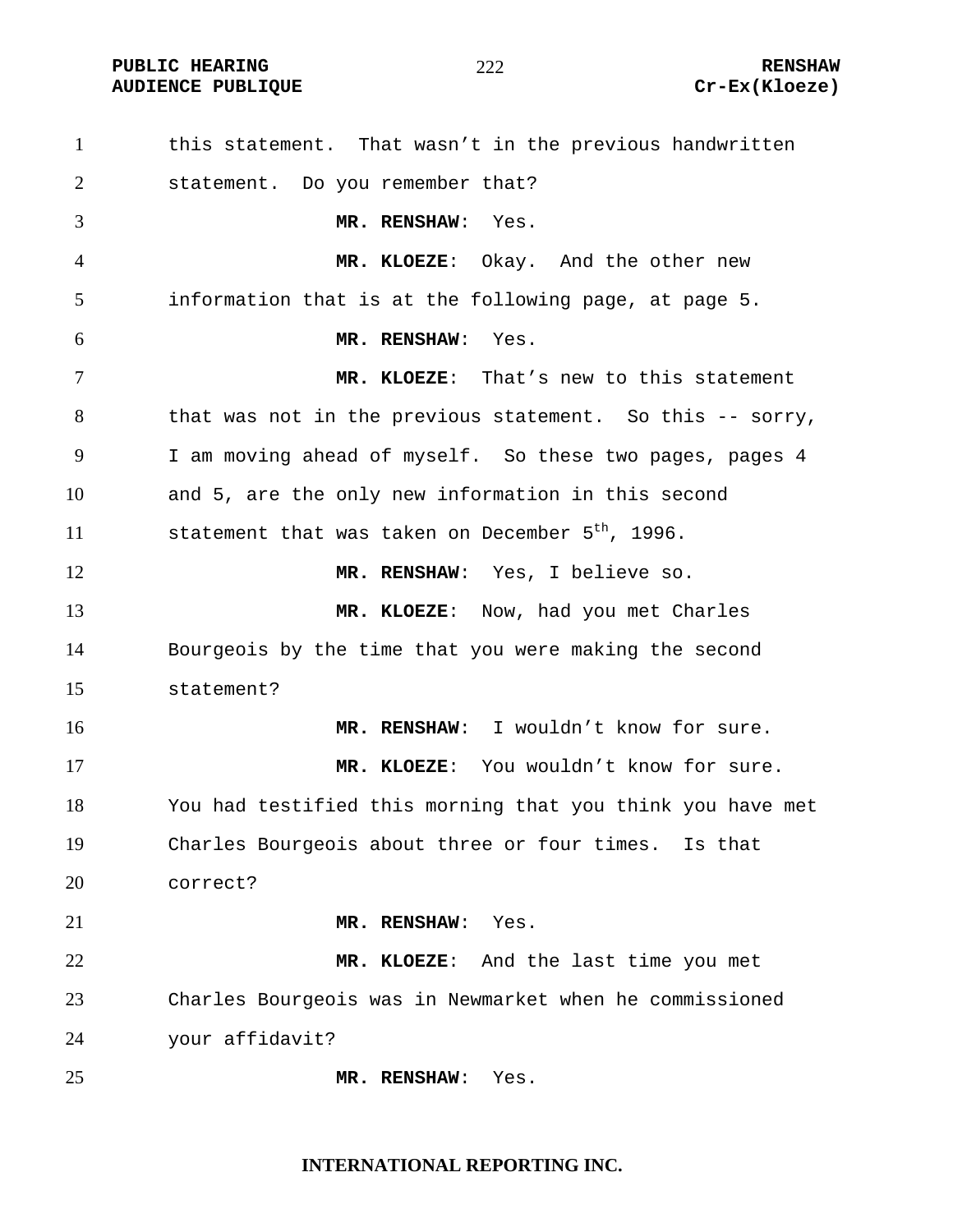**PUBLIC HEARING**  $\frac{273}{273}$  **RENSHAW** 

**MR. KLOEZE**: And the previous times that you had met him was actually in Cornwall. **MR. RENSHAW**: No. **MR. KLOEZE**: Where were the previous times you met him? **MR. RENSHAW**: Either at Perry's house or Charles' office in Newmarket. **MR. KLOEZE**: Okay. So you had met him at Perry's house on some occasions? **MR. RENSHAW**: Yes. **MR. KLOEZE**: And Perry Dunlop did not live in Cornwall? **MR. RENSHAW**: Yes, he did. **MR. KLOEZE**: He did. So you had met Charles Bourgeois at Perry's house in Cornwall or at his own office in Newmarket. Those were the two places? **MR. RENSHAW**: Yes. **MR. KLOEZE**: And do you know whether either of the times -- let's say the second statement. When it was taken in December of 1996, I think you have testified 21 that that was taken at Perry's house? **MR. RENSHAW**: Yes. **MR. KLOEZE**: Was Charles Bourgeois present at that time? **MR. RENSHAW**: I don't believe so.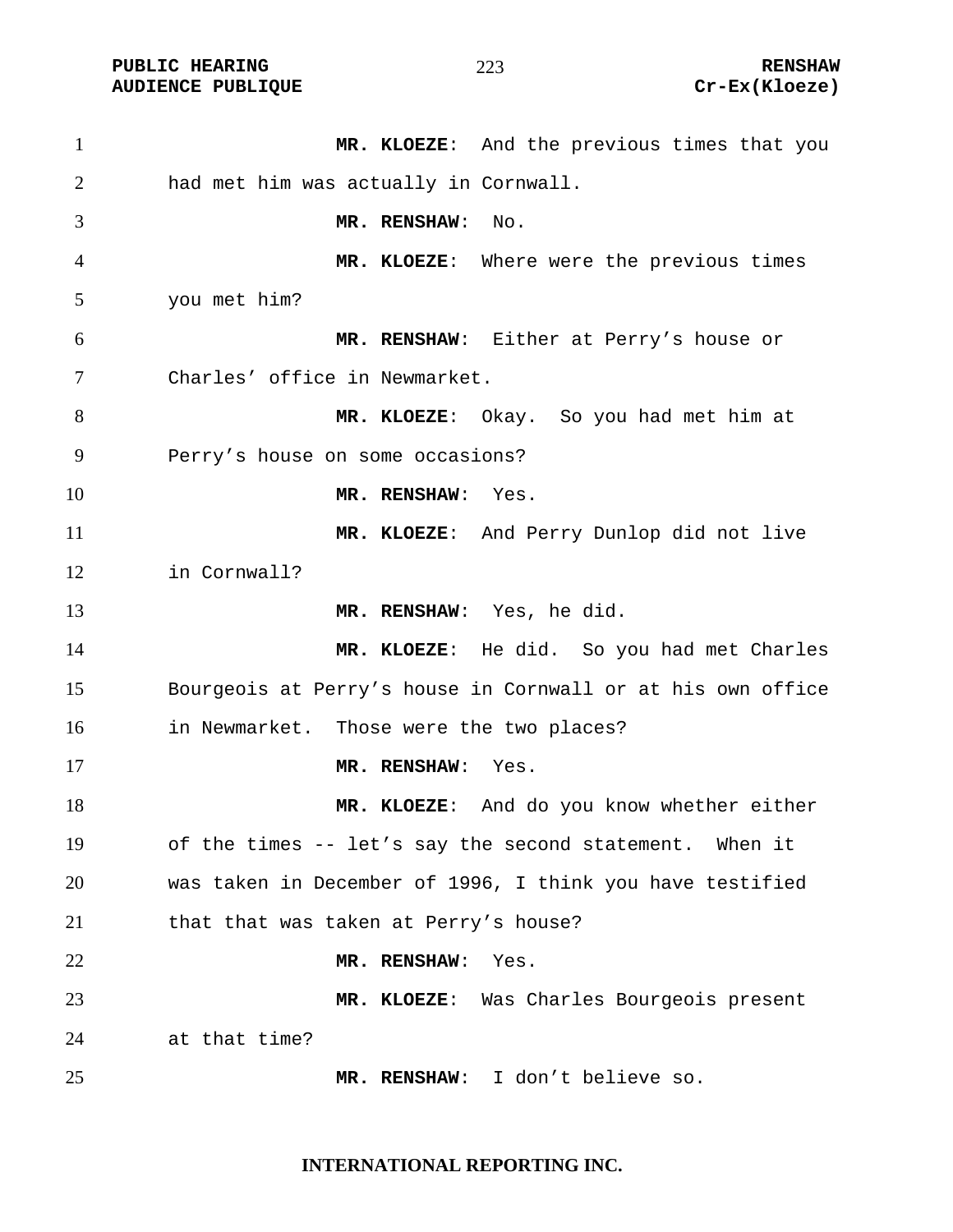**PUBLIC HEARING**  $\frac{274}{100}$  **RENSHAW** 

1 MR. KLOEZE: Now do you know who Murray MacDonald is? **MR. RENSHAW**: Yes. **MR. KLOEZE**: And who is Murray MacDonald? **MR. RENSHAW**: Okay, I shouldn't say that. I know of him. **MR. KLOEZE**: You know of him. But you do not know him personally? **MR. RENSHAW**: No, not personally. **MR. KLOEZE**: Okay. Can we turn to page 4 of this exhibit that we'e on right now? And the second name in the list of names is Murray MacDonald. Do you see that? **MR. RENSHAW**: Yes. **MR. KLOEZE**: Now what I find unusual about this is, out of this whole list of names and the names that Mr. Engelmann had brought you through earlier this morning, the only new name in the second statement is Murray MacDonald. And I was wondering if you could describe how his name came to be on a second statement, when it was not in the first. **MR. RENSHAW:** The only thing I can think of is, when I made the first statement, Perry was still collecting his own evidence. What pictures he had then, I don't think were numbered. By the time I had made the second one, he had a more complete list and they were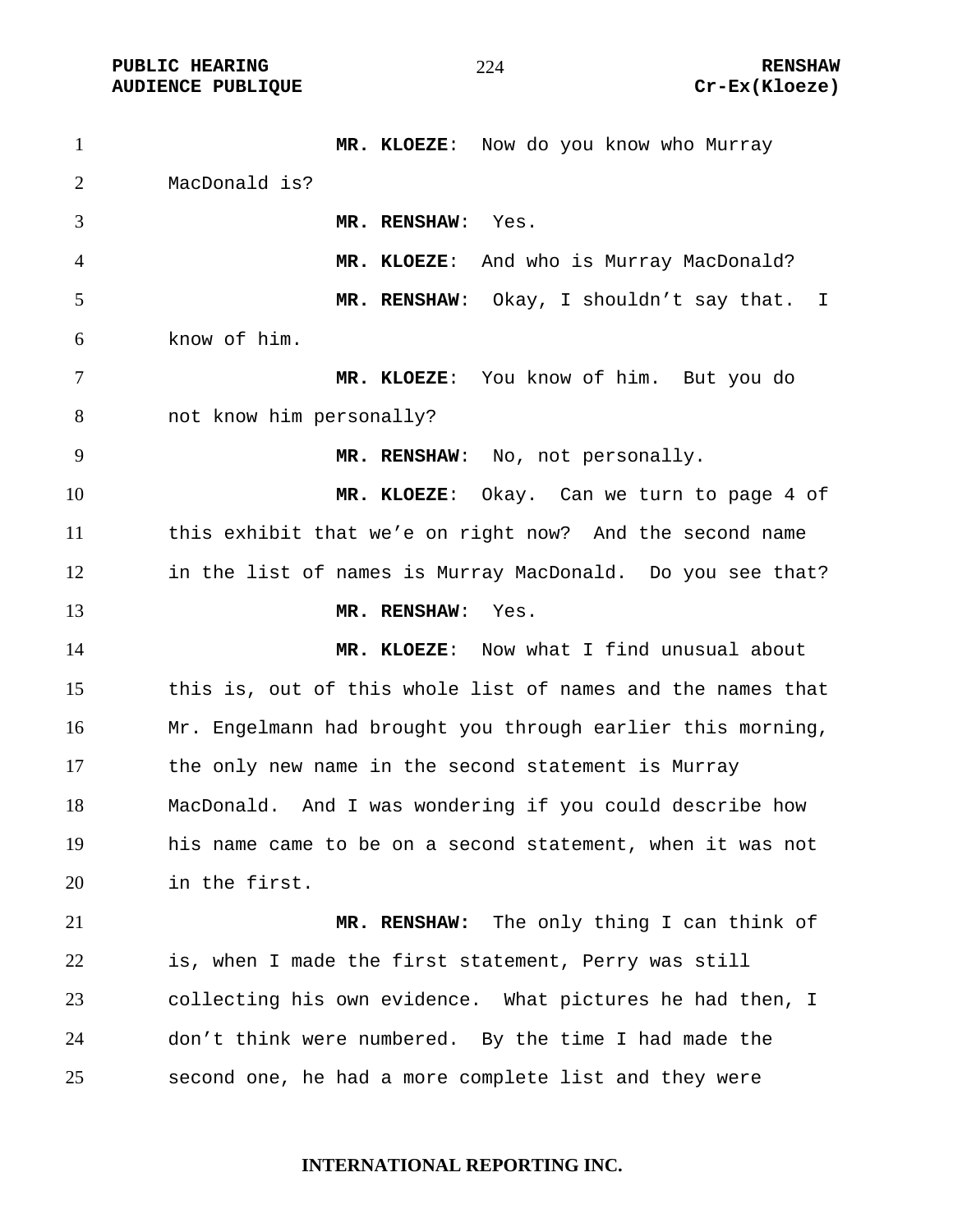PUBLIC HEARING **RENSHAW** 225 **RENSHAW** RENSHAW **RENSHAW RENSHAW RENSHAW RENSHAW Cr-Ex(Kloeze) AUDIENCE PUBLIQUE** 

| $\mathbf{1}$   | numbered, so he may have been added since the first one.   |
|----------------|------------------------------------------------------------|
| $\overline{2}$ | I don't have an explanation, though. I'm                   |
| 3              | only guessing at that.                                     |
| 4              | Mr. KLOEZE: You're only guessing at that --                |
| 5              |                                                            |
| 6              | MR. RENSHAW: Yes.                                          |
| 7              | MR. KLOEZE: --- but you don't remember how                 |
| 8              | it came to be that his name appeared on the second         |
| 9              | statement when it wasn't on the first?                     |
| 10             | MR. RENSHAW: Other than the fact that I                    |
| 11             | don't think he was in that photo book, the first time.     |
| 12             | MR. KLOEZE: But you're guessing at that;                   |
| 13             | you're not entirely sure?                                  |
| 14             | MR. RENSHAW: That's right.                                 |
| 15             | MR. KLOEZE:<br>Okay.                                       |
| 16             | THE COMMISSIONER: Is he one of the names,                  |
| 17             | one of the people that you would have identified but could |
| 18             | not name? Or did you need ---                              |
| 19             | MR. RENSHAW: Yes.                                          |
| 20             | THE COMMISSIONER: I'm sorry?                               |
| 21             | MR. RENSHAW: Yes.                                          |
| 22             | THE COMMISSIONER: So, you had seen him                     |
| 23             | before but you didn't know his name?                       |
| 24             | MR. RENSHAW: That's right.                                 |
| 25             | THE COMMISSIONER: Out of -- I'm sorry, sir,                |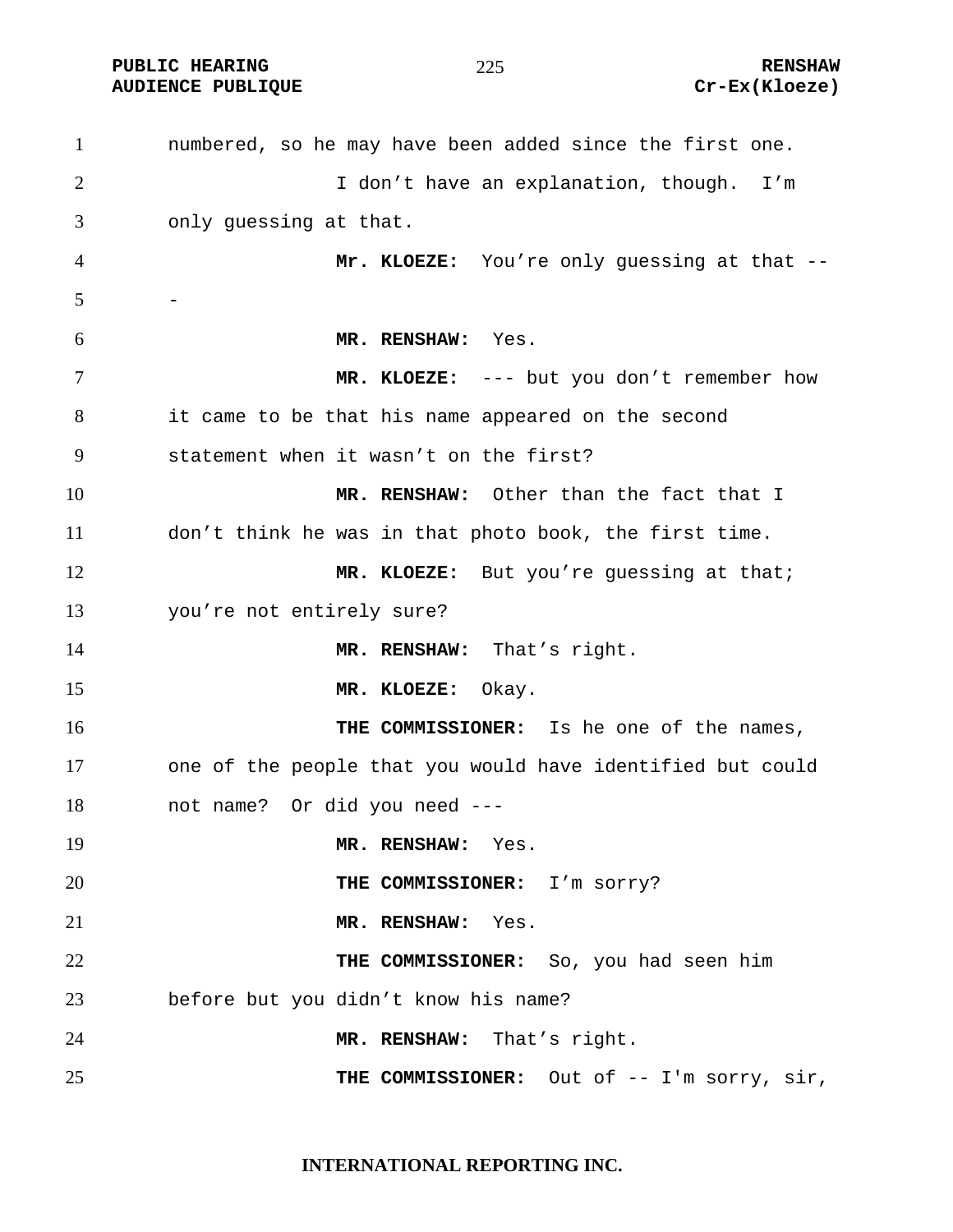PUBLIC HEARING **RENSHAW** 226 **RENSHAW** RENSHAW **RENSHAW RENSHAW RENSHAW RENSHAW Cr-Ex(Kloeze) AUDIENCE PUBLIQUE** 

| $\mathbf{1}$ | out of the list that you've got there on that exhibit, are |
|--------------|------------------------------------------------------------|
| 2            | there any other people that you can identify visually, but |
| 3            | you couldn't -- you did not know their name?               |
| 4            | And, Madam Clerk, can you scroll up a                      |
| 5            | little, there? Madam Clerk?                                |
| 6            | MR. RENSHAW: No, I wasn't very familiar                    |
| $\tau$       | with Kevin Maloney.                                        |
| 8            | THE COMMISSIONER: M'hm.                                    |
| 9            | Can we scroll up the screen, Madam Clerk?                  |
| 10           | Sorry, screen down then.                                   |
| 11           | MR. RENSHAW: And he's on here twice.                       |
| 12           | THE COMMISSIONER: Who's that now?                          |
| 13           | MR. RENSHAW: Maloney.                                      |
| 14           | THE COMMISSIONER: Right.                                   |
| 15           | I don't think -- no, it's Eugene Larocque                  |
| 16           | that's on twice.                                           |
| 17           | MR. RENSHAW: So is Maloney. He's on here                   |
| 18           | as $11$ ---                                                |
| 19           | THE COMMISSIONER: M'hm.                                    |
| 20           | MR. RENSHAW: $---$ and $21(b)$ . Or, sorry, 6              |
| 21           | on page 5.                                                 |
| 22           | THE COMMISSIONER: Oh, on page 5, okay.                     |
| 23           | M'hm.                                                      |
| 24           | MR. KLOEZE: Now Mr. Renshaw, if I was to                   |
| 25           | suggest to you that Murray MacDonald was actually never at |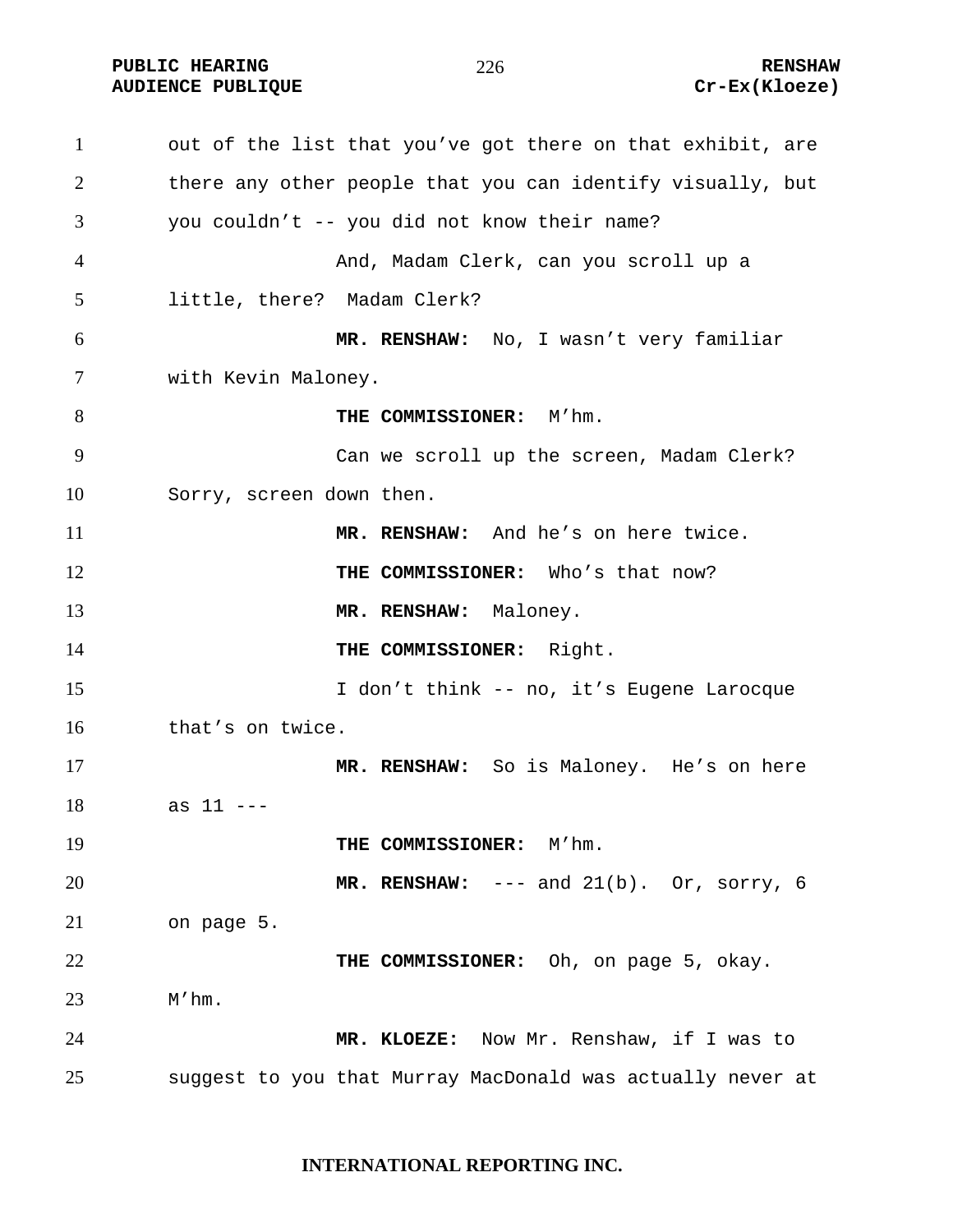**PUBLIC HEARING RENSHAW** 

either Ken's cottage -- or Ken's house or Malcolm's cottage, what would you say to that? **MR. RENSHAW:** I don't believe it. **MR. KLOEZE:** But you're not entirely sure who Murray MacDonald actually is? **MR. RENSHAW:** I know the face. I didn't know the name; I'd never spoke to the person, you know what I mean? Like, I could come back here tomorrow and look at pictures and know that you were here but I wouldn't remember your name. **MR. KLOEZE:** And if I told you that the evidence of Murray MacDonald, when he testifies here, will be that he never socialized with Ken Seguin or Malcolm MacDonald, and that he was never at either of their homes or cottages. What would say to that? **MR. RENSHAW:** I don't have an answer to that. I'm not him. **MR. KLOEZE:** Okay. Now, you said you would recognize his face or you could identify his face. Can you describe to me when you saw him, or when you alleged that you saw him, at either of these places? Oh, first let's get to that because you're not entirely sure in this list whether he was either at Ken's or Malcolm's cottage. Is that correct? **MR. RENSHAW:** Well, if he was at Malcolm's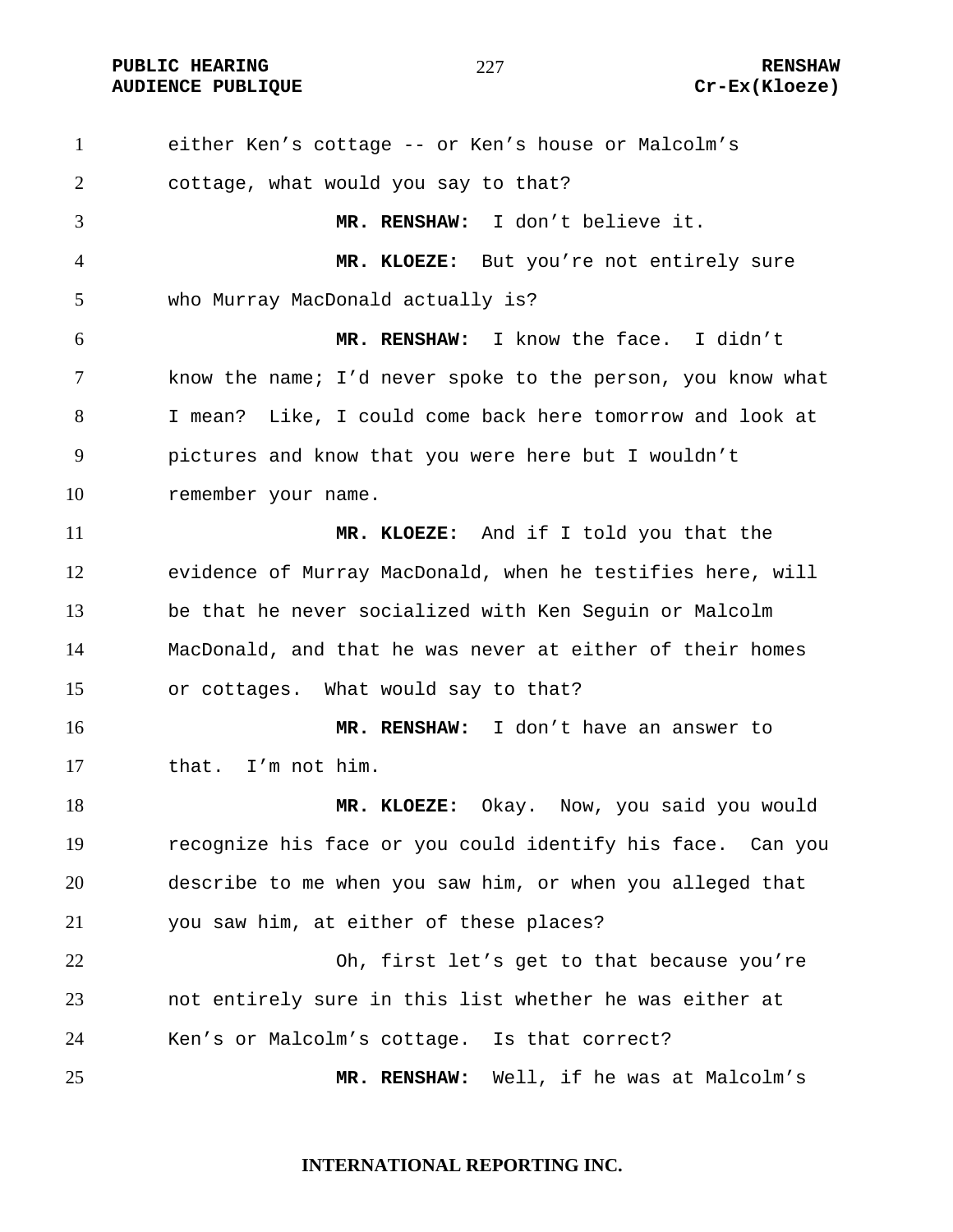**PUBLIC HEARING**  $\frac{278}{278}$  **RENSHAW** 

cottage, he had to be at Ken's place. **THE COMMISSIONER:** Well, could we scroll down then? Just look at the statement you've given. I'm sorry, scroll up. All right. Up to the list, next page, previous page. Page 4? Page 4. Okay. So you see the list there, and it says: "Number 17: Murray MacDonald. Saw him at Ken's or Malcolm's cottage." That's where we're at. **MR. RENSHAW:** Okay, so that's saying Ken's or Malcolm's? Like --- **MR. KLOEZE:** So, you're not entirely sure which one it was? **MR. RENSHAW:** Well, like I said, if he was at Malcolm's, he had to be at Ken's. **MR. KLOEZE:** Yes. But he could have just been at Ken's? **MR. RENSHAW:** He could have, yes. **MR. KLOEZE:** But you're not entirely sure whether he was just at Ken's or whether he was at both? **MR. RENSHAW:** Correct. **MR. KLOEZE:** Okay. And can you describe to me any of the circumstances in which you saw him, either at Ken's or at Malcolm's cottage? **MR. RENSHAW:** They'd go to Malcolm's for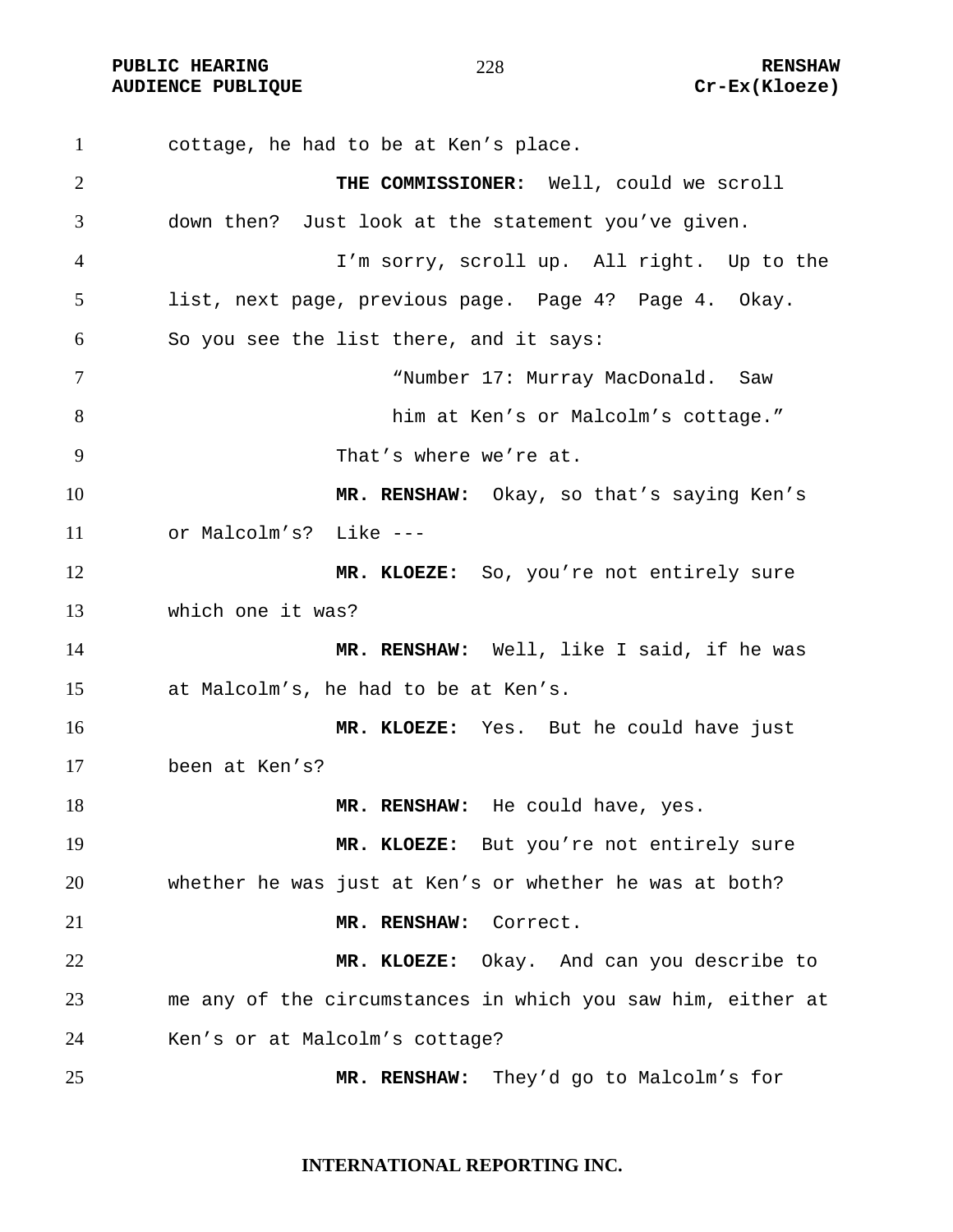**PUBLIC HEARING**  $\frac{279}{279}$  **RENSHAW AUDIENCE PUBLIQUE Cr-Ex(Kloeze)** 

barbecues and --- **MR. KLOEZE:** I'm talking about a specific incident in which you saw, or claimed to have seen, Murray MacDonald at those places? **MR. RENSHAW:** No. No. **MR. KLOEZE:** You can't describe that. **MR. RENSHAW:** No. 8 MR. KLOEZE: Can you describe to me what Murray MacDonald actually looks like; like, what age he would have been at the time? Was he a young man? **MR. RENSHAW:** No, but he wasn't old either. **MR. KLOEZE:** So would you say in his 20's or in his 40's? 14 MR. RENSHAW: Forties. **MR. KLOEZE:** In his 40's at the time? **And about what height?** Short? **MR. RENSHAW:** I believe he was a little 18 taller than me. Not much. **MR. KLOEZE:** Okay, and what height are you, sir? **MR. RENSHAW:** Pardon? **MR. KLOEZE:** What -- how tall are you? **MR. RENSHAW:** I am five nine. **MR. KLOEZE:** Five nine? So he was about five nine, five ten. Okay.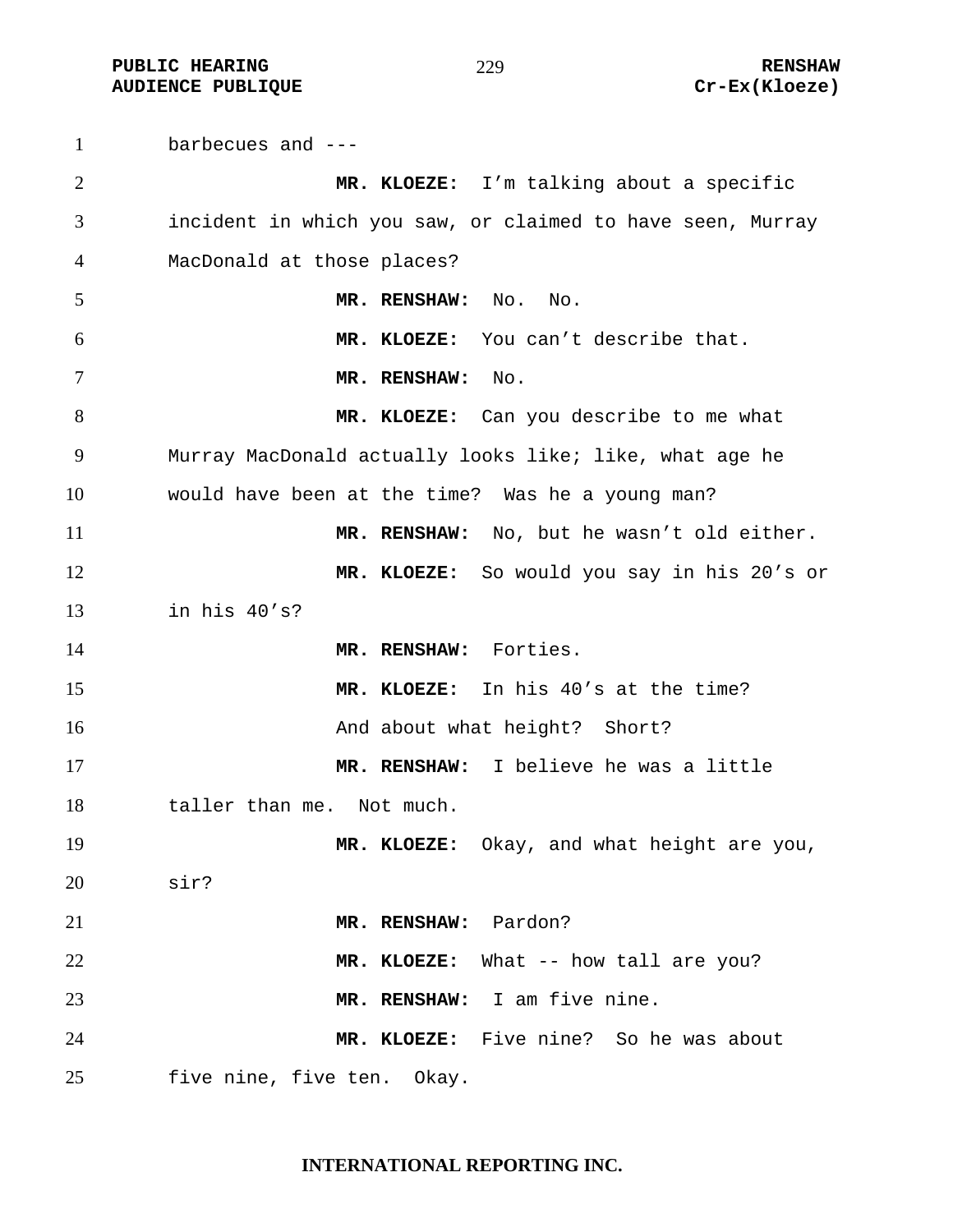**PUBLIC HEARING 230** 230

1 Do you remember hair colour, hair length? Was he bald? **MR. RENSHAW:** Short hair. **MR. KLOEZE:** Short hair? Facial hair? **MR. RENSHAW:** I don't believe so. **MR. KLOEZE:** Okay. Now, when you signed this statement, the second one we're looking at now, with Perry Dunlop, did he tell you what he intended to do with the statement? **MR. RENSHAW:** I don't believe so. **MR. KLOEZE:** Did he ask your permission in any way to send the statement to anybody else? Or share it with somebody? **MR. RENSHAW:** I don't believe so. **MR. KLOEZE:** Did he tell you at the time that it was his intention to provide the statement to another police force? 18 MR. RENSHAW: No. **MR. KLOEZE:** Okay. And you were not aware that Charlie Bourgeois, two weeks after this statement was taken, had actually provided it to the London -- City of London Police Force? **MR. RENSHAW:** It's the first time I hear of it. **MR. KLOEZE:** Okay. Nobody talked to you at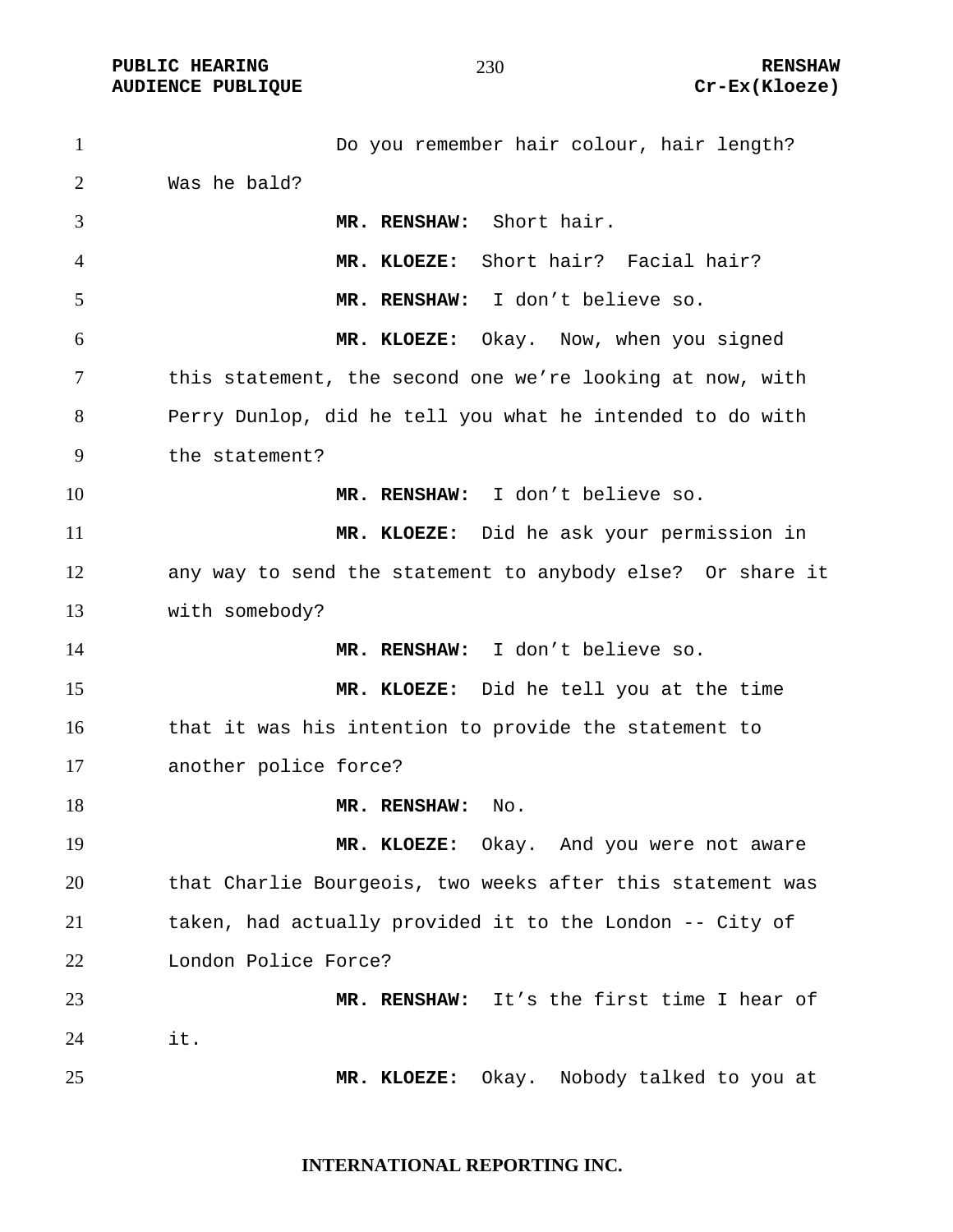**PUBLIC HEARING 231 CONSTRUCTED ASSESSED.** 

the time about the Chief of Police of London or Julian Fantino, and that these materials were going to be turned over to him? **MR. RENSHAW:** No. **MR. KLOEZE:** No? Okay. Thank you, sir, those are my questions. **THE COMMISSIONER:** Thank you. So who's next? **SHERRIFF-SCOTT:** I'll be some time, sir. I don't know if you want to give the witness a break now or if you want to press on. **THE COMMISSIONER:** Do you want to take a break now or do you want to --- **MR. RENSHAW:** Sure. **THE COMMISSIONER:** Okay. **THE REGISTRAR:** Order; all rise. A l'ordre; veuillez vous levez. --- Upon recessing at 4:10 p.m. / L'audience est suspendue à 16h10 --- Upon resuming at 4:27 p.m. / L'audience est reprise à 16h27 **THE REGISTRAR:** The hearing is now resumed, please be seated. Veuillez vous assoir. **THE COMMISSIONER:** All right. Mr. Sherriff-Scott, please go ahead.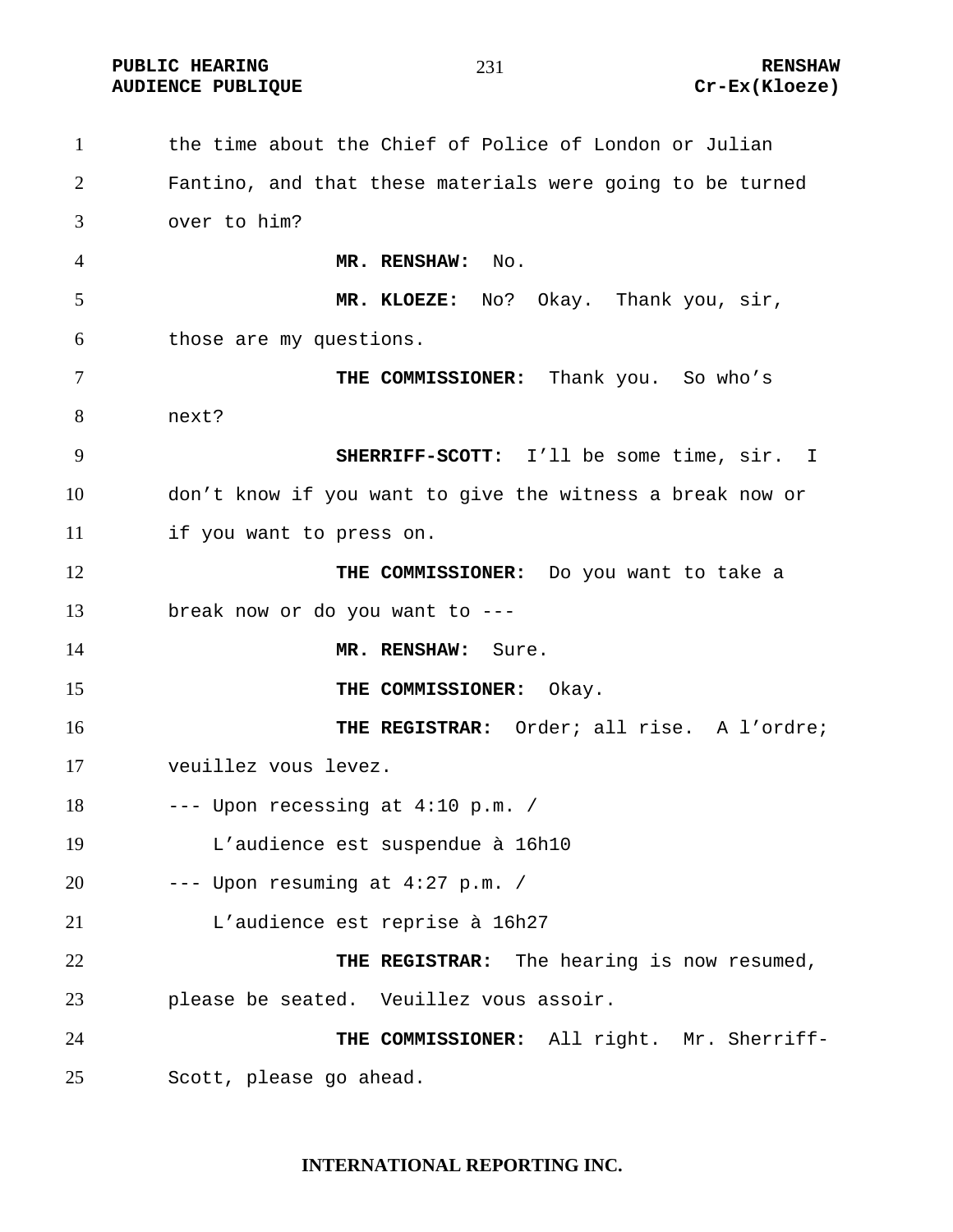# PUBLIC HEARING **RENSHAW** 232 **RENSHAW** RENSHAW **RENSHAW** 232 Cr-Ex(Sherriff-Scott)

| $\mathbf{1}$   | GERALD RENSHAW, Resumed/Sous le même serment                 |
|----------------|--------------------------------------------------------------|
| 2              | --- CROSS-EXAMINATION BY/CONTRE-INTERROGATOIRE PAR MR.       |
| 3              | SHERRIFF-SCOTT                                               |
| $\overline{4}$ | MR. SHERRIFF-SCOTT: Mr. Renshaw, my name's                   |
| 5              | David Sherriff-Scott. I act for the Diocese of Alexandria-   |
| 6              | Cornwall. Okay? I'm going to ask you a number of             |
| $\tau$         | questions.                                                   |
| 8              | MR. RENSHAW: I've met you before.                            |
| 9              | MR. SHERRIFF-SCOTT: I beg your pardon?                       |
| 10             | MR. RENSHAW: I've met you before.                            |
| 11             | MR. SHERRIFF-SCOTT: I don't think so, but                    |
| 12             | as long as you don't tell me it was on Malcolm's cottage,    |
| 13             | I'm okay.                                                    |
| 14             | (LAUGHTER/RIRES)                                             |
| 15             | MR. SHERRIFF-SCOTT: That was a no, wasn't                    |
| 16             | it, sir?                                                     |
| 17             | MR. RENSHAW: Right.                                          |
| 18             | (LAUGHTER/RIRES)                                             |
| 19             | MR. SHERRIFF-SCOTT: Okay, I want to see if                   |
| 20             | I can establish, sir, in summary of what we've heard         |
| 21             | yesterday and today, four general propositions. Okay?<br>And |
| 22             | I want you to acknowledge whether you agree with me or not   |
| 23             | on these four points that I'm going to give you right now.   |
| 24             | Okay?                                                        |
| 25             | Okay.<br>MR. RENSHAW:                                        |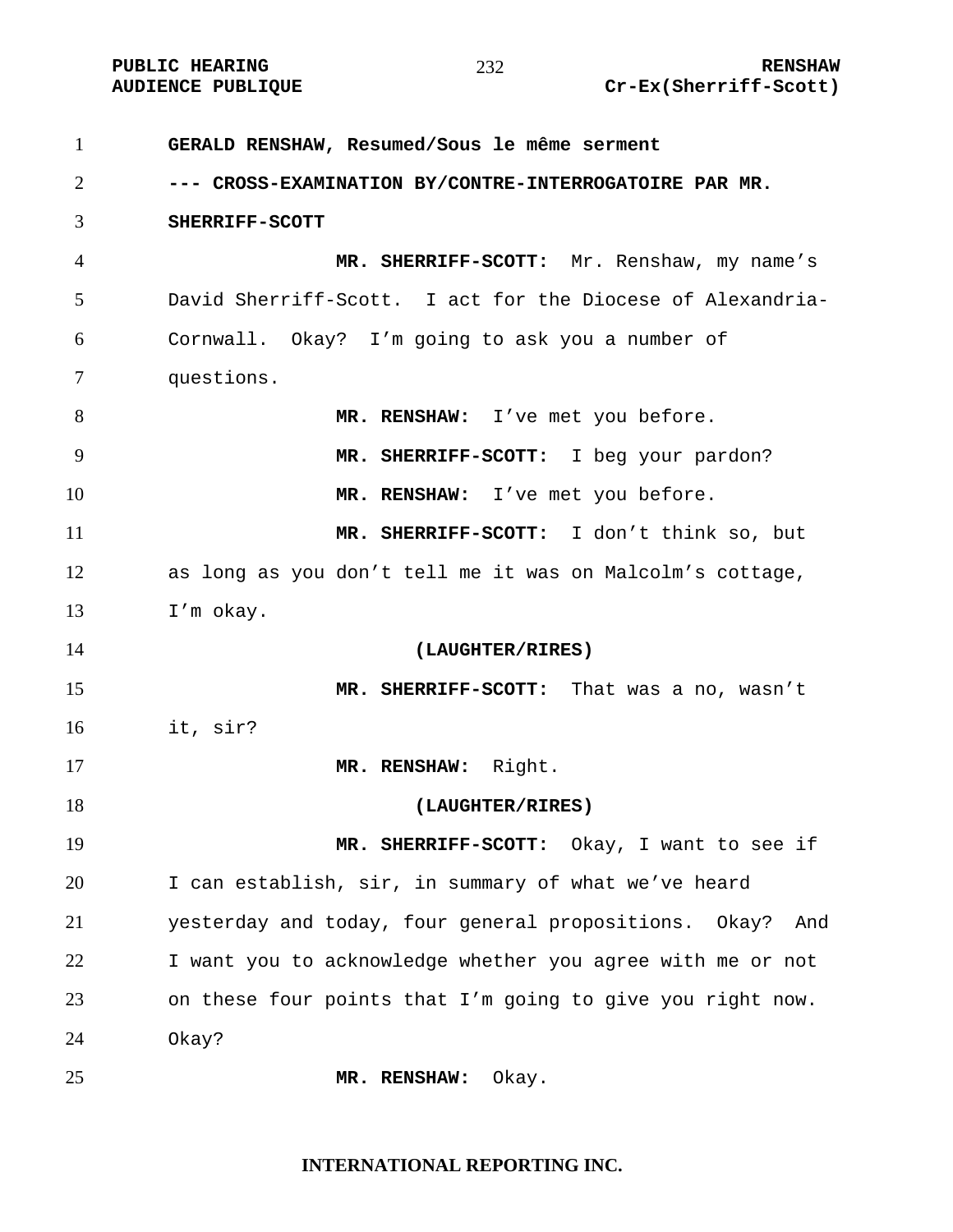**MR. SHERRIFF-SCOTT:** Good. Number 1, you don't have any first-hand, personal knowledge, regarding wrongdoing by anyone at Ken Seguin's or Malcolm MacDonald's, other than Ken Seguin? **MR. RENSHAW:** Correct. **MR. SHERRIFF-SCOTT:** Number 2, you don't have any personal, first information -- first-hand information regarding wrongdoing by any person from the Diocese of Alexandria-Cornwall? **MR. RENSHAW:** Correct. **MR. SHERRIFF-SCOTT:** Number 3, it would have been clear to the officers interviewing you in your various statements over the years, that the only first- hand information you had, sir, was pertaining to Ken Seguin; correct? **MR. RENSHAW:** Correct. **THE COMMISSIONER:** Well, wait a minute, now. What do you mean by first-hand information about wrongdoings? **MR. SHERRIFF-SCOTT:** Yes, sir. **THE COMMISSIONER:** Okay. **MR. SHERRIFF-SCOTT:** I should have qualified that, thank you. And number 4, you don't know what, if anything, people you are alleging may have visited Malcolm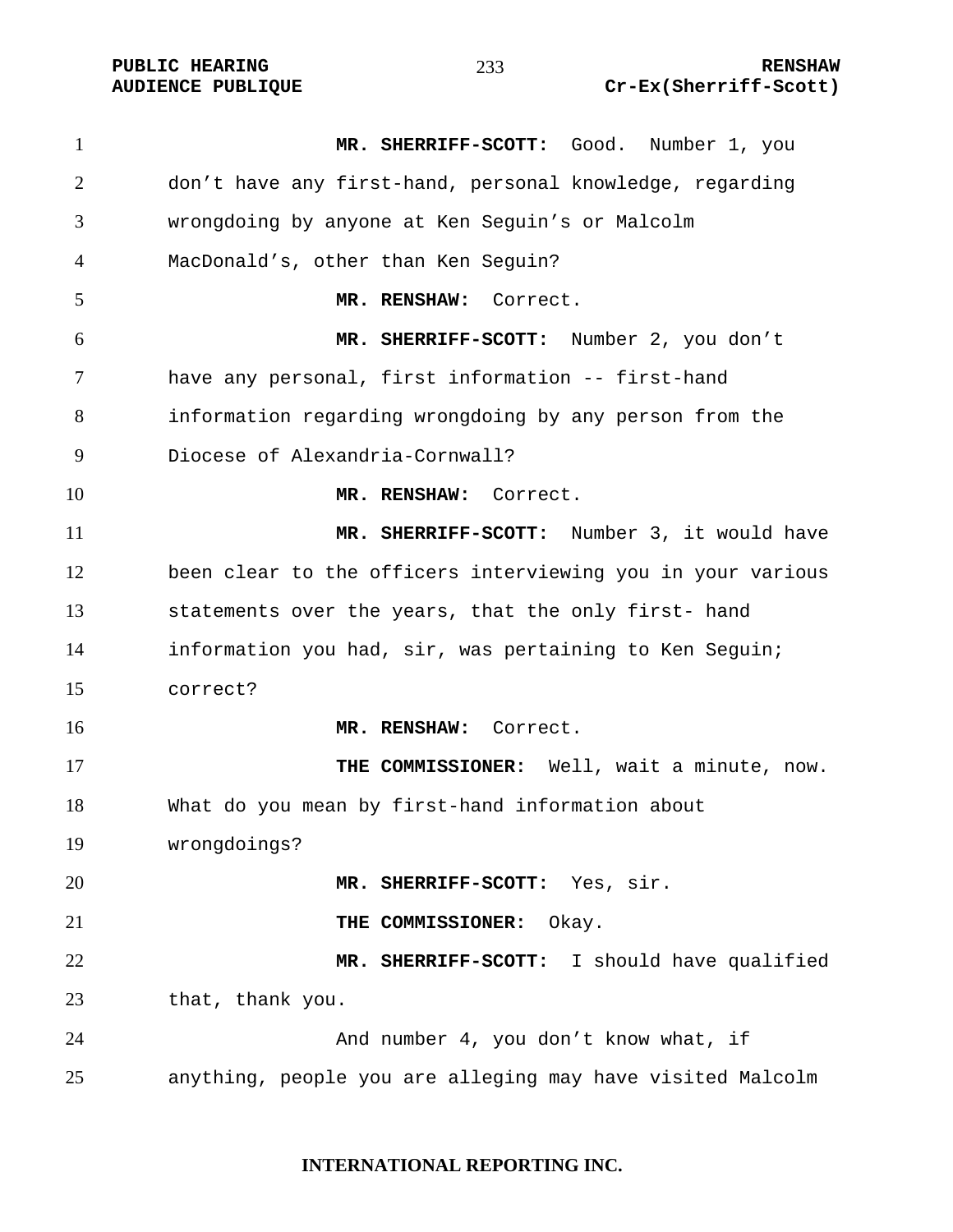**PUBLIC HEARING 234** 234 RENSHAW

#### 

**AUDIENCE PUBLIQUE Cr-Ex(Sherriff-Scott)** 

MacDonald's island, if I can use that expression, may have seen there; correct? **MR. RENSHAW:** Say that again? **MR. SHERRIFF-SCOTT:** You don't know what, if anything, people you say visiting Malcolm MacDonald's cottage may have seen there? **THE COMMISSIONER:** Are you alluding to the -  $-$ **MR. SHERRIFF-SCOTT:** Yes. **THE COMMISSIONER:** --- to the room? **MR. RENSHAW:** No, because it was in the common area as well. 13 MR. SHERRIFF-SCOTT: You don't know, sir, what anybody saw there? You don't have any personal knowledge, do you? **MR. RENSHAW:** Yes, I would. **MR. SHERRIFF-SCOTT:** So everybody who went there saw this, is that the idea? **MR. RENSHAW:** It was never hidden, is my point. **MR. SHERRIFF-SCOTT:** Okay, well, we'll come back to that because you referred to it in a statement, and I'll come to the statement and we'll talk about that one a bit more. So on the first three, you agree with me. **MR. RENSHAW**: Yes.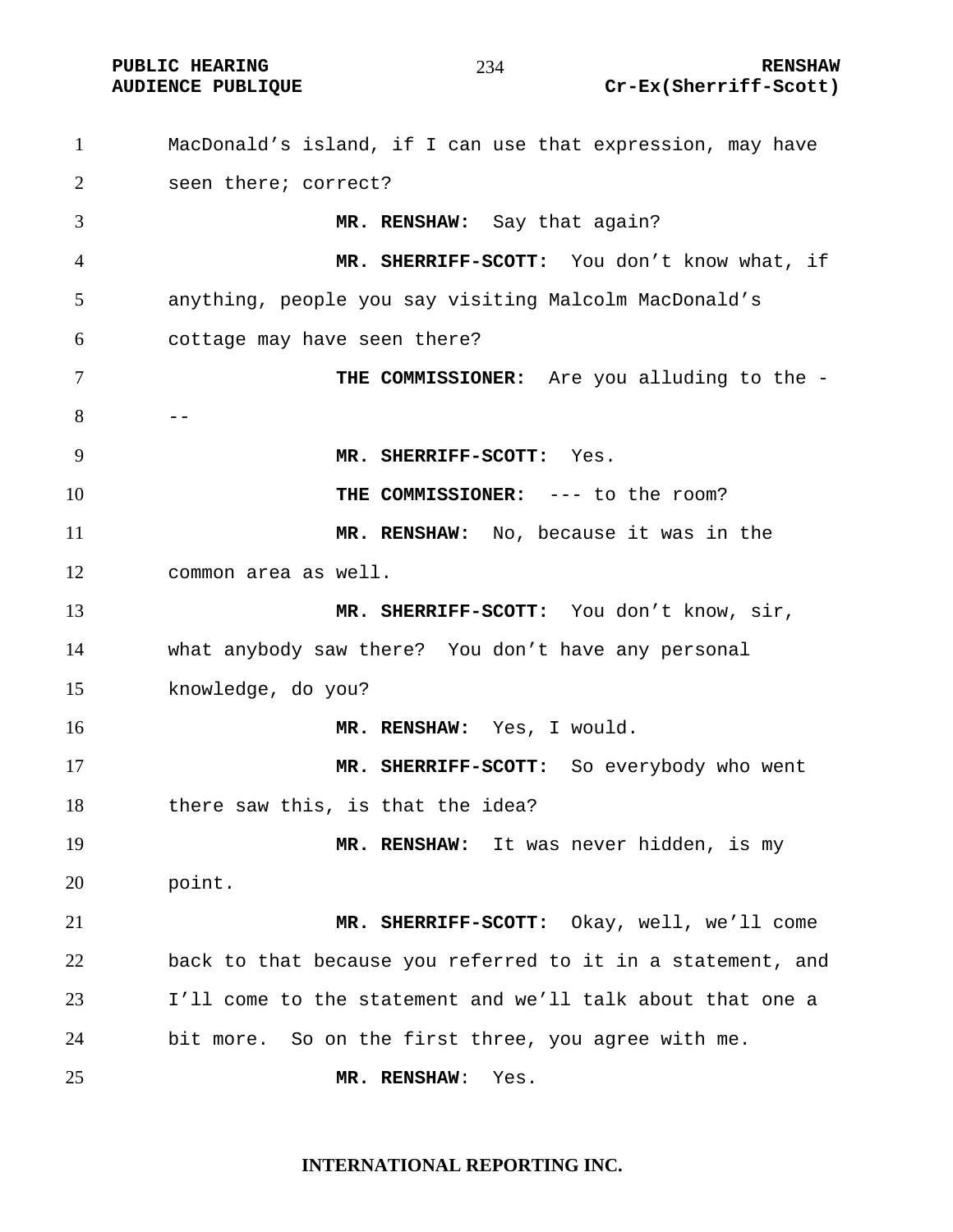PUBLIC HEARING **RENSHAW** 235 **RENSHAW RENSHAW RENSHAW RENSHAW RENSHAW Cr-Ex(Sherriff-Scott)** Cr-Ex(Sherriff-Scott)

| $\mathbf{1}$ | MR. SHERRIFF-SCOTT: We'll discuss the                      |
|--------------|------------------------------------------------------------|
| 2            | fourth, as the thing unfolds. Okay?                        |
| 3            | So just by way of background, you're born                  |
| 4            | December '65?                                              |
| 5            | MR. RENSHAW: Yes.                                          |
| 6            | MR. SHERRIFF-SCOTT: You had a large family?                |
| 7            | MR. RENSHAW: Yes.                                          |
| 8            | MR. SHERRIFF-SCOTT: Yes. You have to say                   |
| 9            | yes or no, just so we can roll along. This is background   |
| 10           | mostly.                                                    |
| 11           | You had a number of brothers?                              |
| 12           | MR. RENSHAW: Yes.                                          |
| 13           | MR. SHERRIFF-SCOTT: And you are the                        |
| 14           | youngest?                                                  |
| 15           | MR. RENSHAW: Now I am.                                     |
| 16           | MR. SHERRIFF-SCOTT: Now you are. Okay.                     |
| 17           | There was one earlier who was younger, but he is deceased? |
| 18           | MR. RENSHAW:<br>Yes.                                       |
| 19           | MR. SHERRIFF-SCOTT: Okay.                                  |
| 20           | And a number of your brothers have extensive               |
| 21           | criminal records?                                          |
| 22           | MR. RENSHAW: I believe so.                                 |
| 23           | MR. SHERRIFF-SCOTT: Yes. Robert has a very                 |
| 24           | extensive criminal record?                                 |
| 25           | MR. RENSHAW: I've never read it, but ---                   |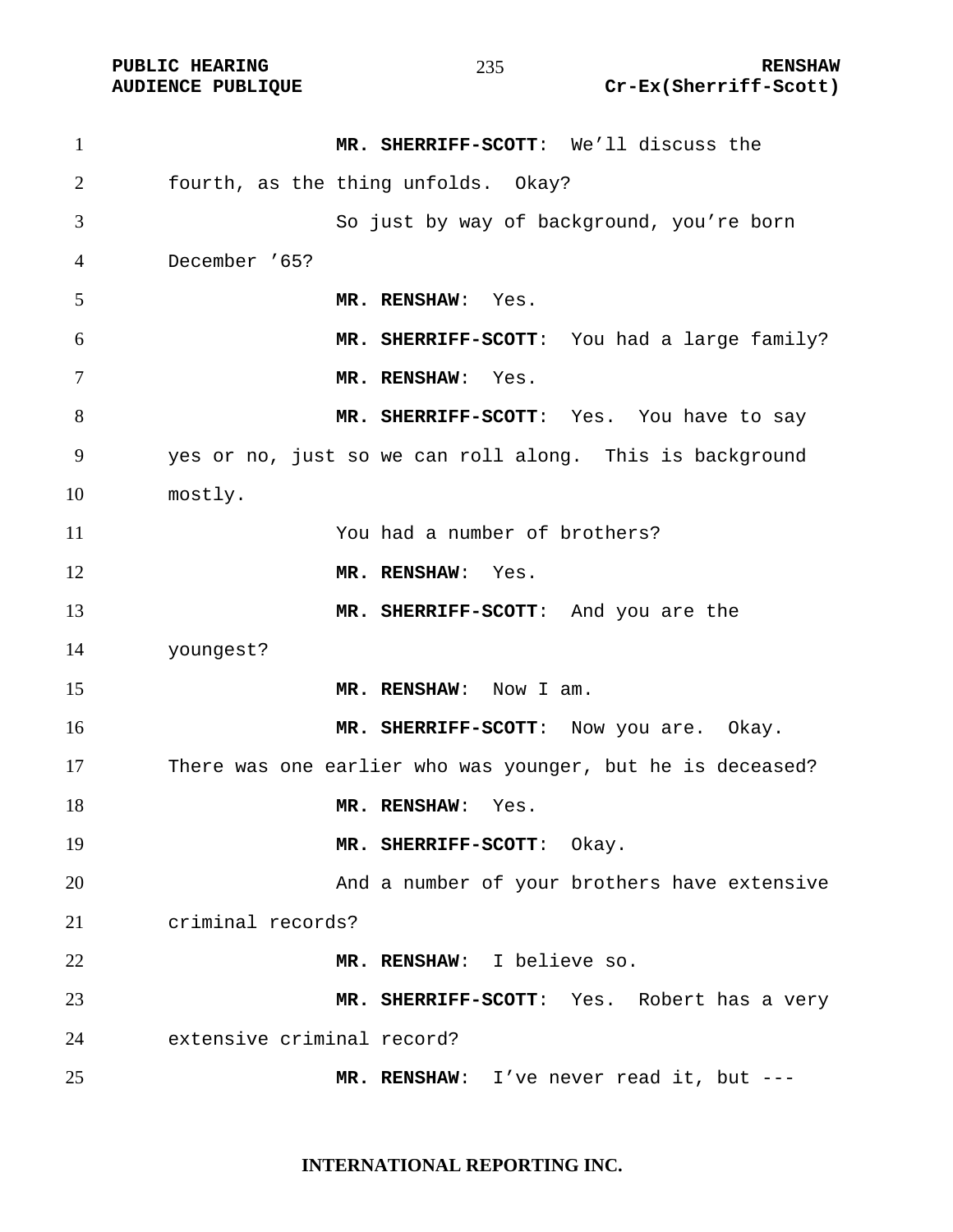| $\mathbf{1}$   | MR. SHERRIFF-SCOTT: You're aware that he's                  |
|----------------|-------------------------------------------------------------|
| $\overline{2}$ | got criminal convictions of a variety, kinds?               |
| 3              | MR. RENSHAW: Yes.                                           |
| 4              | MR. SHERRIFF-SCOTT: That he spent a number                  |
| 5              | of years or months in incarceration?                        |
| 6              | MR. RENSHAW: Months.                                        |
| $\tau$         | MR. SHERRIFF-SCOTT: Okay.                                   |
| 8              | You have a criminal record?                                 |
| 9              | MR. RENSHAW: Yes.                                           |
| 10             | MR. SHERRIFF-SCOTT: And just to canvass                     |
| 11             | that, you were convicted of possession of stolen property?  |
| 12             | MR. RENSHAW: Yes.                                           |
| 13             | MR. SHERRIFF-SCOTT: Mischief and break and                  |
| 14             | enter?                                                      |
| 15             | MR. RENSHAW: No mischief.                                   |
| 16             | MR. SHERRIFF-SCOTT: Assault?                                |
| 17             | MR. RENSHAW: Yes.                                           |
| 18             | MR. SHERRIFF-SCOTT: Impaired driving?                       |
| 19             | MR. RENSHAW:<br>No.                                         |
| 20             | MR. SHERRIFF-SCOTT: Was your lawyer Mr.                     |
| 21             | Robert Talach of the Ledroit, Beckett firm?                 |
| 22             | MR. RENSHAW: For what?                                      |
| 23             | MR. SHERRIFF-SCOTT: For your civil                          |
| 24             | proceeding against the Attorney General Corrections Canada? |
| 25             | Yes.<br>MR. RENSHAW:                                        |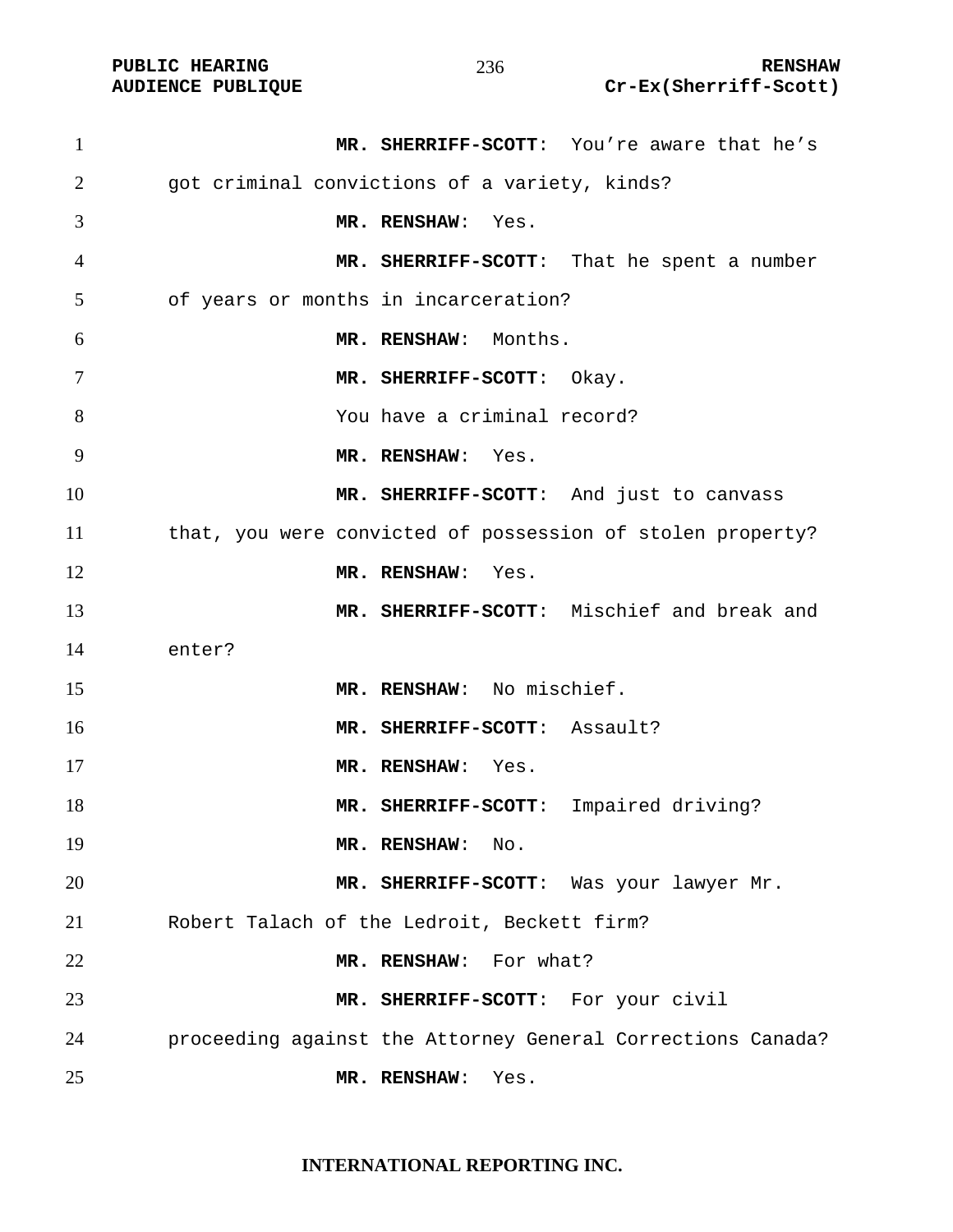**MR. SHERRIFF-SCOTT**: Okay. The reason I ask you that, sir, and I'll take you to the transcript if needs be must, but Mr. Talach said that those were the summary of your convictions. Does that not comport with your recollection? **MR. RENSHAW**: No. **MR. SHERRIFF-SCOTT**: Okay. Mr. Talach was wrong then when he said that? **MR. RENSHAW:** Apparently. 11 MR. SHERRIFF-SCOTT: Apparently. Well, he said that on an examination for 13 discovery of April  $12^{th}$ , 2006. And I just want to show that to you, so that we can be clear. **MR. RENSHAW**: Well, would you not have a copy of my record? **THE COMMISSIONER:** No, no, no. No one has a copy of your record at this point, in any event, I don't think. **MR. ENGELMANN:** There is no need to show him a transcript for that purpose. He asked the witness, he's asked the witness. **THE COMMISSIONER:** So we -- so that you read it from the -- you can read it to him, but I mean what does it matter? If he says -- he acknowledges -- he does not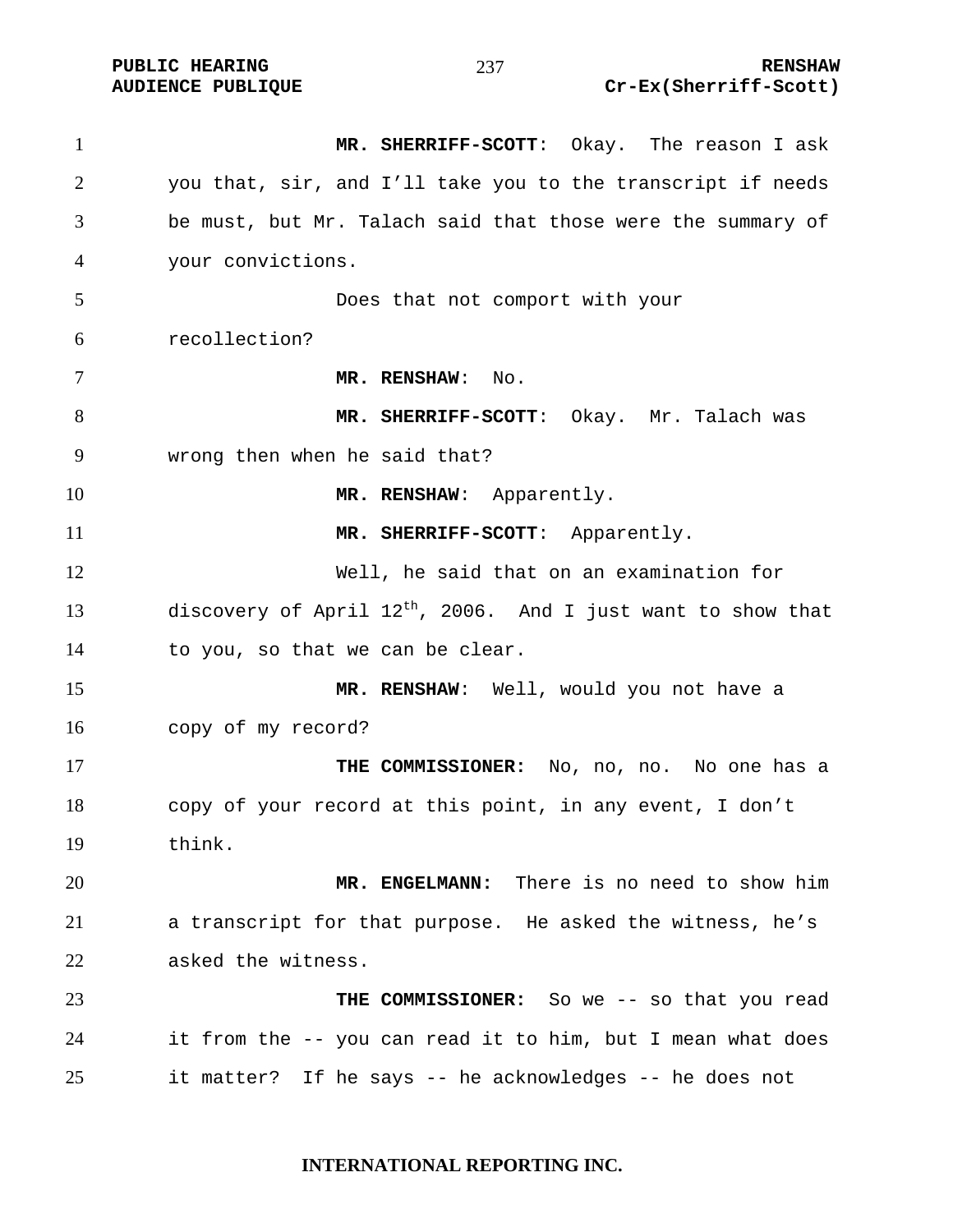**PUBLIC HEARING 238** 238 RENSHAW **AUDIENCE PUBLIQUE Cr-Ex(Sherriff-Scott)** 

dispute the fact that you're saying his lawyer said that. He just  $---$ **MR. SHERRIFF-SCOTT:** Well, fair enough -- his lawyer is his agent, so his lawyer said that. If he accepts that, I don't have to put it to him. **THE COMMISSIONER:** Do you accept that your lawyer would have said that in an examination for discovery, although you think he was wrong? **MR. RENSHAW**: He could have, yes. **MR. SHERRIFF-SCOTT**: Fair enough. 11 Now, sir, you're aware that your brother, Robert, had a very severe drug and alcohol addiction problem in his teens and early twenties as well as beyond that? **THE COMMISSIONER:** Relevance of that? **MR. SHERRIFF-SCOTT:** Well, I don't want to debate the relevance in the presence of the witness. I have a very acute theory of this issue. Could you -- Madam Clerk, could you ask the witness to wait outside -- escort him out or maybe Mr. -- oh, there we go. Sorry, Patrick. **(SHORT PAUSE/COURTE PAUSE) THE COMMISSIONER:** Yes, sir? **MR. SHERRIFF-SCOTT:** These are straightforward matters, which I believe the witness will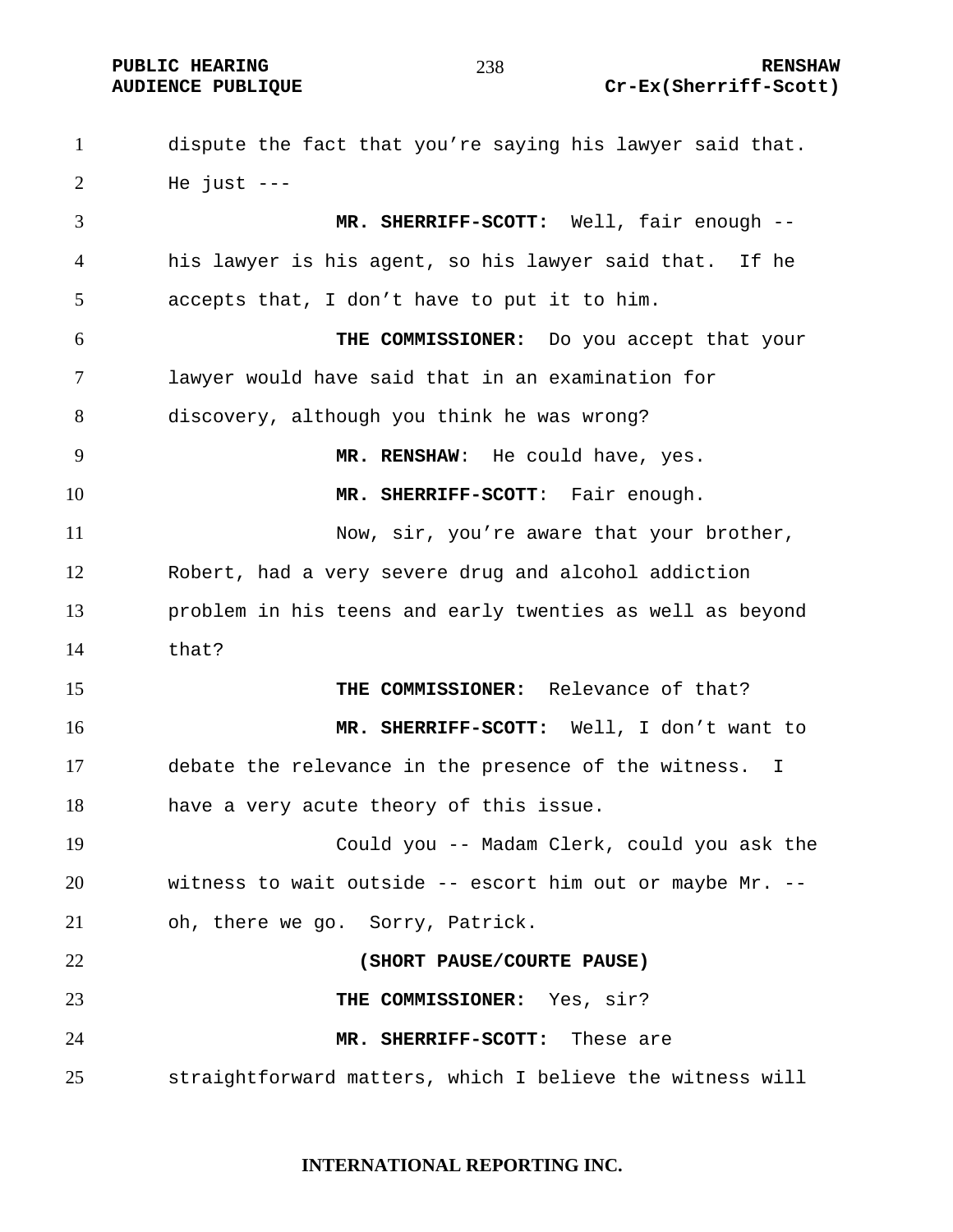**PUBLIC HEARING RENSHAW** 

#### 

concede and there is a transcript to --- **THE COMMISSIONER:** Okay, but what's the relevance? **MR. SHERRIFF-SCOTT:** The relevance is this; that at the time he met Mr. Seguin, he was living with his brother, Robert. **THE COMMISSIONER:** Right. **MR. SHERRIFF-SCOTT:** His brother, Robert, had a very extensive criminal record, a very extensive drug problem. **THE COMMISSIONER:** M'hm. **MR. SHERRIFF-SCOTT:** His drug problem, on Robert's admission, led him to seek -- engage in what amounted to prostitution with Mr. Seguin. **THE COMMISSIONER:** Who's -- this is Robert? **MR. SHERRIFF-SCOTT:** Yes, his brother Robert, sir. **THE COMMISSIONER:** Okay. Just a second --- **MR. SHERRIFF-SCOTT:** Wait until I finish. **THE COMMISSIONER:** Let him finish. **MR. LEE:** (off mic) **THE COMMISSIONER:** I'm sorry? **MR. LEE:** I'm not sure if this is worth hearing frankly, if that's going to the tone of it, to suggest that Mr. Bob Renshaw was engaged in prostitution.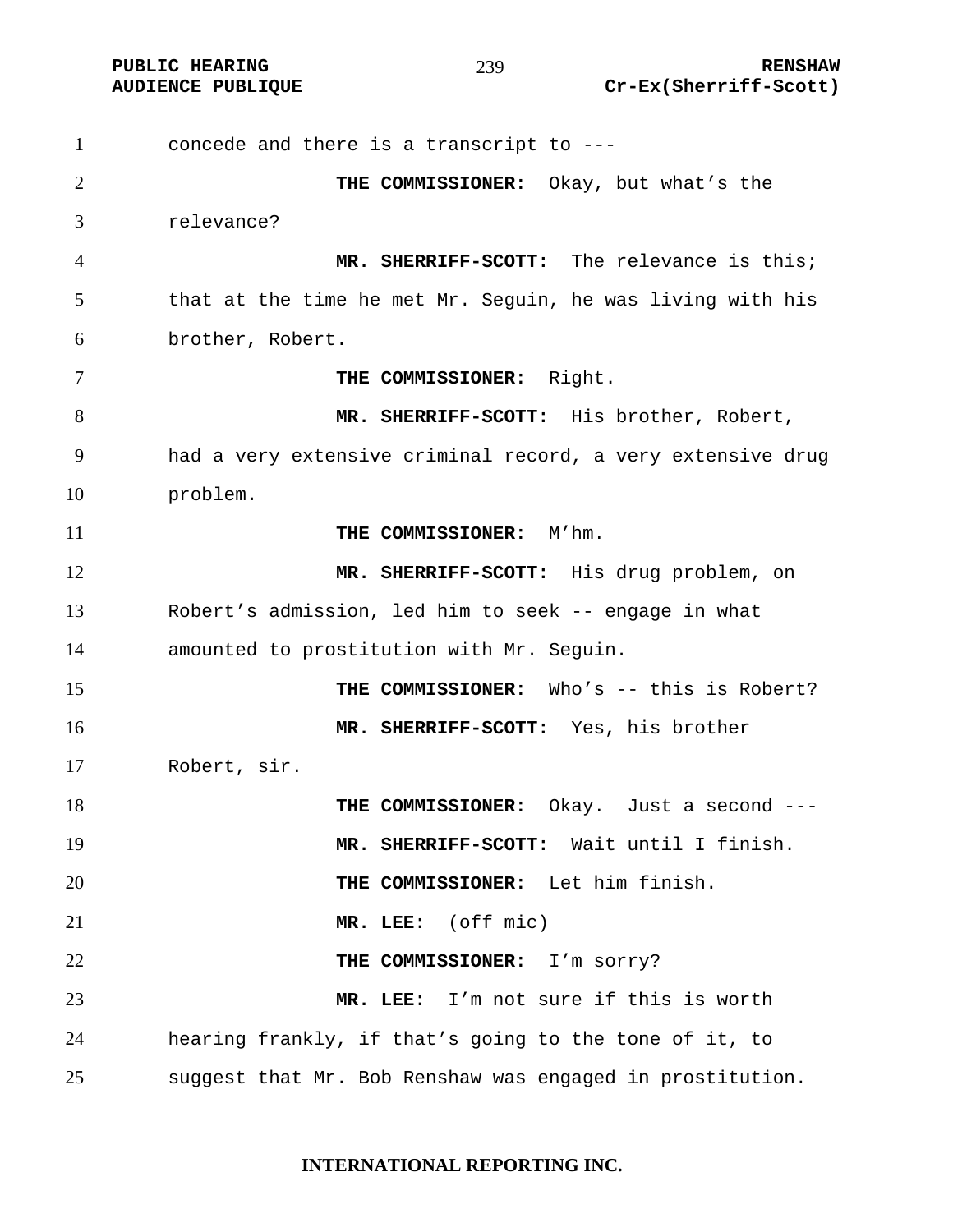**AUDIENCE PUBLIQUE** 

| $\mathbf{1}$   | I think we should maybe have some basis to that before ---  |
|----------------|-------------------------------------------------------------|
| $\overline{2}$ | MR. ENGELMANN: He was a witness here.                       |
| 3              | MR. LEE: He was a witness here.                             |
| $\overline{4}$ | MR. SHERRIFF-SCOTT: May I finish?                           |
| 5              | THE COMMISSIONER: Yes.                                      |
| 6              | MR. SHERRIFF-SCOTT: Thank you.                              |
| 7              | Aside from the characterization of it being                 |
| 8              | ridiculous, here -- if I can just -- if I may trace my      |
| 9              | theory.                                                     |
| 10             | THE COMMISSIONER: That's why you're here.                   |
| 11             | --- SUBMISSIONS BY/REPRÉSENTATIONS PAR MR. DAVID SHERRIFF-  |
| 12             | SCOTT:                                                      |
| 13             | MR. SHERRIFF-SCOTT:<br>Okay.                                |
| 14             | Mr. -- first of all, I want to get his                      |
| 15             | background, which includes this family life. Mr. Robert     |
| 16             | Renshaw was his brother and, if I may, Robert Renshaw had a |
| 17             | very extensive criminal record, a very extensive drug and   |
| 18             | alcohol habit, which he testified was costing him hundreds  |
| 19             | and hundreds of dollars per day.                            |
| 20             | THE COMMISSIONER:<br>M'hm.                                  |
| 21             | He testified and stated<br>MR. SHERRIFF-SCOTT:              |
| 22             | as an admission that in the result, he was seeking money    |
| 23             | from Mr. Seguin; that that was in exchange for sexual       |
| 24             | favours.                                                    |
| 25             | Then Mr. Renshaw Junior moved in with his                   |
|                |                                                             |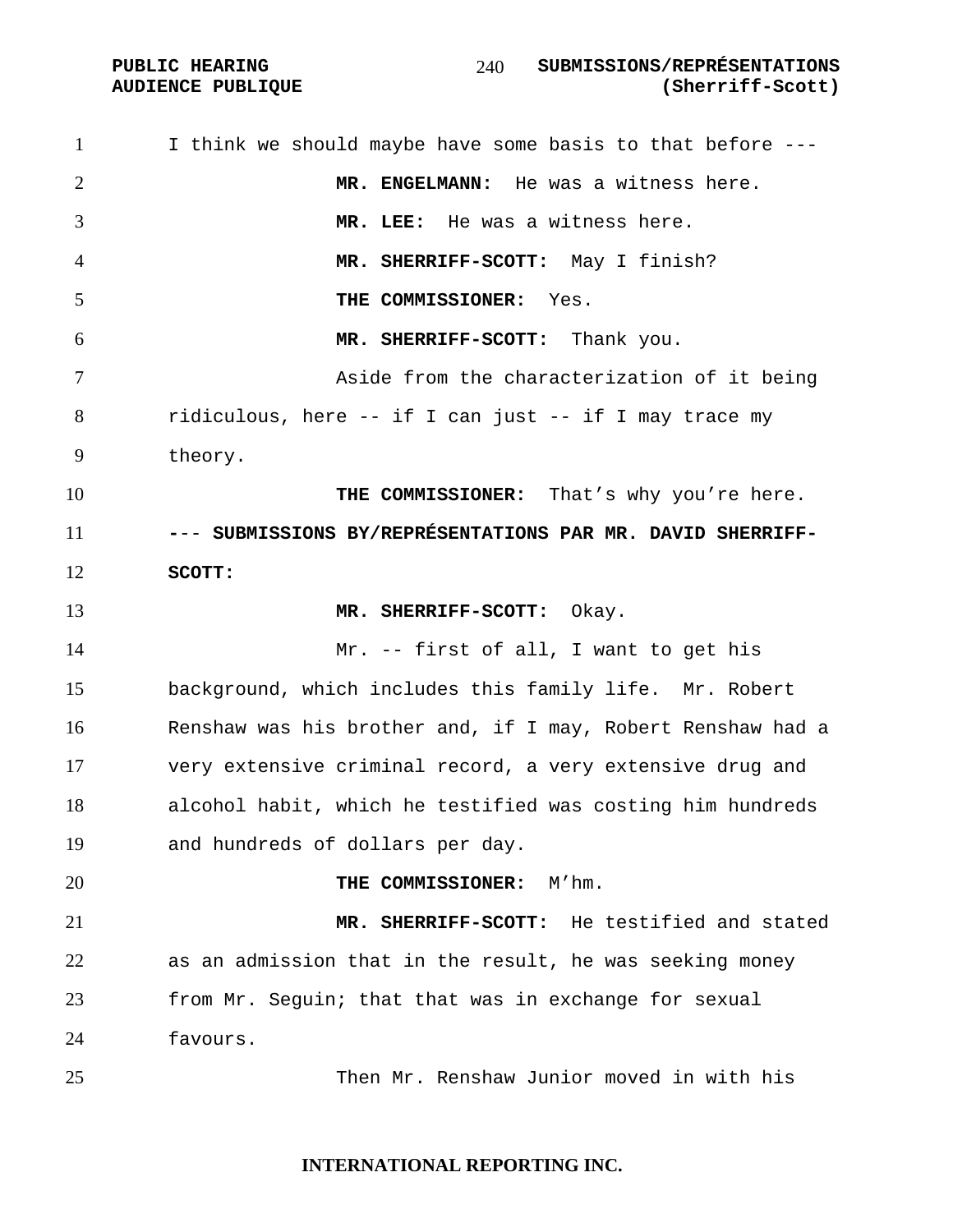brother at the height of this activity. Then he began to be charged with criminal offences, which you will see from the record and from his admissions and from transcripts, if necessary, demonstrate he and his brother -- or at least his brother had a major influence on him -- essentially, this is the time he comes into contact with Mr. Seguin, and the same thing happens with him, and it's admitted in the transcripts. Now, I don't -- this isn't a descriptor of my attitude, but I don't care, for the purpose of my examination, whether or not the witness was abused by Mr. Seguin. But what I want to demonstrate, and what I hope to establish is that a number of things were happening at Mr. Seguin's. **THE COMMISSIONER:** M'hm. **MR. SHERRIFF-SCOTT:** I want to establish generally that the character and type of person who was there -- the kind of activity that was going on --- 19 THE COMMISSIONER: I'm sorry, the character? **MR. SHERRIFF-SCOTT:** The age range and character of the type of individuals who were frequenting Mr. Seguin's residence. **THE COMMISSIONER:** Now, I see there are two groups. Are you talking about the probationers who supposedly were there or Father Charlie MacDonald and that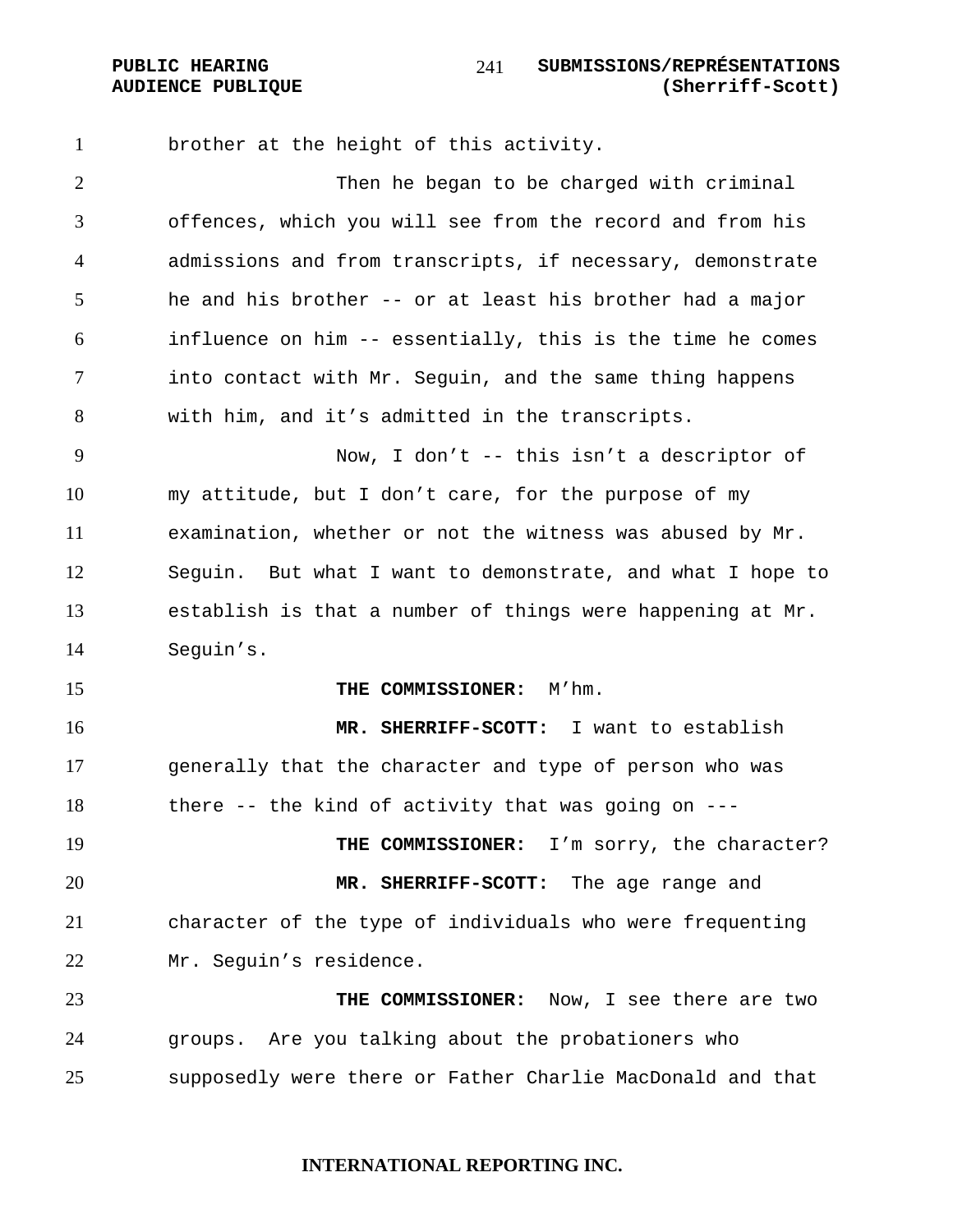group? **MR. SHERRIFF-SCOTT:** No, the probationer end. The younger people. **THE COMMISSIONER:** Right. Okay. **MR. SHERRIFF-SCOTT:** The probationers. **THE COMMISSIONER:** Yes. **MR. SHERRIFF-SCOTT:** So I want to establish what was going on there, why it was going on, what the relationships were, on what they were based. Now this witness, if I'm permitted, as will appear from his sworn testimony, admits a number of very important pieces of information, which are germane to the assessment of what was going on there. **THE COMMISSIONER:** M'hm. **MR. SHERRIFF-SCOTT:** And I care not, in terms of the examination, whether he's right or wrong about abuse, but what he will, I submit, admit under the compulsion of his prior testimony is that he was engaged in the exchange of money, loans, vehicles and other things for sexual favours, and that this went on for a lengthy period of time into his twenties. That he was extensively aware of what was going on at Mr. Seguin's, including Mr. Ron Leroux' activities, which I will come to. And all of this involves the background and lead up to it of his brother, their relationship, how that was affecting him and how it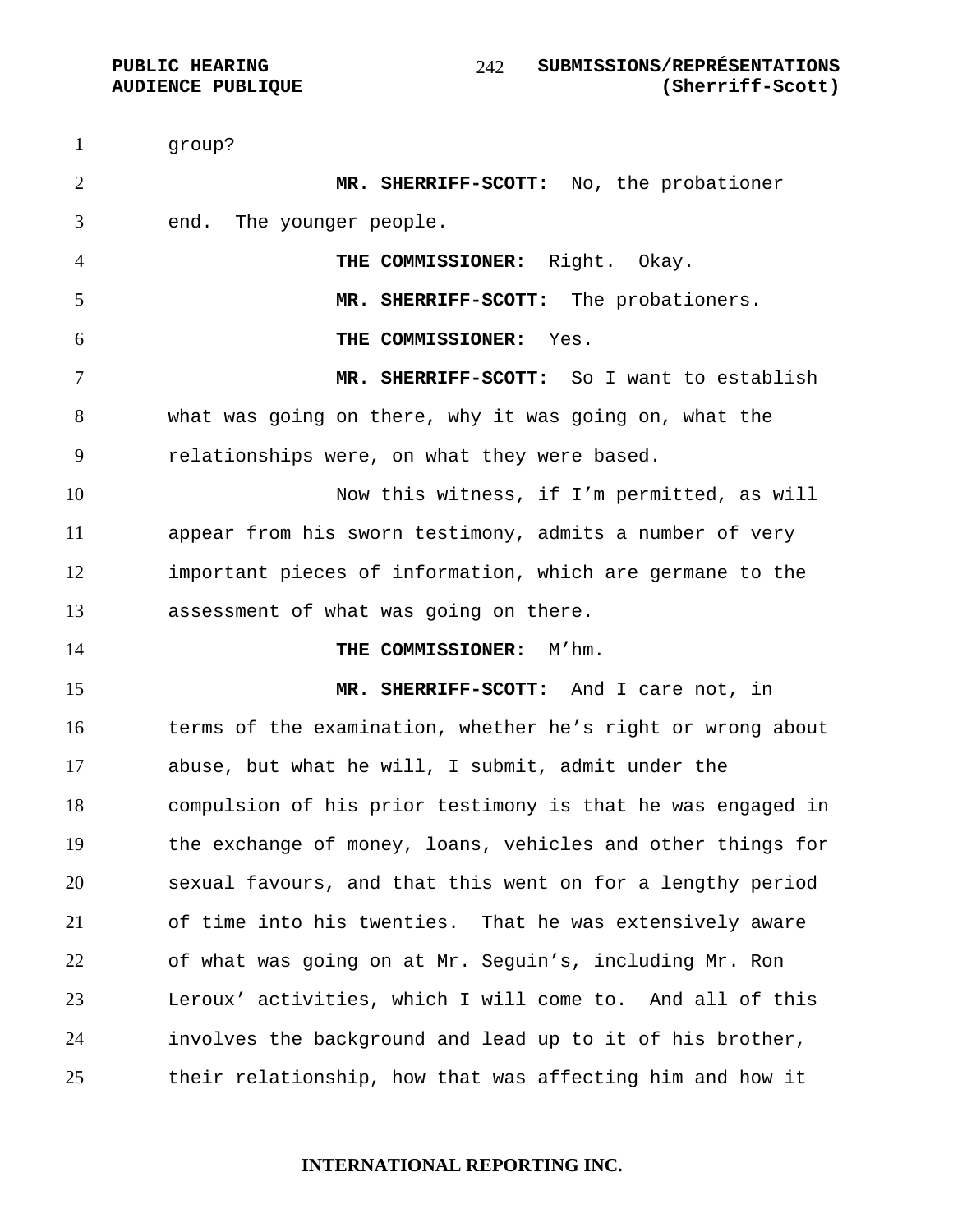led him to be introduced to Mr. Seguin. Mr. Robert Renshaw was also there.

**THE COMMISSIONER:** M'hm. **MR. SHERRIFF-SCOTT:** So I appreciate that there is concern here that this is too harsh, but in reality, there is reflected in the statements, as a counter-distinction from the transcripts and the other evidence, and contra-distinction to the police statements, a very different story about what was happening here. And I have a theory of the case about what was going on at this place, and it doesn't comport with what Mr. Renshaw says or what Mr. Leroux, who will follow him says. And so, I submit that you should give me wide latitude here to explore this with the witness. **THE COMMISSIONER:** Okay, but for what goal? You act for the Diocese. **MR. SHERRIFF-SCOTT:** Yes. **THE COMMISSIONER:** As far as I can see, the only thing that you really are concerned about is whether or not the Bishop was there, whether Father Charlie was there, whether a bunch of priests were there. **MR. SHERRIFF-SCOTT:** I don't agree. I think I'm entitled to explore all of this with the witness as any other person would be. **THE COMMISSIONER:** Why?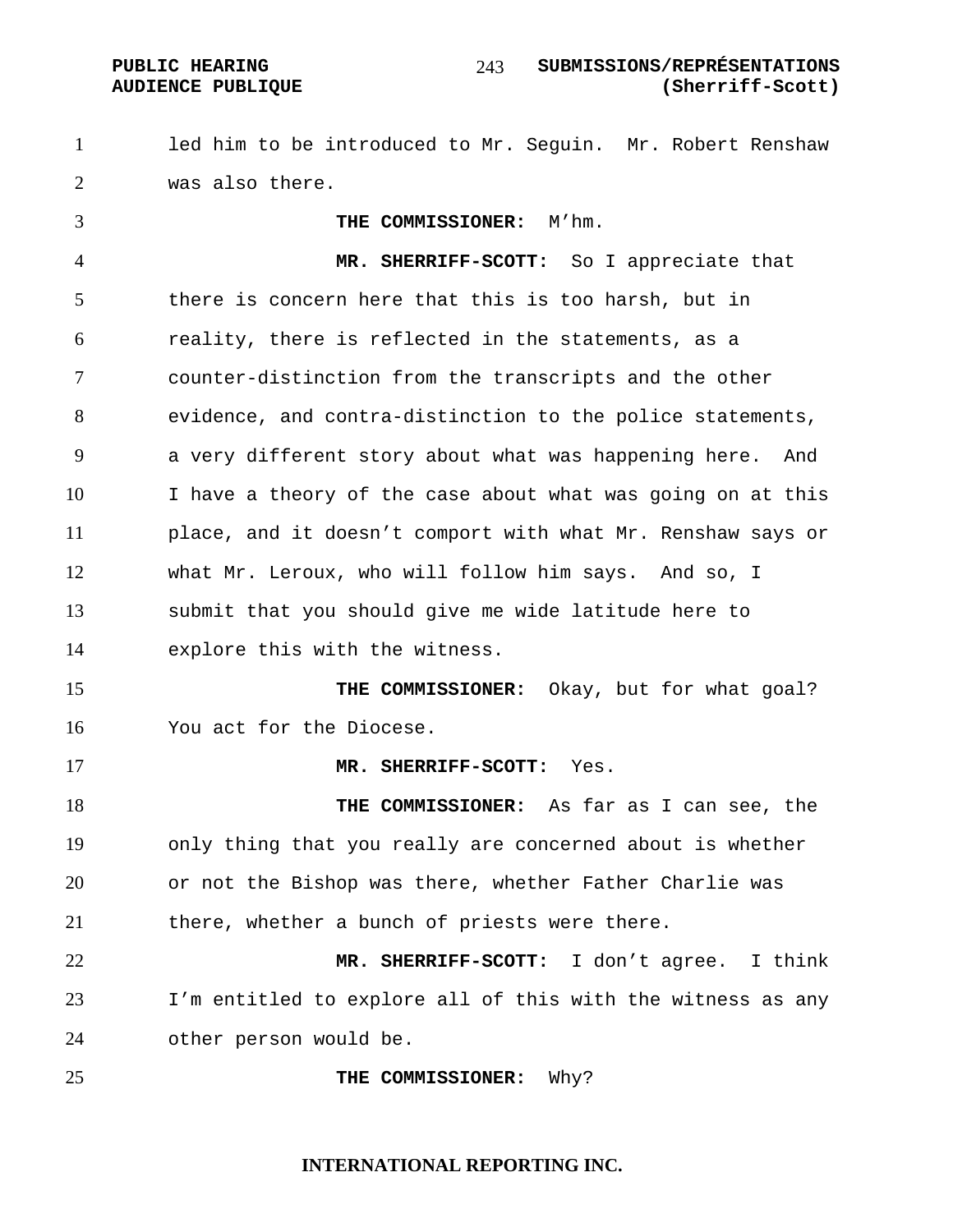**MR. SHERRIFF-SCOTT:** Because it's germane to my theory of the case before this Inquiry as to what was happening here. It's germane to the witness' credibility on what he was telling authorities, including what he was telling authorities about people connected with the Diocese. And so I should be permitted to explore his credibility on these statements to the limit, I submit. As I said to you, I'm not going to put to him "you were not abused by Mr. Seguin." **THE COMMISSIONER:** Of course not, there's --it's irrelevant. **MR. SHERRIFF-SCOTT:** Well, and it's not in my interest to do that. I have no interest in doing that. What I have an interest in doing here is testing the environment, describing it for you -- when we had debates before, sir, about publication bans and other things, one of the things you said to me is "shouldn't I get to the bottom of this issue of a clan." And I don't think I agreed with whether you should, but I think that was one of the things you were thinking about. And since that is alleged to include people connected with my client, I submit I should be entitled to explore very much to the limit what was going on and what his role was here.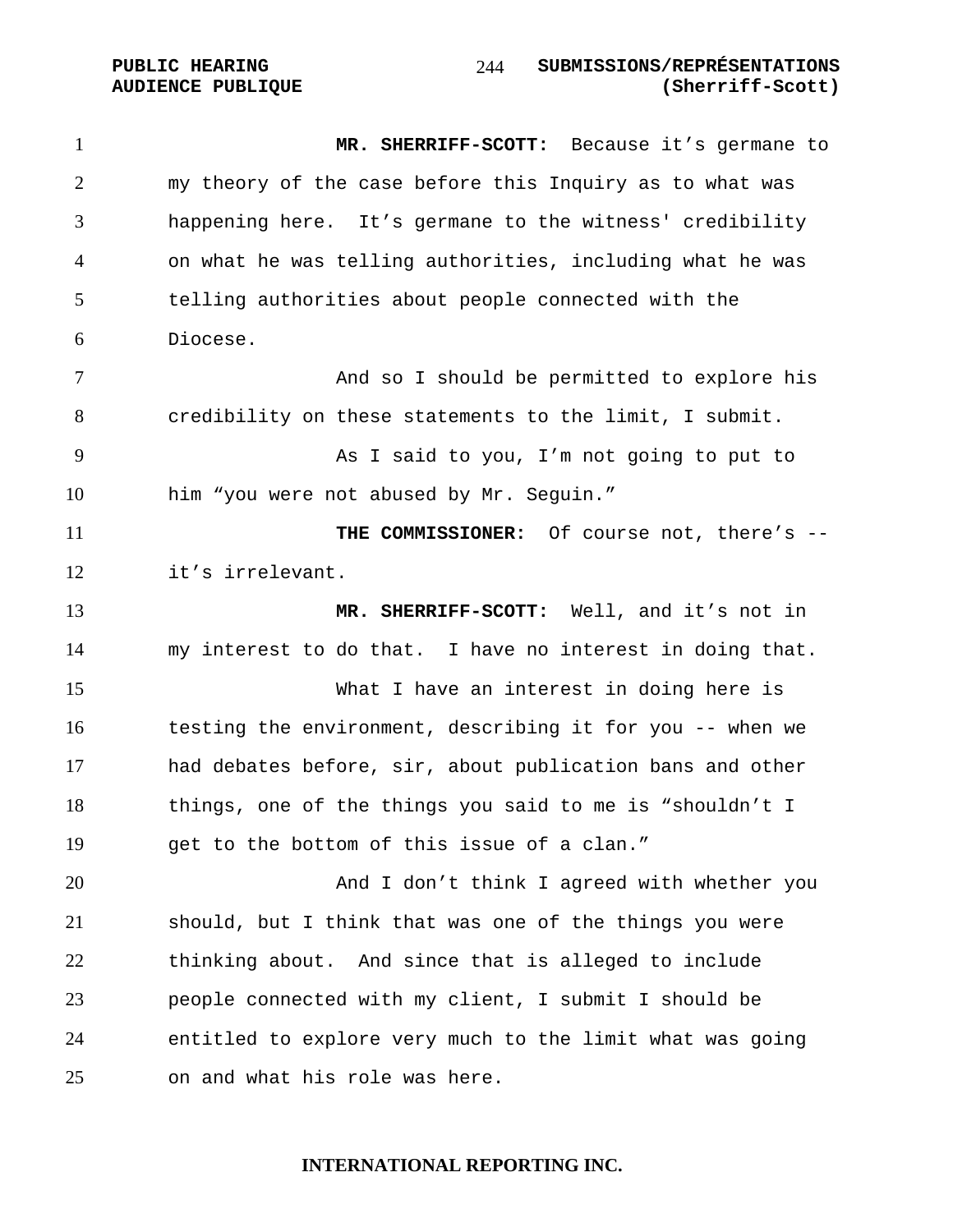This person was intimately connected with Ron Leroux, C-8, Mr. Seguin. And I want to know what was going on and what his involvement was because, I submit, his story will not hold up about a lot of things, including my clients, if I'm allowed to explore that, and that's in my interest very much so.

Just as it is in the interest of any other person whose client member is said to be there or not.

The story here is all this is happening. This isn't abuse of him, aside from Mr. Seguin -- saying he was abused by Mr. Seguin. But he's made all these statements about all these people, including a number of people connected with my client, and other institutions.

14 Now, I submit, all the institutions have and should have the greatest latitude in exploring the credibility of those assertions. Those aren't assertions of sexual abuse. Those are assertions of essentially impropriety, of a behaviour, of a group, of a clan, et cetera, all through the attachment of these people to a variety of locations and activities.

I just think it would be, given the tone and character of the witness' testimony over the last day-and-a-half, this is very aggressive testimony, not in terms of his character and presentation; but this is very serious testimony. This individual is showing -- photographs are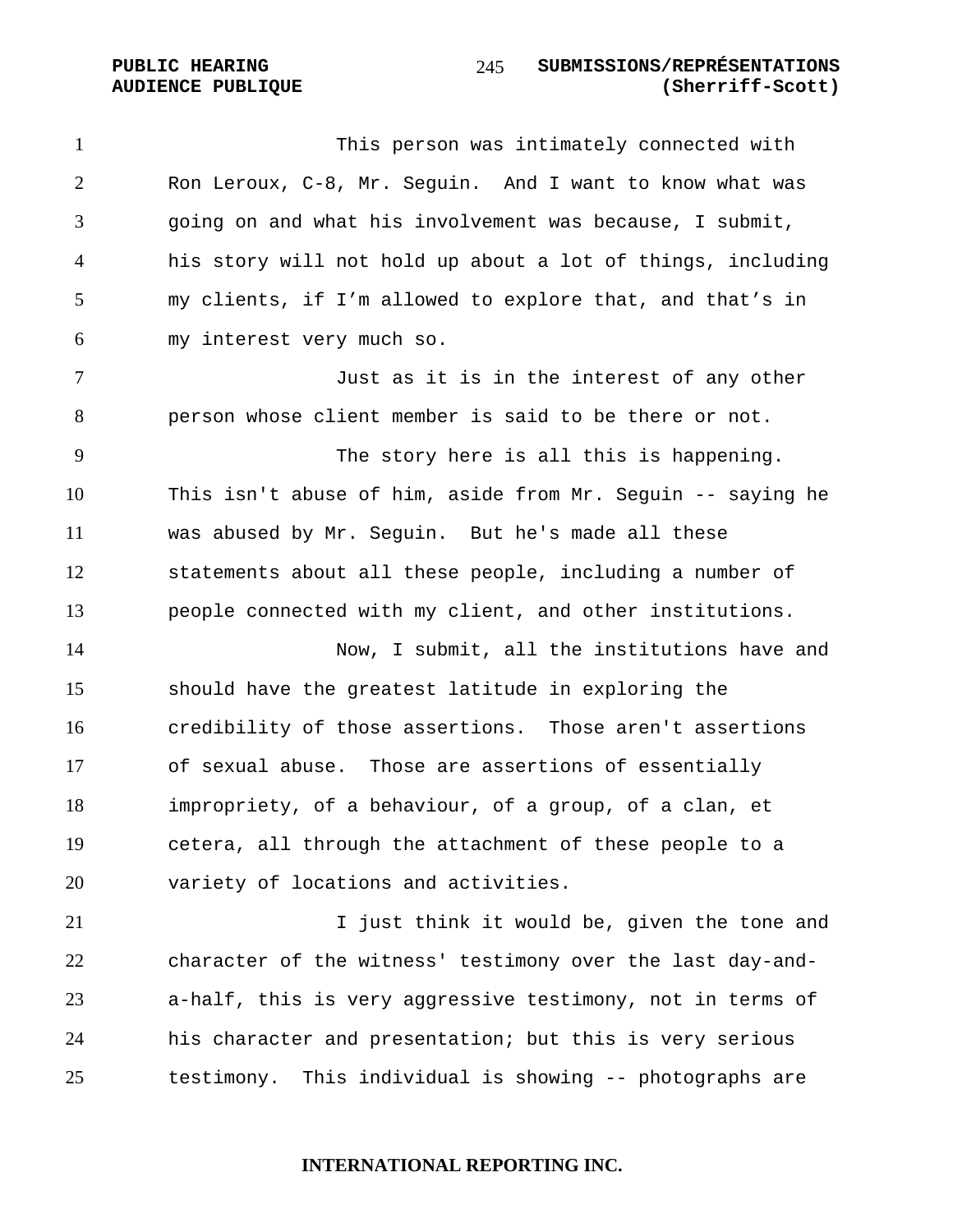being put up on the screen of members of institutions in this city. **THE COMMISSIONER:** M'hm. **MR. SHERRIFF-SCOTT:** And we should be entitled to explore the credibility of these assertions very, very significantly. **THE COMMISSIONER:** Okay. Thank you. **MR. SHERRIFF-SCOTT:** I can sit down; and my friends want to rise, I assume. **THE COMMISSIONER:** Yes. Thank you. No, well, we'll see where we go. Anybody else wish to comment? Mr. Lee. **--- SUBMISSIONS BY/REPRÉSENTATIONS PAR MR. DALLAS LEE: MR. LEE:** Robert Renshaw was here. He testified. He subjected himself to cross-examination. He's gone. He's home. He's not coming back. We are told today that he was a prostitute. It wasn't put to him. He's not given an opportunity to defend himself. We are told there are transcripts where he admits to being a prostitute. I can tell you, sir, that's absurd. I have read the transcripts, and he does no such thing. And even if he did, we can't put it to him now. He's gone. He's done. It wasn't put to him at the time. How can we put a transcript of Robert Renshaw to Gerry Renshaw to prove the fact that Robert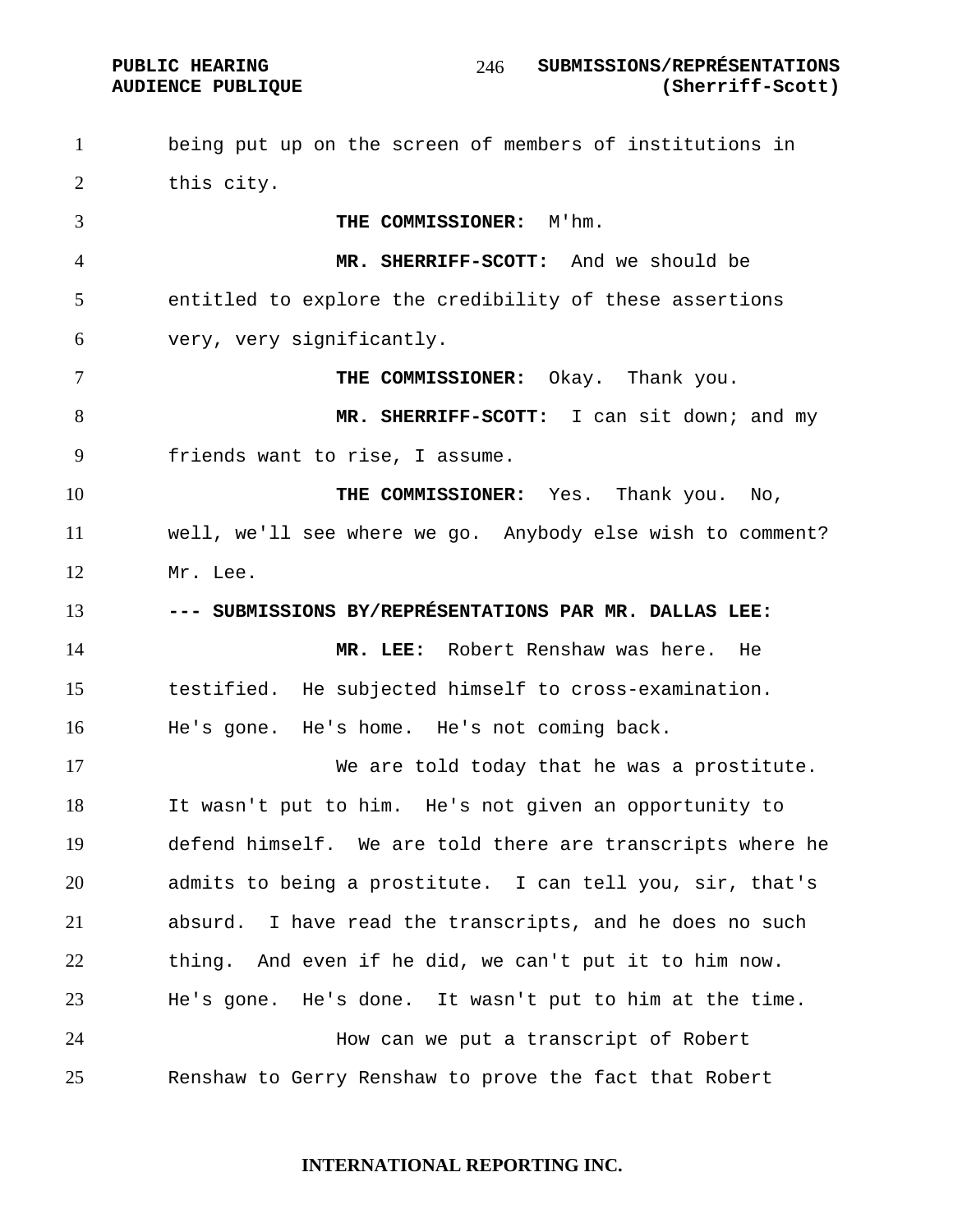Renshaw allegedly was a prostitute? It doesn't make any sense to me.

There are no documents here that suggest that -- well, not that suggest; that's the wrong word -- Mr. Sherriff-Scott represented that Mr. Gerald Renshaw has admitted apparently in transcripts that he was a prostitute, as well. He hasn't. If he's asked the question here, I'm sure he'll tell you the same thing. And that's not something he is going to be impeached on, whether or not he made a prior inconsistent statement indicating that he was. And it is irresponsible to be up here making these statements publicly -- making the assertion when there is no opportunity for these people to defend themselves, in particular, Mr. Robert Renshaw.

You raised the point; what does this have to do with the Diocese? What does any of this have to do with the Diocese? If he wants to cross-examine Mr. Renshaw and who he saw and where he saw him, by all means. If he wants to cross-examine on whether he was abused by Ken Seguin, that's entirely different.

Mr. Sherriff-Scott said a moment ago that he is not going to cross-examine on that, but it seems to me that things go hand-in-hand; that prostitution is not abuse. It goes directly to the heart. It goes to the details of the abuse. It goes to everything that these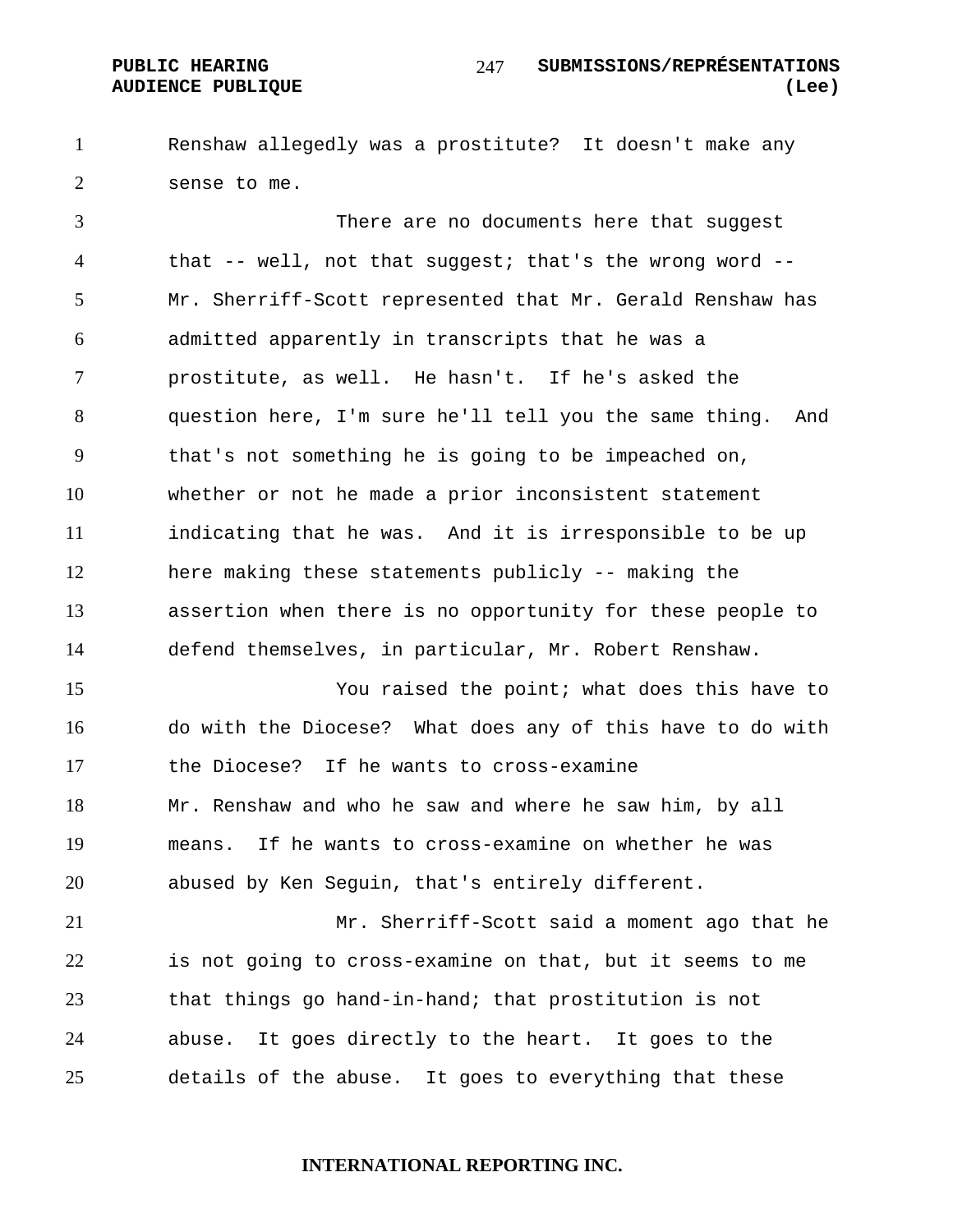witnesses have been promised that we are not going to get into.

I don't see what it has to do with the Diocese. I don't see what it has to do here, and I don't see how it's proper.

In particular, if we are talking about transcripts of Robert Renshaw, what does that have to do with Gerry Renshaw? We have two Discovery transcripts of Robert Renshaw. How can those possibly be put to this witness? We are not going to impeach Gerry on what Bob said.

12 I don't understand where we are going here or what is going on, sir, but I cannot more strongly oppose what's happened here in terms of the allegations that have been thrown out, with the suggestion that there's a direct support and direct admissions in transcripts that don't exist.

**THE COMMISSIONER:** All right. Shall we canvass -- Anyone else wish to make any comments? Mr. Canto. I take it you are --- **MR. CANTO:** No comments. **THE COMMISSIONER:** No comments. 23 Mr. Chisholm, any comments? **--- SUBMISSIONS BY/REPRÉSENTATIONS PAR MR.PETER CHISHOLM: MR. CHISHOLM:** Good afternoon,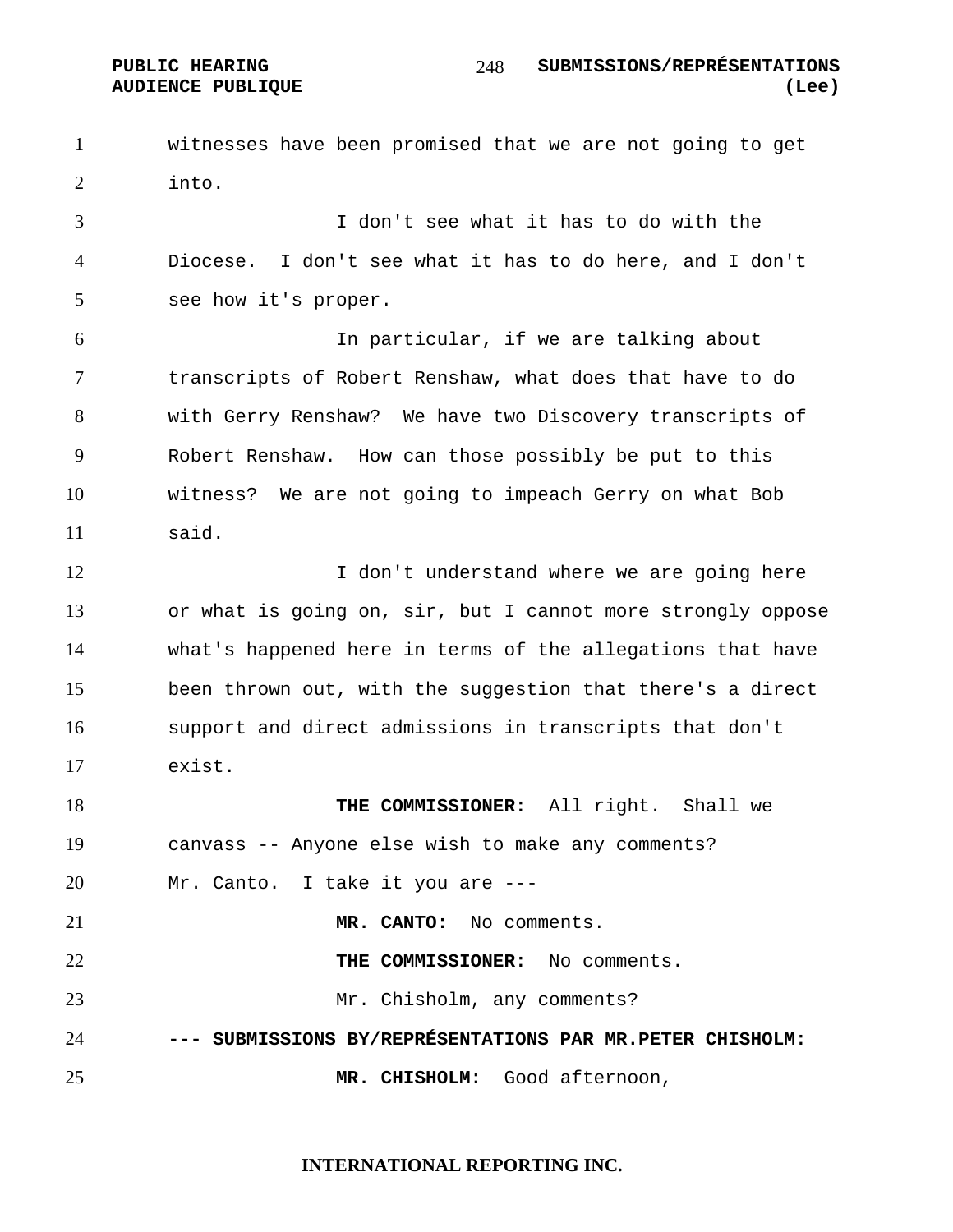Mr. Commissioner. **THE COMMISSIONER:** Good afternoon. **MR. CHISHOLM:** My view on the cross-examination of a witness and the way that I've tried to conduct my cross-examinations with respect to witnesses that have touched upon my client's interests would be that, with respect to the allegation -- any allegations of abuse that they put forth -- it is my view that whether or not they were abused is not an area that we should go down in terms of testing their credibility. **THE COMMISSIONER:** M'hm. 12 MR. CHISHOLM: But with respect to their credibility in other areas, it would be my view that the Parties -- the witness -- the counsel for the Parties withstanding, would be entitled to test their credibility on other areas outside, whether or not the witness was abused. The reason for that is these witnesses, and again I'm speaking of the witnesses that are touched by my client's interests, have indicated that certain things were or were not done by my client and its employees. I would submit that that raises serious issues with respect to the Parties withstanding, with respect to their reputations and the reputations of employees of those institutions. And to be fair to those Parties, the credibility of a witness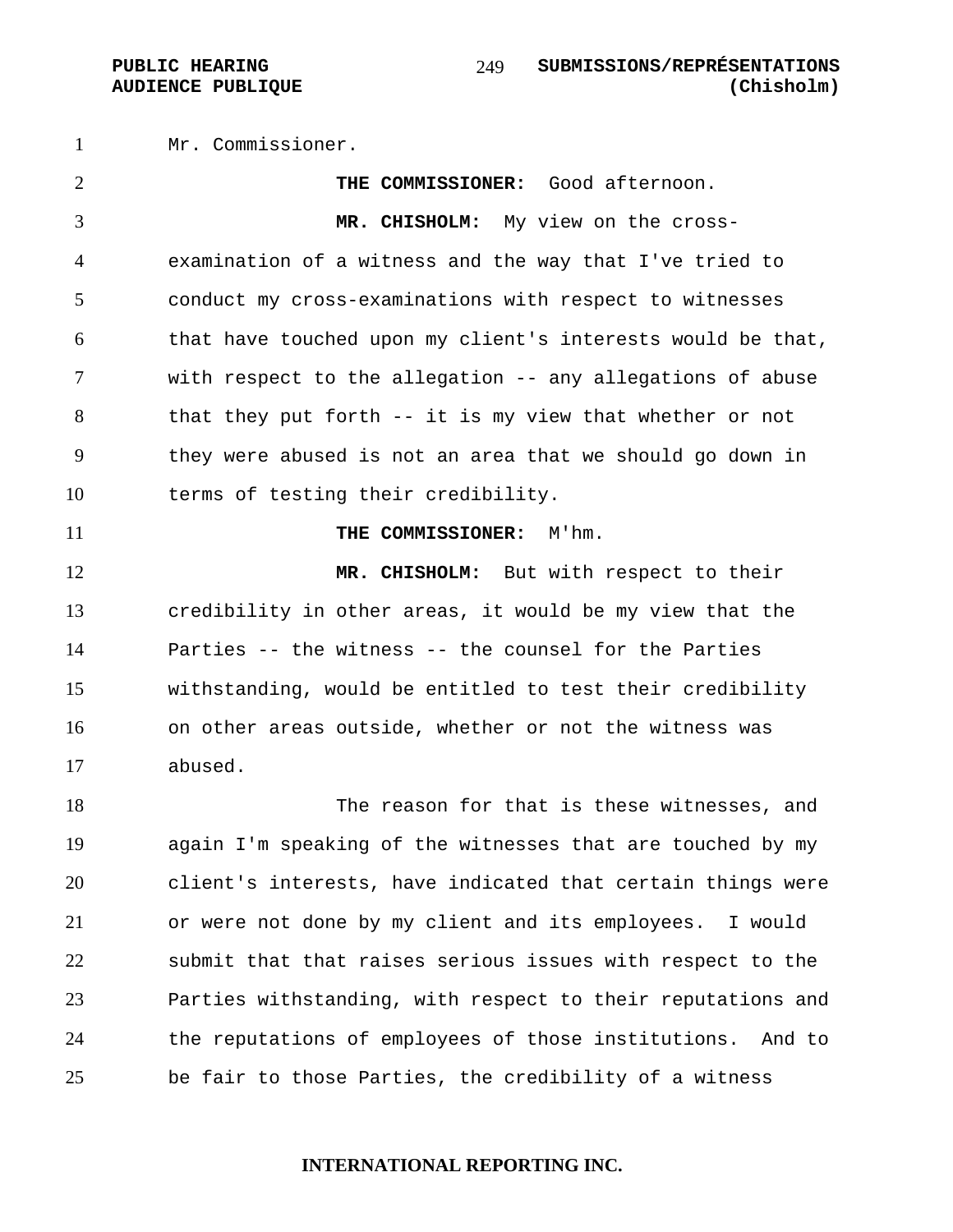#### PUBLIC HEARING SUBMISSIONS/REPRÉSENTATIONS **AUDIENCE PUBLIQUE (Chisholm)**

dealing with areas outside of whether or not that witness was abused is entitled to be examined.

**THE COMMISSIONER:** Even when it means that cross-examination is going to zero in and say, "You weren't abused; you were a prostitute"?

**MR. CHISHOLM:** Well ---

**THE COMMISSIONER:** Well, I'll get back to you on that.

**MR. CHISHOLM:** My position would be that that not be an area -- Challenging the witness on whether or not he or she was abused is not an area that is open to question by the counsel for Parties withstanding. But in areas outside of the issue of abuse, it would be my position that the Parties are entitled to fully examine a witness' credibility.

**THE COMMISSIONER:** Thank you. **MR. CHISHOLM:** Thank you, sir. **THE COMMISSIONER:** Mr. Rose. **--- SUBMISSIONS BY/REPRÉSENTATIONS PAR MR.DAVID ROSE: MR. ROSE:** Mr. Commissioner, I support Mr. Sherriff-Scott, I think, for the reason that the circumstances by which this witness came to have contact with Mr. Seguin and, as well, these other individuals that he has raised, including members of the Diocese, is very much a live issue.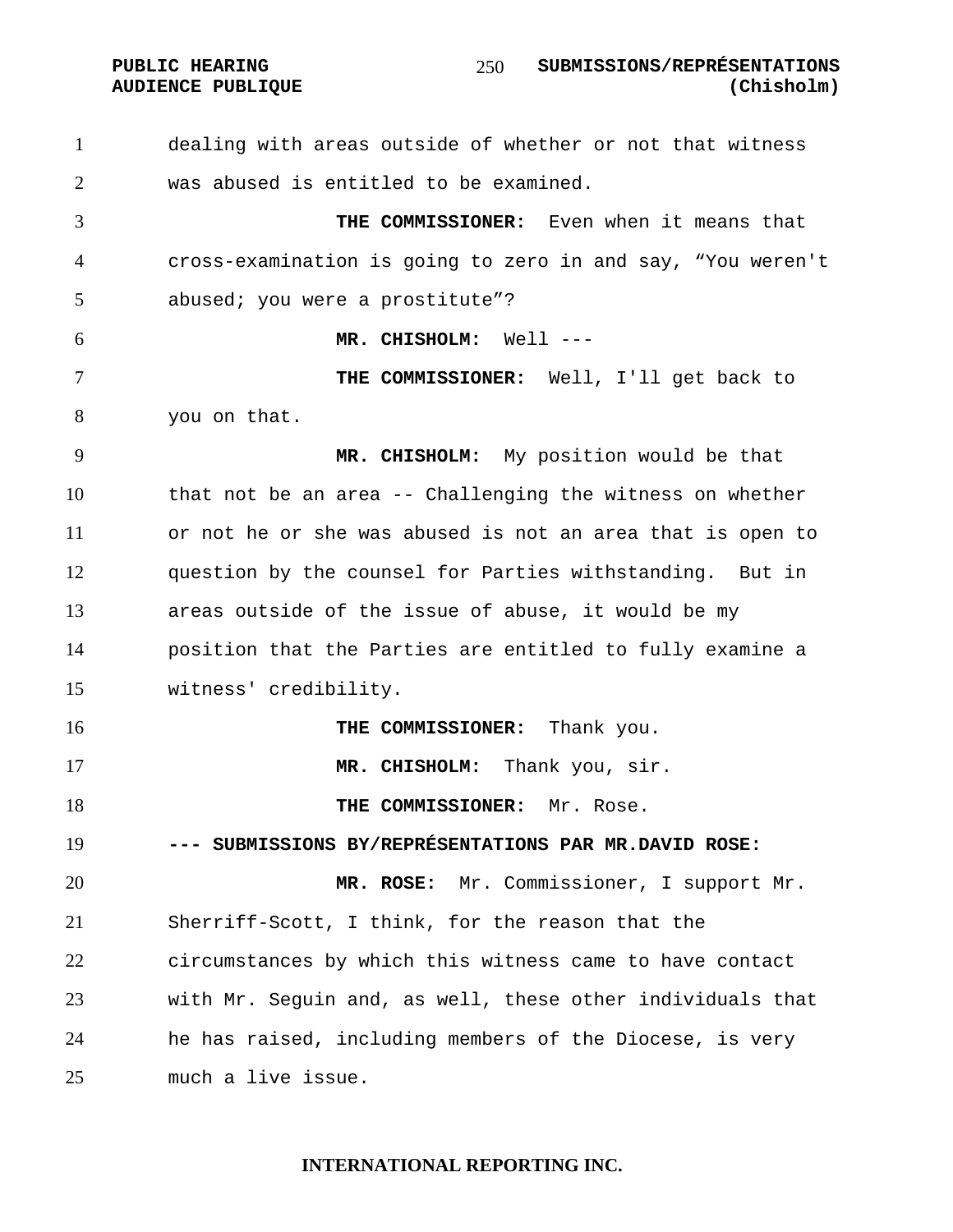As I understand the examination in-chief and the tenor of Commission Counsel's questioning, I expect that inferences will be sought at the end of the day regarding the nature of their relationship; in other words, the nature of the relationship between Mr. Seguin, Father Charles MacDonald, and the list goes on. We've heard about them for the last couple of days.

I expect that you will be invited to make certain inferences and perhaps findings of fact on that. In my respectful submission, given -- if I can phrase it the right way -- the controversial nature of that, I mean this is not simply saying I was abused by an individual in an office. There is an allegation of a clan and that's -- we call it, inflammatory, controversial and so on and so forth. It's a very large issue and, in my respectful submission, because it's a large issue, it washes over, through the entire course of this witness' dealings with Mr. Seguin, and affects possible findings down the road.

So in my respectful submission, it is a live issue, and I'm anxious to make sure that the scope of cross-examination on the nature of the relationship with this witness and Mr. Seguin not be unduly limited.

**THE COMMISSIONER:** Well, we have -- Mr. Sherriff-Scott came up with four points, three of which the witness has agreed.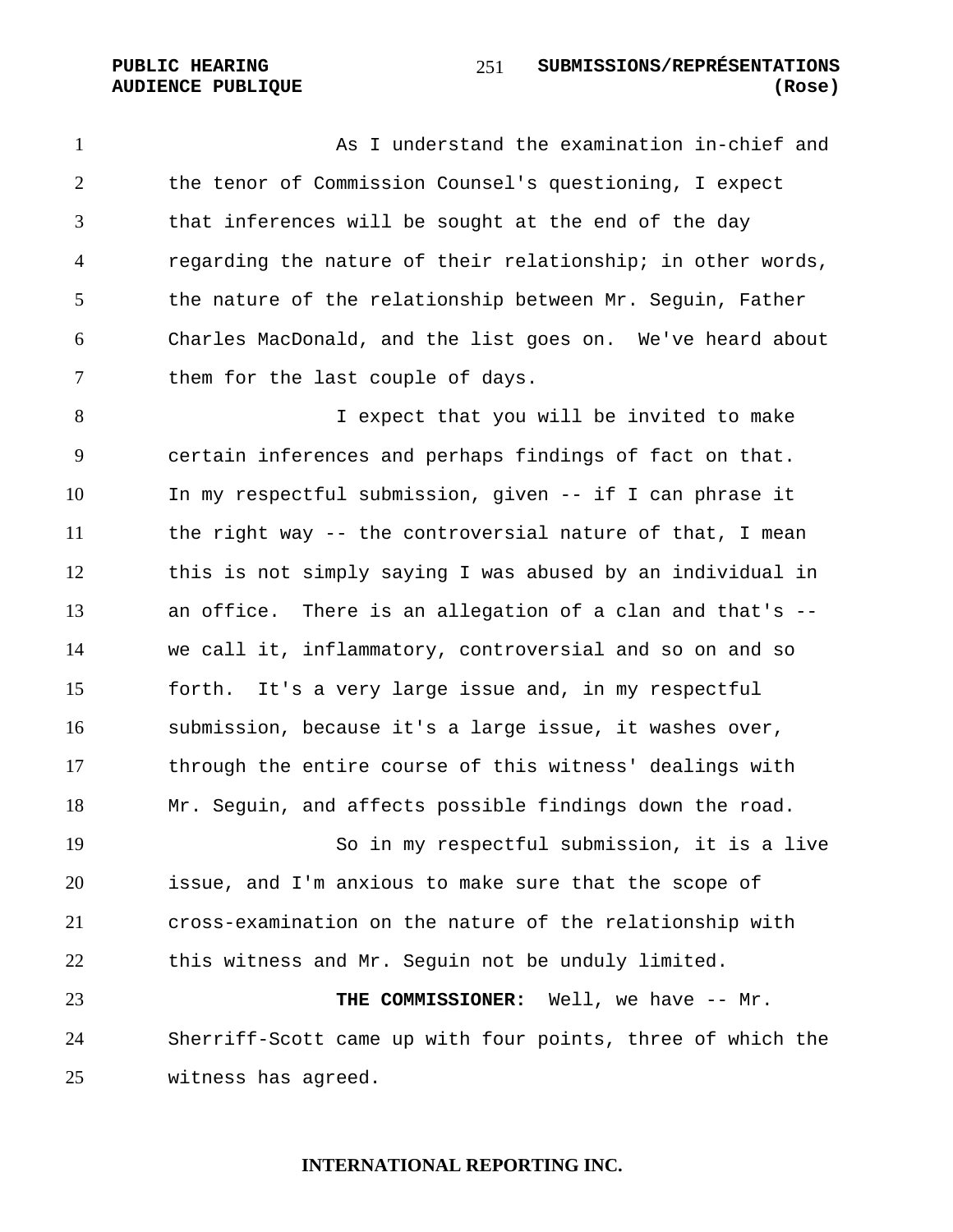PUBLIC HEARING SUBMISSIONS/REPRÉSENTATIONS **AUDIENCE PUBLIQUE (Rose)**  

1 Number one, he has seen absolutely nothing improper or wrongdoing with the people that he saw; that no one from the Diocese was involved in anything improper that he personally saw. And whatever else. So the issue then is, is this not just an eyewitness -- what do you call those fellows -- occurrence witness. I mean he's there --- **MR. ROSE:** I'm sorry, I didn't hear. **THE COMMISSIONER:** An occurrence witness. **MR. ROSE:** An occurrence witness. **THE COMMISSIONER:** I saw so and so come here and go there. And so from there, we can cross-examine him as to his ability to see, his ability to recognize people, maybe we get into his motive -- maybe. But to go through - - I don't know. I don't know if the groundwork has been sufficiently laid to be able to go through and accuse his brother of being a male prostitute. To suggest that this witness has gone through to become part of the sex trade, I guess. I don't know. **MR. ROSE:** I'll leave that to Mr. Sherriff-Scott to explore that. He has to lay the groundwork, obviously, but in my respectful submission, it sounds from his submissions that he can establish that groundwork if it's groundwork that you are seeking.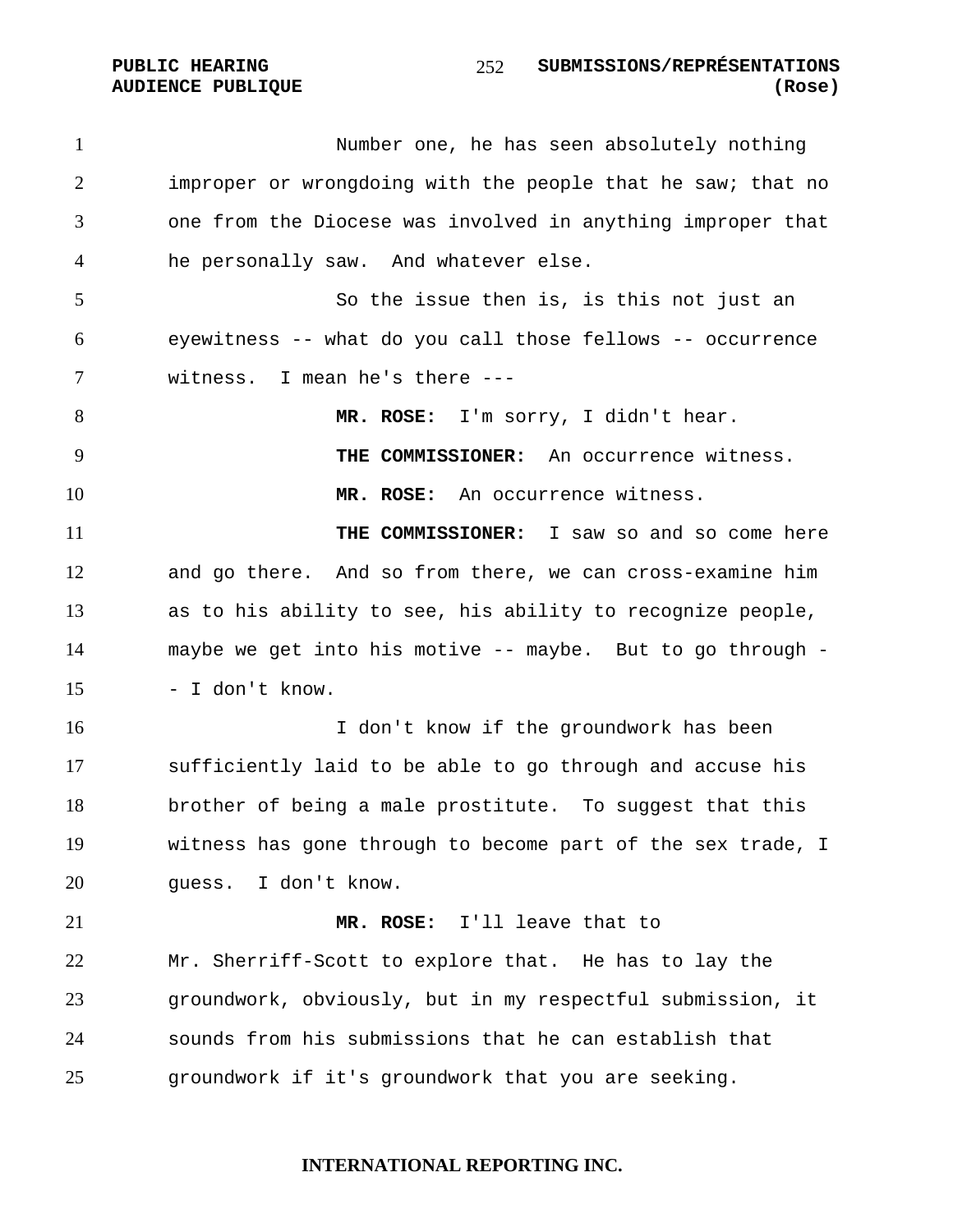1 Now, if you are asking ---**THE COMMISSIONER:** Well groundwork has to be done before we put it to the witness. **MR. ROSE:** If you're asking me why does Mr. Sherriff-Scott want to explore this after establishing the three proposition which he's agreed upon, I have no doubt that as an advocate, as an experienced advocate, Mr. Sheriff-Scott can explain why this is necessary. And I can see a number of reasons. I don't want to speak for Mr. Sherriff-Scott on that very point. I  $---$ 12 THE COMMISSIONER: But you're endorsing him. **MR. ROSE:** Because I don't want to limit -- unduly limit the scope of cross-examination on the relationship between Mr. Seguin and Mr. Renshaw. In my respectful submission, that is a live issue. And I think we've already heard over the last couple of days, Mr. Commissioner, issues about things that Mr. Renshaw has received from Mr. Seguin. Now, this could impact any number of issues, because we've heard inconsistencies in terms of reporting and why things were reported at this time and not others. That's been fairly established, or it's been established to an extent. But it is an important thing for institutional response. So it's crucial to my client. But it all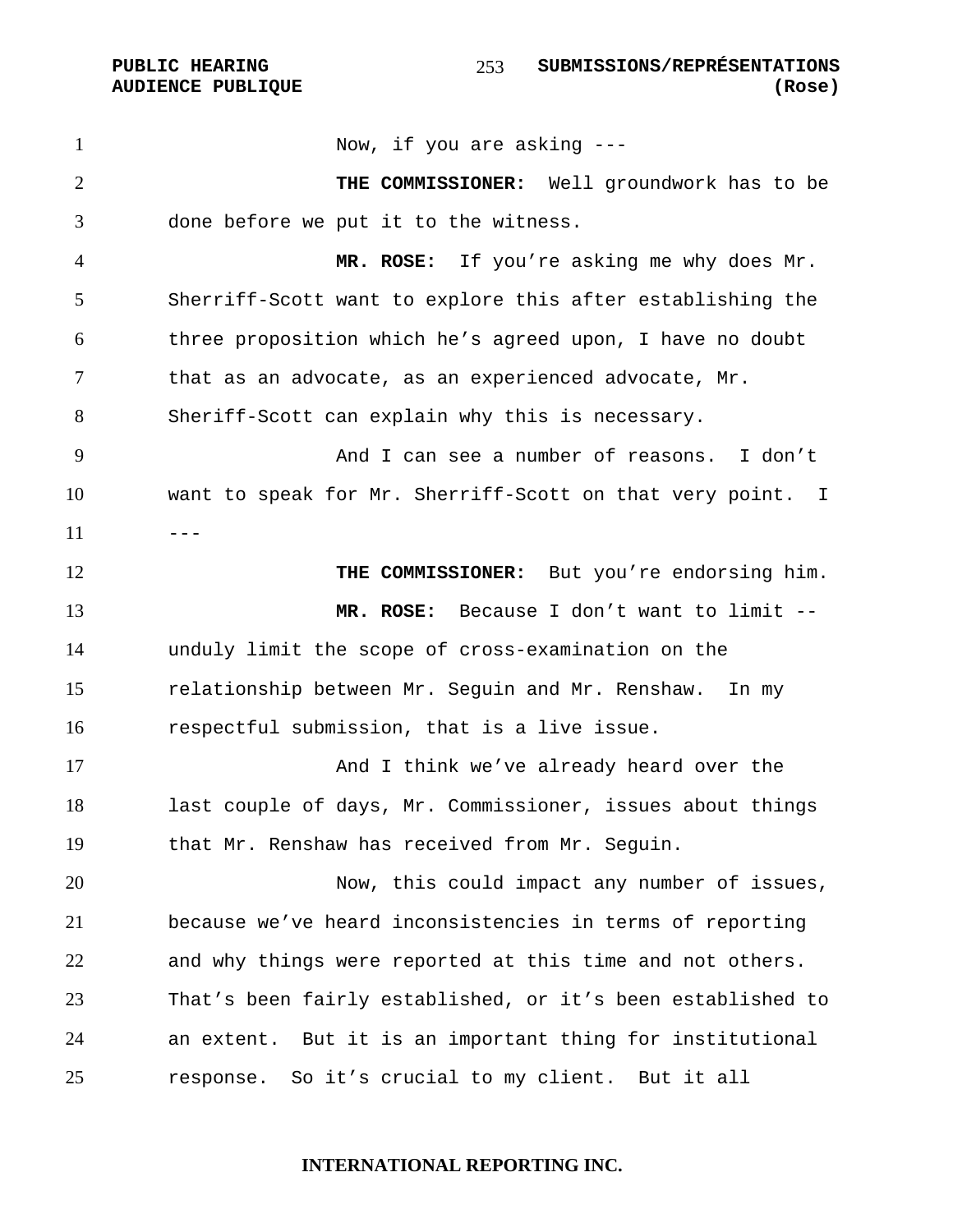overlaps, in my respectful submission. And, again, I'm anxious that we not limit the cross-examination of this witness on this issue. **THE COMMISSIONER:** Thank you. All right. Mr. Kloeze. **--- SUBMISSIONS BY/REPRÉSENTATIONS PAR MR. KLOEZE: MR. KLOEZE:** Mr. Commissioner, I would support the submissions have been made by my friends, Mr. Rose and Mr. Chisholm. I understand what Mr. Sherriff-Scott is going to is the allegation that there's a clan of pedophiles, not allegations of abuse. And that was raised in this evidence and it may be raised again next week. **THE COMMISSIONER:** Just a minute. What was raised in this evidence? **MR. KLOEZE:** Sorry, I understood Mr. Engelmann to be taking this witness to some of his statements where he had alleged there was a clan of pedophiles, in his statements. **THE COMMISSIONER:** This witness said there was a clan of pedophiles? **MR. KLOEZE:** Yes. And Mr. Engelmann brought him to those statements. **THE COMMISSIONER:** And where is that? Show it to me.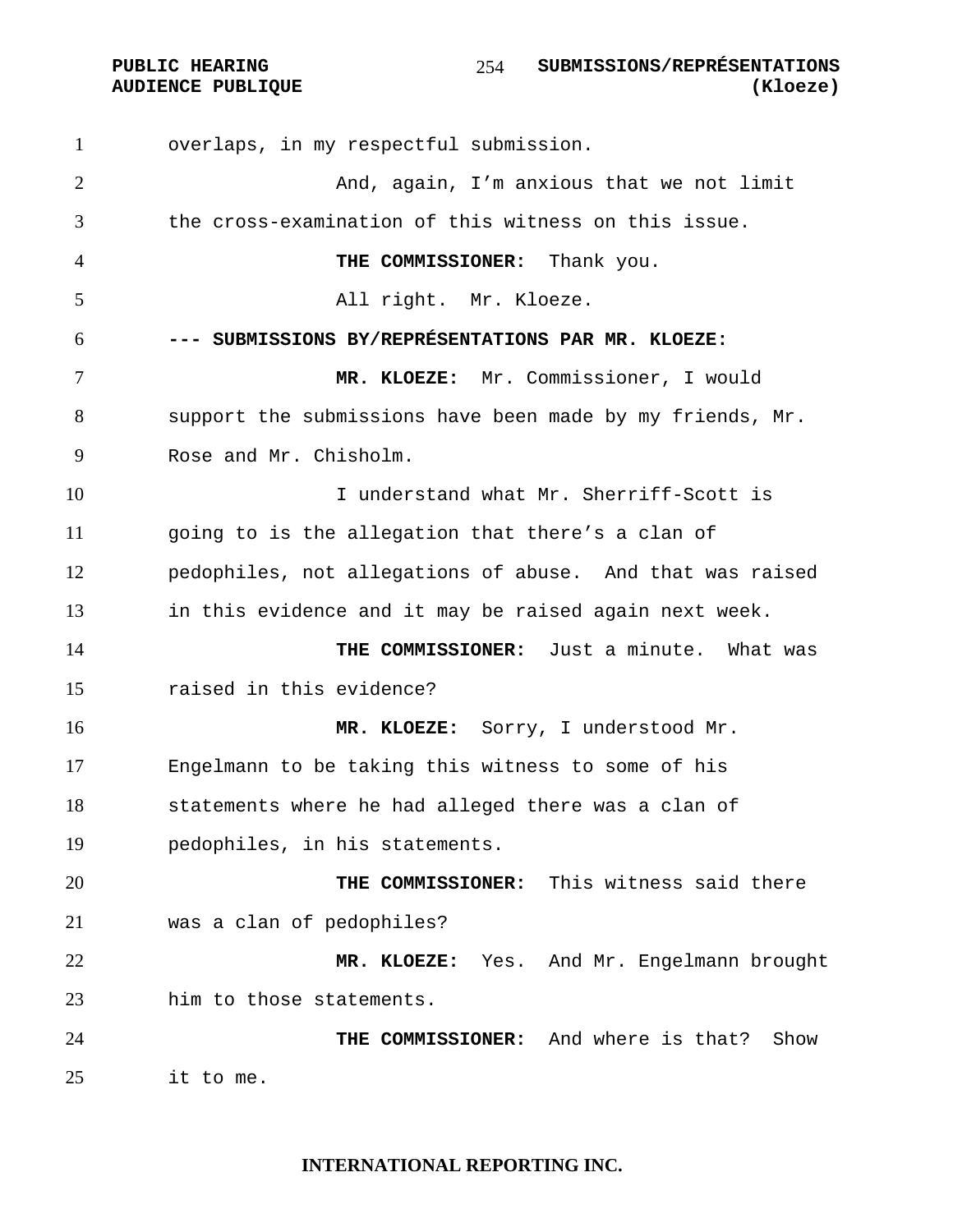**MR. KLOEZE:** It was in the --- **THE COMMISSIONER:** Is that where Mr. Sherriff-Scott objected and we abandoned the question? **MR. KLOEZE:** Yes, it was that line of questioning, at Exhibit 551. **THE COMMISSIONER:** Yes. **MR. KLOEZE:** Sorry, at page 16 of 20. **THE COMMISSIONER:** Right. **MR. KLOEZE:** There were questions before that which I'm not able to locate, as well. **THE COMMISSIONER:** M'hm. So Mr. Sherriff-Scott gets up and objects. The question is withdrawn and he objects because you can't go there. You can't go and talk about that. But now we're going to turn around and talk about it. **MR. KLOEZE:** Well, not only that. **THE COMMISSIONER:** Okay. Help me out. **MR. KLOEZE:** Next week, the un-submitted evidence we have from the witness coming next week, again, refers to the existence of a clan of pedophiles --- **THE COMMISSIONER:** Yes. **MR. KLOEZE:** --- and the allegation running in the community that there was a clan of pedophiles and what the witness has to say about that. **THE COMMISSIONER:** Right.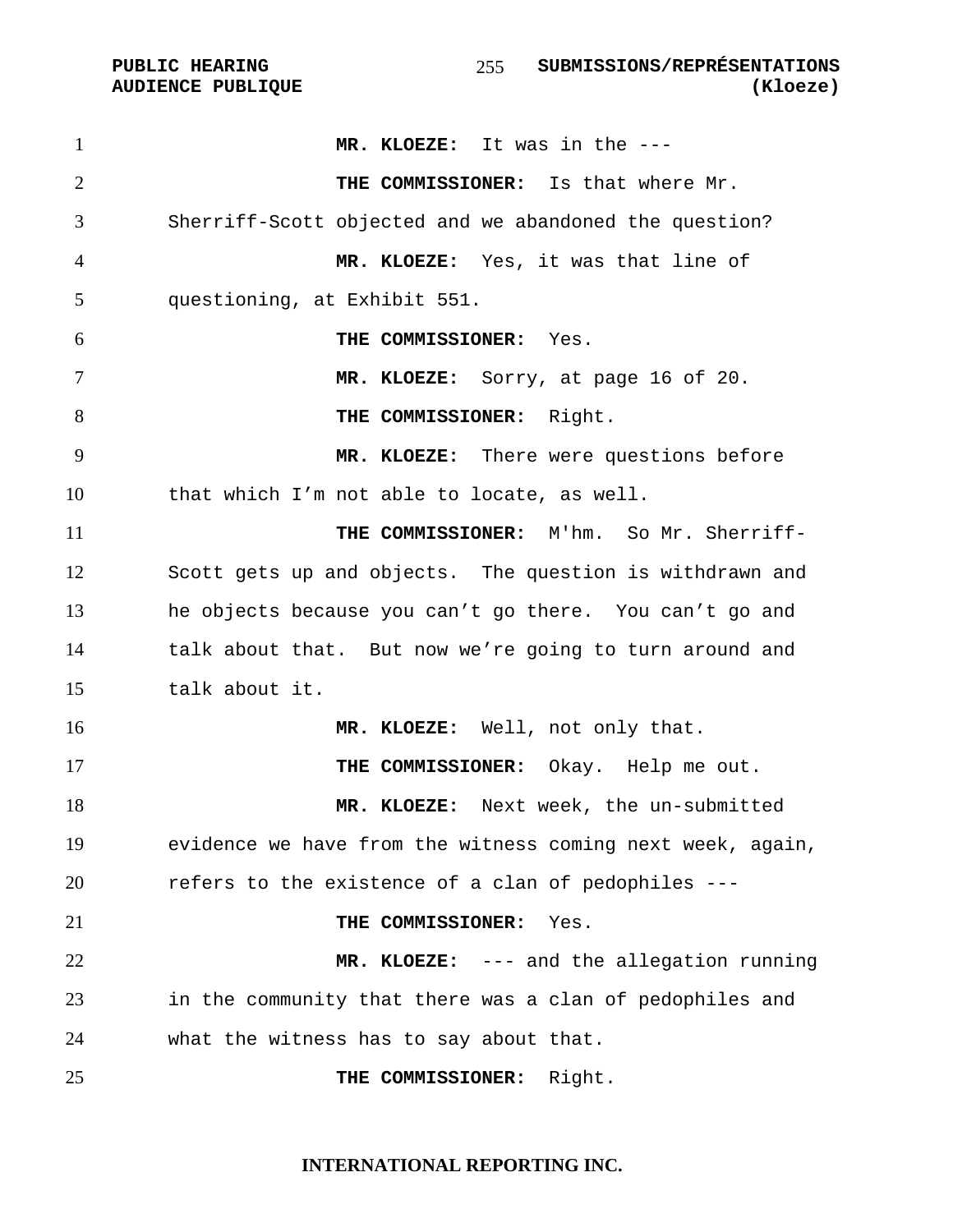**PUBLIC HEARING SUBMISSIONS/REPRÉSENTATIONS AUDIENCE PUBLIQUE (Kloeze)**  

1 MR. KLOEZE: As Mr. Rose said, you've -- Mr. Sherriff-Scott, you have said from the beginning that you want to get to the bottom of it. So one of the allegations, one of the major allegation's running in this community, is that there is a clan of pedophiles. **THE COMMISSIONER:** Oh, absolutely. Absolutely. But, but, it's the -- well, I'll hear from Mr. Sherriff-Scott again. There's no doubt that I want to hear to the bottom of that. But what he's doing, from what I can gather, is he's going to put it to the witness, you were not abused, you sold yourself. **MR. KLOEZE:** I understand what Mr. Sherriff-Scott is saying is he's not questioning this witness on his allegations of abuse against Mr. Seguin but his allegations about the activities and the relationships between the people on the island. But I can leave it to Mr. Sherriff-Scott to talk about. **THE COMMISSIONER:** Well, we'll get back -- no, he's not doing that. From what I understand, and he'll correct me I'm sure, is that he's going to start off by saying, "Your brother sold himself for sex and you sold yourself for sex". So if that's the case, what would you say to that? **MR. KLOEZE:** As I said, I understood his --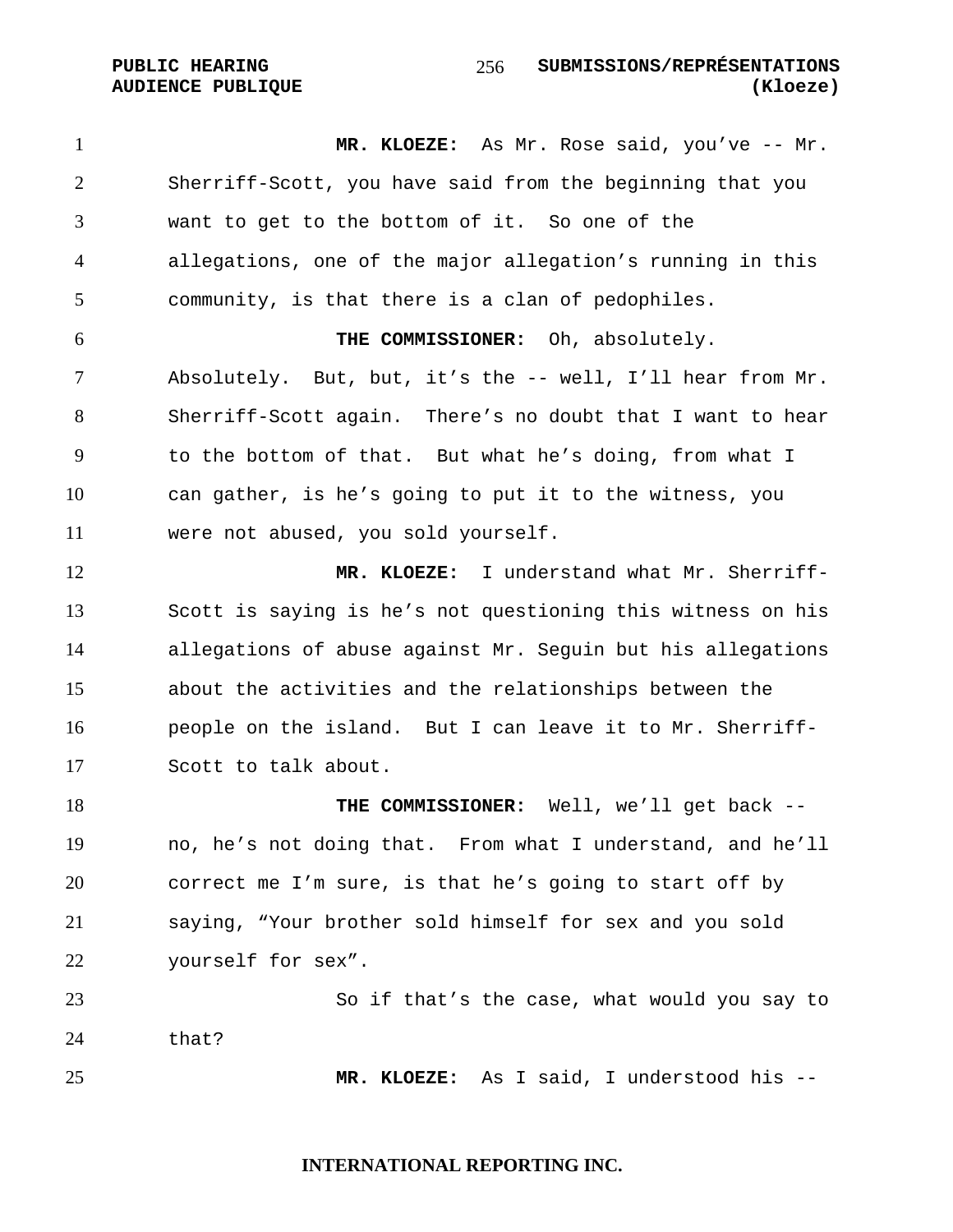PUBLIC HEARING SUBMISSIONS/REPRÉSENTATIONS **AUDIENCE PUBLIQUE (Kloeze)**  

1 I understand where he's going.

**THE COMMISSIONER:** Humour me. Humour me. Humour me. Assume that I am right, maybe for a minute here, that that's what he wants to do; that he's going to say that, "Your brother sold himself and in the end so did you".

**MR. KLOEZE:** Well, then I'll echo Mr. Chisholm's submissions on that point. You have said as well that you're not going to the truth of the allegations of abuse themselves and the information that was given to the institutions. But this is a broader theory that's now been opened. Not the truth of the allegations themselves, about specific acts of abuse.

**THE COMMISSIONER:** Oh, absolutely.

**MR. KLOEZE:** But a broader theory about a conspiracy and a clan and relationships among different people. Not about truths of allegations of abuse, because as I understand this witness, he's not made any allegations of abuse against any of the people who he alleges to be in the clan.

**THE COMMISSIONER:** No. Okay. Thank you. 23 All right. Mr. Manderville. **--- SUBMISSIONS BY/REPRÉSENTATIONS PAR MR. MANDERVILLE: MR. MANDERVILLE:** Thank you, sir.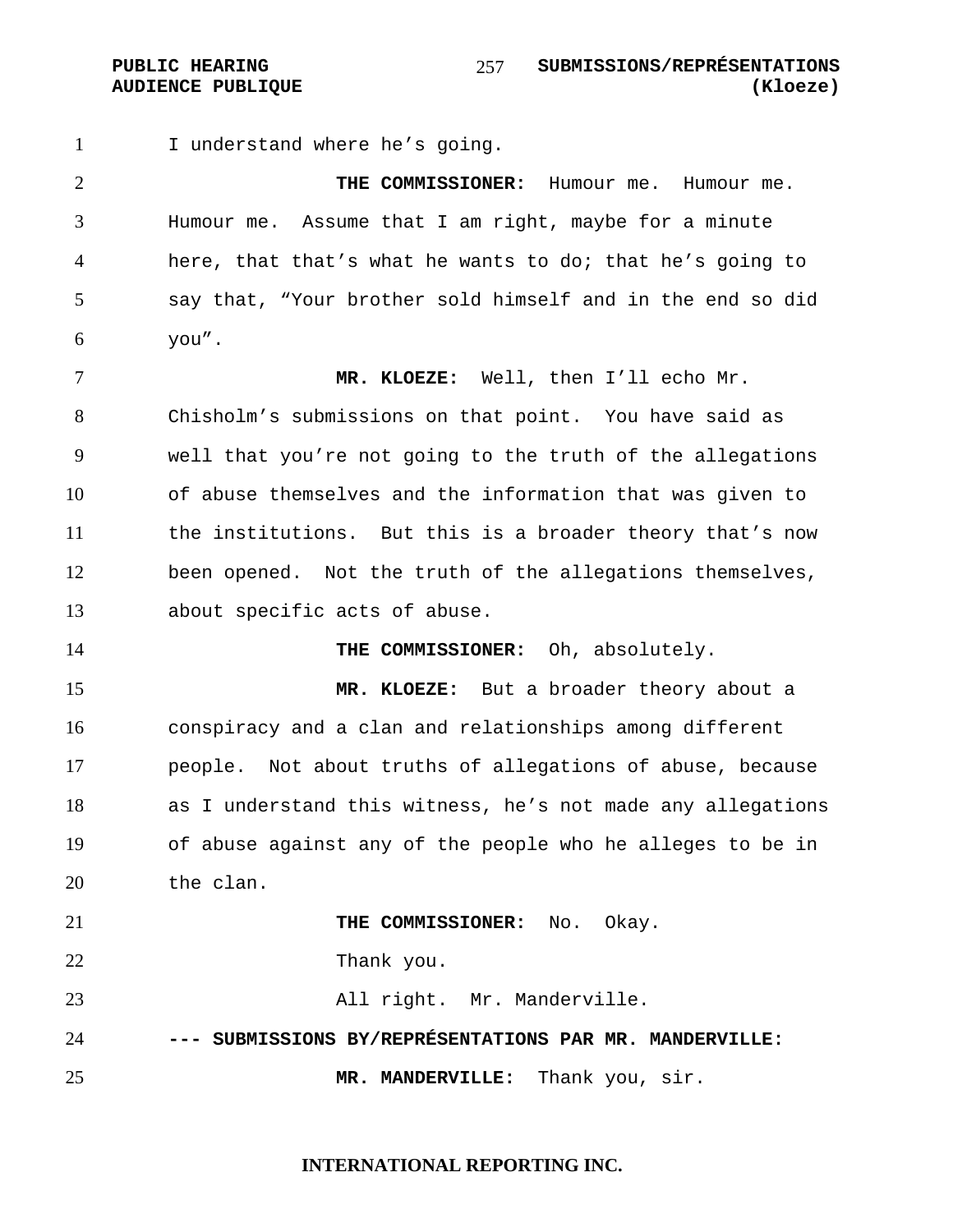#### PUBLIC HEARING SUBMISSIONS/REPRÉSENTATIONS **AUDIENCE PUBLIQUE (Manderville)**

I would echo Mr. Sherriff-Scott's and Mr. Rose's submissions.

As you know, one of your core functions, as Justice Corey said in the case on the Blood Inquiry and again in the Westray Mining Inquiry, one of the things you have to assess at the end of the day is credibility.

**THE COMMISSIONER:** M'hm.

**MR. MANDERVILLE:** My friend, Mr. Engelmann, made no bones about it earlier today that he wishes an inference to be drawn about what was out at Malcolm's cottage and what people ought to have seen or may have seen. When we cross-examine this witness or other witnesses, part of assisting you in your mandate is a weighing of their credibility, if that is an appropriate exercise to go through.

16 A great part of the examination in-chief today did not deal with, "Were you abused by Mr. Seguin and what was the institutional response to that abuse?" A great part of the examination in-chief was, "And who else was at this party, and who else went over to Malcolm's cottage?"

**THE COMMISSIONER:** There's no doubt about that.

**MR. MANDERVILLE:** And --- **THE COMMISSIONER:** Let me stop you for a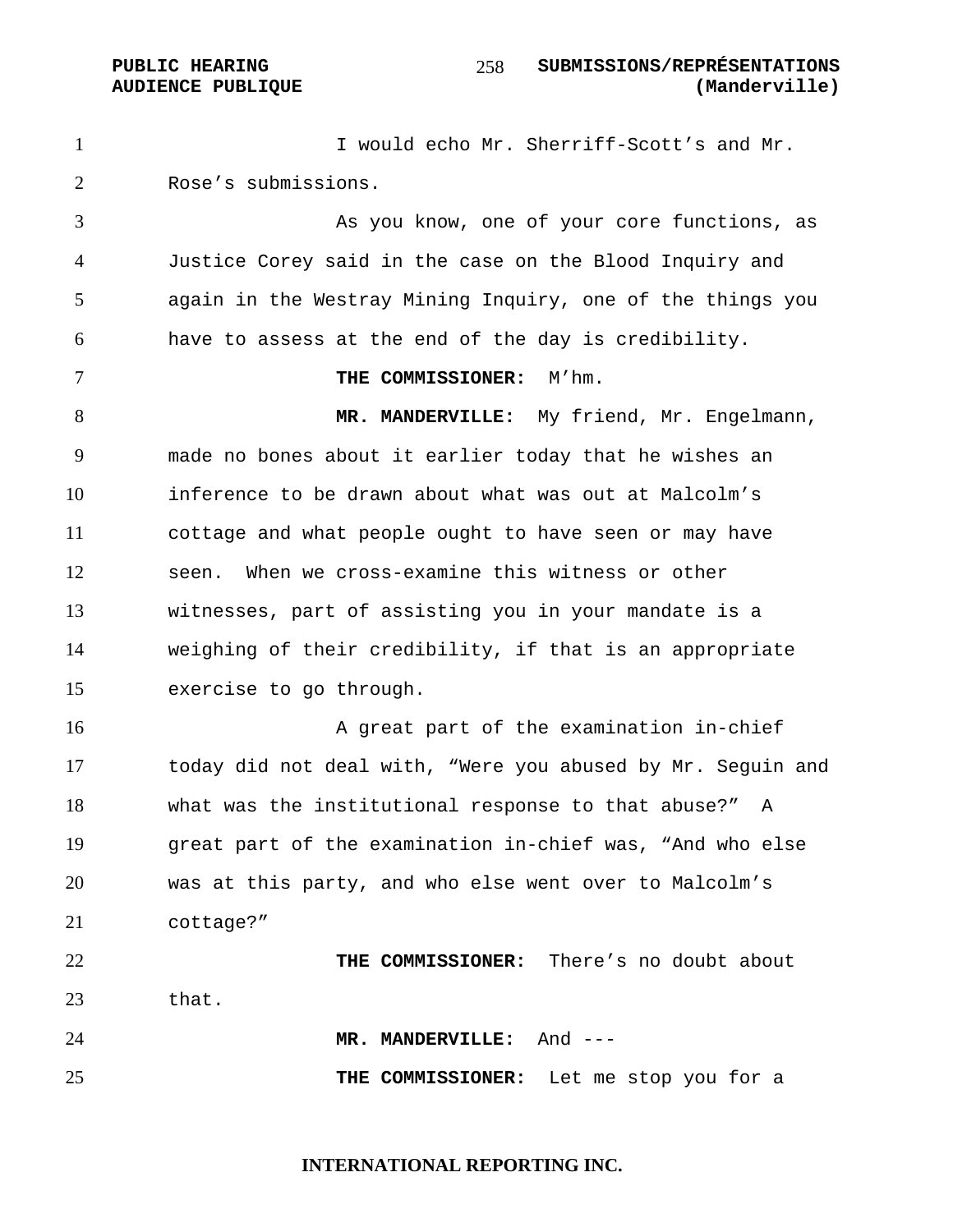minute. First of all, Mr. Seguin was deceased before he came forward and told any institution. Therefore, there really wasn't any institutional response. The guy was dead; correct? **MR. MANDERVILLE:** Correct. **THE COMMISSIONER:** So, yes, I think it's fair to say that the bulk of this gentleman's evidence is with respect to who he saw, where, and when. No doubt about it. **MR. MANDERVILLE:** And that is a very live and contentious issue --- **THE COMMISSIONER:** That one is. **MR. MANDERVILLE:** --- for a number of the parties with standing here. **THE COMMISSIONER:** Absolutely. **MR. MANDERVILLE:** And one of the things that is, I submit, a legitimate exercise to undertake is to explore whether that evidence is worthy of belief; whether this witnesses evidence on this point is worthy of belief. Maybe it's mistaken. Maybe it's incredible. Those are legitimate exercises to undertake. **THE COMMISSIONER:** I don't disagree with you. **MR. MANDERVILLE:** Cross-examination is the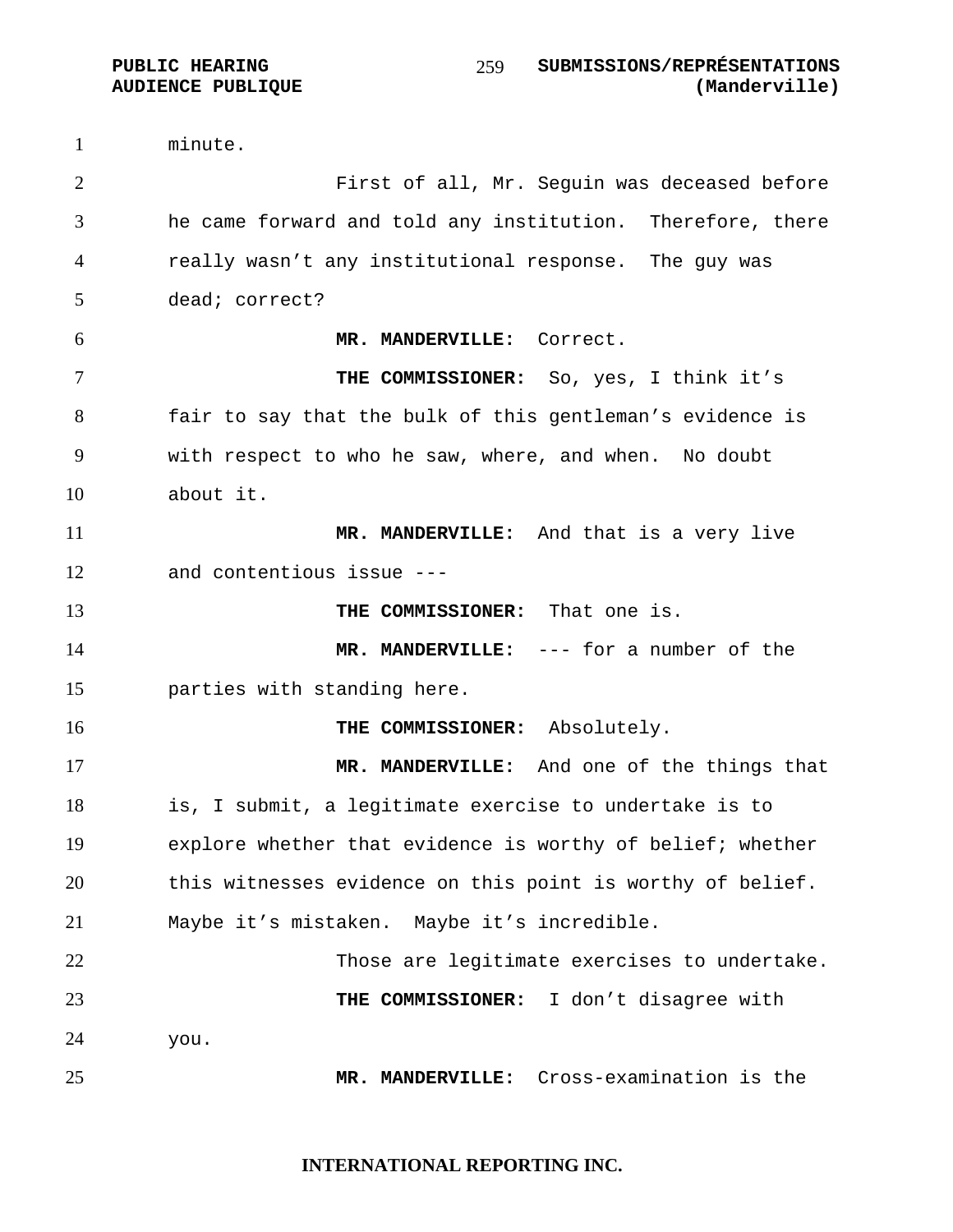method ---

**THE COMMISSIONER:** I don't disagree with you.

**MR. MANDERVILLE:** --- I wish to do it. **THE COMMISSIONER:** Well, it depends. I think the point, and we're getting down to it, is if the cross-examination is going to go to the heart of his complaint of being sexually abused, then there's an overlap. And the issue is to decide how relevant is the cross-examination on what some people might call a collateral issue, right, have to do with -- no, we take turns here.

**MR. MANDERVILLE:** I know. I don't mean to interrupt you.

**THE COMMISSIONER:** So put your ---

**MR. MANDERVILLE:** I just didn't understand the collateral issue. What you mean by a collateral issue. **THE COMMISSIONER:** Well, a collateral issue is the issue of the sexual abuse. It's there. All right. And if it was -- I agree that cross-examination as to who was there is a very important thing, but if it overlaps on whether or not his complaint of sexual abuse is one of prostitution, then I think that's the grey area I have to decide.

There's no question we can cross-examine Mr.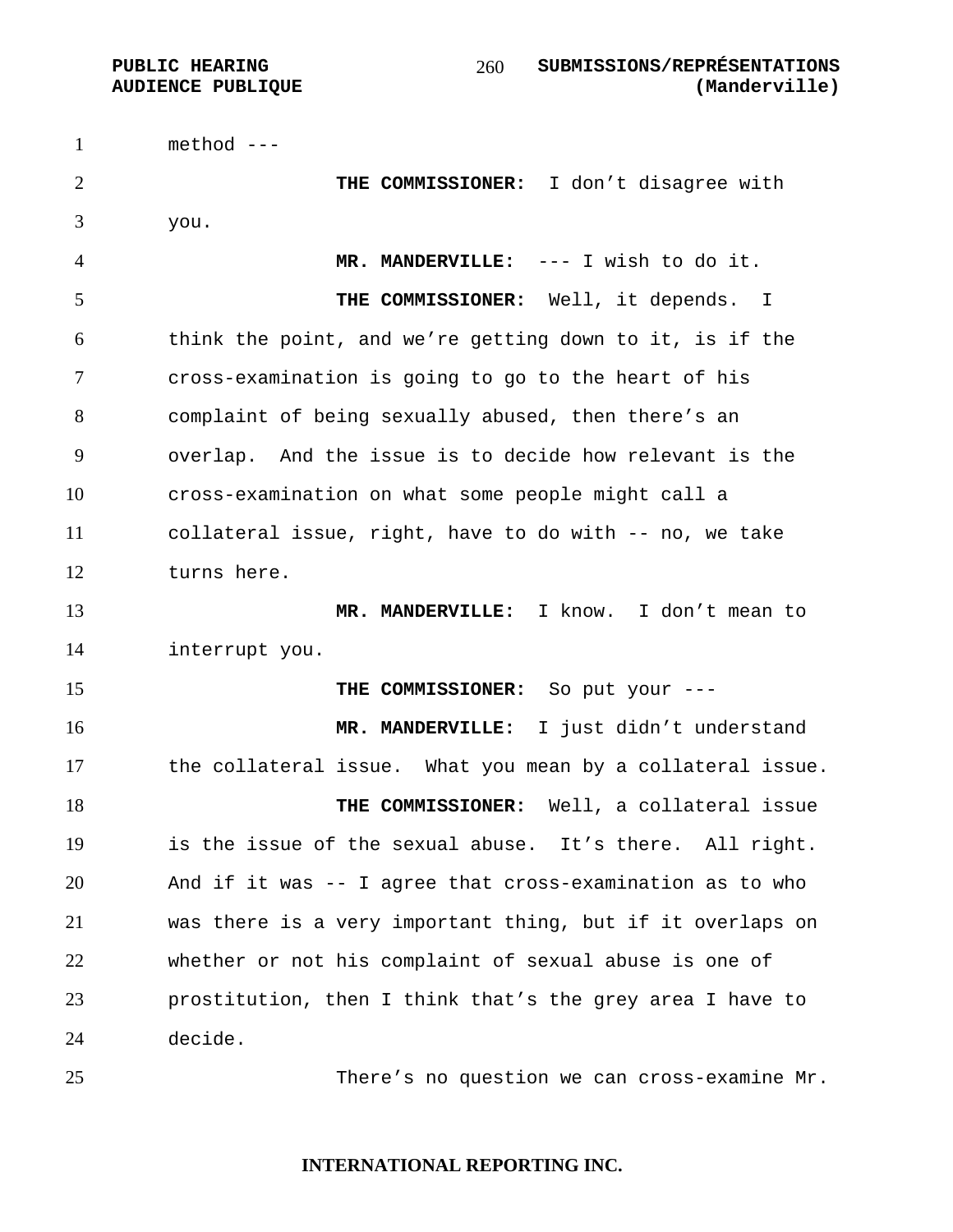Renshaw. No doubt about it. And I'm prepared to give as wide a discretion as possible. But to start off by saying cross-examining on his brother's transcripts and things like that, I'm going to have to revisit that with Mr. Sherriff-Scott. **MR. MANDERVILLE:** We'll leave it to Mr. Sherriff-Scott then. **THE COMMISSIONER:** Yes, yes. **MR. MANDERVILLE:** That was my turn, I guess. **THE COMMISSIONER:** Yes. 11 Ms. Costom. **--- SUBMISSIONS BY/REPRÉSENTATIONS PAR MS. SUZANNE COSTOM: MS. COSTOM:** Good evening, Mr. Commissioner. **THE COMMISSIONER:** Good evening. **MS. COSTOM:** I was happy to hear you just say that you agree that Mr. Renshaw is here primarily because of what he saw, and who he saw, and where he saw it, and that his purpose at the Inquiry as a witness is going to be to contribute to either confirming or, perhaps, overturning the rumours and innuendo and lies that have been flying around about who was connected to whom, when, and where. **THE COMMISSIONER:** M'hm. **MS. COSTOM:** And I think that in order for parties, and in particular the public institutions, to test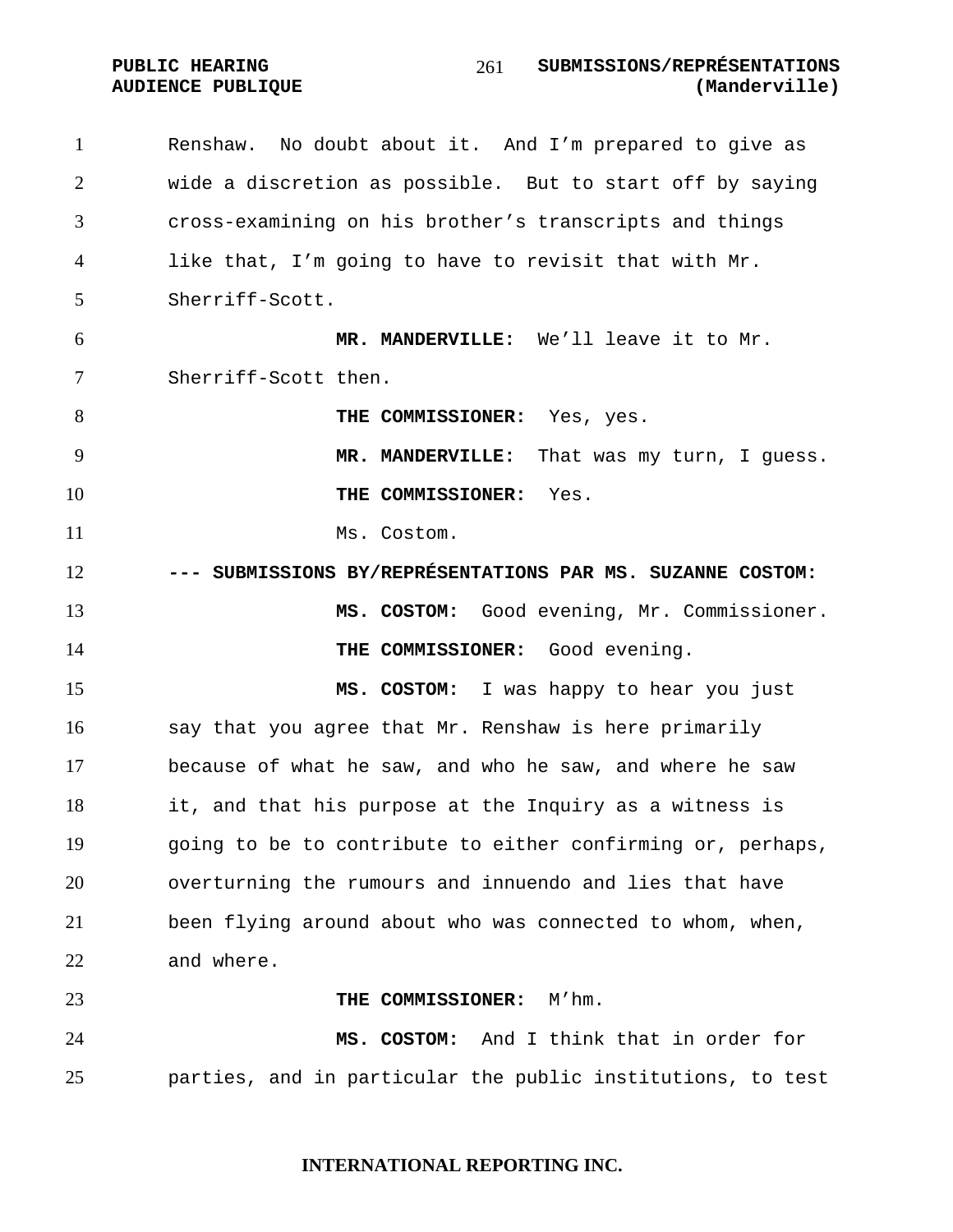our theory of the case as to whether or not any sort of conspiracy existed or didn't exist, or any sort of clan existed or didn't exist, we have to craft very meticulous cross-examinations.

**THE COMMISSIONER:** Yes.

**MS. COSTOM:** And we can't be put under the microscope right at the very beginning as to the steps that we're going to take in building this brick house, which eventually is going to lead to our ultimate theory; and I would ask that you would give Mr. Sherriff-Scott a certain amount of leeway, as I would expect that you would give to all of the public institutions, particularly in dealing with a witness like this, who as we have all agreed is here for a very, very particular purpose.

**THE COMMISSIONER:** Fine.

Thank you.

Mr. Carroll?

**---SUBMISSIONS BY/REPRÉSENTATIONS PAR MR. WILLAM CARROLL:** 

**MR. CARROLL:** It seems to me that perhaps the first order of business is to go back to what you said about Mr. Sherriff-Scott needing to establish a foundation, and if we hear from him on that issue we may be able to make more precise suggestions to you as to how it should proceed.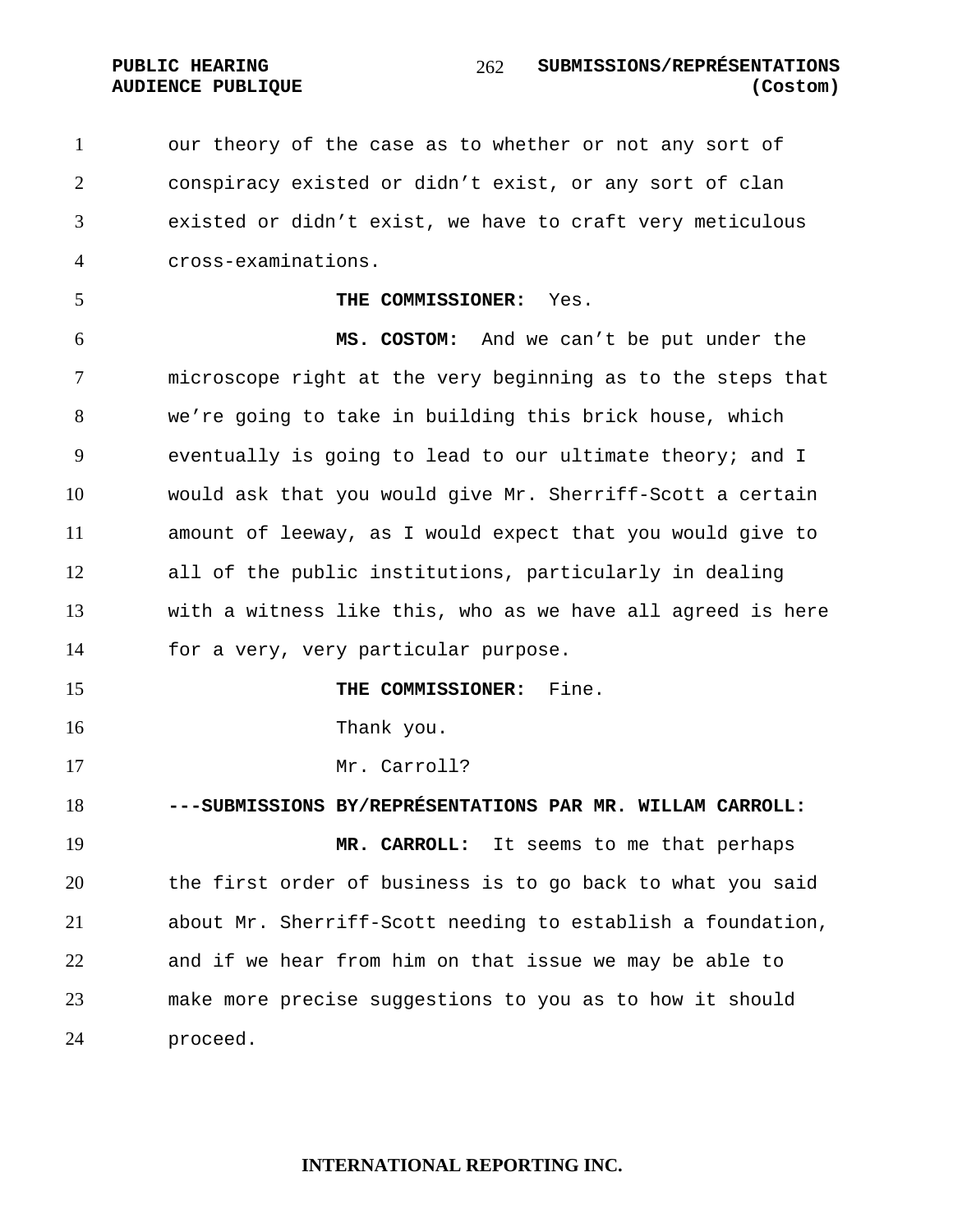PUBLIC HEARING SUBMISSIONS/REPRÉSENTATIONS 

**THE COMMISSIONER:** Thank you. Mr. Sherriff-Scott? **MR. SHERRIFF-SCOTT:** Yes? **THE COMMISSIONER:** Hang on. Hang on. Before maybe I should hear from Mr. Engelmann, then we'll go back. **---SUBMISSIONS BY/REPRÉSENTATIONS PAR MR. PETER ENGELMANN: MR. ENGELMANN:** Just a couple quick points. I wasn't here for the evidence of Robert Renshaw, but what I just heard from Mr. Sherriff-Scott about Robert Renshaw is certainly nothing I remember reading about when I skimmed the transcript. **It doesn't matter how broad cross-**examination is, it doesn't matter whether we're in an informal administrative tribunal, a criminal court, a civil proceeding. One puts the questions to the witness when the witness is in the box. So if we're going to comment on the person's character we should do it when that person is in the box. We shouldn't do indirectly what we should directly. And we should be mindful, no matter who the witness is, no matter what the witness is talking about, as you told us a few months back when you gave us some directions that in eliciting evidence from witnesses, even in cross-examination, you should do so in a manner that is both effective and non-threatening.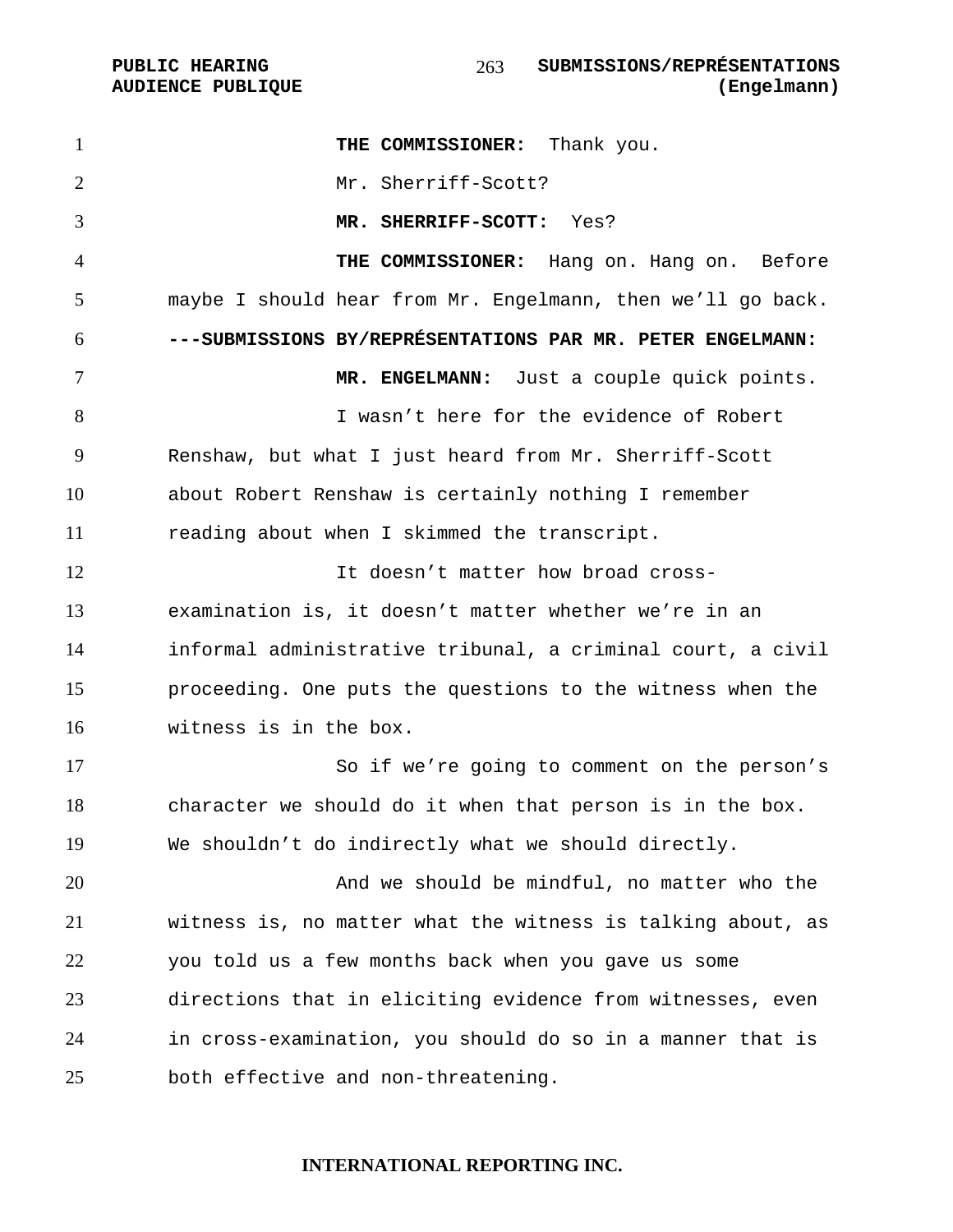1 And I agree with every counsel that's gotten up and has said that there should be a broad scope of cross-examination when we're dealing with allegations of conspiracy, allegations of a ring, allegations of whatever -- we've been asked to call this evidence, and we're calling the evidence just as everybody had asked for. But I'm concerned -- I'm very concerned with how the suggestion for the cross-examination, and I don't know if it's Mr. Sherriff-Scott's theory or his client's theory, but his theory of what went on would just be grossly inappropriate to challenge someone else's character, who's already been here, if it wasn't challenged when it was. So I think all council should be mindful of that no matter what kind of a hearing we're in here. **THE COMMISSIONER:** Thank you. Mr. Sherriff-Scott. ---**SUBMISSIONS BY/REPRÉSENTATIONS PAR MR. DAVID SHERRIFF-SCOTT: MR. SHERRIFF-SCOTT**: Yes. **In terms of foundational points I would say** the following: First of all Mr. Robert Renshaw admitted to an extensive drug habit when he was here in the box. **THE COMMISSIONER:** M'hm.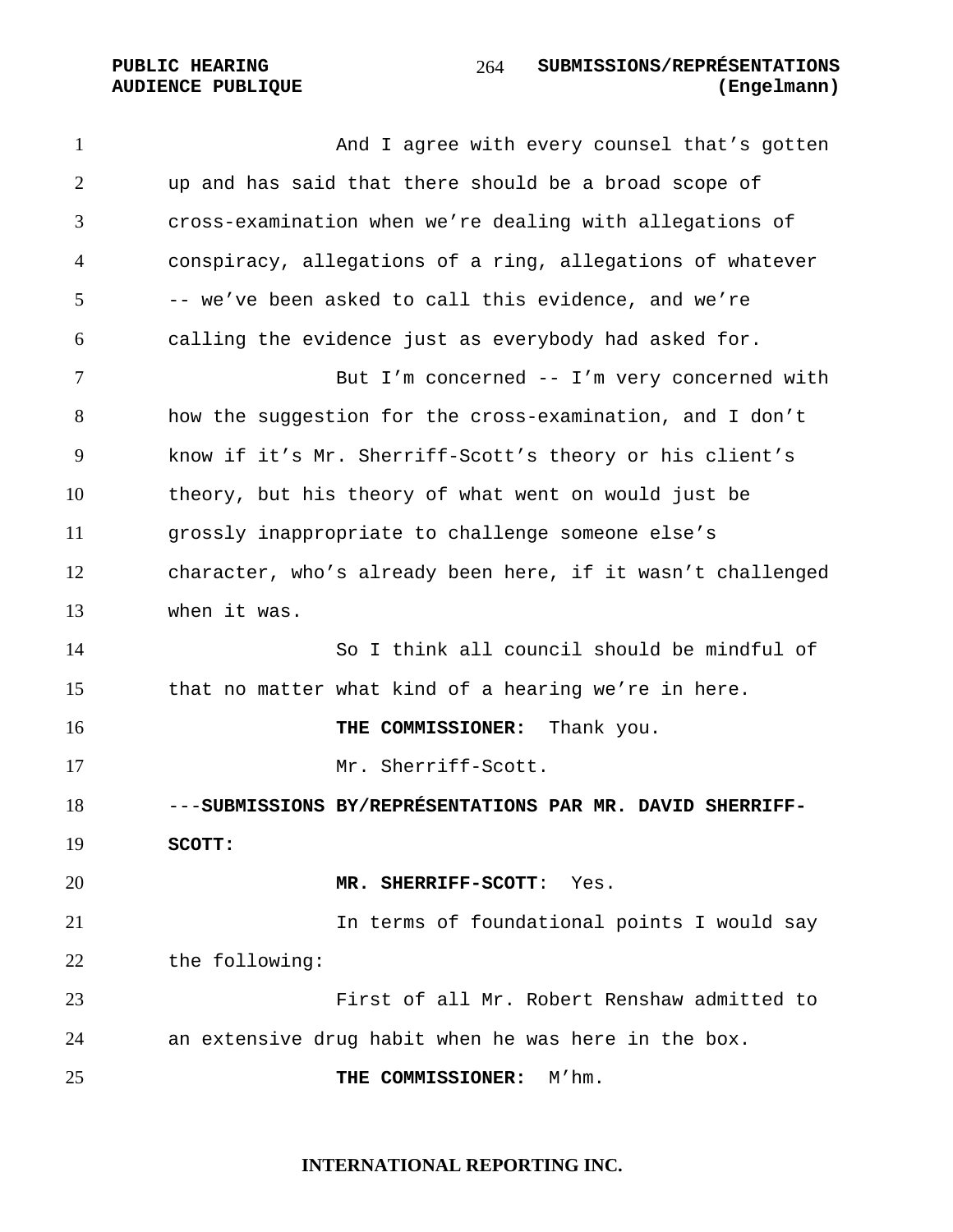PUBLIC HEARING SUBMISSIONS/REPRÉSENTATIONS<br>AUDIENCE PUBLIQUE (Sherriff-Scott) 

| $\mathbf{1}$   | MR. SHERRIFF-SCOTT: He admitted to an                      |
|----------------|------------------------------------------------------------|
| $\overline{2}$ | extensive criminal record.                                 |
| 3              | THE COMMISSIONER: M'hm.                                    |
| 4              | MR. SHERRIFF-SCOTT: And in his examination                 |
| 5              | for discovery, in black and white, he admitted to exchange |
| 6              | of sexual favours for money with                           |
| 7              | Mr. Seguin.                                                |
| 8              | THE COMMISSIONER: Okay. Examination for                    |
| 9              | discovery?                                                 |
| 10             | MR. SHERRIFF-SCOTT: That's right.                          |
| 11             | THE COMMISSIONER: That's a transcript some                 |
| 12             | place?                                                     |
| 13             | MR. SHERRIFF-SCOTT: That's a transcript                    |
| 14             | where there's an admission by the witness.                 |
| 15             | THE COMMISSIONER: No, no, no; not by this                  |
| 16             | witness.                                                   |
| 17             | MR. SHERRIFF-SCOTT: Yes, that's right.                     |
| 18             | THE COMMISSIONER: I'm sorry?                               |
| 19             | MR. SHERRIFF-SCOTT: That's correct.                        |
| 20             | THE COMMISSIONER: Okay, let's start back                   |
| 21             | again. You're telling me that this gentleman here, this    |
| 22             | witness Gerry Renshaw, makes that admission in the         |
| 23             | transcript?                                                |
| 24             | MR. SHERRIFF-SCOTT: No, let me back up.                    |
| 25             | THE COMMISSIONER:<br>Okay.                                 |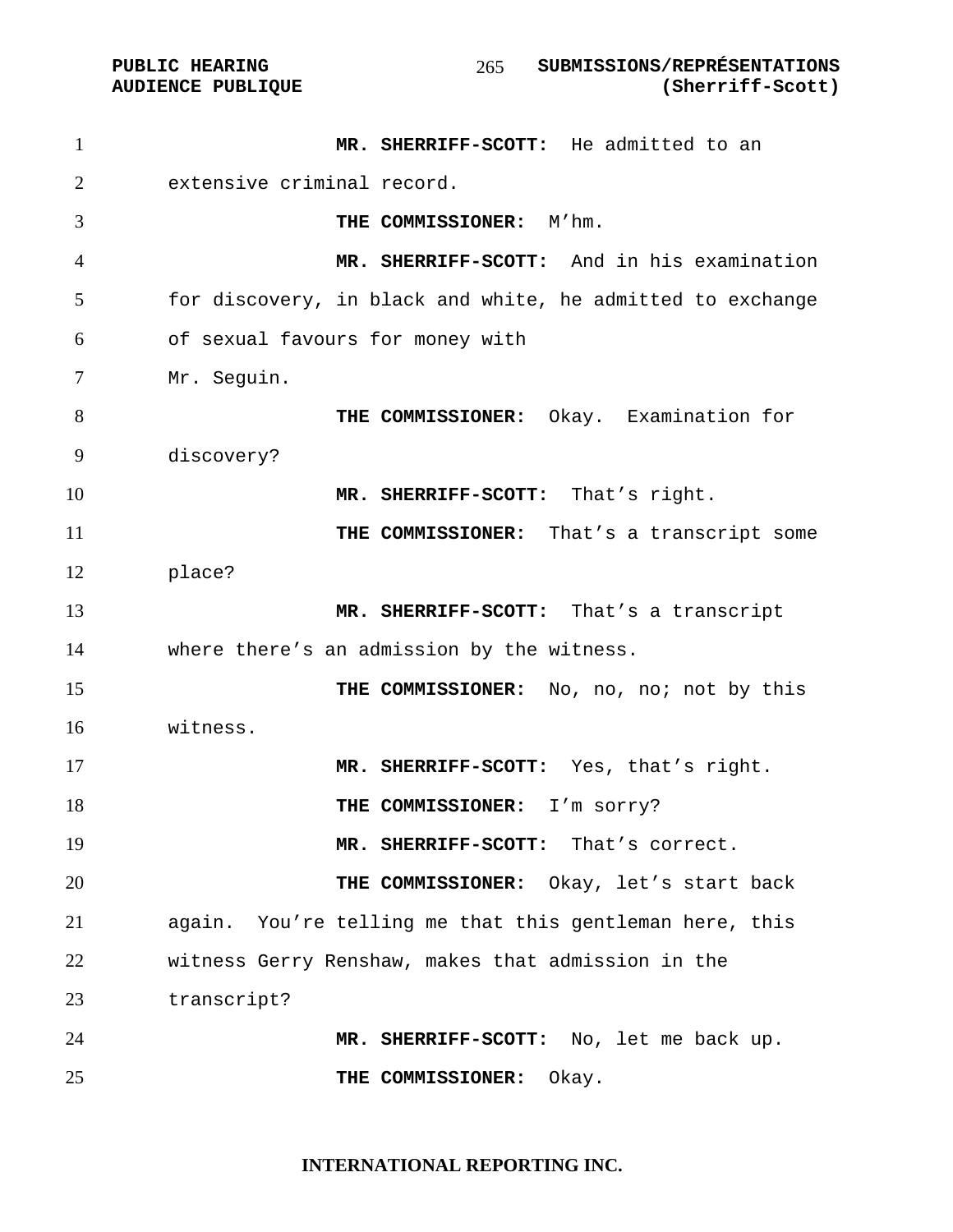**AUDIENCE PUBLIQUE** 

| $\mathbf{1}$ | MR. SHERRIFF-SCOTT: Okay. Let's start with               |
|--------------|----------------------------------------------------------|
| 2            | Robert Renshaw.                                          |
| 3            | THE COMMISSIONER: Robert Renshaw.                        |
| 4            | MR. SHERRIFF-SCOTT: On whom I was examining              |
| 5            | this witness, his brother.                               |
| 6            | THE COMMISSIONER: Right.                                 |
| 7            | MR. SHERRIFF-SCOTT: He came here, he                     |
| 8            | admitted in the box to an extensive drug habit.          |
| 9            | THE COMMISSIONER: Yes.                                   |
| 10           | MR. SHERRIFF-SCOTT: He did the same in his               |
| 11           | discovery.                                               |
| 12           | THE COMMISSIONER: Right.                                 |
| 13           | MR. SHERRIFF-SCOTT: He admitted to an                    |
| 14           | extensive criminal record.                               |
| 15           | THE COMMISSIONER: Right.                                 |
| 16           | MR. SHERRIFF-SCOTT: And he admits in his                 |
| 17           | transcript, an admission in black and white, of exchange |
| 18           | for cash for sexual favours.                             |
| 19           | THE COMMISSIONER: That wasn't canvassed                  |
| 20           | with him.                                                |
| 21           | MR. SHERRIFF-SCOTT: It's an admission in a               |
| 22           | transcript.                                              |
| 23           | THE COMMISSIONER: Sir, sir.                              |
| 24           | No, no, first of all; the theatrics ---                  |
| 25           | I appreciate the point.<br>MR. SHERRIFF-SCOTT:           |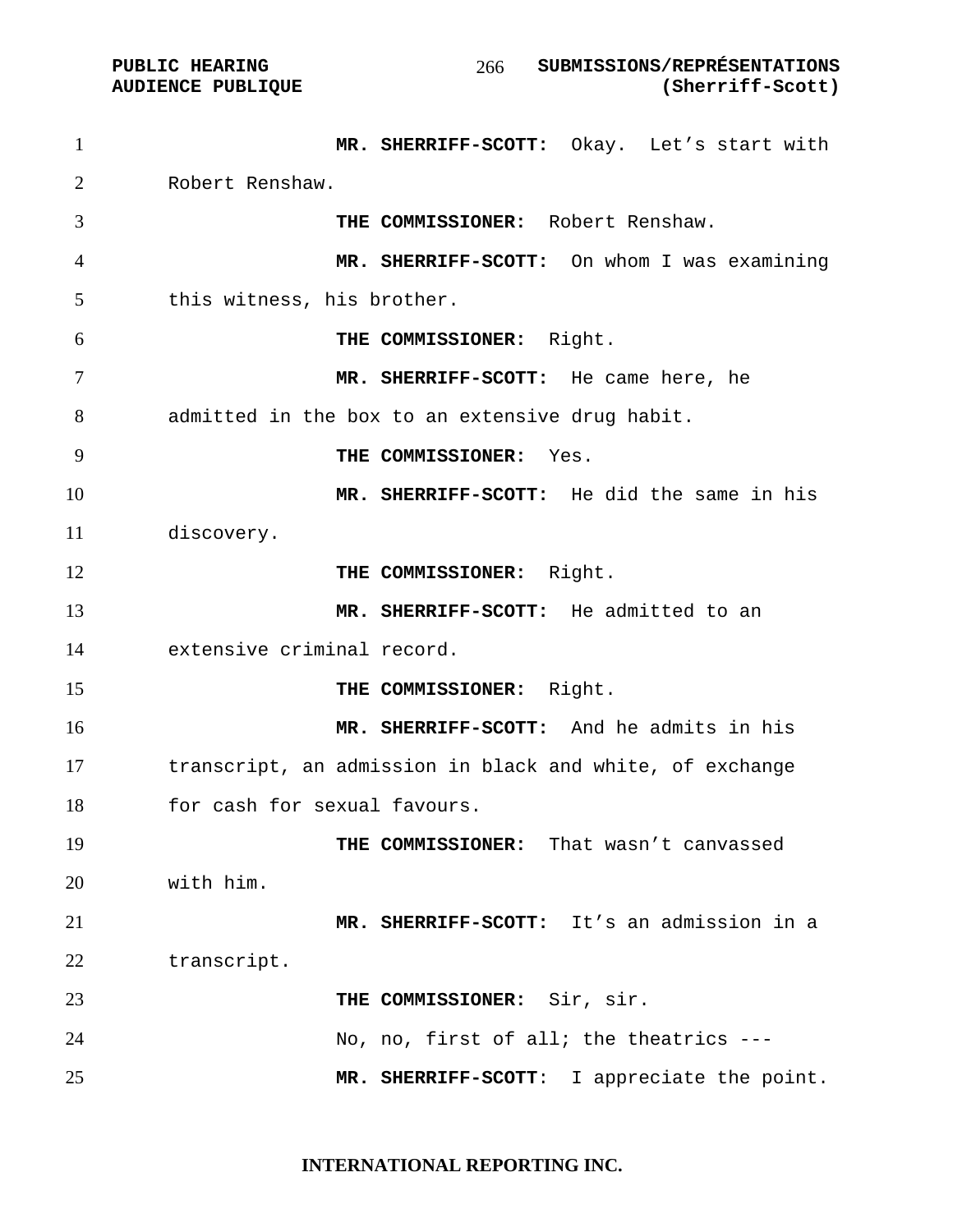PUBLIC HEARING SUBMISSIONS/REPRÉSENTATIONS **AUDIENCE PUBLIQUE (Sherriff-Scott)**  

1 THE COMMISSIONER: No, no; but you're not answering me. You didn't put it to him when he was in this box? **MR. SHERRIFF-SCOTT:** No, I did not. It's in the transcript, and I did not put it to him; yes. **THE COMMISSIONER:** Okay. **MR. SHERRIFF-SCOTT:** Second --- **THE COMMISSIONER:** And in query, I don't know if you could have put it to him if it pertained to the allegations of sexual abuse. **MR. SHERRIFF-SCOTT:** I don't share that limited view of this inquiry, but --- **THE COMMISSIONER:** That's fine. **MR. SHERRIFF-SCOTT:** --- I know that's bandied about. My thesis here is, first of all, if I can back up with Robert Renshaw. **THE COMMISSIONER:** Yes. **MR. SHERRIFF-SCOTT:** I take your point, and let me explain the foundation. This individual's brother -- he came to live with him. He came to live with him at a time when Robert Renshaw was engaged in all this activity on his own admission, black and white. Whether here, whether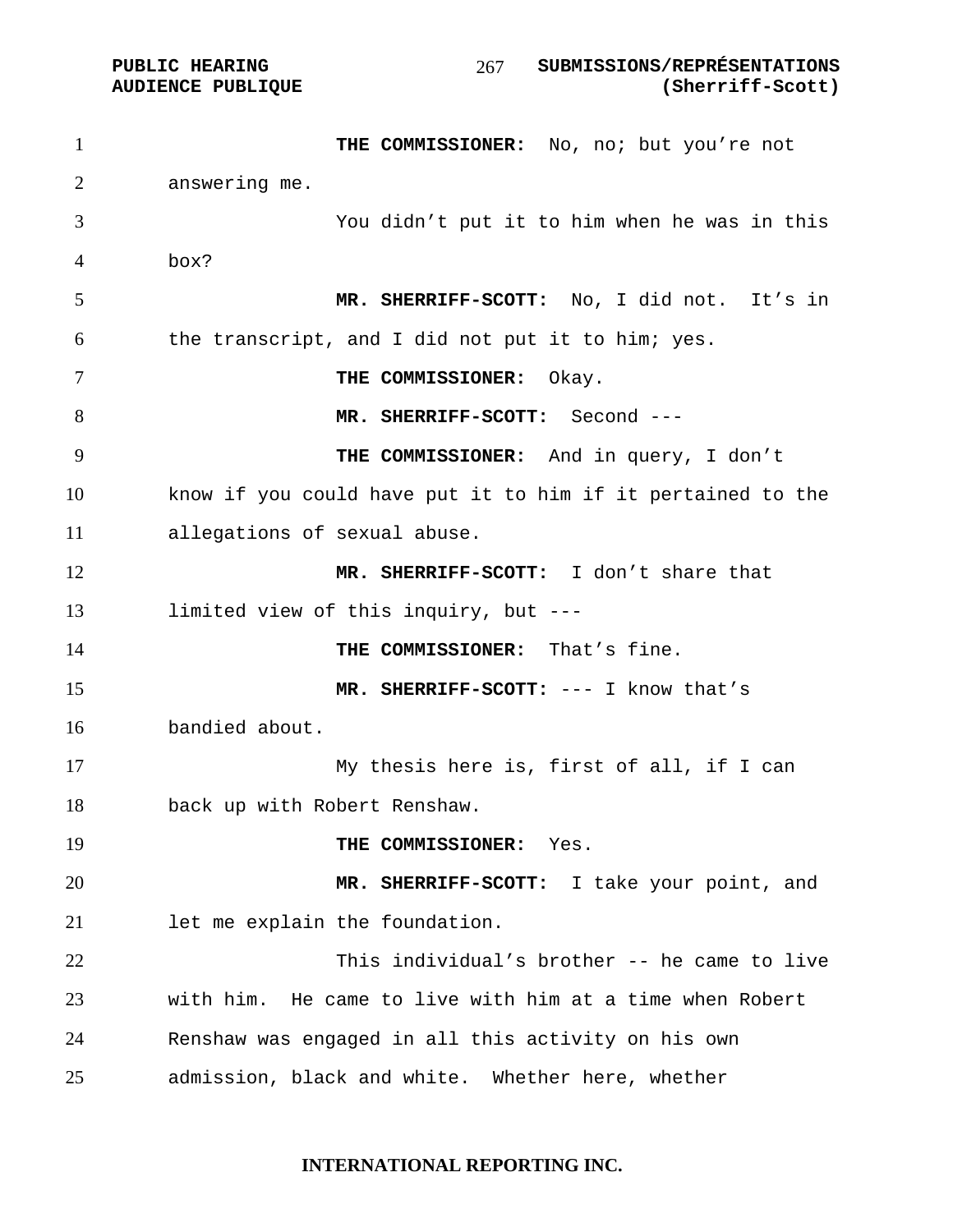#### PUBLIC HEARING SUBMISSIONS/REPRÉSENTATIONS **AUDIENCE PUBLIQUE (Sherriff-Scott)**

somewhere else, clear admissions, I submit in the transcript and here. He admits -- Robert Renshaw does, that he was extensively engaged in criminal activity, thus bringing him into contact with Mr. Seguin. It's at this very time this witness, in his AE, and will testify, and has testified, moves in with his brother. **THE COMMISSIONER:** M'hm. **MR. SHERRIFF-SCOTT:** At the same time he contends he's introduced to Mr. Seguin, with whom his brother has already established a relationship. His brother refers to a lot of cash. This witness goes on in his transcripts, which I intend to put to him. **THE COMMISSIONER:** M'hm. **MR. SHERRIFF-SCOTT:** Maybe he was sexually abused, but at least, in part, I will say to him that he was receiving financial assistance, and he admits it in the transcript I intend to refer to, if necessary. Extensive financial assistance in exchange for sexual favours. **THE COMMISSIONER:** M'hm. **MR. SHERRIFF-SCOTT:** And that is an important point, because it establishes a *res gestae*, whatever you want to call it; it establishes Mr. Seguin's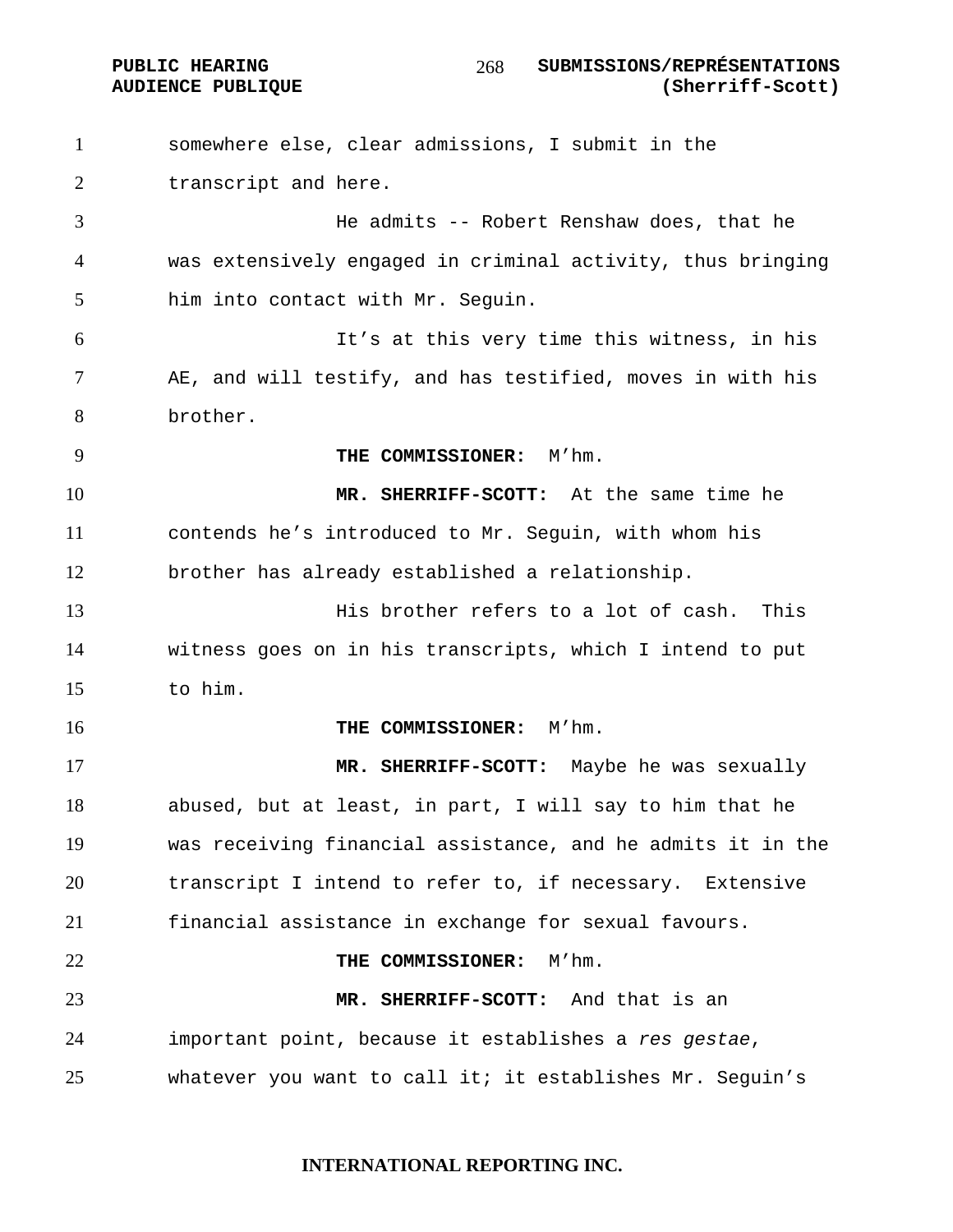PUBLIC HEARING SUBMISSIONS/REPRÉSENTATIONS **AUDIENCE PUBLIQUE (Sherriff-Scott)**  

*modis vivendi*; it establishes what's going on there; it establishes the credibility of some of these witnesses assertions with respect to activities of a clan. Also --- **THE COMMISSIONER:** No, I missed that. As for as the connection -- I don't see the connection. **MR. SHERRIFF-SCOTT:** I submit, with respect, that the suggestion that I should be able to cross-examine him on whether he's got the right ocular prescription, or whether it was sunny or hazy on the day thus impacting on his ability to visually recognize the witness, is a theory of credibility that I don't accept. 13 13 I submit that in any proceeding, and this one included --- **THE COMMISSIONER:** M'hm. **MR. SHERRIFF-SCOTT:** --- that when a man gets in the witness box, and the statement Exhibit 552 contends in Paragraphs 41, 42, 43, and 44 are all put to the witness and entered as an exhibit that "there's a clan of pedophiles," and this is not the one I rose to object to because that was a later statement by Mr. Dunlop. The documents on the record now make this allegation, and this individual has made the allegation; this has been canvassed with him.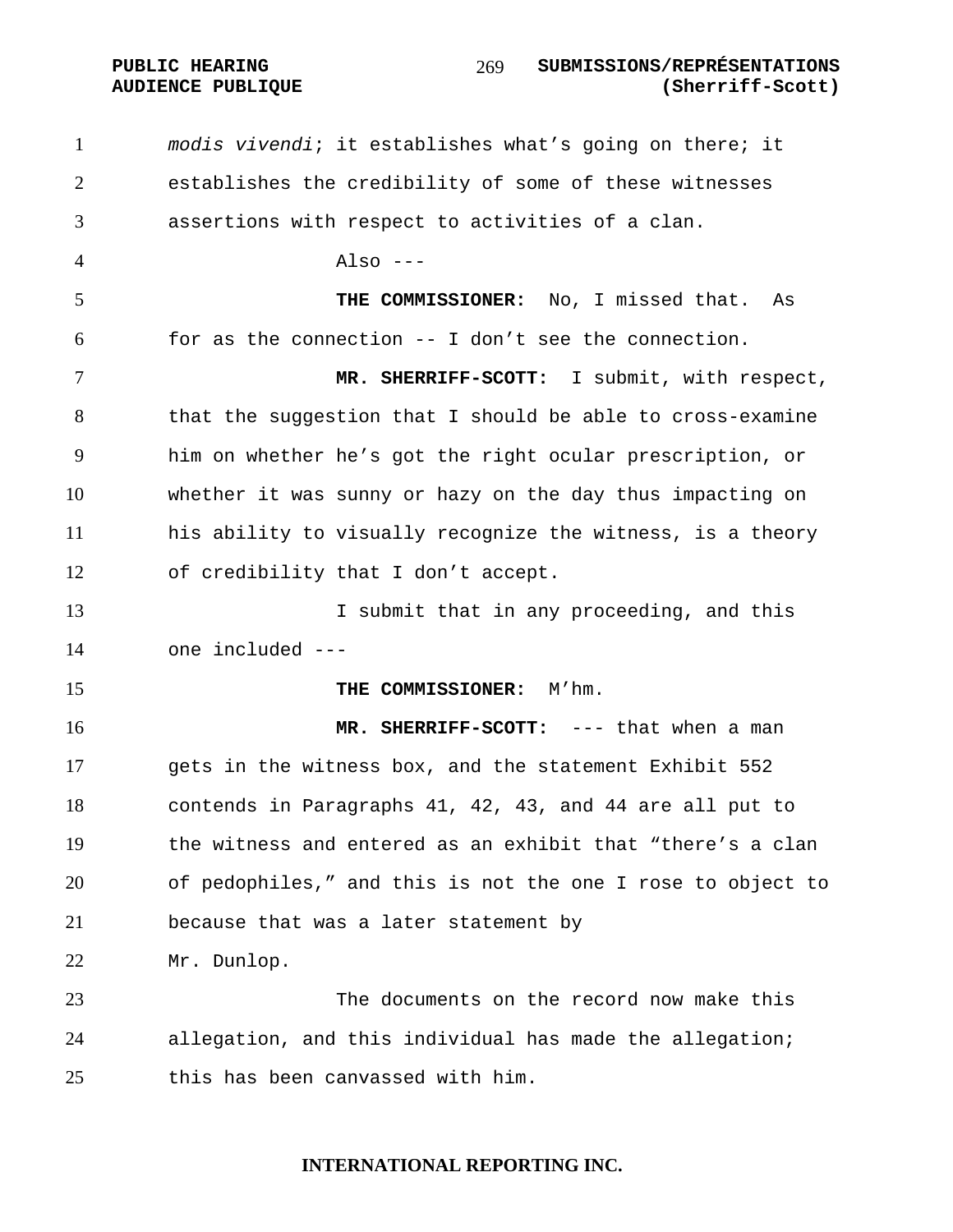| $\mathbf{1}$ | THE COMMISSIONER: Wait a minute. He                       |
|--------------|-----------------------------------------------------------|
| 2            | testified about a clan of pedophiles?                     |
| 3            | MR. SHERRIFF-SCOTT: It's right in the                     |
| 4            | statement that has been tendered and put in the record as |
| 5            | an exhibit and it was reviewed with him by your counsel.  |
| 6            | THE COMMISSIONER:<br>Okay.                                |
| 7            | MR. SHERRIFF-SCOTT: It's exhibit 552.                     |
| 8            | THE COMMISSIONER: Okay. Hold on now, let's                |
| 9            | look at it.                                               |
| 10           | MR. SHERRIFF-SCOTT: Five-five-two (552).                  |
| 11           | Paragraphs 41 and following.                              |
| 12           | THE COMMISSIONER: Five-five-two (552).                    |
| 13           | Paragraphs?                                               |
| 14           | MR. SHERRIFF-SCOTT: Forty-one (41) and                    |
| 15           | following, Commissioner.                                  |
| 16           | THE COMMISSIONER: Forty-one (41) and                      |
| 17           | following.                                                |
| 18           | (SHORT PAUSE/COURT PAUSE)                                 |
| 19           | MR. SHERRIFF-SCOTT:                                       |
| 20           | "Ken said the group was coming apart at                   |
| 21           | the seams."                                               |
| 22           | This is referring to a group of people $---$              |
| 23           | THE COMMISSIONER: Just a minute. Where are                |
| 24           | you looking at?                                           |
| 25           | MR. SHERRIFF-SCOTT: Paragraph 41, the third               |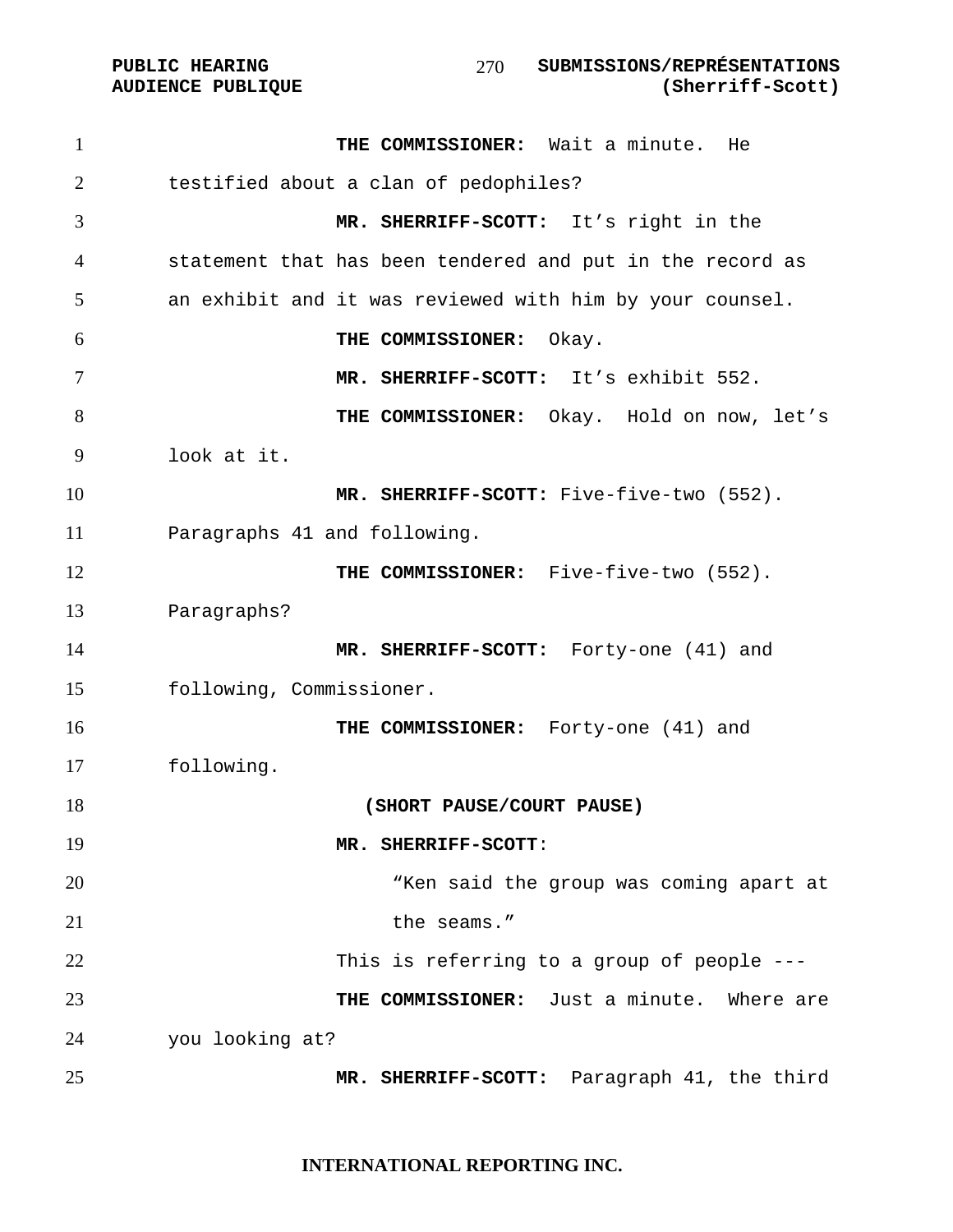1 line, starting with capital K: 2 The said that the group was coming apart at the seams. I know they were homosexuals, but as I look back now I believe in my heart and my gut they were homosexual pedophiles." The he refers to why he left Mr. Seguin's house, because he says: "He was coming onto me sexually and pressures from friends and co-workers were saying, What are you doing living 12 with a queer? Are you one?" **THE COMMISSIONER:** M'hm. **MR. SHERRIFF-SCOTT:** I submit this statement, given his admissions in the transcript, is profoundly inconsistent with his sworn evidence. 17 The Manusdale Manusdale were on probation, **Supply** 18 **stopping at Ken's home.**" And let's be real, this individual's story here is that he sees all these people at Malcolm and Ken's; and your counsel was at pains in an elaborate foundation creation exercise to establish Malcolm MacDonald and his home -- you know -- flourishing with pornography, thus --- **THE COMMISSIONER:** Whoa, whoa -- wait just a minute. Counsel was examining what was in here.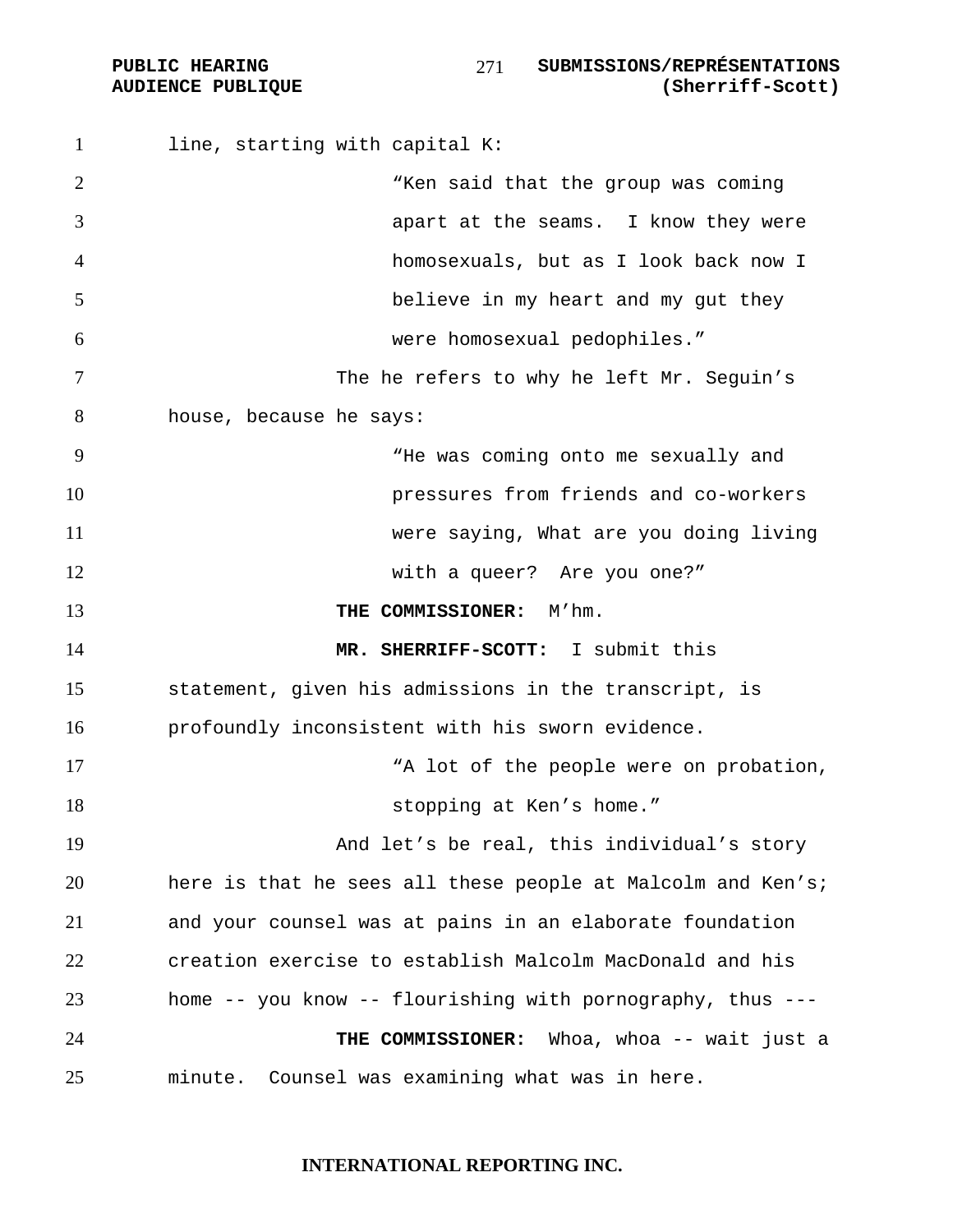### PUBLIC HEARING  $\frac{277}{100}$  submissions/représentations **AUDIENCE PUBLIQUE (Sherriff-Scott)**

**MR. SHERRIFF-SCOTT:** Your counsel was laying the foundation --- **THE COMMISSIONER:** Laying a foundation? I thought counsel's work was just to come up, bring the witnesses, and tell them what they had to say. **MR. SHERRIFF-SCOTT:** When I say laying a foundation, I mean to establish a point. **W**hat happened in the examination for-chief is Malcolm MacDonald's cottage was portrayed very elaborately and in detail with diagrammatic instances and illustrations of where all this pornography was, and virtually covering walls, as the witnesses has said. And then the very next exercise that was embarked on in terms of a questioning thesis was, "Okay -- Who was there?" **THE COMMISSIONER:** Well who would have seen -- well, first of all -- no, no, no -- how about if we look at it the other way, that this witness comes forward and we are trying to see what Mr Dunlop did with him. It wasn't Commission counsel who had him make the drawing, it was Mr. Dunlop, so this was all: what did Mr. Dunlop have you do, ta, ta, ta, ta; and, what did Mr. Dunlop ask you? **MR. SHERRIFF-SCOTT:** That wasn't in his statement. **THE COMMISSIONER:** What's that?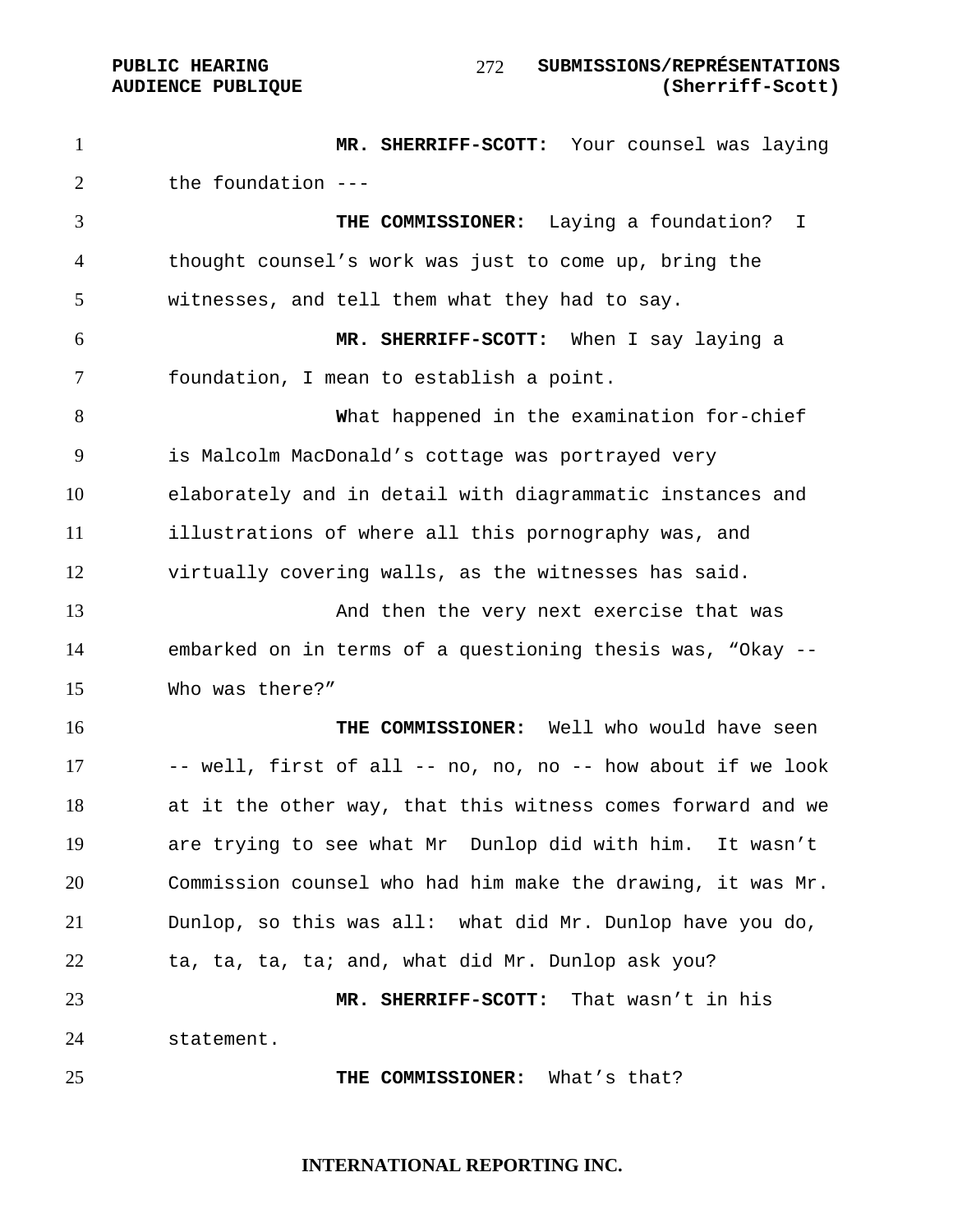PUBLIC HEARING **SUBMISSIONS/REPRÉSENTATIONS AUDIENCE PUBLIQUE (Sherriff-Scott)**  

**MR. SHERRIFF-SCOTT:** That wasn't in his statement what he said today, all of that. There is a general reference to what he calls skin flick lying around and then he says there were tapes that he didn't view. Then he described in an elaborate fashion an entire wall of pornography.

**THE COMMISSIONER:** Well, it's in the bedroom.

**MR. SHERRIFF-SCOTT:** Well, he is saying it's plainly visible if the doors are open and it's all over the walls, et cetera, et cetera. There was a very detailed examination on this point.

Then the next step in the examination was to link all the people who were said to have gone there, thus implying, inferring or attempting to infer that they all would have witnessed this and thus they were part of some clan, which this witness testifies existed.

**THE COMMISSIONER:** I think you are jumping to a lot of conclusions.

**MR. SHERRIFF-SCOTT:** Well, I think that the conclusions will be urged on you, and there was a concession that this inference essentially will be drawn and urged.

**THE COMMISSIONER:** Just a second. Just a second. You forget one thing, that the inferences to be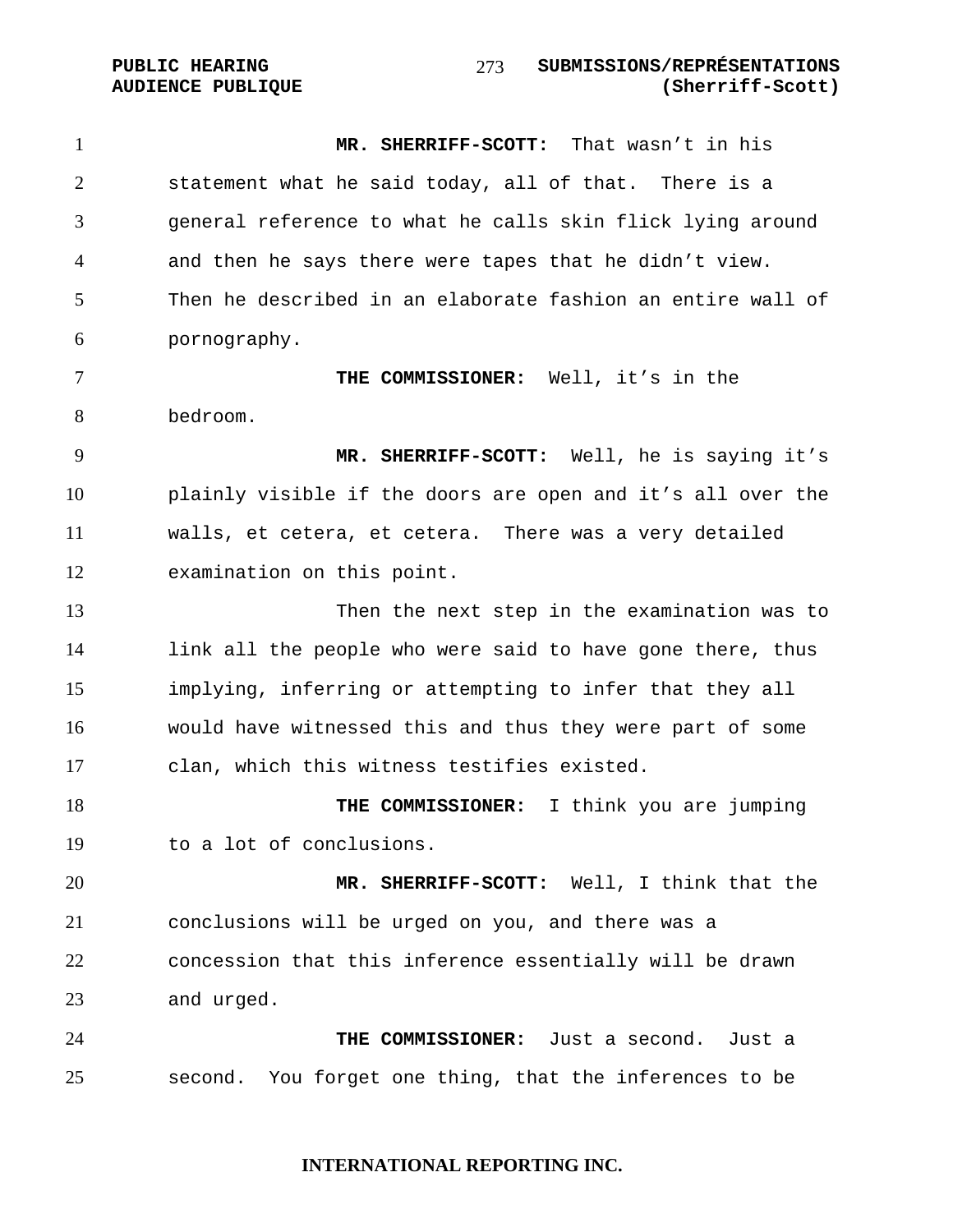decided upon are mine, and I'm sure that you are going to say that, first of all, with respect to this witness he, when he went there, may have seen some pornographic adult magazines lying around but that doesn't mean that they weren't picked up and put away when somebody else was coming and the door was shut.

**MR. SHERRIFF-SCOTT:** Maybe you are right. 8 Be also says that there were people, including references to individuals employed by my client, going to Florida on a gay strip and the implication being using male prostitutes.

**I** don't understand, when we are sitting here and people's photographs are being flashed on the screen and they're being said to be at Mr. Seguin's and Mr. MacDonald's in the circumstances of this inquiry, how we cannot be entitled to vigorously cross-examine this individual on all of his credibility, full stop. This individual is essentially urging the conclusion his evidence will be used -- whether you draw the conclusion or not at the end of the day we should be entitled to attack that in a most vigorous way considering the implications for the people and institutions in this city.

I sat here and listened to this evidence this morning, I mean we go through an entire list, person after person: how many times did you see him; where did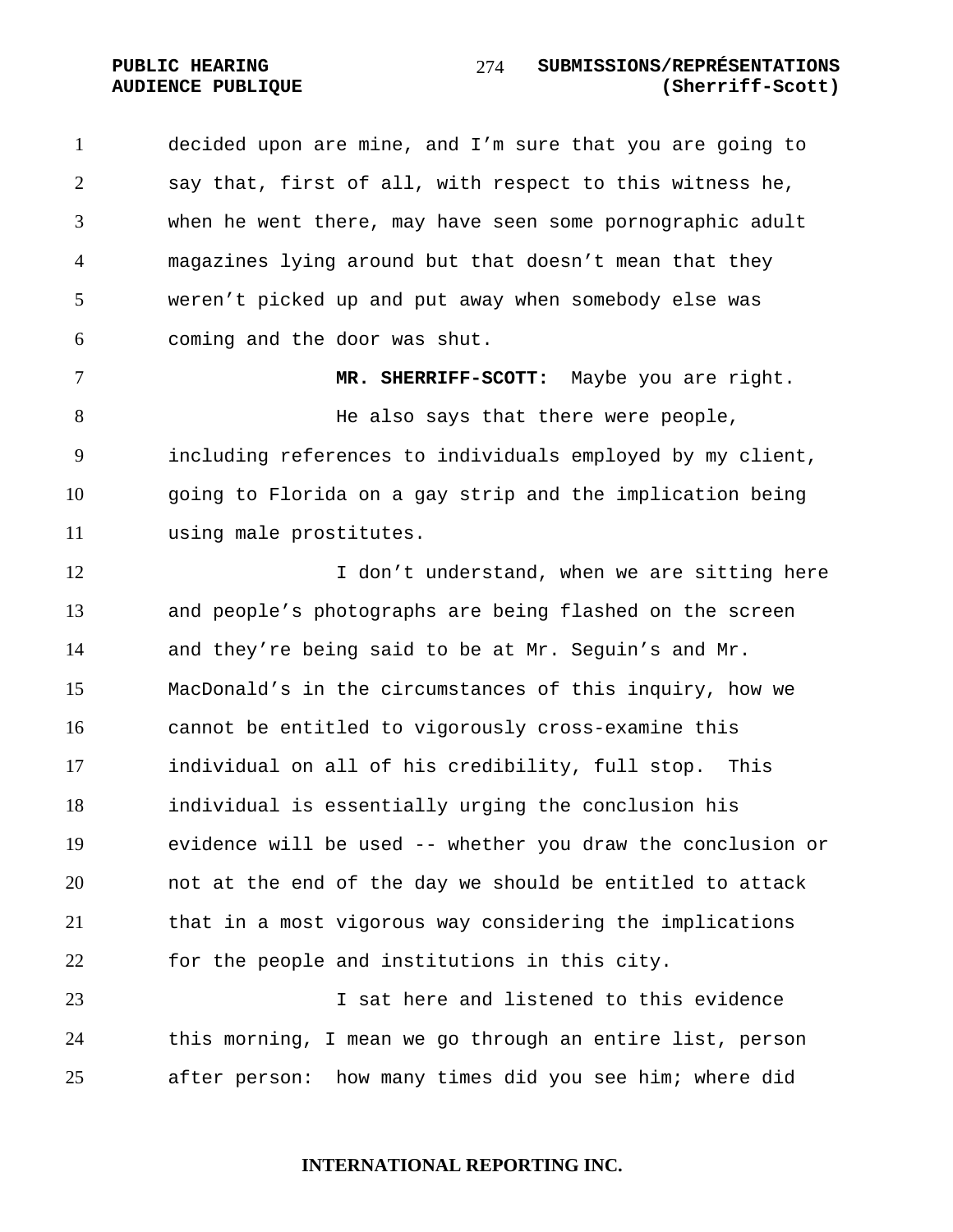you see him? Let's face it the whole reason this is being done is to attempt to link these people to impropriety. **THE COMMISSIONER:** Oh, no. **MR. SHERRIFF-SCOTT:** Oh, I disagree entirely, sir. I assert that those inferences will be urged on you whether you draw them or not. They are being tendered as a foundational exercise to achieve that end. **THE COMMISSIONER:** I think you are completely wrong and I will tell you why. Commission counsel's function is not to bring out any theory or push anything on until everything is heard. The fact of the matter is this gentleman went out and reported. He said things to people and there it is. The purpose of a public inquiry, and I think maybe we have to revisit that, is to have everyone come in and say what they have to say and yes be cross-examined, but so far this fellow has said what he said to a number of people. Now, you interrupted him and said: you cannot give your opinion as to whether or not there was a clan of pedophiles or not. That's up to me to decide. That's the purpose of a public inquiry. **MR. SHERRIFF-SCOTT:** I sought your assistance and clarification on the point. **THE COMMISSIONER:** M'hm, and you objected.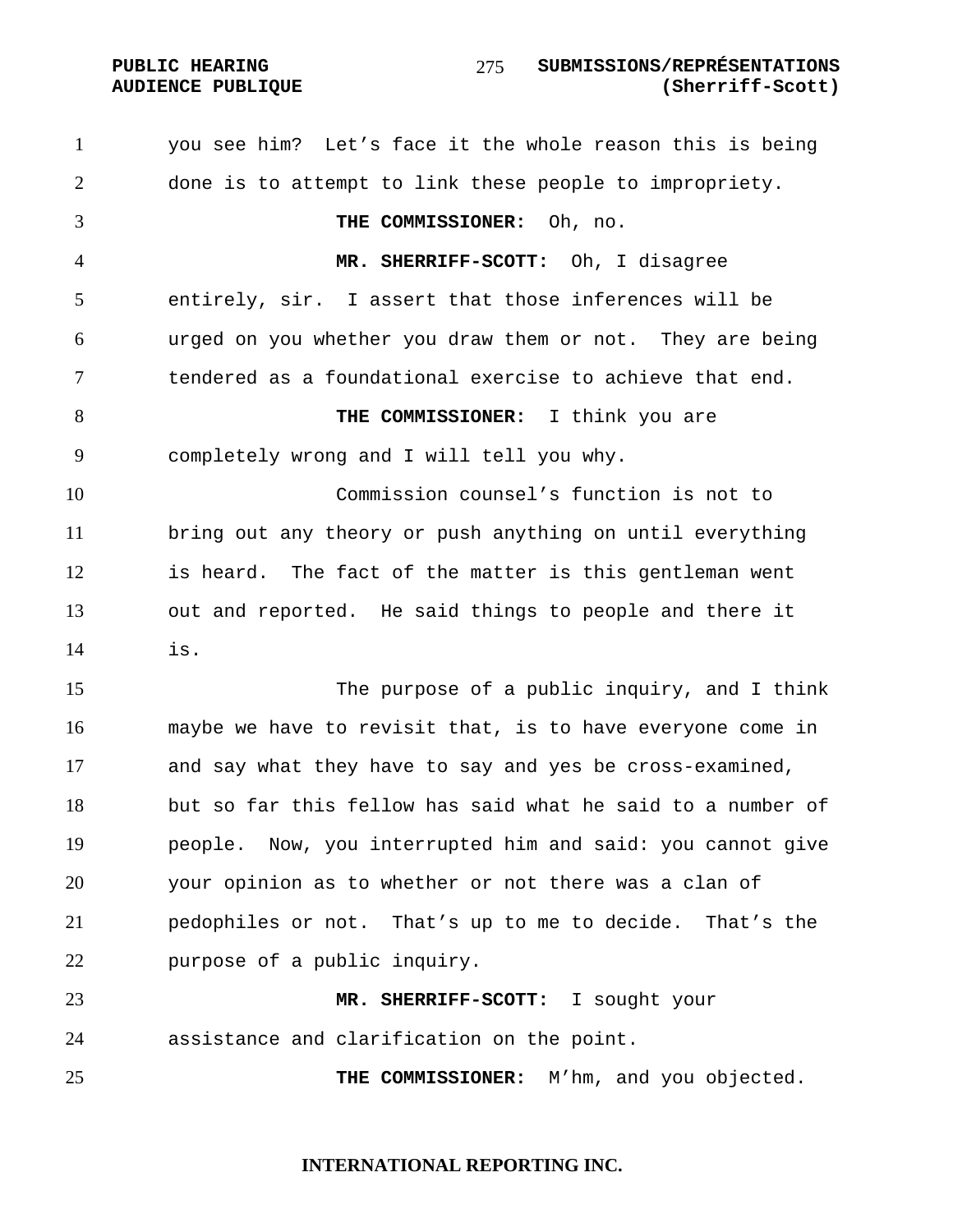There you go. **MR. SHERRIFF-SCOTT:** Yes. **THE COMMISSIONER:** And do you know what, properly so. **MR. SHERRIFF-SCOTT:** Well, thank you. I know that I do that from time to time and sometimes maybe it's --- **THE COMMISSIONER:** You win some and you lose some, you know. 10 Let me get back. Don't get me wrong. You can cross-examine, and I'm going to give you wide latitude, except that the way you started, and we are going to have to talk about that, and I don't know whether we should do that in camera or how we are going to do that -- if you are saying that you want to overlap, and this is my question to you, on changing his testimony or characterizing it as a fee for service as opposed to being a victim of sexual abuse, then I'm saying to you, you've got to give me a better reason or re-explain why you want to do that. **MR. SHERRIFF-SCOTT:** Okay. I'm not purporting to exclude the idea that he was abused. What I wished him to concede eventually is that at least in part that played a role. It's important for --- **THE COMMISSIONER:** What played a role? **MR. SHERRIFF-SCOTT:** His receipt of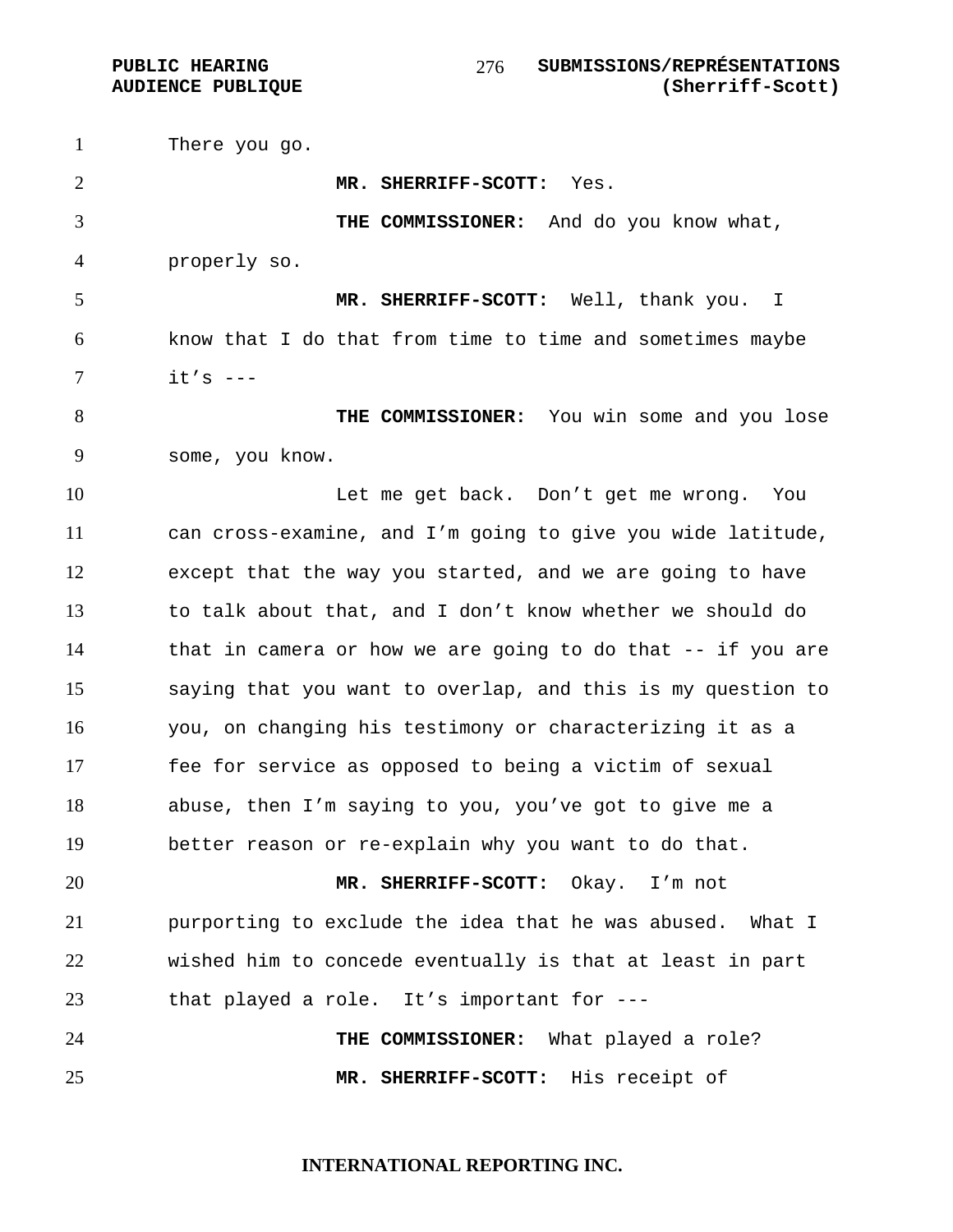PUBLIC HEARING **SUBMISSIONS/REPRÉSENTATIONS AUDIENCE PUBLIQUE (Sherriff-Scott)**  

financial benefits in exchange for favours played a role in his relationship. Whether it started as abuse on probation, whether it continued as abuse thereafter, this at least played a role.

I'm not here to say he wasn't abused ---

**THE COMMISSIONER:** Why do you want this? **MR. SHERRIFF-SCOTT:** Because it's important for a variety of reasons. His relationship with Mr. Seguin is important. The whole climate here is enormously germane to assess. Next week we will hear from Ron Leroux. He was engaged with a young man 10,15 years younger than him and the *modus operandi* is identical. The whole thing is referred to. It's virtually the same evidence. The man is recruited, he is given all kinds of money and there is a sexual relationship. He then contends he is abused, rightly or wrongly, I don't care. I'm more interested in Mr. Leroux and his activities. This is a striking similarity to Mr. Seguin and Mr. Renshaw who's living together and Mr. Leroux is there every single day. This has to be probed, what was ---

**THE COMMISSIONER:** For what reason? **MR. SHERRIFF-SCOTT:** Because it affects what the police were doing, how they were responding and what they were looking for. They are looking for this information. This individual is not giving it to them.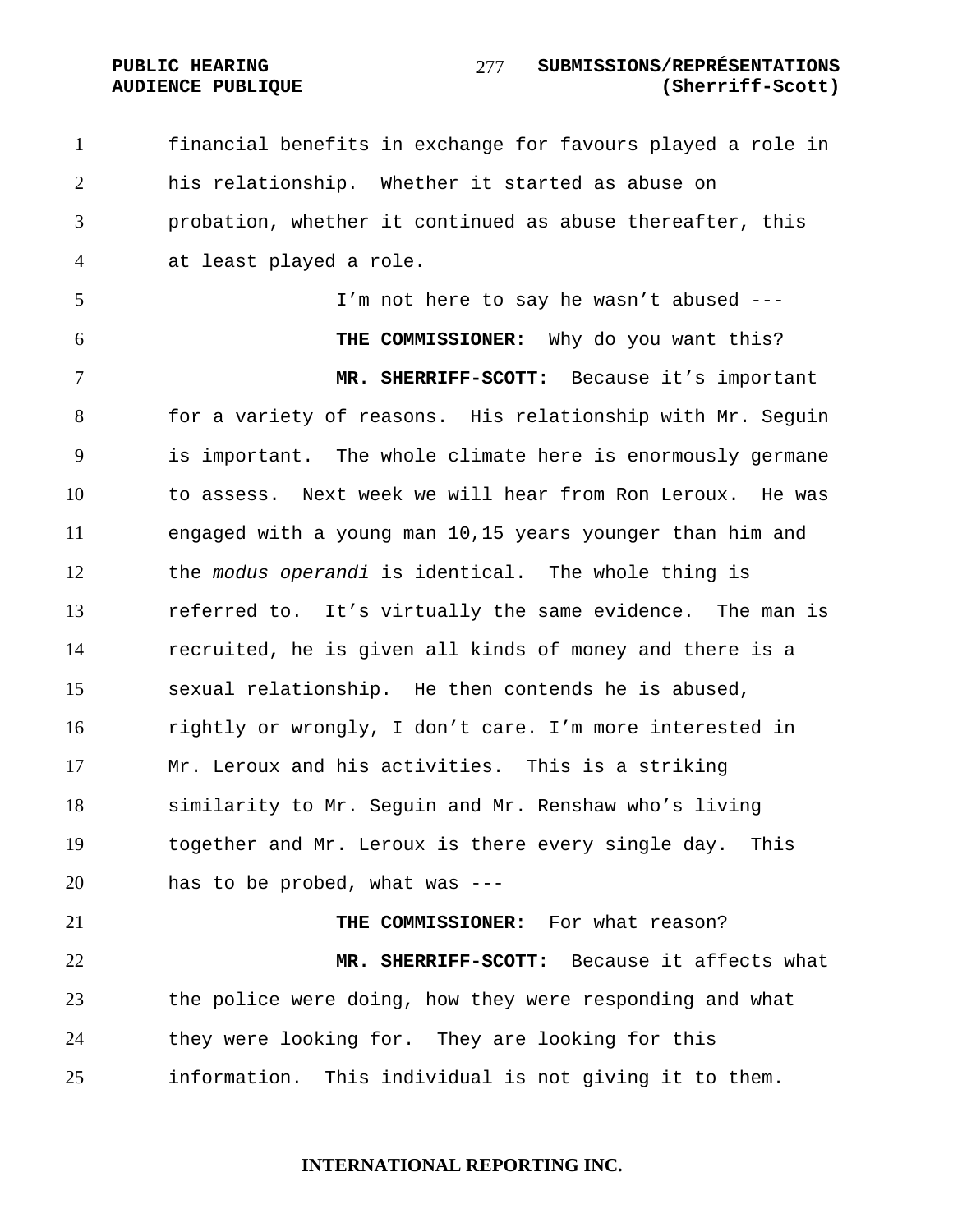### PUBLIC HEARING **SUBMISSIONS/REPRÉSENTATIONS AUDIENCE PUBLIQUE (Sherriff-Scott)**

1 THE COMMISSIONER: He is not giving it to 2 them. **MR. SHERRIFF-SCOTT:** No, he's not. You'll see. You'll see in the transcripts and here that in his first statement although he says that Mr. Seguin was a wonderful person he effectively attempted to neutralize his own concerns about Mr. Seguin so he wouldn't be investigated. The man is not being honest with police officers and he is now departing from statements to Mr. Dunlop. All of this is going up the institutional pipeline and I submit we are entitled to explore it. 12 THE COMMISSIONER: You are saying basically in a cross-examination that he is lying or that he is wrong about the photos of the people that came. How would that - - I just need the link. Tell me what the link is? **MR. SHERRIFF-SCOTT:** What? That he is lying. **THE COMMISSIONER:** Yes. **MR. SHERRIFF-SCOTT:** That his evidence shouldn't be relied upon and given no weight because he is lying. **THE COMMISSIONER:** Because he is lying about what? **MR. SHERRIFF-SCOTT:** Well, a great many 25 things, as we will see, I submit; a great many things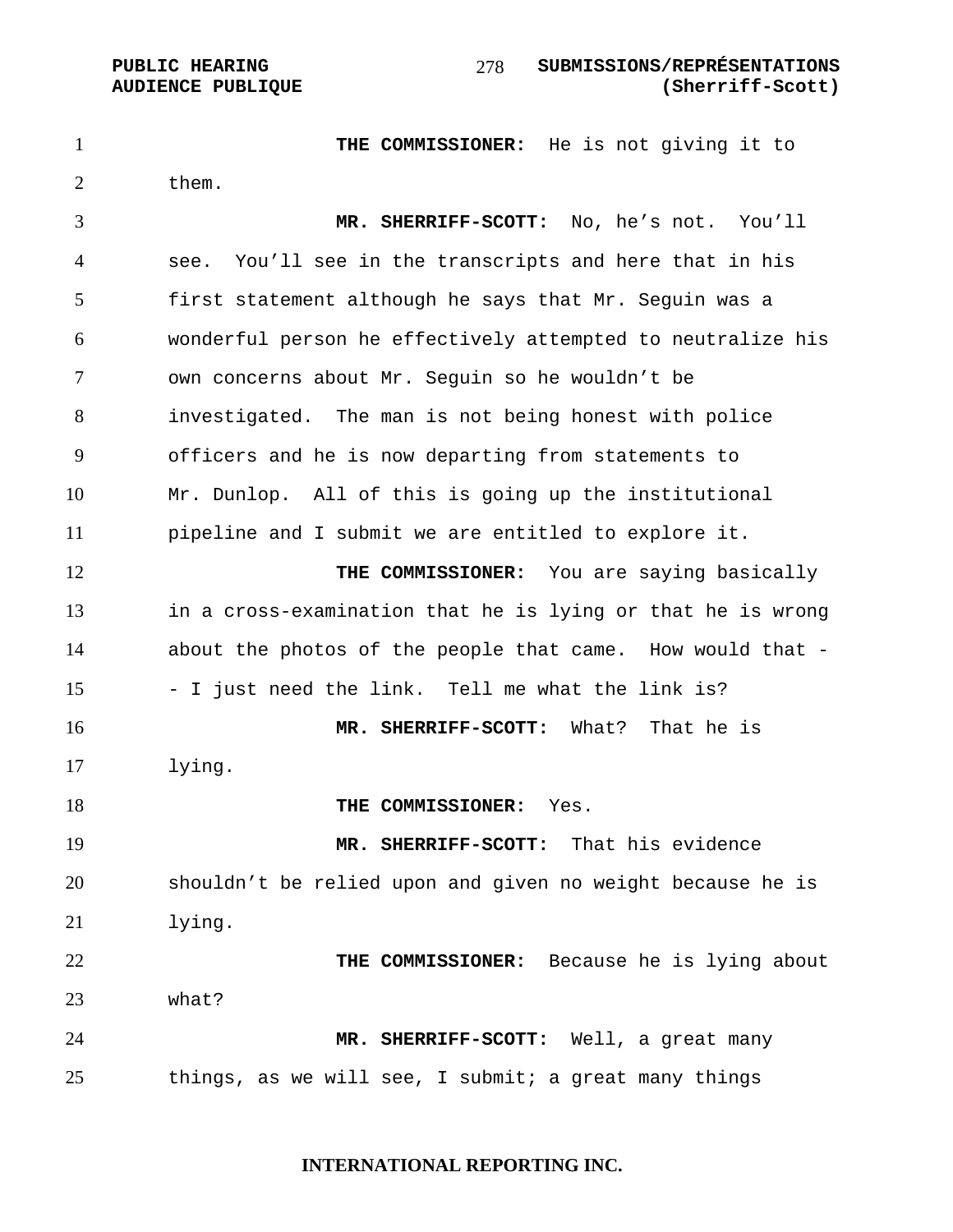covered by your counsel, for example.

Let me put to you another case because this is going to come up. The witness says here: I was abused on my second probation. Well, in his first statement to Mr. Dunlop it was his first probation. In his transcript it was the second probation consistent with his statement to Mr. Dunlop. In Mr. Dunlop's statement he says it was years later.

So does it not behove us to have the ability to test his evidence that he's given here on such a point? My theory is it's important to know, for example: who is 12 that Mr. Seguin; how old they are.

The difference here is between a young man and a person potentially 19 to 23. I don't care if he is the age of consent. I want to know what's going on here and what he is telling police and whether it comports with the reality of what went on. I'm not interested in testing his sexual relationship with Mr. Seguin beyond establishing the proposition that that relationship shared attributes among other people, including Mr. Leroux, Mr. Seguin's avowed best friend, according to this witness, Mr. Seguin himself and others. All of this affects the credibility of what the witness is saying.

His statements are, I submit, replete with inconsistencies and I should be able to put those to him to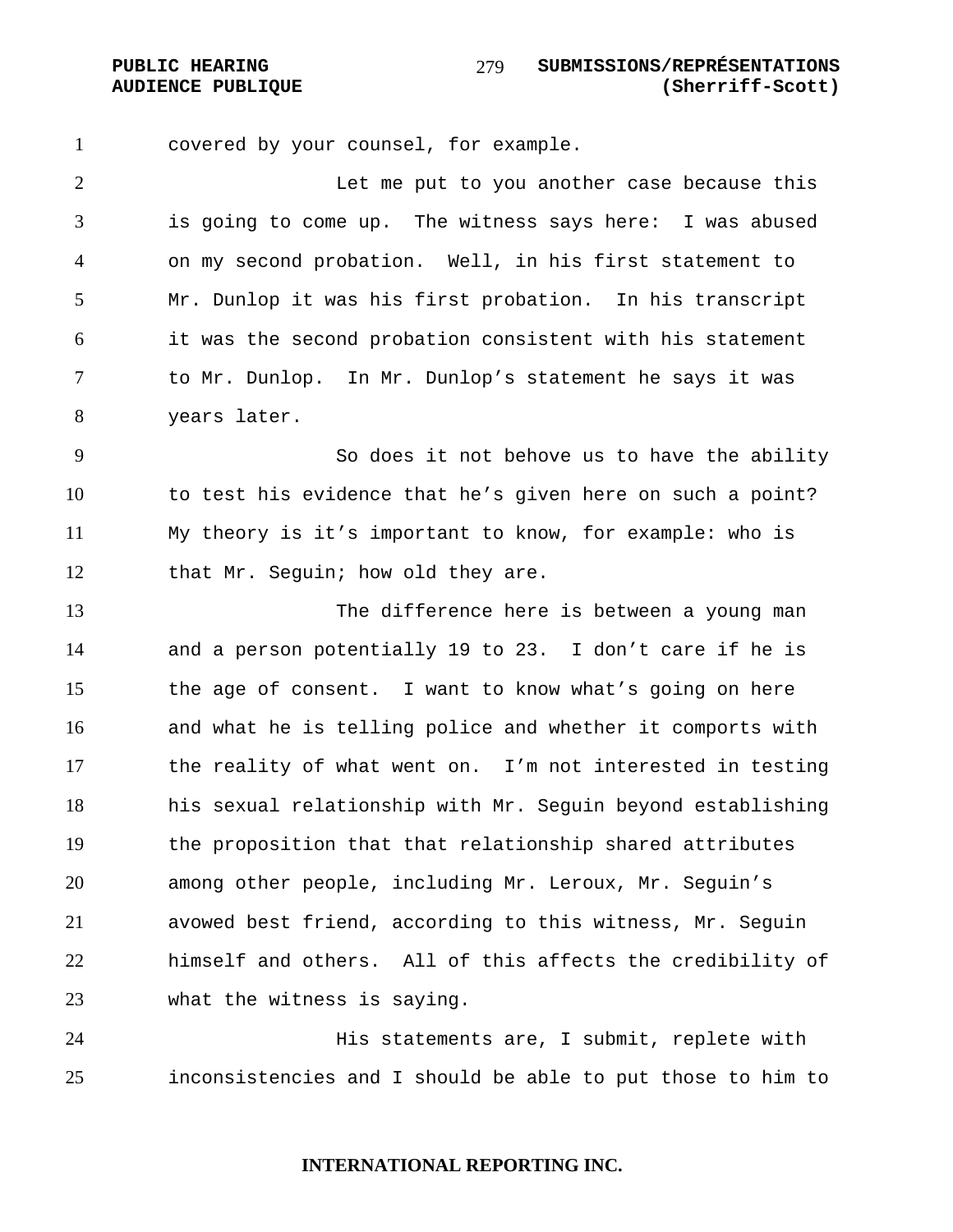undermine his credibility and his statements. His statements actually have very little to do with Mr. Seguin, but I should be entitled to use the jigsaw metaphor, take them apart if I can to demonstrate to you they shouldn't be relied upon for any purpose, whether it's to identify someone or to urge inferences or to be used as a basis to draw inferences from or any other reason. I shouldn't be limited, I submit, to whether or not he could see well on a particular day or whether or not his vision was impaired. 10 10 I don't mean to -- I'm not being facetious, but I shouldn't be limited to the strict issue of identification. **THE COMMISSIONER:** No. No. No. These pieces of information are also in Mr. Dunlop's notes. Issues like this are raised in the Dunlop notes that my friends have given notice on. So I submit that I should be entitled to the widest latitude, including establishing what was going on 19 here and why; and how we came into contact with Mr. Sequin; and what was going on there and why. **THE COMMISSIONER:** Okay, and so you started off talking about -- well, okay -- what about the issue of putting to him something you didn't put to his brother? **MR. SHERRIFF-SCOTT:** Well, I submit that his brother's transcript is black and white and it's an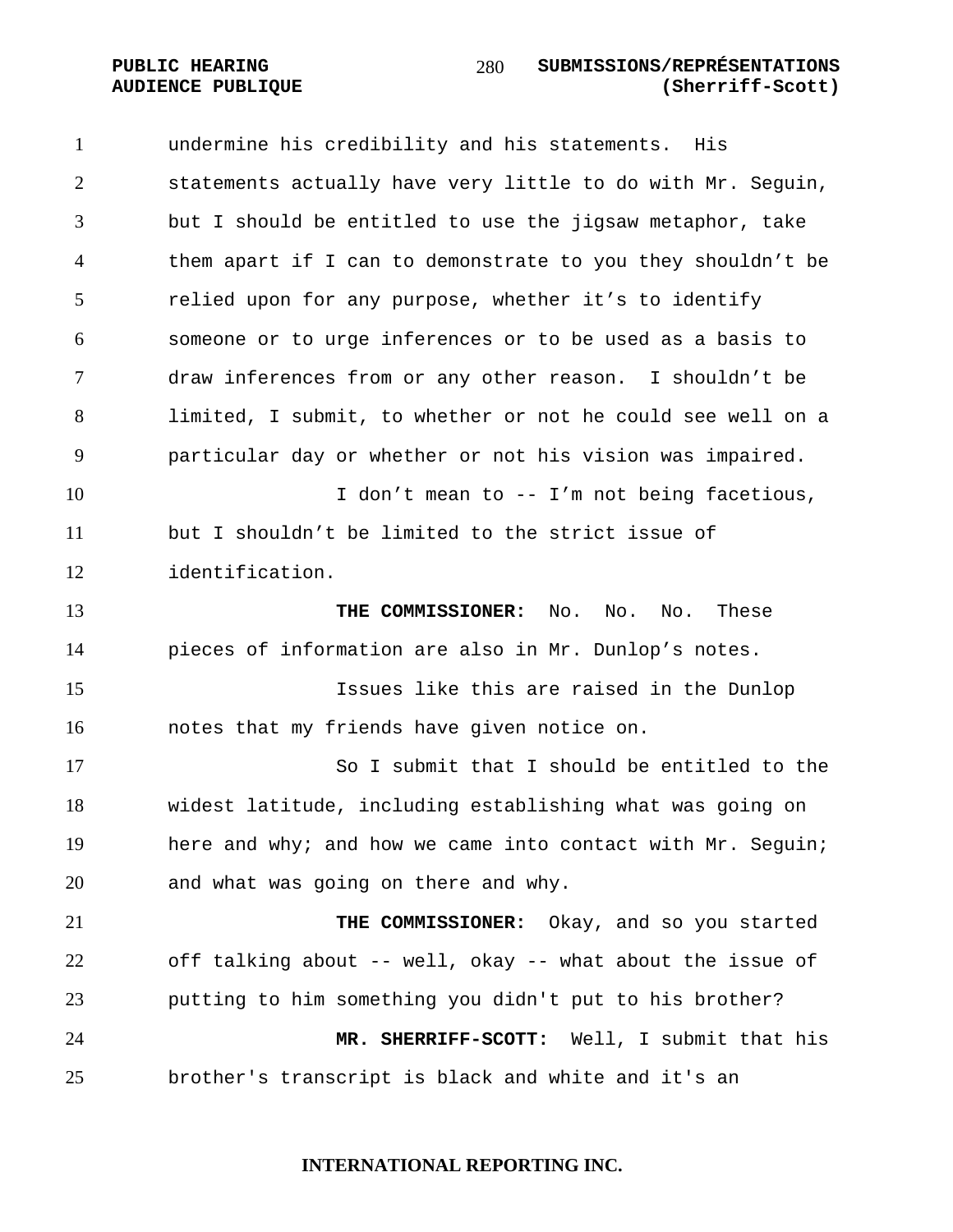PUBLIC HEARING SUBMISSIONS/REPRÉSENTATIONS **AUDIENCE PUBLIQUE (Sherriff-Scott)**  

admission on the record.

**THE COMMISSIONER:** Yes, yes. Okay. And then you -- can you help me out? What are you going to do now? What were you intending -- what kind of questions were you intending to go; show me the road here. Do you want to do that?

**MR. SHERRIFF-SCOTT:** Well, if I must. What I propose to do is establish the -- first of all, there was a lot of background information about this individual, his life, his growing up, his education.

**THE COMMISSIONER:** M'hm.

**MR. SHERRIFF-SCOTT:** His parents, his family, the matrix, et cetera. And then how he came into contact with Mr. Seguin. The timing of that was dealt with by your lawyer and the witness statement was put to him, which he refuted or resiled from, if I can use the expression without attaching any particular implication to, but he said that's wrong.

19 THE COMMISSIONER: I'm sorry, what's wrong? **MR. SHERRIFF-SCOTT:** For example, on the timing of his contact with Mr. Seguin sexually, he says it was during his first probation, here in the box, and he said his statement in writing to Mr. Dunlop was wrong, which said it was the second one, several years later. So what I propose to do is establish a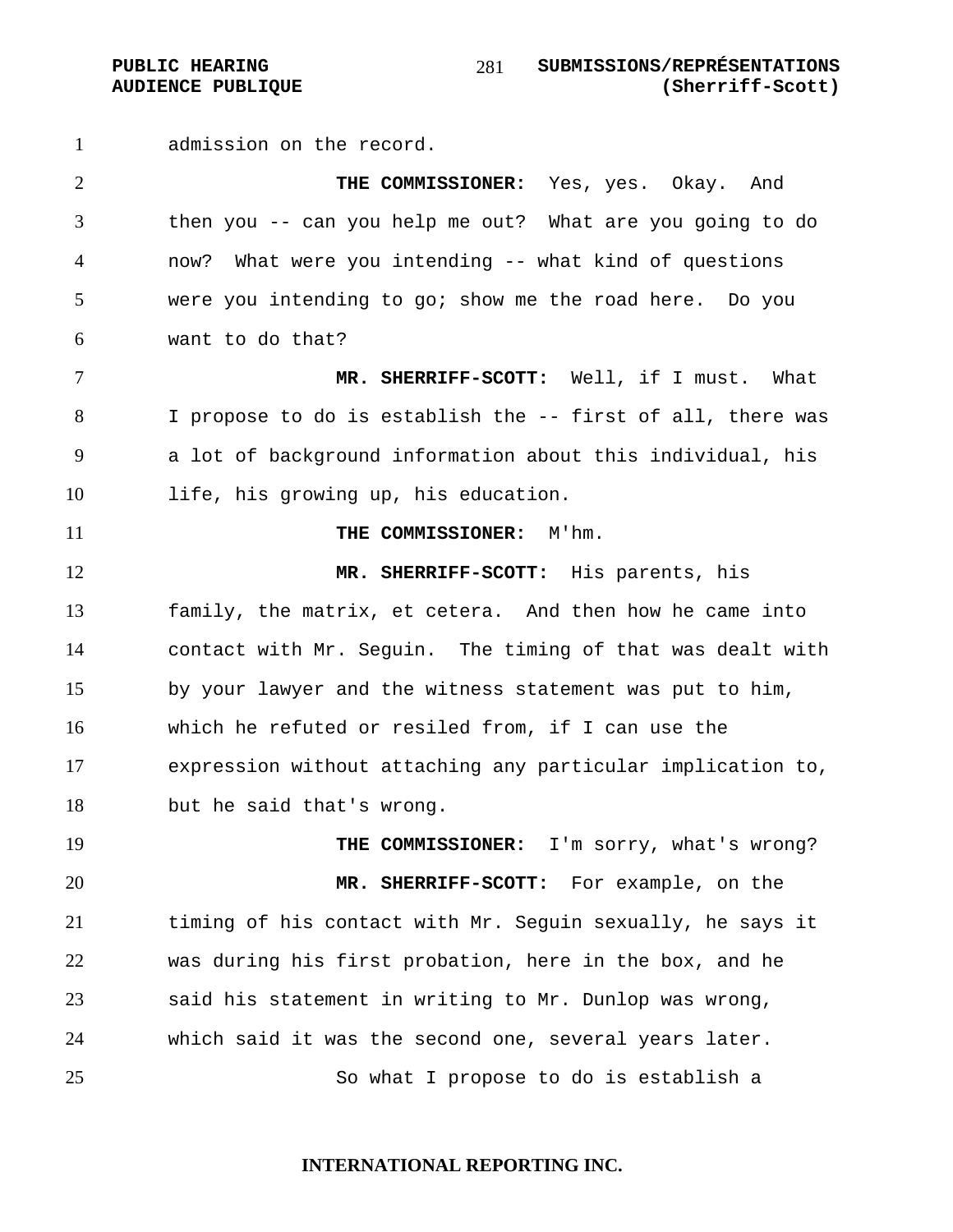foundation with respect to the family; what was going on with this individual in his upbringing; his brother's circumstances when he came to live with his brother in 1981, which is his evidence; what the effect of that is on him. And that is exactly the time he starts being charged by the police with a variety of criminal offences. That, number 1.

**THE COMMISSIONER:** It's almost coming-of-age.

**MR. SHERRIFF-SCOTT:** Well, there's a lot more coming-of-age in the transcript than there is in the testimony or the statements. He was coming-of-age long before then, as we'll see, if you permit me to deal with it, but I don't intend to use that to -- just let me flip forward here -- to deal with the timing of his abuse; what 16 he was doing at the time and afterwards; when he moved in with Mr. Seguin; what was going on there; who was there; what was going on; all of the activities.

And I intend to put his statements to him in connection with Mr. Seguin. What was going on. His statements pertaining to Ron Leroux. Mr. Leroux's activities and a variety of other things that follow. I can't give you the whole outline, but --- **THE COMMISSIONER:** No, no. I was just thinking. I was just wanting to get to what ---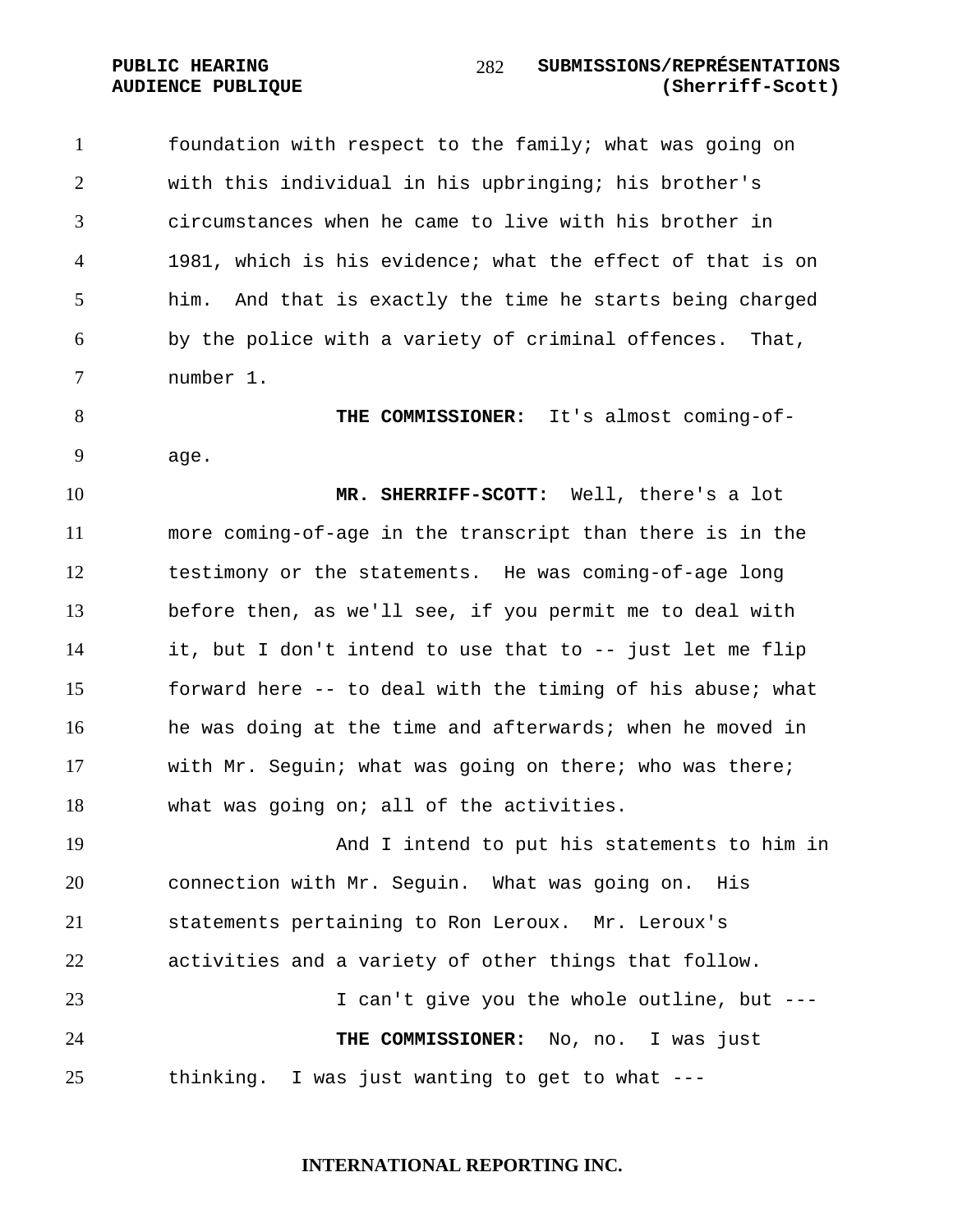### PUBLIC HEARING SUBMISSIONS/REPRÉSENTATIONS **AUDIENCE PUBLIQUE (Sherriff-Scott)**

**MR. SHERRIFF-SCOTT:** Basically, what I'm trying to do is develop the context of the case of this individual and how he interacts with Mr. Seguin and what happens thereafter. All leading up to his living there and thus purporting to identify people associated with my client and other institutions. **THE COMMISSIONER:** M'hm. **MR. SHERRIFF-SCOTT:** And that includes all of his statements, which I will canvass, and I intend, with your permission obviously if you are so disposed, to canvass what he said in his statements and how it's inconsistent with what he said here or on his transcript, to demonstrate that what he was telling the authorities is not reliable and to demonstrate further that what he is telling you is not reliable. **THE COMMISSIONER:** Okay. Thank you. Mr. Rose, you want a second crack at the can? **MR. ROSE:** I do. I do. **--- SUBMISSIONS BY/REPRÉSENTATIONS PAR MR. ROSE MR. ROSE:** The issue to bolster the argument in favour of the wide scope is that whether or not this witness was on probation when he was abused by Mr. Seguin, is, I would suggest, still a live issue. And it informs, I believe, the ultimate issue for the Inquiry. Insofar as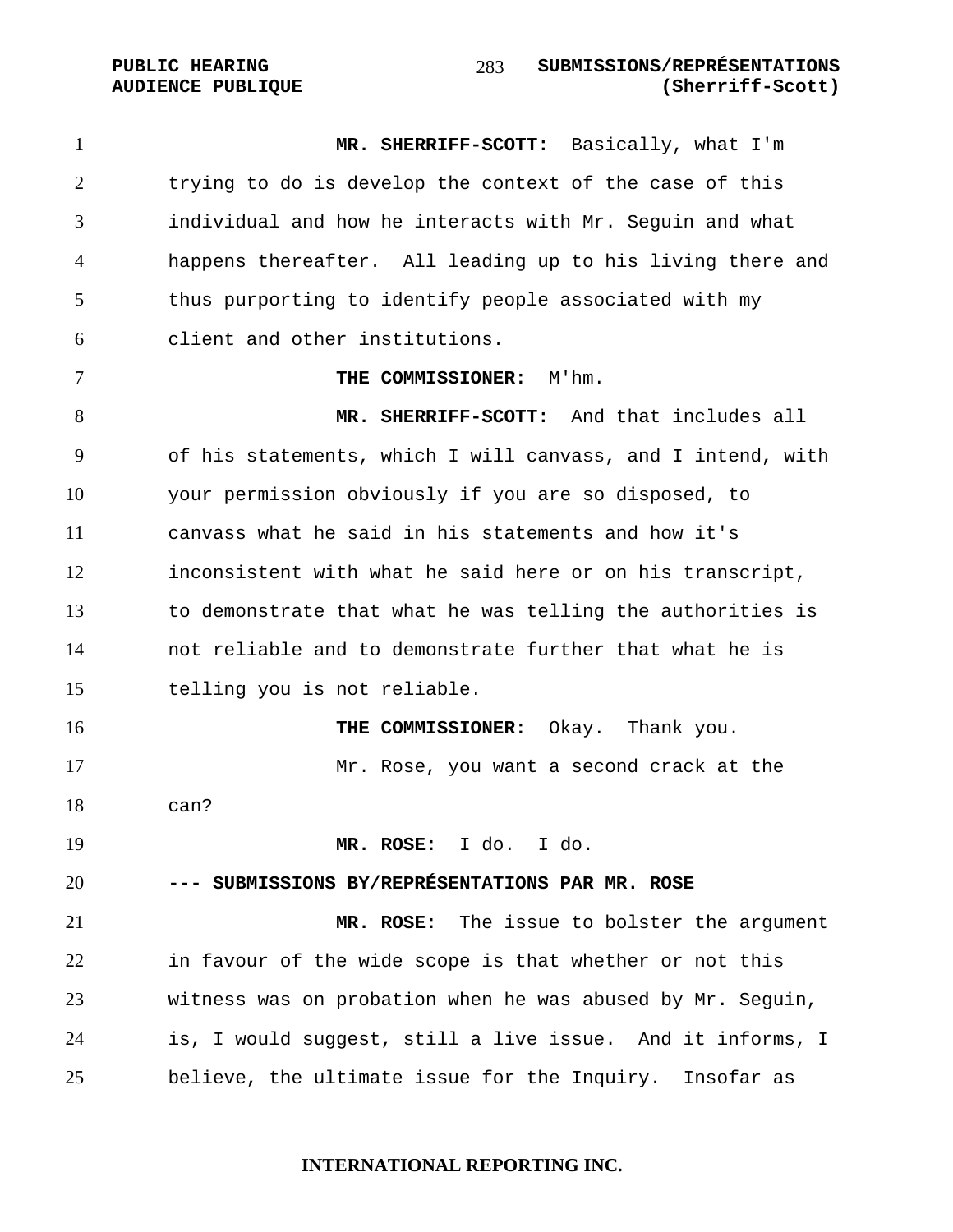you've heard, there have been a variety of explanations about his disclosures from 1994 onwards, some of which disclose, some of which don't.

It is my respectful submission that with this witness, it's still open as a fact as to whether he is in fact on probation. And that informs the reasons why he might be shifting his stories in 1994 and onwards. And all of this is under, I would respectfully suggest, what Mr. Sherriff-Scott is attempting to cross-examine on.

**THE COMMISSIONER:** Thank you. Anybody else

wish to make any comment?

12 Mr. Lee.

### **--- SUBMISSIONS BY/REPRÉSENTATIONS PAR MR. LEE:**

**MR. LEE:** There are clearly areas in Mr. Renshaw's testimony today that are perfectly well subject to cross-examination to point out inconsistencies.

I have no problem as a general proposition with Mr. Sherriff-Scott starting at statement number one and working his way through statement number four or five, or however many there are, and saying you said in the box here (a) and over here you said (b) and over here you said (c) and over here you said (d). I have absolutely no problem with Mr. Sherriff-Scott in submissions at the end saying that you shouldn't believe a word Gerry Renshaw said. I have no problem with that.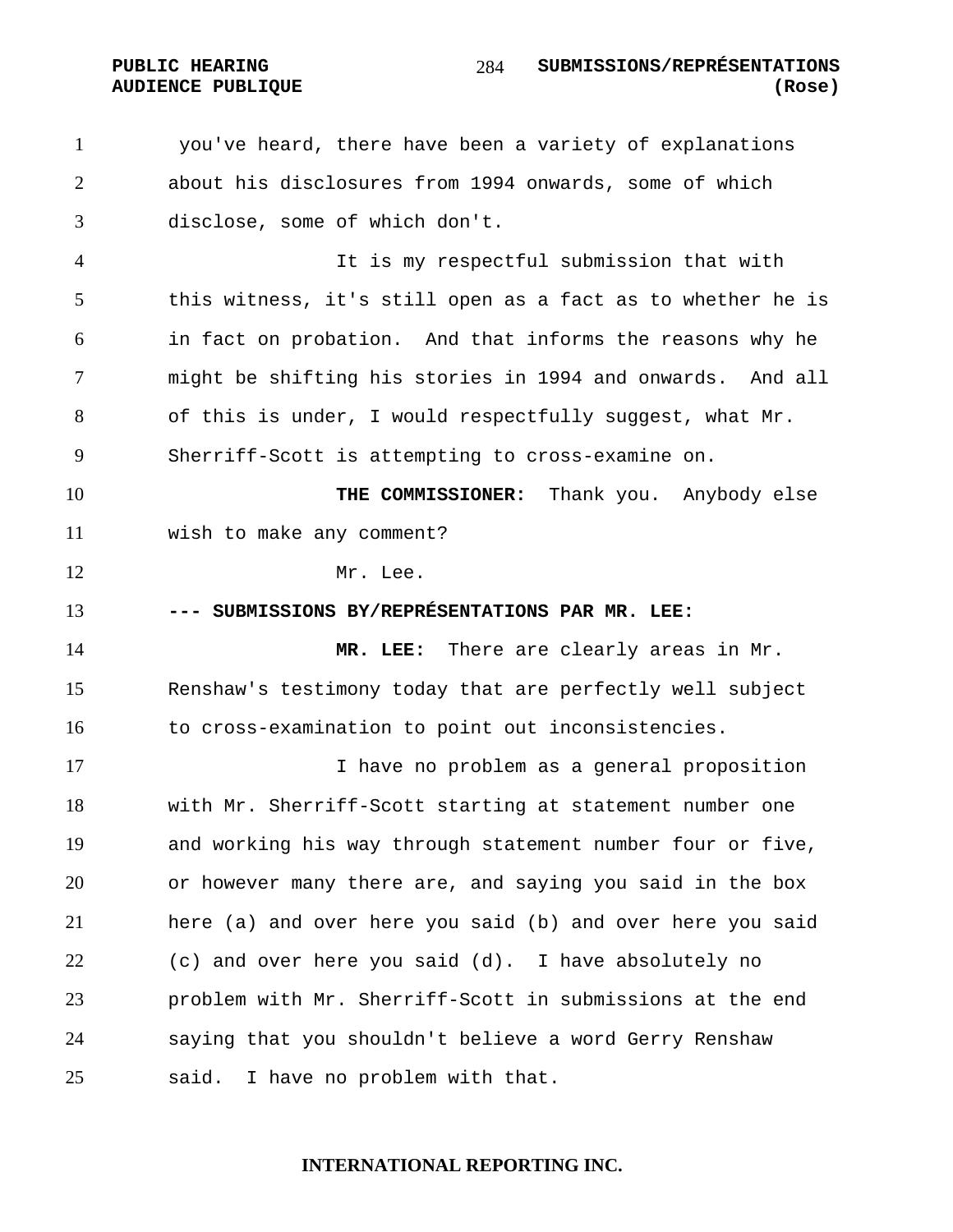1 And I, of course, am perfectly content, as a general proposition, to have counsel cross-examine my clients and for me to object where I think it's necessary as we go. See where it goes and leave it to where it gets, and I have tried very hard in these proceedings not to jump up any time anything happened and done my best to try and wait until things progressed a little bit.

The point where I rose today was that Mr. Sherriff-Scott is up here telling you as a matter of fact, as he puts it, black and white, that there are black and white admissions on the record where this witness and his brother are supposed to have said something.

**THE COMMISSIONER:** M'hm.

**MR. LEE:** With respect to Bob Renshaw --- **THE COMMISSIONER:** I don't really need to hear you about Bob Renshaw.

**MR. LEE:** The problem, sir, is I don't have a remedy here. It's been said repeatedly that there is a record that -- black and white admission on the record that he was a prostitute. And now what? Now, it's out there. Now, it's been said repeatedly, time and time again. And anybody listening who prefers what Mr. Sherriff-Scott has to say to what I have to say is going to look at him and say, absolutely, there's an admission on the record.

**THE COMMISSIONER:** Ah, but they're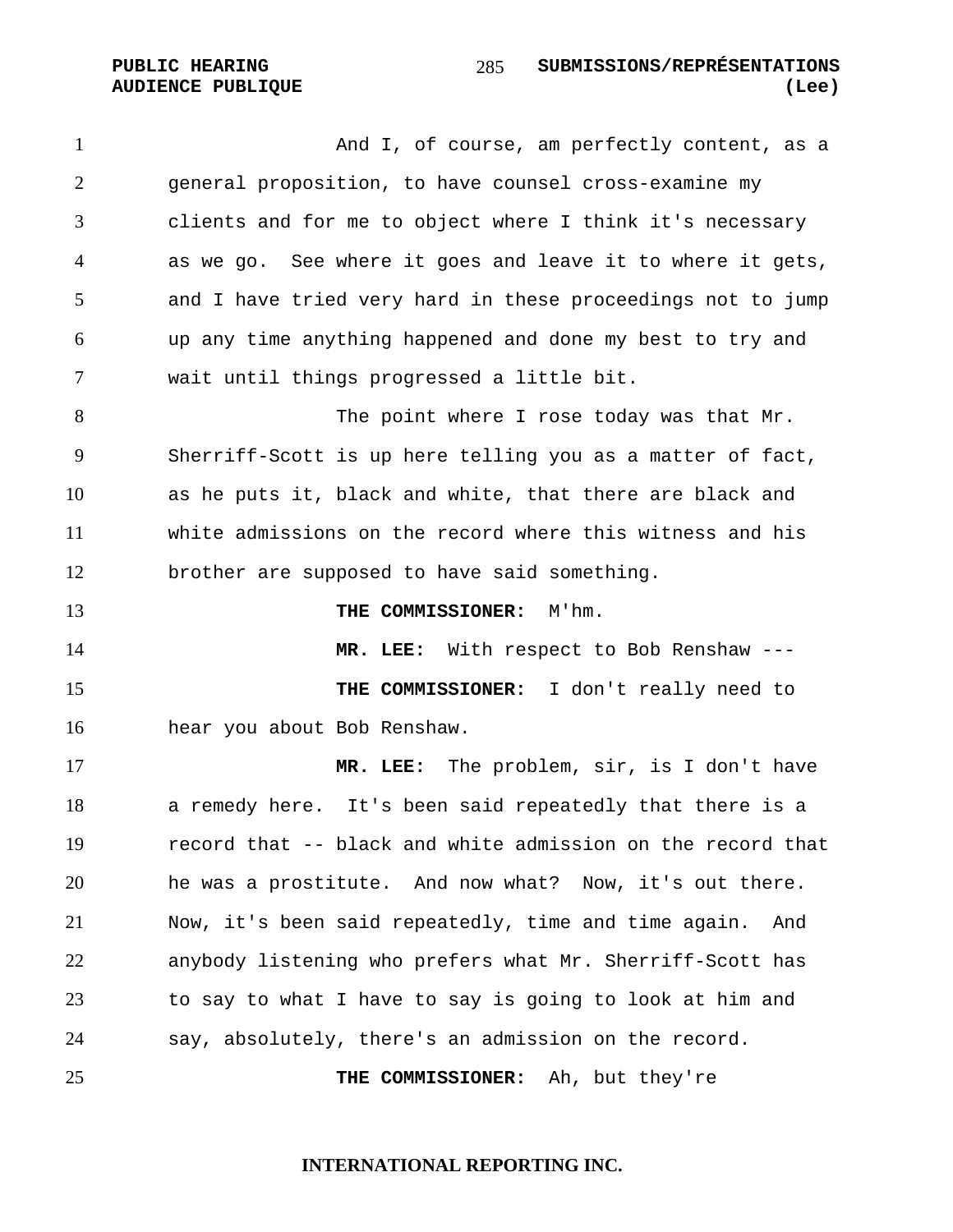forgetting one thing. **MR. LEE:** What is that, sir? **THE COMMISSIONER:** Well, I don't care what you say or Mr. Sherriff-Scott says. I am saying it's not in evidence. **MR. LEE:** And Bob Renshaw very much cares, I can assure you. **THE COMMISSIONER:** Ah! **MR. LEE:** What people in the community think, he said in the examination for discovery that it's never going to be in evidence in these proceedings. **THE COMMISSIONER:** And people in the Inquiry, people who listen to the Inquiry, will know that they are supposed to keep an open mind, that only things that are accepted as facts count. **And that, kind sir, is not a fact that is** before me at this time. **MR. LEE:** And hopefully that's -- one person's reading of a document can be a lot less black and 20 white than somebody else's. **THE COMMISSIONER:** I guess Father Charles MacDonald would agree with you. **MR. LEE:** I would imagine that he would and that is the only point that I want to make right now, is that for all of Mr. Sherriff-Scott's assurances that a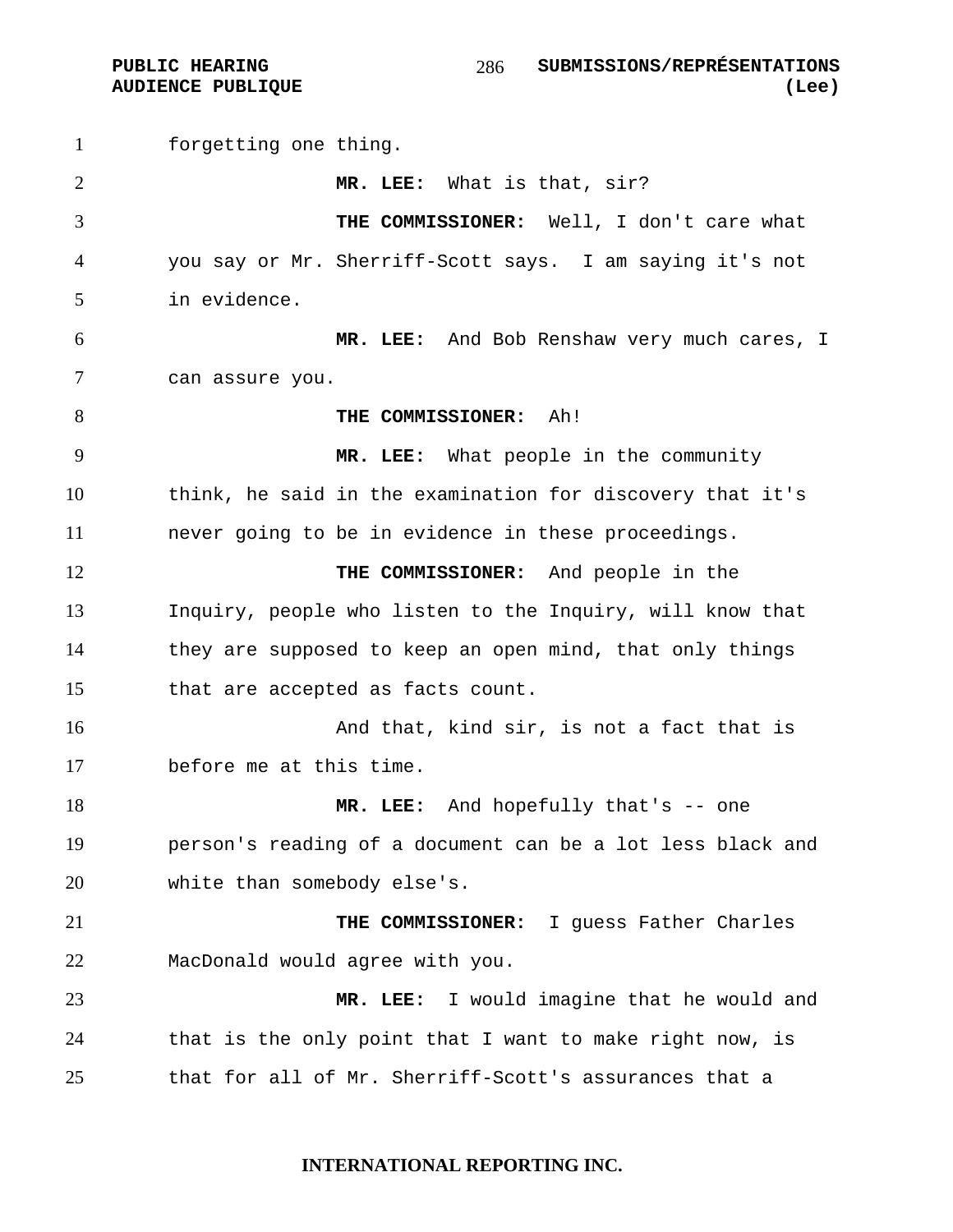PUBLIC HEARING SUBMISSIONS/REPRÉSENTATIONS **AUDIENCE PUBLIQUE (Lee)**  

document says what it says, I would offer my own assurance that it does not. **THE COMMISSIONER:** There we go. Any last comments, Mr. Engelmann? **MR. ENGELMANN:** No, I --- **THE COMMISSIONER:** Good. **MR. ENGELMANN:** No. I don't have any last comments. I'm just cognizant of the time and this witness has taken time off to be here, as you know. **THE COMMISSIONER:** Yes. **MR. ENGELMANN:** And trying to get through him and I just hope that if we have to have him excluded for other objections that we are able to do so more quickly, but anyway, I'm just looking for the future. Hopefully, we can. **THE COMMISSIONER:** We are getting to a point where the evidence is contested, and witnesses are going to have to understand that they have to leave on occasion and that's why we have a witness room. They can wait there in comfort, and I will reassure them that they are not sent to a penalty box. They are sent to a waiting room while we discuss matters of procedure. **--- RULING BY/DÉCISION PAR THE COMMISSIONER :** 

All right. Let me say this. First of all, it has been my practice, and it will continue to be my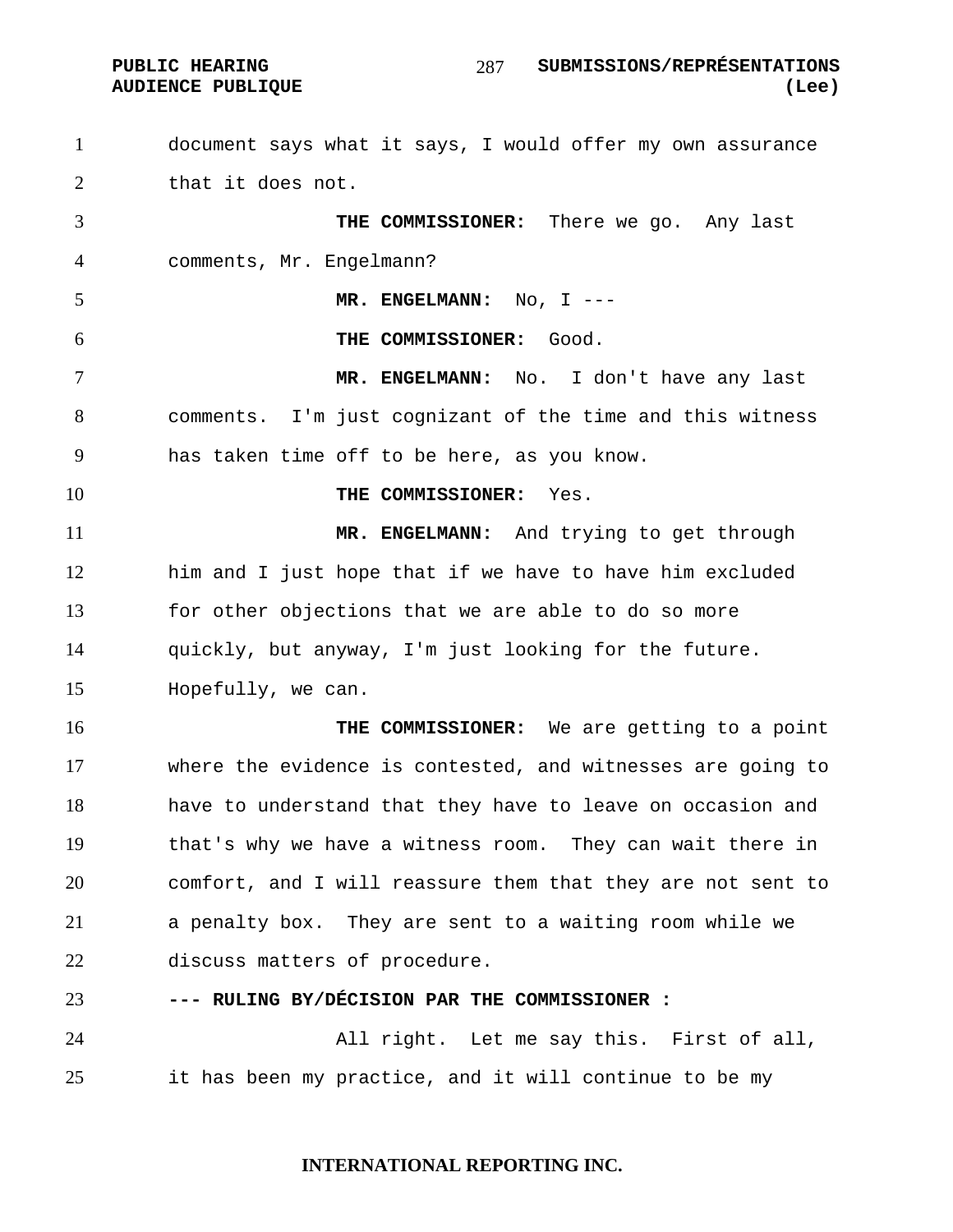**AUDIENCE PUBLIQUE** 

practice, to permit as much as possible the full exploration of a person's testimony and of the cross-examination. And the reason for that is because this is not a trial and this is not a case where people advance their theories. What we have to do here is take the evidence 8 that we have; people that have been affected by this Inquiry and have something to say and come forward. 10 As I've said before during our examination -11 - or our exchange of comments, Commission counsel's instructions from me certainly are not to have any theories or to promote some kind of agenda or how the evidence should fall out. It is to present the evidence that is there in a full, frank, and fair fashion. And so I will push back a little bit on comments that Commission counsel are doing that, and if they are -- if ever they did, I would sanction them as well. So having said that, what we do have here is a witness that has done two things. First of all, he has spoken a bit about his victimization at the hands of Mr. Seguin. It is clear that in his rendition of his evidence he was canvassed, from what I can see, by Mr. Dunlop, not so much about his victimization, but more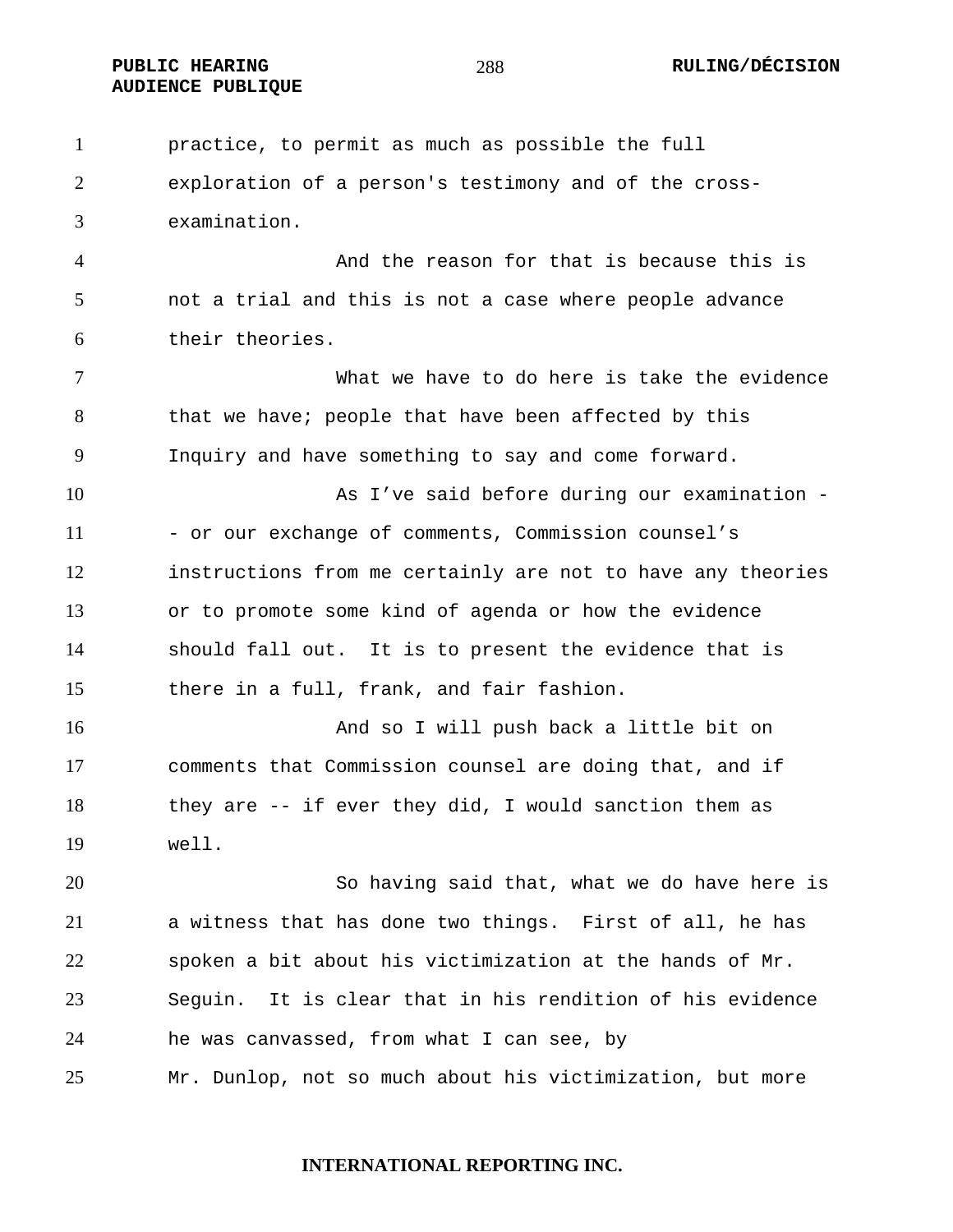**AUDIENCE PUBLIQUE** 

with respect to who he saw and where.

It is clear that there may well be some inconsistencies, as there had been with others who have testified here and who have given a number of statements. The real issue here is to decide how to balance the need to not re-victimize or call into question a witness' allegations of abuse, and yet permit a full cross-examination to bring to light as many facts as possible.

10 The first thing that I have to say is that I will not permit the cross-examination of this witness of his brother's prior testimony. And in that regard, it was a submission made by Mr. Sherriff-Scott, and as he was quick to point out, and when others were doing that kind of thing, that those comments were not facts. And unless we come back to a witness or we get it through another way that will be disregarded.

Second -- and the reason why I will not permit him to cross-examine on the brother's evidence is that evidence was not put to the brother. I think it would be unfair at this point to do it to this witness, and 22 that's that for that.

With respect to the cross-examination, I also will ask Mr. Sheriff-Scott not to begin with the examination of whether or not this gentleman was being paid

**INTERNATIONAL REPORTING INC.** 

PUBLIC HEARING  $^{289}$  and  $^{289}$  and  $^{289}$  ruling/DÉCISION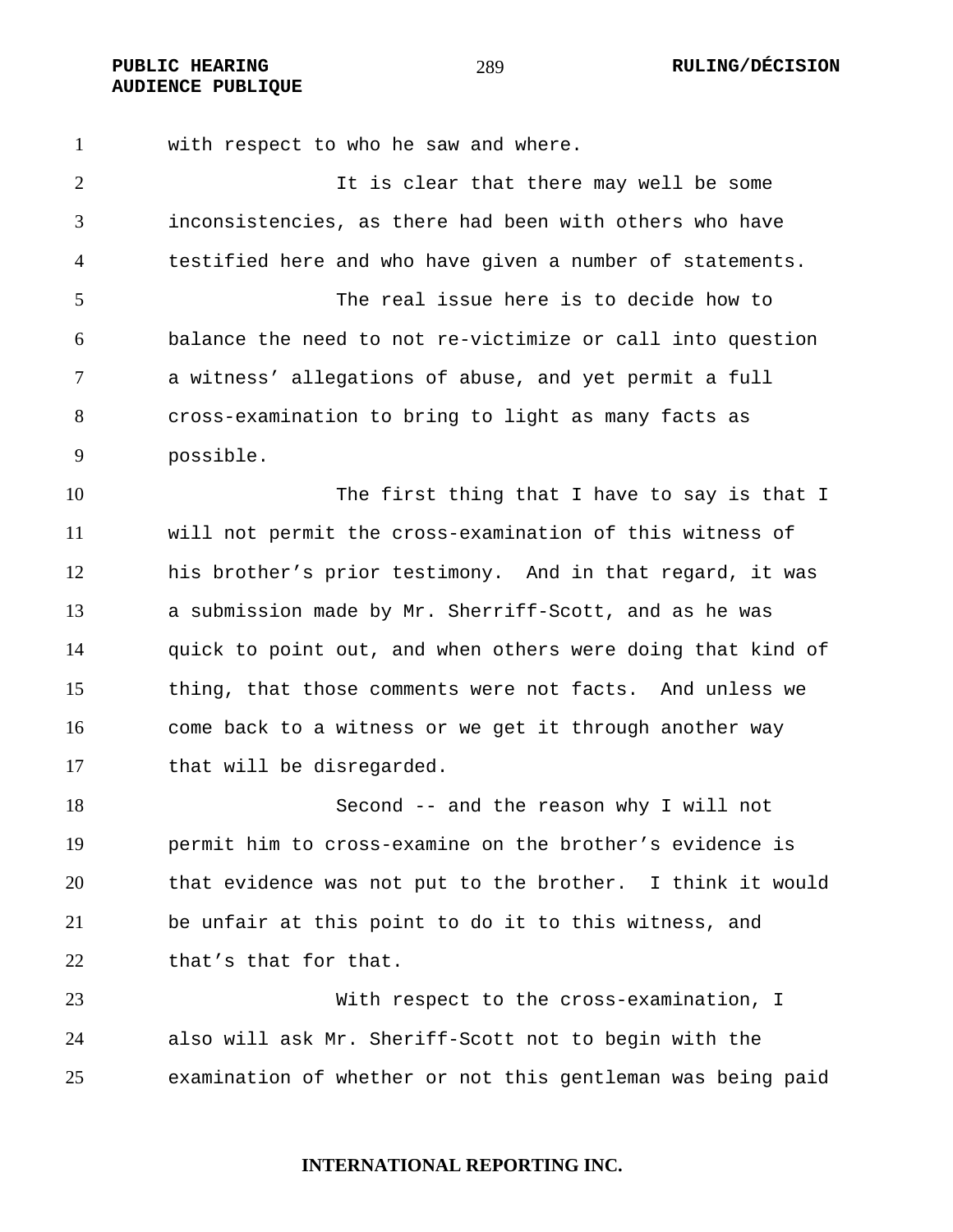PUBLIC HEARING RULING/DÉCISION **AUDIENCE PUBLIQUE** 

| $\mathbf{1}$ | for sex. I will hold that in abeyance and I would ask him   |
|--------------|-------------------------------------------------------------|
| 2            | to start, if he can. If not, well then I'll decide; but to  |
| 3            | start off with respect to the family and to how his change  |
| 4            | of residence evolved. And at that point, as we go through   |
| 5            | the cross-examination, if I can see that there is more      |
| 6            | relevance, then we can stop and we can reassess the         |
| 7            | situation as to whether or not we should go there. That's   |
| 8            | my decision.                                                |
| 9            | Mr. Sherriff-Scott.                                         |
| 10           | MR. SHERRIFF-SCOTT:<br>Yes.                                 |
| 11           | THE COMMISSIONER: Can we get the witness                    |
| 12           | Oh, I'm sorry, do you have further comments?<br>back in?    |
| 13           | MR. SHERRIFF-SCOTT: I was just going to                     |
| 14           | say, I can try and recalibrate this, but we have 25 minutes |
| 15           | left. It might be simpler if I recalibrated it for Monday   |
| 16           | afternoon and then I can just roll with it; but I'm in      |
| 17           | your hands.                                                 |
| 18           | THE COMMISSIONER: No, let's start.                          |
| 19           | MR. SHERRIFF-SCOTT: Press on?                               |
| 20           | THE COMMISSIONER: Yes.                                      |
| 21           | MR. SHERRIFF-SCOTT: Yes, that's fine.                       |
| 22           | Thank you.                                                  |
| 23           | Just before he comes in, just by way of ---                 |
| 24           | THE COMMISSIONER: Madam Clerk.                              |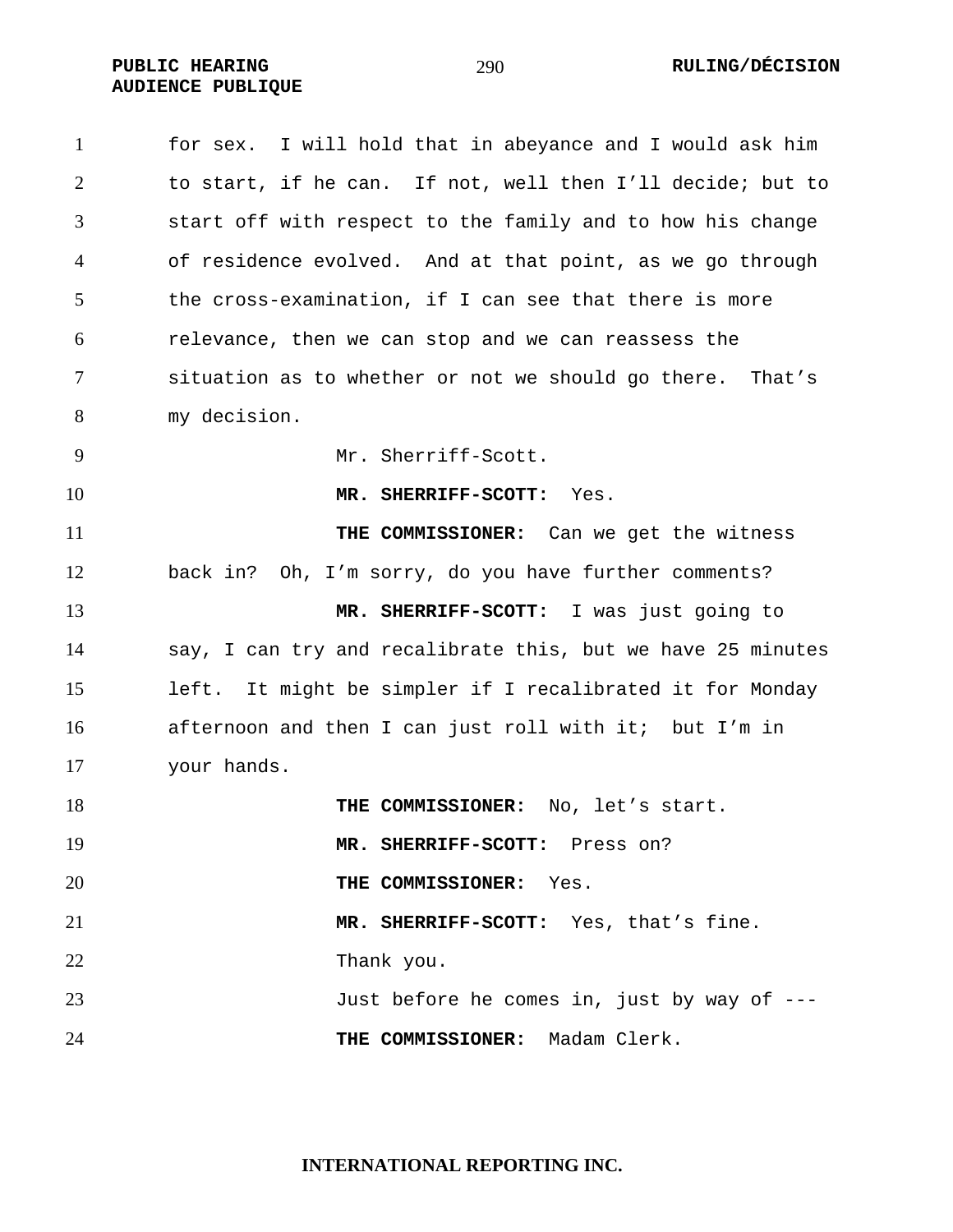**MR. SHERRIFF-SCOTT:** By way of clarification. **THE COMMISSIONER:** Yes. **MR. SHERRIFF-SCOTT:** I take it you're not going to restrict me from putting to the witness the testimony that his brother was engaged in before this Inquiry in terms of his own background and history? **THE COMMISSIONER:** No, that's fine. **MR. SHERRIFF-SCOTT:** Thank you, sir. **THE COMMISSIONER:** I would, of course, want to ensure that you're going to be very accurate as to what his brother said here. **MR. SHERRIFF-SCOTT:** Yes, that's right. 14 THE COMMISSIONER: And not waiver on that. **MR. SHERRIFF-SCOTT:** No, I won't. **THE COMMISSIONER:** Thank you. **(SHORT PAUSE/COURTE PAUSE) GERALD RENSHAW, Resumed/Sous le même serment THE COMMISSIONER:** Mr. Renshaw. Mr. Renshaw, I understand that you would want to leave at around 6:00 o'clock? **MR. RENSHAW:** By 6:00. **THE COMMISSIONER:** By 6:00. All right. We'll do that. At 6:00. Again, what we've been doing is that there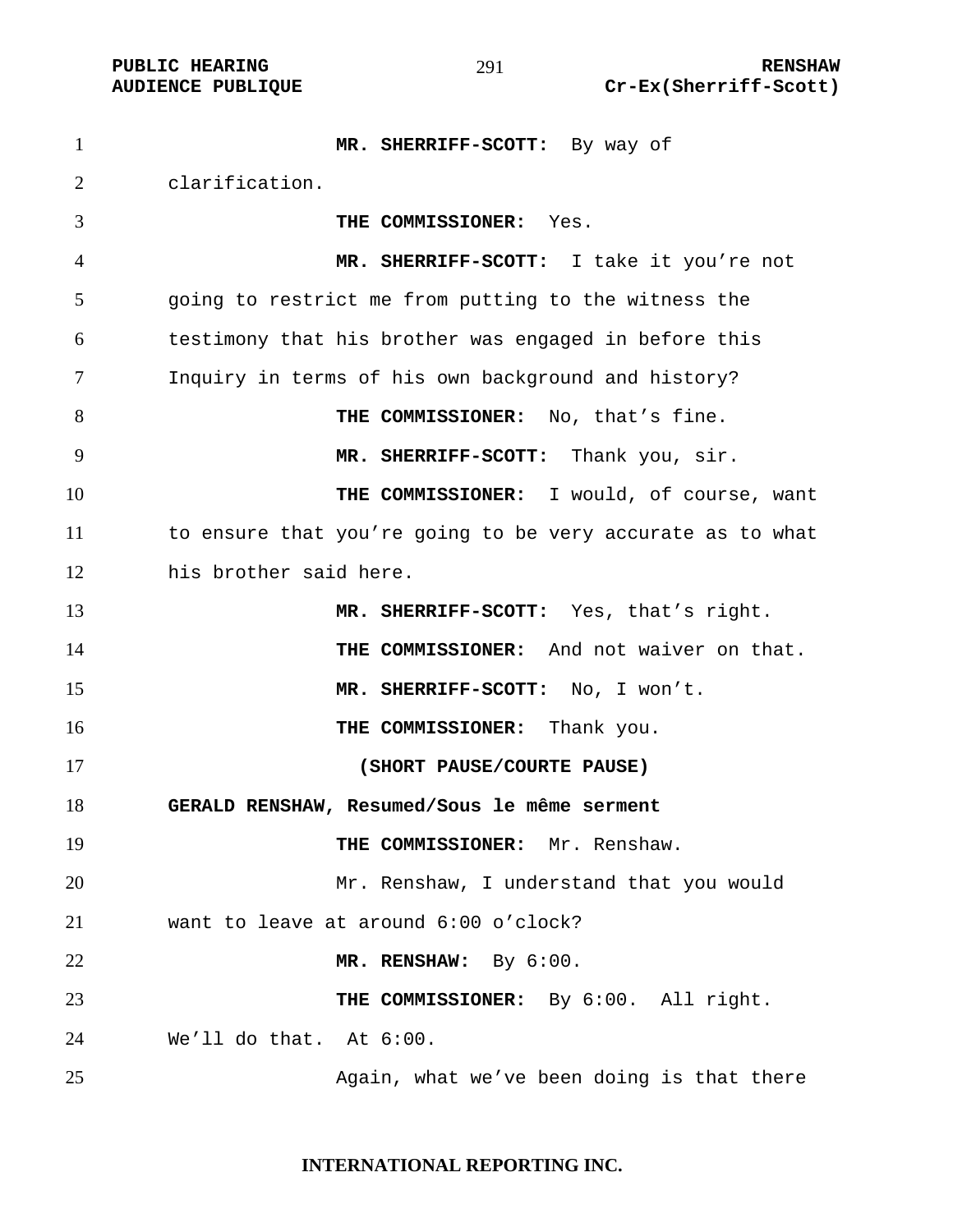#### **PUBLIC HEARING**  $\frac{1}{292}$  **292** RENSHAW **AUDIENCE PUBLIQUE Cr-Ex(Sherriff-Scott)**

was some objection as to the types of questions that would be put to you. So while you were away what we talked about is what kind of questions should be put to you and which ones should not be. So we put some aside and I've given the okay on certain other questions. All right? So, again, it has nothing to do with your testimony, yourself. You haven't done anything wrong. It's a question of Mr. Lee objecting and Mr. Engelmann objecting to certain questions, and us working out how it should go. All right? **MR. RENSHAW:** Okay. **THE COMMISSIONER:** Thank you. **MR. SHERRIFF-SCOTT:** Are you ready, sir? **MR. RENSHAW:** Yes. **-**-- **CROSS-EXAMINATION BY/CONTRE-INTERROGATOIRE PAR MR. DAVID SHERRIFF-SCOTT (cont'd/suite) MR. SHERRIFF-SCOTT:** Thank you. 18 All right. Where we left off, we were talking briefly about your brother Robert. We referred to the fact that he had a fairly extensive criminal record. Agreed? **MR. RENSHAW:** Okay; well, I myself have a problem with this. **THE COMMISSIONER:** Why is that? **MR. RENSHAW:** Because it's me that's up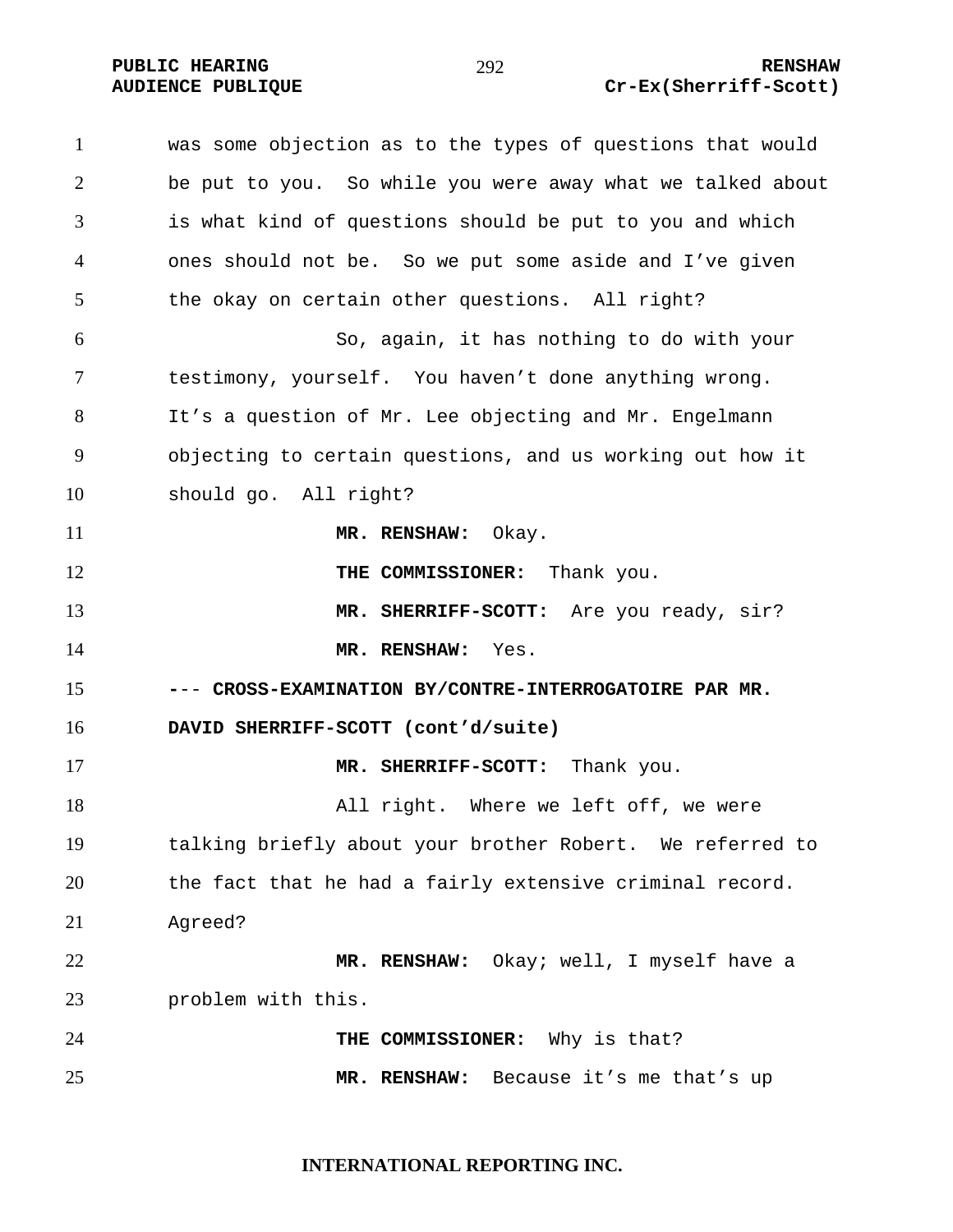here, not him. **THE COMMISSIONER:** Oh no, I understand that, sir. Well, I don't know about the word extensive but he has a right to ask you. I'm ruling -- I've ruled that he has a right to ask you does your brother have a criminal record, to start off with. **MR. RENSHAW:** Yes. **THE COMMISSIONER:** All right. And he was known to the law. Is that a fair expression? **MR. RENSHAW:** Yes. **THE COMMISSIONER:** Okay. **MR. SHERRIFF-SCOTT:** All right. And you referred to your knowledge of some incarceration by him, and you also, before we left, I think agreed with me that in his teens and early 20s, I suppose in the late '70s and early 1980s he had a very extensive drug and alcohol problem. Correct? **MR. RENSHAW:** There's something else I don't want to get into. He's been here. **THE COMMISSIONER:** Yes. **MR. RENSHAW:** These are questions that should have been asked to him. **THE COMMISSIONER:** No, no, no, you're right; and they were asked of him.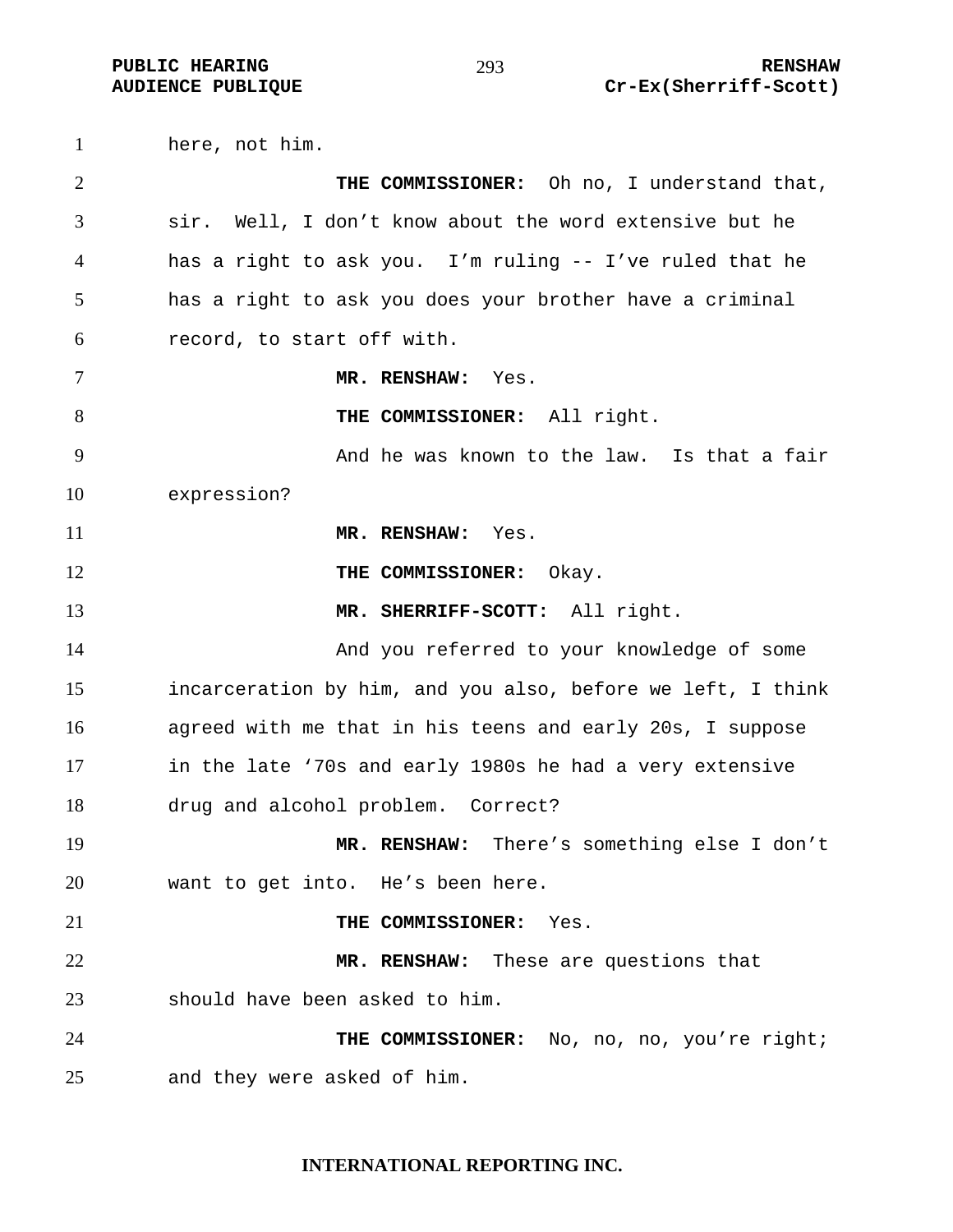| $\mathbf{1}$   | Right, Mr. Sherriff-Scott?                                |
|----------------|-----------------------------------------------------------|
| 2              | MR. SHERRIFF-SCOTT: Yes, sir.                             |
| 3              | THE COMMISSIONER: Yes, they were.                         |
| $\overline{4}$ | I guess the question should be did you know               |
| 5              | that in the '70s your brother had an alcohol and drug     |
| 6              | dependency? Is that -- that's fair isn't it?              |
| $\overline{7}$ | MR. SHERRIFF-SCOTT: Well, let me ---                      |
| 8              | THE COMMISSIONER: Because if he doesn't                   |
| 9              | know.                                                     |
| 10             | MR. SHERRIFF-SCOTT: Well, I'm sure he does.               |
| 11             | He lived with his -- you lived with your brother in 1981, |
| 12             | sir?                                                      |
| 13             | MR. RENSHAW: Yes.                                         |
| 14             | MR. SHERRIFF-SCOTT: Okay. And in 1981,                    |
| 15             | according to your brother, that was at the height of his  |
| 16             | drug and alcohol problem; his problems with the law.      |
| 17             | Surely you were aware of that. I just mean this by way of |
| 18             | background.                                               |
| 19             | THE COMMISSIONER: Yeah, he's not -- we're                 |
| 20             | not trying to hurt your brother here.                     |
| 21             | MR. SHERRIFF-SCOTT: This is all grist for                 |
| 22             | the mill. Your brother's been through this. So what I'm - |
| 23             | - you lived with your brother, sir, in 1981. We'd agreed  |
| 24             | on that much.                                             |
| 25             | Yes.<br>MR. RENSHAW:                                      |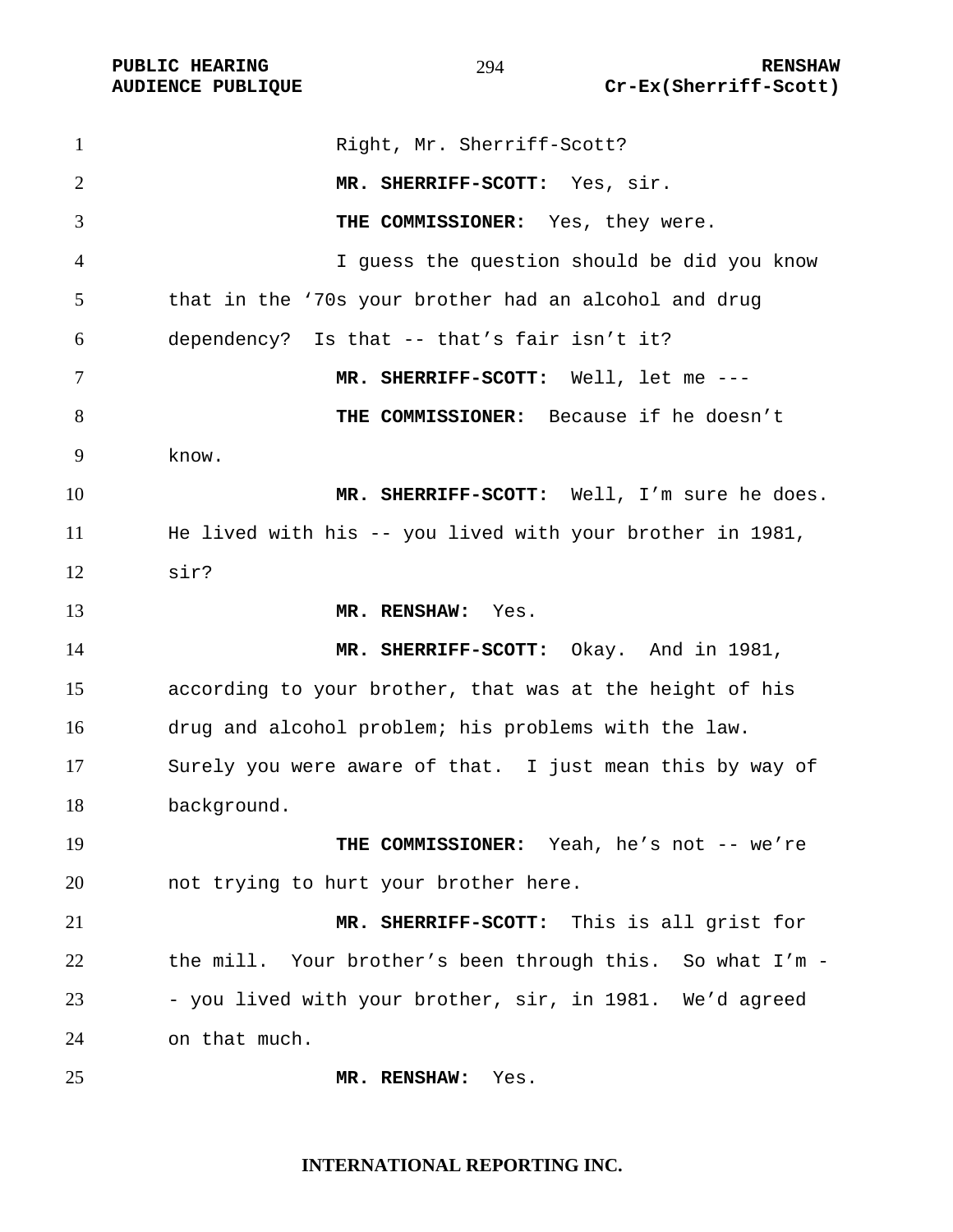| $\mathbf{1}$ | MR. SHERRIFF-SCOTT: And when you moved in                   |
|--------------|-------------------------------------------------------------|
| 2            | with him that I submit to you was at the height of his      |
| 3            | difficulties with both the law and alcohol and drug abuse.  |
| 4            | MR. RENSHAW: I don't know that.                             |
| 5            | MR. SHERRIFF-SCOTT: You can't be serious,                   |
| 6            | sir.                                                        |
| 7            | MR. RENSHAW: I wasn't here when he                          |
| 8            | testified to that.                                          |
| 9            | THE COMMISSIONER: No, no, no, no.                           |
| 10           | MR. SHERRIFF-SCOTT: I'm asking you about                    |
| 11           | your knowledge when you moved in with your brother in 1981, |
| 12           | sir.                                                        |
| 13           | MR. RENSHAW: Okay. Well, again, what I'm                    |
| 14           | going to say is I don't know if that's the height of his    |
| 15           | problems or not.                                            |
| 16           | MR. SHERRIFF-SCOTT: Okay. Now, he was                       |
| 17           | experiencing those problems to a significant degree in      |
| 18           | 1981, when you lived with him?                              |
| 19           | MR. RENSHAW: Okay.                                          |
| 20           | MR. SHERRIFF-SCOTT: Okay. And he was born                   |
| 21           | in 1963, sir?                                               |
| 22           | MR. RENSHAW: Yes.                                           |
| 23           | MR. SHERRIFF-SCOTT: And he has testified in                 |
| 24           | the past and here that in order to support that habit he    |
| 25           | was engaged in a variety of offences, and you were aware of |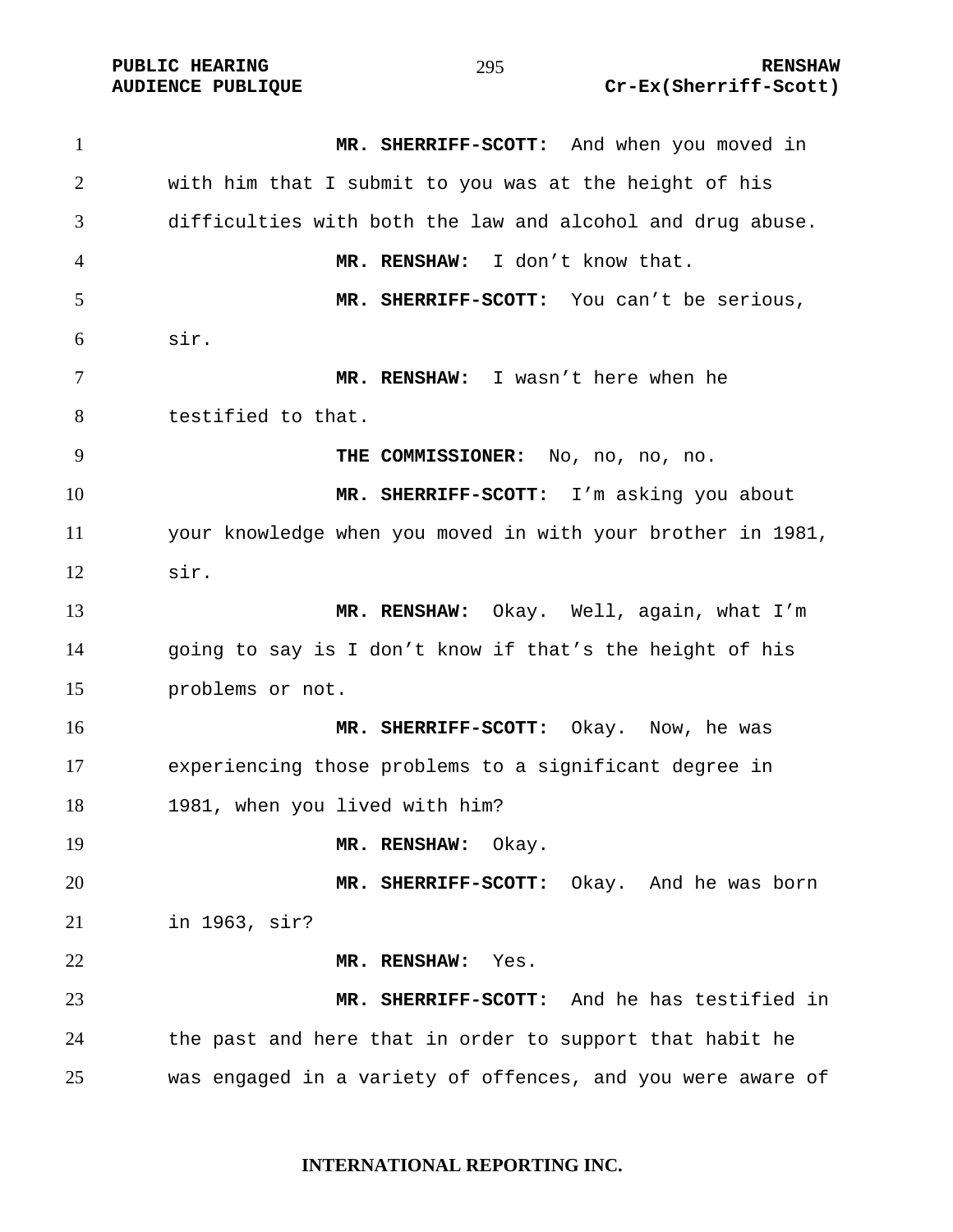that back then? **MR. RENSHAW:** Some maybe, yes. **MR. SHERRIFF-SCOTT:** Okay. Now, I just want to try and summarize a number of points, which I don't think are contentious. Your brother has testified about this, and from the point of view of background of your family, okay? As a series of propositions, please react to this with your affirmation or not. You had a difficult upbringing as a child; fair? **MR. RENSHAW:** People look back on it and say that. I didn't feel that way as a kid. **MR. SHERRIFF-SCOTT:** All right. Your mother and father split when you were one year old? **MR. RENSHAW:** Yes. **MR. SHERRIFF-SCOTT:** Okay. You had no relationship with your mother thereafter? **MR. RENSHAW:** Correct. **MR. SHERRIFF-SCOTT:** Okay. Your brother Robert had CAS involvement because of concerns of care with your father? **MR. RENSHAW:** I don't know about that. **MR. SHERRIFF-SCOTT:** No. He testified that he was physically assaulted on a number of occasions by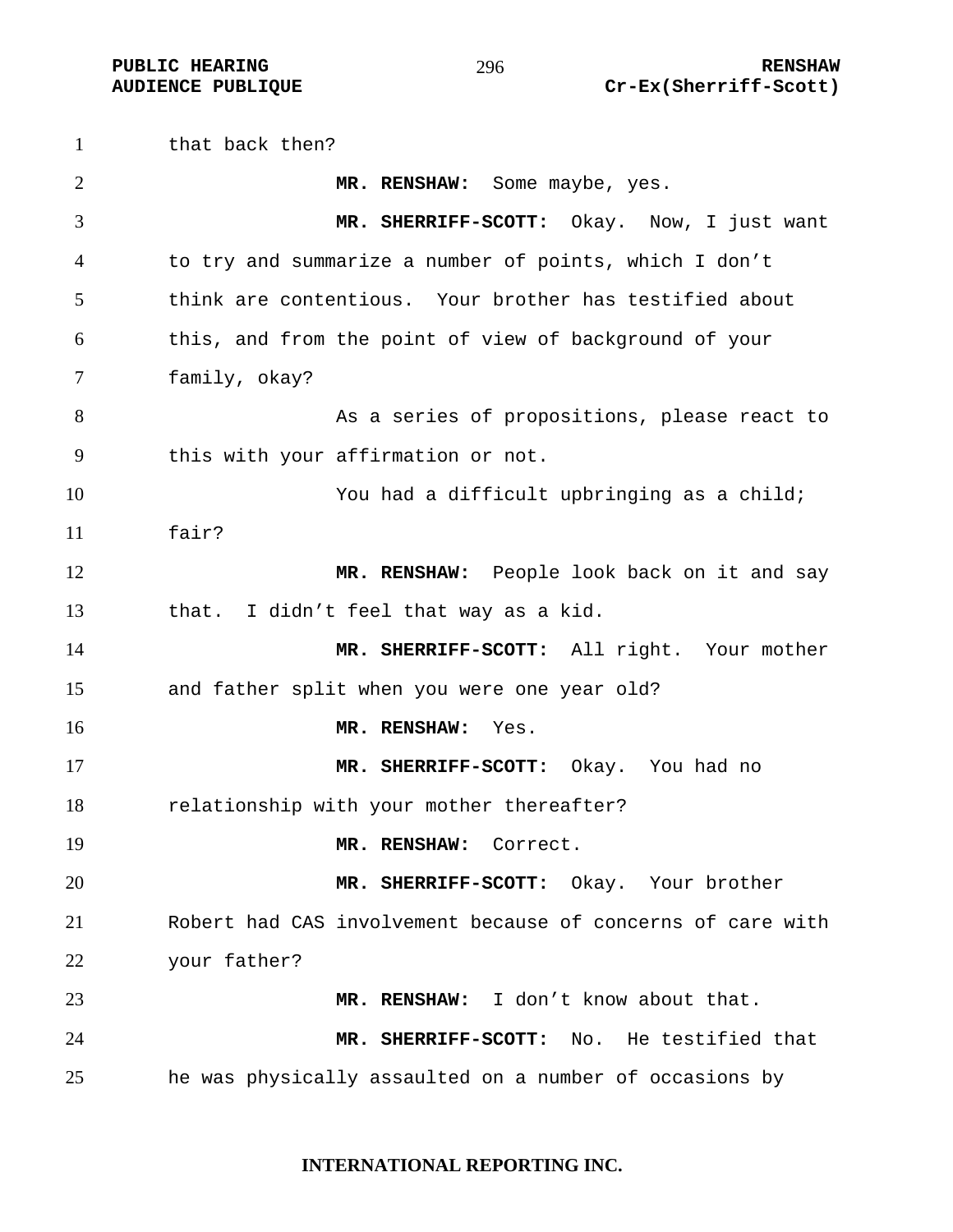your father. **MR. RENSHAW:** I wouldn't know about that. **MR. SHERRIFF-SCOTT:** You're not aware of that, sir? **MR. RENSHAW:** Yes, that's what I am saying. **MR. SHERRIFF-SCOTT:** Yet you lived in the same house as your brother when you were a child. **MR. RENSHAW:** Yes. **MR. SHERRIFF-SCOTT:** Okay. Now, when you were still a minor, I guess at 15, your father passed away? **MR. RENSHAW:** Yes. **MR. SHERRIFF-SCOTT:** You were placed -- or went to I suppose -- before placed -- You went to live with your sister and her husband who had an alcohol problem; correct? **MR. RENSHAW:** Who had an alcohol problem? **MR. SHERRIFF-SCOTT:** Your brother-in-law. **MR. RENSHAW:** Yes. **MR. SHERRIFF-SCOTT:** Okay. And that didn't work out because of conflict with your brother-in-law? **MR. RENSHAW:** Yes. **MR. SHERRIFF-SCOTT:** Including physical altercations. **MR. RENSHAW:** Yes. **MR. SHERRIFF-SCOTT:** Thereafter, you were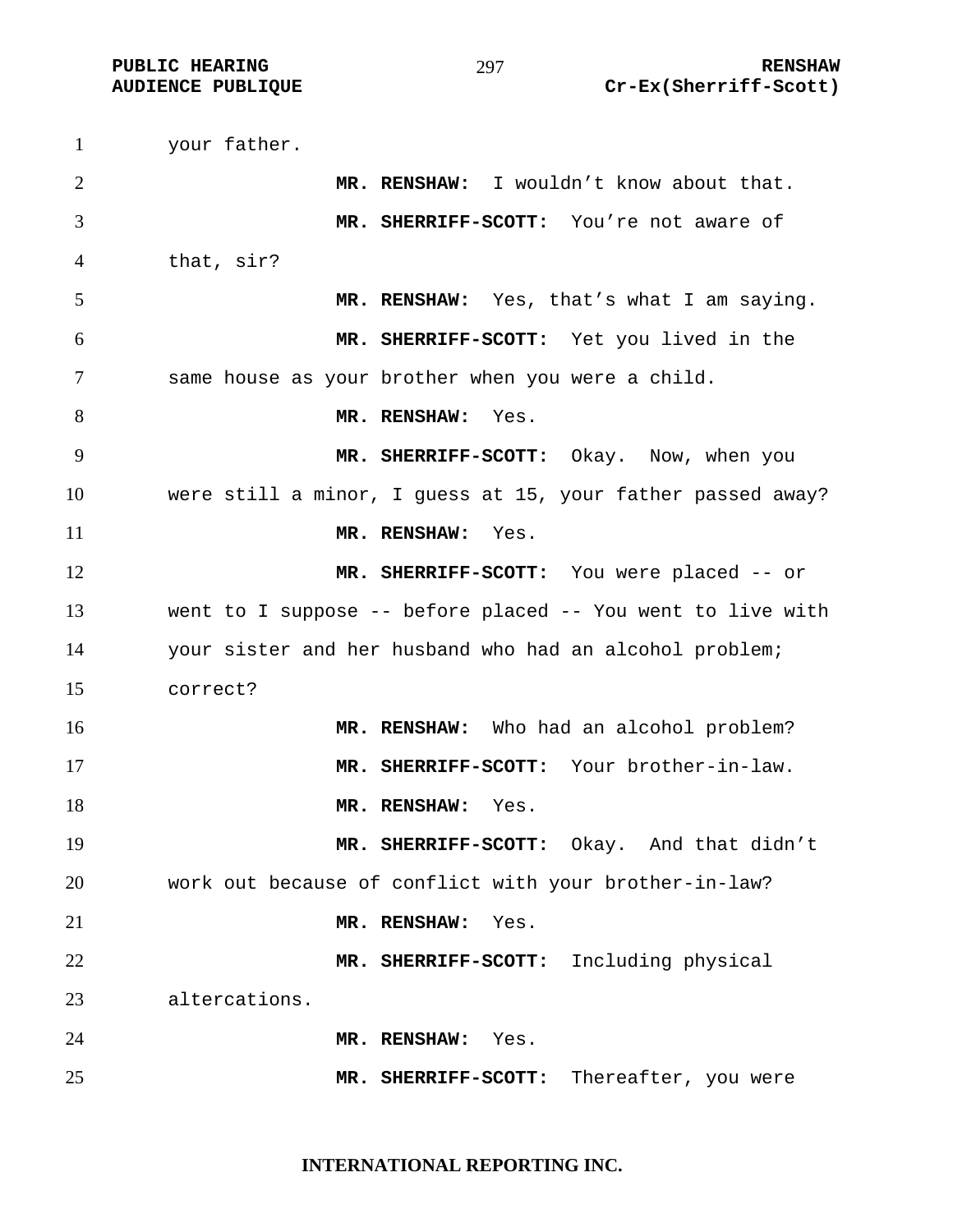placed in CAS care in the McNaulty foster home; correct? **MR. RENSHAW:** Correct. **MR. SHERRIFF-SCOTT:** All right. And that was not a happy experience, according to you. **MR. RENSHAW:** Correct. **MR. SHERRIFF-SCOTT:** I think you -- well your evidence in other places, but I'll put it to you, is you did not receive a lot of care and attention; you felt you were neglected by these people? **MR. RENSHAW:** Correct. **MR. SHERRIFF-SCOTT:** And by this time, I submit you had already begun to become involved with crime? **MR. RENSHAW:** Yes. **MR. SHERRIFF-SCOTT:** And you even were requested by the McNaultys to supply drugs to Mrs. McNaulty and their son? **MR. RENSHAW:** Yes. **MR. SHERRIFF-SCOTT:** And that led ultimately to you leaving there after a fairly short placement. **MR. RENSHAW:** Yes. **MR. SHERRIFF-SCOTT:** And it's at that time in 1981, sir, that you went to live with your brother, Robert. **MR. RENSHAW:** Yes. **MR. SHERRIFF-SCOTT:** Okay. Now you were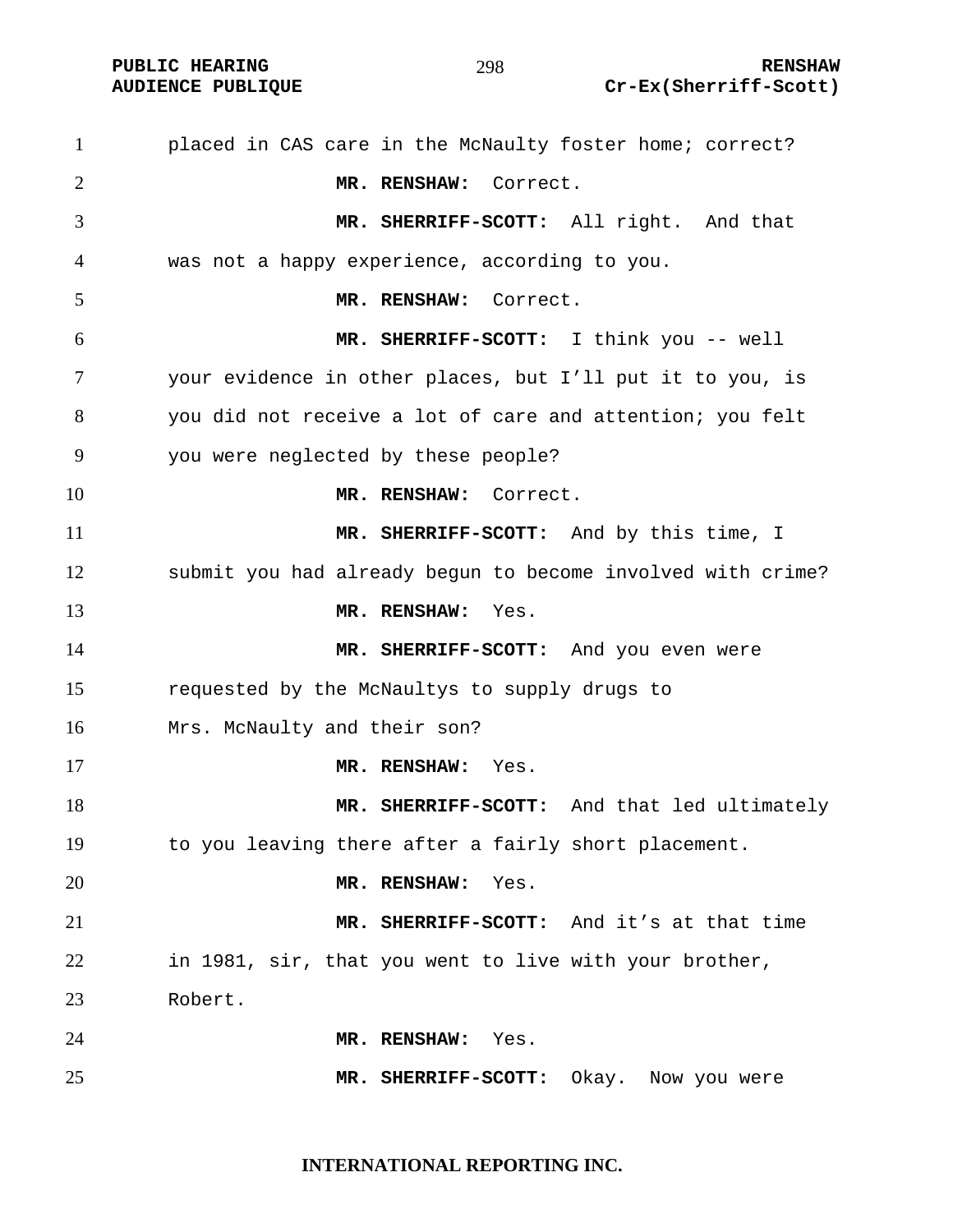around 16 or 17 in 1991, if we do the math; you having been born in '65; correct? **MR. RENSHAW:** Yes, okay. **MR. SHERRIFF-SCOTT:** And you lived with him, as I understand it, for one-and-a-half years or longer. **MR. RENSHAW:** Approximately. **MR. SHERRIFF-SCOTT:** Okay. And it's at this time in your life or only after you began to live with your brother, Robert, that you began to be charged with criminal offences; correct? **MR. RENSHAW:** Yes. **MR. SHERRIFF-SCOTT:** And the charges only reflected some of your activities; didn't they? **MR. RENSHAW:** Can you --- **MR. SHERRIFF-SCOTT:** In other words, your criminal involvement was more broad based than as is reflected by the charges. **MR. RENSHAW:** Yes. **MR. SHERRIFF-SCOTT:** Okay. And you testified in another location; and I'll just put this to you -- that you were involved in a number of break and enters into business. **MR. RENSHAW:** Yes. **MR. SHERRIFF-SCOTT:** You stole "hundreds of cars".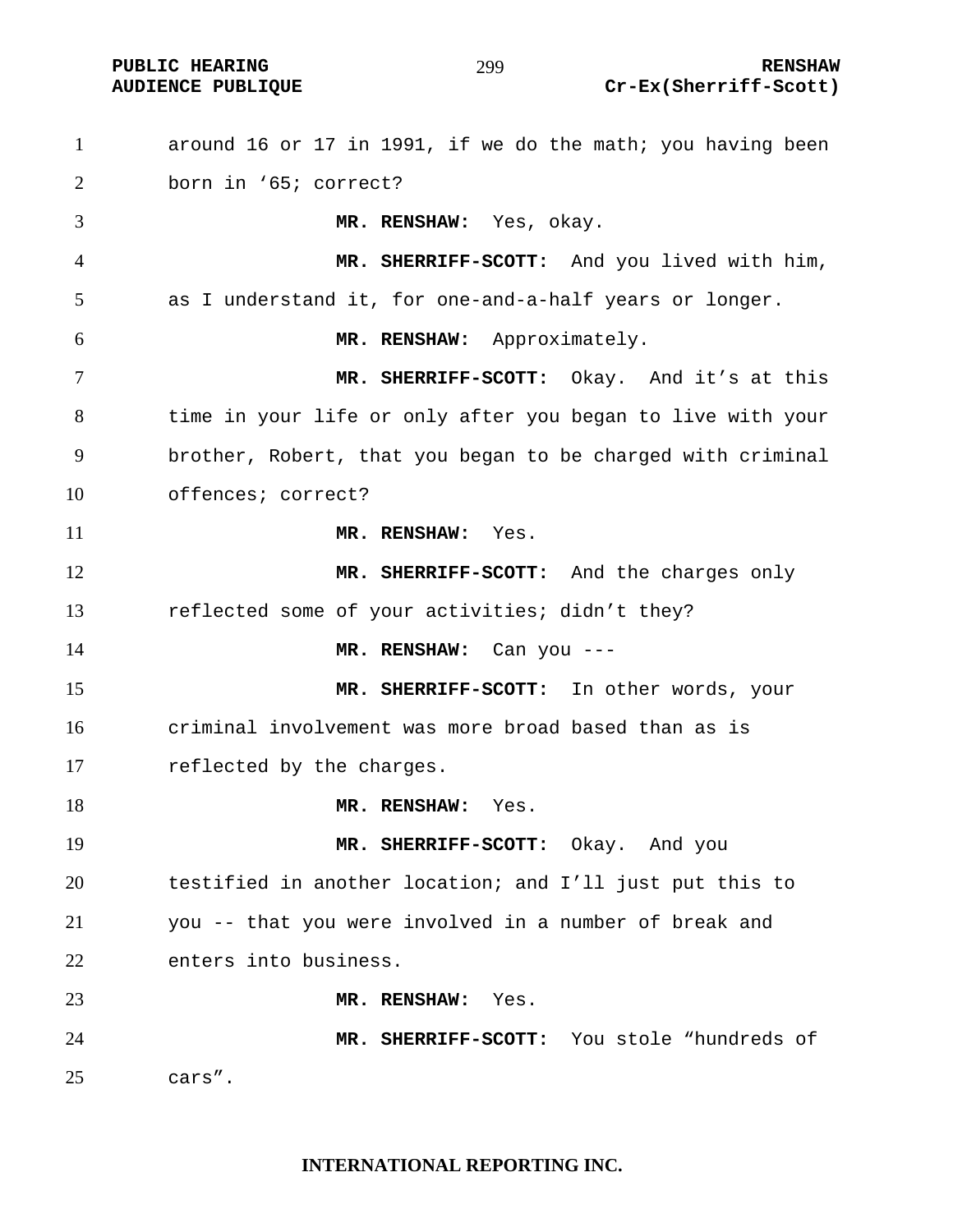1 MR. RENSHAW: Probably. **MR. SHERRIFF-SCOTT:** And sold them to chop shops. **MR. RENSHAW:** Yes. **MR. SHERRIFF-SCOTT:** You were living with your brother at this time. **MR. RENSHAW:** Not all of it. **MR. SHERRIFF-SCOTT:** Some of it? **MR. RENSHAW:** Yes. **MR. SHERRIFF-SCOTT:** Okay. And this happened by and large, or was happening before you were 12 first charged with an offence in 1983, March  $23^{rd}$ ; correct? **MR. RENSHAW:** Can you say that again? **MR. SHERRIFF-SCOTT:** This was happening around the same time you were charged with a criminal offence in 1983, in March. **MR. RENSHAW:** No; my involvement with that stuff would have happened after that first offence. **MR. SHERRIFF-SCOTT:** All right. You testified at some other occasion that this was more than petty crime and that you and your group, who you described, were fairly proud as being referred to as "professionals" when the media reported on this kind of thing. **MR. RENSHAW:** Yes. **MR. SHERRIFF-SCOTT:** Okay. Now, in 1983, on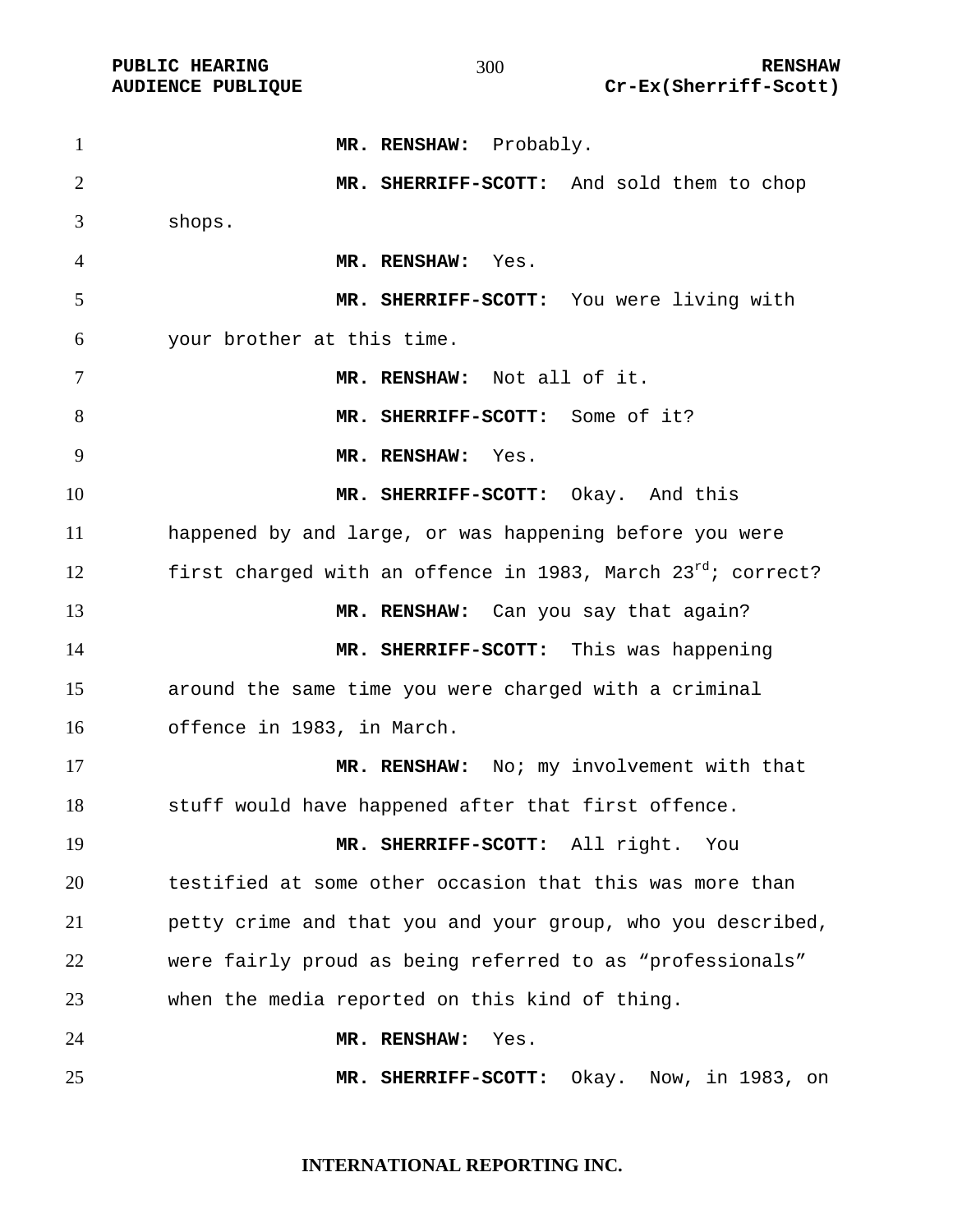March  $23^{rd}$ , you were charged and convicted with possession of stolen property? **MR. RENSHAW:** Yes. **MR. SHERRIFF-SCOTT:** You had a suspended sentence and six months of probation; correct? **MR. RENSHAW:** Yes. **MR. SHERRIFF-SCOTT:** And at that time, you were 17, would be turning 18 in December of that year; right? **MR. RENSHAW:** Yes. **MR. SHERRIFF-SCOTT:** Okay, and that is also at the time you were asked to leave high school for what you described in other evidence as habitual truancy and fighting. **MR. RENSHAW:** Yes. **MR. SHERRIFF-SCOTT:** And this sir, you'll agree, was before your relationship on a sexual footing began with Mr. Seguin. In other words, your first offence ---**MR. RENSHAW:** Yes. **MR. SHERRIFF-SCOTT:** --- was before, on your own evidence, you said earlier today I believe, or yesterday, that the abuse by Mr. Seguin didn't begin until after your first offence. **MR. RENSHAW:** That was wrong, though.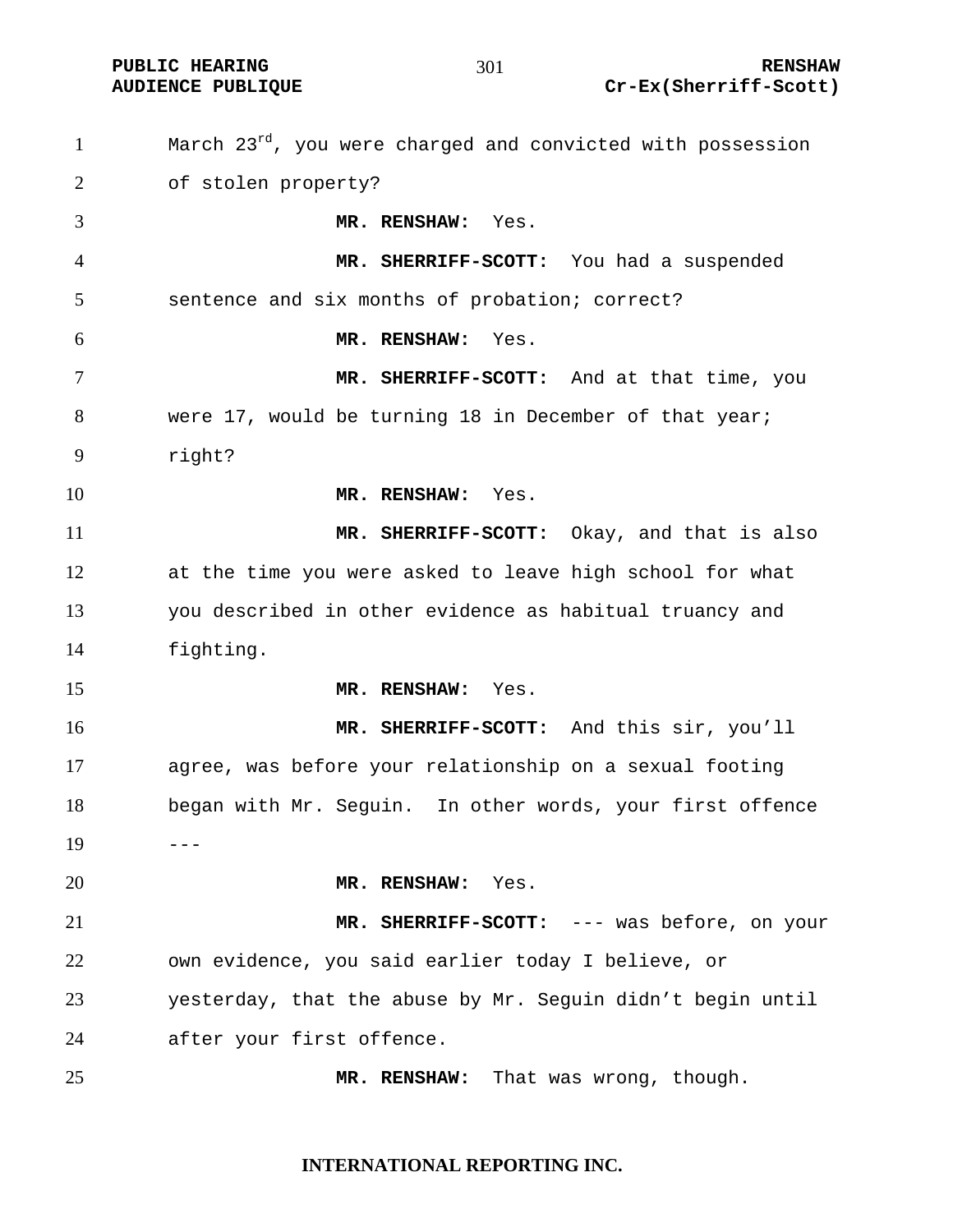**MR. SHERRIFF-SCOTT:** No, what you said was wrong; is that it didn't begin after the second offence. You referred to Mr. Engelmann, and said it began after your first offence. **THE COMMISSIONER:** Wait a minute now. **MR. RENSHAW:** No. **MR. SHERRIFF-SCOTT:** Yeah. On probation after your first conviction; right? Your conviction of March 23, 1983, for possession of stolen property sir. **THE COMMISSIONER:** That's speakers. **MR. SHERRIFF-SCOTT:** I beg your pardon sir? **THE COMMISSIONER:** Those are the speakers; 13 that was that offence; okay? **MR. SHERRIFF-SCOTT:** That's correct; isn't it? **MR. RENSHAW:** Yes. **MR. SHERRIFF-SCOTT:** Okay. That's what you said either yesterday or today; correct? **MR. RENSHAW:** Yes. **MR. SHERRIFF-SCOTT:** Okay. Now --- **THE COMMISSIONER:** I don't know. Hang on a second. Let's get this straight now. I don't have my notes from yesterday, but what's the question -- what do you --- **MR. SHERRIFF-SCOTT:** I'm coming to the --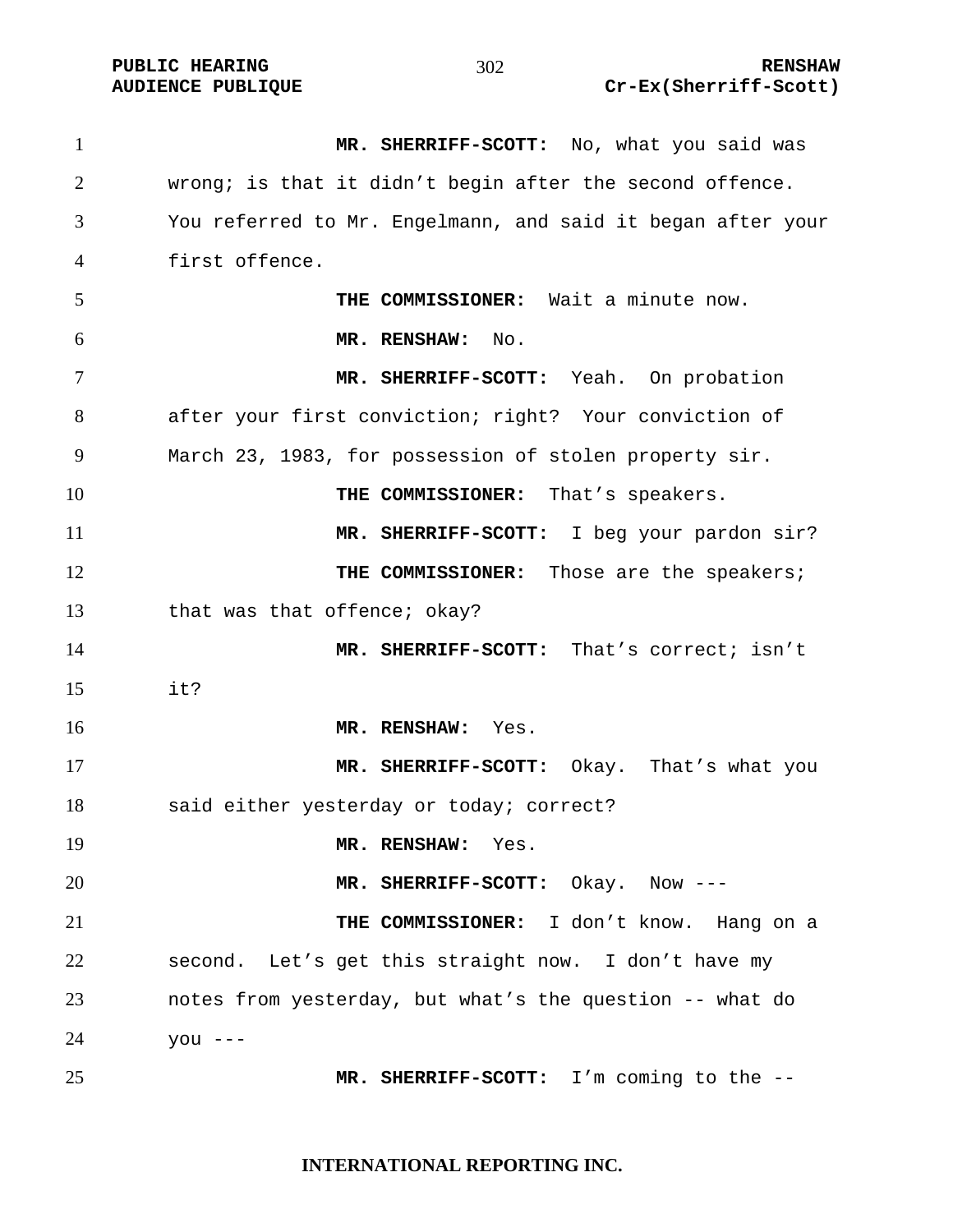that was a foundation for which what follows is. **THE COMMISSIONER:** No, I know. But the question is what started after the first offence and before the second probation? **MR. SHERRIFF-SCOTT:** The witness contended in his oral evidence here --- **THE COMMISSIONER:** Yes. **MR. SHERRIFF-SCOTT:** --- that after his first offence conviction and during the probation pertaining to that offence that the abuse by Mr. Seguin began. **THE COMMISSIONER:** Okay. So, is that what you're saying, Mr. Lee? Is that what he said? That is what he said, all right. No, that's fine. **MR. LEE:** That's my understanding what he said in his evidence-in-chief. I am not sure what he thinks he just agreed to. I'm not sure what the question he was answering was or what happened. **THE COMMISSIONER:** That's right. Okay. All I'm going to do --- **MR. LEE:** So I agree with Mr. Sherriff-Scott's characterization of what was said in-chief. **THE COMMISSIONER:** Okay. So --- **MR. SHERRIFF-SCOTT:** That's all. I was just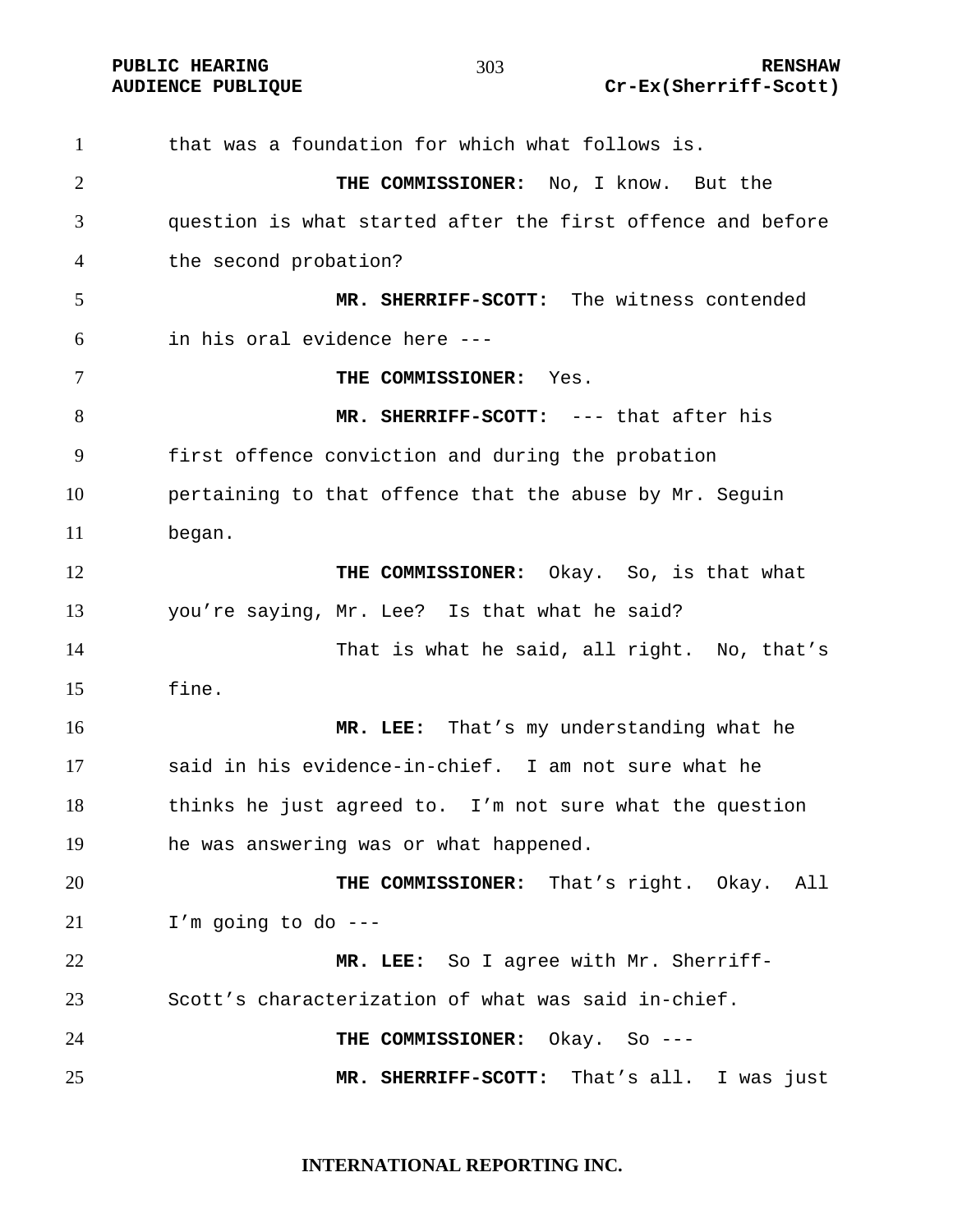recapulating about --- **THE COMMISSIONER:** Okay. And just so I've got it straight then, because I know it's getting late and we're getting tired. Another 15 minutes, sir, bear with me. What you're saying is that in-chief, you would have said that the abuse that you alleged at the hands of Mr. Seguin would have occurred while you were on probation for the theft of the speakers. **MR. RENSHAW:** Yes. **THE COMMISSIONER:** Okay. Good. **MR. SHERRIFF-SCOTT:** Can the witness be shown Commission document 716191; just let me get you the Exhibit number. THE COMMISSIONER:Oh, it's already filed as an exhibit? **MR. SHERRIFF-SCOTT:** Yes sir. **THE COMMISSIONER:** M'hm. I'm sorry? **THE REGISTRAR:** Five-five-one (551). **THE COMMISSIONER:** Sir, could you turn to 551, please? That's the audio-taped interview report? **MR. SHERRIFF-SCOTT:** Yes. **THE COMMISSIONER:** All right. **MR. SHERRIFF-SCOTT:** You know Mr. Dunlop, sir?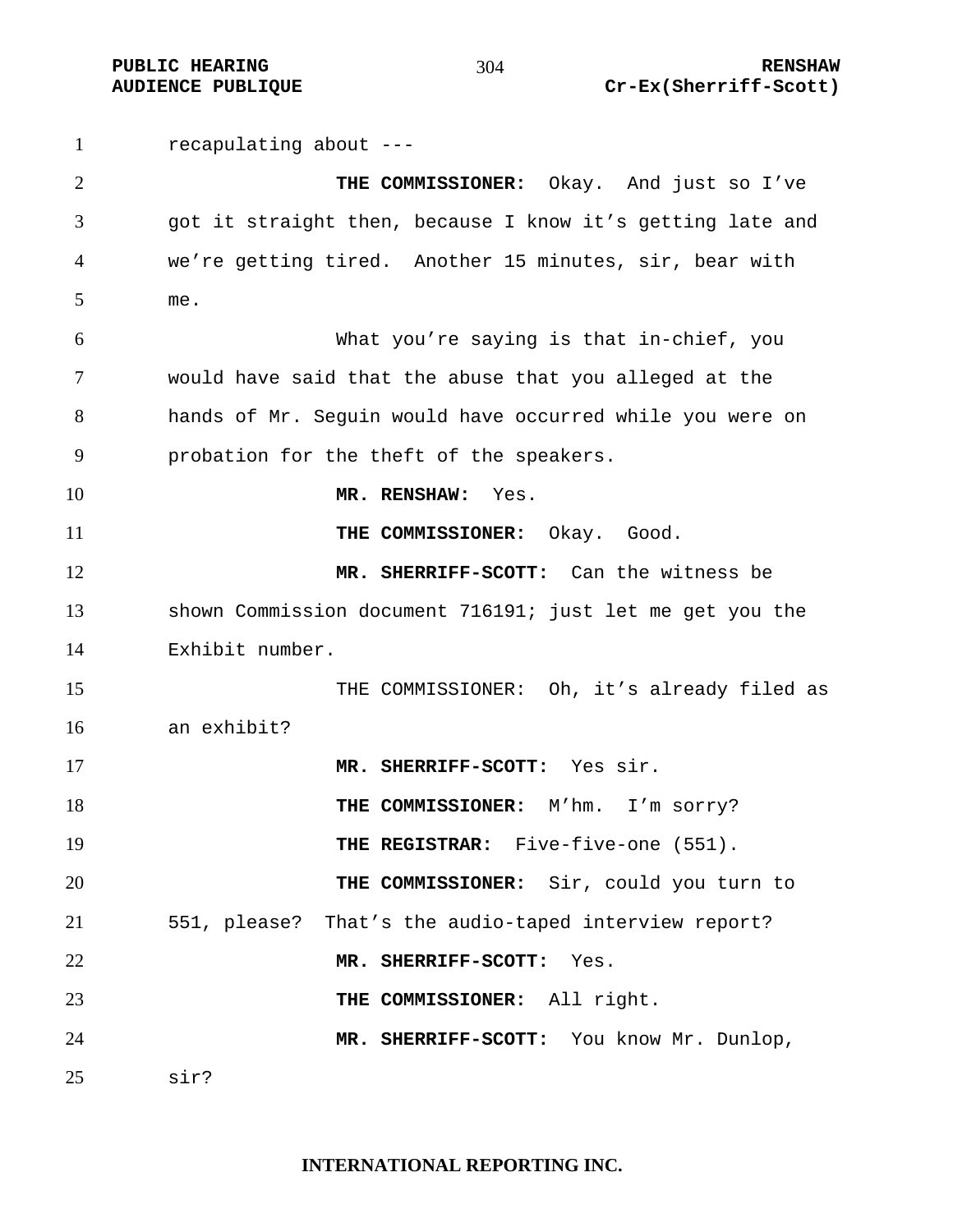**MR. RENSHAW:** Yes. **MR. SHERRIFF-SCOTT:** And when he contacted you, you believed that he was attempting, in your words, to do some good, or you thought you could do some good by speaking to him? **MR. RENSHAW:** Yes. **MR. SHERRIFF-SCOTT:** And so you wanted to give him information or ultimately gave him information pertaining to your own alleged abuse? **MR. RENSHAW:** Yes. **MR. SHERRIFF-SCOTT:** And the activities of others as you saw them; correct? **MR. RENSHAW:** Yes. **MR. SHERRIFF-SCOTT:** So it was important, no doubt, from your point of view to give Mr. Dunlop accurate information; correct? **MR. RENSHAW:** If possible, yes. **MR. SHERRIFF-SCOTT:** If possible? Or you didn't want to be dishonest. You wanted to be forthcoming and to give him the correct information, surely. **MR. RENSHAW:** Yes. **MR. SHERRIFF-SCOTT:** And you tried to do that? **MR. RENSHAW:** Yes. **MR. SHERRIFF-SCOTT:** Okay. Now this is an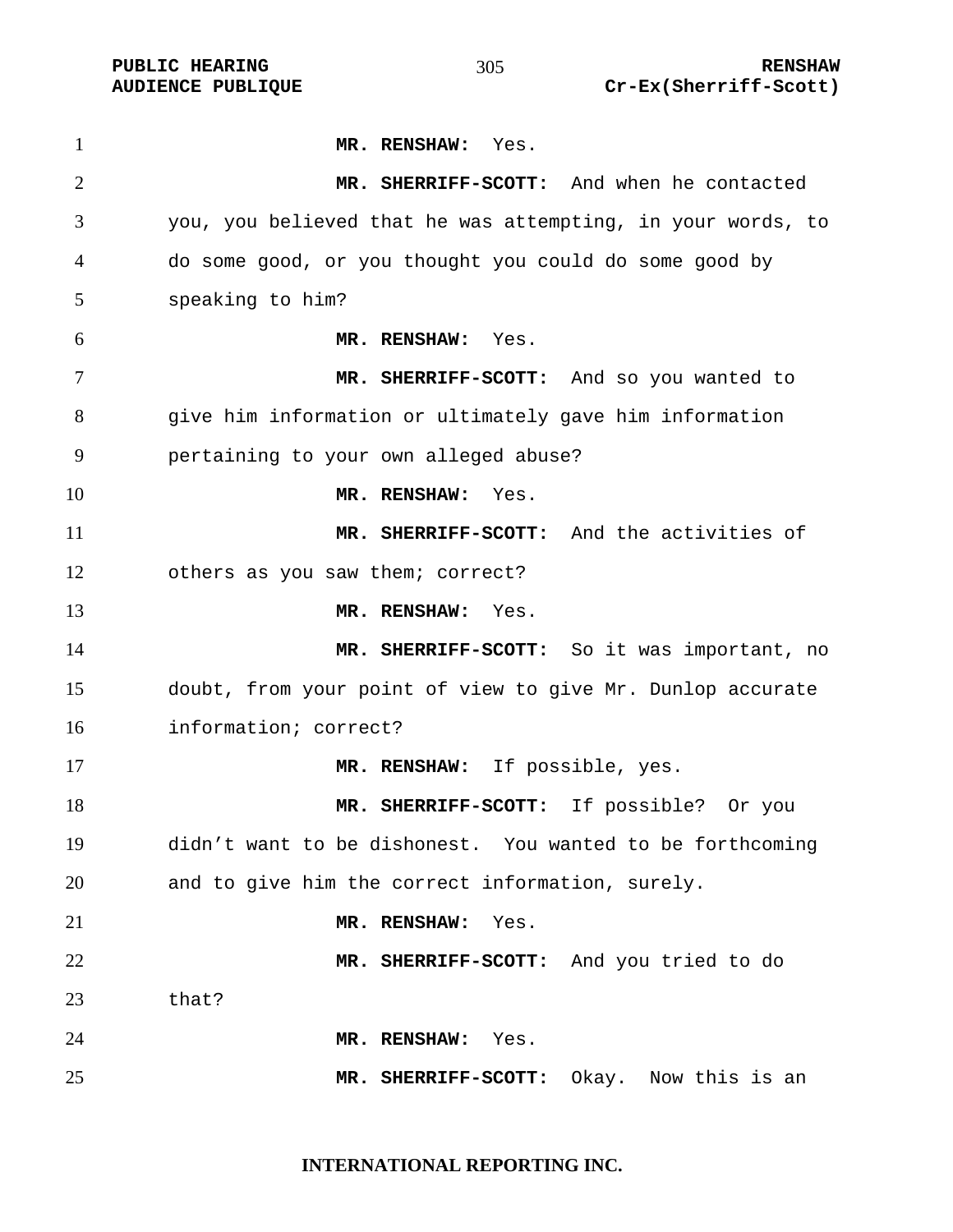**PUBLIC HEARING RENSHAW** 

**AUDIENCE PUBLIQUE Cr-Ex(Sherriff-Scott)** 

audio tape of your statement and your exchange between Mr. Dunlop and yourself; it has been put to you by Commission counsel; agreed? **MR. RENSHAW:** Yes. **MR. SHERRIFF-SCOTT:** Okay. Now, at the bottom of the first page, there is a statement starting with, fourth line down, from Renshaw, which is the marginal indicator: "Went to the police station next day **and charged with possession of stolen** 11 property." 12 Just stopping there sir. Mr. Renshaw, that was your first offence in March 1983; correct? Possession of stolen property? **MR. RENSHAW:** Yes. **MR. SHERRIFF-SCOTT:** Okay. And: 17 Went to court; got probation; ended up with Ken Seguin as the probation officer. Did my time with Seguin as a probation officer. Nothing happened at the time. Later on, we got caught for break and enter with intent." And that is the August 1984 conviction, in other words your second conviction. **MR. RENSHAW:** I believe so.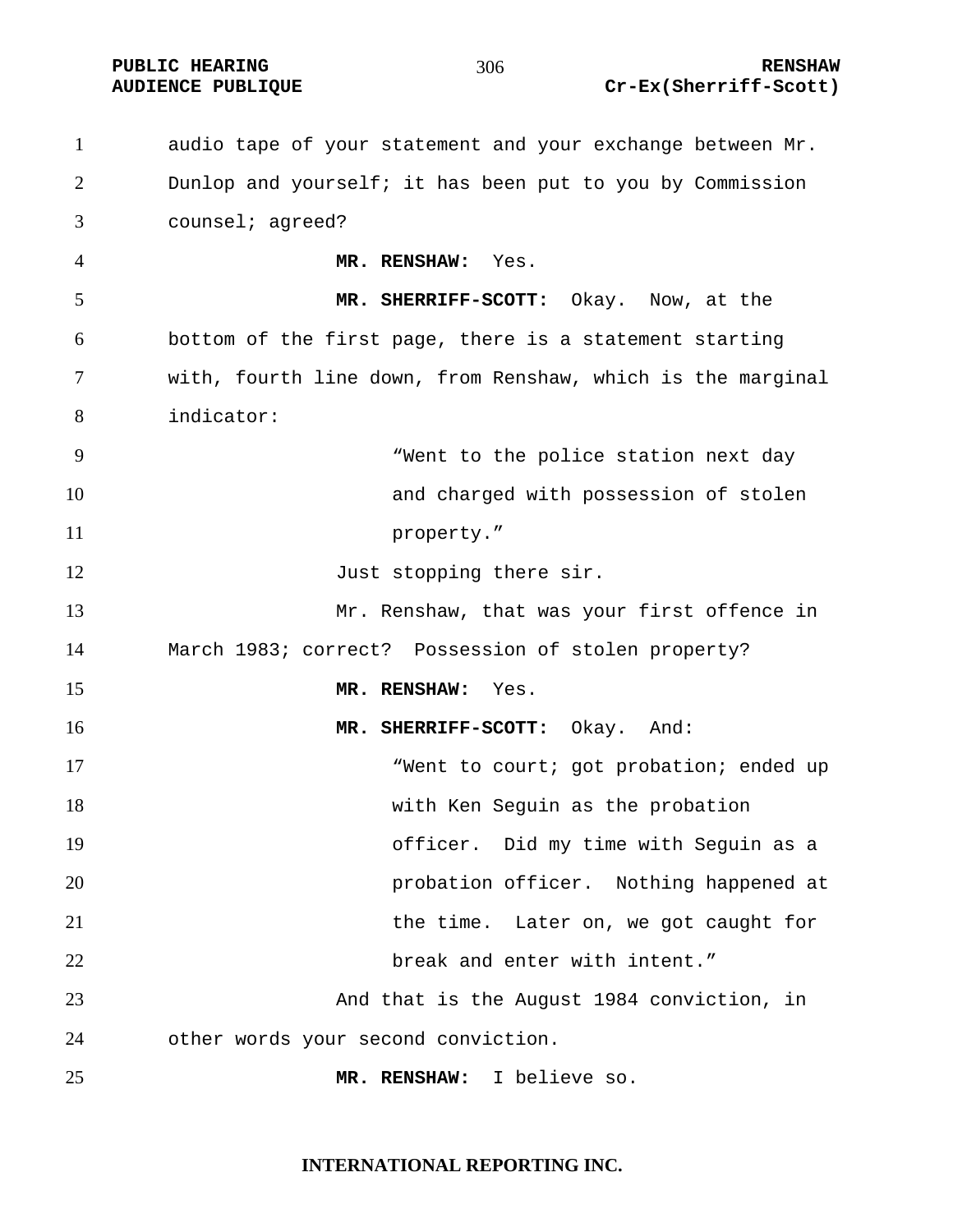| $\mathbf{1}$   | MR. SHERRIFF-SCOTT: Well, that's correct;                                |
|----------------|--------------------------------------------------------------------------|
| $\overline{2}$ | isn't it? I can show you your CPIC outprint; do you accept               |
| 3              | that sir?                                                                |
| 4              | MR. RENSHAW: Yes.                                                        |
| 5              | MR. SHERRIFF-SCOTT: Okay. Thank you.                                     |
| 6              | "Ended up with 89 days."                                                 |
| $\tau$         | In other words, you were incarcerated for                                |
| 8              | that period of time.                                                     |
| 9              | MR. RENSHAW: Yes.                                                        |
| 10             | MR. SHERRIFF-SCOTT: And thereafter your                                  |
| 11             | second probation began.                                                  |
| 12             | MR. RENSHAW: Yes.                                                        |
| 13             | MR. SHERRIFF-SCOTT: And it began, if you do                              |
| 14             | the math, roughly a week before your 19 <sup>th</sup> birthday, with Ken |
| 15             | Seguin. At that time, "Even on probation, he would take me               |
| 16             | to bars; take me out to eat; et cetera". So I suggest to                 |
| 17             | you what you told Mr. Dunlop here is that you were not                   |
| 18             | sexually abused by Mr. Sequin during your first probation                |
| 19             | but during your second probation sir.                                    |
| 20             | MR. RENSHAW: Well, it's not right that way.                              |
| 21             | I don't know where the mistake comes from, but I've already              |
| 22             | explained this I believe.                                                |
| 23             | MR. SHERRIFF-SCOTT:<br>Okay sir, and I just                              |
| 24             | want to put another statement to you.                                    |
| 25             | You were examined for the discovery in the                               |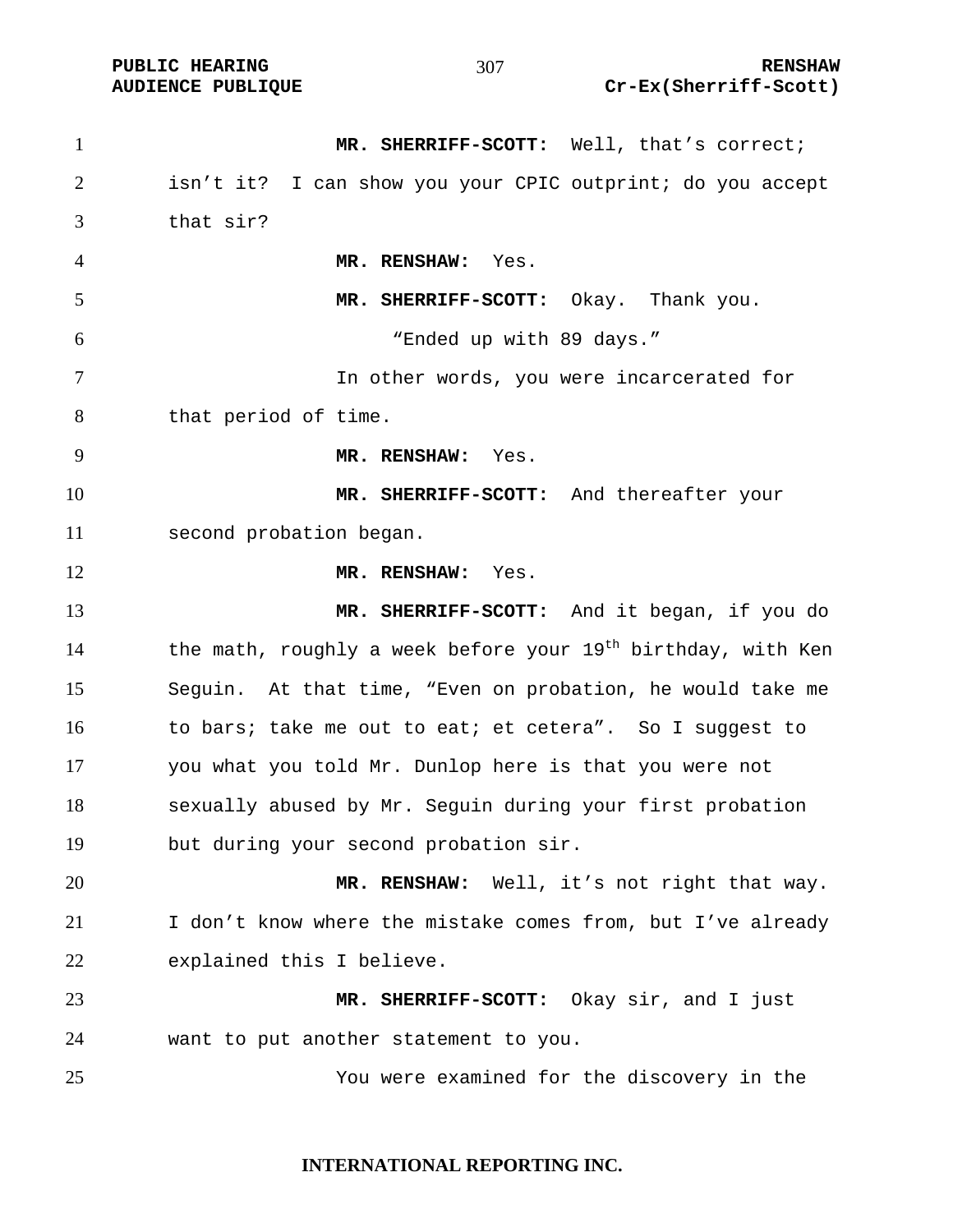**PUBLIC HEARING 208** 208 208 RENSHAW

#### 

context of the action launched by you against Corrections on December 17, 2003. Correct? **MR. RENSHAW:** I wouldn't know the date. **THE COMMISSIONER:** That's okay. You remember that you went to some place and you were examined in respect of your lawsuit. **MR. RENSHAW:** Yes. **THE COMMISSIONER:** You remember that. Okay. **MR. RENSHAW:** Yes. **MR. SHERRIFF-SCOTT:** I don't have a document ID number, Commissioner, because that's the document the Attorney General produced last evening, but it is page 128, Question 884. I can read it into the record. 14 THE COMMISSIONER: No, no. Do we have it, Madam Clerk? **MR. SHERRIFF-SCOTT:** We have a document. **THE COMMISSIONER:** But is it on screen? **MR. SHERRIFF-SCOTT:** It's No. 200143. Sorry, I just have one. **THE COMMISSIONER:** You don't have copies. Okay. We don't have copies, but we will look at it on the screen and then we will enter it as an exhibit. When are we going to get copies? Mr. Lee? **MR. SHERRIFF-SCOTT:** I'm in your hands on this because I'm indifferent to this issue, but Mr. Lee is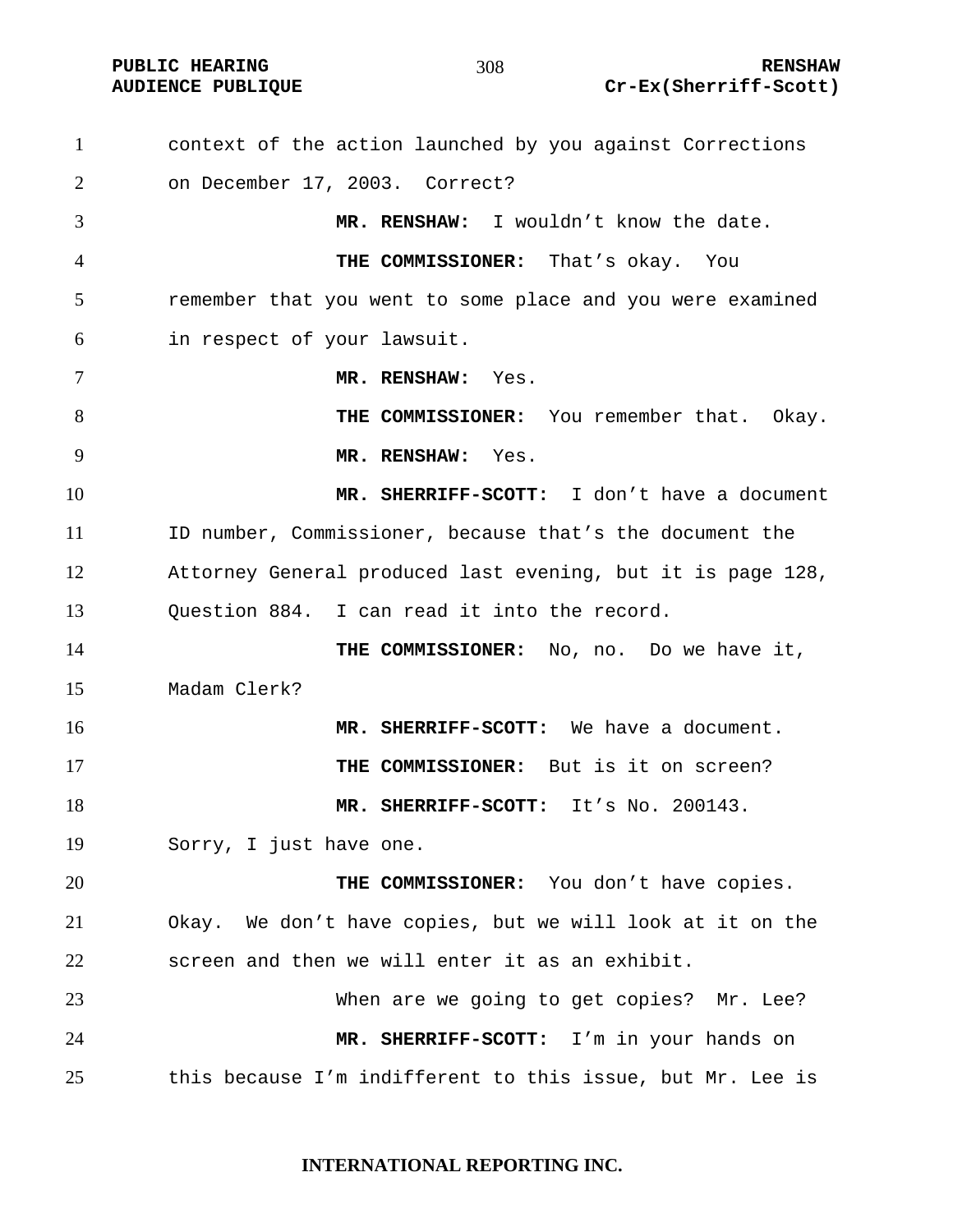concerned that it not be entered as an exhibit because he feels sensitivity to all of the information in here. I am indifferent to this. I'm prepared to read the text of it to have it on the record and that's fine with me. **THE COMMISSIONER:** Okay. Let's try it that way then. **MR. SHERRIFF-SCOTT:** Okay, but the witness should be shown this on the screen so he can follow. **THE COMMISSIONER:** Right. Yes, that's fair. Madam Clerk, put it on the screen for all of us. Sir, what he is doing now is he is showing you whatever you would have said --- Mr. Lee, who was the lawyer that was with him? Mr. Talic. No. I'm just trying to -- **MR. LEE:** We weren't on for Mr. Renshaw at the time. He was being represented primarily by Howard Yegendorf but it was a junior named J.B. Zubec who was attending the discovery at the time. **THE COMMISSIONER:** Okay. So you went with that lawyer to the discovery, okay, where you were asked a number of questions. What happens is that was typed up and now what you are going to see is the typed version of what you said. All right? Madam Clerk, can you put it up on the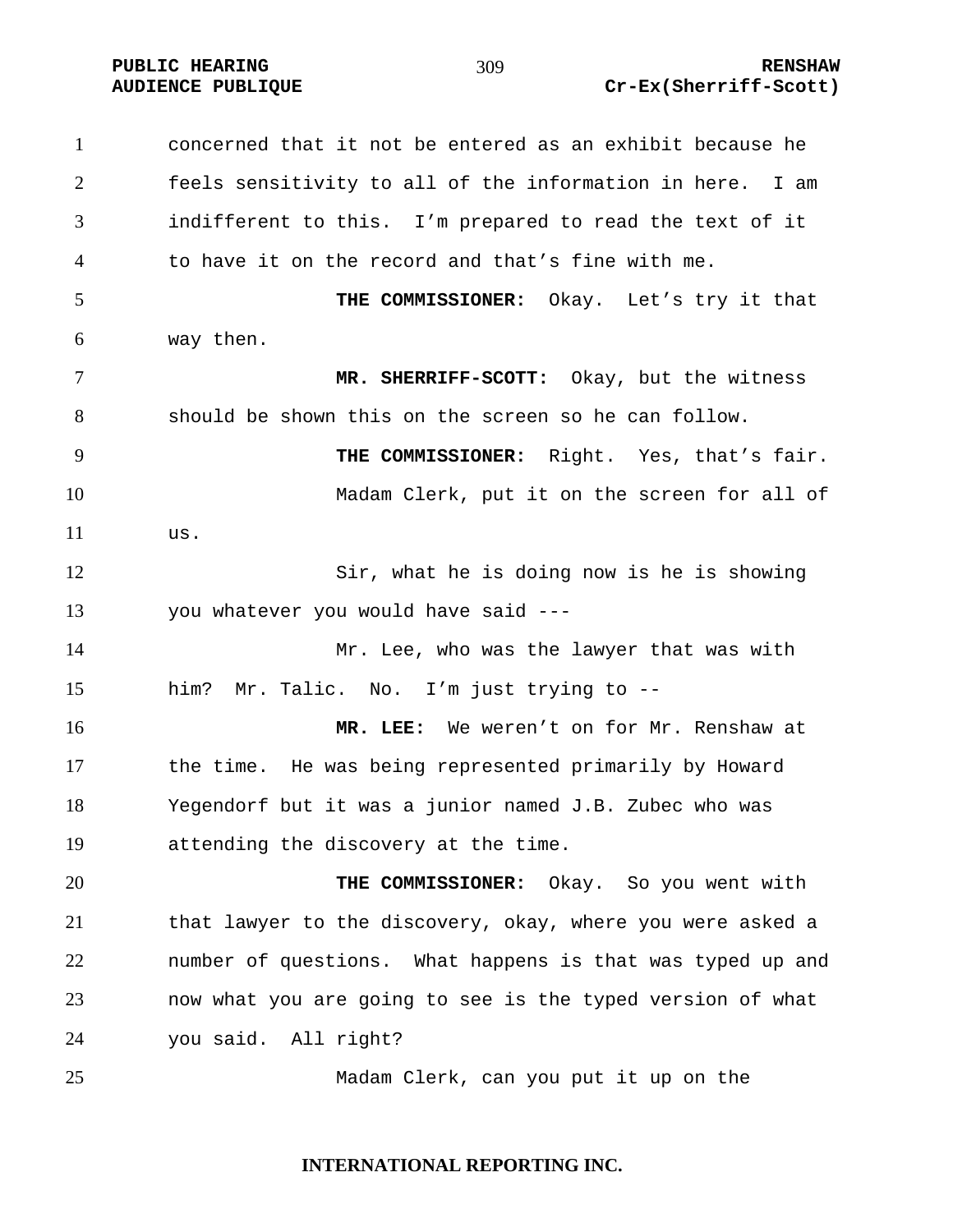screen? 2 The reason why we don't have a hard copy, which is a paper copy, is because we just found out that this existed last night or so, and if need be we will get it later on. All right. Now we are on page 128. **MR. SHERRIFF-SCOTT:** Yes. The issue, just to focus you before we read this together, is whether the abuse commenced with Mr. Seguin after your first offence and during your first probation or after your first offence and on your second probation or even later in time. Okay? That's the issue being canvassed with you on this. That's clear. **MR. RENSHAW:** Okay. **MR. SHERRIFF-SCOTT:** The question is put at Question 884: **"**Well, it didn't happen the second time either because you started being on probation in the fall of '84 and now you are telling me that the first event of oral sex didn't happen until the spring or summer of '85. Isn't that what you said, Gerry?" He is referring to you here as Gerry. Correct?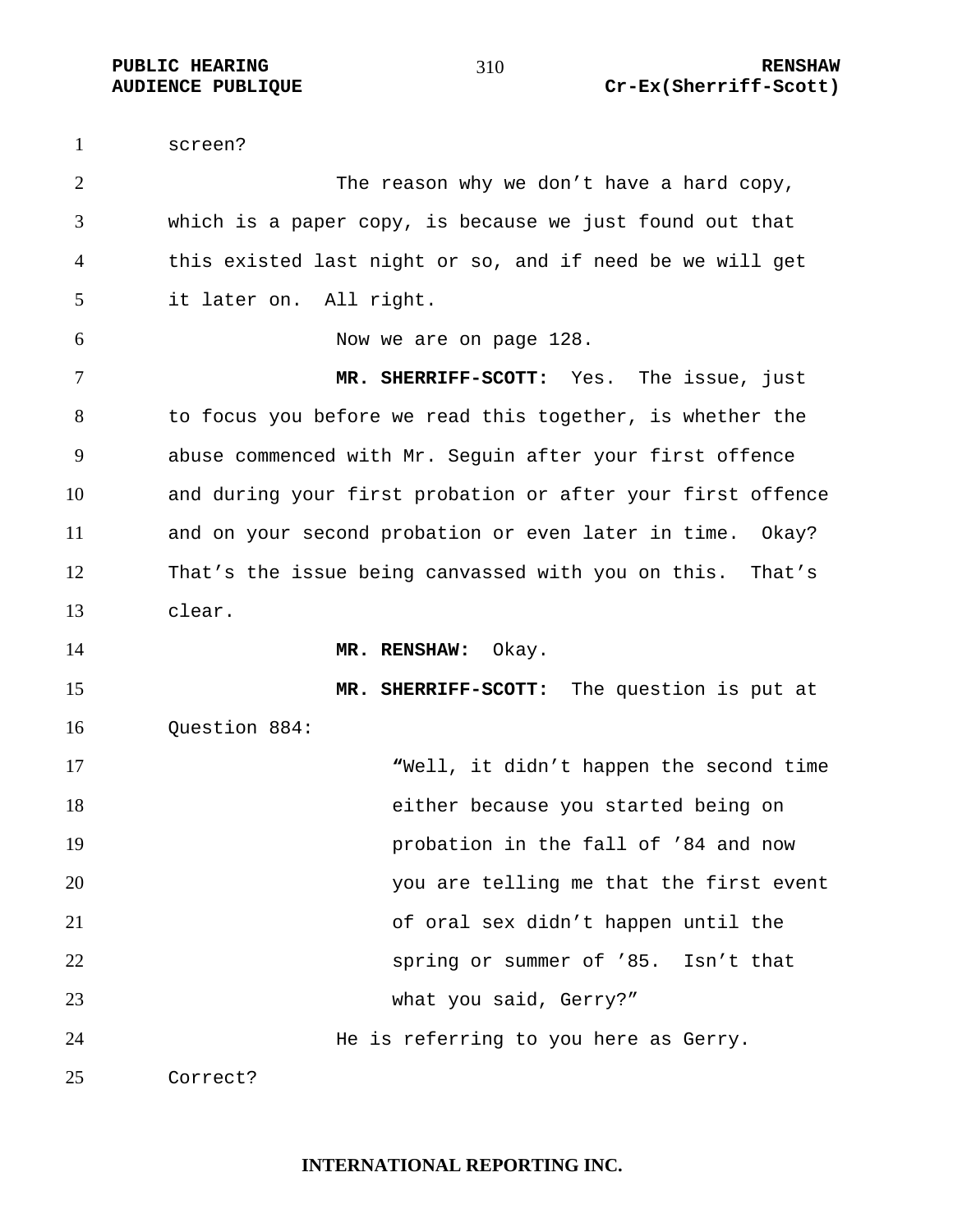**MR. RENSHAW:** Yes. **MR. SHERRIFF-SCOTT:** Your answer was: Yes. Do you see that, sir? **MR. RENSHAW:** Yes. **MR. SHERRIFF-SCOTT:** That is, I submit to you, consistent with the statement you gave to Mr. Dunlop, is it not? 8 MR. RENSHAW: From what I see here, yes. **MR. SHERRIFF-SCOTT:** Okay. So that's two occasions. On this occasion you were under oath when you 11 gave your testimony. **MR. RENSHAW:** I would assume, yes. **MR. SHERRIFF-SCOTT:** Okay. If we can go to the Commission document -- 15 just before we get there, sir, I'm going to refer to you a statement, but if we can go back to Tab 10, Exhibit 551, which is the audio report, I will just ask you a few questions, sir. **THE COMMISSIONER:** Exhibit 551 is something you have  $---$ **MR. RENSHAW:** Right here in front of me. **THE COMMISSIONER:** Exactly. This is a statement you would have given to Mr. Dunlop. **MR. SHERRIFF-SCOTT:** The audiotape of your interaction. Okay?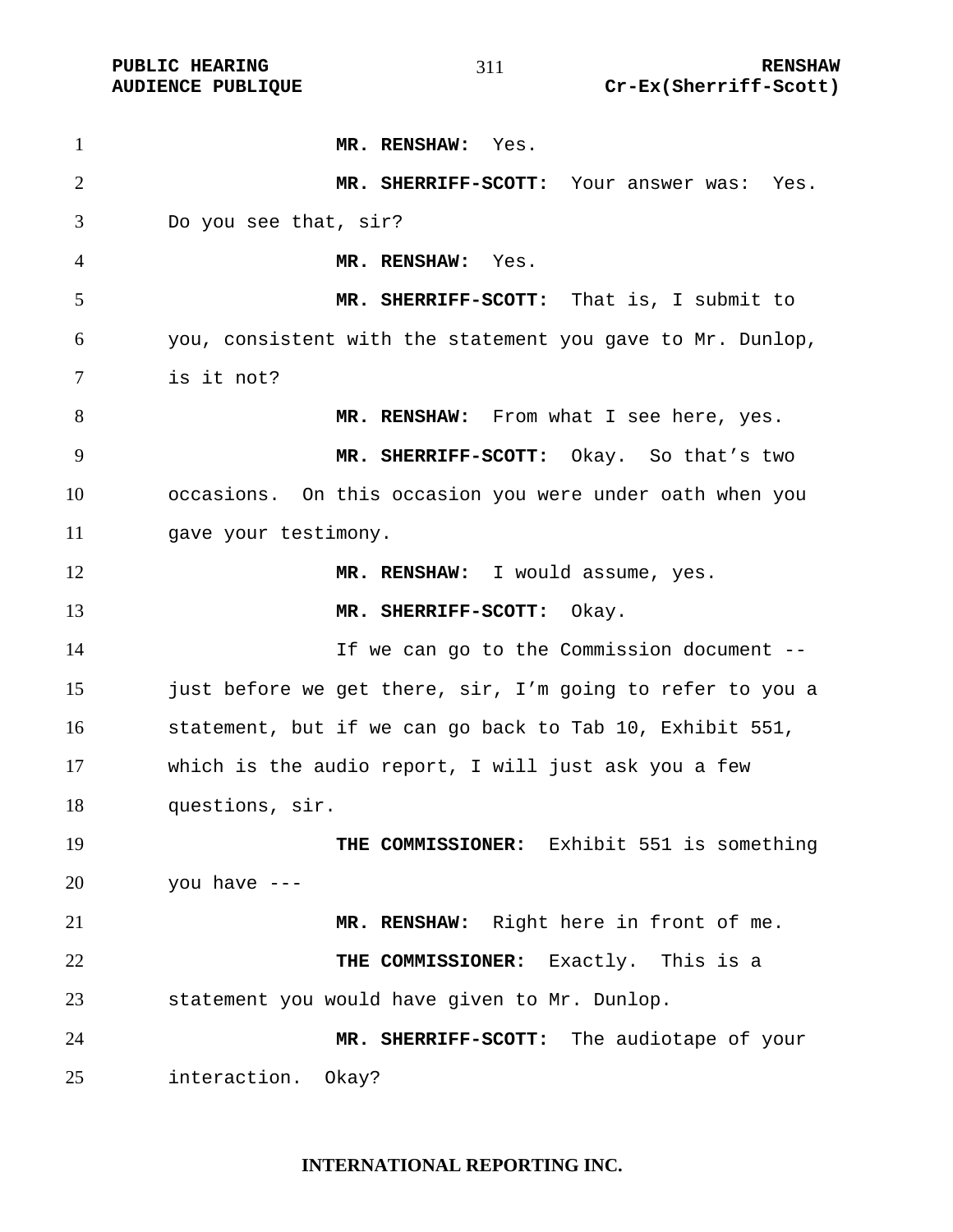**PUBLIC HEARING 212** 212 **AUDIENCE PUBLIQUE Cr-Ex(Sherriff-Scott)** 

After your first conviction and probation, the next offence for which you were charged was August 29, 1984 on your CPIC. Do you accept that, sir? **MR. RENSHAW:** I would have to take your word for it, I guess. **MR. SHERRIFF-SCOTT:** Well, I have the CPIC if you are concerned about accepting that. 8 MR. RENSHAW: No. **MR. SHERRIFF-SCOTT:** Perhaps Mr. Lee could stipulate to that. **MR. LEE:** I will. 12 MR. SHERRIFF-SCOTT: Thank you. At that time you were charged and convicted with break and entry and theft. Correct? **MR. RENSHAW:** No. No, sir. **MR. SHERRIFF-SCOTT:** What was your charge and conviction then? **MR. RENSHAW:** Break-enter with intent. **MR. SHERRIFF-SCOTT:** Okay. Thank you. Then that was the 89 days commencing I guess on or about the end of August 1984. That's the date indicated as the conviction date. Okay. 23 I gave notice of the CPIC document, Commissioner. It is Document 709034, which has not yet been entered as an exhibit.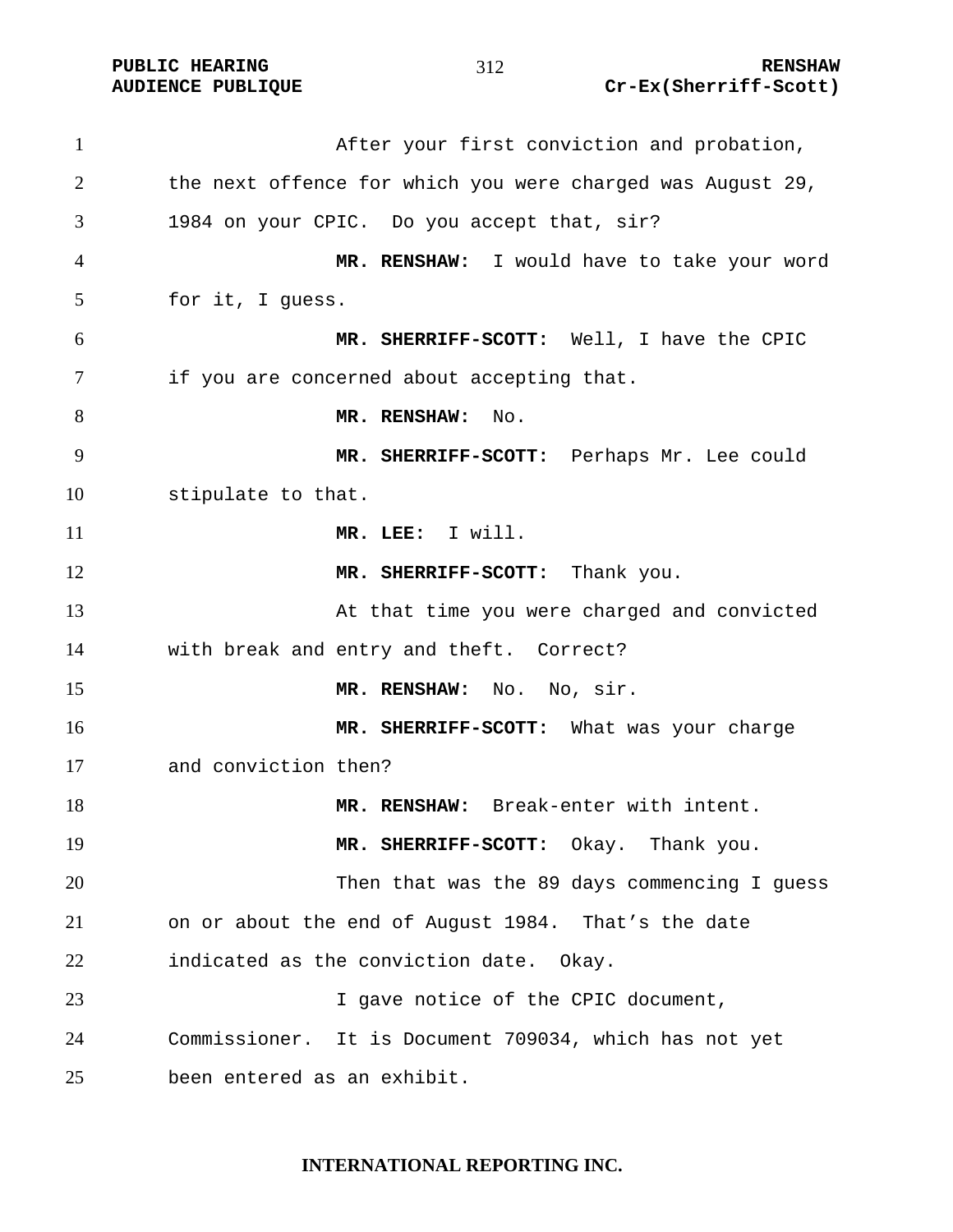They will pull that up on the screen for you, sir. **THE COMMISSIONER:** Do we have a hard copy, Madam Clerk? Yes, we have a hard copy. I think that will be the last part of it. **MR. SHERRIFF-SCOTT:** Fair enough. **THE COMMISSIONER:** Exhibit No. 555 is a CPIC showing a criminal record for Mr. Renshaw. **--- EXHIBIT NO./PIÈCE NO. P-555**: (709034) CPIC of G.W. Renshaw dated August 11, 1998 **THE COMMISSIONER:** So in the end you have two convictions. Right? **MR. RENSHAW:** Yes. 15 THE COMMISSIONER: The one he is showing you is...? **MR. SHERRIFF-SCOTT:** No. 709034. Yes, that has the information on it. If you could scroll down, Madam Clerk. **THE COMMISSIONER:** It shows that you have a 1984 conviction on the 29<sup>th</sup> of August for break and enter and you were sentenced to 89 days on that date. **MR. SHERRIFF-SCOTT:** Do you see that, sir? **MR. RENSHAW:** Yes. **MR. SHERRIFF-SCOTT:** Okay. Do you accept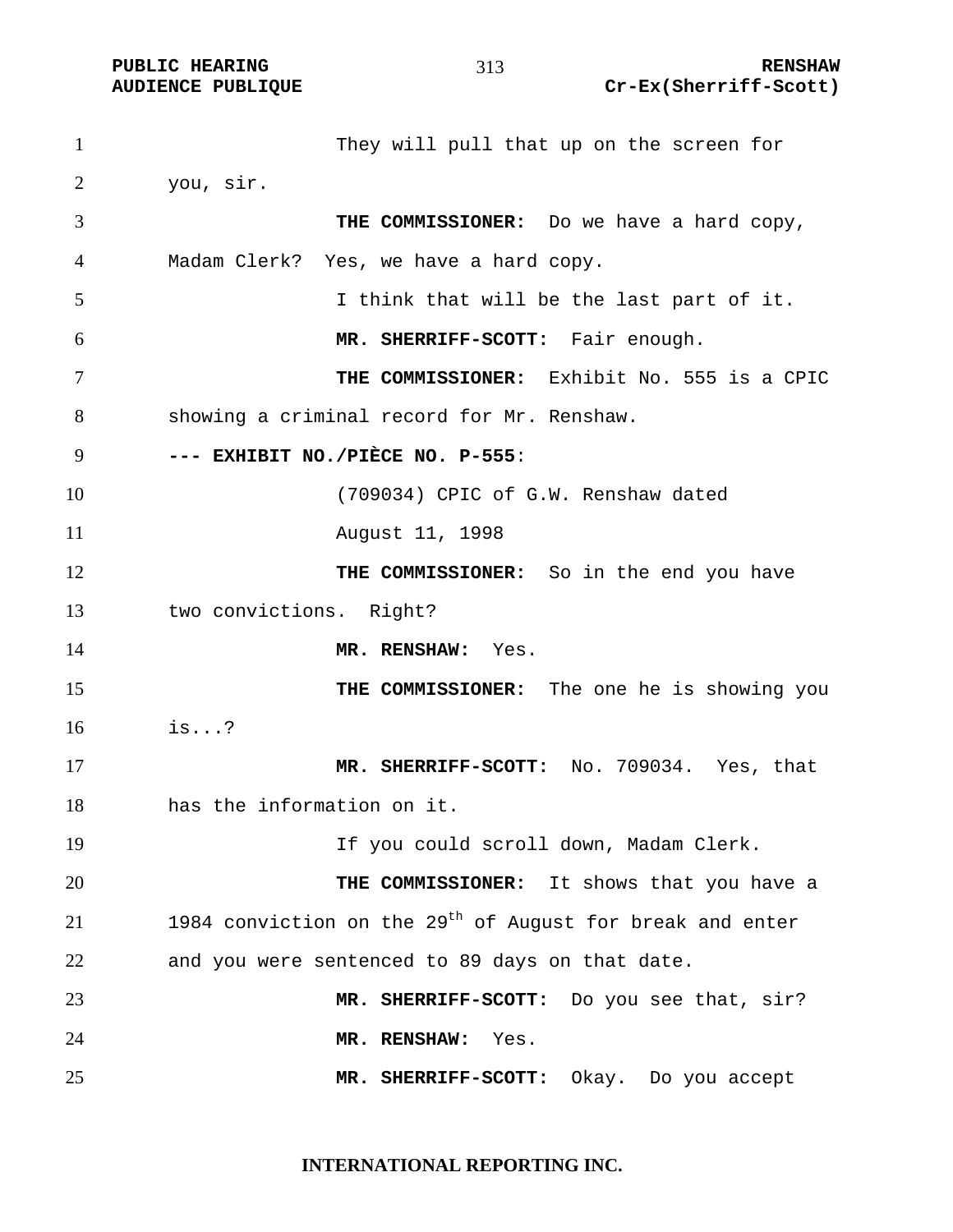1 that now? **MR. RENSHAW:** Yes. **MR. SHERRIFF-SCOTT:** Okay. Your incarceration would have ended on or about November 30 approximately a week before your nineteenth birthday in 1984. **MR. RENSHAW:** Yes. **MR. SHERRIFF-SCOTT:** Then you went on probation. **THE COMMISSIONER:** Wait a minute. Say that again. **MR. SHERRIFF-SCOTT:** I'm sorry. His incarceration for 89 days from August 29 brings us to approximately November 30 of the same year. 15 THE COMMISSIONER: Are you counting 90 days? He didn't serve 90 days. **MR. SHERRIFF-SCOTT:** Well, he served 89 days. **MR. RENSHAW:** Now, I didn't serve 89 days. **MR. SHERRIFF-SCOTT:** How many days did you serve, sir? **MR. RENSHAW:** Fifty-eight or something like that. **MR. SHERRIFF-SCOTT:** Okay. Sometime in the fall, correct, several months after this?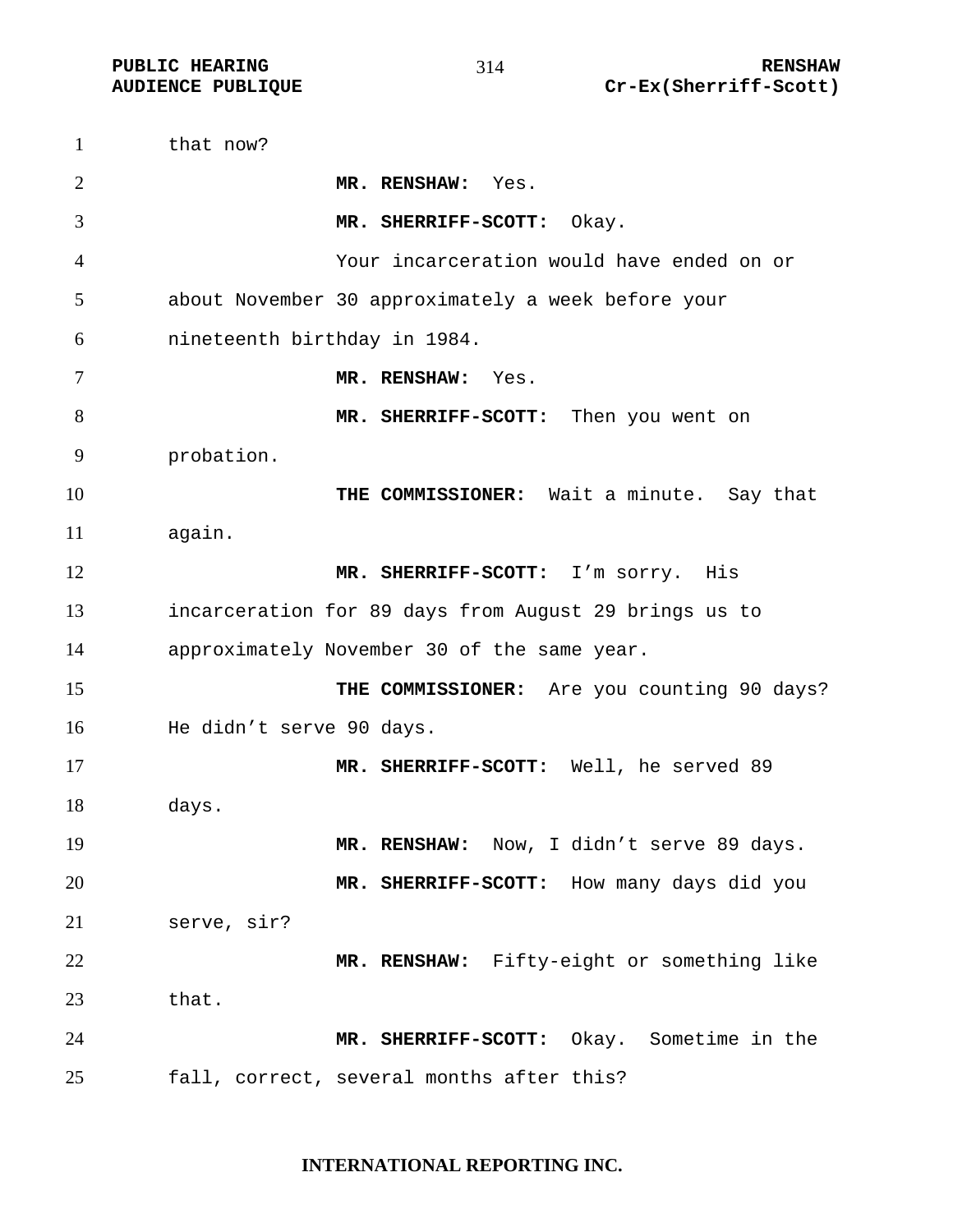| $\mathbf{1}$   | MR. RENSHAW: Yes.                                         |
|----------------|-----------------------------------------------------------|
| $\overline{2}$ | MR. SHERRIFF-SCOTT: So Octoberish.                        |
| 3              | MR. RENSHAW: Fifty-eight is two months.                   |
| $\overline{4}$ | MR. SHERRIFF-SCOTT: Two months. Fair                      |
| 5              | enough.                                                   |
| 6              | MR. RENSHAW: Not even.                                    |
| 7              | MR. SHERRIFF-SCOTT: So the end of October                 |
| 8              | roughly. I don't mean to be precise, somewhere in October |
| 9              | last two weeks. Okay? This is a relatively short time     |
| 10             | before your nineteenth birthday on December 6, 1984.      |
| 11             | Correct?                                                  |
| 12             | MR. RENSHAW: Well, it's in the fall. I'll                 |
| 13             | agree with that.                                          |
| 14             | MR. SHERRIFF-SCOTT: All right.                            |
| 15             | And it's thereafter you begin the next                    |
| 16             | probation. Correct?                                       |
| 17             | MR. RENSHAW: Yes.                                         |
| 18             | MR. SHERRIFF-SCOTT: If we follow the                      |
| 19             | statement to Mr. Dunlop, it's during that probation where |
| 20             | you began to suffer abuse by Mr. Seguin according to your |
| 21             | statement to him and possibly your statement in the       |
| 22             | Examination for Discovery.<br>Correct?                    |
| 23             | MR. RENSHAW: Well, it may say that but I'm                |
| 24             | not agreeing to it.                                       |
| 25             | THE COMMISSIONER:<br>No, no. No, no.<br>You are           |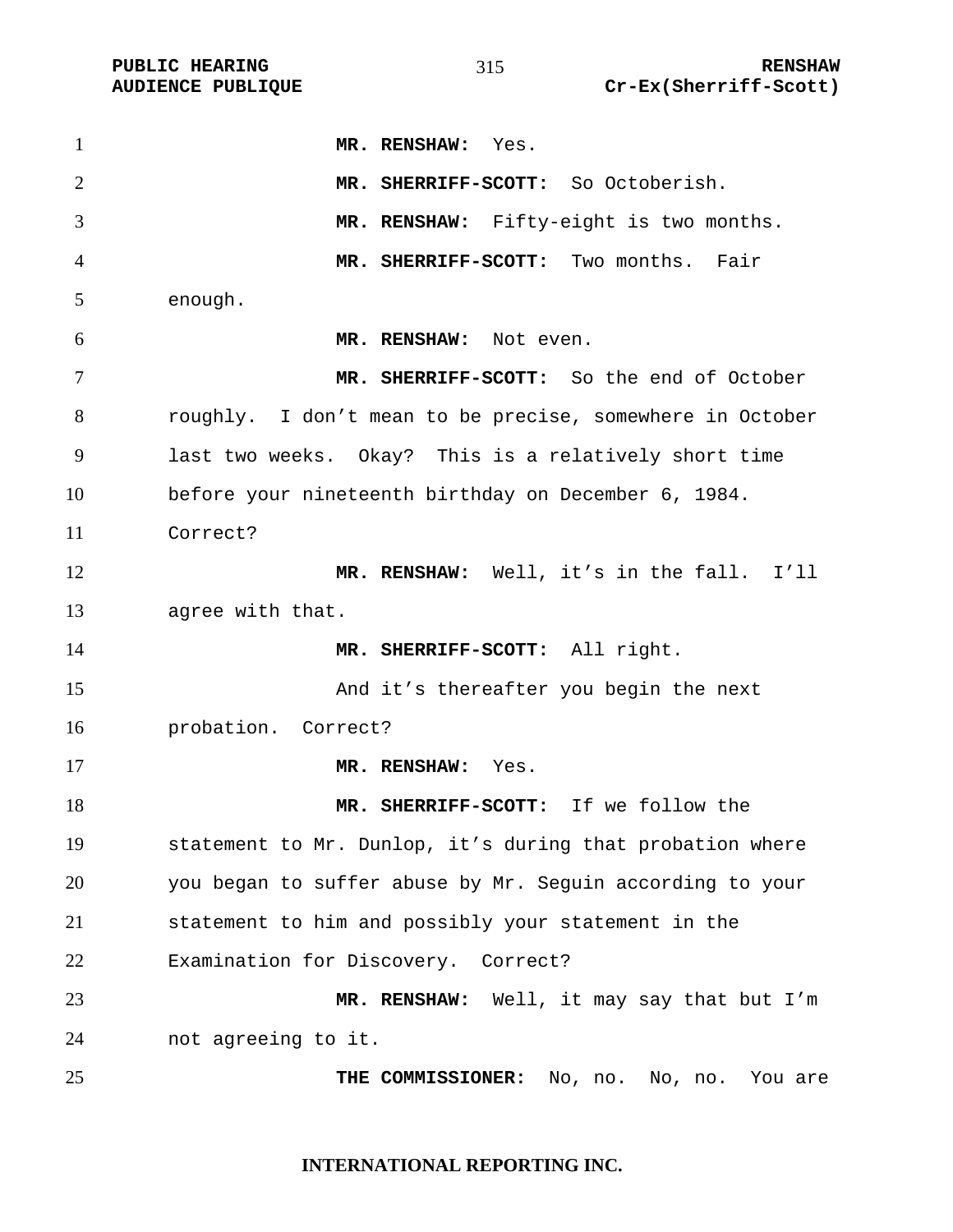absolutely right. What he is saying is you went to jail and then you started your probation and that's your second probation. He is saying if the statement that you gave to Mr. Dunlop is correct, which you say it isn't, right, if it is that you would have just been about to turn 19? **MR. RENSHAW:** Yes. **THE COMMISSIONER:** You are correct there, but all the while you are coming back and saying, but that's not correct that the abuse started then. **MR. RENSHAW:** Correct. **MR. SHERRIFF-SCOTT:** Okay. **THE COMMISSIONER:** We are going to stop now. **MR. SHERRIFF-SCOTT:** That's fine. Thank you. **THE COMMISSIONER:** Sir, we will resume on Monday at two o'clock. All right? In the meantime you should not discuss any of your testimony with anyone and if anyone tries to speak to you about your testimony, this is a normal thing when we break for the weekend, you should not discuss your testimony and you will report to me if there is anybody who tries to talk to you. All right? **MR. RENSHAW:** Yes. **THE COMMISSIONER:** Mr. Lee. **MR. LEE:** Mr. Canto raises the very good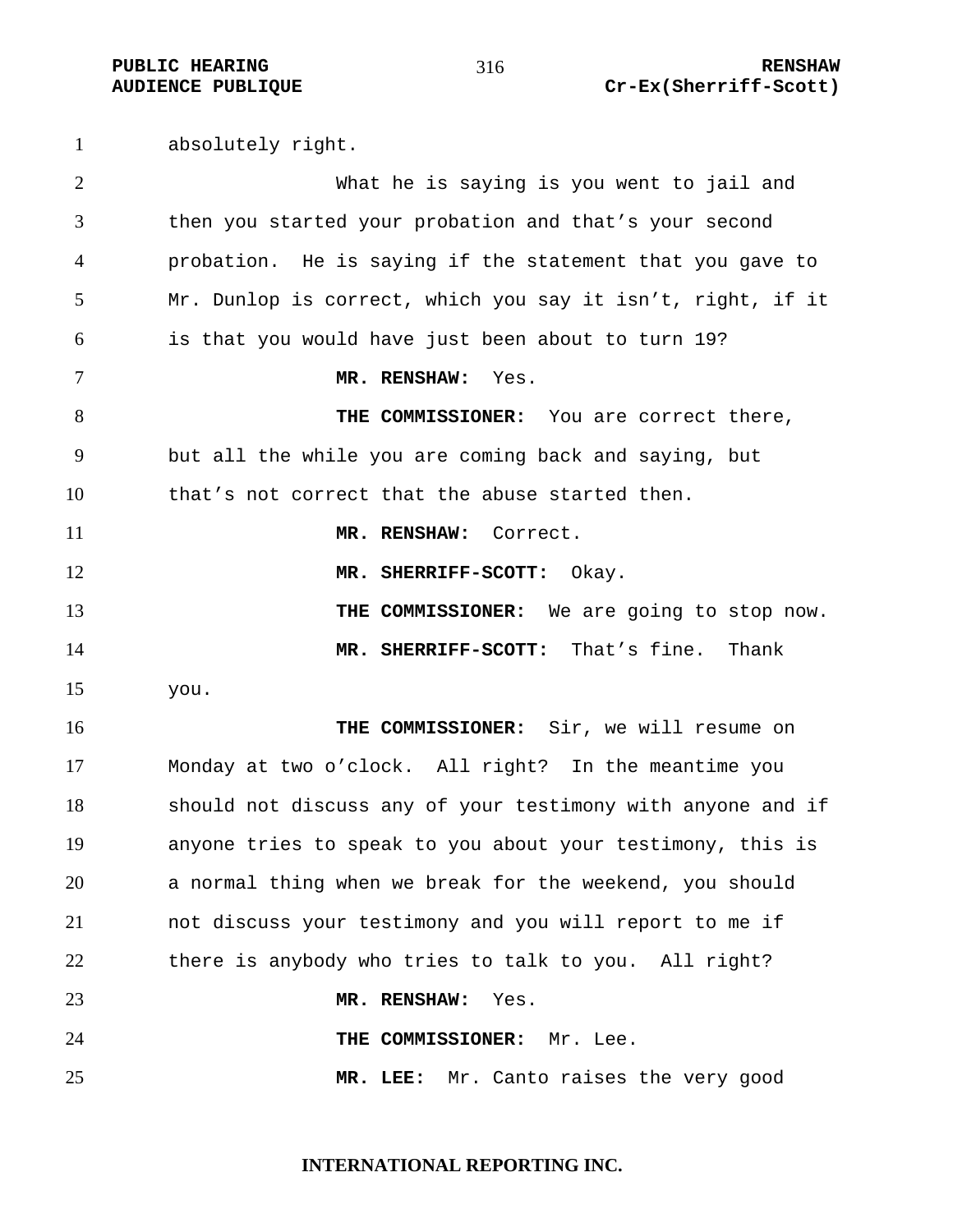**INTERNATIONAL REPORTING INC.**  issue that we still have the matter of dealing with the confidentiality issue. **THE COMMISSIONER:** Absolutely. **MR. LEE:** I don't know if we need to go into camera now or what you have planned for that. **THE COMMISSIONER:** Pardon me? Yes, you can go, sir. We are just going to take care of administrative 8 things to make sure that that family of yours is protected with respect to a ban. All right. Thank you. **MR. LEE:** The only other issue I wanted to raise is if we can't start any earlier on Monday possibly counsel could be advised now that we may sit later Monday to try to finish Mr. Renshaw if possible. **THE COMMISSIONER:** Absolutely. **MR. LEE:** That would just be my preference because he does have a work schedule. **THE COMMISSIONER:** All right. Why don't we start at one o'clock. I will be here for one. Sir, can you come back for one? That will give us an extra hour. I want to make sure that we are finished with you on Monday if at all possible. I have to fly in from Sudbury then I drive from Ottawa to here, you know. I'm doing the best I can, sir. All right? 25 Thank you.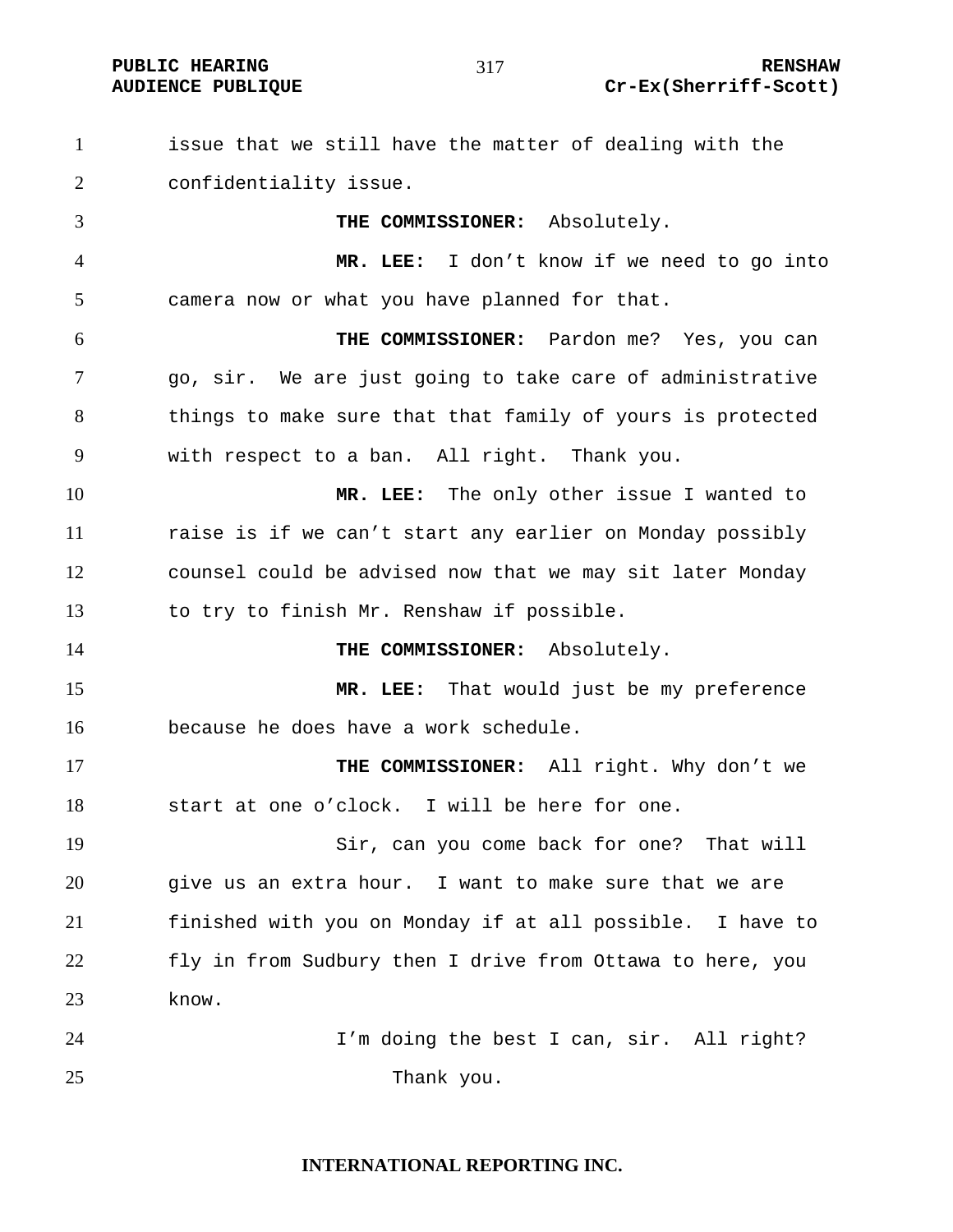PUBLIC HEARING **RENSHAW** 318 **RENSHAW RENSHAW AUDIENCE PUBLIQUE** Cr-Ex(Sherriff-Scott)

| $\mathbf{1}$   | MR. LEE: Thank you.                                        |
|----------------|------------------------------------------------------------|
| $\overline{2}$ | So the only other issue I wanted to raise                  |
| 3              | was the in-camera. I don't know if we can just do that     |
| 4              | Monday, or if we can do it now.                            |
| 5              | THE COMMISSIONER: We're going to do that --                |
| 6              | you people can leave, all we're going to do is go in       |
| 7              | camera, name the name, and away we go. And then you can    |
| 8              | read it on the transcript that you will get, just to make  |
| 9              | sure that we're -- precisely what we've done.              |
| 10             | All right? So let's close court, go in                     |
| 11             | camera and then we'll take care of that short matter.      |
| 12             | MR. LEE: Thank you.                                        |
| 13             | THE REGISTAR: Order, all rise; A l'order,                  |
| 14             | veuillez vous lever.                                       |
| 15             | ---Upon adjourning at 6:00 p.m./L'audience est ajournée at |
| 16             | 18h00                                                      |
| 17             |                                                            |
| 18             |                                                            |
| 19             |                                                            |
| 20             |                                                            |
| 21             |                                                            |
| 22             |                                                            |
| 23             |                                                            |
| 24             |                                                            |
| 25             |                                                            |
| 26             |                                                            |